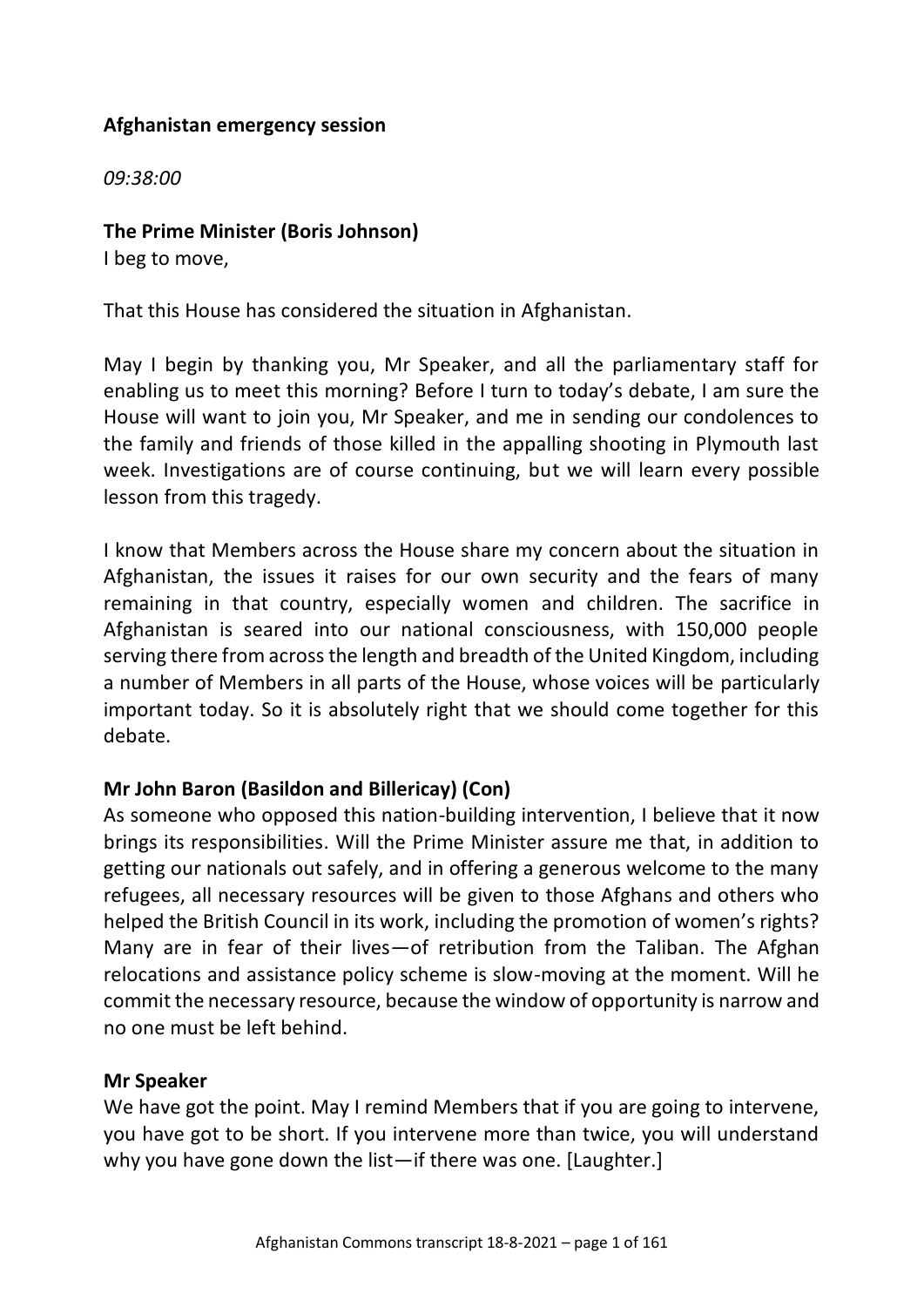#### **The Prime Minister**

I thank my hon. Friend. I can assure him that, as I will be saying in just a few moments, we will be doing everything we can to support those who have helped the UK mission in Afghanistan and investing everything that we can to support the wider area around Afghanistan, and to do everything that we can to avert a humanitarian crisis.

It is almost 20 years since the United States suffered the most catastrophic attack on its people since the second world war, in which 67 British citizens also lost their lives, at the hands of murderous terrorist groups incubated in Afghanistan. In response, NATO invoked article 5 of its treaty for the first and only time in its history, and the United Kingdom, among others, joined America in going into Afghanistan on a mission to extirpate al-Qaeda in that country, and to do whatever we could to stabilise Afghanistan, in spite of all the difficulties and challenges we knew that we would face. And we succeeded in that core mission.

# **Mr Tobias Ellwood (Bournemouth East) (Con)**

Does the Prime Minister agree that we are ceding back the country to the very insurgency that we went in to defeat in the first place, and that the reputation of the west for support for democracies around the world has suffered? There are so many lessons to be learned from what happened over the last 20 years. Will he now agree to a formal independent inquiry into conduct in Afghanistan?

### **The Prime Minister**

As I said in the House just a few weeks ago, there was an extensive defence review about the Afghan mission after the combat mission ended in 2014, and I believe that most of the key questions have already been extensively gone into. It is important that we in this House should today be able to scrutinise events as they unfold.

As I was saying, we succeeded in that core mission, and the training camps in the mountain ranges of Afghanistan were destroyed. Al-Qaeda plots against this country were foiled because our serving men and women were there, and no successful terrorist attacks against the west have been mounted from Afghan soil for two decades.

# **Mr Mark Harper (Forest of Dean) (Con)**

May I take the Prime Minister back to his remarks in the House on 8 July, when he referred to the assessment that he had made? There has clearly been a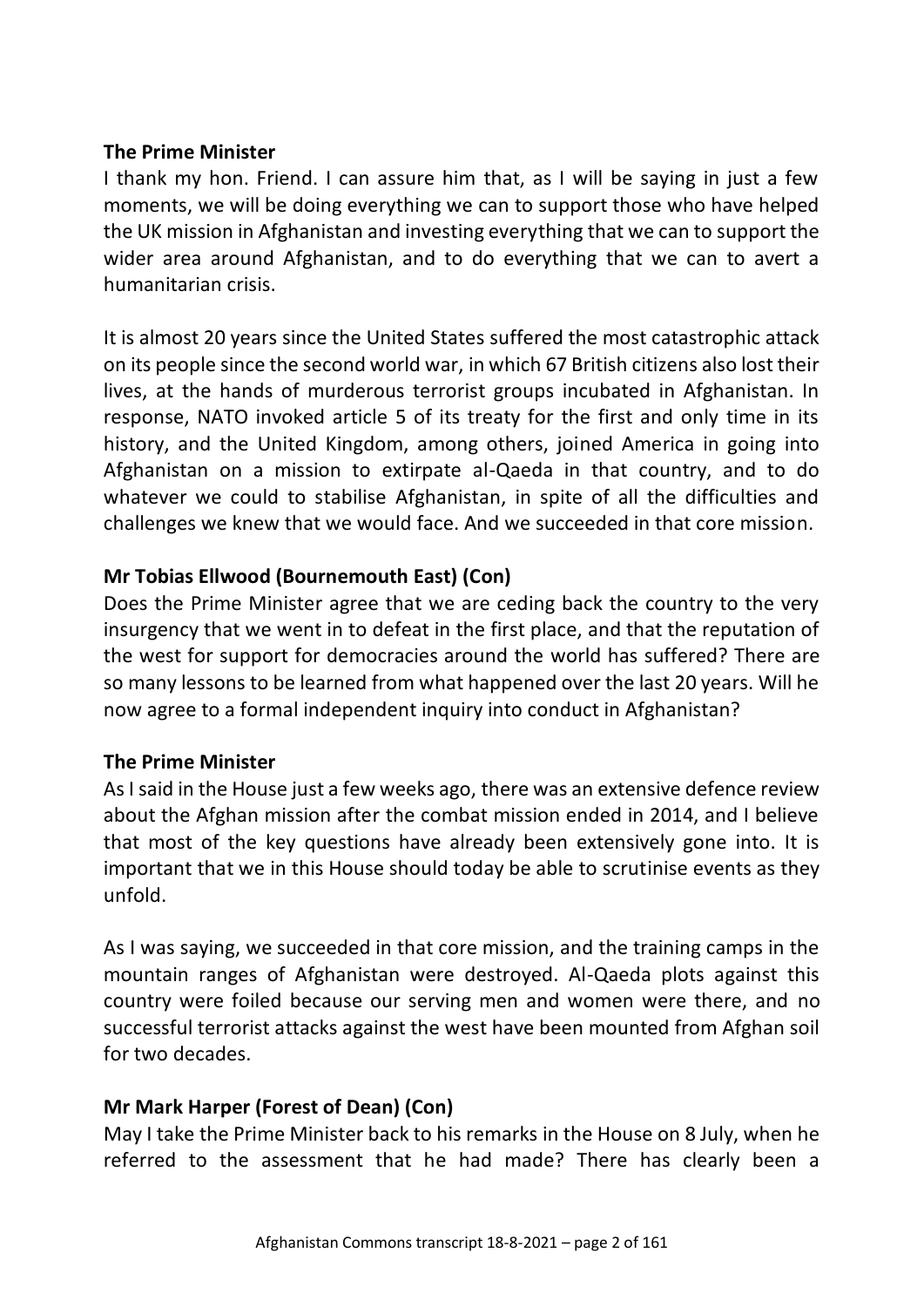catastrophic failure of our intelligence, or our assessment of the intelligence, because of the speed with which this has caught us unawares. Can he set out for the House how we may assure ourselves that in future years no terrorist attacks put together in Afghanistan take place here in the United Kingdom?

#### **The Prime Minister**

I think it would be fair to say that the events in Afghanistan have unfolded faster, and the collapse has been faster, than I think even the Taliban themselves predicted. What is not true is to say that the UK Government were unprepared or did not foresee this, because it was certainly part of our planning. The very difficult logistical operation for the withdrawal of UK nationals has been under preparation for many months, and I can tell the House that the decision to commission the emergency handling centre at the airport—the commissioning of that centre took place two weeks ago.

If I can just make a little more progress, I will certainly give way in a moment.

Alongside this core mission, we worked for a better future for the people of Afghanistan. The heroism and tireless work of our armed forces contributed to national elections as well as to the promotion and protection of human rights and equalities in a way that many in Afghanistan had not previously known. Whereas 20 years ago, almost no girls went to school and women were banned from positions of governance, now 3.6 million girls have been in school this year alone and women hold over a quarter of the seats in the Afghan Parliament. But we must be honest and accept that huge difficulties were encountered at each turn, and some of this progress is fragile.

# **Stephen Doughty (Cardiff South and Penarth) (Lab/Co-op)**

I pay tribute to our ambassador and the diplomatic team in Kabul and our armed forces on the ground, who have been evacuating people in extraordinary circumstances. One of the consequences of the rapidity of the collapse of Kabul is that many people have been left trapped, unable to access the airport and unable to evacuate, including many of those who should be coming to this country who served us bravely in that country and many women who are particularly at risk. Many of us across the House will have experienced chaos in the last 24 to 48 hours in communicating information through to the ground to get some of those people out of the country. Can the Prime Minister give us some assurances about how we can get that information through so that we can get those brave people out of there, including many whose lives are at risk right now in Kabul?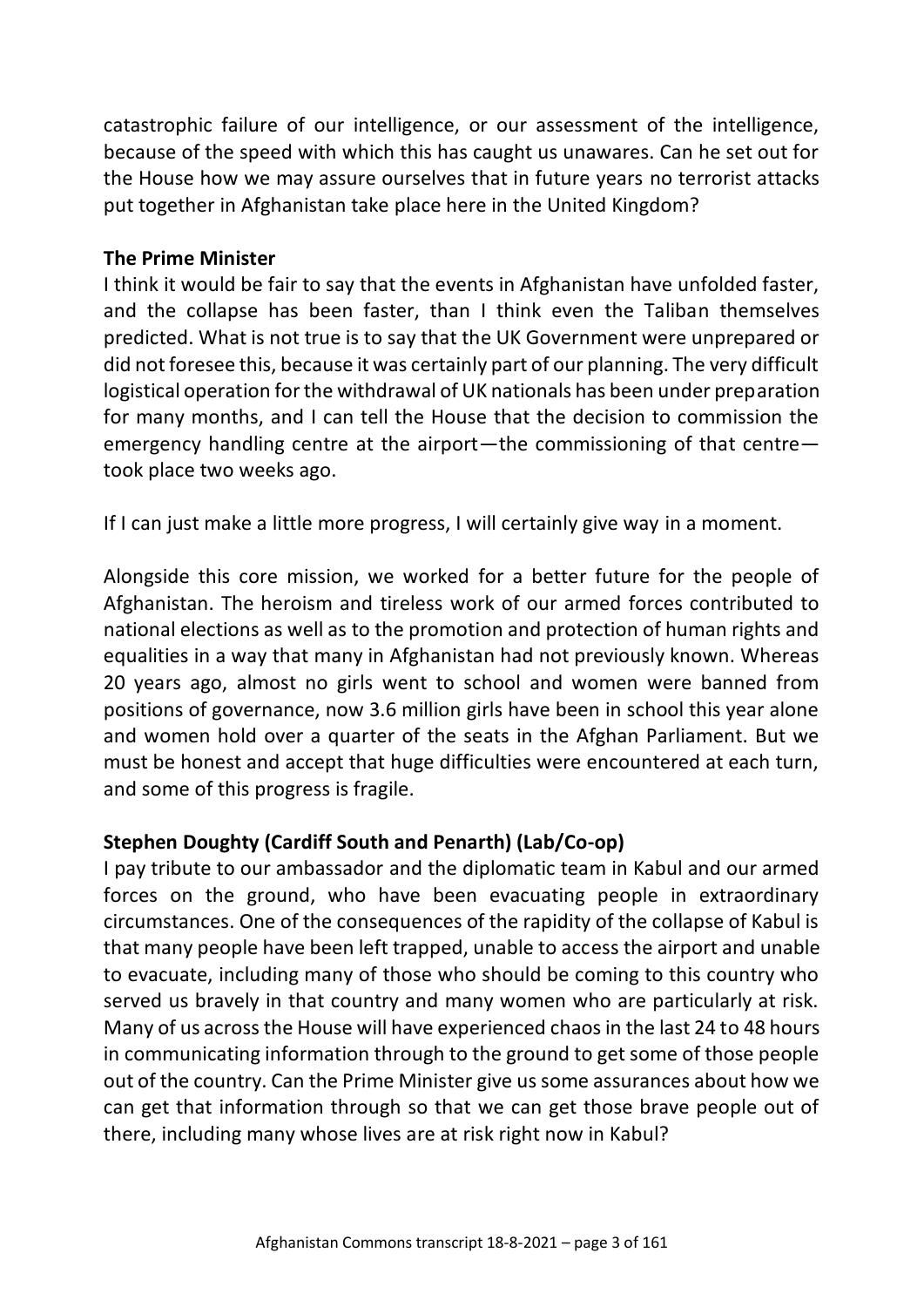#### **The Prime Minister**

The hon. Gentleman raises exactly the right question. I spoke this morning to Ambassador Sir Laurie Bristow as well as to Brigadier Dan Blanchford, who is handling the evacuation. It would be fair to say that the situation has stabilised since the weekend, but it remains precarious and the UK officials on the ground are doing everything that they can to expedite the movement of people—those who need to come out, whether from the ARAP scheme or the eligible persons to get from Kabul to the airport. At the moment, it would be fair to say that the Taliban are allowing that evacuation to go ahead, but the most important thing is that we get this done in as expeditious a fashion as we can, and that is what we are doing. I am grateful not just to the UK forces who are now out there helping to stabilise the airport, but also to the US forces.

Can I just make some progress? The combat phase of our mission ended in 2014, when we brought the vast majority of our troops home and handed over responsibility for security to the Afghans themselves, and we continued to support their efforts. Even at that stage, we should remember that conflict was continuous and that, in spite of the bravery and sacrifice of the Afghan army—we should never forget that 69,000 of those Afghan army troops gave their lives in this conflict—significant parts of the country remained contested or under Taliban control. So when, after two decades, the Americans prepared to take their longpredicted and well-trailed step of a final extraction of their forces, we looked at many options, including the potential for staying longer ourselves, finding new partners or even increasing our presence.

### **Andrew Bridgen (North West Leicestershire) (Con)**

Will the Prime Minister share with the House what assessment UK intelligence services made of the relative fighting capacity currently of the Afghan army and the Taliban, and will he tell us what representations the UK Government made to our US allies with regards to their timetable for withdrawal from Afghanistan?

### **The Prime Minister**

I am grateful to my hon. Friend. He asks for a commentary on the respective military potential for power of the Taliban and the Afghan forces. It is pretty clear from what has happened that the collapse of the Afghan forces has been much faster than expected. As for our NATO allies and allies around the world, when it came for us to look at the options that this country might have in view of the American decision to withdraw, we came up against this hard reality that since 2009, America has deployed 98% of all weapons released from NATO aircraft in Afghanistan and, at the peak of the operation, when there were 132,000 troops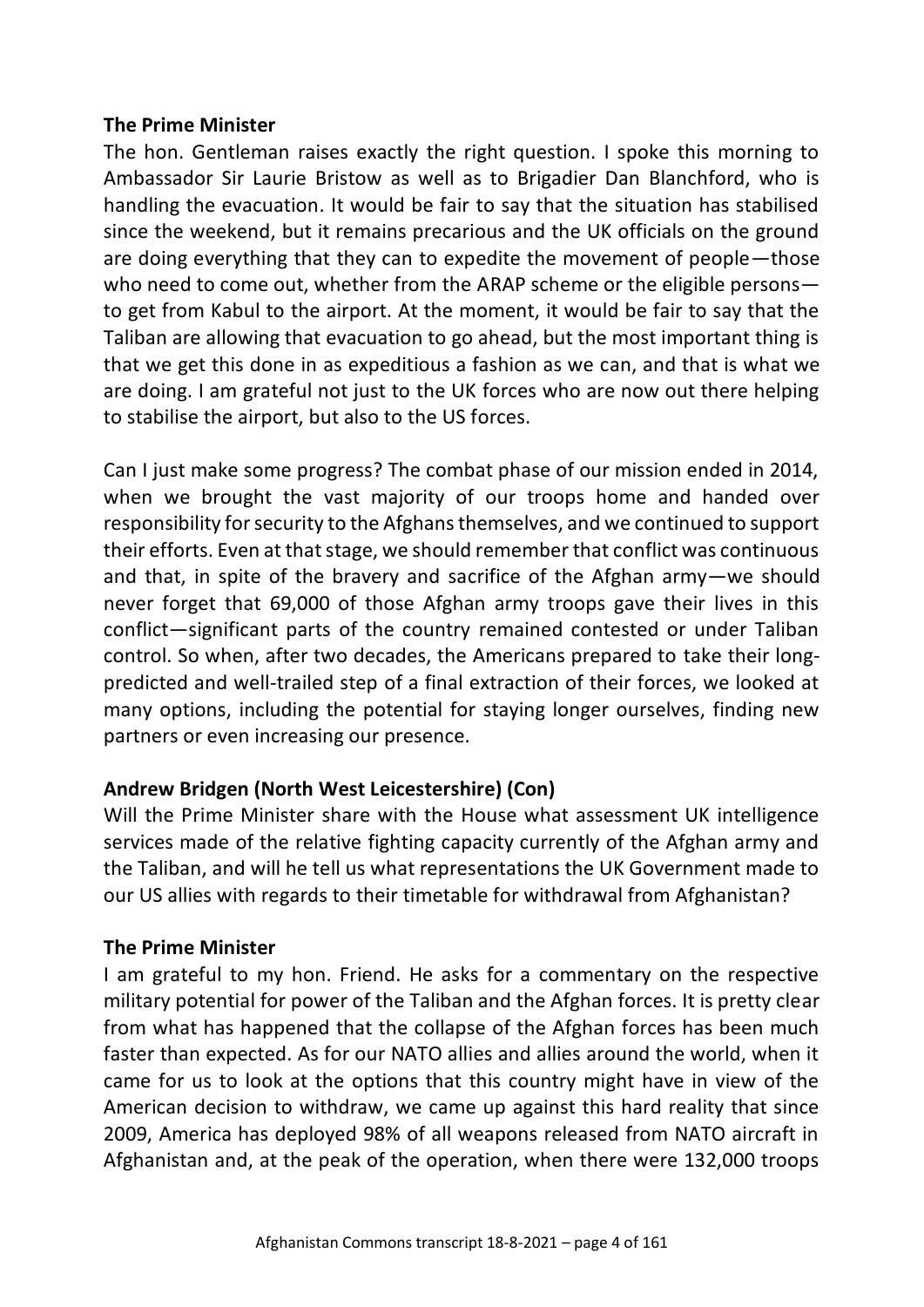on the ground, 90,000 of them were American. The west could not continue this US-led mission—a mission conceived and executed in support and defence of America—without American logistics, without US air power and without American might.

# **Mrs Theresa May (Maidenhead) (Con)**

I note the point that my right hon. Friend is making about the importance of American support for our efforts in Afghanistan and those of our allies, but will he please set out when he first spoke personally to Jens Stoltenberg, the Secretary-General of NATO, to discuss with him the possibility of putting together an alliance of other forces in order to replace American support in Afghanistan?

#### **The Prime Minister**

I am grateful to my right hon. Friend. I spoke to Secretary-General Stoltenberg only the other day about NATO's continuing role in Afghanistan, but I really think that it is an illusion to believe that there is appetite among any of our partners for a continued military presence or for a military solution imposed by NATO in Afghanistan. That idea ended with the combat mission in 2014. I do not believe that today deploying tens of thousands of British troops to fight the Taliban is an option that, no matter how sincerely people may advocate it—and I appreciate their sincerity—would commend itself either to the British people or to this House. We must deal with the position as it now is, accepting what we have achieved and what we have not achieved.

### **Dame Angela Eagle (Wallasey) (Lab)**

The Prime Minister seemed to be making an argument earlier that he had anticipated something similar to what went on, by having the rapid response force ready and waiting. Why, then, were he and the Foreign Secretary both on their holidays when this catastrophe happened?

### **The Prime Minister**

The Government have been working around the clock to deal with the unfolding situation. We must deal with the world as it is, accepting what we have achieved and what we have not achieved. The UK will work with our international partners on a shared plan to support the people of Afghanistan and to contribute to regional stability. There will be five parts to this approach.

### **James Gray (North Wiltshire) (Con)**

Will my right hon. Friend give way?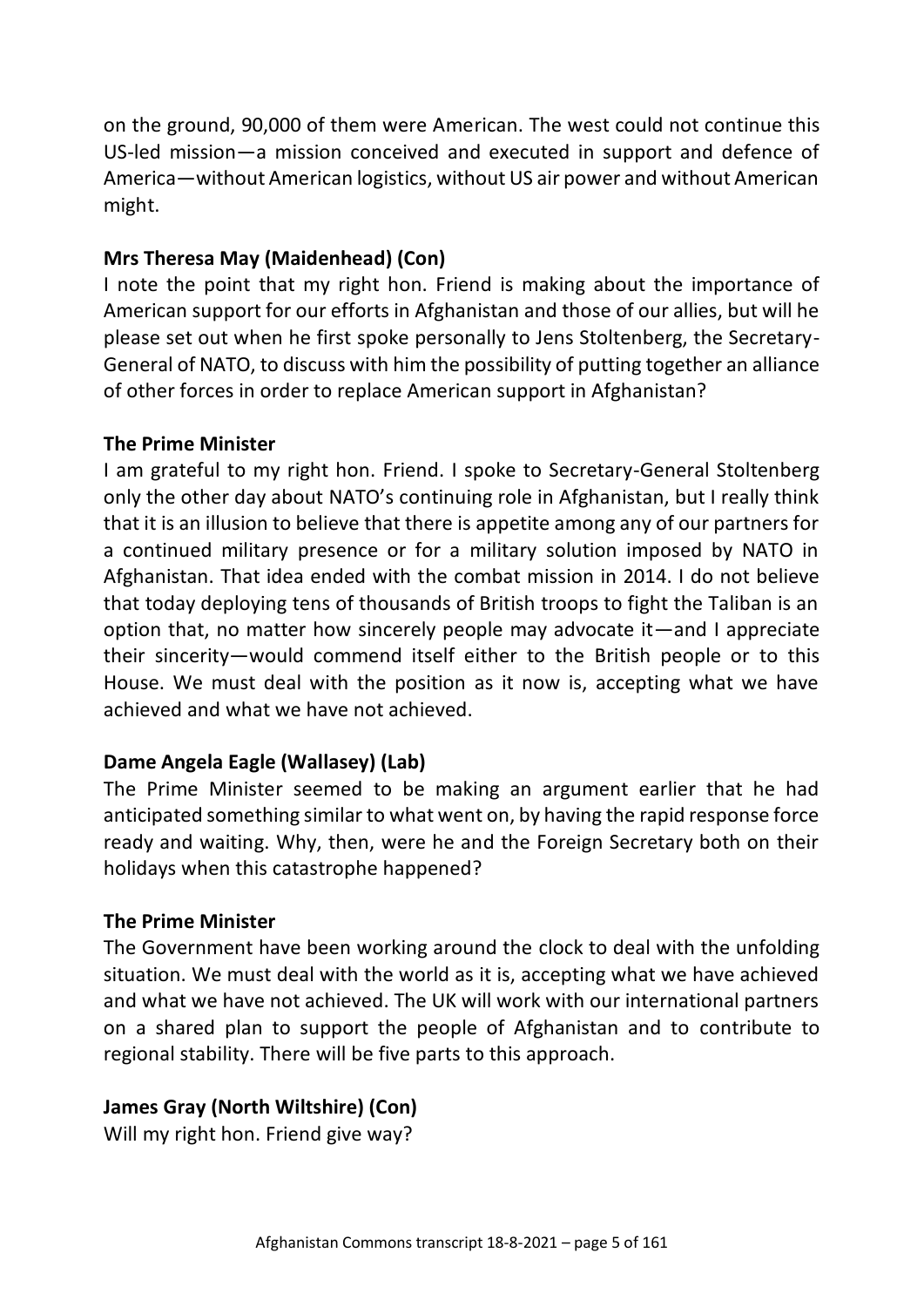#### **The Prime Minister**

In just a minute.

First, our immediate focus must be on helping those to whom we have direct obligations, by evacuating UK nationals together with those Afghans who have assisted our efforts over the past 20 years. I know that the whole House will join me in paying tribute to the bravery and commitment of our ambassador, Sir Laurie Bristow.

# **Ian Paisley (North Antrim) (DUP)**

I thank the Prime Minister for giving way on that particular point. He will be aware that there are 228 missionaries in Afghanistan currently under sentence of death; those missionaries need to be taken out of Afghanistan. Of course, there are tens of thousands of others who are under sentence of death and fear for their lives. Will he assure the House that every effort will be made to bring back to safe haven people whose lives are under threat as a result of the catastrophe in foreign policy that has gone on in that country?

### **The Prime Minister**

I thank the hon. Gentleman for raising the very needy case that he does. I am sure that colleagues across the House—literally every Member, I imagine—have received messages from people who know someone who needs to get out of Afghanistan. I can tell him that we are doing everything we can to help out of that country those people to whom we owe a debt of obligation. On that point, I repeat my thanks not just to Laurie Bristow, but also to the commander on the ground, Brigadier Dan Blanchford and the entire British team in Kabul.

I want to make some progress.

I can tell the House that we have so far secured the safe return of 306 UK nationals and 2,052 Afghan nationals as part of our resettlement programme, with a further 2,000 Afghan applications completed and many more being processed. UK officials are working round the clock to keep the exit door open in the most difficult circumstances and are actively seeking those who we believe are eligible but as yet unregistered.

### **Alan Brown (Kilmarnock and Loudoun) (SNP)**

Can the Prime Minister explain, then, how many people he thinks are eligible for relocation and are still to sign up? He says that the Government are doing "everything we can" to get these people out, so what does "everything we can"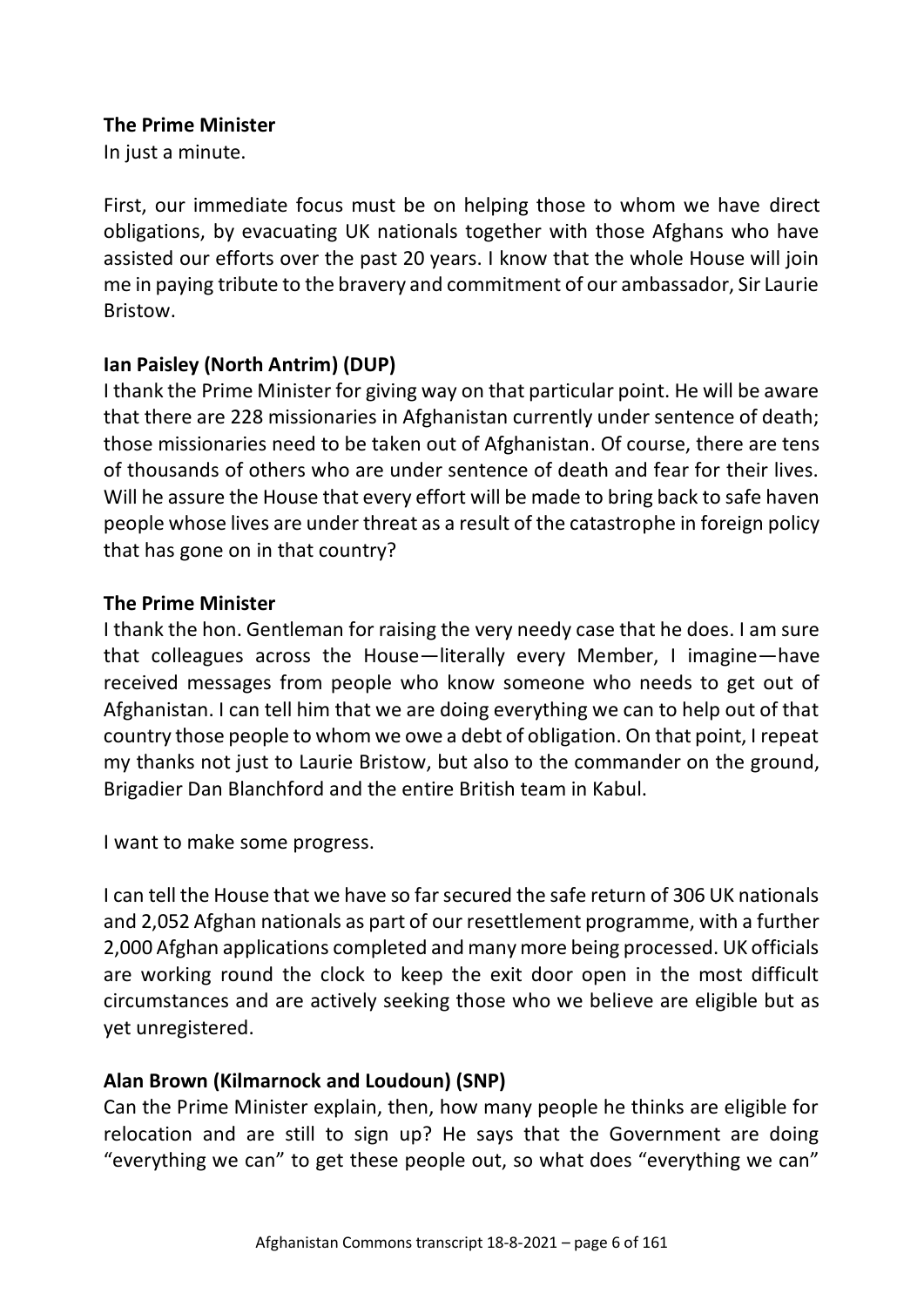mean? How are they identifying these people and where they are, especially if they are already in hiding in fear of their lives?

#### **The Prime Minister**

That is why it is so important that we maintain a presence at Kabul airport and that is why we have been getting the message out that we want people to come through. As I said earlier, it is important for everybody to understand that in the days that we have ahead of us, which may be short, at the moment this is an environment in which the Taliban are permitting this evacuation to take place. These are interpreters, they are locally engaged staff and others who have risked their lives supporting our military efforts and seeking to secure new freedoms for their country. We are proud to bring these brave Afghans to our shores and we continue to appeal for more to come forward.

# **Chris Bryant (Rhondda) (Lab)**

The Home Secretary announced this morning that the UK will take 20,000 refugees from Afghanistan but that only 5,000 will be able to come this year. What are the 15,000 meant to do? Hang around and wait to be executed?

#### **The Prime Minister**

That is the 5,000 on whom—we are spending £200 million to bring a further 5,000 on top; I think it will be 10,000 altogether that we bring in under the ARAP and other programmes. We will increase that number over the coming years to 20,000, as I said, but the bulk of the effort of this country will be directed and should be directed at supporting people in Afghanistan and in the region to prevent a worse humanitarian crisis. I tell the House that in that conviction I am supported very strongly both by President Macron of France and Chancellor Merkel of Germany.

We are also doing everything possible to accelerate the visas for the-[Interruption.]

### **Mr Speaker**

The hon. Member for Hyndburn (Sara Britcliffe) cannot be like a drone in the Chamber, completely above everybody all the way through. I ask her to stand up and down please, and not just hover.

#### **The Prime Minister**

I was telling the House that we are making sure that we bring back the 35 brilliant Chevening scholars so that they can come and study in our great universities. We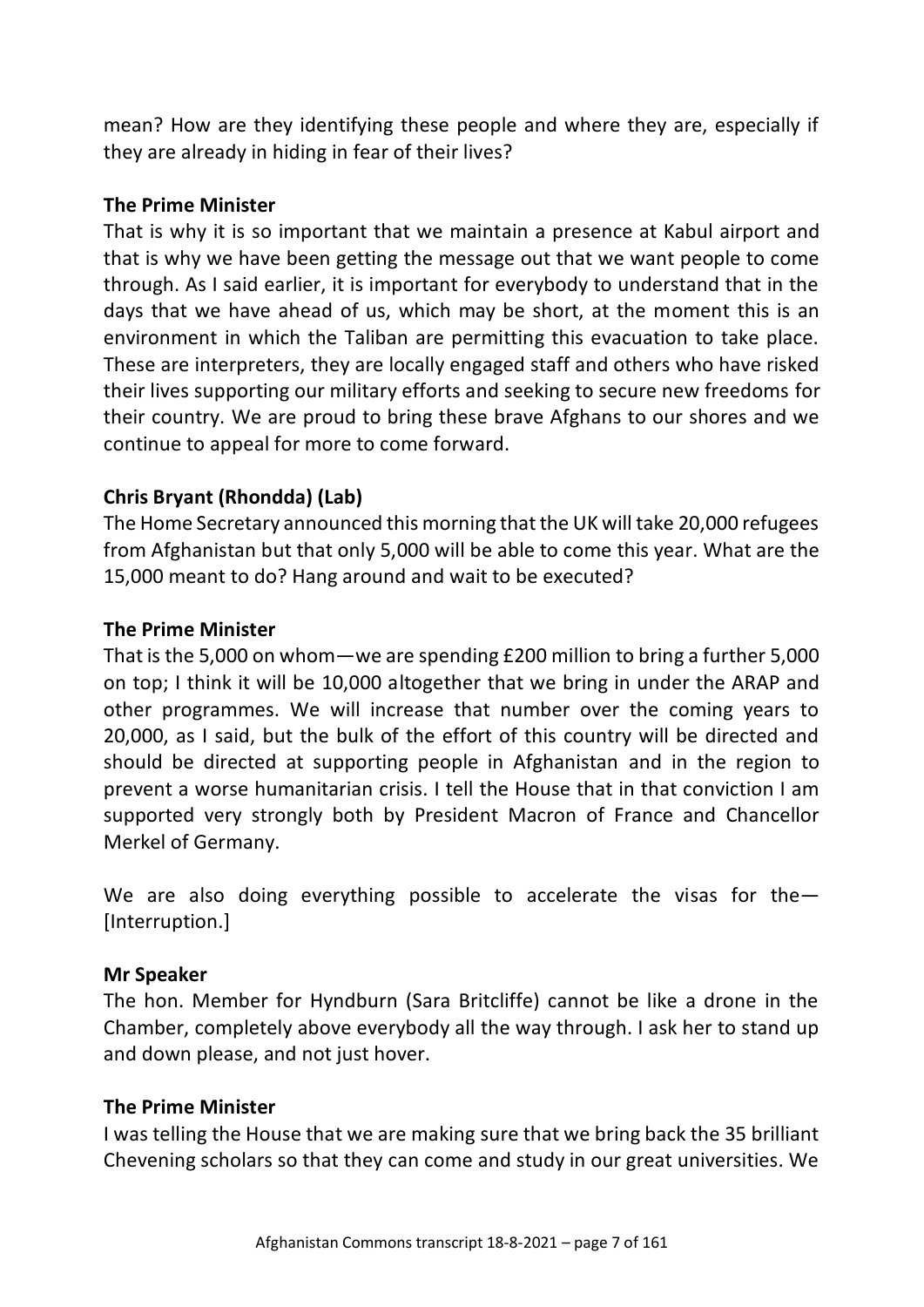are deploying an additional 800 British troops to support this evacuation operation and I can assure the House that we will continue the operation for as long as conditions at the airport allow.

### **Stella Creasy (Walthamstow) (Lab/Co-op)**

As of last week, it was still Home Office policy that we would send people back to Kabul because we thought that it was safe. Will the Prime Minister also confirm that it is not just about people coming out of Afghanistan but about keeping people safe here, and that we will not send people back to this nightmare?

# **The Prime Minister**

The hon. Lady is entirely right that we will not be sending people back to Afghanistan; nor, by the way, will we allow people to come from Afghanistan to this country in an indiscriminate way. We want to be generous, but we must make sure that we look after our own security. Over the coming weeks, we will redouble our efforts, working with others to protect the UK homeland and all our citizens and interests from any threat that may emanate from a Taliban-controlled Afghanistan, from terrorism to the narcotics trade.

# **Sara Britcliffe (Hyndburn) (Con)**

Does my right hon. Friend agree that we must do everything we can to support those who have supported us, like Royal Marine Pen Farthing and his Nowzad charity's veterinary staff and their immediate families, who now need safe passage back to the UK?

### **The Prime Minister**

Like many of us, I have been lobbied extensively about the excellent work done by Mr Pen Farthing. I am well aware of his cause and all the wonderful things that he has done for animals in Afghanistan. I can tell my hon. Friend that we will do everything that we can to help Mr Pen Farthing and others who face particular difficulties, as he does—as I say, without in any way jeopardising our own national security. These are concerns shared across the international community, from the region itself to all of the NATO alliance and, indeed, all five permanent members of the UN Security Council. I will chair a virtual meeting of the G7 in the coming days.

Thirdly, we have an enduring commitment to all the Afghan people. Now more than ever we must reaffirm that commitment. Our efforts must focus on supporting the Afghan people in the region, particularly those fleeing conflict or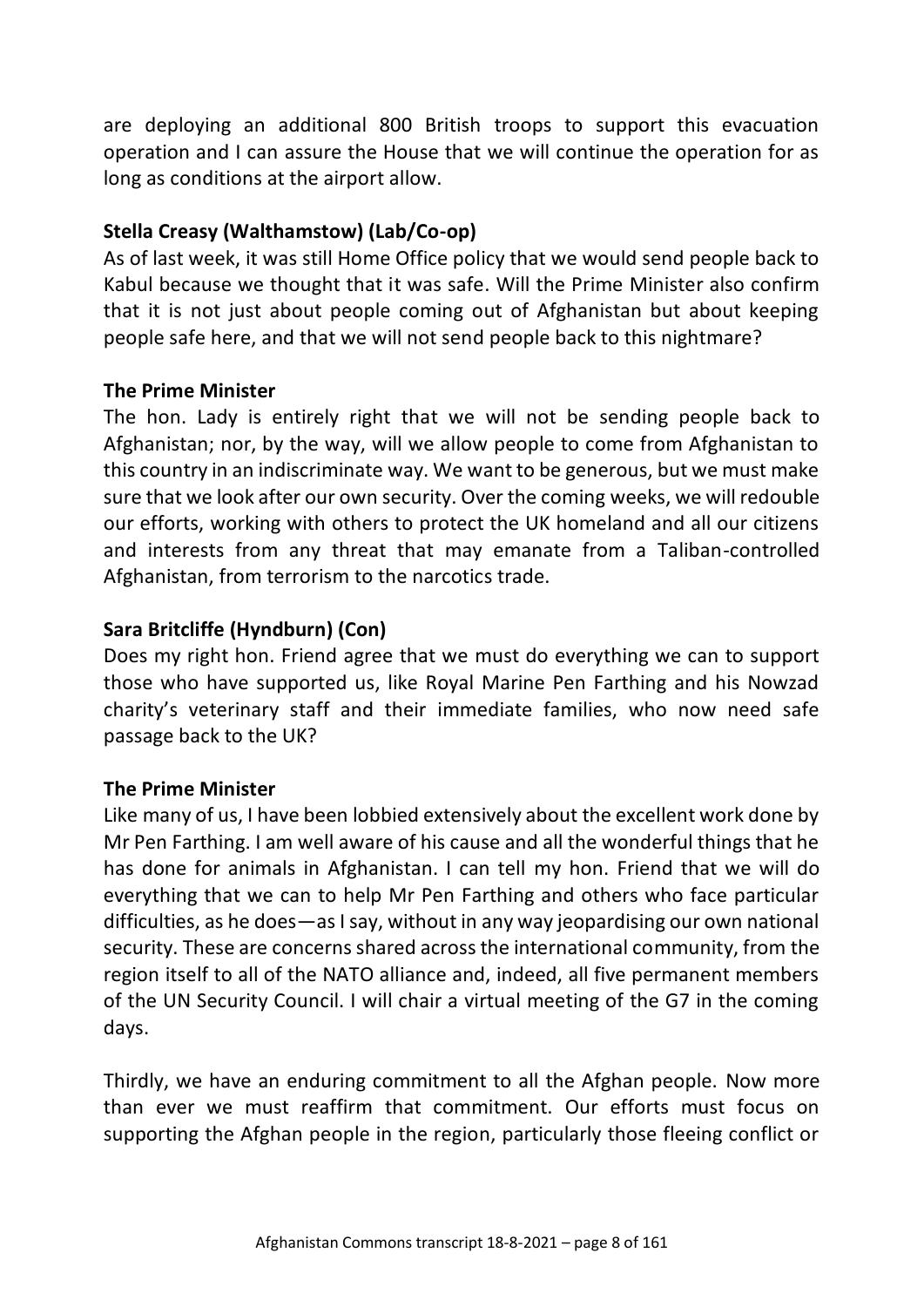the threat of violence. We therefore call on the United Nations to lead a new humanitarian effort in the region.

### **Yvette Cooper (Normanton, Pontefract and Castleford) (Lab)**

I thank the Prime Minister for giving way, and I welcome his commitment to support in the region, and also the Government's commitment to a resettlement programme. The Home Secretary announced in 2019 that the UK would continue a resettlement scheme of 5,000 refugees a year after the Syrian scheme closed. Can the Prime Minister confirm that the announcement today of an Afghan resettlement scheme is in addition to that existing 5,000 resettlement commitment, as opposed to simply being a refocusing or displacement of that existing 5,000-a-year resettlement programme?

#### **The Prime Minister**

I am very grateful to the right hon. Lady, because I think that she has asked a question that has formed in many people's minds about the 5,000. Yes, indeed, the 5,000 extra in the resettlement scheme are additional to those already announced. We will support those people in coming to this country. We will also support the wider international community delivering humanitarian projects in the region by doubling the amount of humanitarian and development assistance that we had previously committed to Afghanistan this year with new funding— [Interruption]—wait for it—taking this up to £286 million with immediate effect. We call on others to work together on a shared humanitarian effort, focusing on helping the most vulnerable in what will be formidably difficult circumstances.

### **Shailesh Vara (North West Cambridgeshire) (Con)**

I am grateful to the Prime Minister for giving way; he is being very generous with his time. Over the past 20 years, some 50 NATO and partner nations have been involved in Afghanistan. I welcome the measures that have been proposed by the UK and other countries such as the US, Canada, France, Germany and so on, but there are still many countries that have been involved in Afghanistan in recent years which have still yet to step up to the plate and recognise their responsibility in helping these people at this desperate time. Will the Prime Minister inform the House what is being done to encourage these other countries to take up their responsibility and help these people in Afghanistan?

### **The Prime Minister**

My hon. Friend makes an excellent point, and that is why the UK has chaired the UN Security Council, and asked with our French friends to put a motion together to get the world to focus on the humanitarian needs of Afghanistan. We will do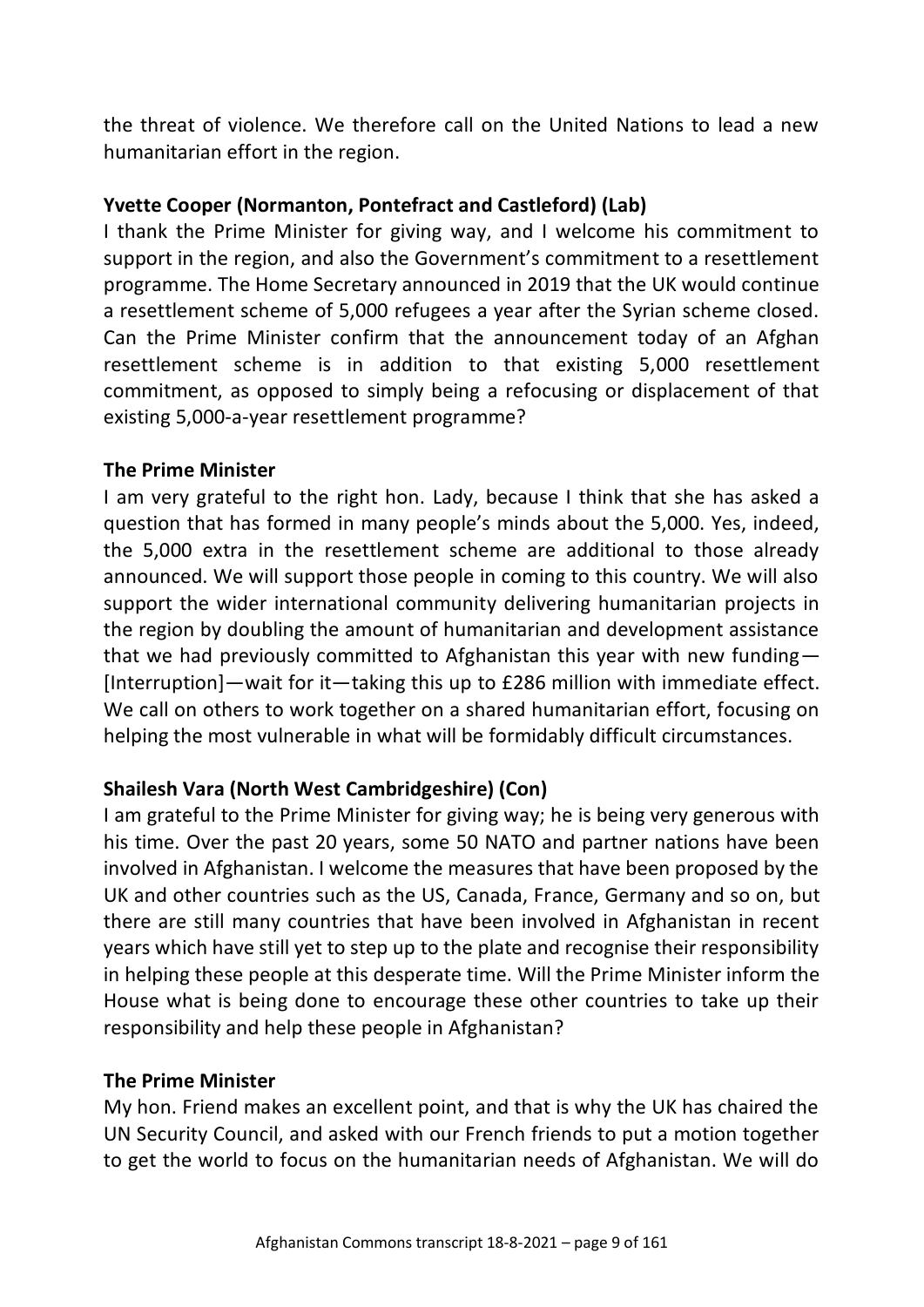the same thing in NATO, the G7 and other bodies in which we have a leadership role. We want all these countries to step up, as he rightly said, and focus on the most vulnerable in what will be formidably difficult circumstances.

I have given way, I think you will agree, Mr Speaker, quite lot this morning. Thanks to your generosity and that of the House, there is now ample time for debate until later this afternoon, and I think that many Members will be able to get their points across. I therefore intend, with your leave, Mr Speaker, to make some progress.

Fourthly, while we must focus on the region itself, we will also create safe and legal routes for those Afghans most in need to come and settle here in the UK. In addition to those Afghans with whom we have worked directly, I can announce today that we are committing to relocating another 5,000 Afghans this year, with a new and bespoke resettlement scheme focusing on the most vulnerable, particularly women and children. We will keep this under review for future years, with the potential of accommodating up to 20,000 over the long term. Taken together—

I have been very generous with interventions—I think you will agree, Mr Speaker—and I have made my position clear.

Taken together, we are committing almost half a billion pounds of humanitarian funding to support the Afghan people.

Fifthly, we must also face the reality of a change of regime in Afghanistan. As president of the G7, the UK will work to unite the international community behind a clear plan for dealing with this regime in a unified and concerted way. Over the last three days, I have spoken with the NATO and UN secretaries-general and with President Biden, Chancellor Merkel, President Macron and Prime Minister Khan. We are clear, and we have agreed, that it would be a mistake for any country to recognise any new regime in Kabul prematurely or bilaterally. Instead, those countries that care about Afghanistan's future should work towards common conditions about the conduct of the new regime before deciding together whether to recognise it, and on what terms.

We will judge this regime based on the choices it makes and by its actions rather than by its words—on its attitude to terrorism, crime and narcotics, as well as humanitarian access and the right of girls to receive an education. Defending human rights will remain of the highest priority, and we will use every available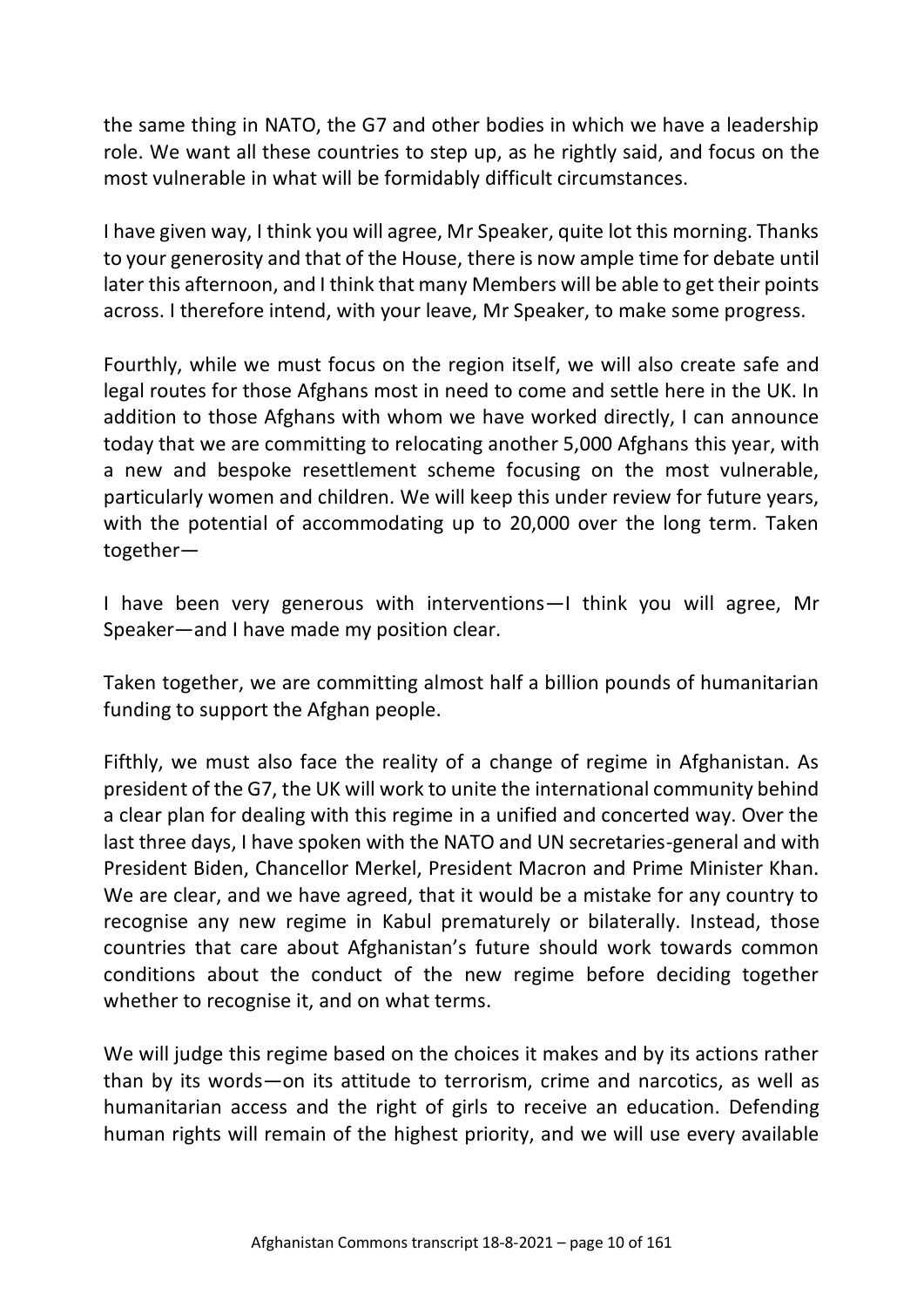political and diplomatic means to ensure that those human rights remain at the top of the international agenda.

Our United Kingdom has a roll-call of honour that bears the names of 457 servicemen and women who gave their lives in some of the world's harshest terrain, and many others who bear injuries to this day, fighting in what had become the epicentre of global terrorism. Even amid the heart-wrenching scenes we see today, I believe they should be proud of their achievements, and we should be deeply proud of them, because they conferred benefits that are lasting and ineradicable on millions of people in one of the poorest countries on earth, and they provided vital protection for two decades to this country and the rest of the world. They gave their all for our safety, and we owe it to them to give our all to prevent Afghanistan from once again becoming a breeding ground for terrorism.

No matter how grim the lessons of past, the future is not yet written. At this bleak turning point, we must help the people of Afghanistan to choose the best of all their possible futures. In the UN, the G7 and NATO, with friends and partners around the world, that is the critical task on which this Government are now urgently engaged and will be engaged in the days to come.

#### **Mr Speaker**

I suggest to Back Benchers that we will be starting with a seven-minute limit. I call the Leader of the Opposition.

*10:08:00*

### **Keir Starmer (Holborn and St Pancras) (Lab)**

I thank you, Mr Speaker, and the staff for recalling Parliament for today's debate.

Before I come to the urgent issue at hand, let me join you, Mr Speaker, and the Prime Minister in condemning the appalling shootings in Plymouth last week. We all send our condolences to the bereaved families. We must resolve to ensure that firearms do not get into the hands of dangerous people, and finally get to grips with the way that hate thrives on the internet.

Turning to Afghanistan, it has been a disastrous week—an unfolding tragedy. Twenty years ago, the Taliban were largely in control of Afghanistan. Al-Qaeda were using the country as a training ground and a base for terror, including plotting the horrific 9/11 attack. There were widespread human rights abuses,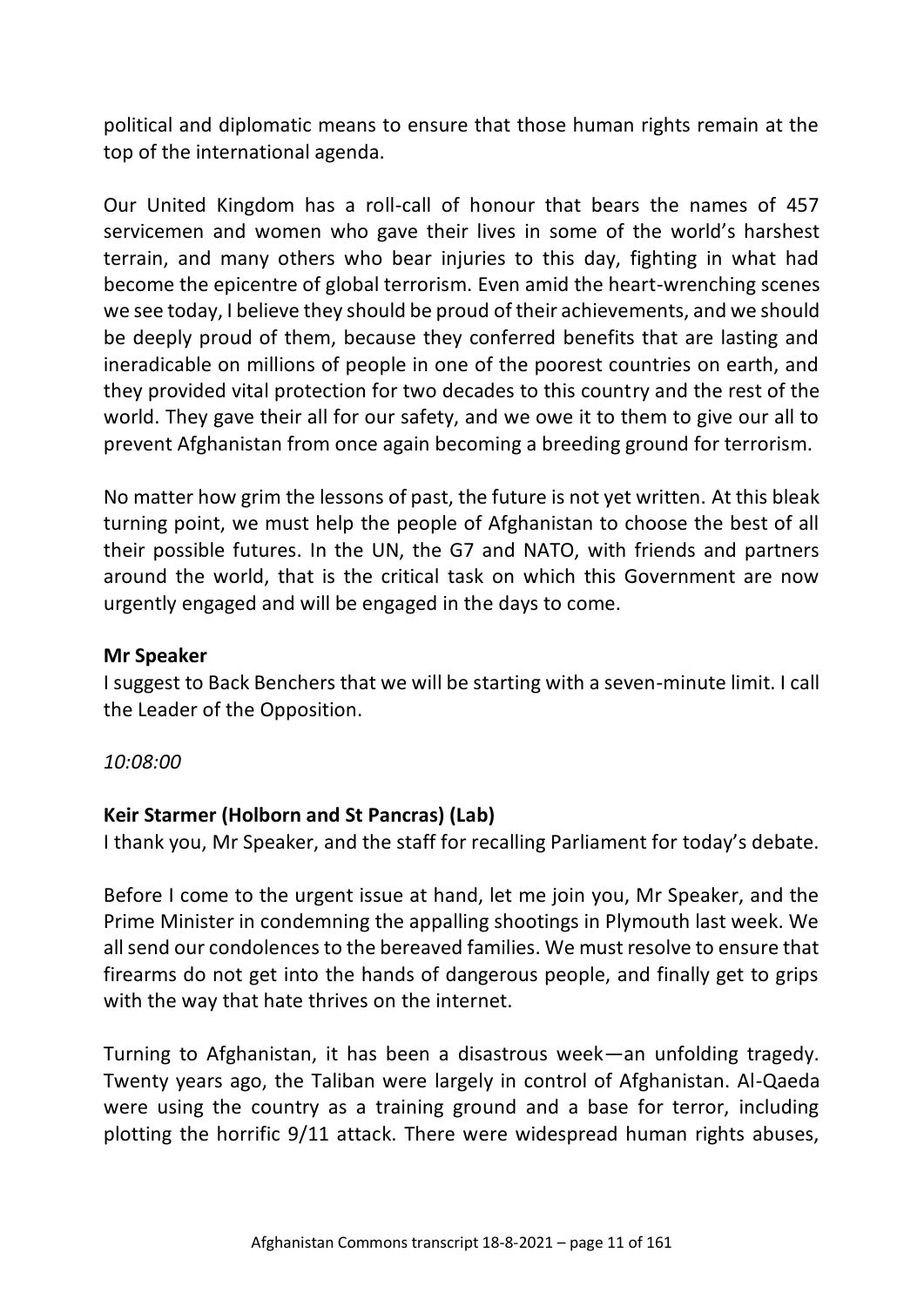girls were denied an education, women could not work and being gay was punishable by death—all imposed without democracy.

Since then, a fragile democracy emerged. It was by no means perfect, but no international terrorist attacks have been mounted from Afghanistan in that period. Women have gained liberty and won office, schools and clinics have been built, and Afghans have allowed themselves to dream of a better future. Those achievements were born of sacrifice—sacrifice by the Afghan people who bravely fought alongside their NATO allies, and British sacrifice.

More than 150,000 UK personnel have served in Afghanistan. They include Members from across this House, including the hon. and gallant Member for Tonbridge and Malling (Tom Tugendhat), my hon. and gallant Friend the Member for Barnsley Central (Dan Jarvis), the hon. and gallant Member for Plymouth, Moor View (Johnny Mercer), my hon. and gallant Friend the Member for Norwich South (Clive Lewis), and the hon. and gallant Members for Aldershot (Leo Docherty), for Isle of Wight (Bob Seely), for Filton and Bradley Stoke (Jack Lopresti) and for Wells (James Heappey). They and the tens of thousands of others deployed in Afghanistan served in difficult and challenging circumstances, and the Labour party and—I am sure—everybody across this House thanks each and every one of them and of the 150,000. Many returned with life-changing injuries and, tragically, 457 did not return at all.

#### **James Gray (North Wiltshire) (Con)**

Later today, I will attend the service at RAF Lyneham, outside Royal Wootton Bassett, to commemorate the 10th anniversary, which falls today, of the last repatriation through Bassett. Does the right hon. and learned Gentleman agree that the message to the people I will see today must be that those young lives were not wasted but played an absolutely essential role in deterring and destroying terrorism and carrying out so many other good works in Afghanistan?

#### **Keir Starmer**

I wholeheartedly agree with that point and will address it in one moment.

For many of those who returned from Afghanistan and other places around the world, mental health has been an all-too-familiar issue. It is raised by veterans time and again. The events of the past few days and weeks will have exacerbated the situation and reopened old wounds—everybody across this House will know of examples—so we must improve mental health services for our veterans.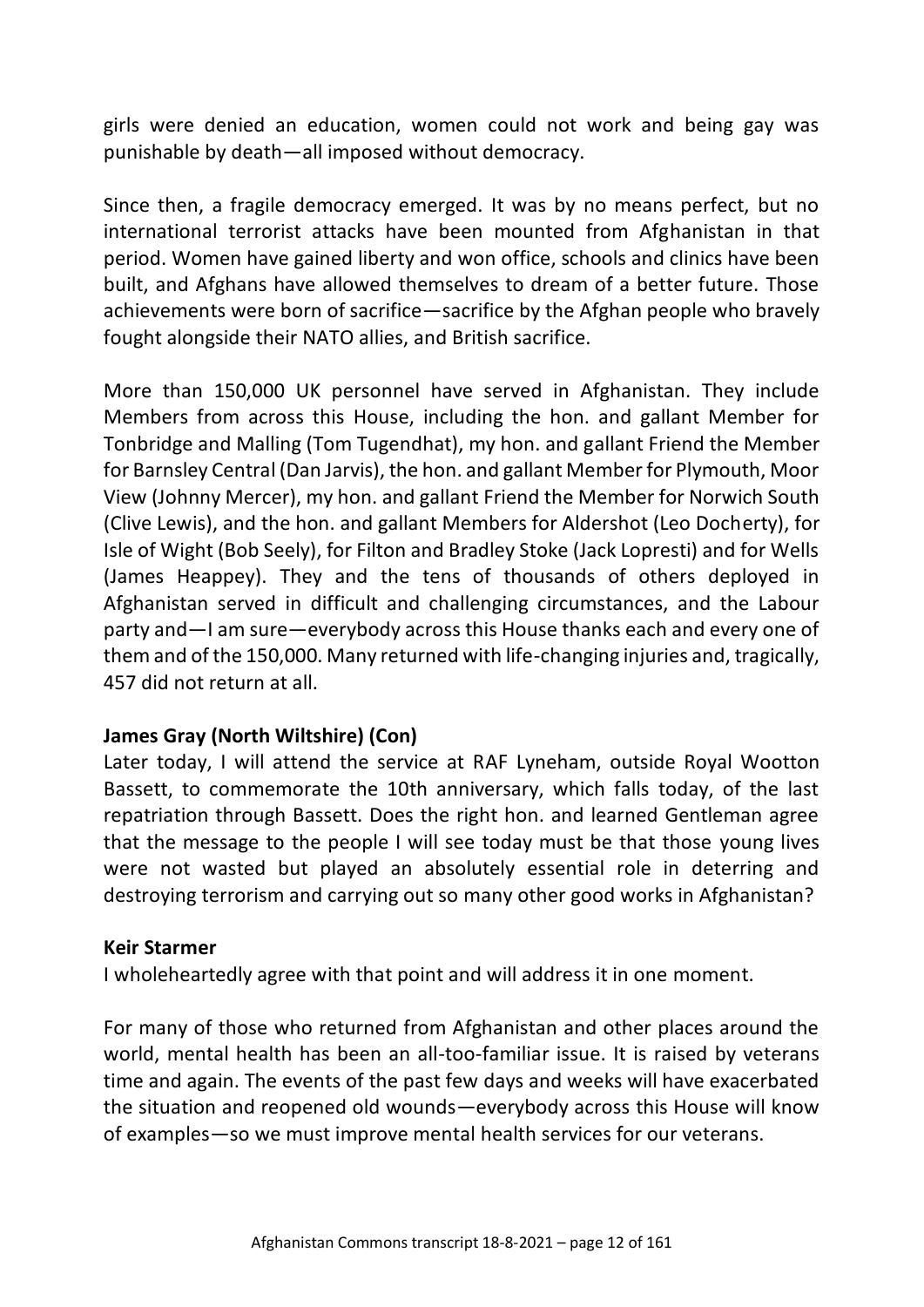On the point that the hon. Member for North Wiltshire (James Gray) just made, I wish to address directly all those who served in Afghanistan and their families especially the families of those who were lost. Your sacrifice was not in vain—it was not in vain. You brought stability, reduced the terrorist threat and enabled progress. We are all proud of what you did. Your sacrifice deserves better than this, and so do the Afghan people.

There has been a major miscalculation of the resilience of the Afghan forces and staggering complacency from our Government about the Taliban threat. The result is that the Taliban are now back in control of Afghanistan. The gains made through 20 years of sacrifice hang precariously. Women and girls fear for their liberty. Afghan civilians are holding on to the undercarriage of NATO aircraft literally clinging to departing hope. We face new threats to our security and an appalling humanitarian crisis.

# **Tim Loughton (East Worthing and Shoreham) (Con)**

For all the reasons that the right hon. and learned Gentleman mentioned, does he not agree that President Biden is actually wrong when he talks about American sacrifices in a civil war? The Taliban are not at war with a regime; they are at war with the civilised values of justice, equality and tolerance, which all of us hold dear, and against which it respects no international boundaries.

#### **Keir Starmer**

I agree with the hon. Member and thank him for that intervention.

### **Rehman Chishti (Gillingham and Rainham) (Con)**

Will the right hon. and learned Gentleman give way?

#### **Keir Starmer**

Let me make some progress and then I will give way.

The desperate situation requires leadership and for the Prime Minister to snap out of his complacency. The most urgent task is the protection of our diplomatic staff still working heroically in Kabul, and the evacuation of British nationals and Afghans who have risked their lives. Let me be clear: the Labour party fully supports the deployment of troops to that end. We want it to succeed just as quickly and safely as possible.

The Defence Secretary has said that some people who have worked with us will not get back—unconscionable. The Government must outline a plan: to work with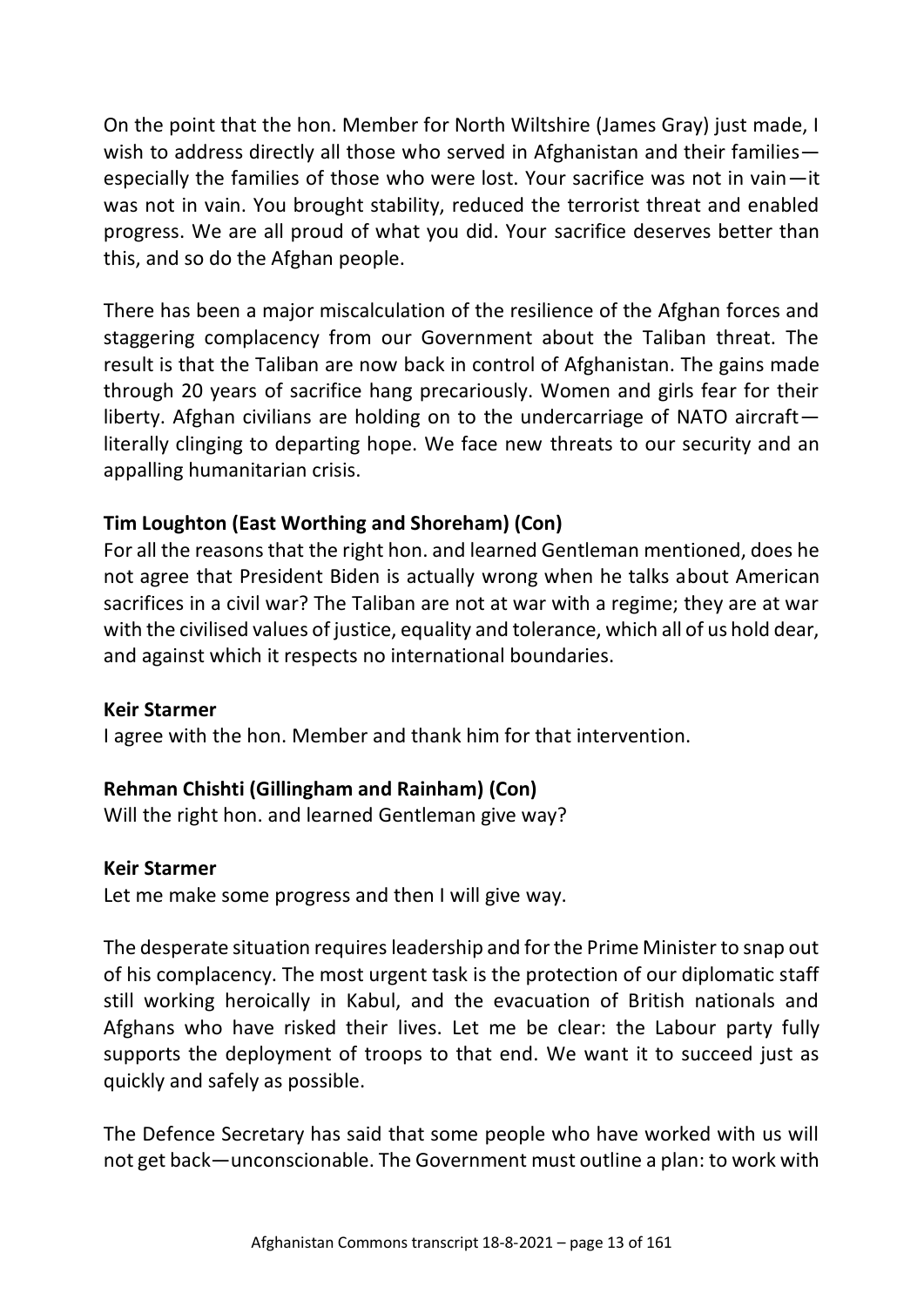our allies to do everything possible to ensure that that does not happen; to guarantee that our troops have the resources they need to carry out their mission as effectively and safely as possible; and to work to provide stable security at the airport in Kabul so that flights can depart and visas can be processed. We all know how difficult that is. We all know how hard everybody is working on the ground and we fully support them.

I raise an issue not by way of criticism, but just to get some reassurance: there are reports from non-governmental organisations that an evacuation plane left almost empty this morning because evacuees could not get to the airport to board that plane. As I say, we are not challenging the work on the ground—we know how difficult it is—but, if that is true, we would like to see that matter addressed at an appropriate moment.

# **Sir Iain Duncan Smith (Chingford and Woodford Green) (Con)**

May I take the right hon. and learned Gentleman back to the statement that the President of the United States made the other day? Does he not agree that that took on the terms of a sort of shameful excuse? Given that the President had blamed the Afghan armed forces, who have lost nearly 70,000 troops in trying to defend Afghanistan, and given that corruption had stripped away much of the pay, money and support of those forces, the American decision to withdraw aircraft cover was almost certainly going to lead us to this situation. Does he not think that that is shameful?

### **Keir Starmer**

The US is, of course, an important ally, but to overlook the fighting of the Afghan troops and forces, and the fact that they have been at the forefront of that fighting in recent years, is wrong. It is wrong for any of us to overlook that or the situation in which they now find themselves.

The urgent task is, of course, the evacuation. Equally urgent is the immediate refugee crisis.

### **John Redwood (Wokingham) (Con)**

Will the right hon. and learned Gentleman give way?

### **Keir Starmer**

I will make some progress and then I will give way.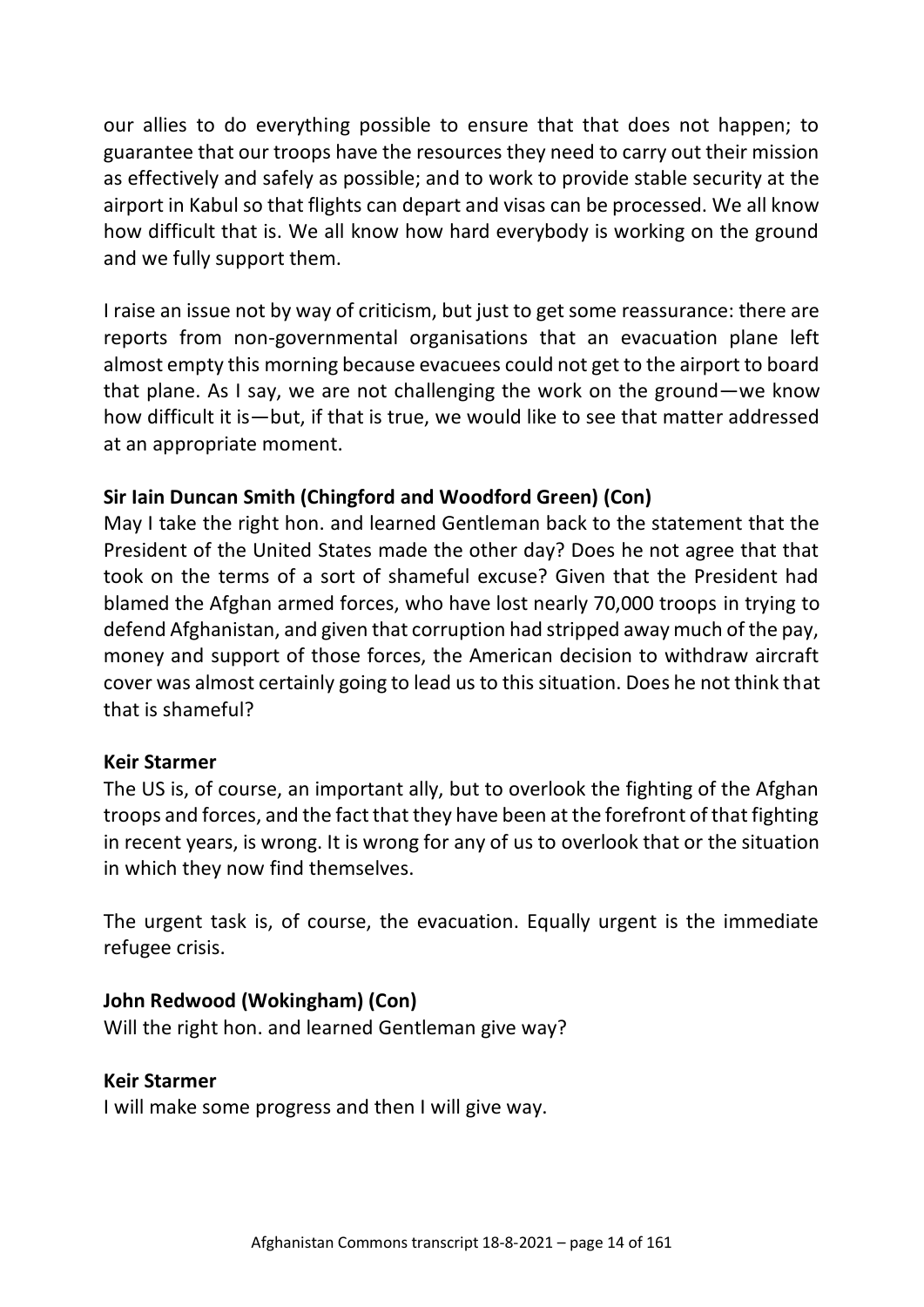Many Afghans have bravely sought to rebuild their country and they did so on a promise of democratic freedoms, the rule of law and liberty for the oppressed, including women and girls. They are our friends and that was our promise. They are now fearing for their lives. We do not turn our backs on friends at their time of need. We owe an obligation to the people of Afghanistan. There should be a resettlement scheme for people to rebuild their lives here, with safe and legal routes. It must be a resettlement scheme that meets the scale of the enormous challenge, but what the Government have announced this morning does not do that. It is vague and will support just 5,000 in the first year—a number without rationale. Was that based on a risk assessment of those most at need, or was it plucked out of the air? The offer to others is in the long term, but for those desperately needing our help now, there is no long term, just day-to-day survival.

# **Caroline Lucas (Brighton, Pavilion) (Green)**

Does the right hon. and learned Gentleman agree that as well as marking the need for a much bolder and more ambitious resettlement programme, this disaster must mark a turning point for our failed asylum system, in particular by getting rid of the so-called hostile environment and the Nationality and Borders Bill, under which a women fleeing the Taliban with her children on a boat across the channel would be criminalised? Does he agree that that Bill must now be revised?

### **Keir Starmer**

I will come on to the specifics of the system. Yet again, the Government seem illprepared and unwilling, just as they have been too slow to provide sanctuary to Afghans who have served alongside Britain. There have been too many reports of eligible Afghans facing bureaucratic hurdles, and too many are being unfairly excluded. Having known for months that the date of withdrawal was coming, the Home Office is not close to completing the process that it has already got up and running. The process was designed to help 7,000 people, yet Home Office figures this week showed that only 2,000 have been helped so far.

### **Emma Hardy (Kingston upon Hull West and Hessle) (Lab)**

The point that I wanted to make to the Prime Minister was about the situation facing Afghan Sikhs. I know from my constituency casework that there are Afghan Sikhs in the system who are waiting for clearance from the Home Office; I call on the Government to process them as quickly as possible and not leave all those people in the system waiting any longer than they have to at the moment. They are terrified by the idea of being sent back home, and despite the reassurance given to my hon. Friend the Member for Walthamstow (Stella Creasy), I do not see any movement from the Home Office to give them the legal status that they need.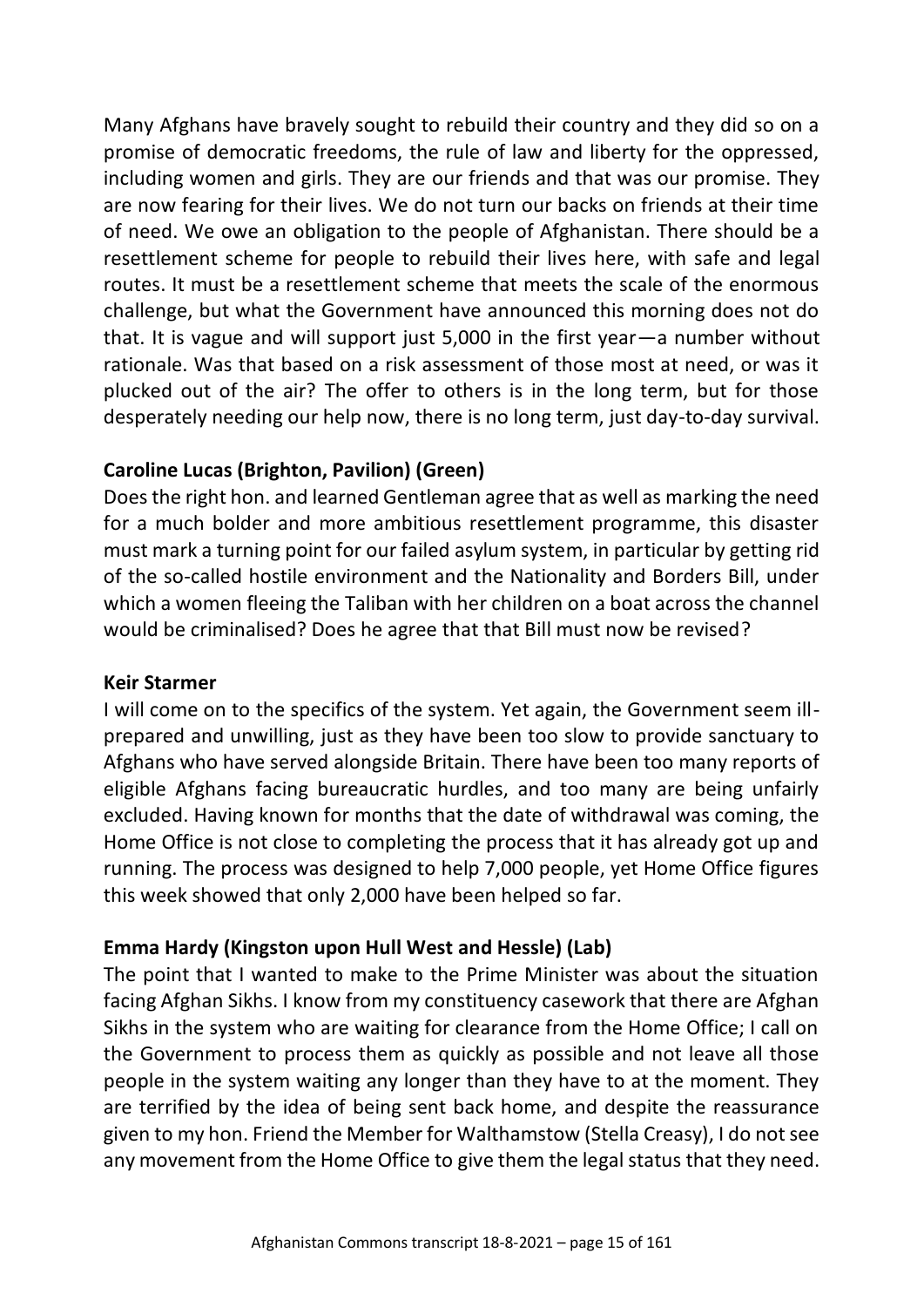#### **Keir Starmer**

I am grateful for that intervention. Members on both sides of the House have given examples of individuals and groups who are very obviously at risk in Afghanistan and need to come out as quickly as possible. That is why the question arises as to what is behind the 5,000 number, and why others are having to wait so long.

The scale of the refugee crisis requires an international response, but we must lead it, and lead with a resettlement programme that meets the scale of the challenge. The scheme must be generous and welcoming. If it is not, we know the consequences now: violent reprisals in Afghanistan; people tragically fleeing into the arms of human traffickers—we know that that is what will happen—and more people risking and losing their lives on unsafe journeys, including across the English Channel. We cannot betray our friends. We must lead.

### **Layla Moran (Oxford West and Abingdon) (LD)**

The right hon. and learned Gentleman speaks of people fleeing, but we have yet to assess whether anyone outside Kabul is able to get to a place of safety. Does he agree that a safe corridor needs to be opened to an international border so that those who are not near Kabul can also get to safety via third countries?

### **Keir Starmer**

There is huge concern, as all hon. Members will know, about our line of sight beyond Kabul at the moment. Again, that calls into question where the 5,000 number comes from, because at the moment we are not even in a position to assess the position outside Kabul. We cannot betray our friends. We must lead.

### **Sir Desmond Swayne (New Forest West) (Con)**

Were the Government of this kingdom to be overthrown by a wicked and brutal regime, I venture that the right hon. and learned Gentleman would want a leading role in the resistance. He would not be queuing at the airport, would he?

### **Keir Starmer**

When I was Director of Public Prosecutions, some of my prosecutors in Afghanistan were at huge risk, working on counter-terrorism with other brave souls there, so I will not take that from the right hon. Gentleman or from anybody else.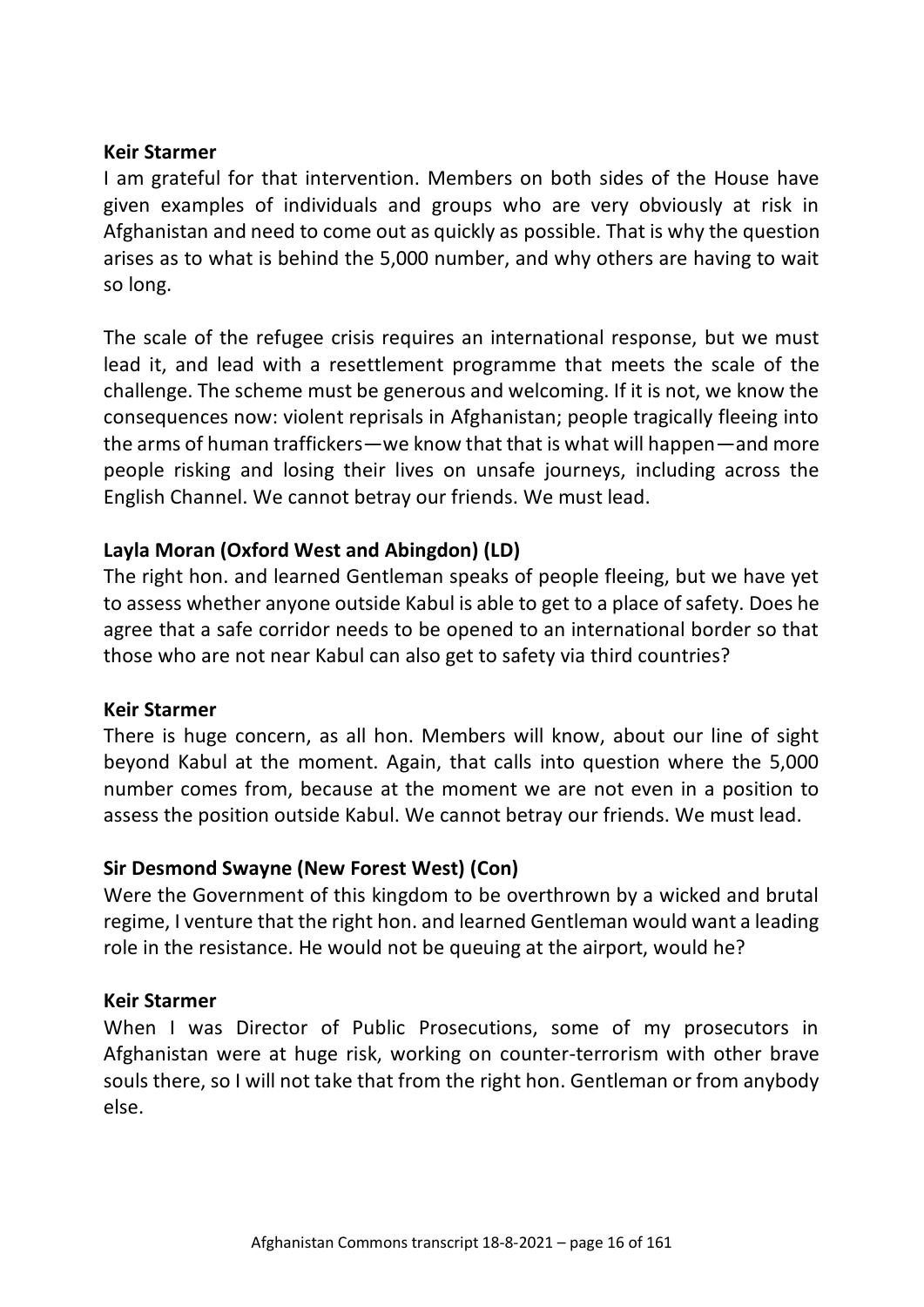Once the immediate challenges are addressed, we face an uncertain and difficult future. The Taliban are back in control and we cannot be naive about the consequences. We have lost our primary source of leverage in political discussions, and everything that we have achieved in the past 20 years is now under threat.

I will make some progress and then give way.

The Prime Minister is right to say that we cannot allow Afghanistan to become a training ground for violent hate and terrorism, but that will be more difficult now that Afghanistan has descended into chaos. If preventing al-Qaeda camps is now the limit of our ambition, we are betraying 20 years of sacrifice by our armed forces and we are betraying the Afghan people, who cannot be left to the cruelty of the Taliban.

### **Mr Toby Perkins (Chesterfield) (Lab)**

My right hon. and learned Friend speaks about the lack of ambition and urgency, and that summarises everything about the Government's approach to this crisis and many others. Is it not telling that when we had an Afghan Government whom we wanted to support, the UK Government cut the amount of overseas aid that we sent, but now that the Taliban are in charge, the Government are talking about increasing the amount of overseas aid?

#### **Keir Starmer**

I am grateful for that intervention. I will come to the question of aid in just a minute, because it is a very important point in the context of what has happened in recent weeks and months.

#### **John Redwood**

Will the right hon. and learned Gentleman give way?

#### **Keir Starmer**

I am going to make some progress and then I will give way.

We have to use every tool that remains at our disposal to protect human rights in Afghanistan. The Government are right not to recognise the Taliban as the official Government—the Prime Minister has made that clear—but that must be part of a wider strategy, developed with our UN security partners and our NATO allies, to apply pressure on the Taliban not only to stamp out a resurgence of terror groups, but to retain the liberties and human rights of Afghans. We must work with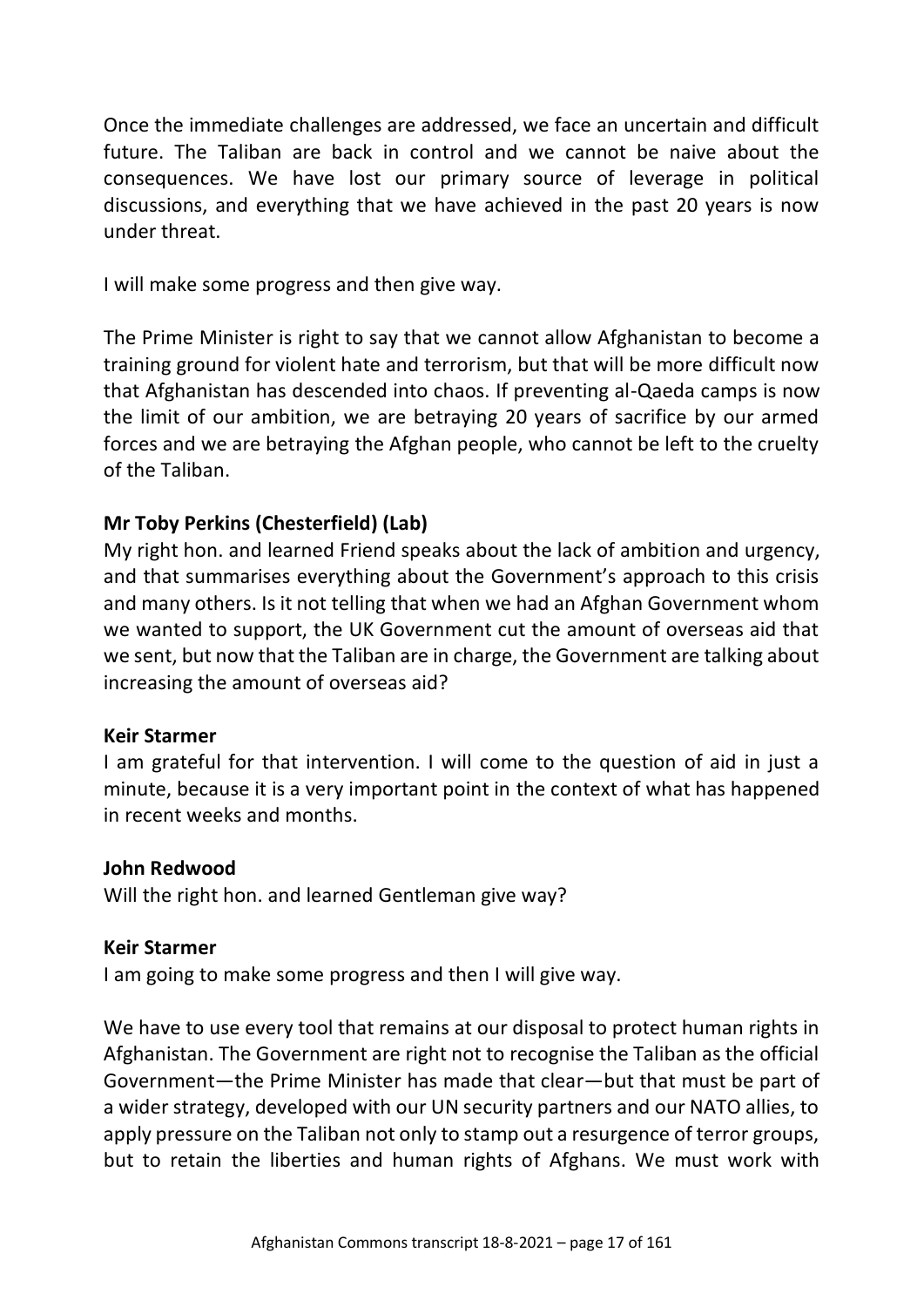Afghans and neighbours to ensure that there is consistent pressure, and there must be a UN-backed plan to ensure that our aid budget is used to support humanitarian causes in Afghanistan, not to fund the Taliban.

This is a difficult task with no guarantee of success, so it should concern us all that the Prime Minister's judgment on Afghanistan has been appalling. Nobody believes that Britain and our allies could have remained in Afghanistan indefinitely, or that Britain could have fought alone. NATO leaders were put in a difficult position after President Trump agreed with the Taliban that all US forces would withdraw by May 2021. But that agreement was made in February 2020— 18 months ago. We have had 18 months to prepare and plan for the consequences of what followed—to plan and to prepare for the resettlement of refugees and those who have supported us; for supporting the Afghan Government in managing the withdrawal; and for securing international and regional pressure on the Taliban and support for the Afghan Government. The very problems we are confronting today have been known problems for the last 18 months, and there has been a failure of preparation.

The lack of planning is unforgivable, and the Prime Minister bears a heavy responsibility. He mutters today, but he was in a position to lead and he did not. Britain holds a seat at the United Nations Security Council. We are a key player in NATO. We are chair of the G7. Every one of those platforms could and should have been used to prepare for the withdrawal of forces, and to rally international support behind a plan to stabilise Afghanistan through the process and keep us safe.

I will give way in a minute.

Did the Prime Minister use those platforms in those 18 months to prepare? No, he did not. What did he do instead? We debated this: he cut the development budget, which was key to the strength and resilience of democracy in Afghanistan. He makes a great deal today of the money he is putting in, but £292 million was spent in Afghanistan in 2019, and £155 million in 2021. That is short-sighted, small-minded and a threat to security.

I will give way in a moment, but I am going to go through this list. The right hon. Gentleman failed to visit Afghanistan as Prime Minister, meaning that his last trip—as Foreign Secretary, in 2018—was not to learn or to push British interests, but to avoid a vote on Heathrow. Hundreds of thousands of British people have flown to Afghanistan to serve; the Prime Minister flew to avoid public service.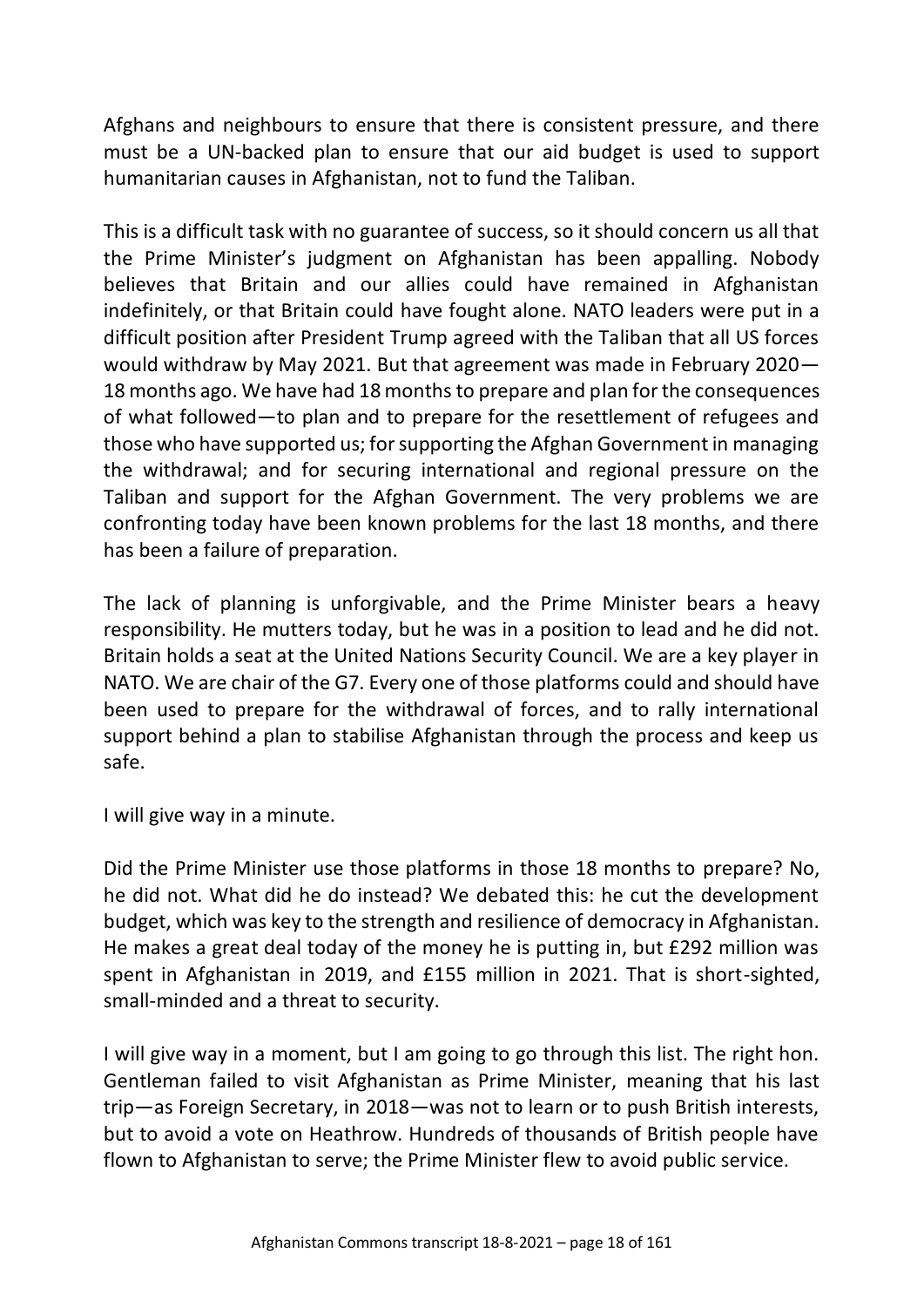The list goes on. In March this year the Prime Minister published an integrated review of security, defence, development and foreign policy. It was a huge review. He boasted that the review would

"demonstrate to our allies, in Europe and beyond, that they can always count on the UK when it really matters."

The Afghan Government were an ally, yet the integrated review made just two passing references to Afghanistan. The review did not even mention the Taliban. It did not mention NATO withdrawal or the consequences of the Doha agreement. It did cut the size of the Army—the very force that we are now relying on—and we criticised that at the time. Eye off the ball; astonishingly careless. The question is: why was the Prime Minister so careless? Why did he fail to lead? It comes down to complacency and poor judgment.

I will give way in a moment; I am going to make this case.

There was a calculation that withdrawal would lead to military stalemate in Afghanistan and that that stalemate would accelerate political discussions. Seeing this in July, Members on both sides of this House warned the Government—read Hansard—that they may be underestimating the threat of the Taliban. That was ignored, and the Government's preparation for withdrawal was based on a miscalculation of the resilience of the Afghan forces and a staggering complacency about the Taliban threat.

The Prime Minister is as guilty as anyone. This Sunday he said:

"We've known for a long time that this was the way things were going".

That was not what he told the House in July, when he stood there and assured Members that

"there is no military path to victory for the Taliban",

and went on to say:

"I do not think that the Taliban are capable of victory by military means".  $-$ [Official Report, 8 July 2021; Vol. 698, c. 1108, 1112.]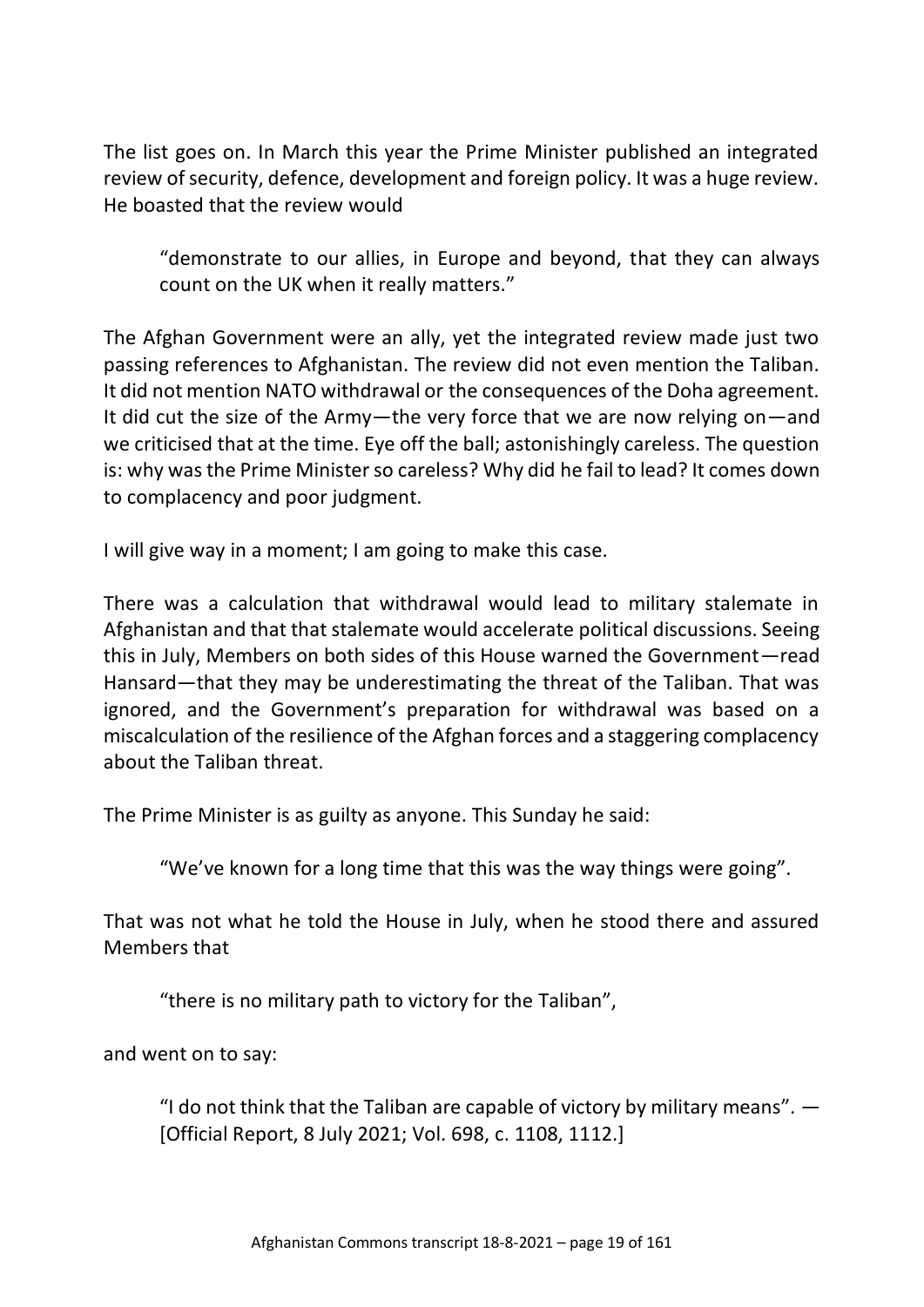The British Government were wrong and complacent, the Prime Minister was wrong and complacent and, when he was not rewriting history, the Prime Minister was displaying the same appalling judgment and complacency last week.

The British ambassador's response to the Taliban arriving at the gates of Kabul was to personally process the paperwork for those who needed to flee. He is still there and we thank him and his staff. The Prime Minister's response to the Taliban arriving at the gates of Kabul was to go on holiday—no sense of the gravity of the situation; no leadership to drive international efforts on the evacuation. The Foreign Secretary shakes his head. [Interruption.] What would I do differently? I would not stay on holiday while Kabul was falling. There are numerous examples of leaders on both sides of the House who have come back immediately in a time of crisis. [Interruption.] The Foreign Secretary is shouting now, but he was silent— [Interruption.]

#### **Mr Speaker**

Order. The Prime Minister was heard and I want to hear the Leader of the Opposition. I do not want people to shout. You may disagree, but you may also wish to catch my eye. Do not ruin that chance.

#### **Keir Starmer**

The Foreign Secretary shouts now, but he stayed on holiday while our mission in Afghanistan was disintegrating. He did not even speak to ambassadors in the region as Kabul fell to the Taliban. Let that sink in. You cannot co-ordinate an international response from the beach. This was a dereliction of duty by the Prime Minister and the Foreign Secretary, and a Government totally unprepared for the scenario that they had 18 months to prepare for.

It is one thing for people to lose trust in the Prime Minister at home, but when the trust in the word of our Prime Minister is questioned abroad, there are serious consequences for our safety and security at home.

#### **Andrew Bridgen**

Will the right hon. Gentleman give way?

### **Keir Starmer**

In one moment.

Recent events in Afghanistan shame the west—and not just the scenes of chaos. What does our abandonment of the Afghan people say to those brave people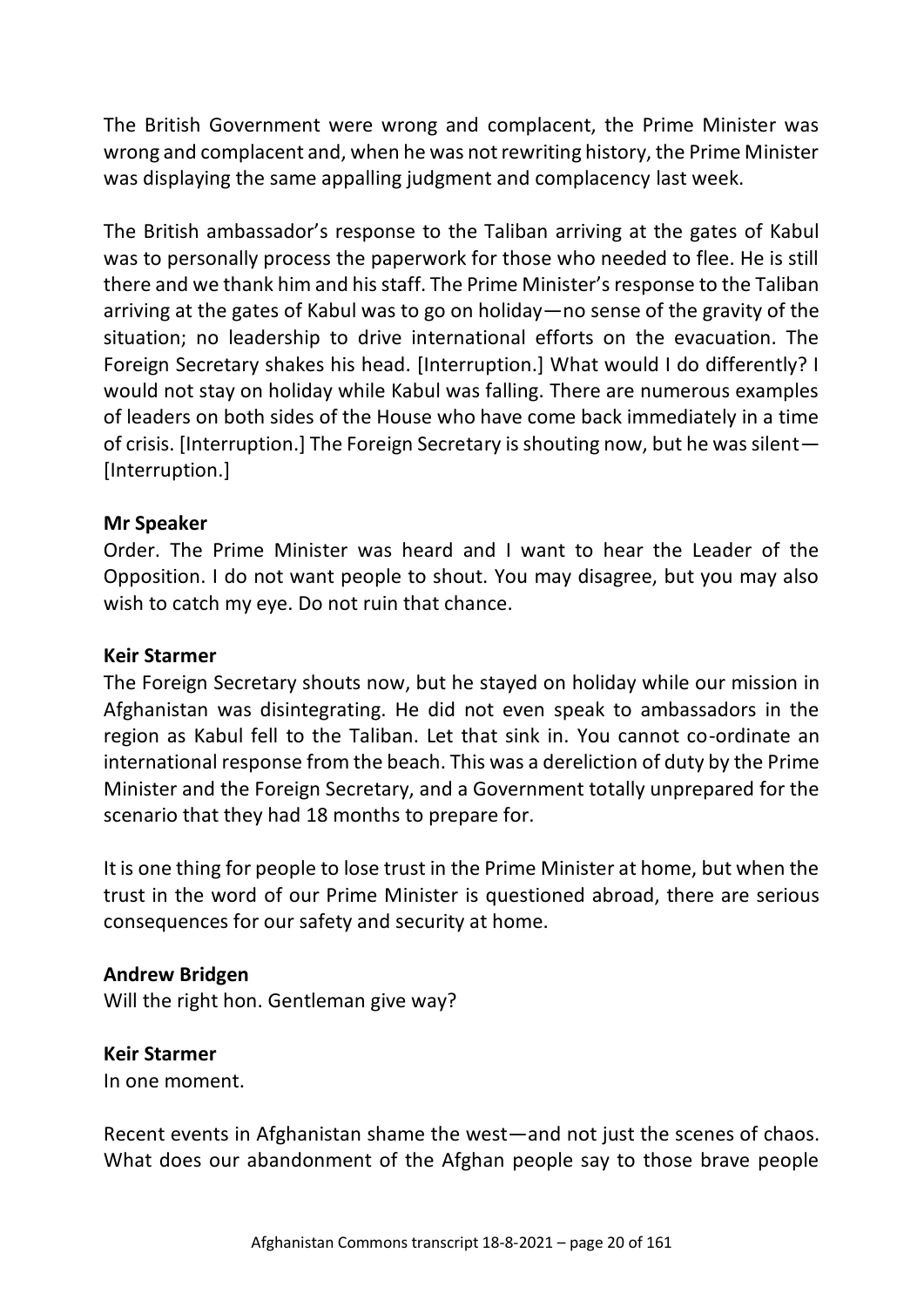around the world living under regimes that pay scant regard to human rights but resisting those regimes in pursuit of democracy, equality and individual freedom? What does this retreat from freedom signal to those who are prepared to stand up for it? What does this surrender to extremism mean for those prepared to face it down? What does it mean for those nations who support an international rulesbased system when we hand over power to those who recognise no rules at all? That is the challenge of our time.

The British and Afghan people will have to live with the consequences of the Prime Minister's failure. We have fought for 20 years to rid Afghanistan of terror—terror that threatens our security here in Britain and liberty in Afghanistan. The Taliban are back in control. The Prime Minister has no plan to handle the situation, just as he had no plan to prevent it. What we won through 20 years of sacrifice could all be lost. That is the cost of careless leadership.

### *10:36:00*

### **Mrs Theresa May (Maidenhead) (Con)**

I had the opportunity to visit Afghanistan twice, but I recognise that there are others across this House whose experience is more recent, more vivid, more practical, and longer and broader than mine. But when I was there, I was struck by the commitment and dedication of our armed forces serving there and of other British personnel. All were doing what they could to give hope to the people of Afghanistan—people who, thanks to our presence, were able to enjoy freedoms they had been denied under the Taliban.

Twenty years on, 457 British military personnel have died in Afghanistan, and many more have suffered life-changing injuries. Yes, many girls have been educated because of British aid, but it is not just that the freedoms once enjoyed will now be taken away; many, many Afghans—not just those who worked with British forces—are now in fear of their lives. It is right that we should open up a refugee scheme, but we must make absolutely certain that it is accessible to all those who need it.

Of course, the NATO presence was always going to end at some point in time, but the withdrawal, when it came, was due to be orderly, planned and on the basis of conditions. It has been none of those. What has been most shocking is the chaos and the speed of the takeover by the Taliban. In July of this year, both President Biden and my right hon. Friend the Prime Minister indicated that they did not think that the Taliban were ready or able to take over control of the country. Was our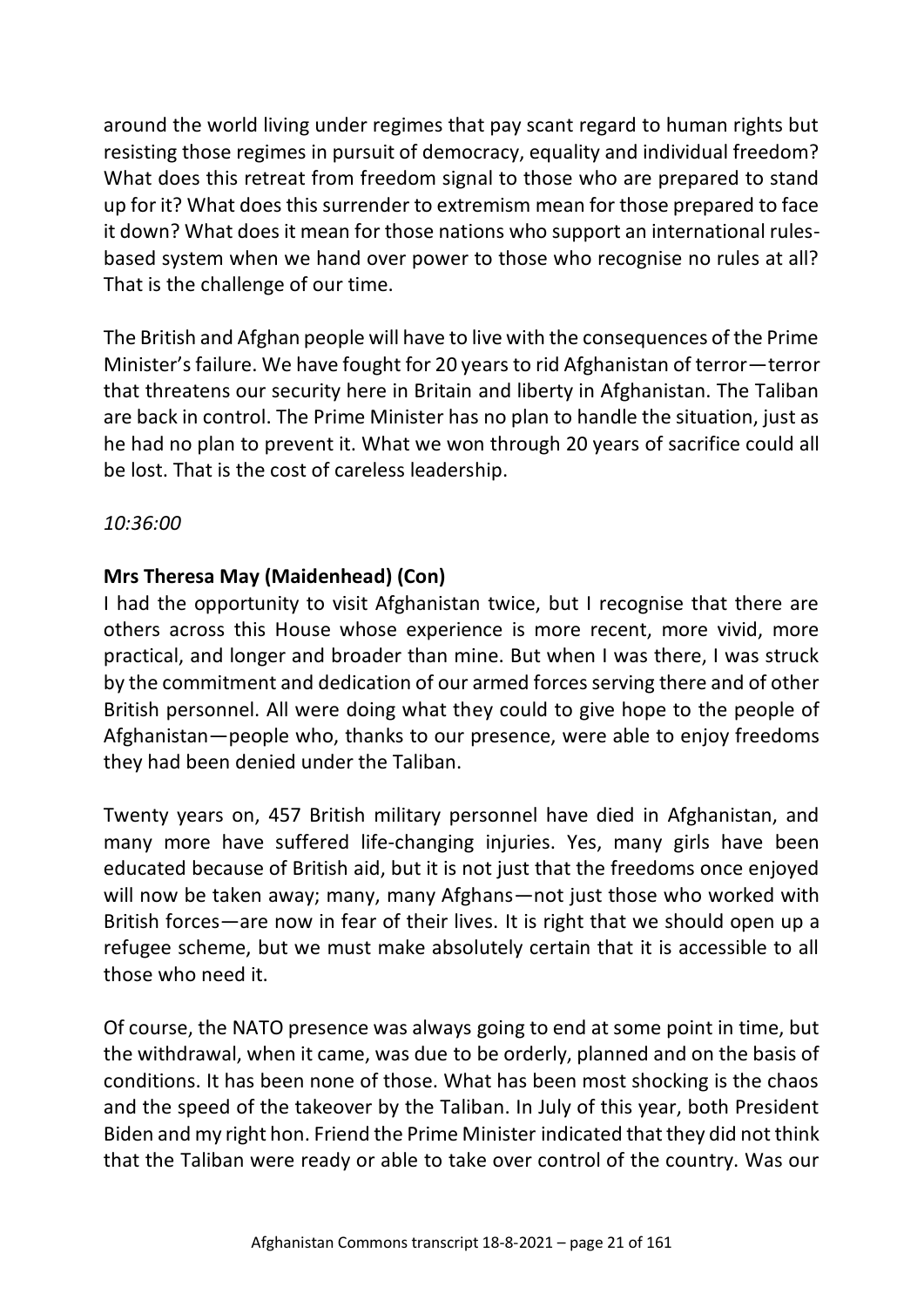intelligence really so poor? Was our understanding of the Afghan Government so weak? Was our knowledge of the position on the ground so inadequate? Did we really believe that, or did we just feel that we had to follow the United States and hope that, on a wing and a prayer, it would be all right on the night?

The reality is that as long as a time limit and dates were given for withdrawal, all the Taliban had to do was ensure that there were sufficient problems for the Afghan Government not to be able to have full control of the country, and then just sit and wait.

#### **John Redwood**

Does my right hon. Friend agree that President Biden decided unilaterally to withdraw without agreeing and negotiating a plan with either the Afghan Government or the NATO allies, and that the response of the UK Government in the circumstances has been fast, purposeful and extremely well guided to protect the interests of UK citizens?

#### **Mrs May**

What President Biden has done is to uphold a decision made by President Trump. It was a unilateral decision of President Trump to do a deal with the Taliban that led to this withdrawal.

What we have seen from the scenes in Afghanistan is that it has not been all right on the night. There are many in Afghanistan who not only fear that their lives will be irrevocably changed for the worse, but fear for their lives. Numbered among them will be women—women who embraced freedom and the right to education, to work and to participate in the political process.

My right hon. Friend the Prime Minister was right to make the education of girls a key aim of his Administration, but in Afghanistan that will now be swept away. Those girls who have been educated will have no opportunity to use that education. The Taliban proclaims that women will be allowed to work and girls will be allowed to go to school, but this will be under Islamic law—or rather, under its interpretation of Islamic law, and we have seen before what that means for the lives of women and girls.

### **Sir Robert Neill (Bromley and Chislehurst) (Con)**

Some of the women who have shown most courage are the 250 women who serve as judges under the attempt that was made to impose a decent, honest legal system on Afghanistan. There is a particular fear that they are targets. The Bar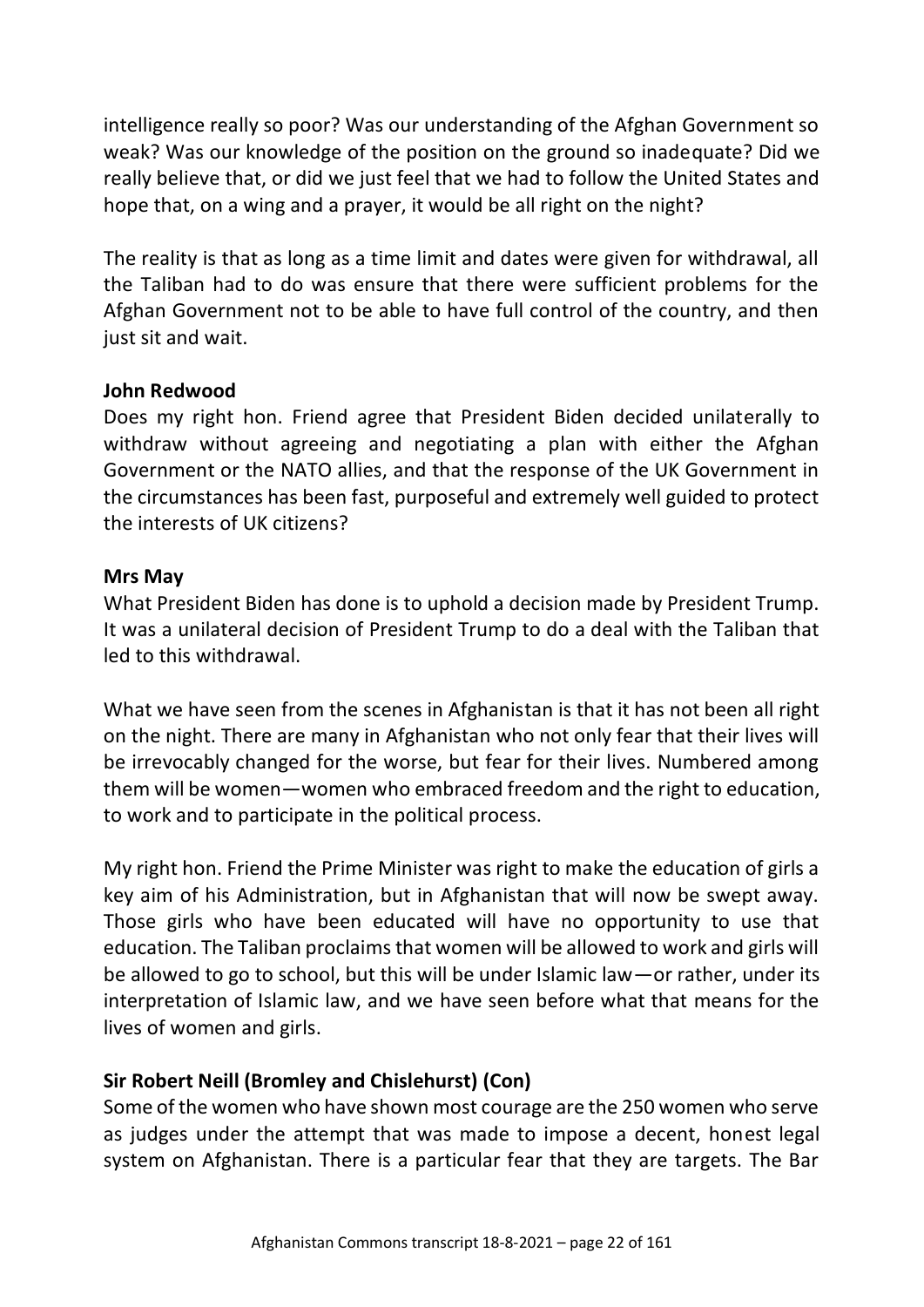Council and the Law Society have asked the Government to take cognizance of the particular risks they run. Will my right hon. Friend support the call for them to be given priority in being brought to safety, since they put their lives on the line for their fellow women and for their whole country?

#### **Mrs May**

My hon. Friend makes an important point. As has been said, there are many groups in Afghanistan who have put their lives on the line to support the Afghan Government, democracy and justice in Afghanistan, and it is right that we should do everything we can to support them in their time of need. However, as we know, under the Taliban regime the life of women and girls will sadly not be the same; they will not have the rights we believe they should have or the freedoms they should have.

### **Wera Hobhouse (Bath) (LD)**

There are already reports from sources in Kabul that the Taliban is executing collaborators and homosexuals. Does the right hon. Lady agree that complacency is absolutely misplaced, and what does she suggest we do to protect those people who need to get out?

### **Mrs May**

The Government are doing much to protect people in trying to ensure that people can access ways of leaving Afghanistan. A point was made earlier about not just expecting people to get to Kabul, and I hope that is something the Government will be able to look into and take up.

Apart from the impact on the lives of women and girls, we see a potential humanitarian crisis, at least in some parts of Afghanistan. We have cut our international aid budget, but I am pleased that the Foreign Secretary has told me that more funding will be made available to deal with this crisis.

It is not just the impact on the people of Afghanistan that must concern us, however; we must be deeply concerned about the possible impact here in the UK. The aim of our involvement in Afghanistan was to ensure that it could not be used as a haven for terrorists who could train, plot, and encourage attacks in the UK. Al-Qaeda has not gone away. Daesh may have lost ground in Syria, but those terrorist groups remain and have spawned others. We will not defeat them until we have defeated the ideology that feeds their extremism.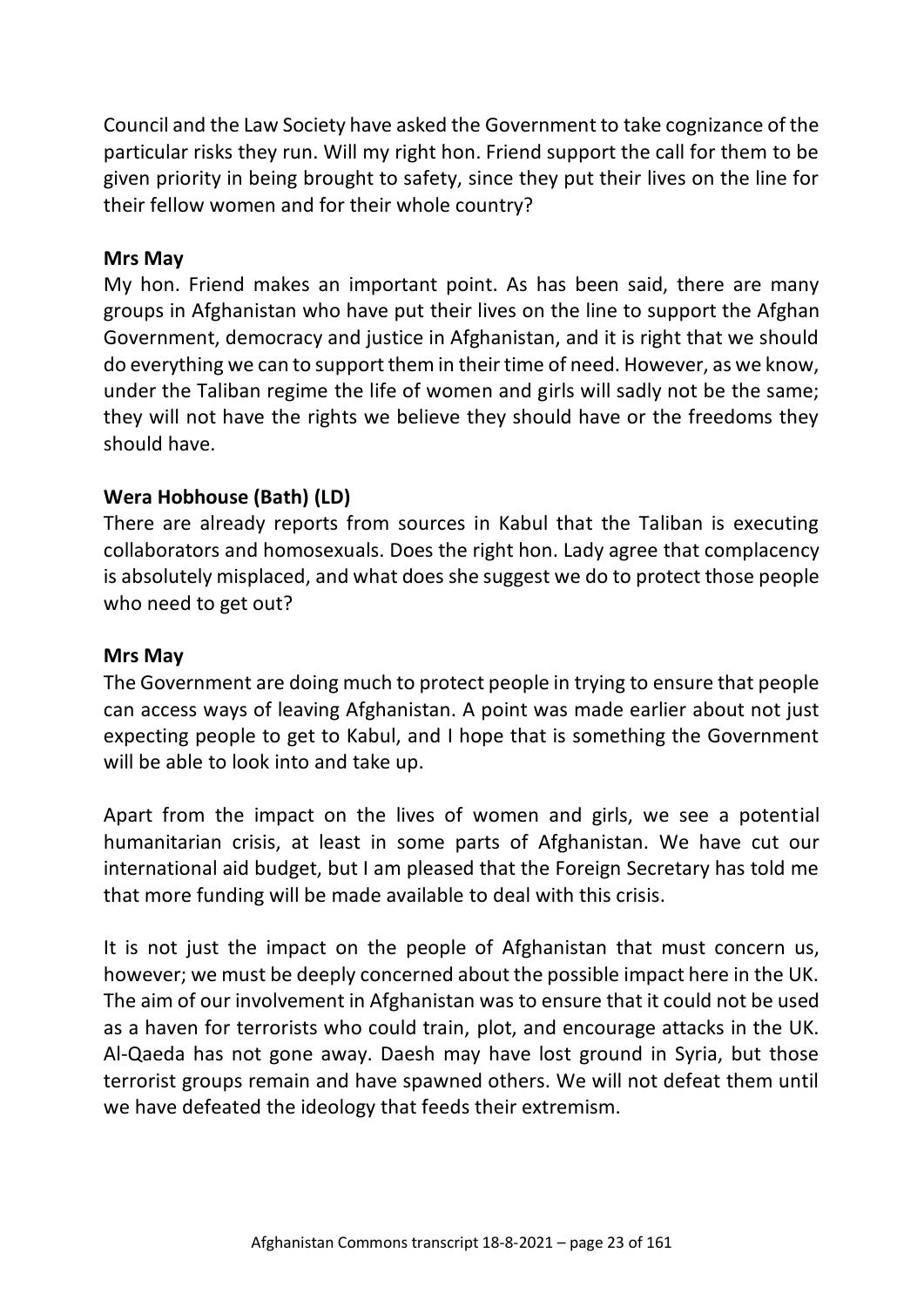# **Bob Seely (Isle of Wight) (Con)**

One of the most concerning things that is happening is that several thousand al-Qaeda operatives have been freed from prisons in Bagram, Kabul and Kandahar. Is my right hon. Friend concerned that those people will go back to their old ways, or do we hope that they will somehow go into retirement? It seems to me that we are going to restart with a new round of international terrorism.

#### **Mrs May**

My hon. Friend has anticipated exactly the point I was about to make. The Taliban has said that it will not allow Afghanistan to become a haven for terrorists again. Yesterday, in the press conference, it said it would not allow anything to happen in Afghanistan that would lead to attacks elsewhere across the world. However, we must look at its actions, not its words, and, as he has just pointed out, its action has been to release thousands of high-value Taliban, al-Qaeda and Daesh fighters. Its actions are completely different from its words, and it is essential that we recognise the probability that Afghanistan will once again become a breeding ground for the terrorists who seek to destroy our way of life.

### **Mr Alistair Carmichael (Orkney and Shetland) (LD)**

The right hon. Lady is making exactly the points that I hoped to hear from the Prime Minister and did not. The reasons that we went into Afghanistan in 2001 remain valid today. If the actions taken in recent weeks render a military solution to that problem impossible, we have to have a non-military solution. What does she see that non-military solution as being?

#### **Mrs May**

I will refer to that issue later. The right hon. Gentleman is absolutely right that the question of a military solution has not been there for some time, because our combat mission ended some years ago, but we have been trying to provide support to enable a democratic Government to take proper control of that country. I would be happy to talk to him sometime about my views. I think that we should possibly have reconsidered the idea of trying to impose a western example of democracy in a country that is geographically difficult and relies a lot on regional government when we were going down that route, but I will not go down that road any longer, despite his temptations.

*Daniel Kawczynski (Shrewsbury and Atcham) (Con) rose—*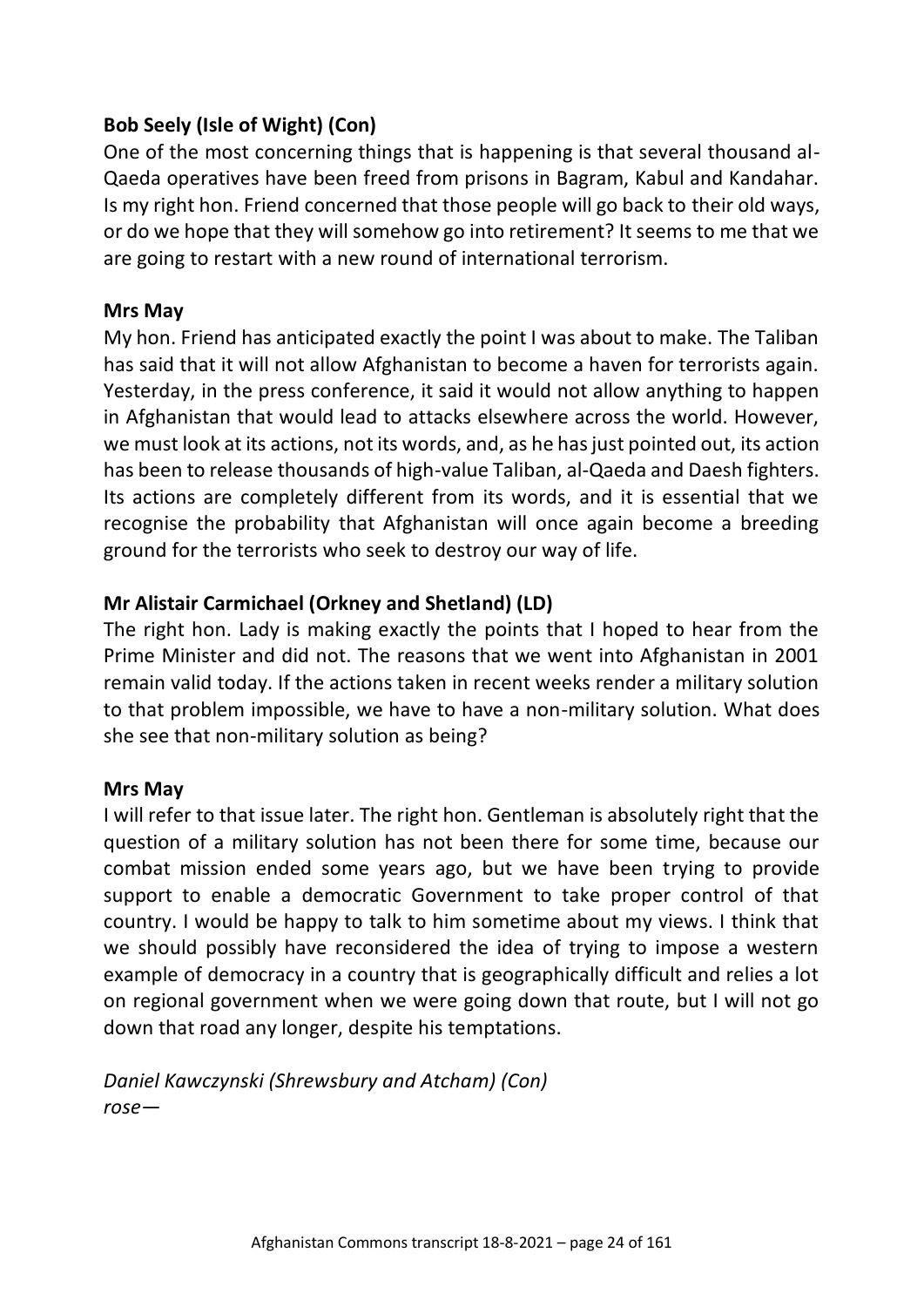#### **Mr Speaker**

Order. I am really concerned about the time for Back Benchers. I did suggest that it was seven minutes, and we are now heading to 10. I did not put a time limit on, but I will have to do so after this speech.

#### **Mrs May**

I am very grateful for your generosity to me, Mr Speaker.

Another important element of our work in Afghanistan was stopping drugs coming into the United Kingdom. Sadly, that has not been as successful as we would have liked, but we supported a drug crime-specific criminal justice system in Afghanistan, and I assume that will now come to a complete end. Once again, that is another area where withdrawal is not just about Afghanistan but has an impact on the streets of the UK.

What must also be a key concern to us is the message that this decision sends around the world to those who would do the west harm—the message that it sends about our capabilities and, most importantly, about our willingness to defend our values. What does it say about us as a country—what does it say about NATO?—if we are entirely dependent on a unilateral decision taken by the United States? We all understand the importance of American support, but despite the comments from my right hon. Friend the Prime Minister, I find it incomprehensible and worrying that the United Kingdom was not able to bring together not a military solution but an alternative alliance of countries to continue to provide the support necessary to sustain a Government in Afghanistan.

Surely one outcome of this decision must be a reassessment of how NATO operates. NATO is the bedrock of European security, but Russia will not be blind to the implications of this withdrawal decision and the manner in which it was taken. Neither will China and others have failed to notice the implications. In recent years, the west has appeared to be less willing to defend its values. That cannot continue. If it does, it will embolden those who do not share those values and wish to impose their way of life on others. I am afraid that this has been a major setback for British foreign policy. We boast about global Britain, but where is global Britain on the streets of Kabul? A successful foreign policy strategy will be judged by our deeds, not by our words.

I finally just say this: all our military personnel, all who served in Afghanistan, should hold their heads high and be proud of what they achieved in that country over 20 years, of the change of life that they brought to the people of Afghanistan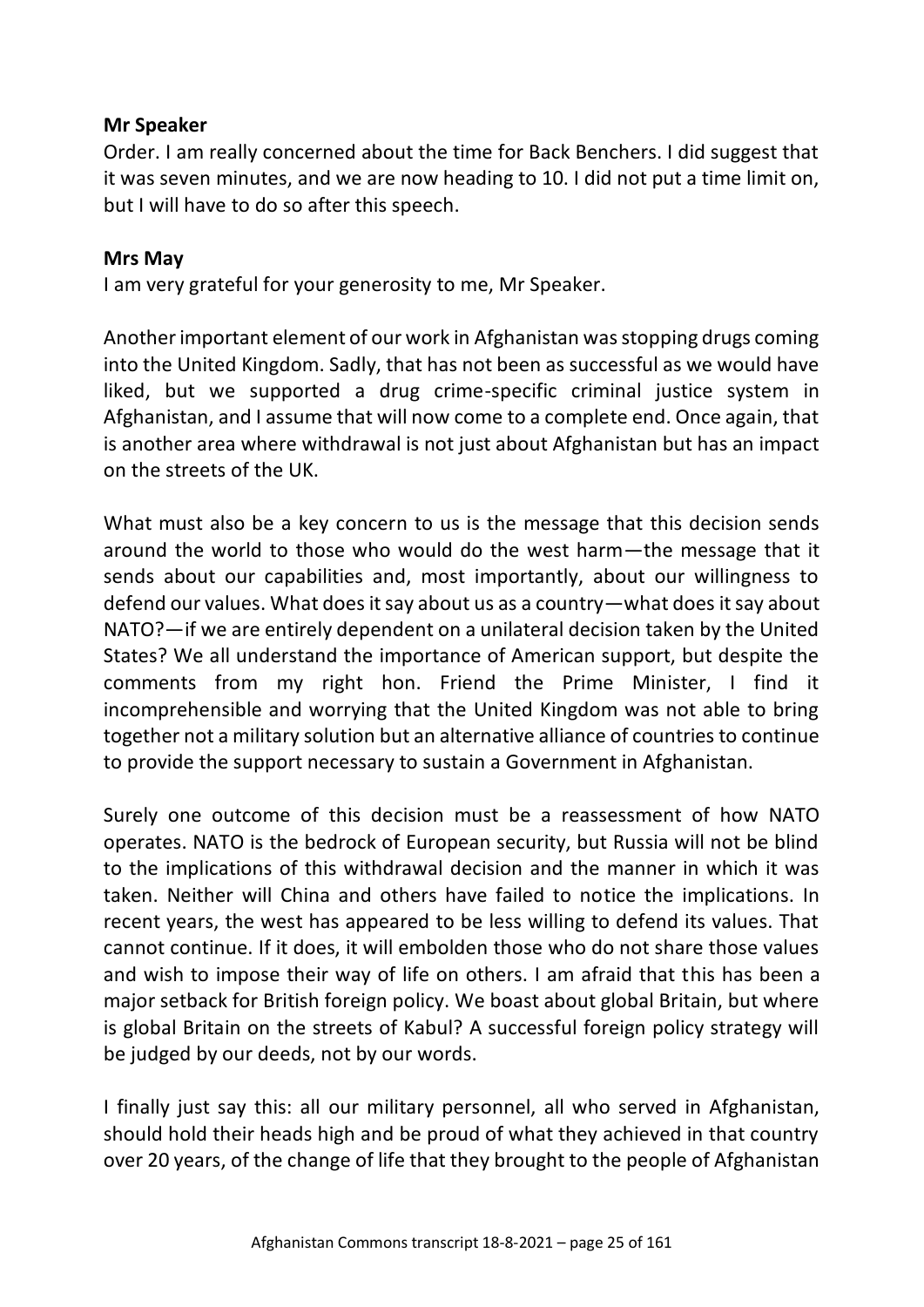and of the safety that they brought here to the UK. The politicians sent them there. The politicians decided to withdraw. The politicians must be responsible for the consequences.

*10:48:00*

# **Ian Blackford (Ross, Skye and Lochaber) (SNP)**

Thank you, Mr Speaker, for facilitating the recall of Parliament. It is a pleasure to follow the right hon. Member for Maidenhead (Mrs May), and I hope the Government will reflect very carefully on her words—particularly her remarks at the end of her contribution about the role of NATO in the light of the American decision to pull out of Afghanistan. These are very real issues about the capabilities within NATO. If I may say so, it is about not just the capability of NATO but how we make sure the United Nations has all the tools at its disposal to do what we expect of it. We will have to return to these matters in this House when we come back from recess.

I thank the Government for the briefings we have had over the course of the last few days, and in particular I commend the Defence Secretary for making himself available and for how he has conducted himself. Indeed, that is also true of Ministers in the Home Office—I think particularly of the Under-Secretary of State, the hon. Member for Torbay (Kevin Foster) and, from the Foreign Office, the Minister for the Middle East and North Africa. When we are talking about human lives being lost, it is important that we in this House work together where it is possible but—yes, of course—that we ask legitimate questions.

There can be little doubt that the chaos and crisis that has been inflicted on the Afghan people is the biggest foreign policy failure of modern times. The sheer scale of that political failure is matched only by the humanitarian emergency that it has now unleashed. As we gather here this morning, the future and fate of Afghanistan has never been more uncertain. Afghanistan, a country that has been through so much, is once again facing a period of darkness. Over the course of the past week we have watched those tragic images from afar. The scenes of Afghans seeking to jump on to moving planes to escape will haunt us for the rest of our lives. We have watched from afar, but we all have a deep sense of sorrow about just how closely the UK has been involved in what has unfolded. Geographical distance does not for a second diminish the moral responsibility that we need to feel for the west's role in this crisis. Washing our hands of this crisis will not make it go away, and it definitely will not wash away our responsibility to the Afghan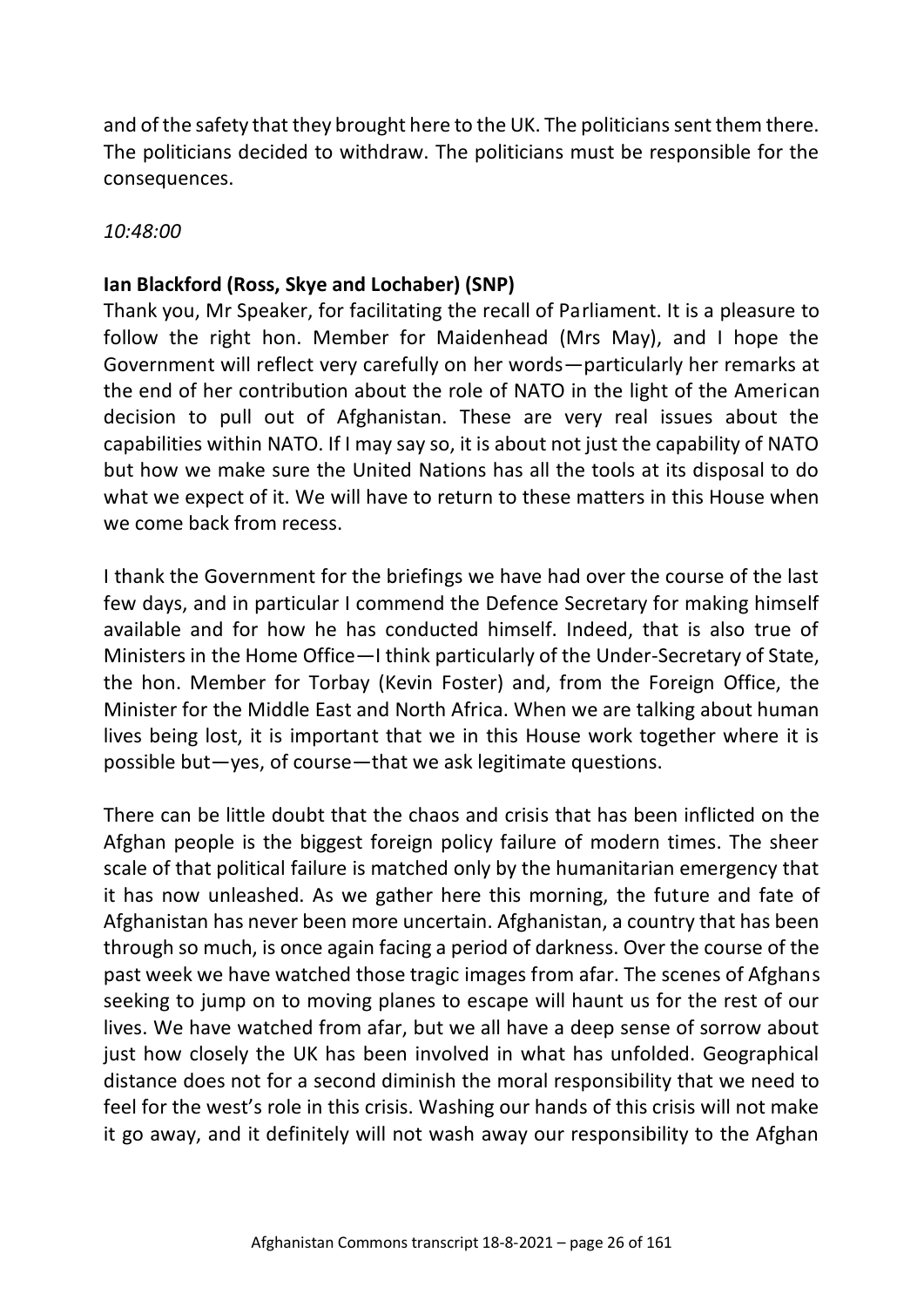people. We all know that acting now will be too little, too late, but better little and late than nothing at all.

Today we have a choice: we can either offer meaningless words of sympathy and stand idly by, or we can start to do the right thing. We can take responsibility and act. The Home Secretary has today talked about evacuating more contacts of the UK Afghanistan operation from the existing resettlement scheme. Let me be clear: there should be no ifs or buts; everyone who has worked with UK forces and who by definition has a vulnerability, must be moved to a position of safety. No one can be left behind. That is our moral and ethical responsibility. All those who work with us are our responsibility. We do not, we cannot, walk away from them. Today I am asking the Government to make that commitment.

That action needs to begin with a co-ordinated domestic and international effort to offer safe passage, shelter and support to refugees fleeing this crisis is obvious. That action cannot wait. If we are to act, we must act with the same speed with which the situation in Afghanistan has developed. I am sad that the scheme announced last night by the UK Government, and today by the Prime Minister, does not go nearly far or fast enough. It can only be right that the number of refugees we welcome here reflects the share of the responsibility that the UK Government have for this foreign policy disaster. This scheme falls way short of that responsibility. The scheme must be far more ambitious, generous, and swift to help the Afghan citizens that it has abandoned and left at serious risk of persecution, and indeed death. The scale of the efforts must match the scale of the humanitarian emergency.

### **Liz Saville Roberts (Dwyfor Meirionnydd) (PC)**

Considering that the Government promised in 2016 to save 3,000 unaccompanied refugee children from Calais, is the right hon. Gentleman concerned that the number who have actually been saved stands at around 380? If those promises can be broken, and among those children were many from Afghanistan, is he concerned that the promises made today may be as unrobust as those of the past?

#### **Ian Blackford**

I agree with the right hon. Lady that it is important the House has the opportunity to reflect on this and consider what mechanisms we need to put in place to protect people in Afghanistan.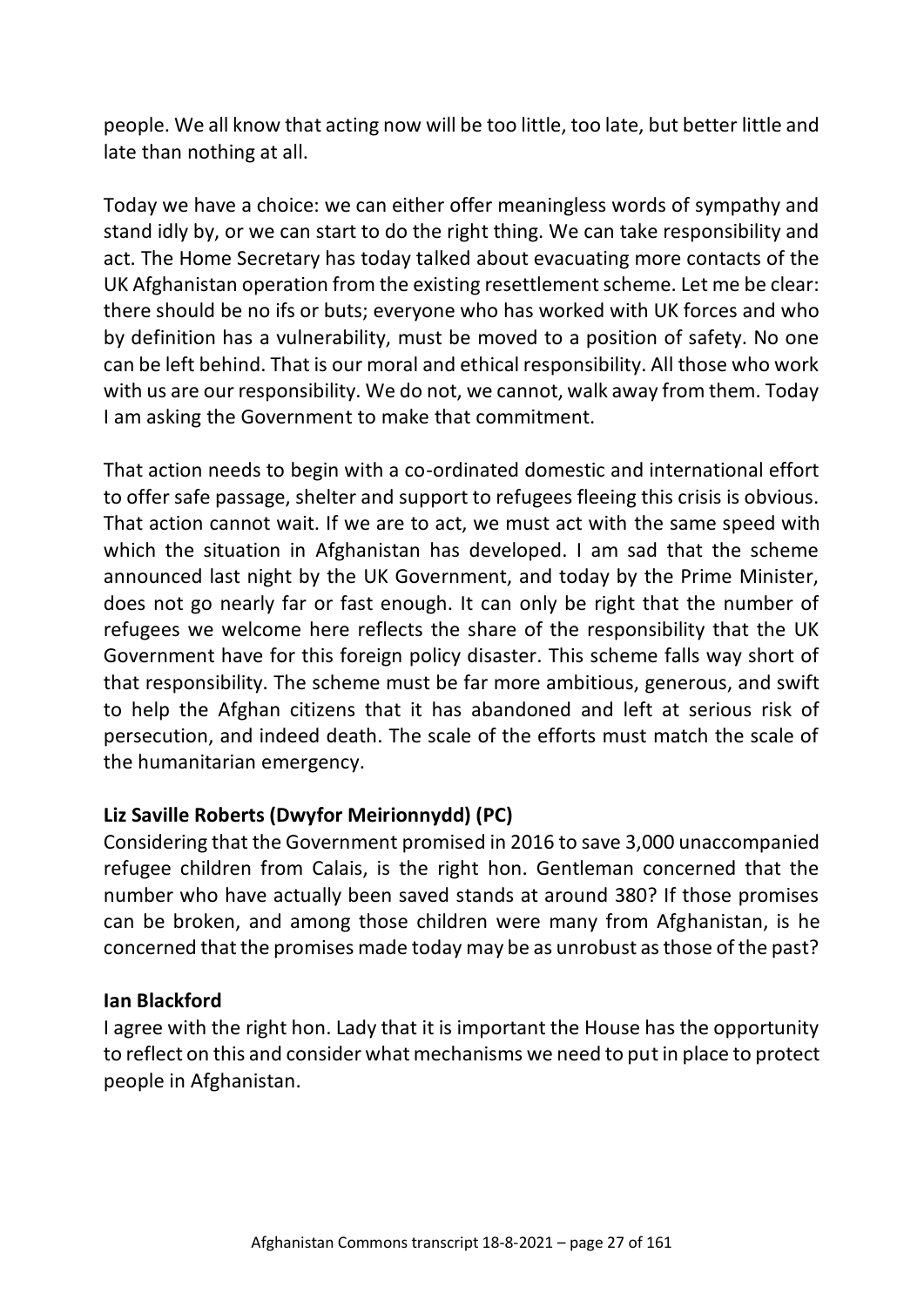The harsh reality is that 3 million people have already been displaced, and 80% of those fleeing their homes are women and children. These people are now crying out for our help.

### **Brendan O'Hara (Argyll and Bute) (SNP)**

My right hon. Friend will be aware that yesterday the Nobel laureate Nadia Murad said:

"I know what happens when the world loses sight of women and girls in crises. When it looks away, war is waged on women's bodies."

Sadly, she is correct. Does my right hon. Friend agree that, if we do not act now and go so much further than the Government are proposing to protect women and girls, this political disaster will become a catastrophic moral failure?

#### **Ian Blackford**

I agree with my hon. Friend.

I just reflected on the fact that 3 million people have already been displaced. We need to show a generosity of spirit that recognises the scale of the challenge we face, so that women do not face the loss of their human rights, so that women do not face persecution and, yes, so that women do not face even worse, including death.

It is important to say that, if we are to support the Afghan people, this crisis needs to mark a point of fundamental change in this Government's approach to refugees. In the past few months alone, this Government have introduced a hateful anti-refugee Bill that would rip up international conventions and criminalise those coming from Afghanistan in need of our refuge. The UK Government have spent a sizeable part of their summer making political play of turning away migrants and refugees in small boats who are desperately making their way across the channel.

### **Jack Brereton (Stoke-on-Trent South) (Con)**

Given that Glasgow is the only city and authority in Scotland to be part of the resettlement scheme up until now, will the SNP stick to their rhetoric and start putting forward other authority areas to be part of the resettlement scheme?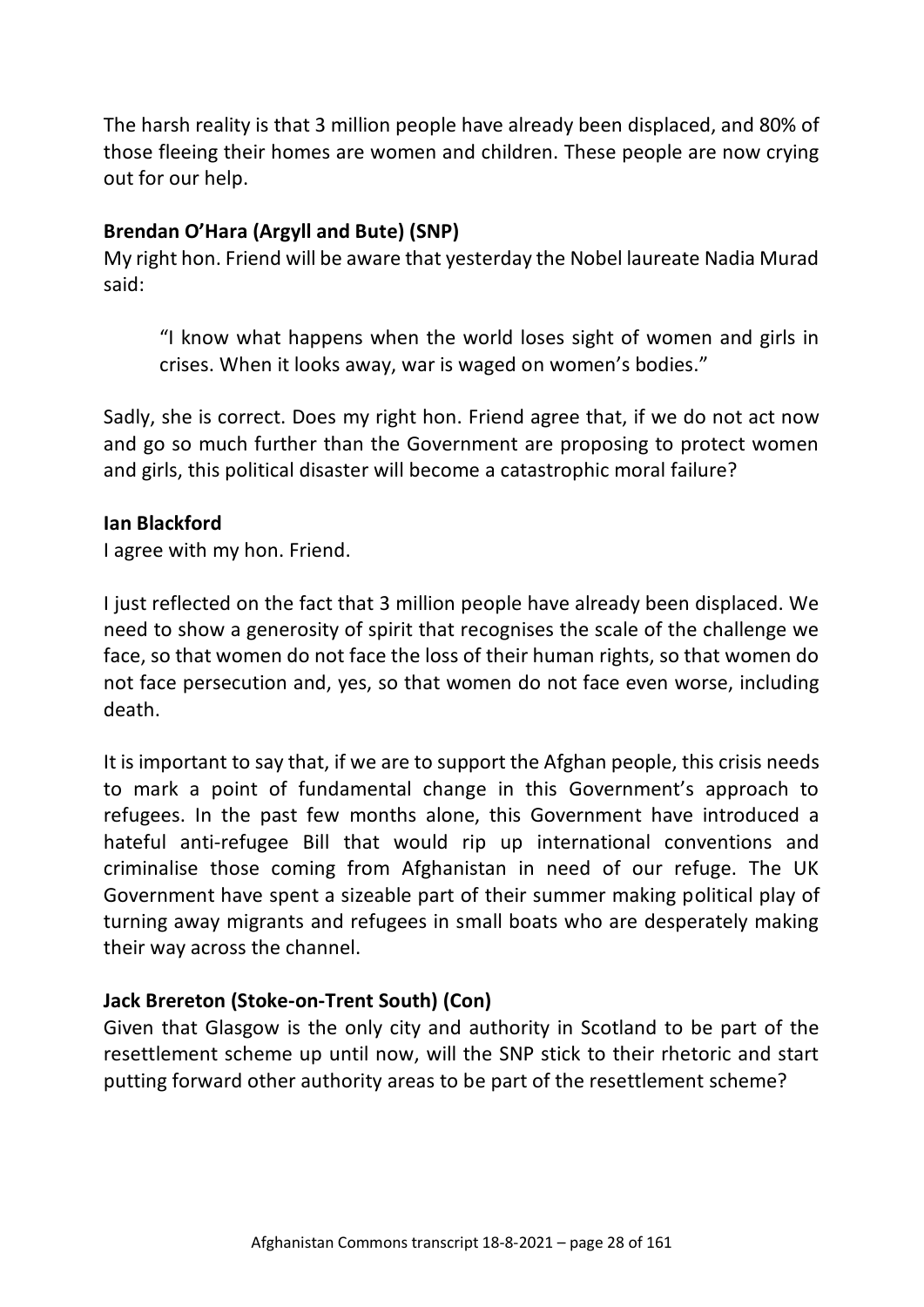#### **Ian Blackford**

My goodness, my goodness, my goodness. I do not think the hon. Gentleman has been listening to anything we have been saying over the past few days. I will talk about this in more detail, because I have been asking for the resettlement scheme to work on the basis of the Syrian scheme that we had in the last decade. I tell the House that the Scottish Government stand ready to work with the UK Government—[Interruption.] We are talking about people who are facing extreme risk, and that is what we get from the Government Benches. They should be careful, because people in the United Kingdom, and perhaps people in Afghanistan, are listening. Perhaps a bit of dignity from the Government Benches would not go amiss.

I want to make sure that every local authority in Scotland has the opportunity to take refugees from Afghanistan, and that is precisely the position of the Government in Scotland, but is has to come with the Government in London and the devolved Administrations working together. There has to be a summit of the four nations to discuss exactly how this will work.

#### **Alan Brown**

Just to correct the record, my local authority, East Ayrshire Council, has resettled Syrian refugees.

#### **Brendan O'Hara**

As has mine.

#### **Alan Brown**

The hon. Member for Stoke-on-Trent South (Jack Brereton) should correct the record.

#### **Ian Blackford**

My hon. Friend is correct, and my area of the highlands has refugees from Syria, too, and they were made most welcome by the community. In view of the hostile environment that we are seeing once again from the Conservative party, let us reflect on the fact that these are people who came here to receive sanctuary and who have gone on to make a contribution to our life. They were welcome, refugees are welcome and Afghans are certainly welcome in every part of Scotland.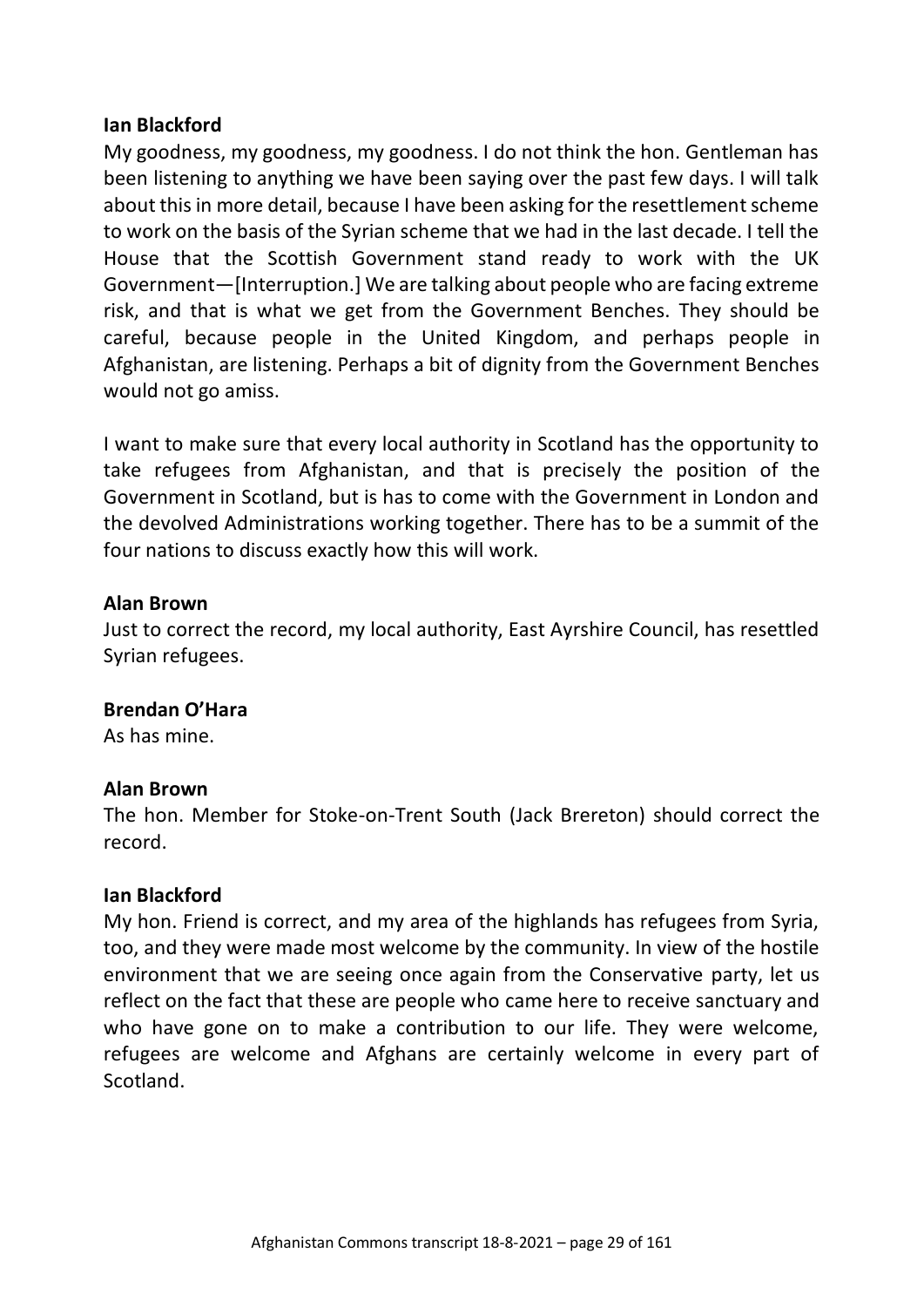# **Barry Gardiner (Brent North) (Lab)**

Before the right hon. Gentleman was rerouted by the hon. Member for Stoke-on-Trent South (Jack Brereton), he was making a powerful point about those who come across the channel in boats, and the Government's proposals for them. Does he recognise that, according to organisations such as Safe Passage, 70% of the unaccompanied minors crossing the channel come from Afghanistan, and to criminalise them is a criminal act in itself?

#### **Ian Blackford**

Yes, I agree with the hon. Gentleman. The Government must reflect carefully on this over the course of the summer, and change their ways before we come back and debate these matters again.

I will make some progress before giving way again.

We have just had it demonstrated that the hostile attitude and approach to refugees truly exists and extends to those from Afghanistan. Since the most recent conflict began, in 2001, the Home Office has rejected asylum for 32,000 Afghans, including 875 girls. The total number of Afghans in the system stands at 3,117, so if we are to have any confidence that this is a turning point, this UK Government need to rethink radically how they respond to the refugee crisis unfolding before our eyes.

### **Dr Caroline Johnson (Sleaford and North Hykeham) (Con)**

No one in this House can fail to be moved by the scenes from Afghanistan we are seeing on our television screens, and I am delighted to hear that the Scottish Government stand ready to do their part. Will the right hon. Gentleman confirm how many refugees the Scottish Government are ready to resettle?

#### **Ian Blackford**

I will discuss that a little later on—[Interruption.] I have to say to Government Members that these are serious issues. I welcome the hon. Member's intervention, and I will give the real-life example of what happened with Syria. Scotland took 15% of the refugees who came from Syria—

### **Carol Monaghan (Glasgow North West) (SNP)**

Twenty per cent.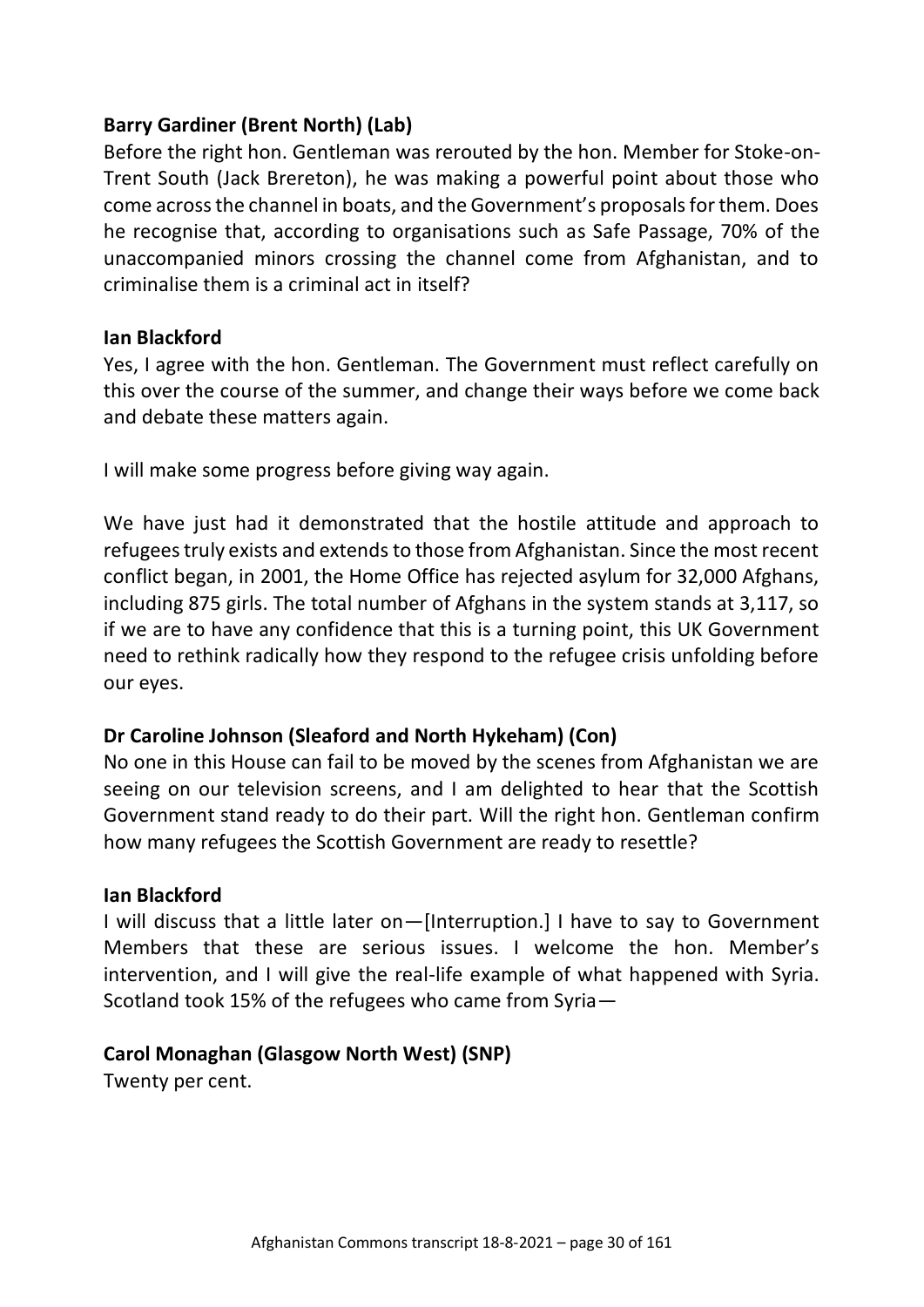#### **Ian Blackford**

Twenty per cent.—so we have done our bit, and we stand ready to do our bit again. I commit myself as leader of the SNP here, and I commit my Government to work with the Government here in London—but they have to extend the hand of friendship to us.

### **Jamie Stone (Caithness, Sutherland and Easter Ross) (LD)**

Let us hope that refugees do not become a political football in this place. All of us—all of us—care desperately about giving these people safe haven. We welcome them in the highlands, we welcome them everywhere, but does the right hon. Gentleman agree that the proper finance to support our local authorities must be forthcoming from the UK Government and the Scottish Government, because without it our councils will struggle?

#### **Ian Blackford**

Yes, I agree, and I thank the hon. Gentleman for that intervention because I know that he will associate himself with me in saying that we will extend 100,000 welcomes to those who wish to come to the highlands of Scotland.

We have called for a four-nations summit to integrate our efforts across the United Kingdom. I hope that the Prime Minister will respond positively and take the opportunity to meet the devolved Administrations to discuss this. Perhaps he will indicate now that he is happy to do that.

*The Prime Minister indicated assent.*

#### **Ian Blackford**

We have it on the record that the Prime Minister is happy to do that—that he is happy to have a four-nations summit. I am grateful.

### **David Linden (Glasgow East) (SNP)**

There has been much focus today on making sure we offer sanctuary for people from Afghanistan, but last night I was speaking to my Carmyle constituent Mohammad Asif, who is originally from Afghanistan. He wants to make sure that we also offer humanitarian protection to those who are already seeking asylum in the City of Glasgow. On the point made by the hon. Member for Stoke-on-Trent South (Jack Brereton), yes, the City of Glasgow has done its fair share to welcome refugees and we stand ready to do a lot more, but I have to say to him that 30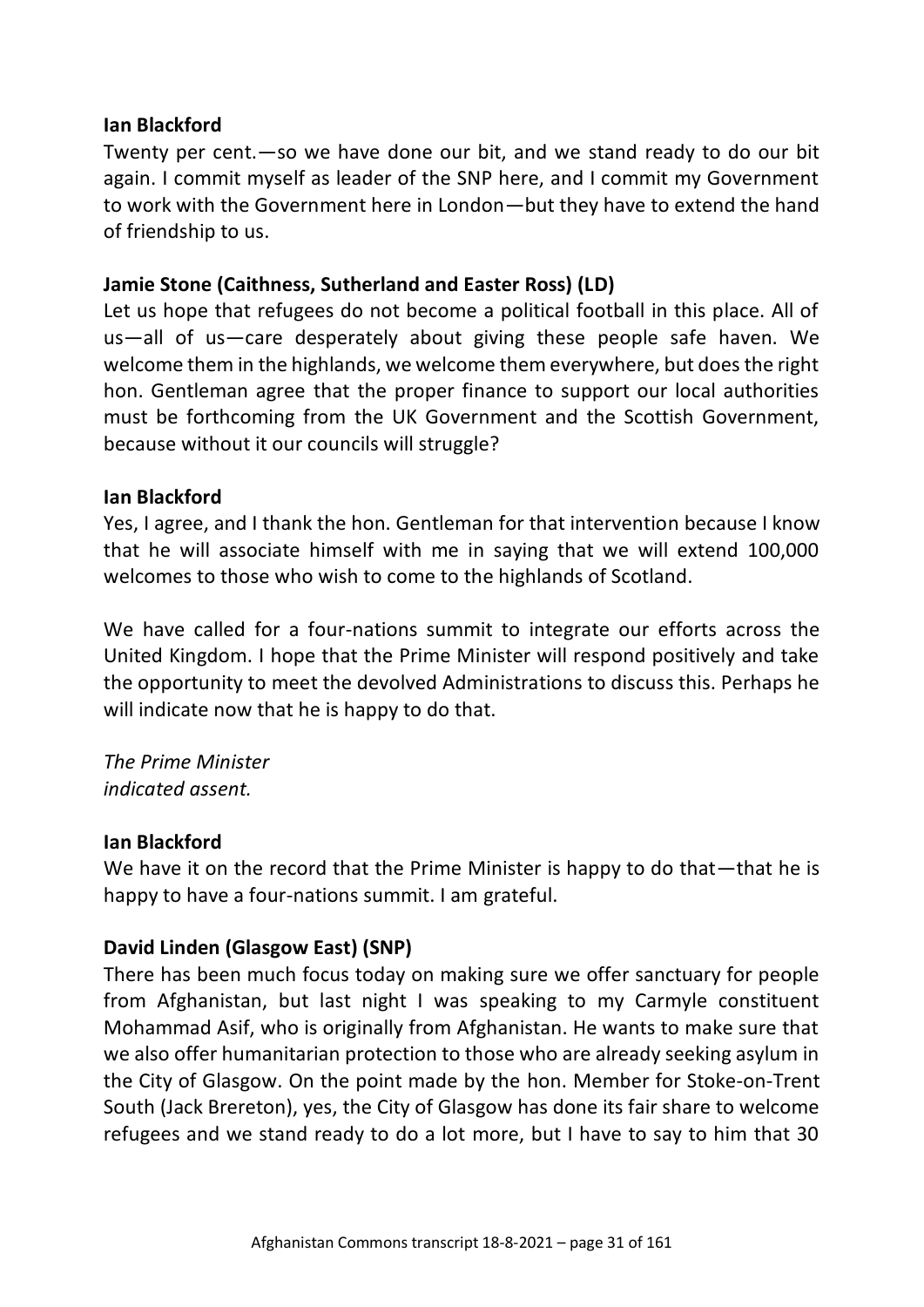refugees per parliamentary constituency is a paltry number that he should be ashamed of.

#### **Ian Blackford**

At the end of the day, it is important that we all do what we can. I commend Glasgow City Council and Glasgow's MPs and MSPs, but it is the people of Glasgow who have done so much to welcome asylum seekers to their city.

We believe that the resettlement scheme should emulate and exceed the Syrian vulnerable persons resettlement scheme. It must also be enacted and deployed much more quickly than the Syrian scheme. Afghan refugees should not—and cannot—wait for up to five years for safety. They need safe passage and they need it now. The scheme should be open to Afghans who supported UK Governmentfunded programmes and who worked for the UK and other international organisations. It should have a minimum commitment to welcome at least 35,000 to 40,000 Afghan refugees in the UK, in line with the population share of refugees welcomed from Syria.

Three thousand of those Syrian refugees have made Scotland their new home. They have contributed to our economy and our communities. They were Syrians; they are now part of Scotland's story. They are our friends and neighbours. It is only right that we offer the same warmth and welcome to Afghan refugees facing the same dangerous and desperate situation.

The crisis has thrown into sharp focus the disaster of the overseas development cuts, which were rammed through before the summer recess. When the Prime Minister talks about the increase in spending in Afghanistan, it still does not take us to the level of spending that was previously committed. The cuts to overseas aid were immoral and shameful before this humanitarian emergency. It is now a policy—

# **The Secretary of State for Foreign, Commonwealth and Development Affairs and First Secretary of State (Dominic Raab)**

You don't listen.

### **Ian Blackford**

Do I not listen? I am afraid that the person who is not listening—maybe he is still on holiday—is the Foreign Secretary. You have not taken the spending back to the level where it was. [Interruption.] No, you are not doubling it.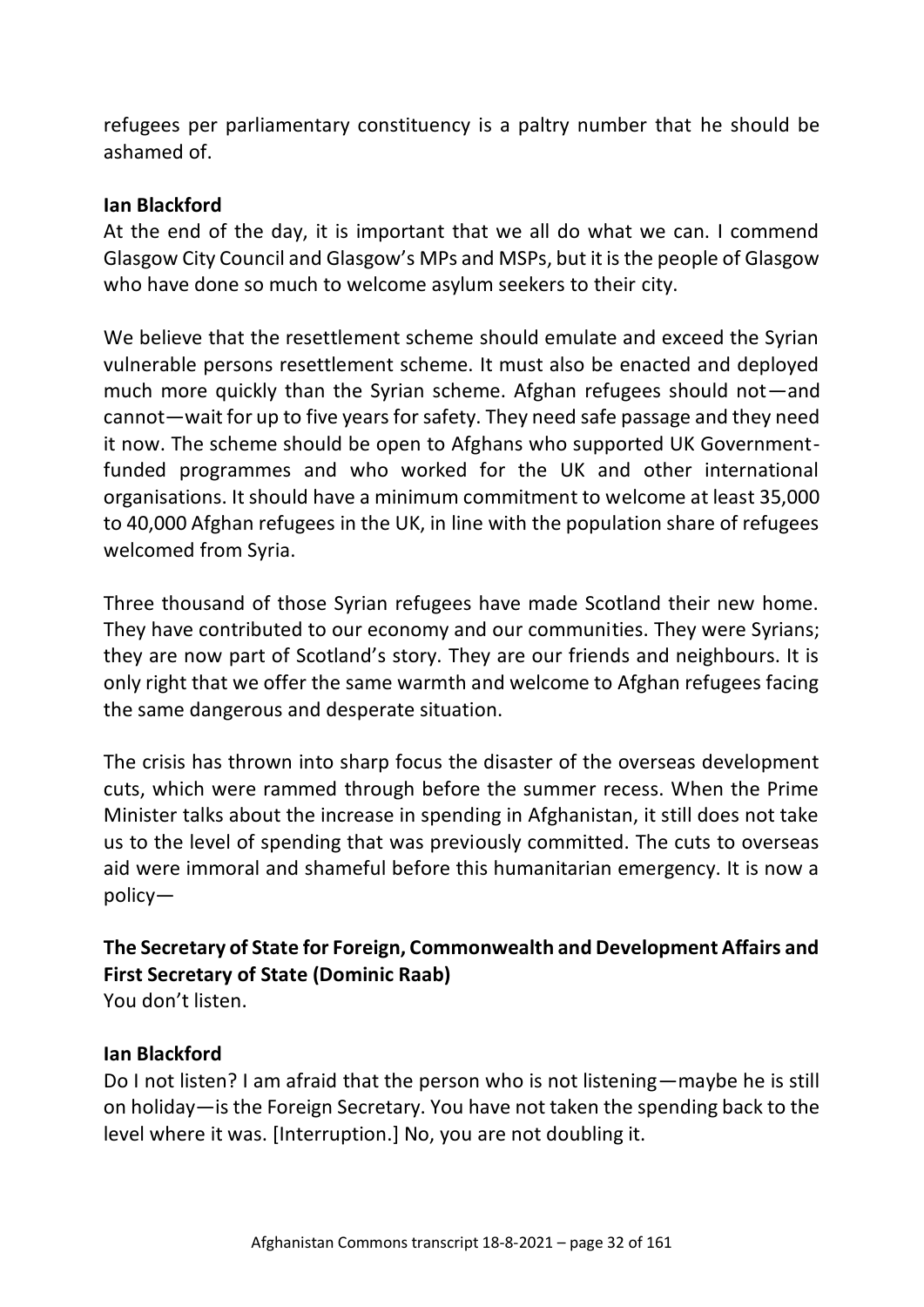#### **Mr Speaker**

Order. We do not use "you", as the right hon. Gentleman well knows, because I do not take responsibility, and he would not expect me to.

#### **Ian Blackford**

You certainly do not want to take responsibility for a Foreign Secretary who cannot realise the facts of the matter. You have taken spending to below where it previously was. If you cannot accept that, you cannot even count.

#### **Mr Speaker**

Order. The right hon. Gentleman keeps using "you". He must come through me. I am the Chair. The Foreign Secretary is not the Chair.

#### **Ian Blackford**

Indeed, Mr Speaker.

It is important that the cuts to overseas aid are reversed in their entirety. [Interruption.] I know that the Foreign Secretary is trying to wind me up. When the rest of us were doing what we could in the past few days, he was lying on a sunbed, so I will not take any lectures from someone like him. People are facing the worst situation imaginable and we have a Foreign Secretary who sits laughing and joking on the Government Front Bench. He should be ashamed of himself. He demonstrates that he has no dignity whatsoever. He can carry on saying that the amount has been doubled—

### **Bob Seely**

On a point of order, Mr Speaker. We have had 20 minutes of speech and we now have a private conversation between Front Benchers. Should we not be debating the subject, Sir?

### **Mr Speaker**

That is for me to decide and I have referred twice to both sides trying to antagonise each other, which is not a good idea. Whichever Front Bench it is, they should not be responding. I am sure that Mr Blackford is coming to the end of his speech. He did say that he would not take too long.

### **Ian Blackford**

Mr Speaker, this is an important matter. Aid spending in Afghanistan is still below what it was meant to be and the Foreign Secretary does not have the decency to understand and accept that. It just shows that he is out of touch with what people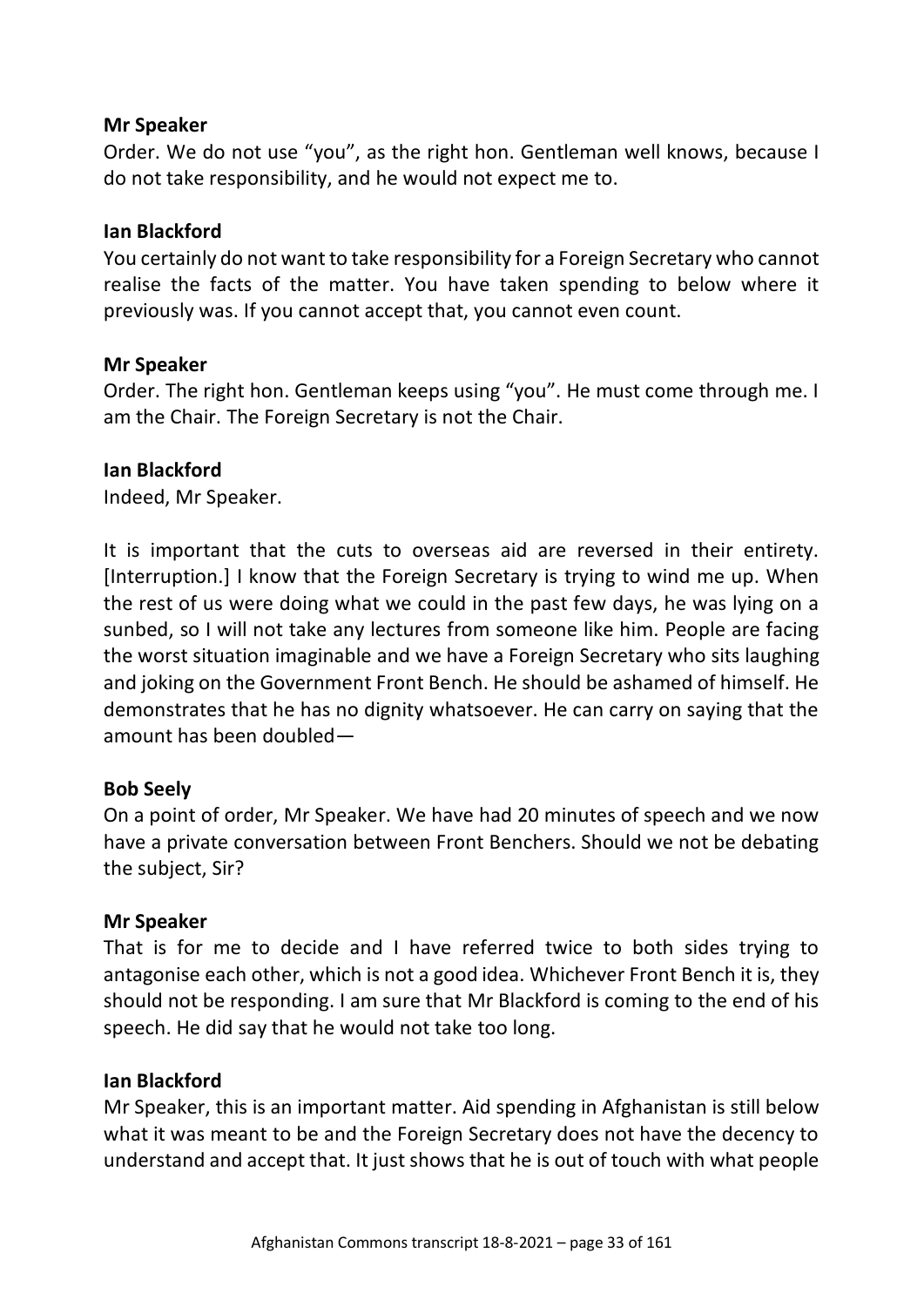want, in the House and across these islands. Perhaps the Foreign Secretary will get a chance to intervene later on, but continuing to chunter from a sedentary position shows, really, that he has no dignity. He ought to have some self-respect.

When it comes to aid, it is telling to reflect on the chasm between the amount invested in this conflict and the amount invested in development. Since 2001, the UK Government have spent around £27.7 billion on military operations in Afghanistan. Over the same period, they have spent approximately £3.8 billion in aid. That amounts to eight times as much spending on military action as on supporting communities or helping to rebuild the country. Those figures alone should make this House seriously reflect on all the priorities, policies and political decisions that have ultimately resulted in this failure, and the failure rests on the shoulders of the Prime Minister and his Foreign Secretary. Billions have been invested to support these failed military decisions, and it is the Afghan people who are left paying the ultimate price.

I have concentrated my remarks on the here and now because we understand that the immediate priority must be to do everything that we can to protect lives. But in time there must also be a chance to review how the UK's involvement in the region went so badly wrong. It is right to put on record today that there must be a future judge-led inquiry into the war in Afghanistan. We owe that to the brave men and women in our military who were sent there—many of them not returning; many of them making the ultimate sacrifice. Let me thank each and every one of those who have given so much to secure peace in Afghanistan.

As we exit Afghanistan, it is our forces that have to go back to facilitate our departure, putting themselves on the frontline once again. It is little wonder that so many of our service personnel and their families are asking what their involvement in Afghanistan was for. We have let Afghanistan down by the nature of our departure, but we have also let down our military. We should salute each and every one of them. They are right to be angry at the political failure. We owe that inquiry, too, to the many professionals and volunteers who were led to believe that they were there to support the Afghan people in building their nation; and we owe it to the future that such a massive foreign policy failure is never again repeated.

It is clear that Afghanistan did not go from relative stability to chaos overnight. The current situation is an acceleration of an existing state of affairs, of which the UK, the US and the Afghan Governments were seemingly unaware. The exit strategy was not properly planned, so it appears that the only people who were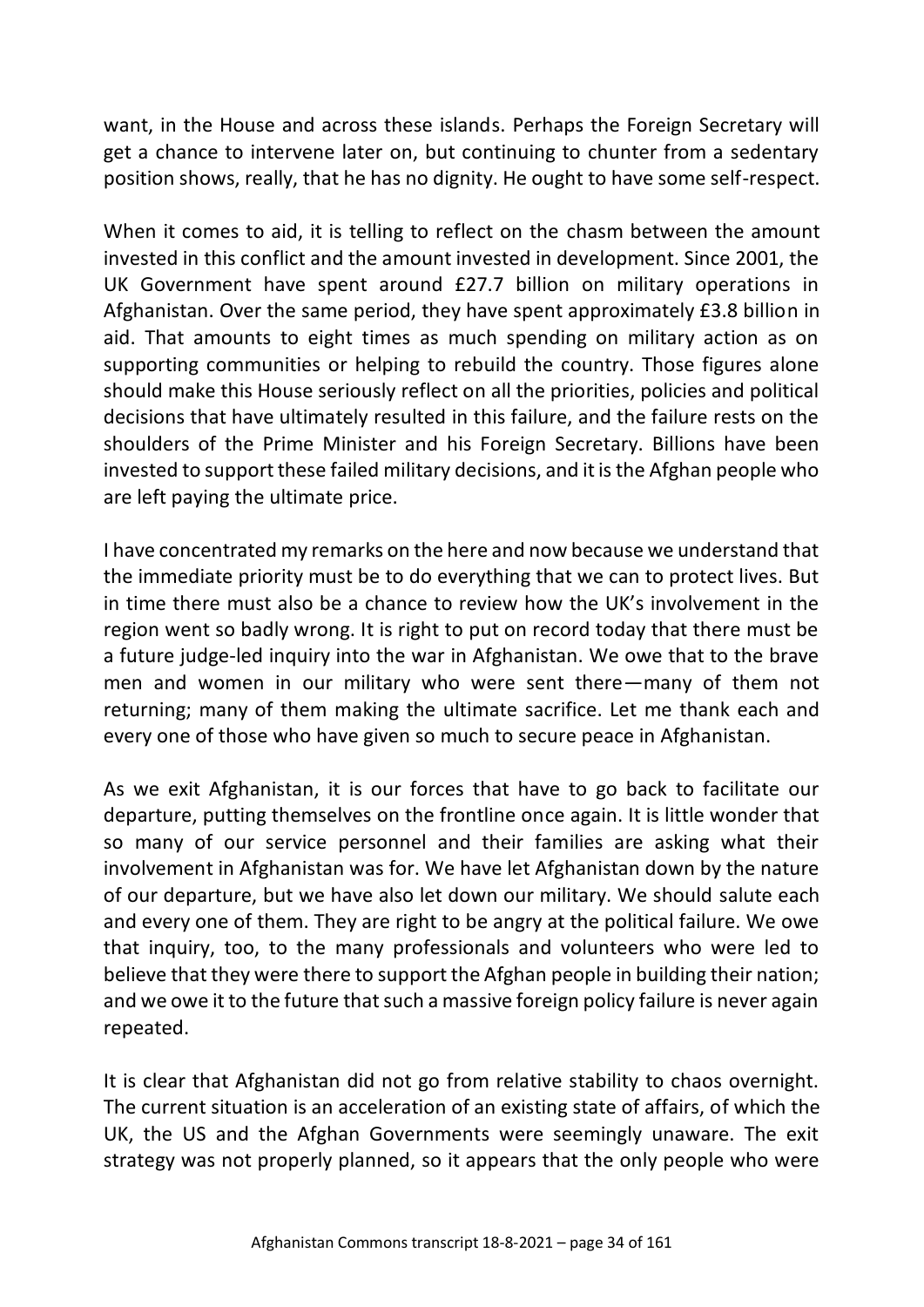planning were the Taliban. There remain so many massive questions for the Prime Minister and his Government. How did the 300,000 men of the Afghan national defence and security forces seemingly vanish overnight? Why was so much trust placed in an Afghan Government that disintegrated the moment that foreign troops left? Why did the UK Government not push for a United Nations-led exit strategy, rather than silently sitting on the sidelines as the US made their decisions? Although history may well cast the final verdict on many of these questions and decisions, we also need the answers and accountability that only a judge-led inquiry can ultimately bring.

I began my remarks by saying that we are witnessing a humanitarian emergency from afar, but the sad reality is that this is by no means close to the first tragedy experienced by the Afghan nation. The story of Afghanistan is of a country and a people torn apart by tragedy time and time again.

Over the years, great powers and vast armies have come and gone. It is the Afghan people who have always been left behind. There is, sadly, no evacuation and no escape for them from foreign policy failure. I am sure that many Afghan citizens simply see a cycle endlessly repeating itself. As an international community, we have collectively wronged these poor people for the best part of a century.

We asked the citizens of Afghanistan to work with us. We watched as girls were able to receive an education, as women were able to excel in so many fields, so that a light could be lit, pointing a path to a brighter future for so many to benefit from freedom of opportunity. That light has been extinguished. The future for so many women and girls is dark and forbidding. We have let them down. It is time to do the right thing. For those deserving and in need of our aid and our support, now is the moment to act; now is the moment for leadership.

### **Mr Speaker**

I am now starting the seven-minute limit. I say to hon. Members: please think of others and try to see if you can shorten your speech, so we can get as many as possible in today.

### *11:15:00*

Sir Peter Bottomley (Worthing West) (Con)

While the best still apply to join our Royal Navy, the Army, the Royal Marines and the Royal Air Force, we can have hope for the future. We weep for the losses; we acknowledge mistakes; we will remember them. When I, like other MPs, have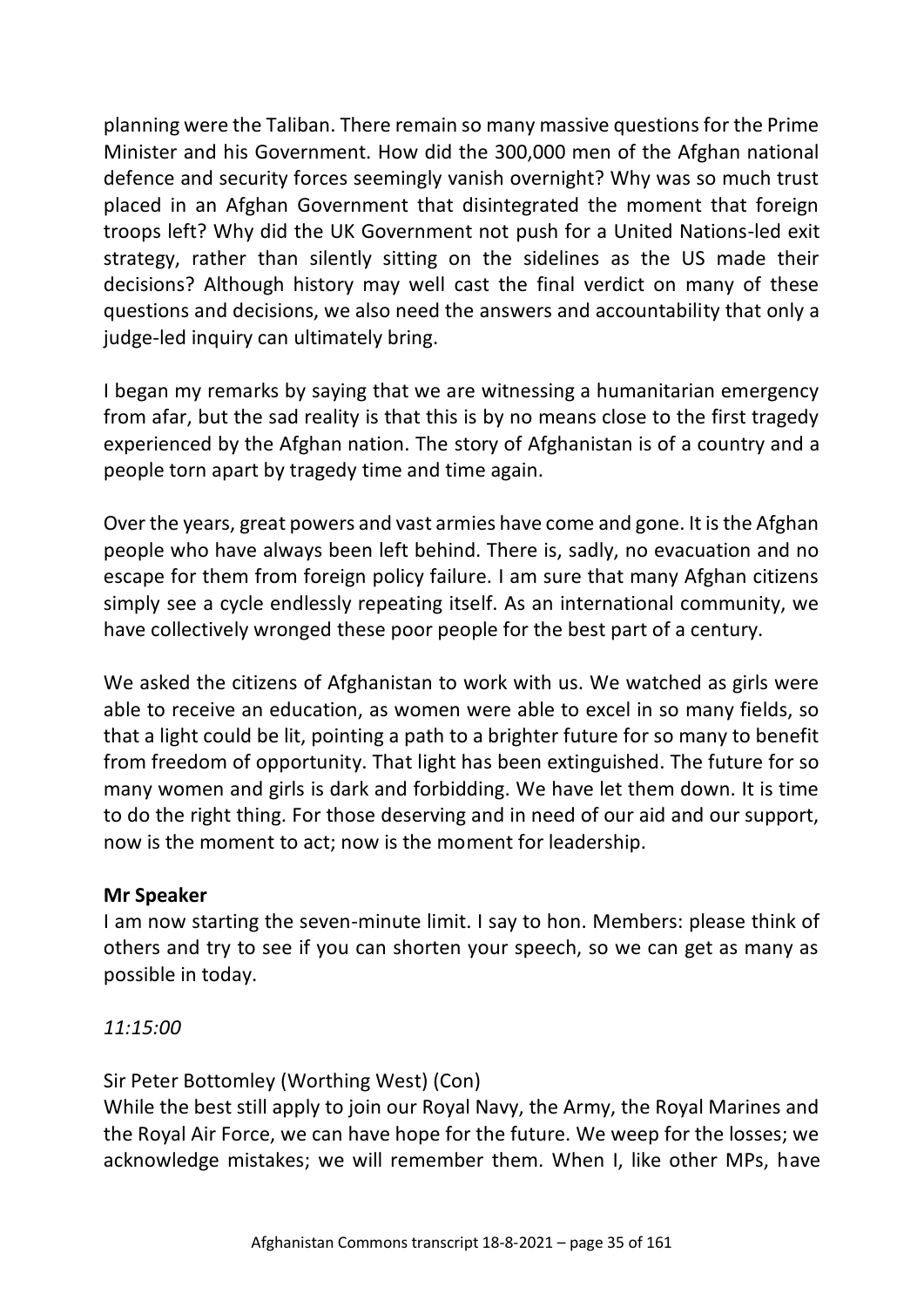visited our armed forces in Iraq, Afghanistan, the Falklands and the former Yugoslavia, I was with ordinary people, working together to achieve remarkable results, of significance to us and often of lifesaving importance to others.

Those who were here for the Saturday debate on the Falklands found, I think, a rather different style of debate, when people were united on what we ought to try to achieve. As Enoch Powell said, the reason to intervene in the Falklands was not that we were guaranteed to succeed, but that the mission was capable of success. That would not have been the case if we were trying to resist, say, China taking Hong Kong.

Our experience in Afghanistan in the 19th century, and in the 20 years' conflict that has now come to an end, will make people think about whether what was aimed for in Afghanistan after the initial targets were achieved was going to have an end that could be happy or content. I do not think it was an example of trying to resist nationalism, because the forces within Afghanistan are multifarious and have their histories, which I will not go into now.

The second debate, which I have read up on a number of times during my parliamentary service, was the Norway debate, where again there were some speeches of most remarkable intelligence and experience, and others that, frankly, I think people should have been slightly ashamed of. We have to learn that what this Parliament can do is not to be Government but to try to question Government, support Government where appropriate, and get them to change at times.

On the question whether there should be an inquiry, it would be interesting to hear the views of the Chairmen of the Foreign Affairs and Defence Committees, either today or some other time, because I think that would be useful.

I do not want to spend too much time, because I want to make up some of the time that was used by my right hon. Friend the Member for Ross, Skye and Lochaber (Ian Blackford), who when he said he was concentrating seems to have lost his concentration once or twice, and when he said he was being wound up, some of us thought ought to have been wound down. [Laughter.]

The key issues are obvious: what is happening now, what happens now and then what lessons can be learned. On what is happening now, the reports given by Ministers both in this House and to Members of Parliament across the Chamber are important and valuable; please can those continue? What can happen will be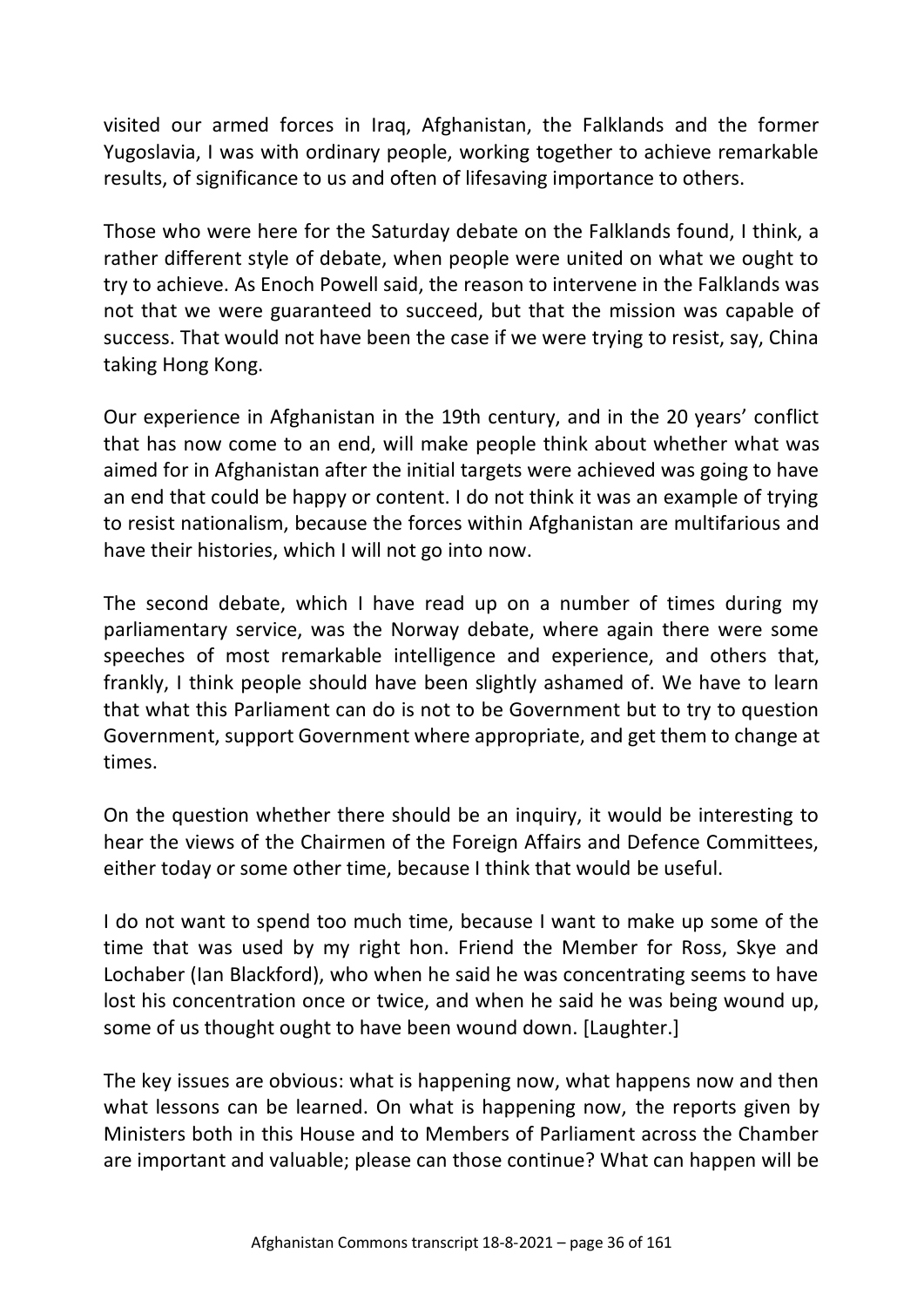determined in large part by those who are presently in command in Afghanistan whether they control Afghanistan is a separate issue—but people may look back and say that the speed of transition, in the end, might have been better than a prolonged start to a civil war. But that is in the future; we cannot judge that and I will not try to do that.

I end by saying this. If we decide that we are not going to get involved in world affairs, the world will be worse. If we decide that we are going to have the capability to work with others when we can, and occasionally on our own, that is fine. But as a Parliament, we ought to be aware that we probably made a mistake in backing Government over one of the Iraq wars. In my view we certainly made a mistake in not backing Government over Syria. If we look at the number of people who have died in Syria and the number of refugees around the world and make the comparison with Afghanistan, I think we probably should be ashamed of our vote over Syria.

I stop now, as an example to others.

# **11:19:00**

# **Ms Harriet Harman (Camberwell and Peckham) (Lab)**

It is an honour to follow the Father of the House.

I strongly agree with what was said by the Leader of the Opposition and by the right hon. Member for Maidenhead (Mrs May), who speaks with the experience of having served as Prime Minister. I particularly agree with what she said about the threat of terrorism and the need fully to reinstate our aid budget, the issues for NATO and the proud legacy of our troops.

We have all looked on in horror as the events in Afghanistan have unfolded. I join everyone who is urging the Prime Minister and the Foreign Secretary to do everything they can to help UK nationals, including my constituents, who are stranded and in hiding in Kabul, desperately needing to get back home to the UK. We urgently need to evacuate those who worked with us, who thereby feel that they are vulnerable and to whom we have a moral obligation. The Government are setting up a refugee resettlement programme. I urge them to make a realistic and generous assessment of the scale of the need and to work with all local authorities that want to play their part in giving a warm welcome to those who are fleeing. The Government also need to work, of course, with NATO countries and more widely on an international resettlement programme.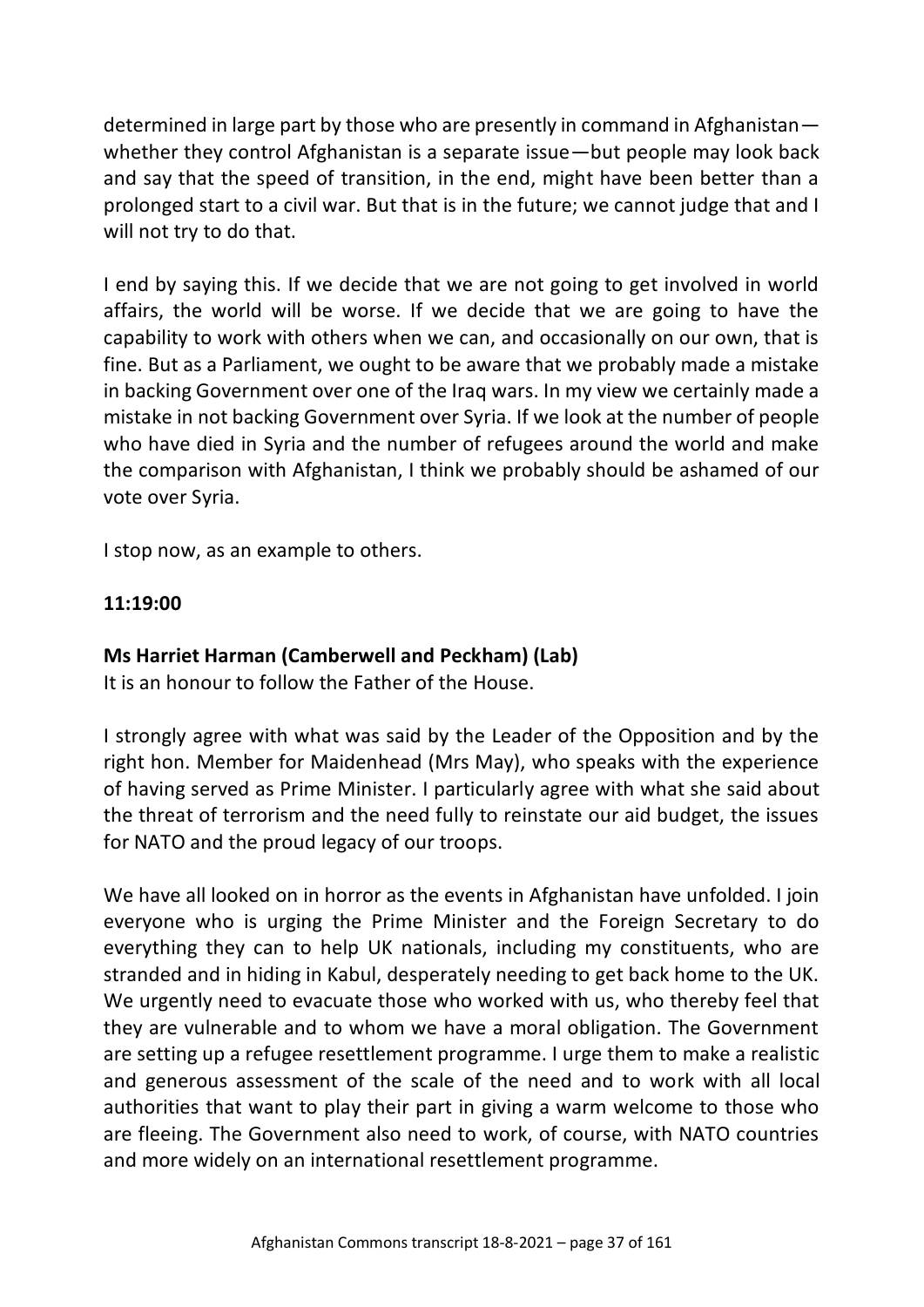We need to think about those who cannot or do not want to leave, particularly women and girls. When the Taliban were last in control, there were literally no girls in school. Now—at least, up until the Taliban took over again—40% of schoolchildren are girls; over the last 20 years, there has been a whole generation of girls who have been educated, and a whole cohort of young women who have been able to work and want to continue to do so.

When the Taliban were last in control, there were no women in public life —no women to speak up for other women. Women were silenced. Now there are 69 women Afghan MPs. Indeed, three years ago, one of them—Elay Ershad—came to this Chamber to speak from the Front Bench while participating in our Women MPs of the World conference, and was welcomed by the former Prime Minister to No. 10 Downing Street. The President has fled but Elay is staying in Kabul with her daughters, in solidarity, she says, with her people. What courage. The Afghan army has retreated, but so many Afghan women are standing their ground. All those women politicians and activists are determined not to let the progress of the last two decades be crushed. They now face great jeopardy. I know that the whole House, the Prime Minister and the Foreign Secretary will express publicly our solidarity with and admiration for Afghan women MPs, who, as parliamentary pioneers—having stepped forward into public life to make a reality of democracy for that half of the population of Afghanistan who are women and girls—are now, in the face of such an uncertain future, determined to protect and defend those rights.

As to what we can do, I would say: do not just listen to the male leaders about what we need to do for women. I say to the Foreign Secretary, do not just speak to the men; pick up the phone to those women Afghan MPs, ask them what we can do to support women and girls in Afghanistan, and then do it.

*11:23:00*

# **Tom Tugendhat (Tonbridge and Malling) (Con)**

Like many veterans, this last week has seen me struggle through anger, grief and rage—through the feeling of abandonment of not just a country, but the sacrifice that my friends made. I have been to funerals from Poole to Dunblane. I have watched good men go into the earth, taking with them a part of me and a part of all of us. This week has torn open some of those wounds, has left them raw and left us all hurting. And I know it is not just soldiers; I know aid workers and diplomats who feel the same. I know journalists who have been witnesses to our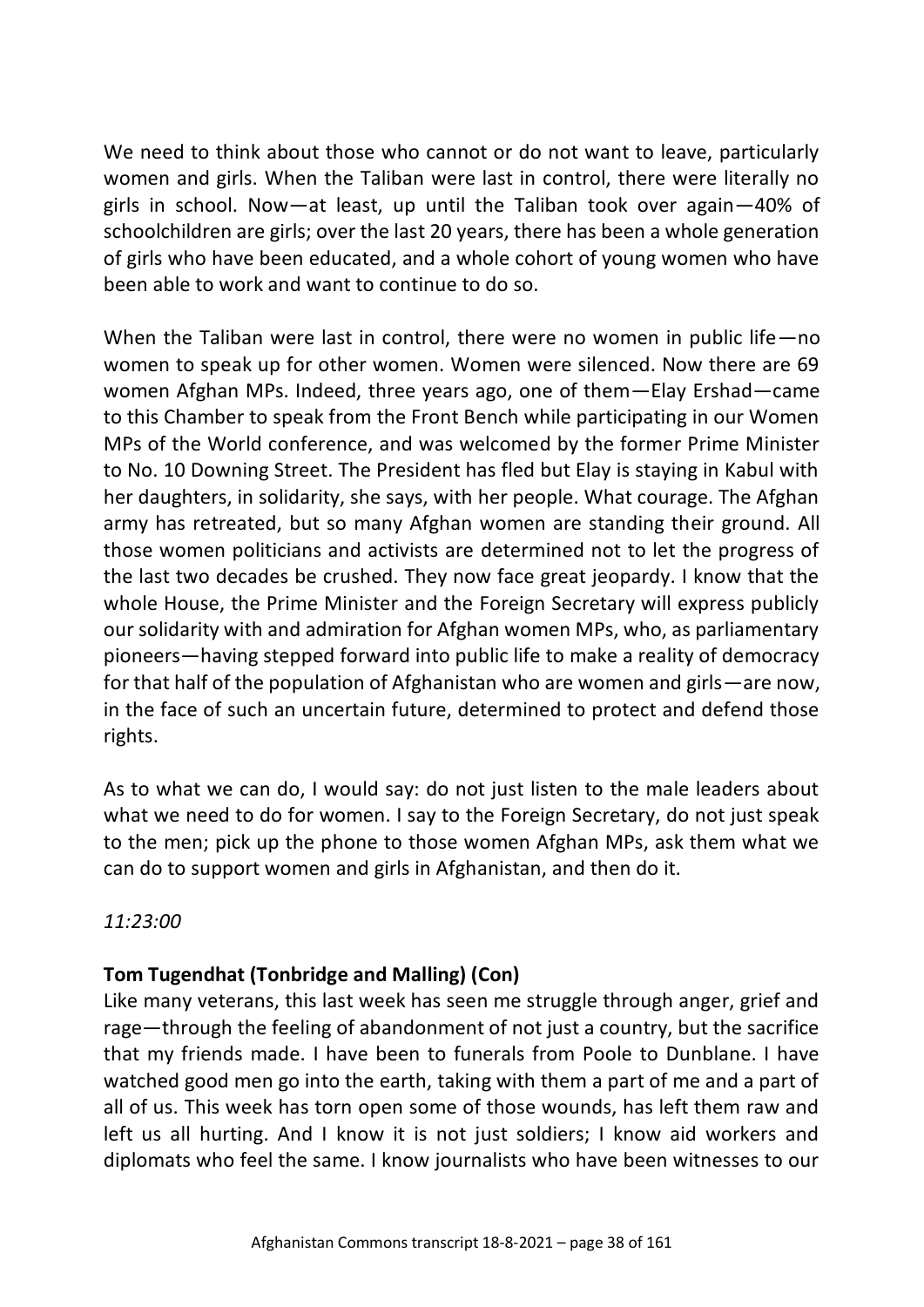country in its heroic effort to save people from the most horrific fates. I know that we have all been struggling. If this recall has done one thing, it has achieved one thing already. I have spoken to the Health Secretary, who has already made a commitment to do more for veterans' mental health. [Hon. Members: "Hear, hear."]

This is not just about us. The mission in Afghanistan was not a British mission—it was a NATO mission. It was a recognition that globalisation has changed us all. The phone calls that I am still receiving, the text messages that I have been answering as I have been waiting, putting people in touch with our people in Afghanistan, remind us that we are connected still today, and Afghanistan is not a far country about which we know little. It is part of the main. That connection links us also to our European partners, to our European neighbours and to our international friends, so it is with great sadness that I now criticise one of them, because I was never prouder than when I was decorated by the 82nd Airborne after the capture of Musa Qala. It was a huge privilege to be recognised by such an extraordinary unit in combat. To see their commander-in-chief call into question the courage of men I fought with, to claim that they ran, is shameful. Those who have never fought for the colours they fly should be careful about criticising those who have. [Hon. Members: "Hear, hear."]

What we have done in these last few days is demonstrate that it is not armies that win wars. Armies can get tactical victories and operational victories that can hold the line; they can just about make room for peace—make room for people like us to talk, to compromise, to listen. It is nations that make war; nations endure; nations mobilise and muster; nations determine and have patience. Here we have demonstrated, sadly, that we—the west, the United Kingdom—do not.

This is a harsh lesson for all of us, and if we are not careful, it could be a very, very difficult lesson for our allies, but it does not need to be. We can set out a vision, clearly articulated, for reinvigorating our European NATO partners, to make sure that we are not dependent on a single ally, on the decision of a single leader, but that we can work together—with Japan and Australia, with France and Germany, with partners large and small—and make sure that we hold the line together. Because we know that patience wins. We know it because we have achieved it; we know it because we have delivered it. The cold war was won with patience; Cyprus is at peace, with patience; South Korea, with more than 10 times the number of troops that America had in Afghanistan, is prosperous through patience. So let us stop talking about forever wars. Let us recognise that forever peace is bought, not cheaply, but hard, through determination and the will to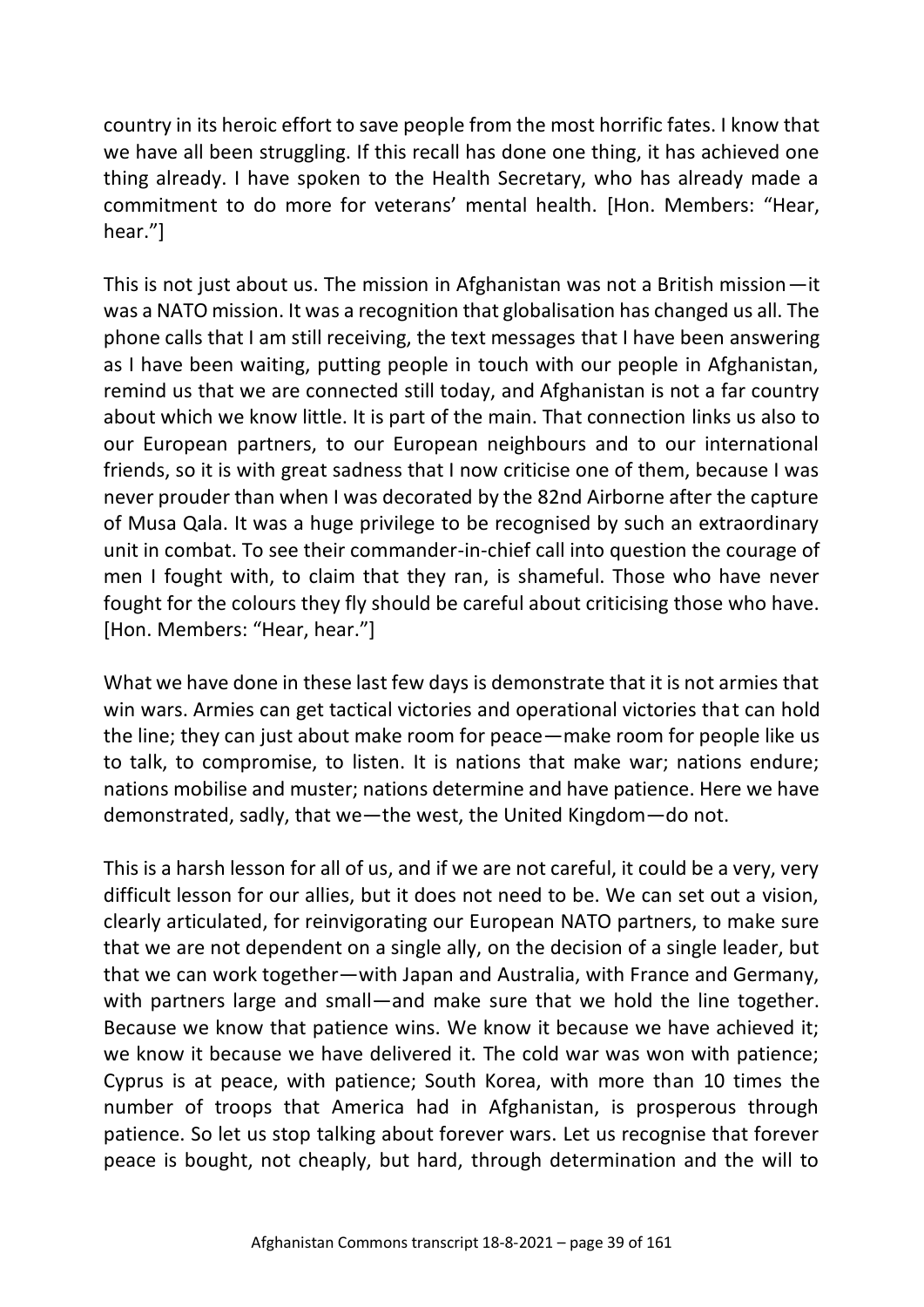endure. The tragedy of Afghanistan is that we are swapping that patient achievement for a second fire and a second war.

Now we need to turn our attention to those who are in desperate need, supporting the United Nations High Commissioner for Refugees, the World Food Programme and so many other organisations that can do so much for people in the region. Yes, of course I support refugees, although I am not going to get into the political auction of numbers. We just need to get people out.

I leave the House with one image. In the year that I was privileged to be the adviser to the governor of Helmand, we opened girls' schools. The joy it gave parents to see their little girls going to school was extraordinary. I did not understand it until I took my own daughter to school about a year ago. There was a lot of crying when she first went in—but I got over it—[Laughter]—and it went okay. I would love to see that continue, but there is a second image that I must leave the House with. It is a harder one, but I am afraid it is one that we must all remember.

#### **Adam Afriyie (Windsor) (Con)**

I wonder whether my hon. Friend could say a bit more about that second image.

#### **Tom Tugendhat**

I am very grateful to my hon. Friend, who was watching the clock more than me.

The second image is one that the forever war that has just reignited could lead to. It is the image of a man whose name I never knew, carrying a child who had died hours earlier into our firebase and begging for help. There was nothing we could do. It was over. That is what defeat looks like; it is when you no longer have the choice of how to help. This does not need to be defeat, but at the moment it damn well feels like it. [Applause.]

#### **Mr Speaker**

Order. Please, this is a very serious debate, and that was a very emotive and very important speech. We must recognise that we have to get through.

*11:31:00*

### **Ed Davey (Kingston and Surbiton) (LD)**

It is a genuine honour to follow the hon. Member for Tonbridge and Malling (Tom Tugendhat). I thank him, on behalf of the whole House and the whole country, not just for his powerful speech today but for his service and the service of men and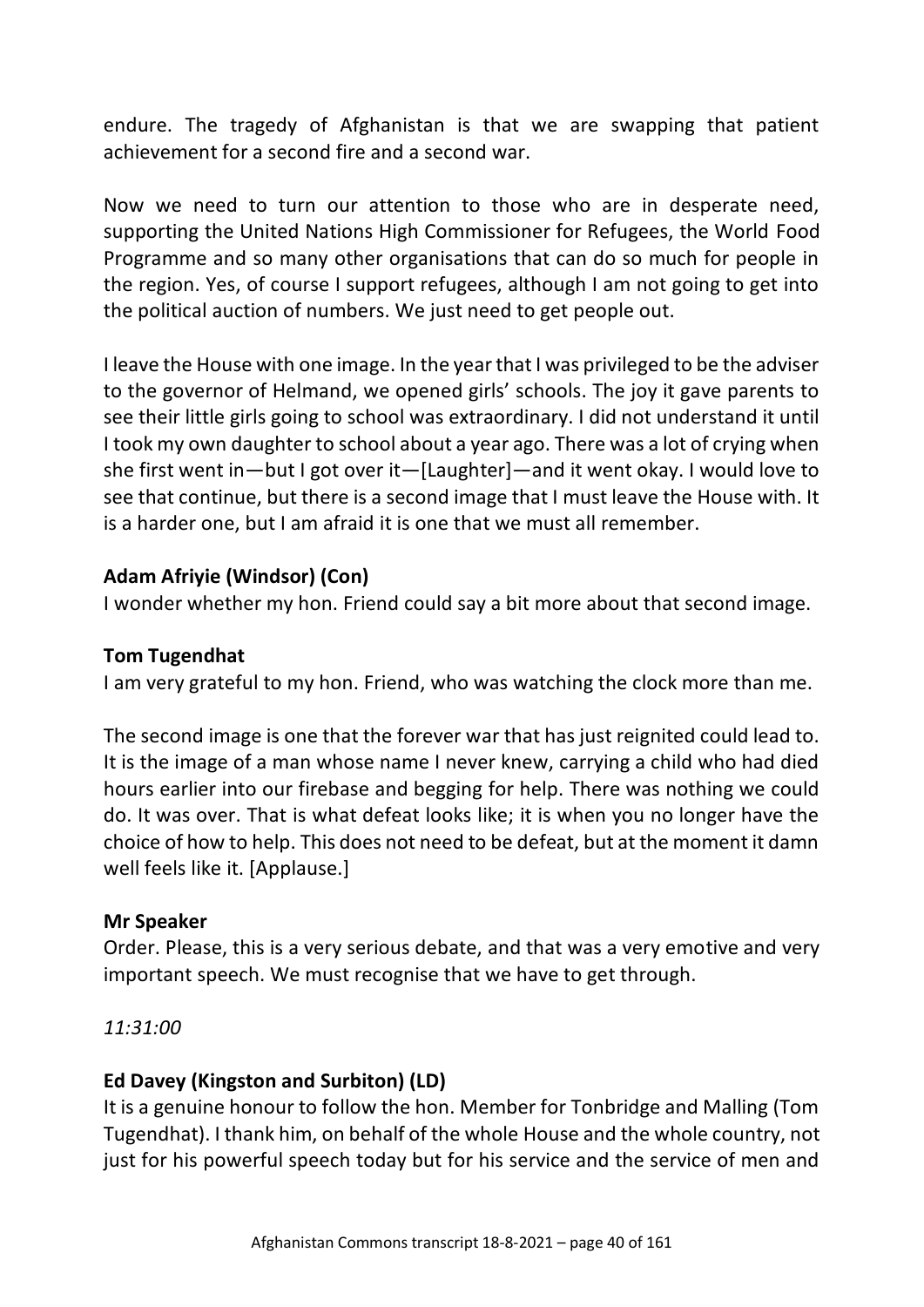women in our armed forces who showed his courage in Afghanistan. I agree with him wholeheartedly that if we are going to look forward, we need to work with our international partners in Europe and across the world. We need to forge new relationships and not be over-dependent on one ally, however important and powerful that ally is. The failure to do that—indeed, the backward steps that this Government have taken in that regard in recent years—is one of the reasons our nation is weaker today, and it has been for far too long.

We are deeply proud of our armed forces, our diplomats and our aid workers who have done so much in Afghanistan, so it has been heartbreaking in the last few days to listen to the families, particularly of the 457 British soldiers who made the ultimate sacrifice, asking the question "What was it all for?" and to listen to veterans remembering their comrades. Captain James Kayll, who made two tours of duty in Afghanistan, said on Sunday:

"After years and years of incredibly hard work from remarkable armed services in the country, I don't know how I could ever, ever look the parents of fallen soldiers in the eye and say that what they did was worth it."

Will the Prime Minister look our injured veterans and the families of the fallen in the eye and tell them it was worth it, after his foreign policy catastrophe?

The American decision to withdraw was not just a mistake; it was an avoidable mistake, from President Trump's flawed deal with the Taliban to President Biden's decision to proceed—and to proceed in such a disastrous way.

The human impact on the lives of millions of Afghans, especially women and refugees, is the most obvious and alarming consequence, but the impact on global politics and on Britain's national security will be so negative that I fear this mistake will affect the lives of millions around the world for years to come.

Coalition forces were in Afghanistan for the protection and security of American and British people just as much as for Afghans. For well over seven years, coalition forces have not been doing the vast bulk of the fighting; the Afghan army has. Like others, when I heard President Biden blame Afghans for not fighting for their country, I could not believe it. He showed no awareness that more than 69,000 members of the Afghan forces have been killed.

I cannot hold President Biden to account in this House, but I can hold our own Government to account. Our Prime Minister and his Cabinet cannot escape their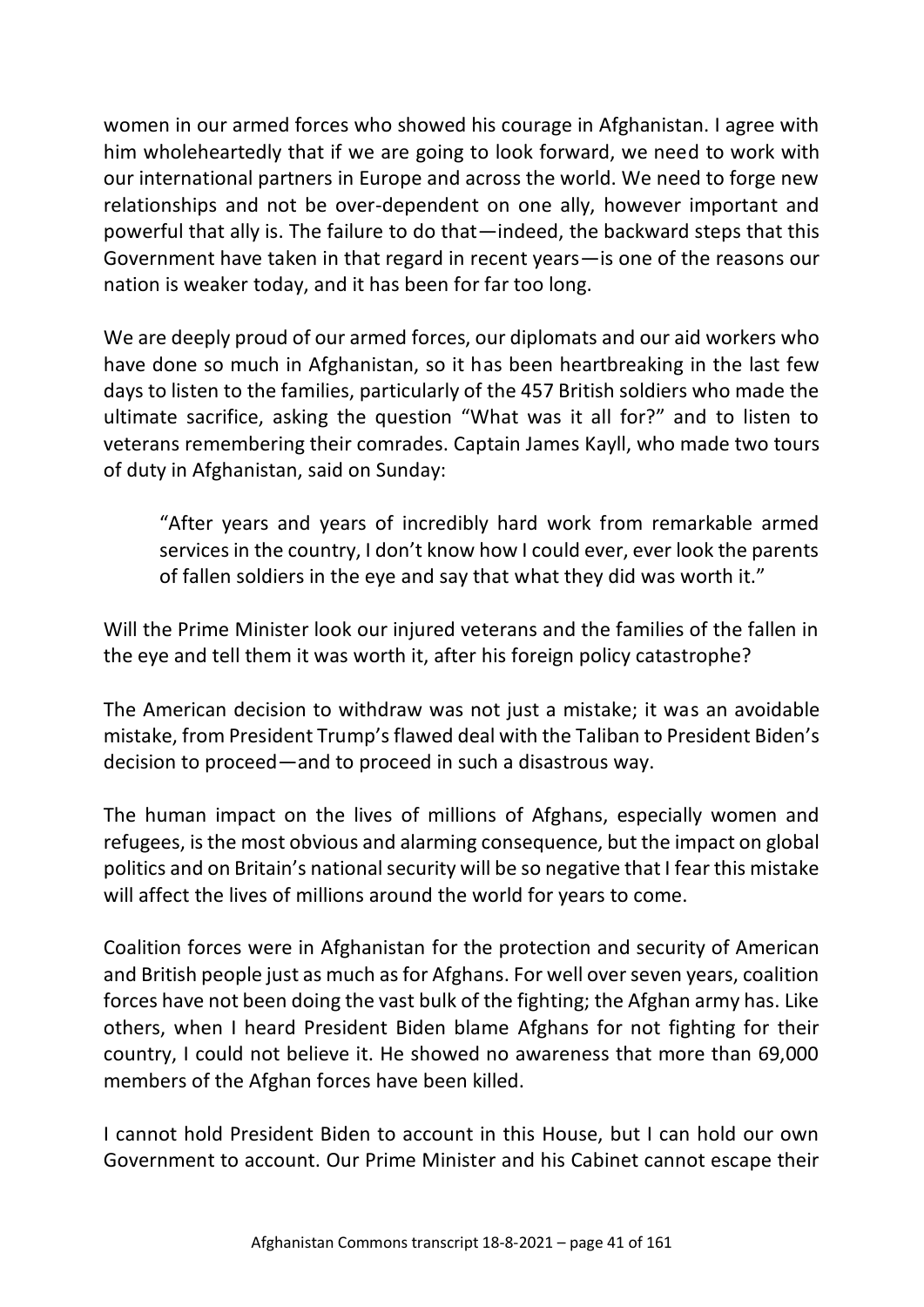culpability for this disaster—for both the mistaken decision to withdraw, and how the withdrawal has turned into such a catastrophe. From the Prime Minister's selfevident lack of influence and clout in Washington, to his negligent inability, yet again, to master his brief and plan properly for the withdrawal, today's occupant of No. 10 has become a national liability.

If the Prime Minister wants to dispel that growing view of him, let him answer the following questions. What role did the British Government play in the negotiations with the Taliban that led to President Trump's flawed deal with them? Did the Prime Minister raise any concerns with President Biden about the wisdom of withdrawal from Afghanistan? If he did, what impact did he have in changing anything about President Biden's policy? Either the Prime Minister has a close relationship with the US but failed to exploit it, or he has no close relationship and nothing to put in its place. Frankly, his foreign policy is a total disaster.

On Britain's withdrawal planning, will the Prime Minister explain why he so misjudged the situation in Afghanistan that he told the House back on 8 July:

"I do not think that the Taliban are capable of victory by military means"? $-$ [Official Report, 8 July 2021; Vol. 698, c. 1112.]

The Prime Minister appears to have had no understanding of the security and defence situation in Afghanistan as recently as last month. Despite being warned in this House and elsewhere that the Taliban would move rapidly on Kabul, his failures, along with President Biden's, have led directly to the crisis that is unfolding before our eyes.

Afghans who have risked everything to help our soldiers and aid workers are now desperate for our help to escape. Refugees are fleeing in fear of their lives. Women and girls are seeing their futures stolen. Last night's announcement that the Government are willing to take only 5,000 refugees in the next year utterly fails to respond to this crisis or to meet our obligations to so many Afghans.

Finally, there is the frightening failure to achieve the aim of the whole mission: to keep British people safe from international terrorists trained in Taliban Afghanistan. Where is the worked-through strategy, internationally agreed, to prevent Afghanistan from returning to the vector of terrorism that it once was? There isn't one. Despite the Government's having 18 months to prepare, they have not prepared a counter-terrorism strategy with our allies. I guess that that is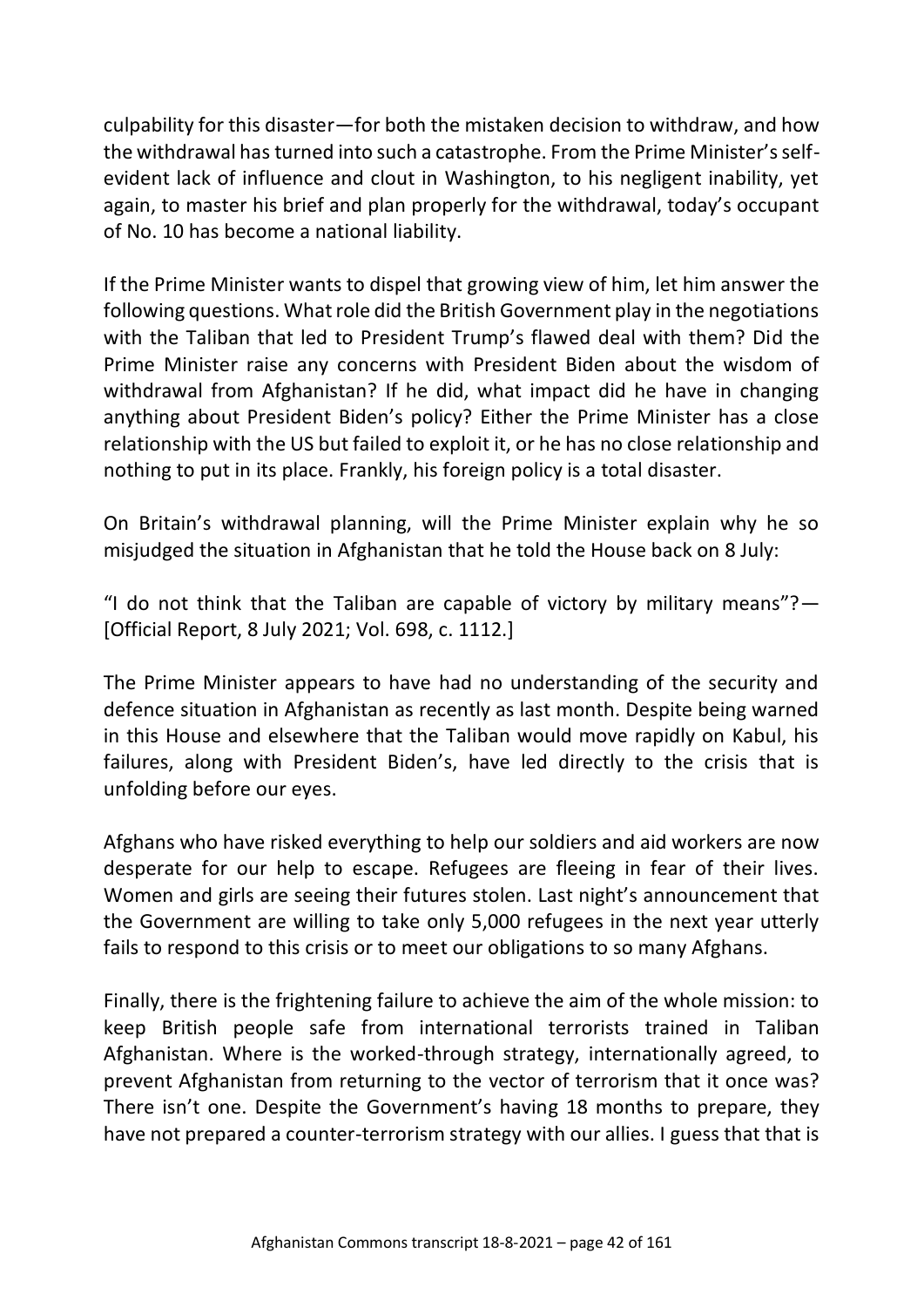why this Prime Minister will not ever be able to look the families of the fallen in the eye.

#### *11:38:00*

## **Mr Tobias Ellwood (Bournemouth East) (Con)**

I do not often mention my brother Jonathan, who was killed by an al-Qaeda affiliate in Bali in 2002. That prompted my personal interest in Afghanistan, a distant country that I visited a dozen times over the past two decades to better understand what we were doing to help to rebuild that troubled country. I pay tribute to our armed forces for what they did, and to what the Secretary of State for Defence and the armed forces are doing today in the evacuation.

It is with utter disbelief that I see us make such an operational and strategic blunder by retreating at this time. The decision is already triggering a humanitarian disaster, a migrant crisis not seen since the second world war and a cultural change in the rights of women, and it is once again turning Afghanistan into a breeding ground for terrorism. I am sorry that there will be no vote today because I believe the Government would not have the support of the House.

The Prime Minister is not in the Chamber, but he says that the future of Afghanistan is not written. Well, its future is very much more unpredictable because of our actions. I do not believe for a second that there will be a peaceful transition to the Taliban. They are not universally liked in the country. The Uzbek and Tajik warlords are regrouping as we speak. The Northern Alliance will reform once again and a bloody, terrible civil war will unfold.

#### **John Redwood**

Does my right hon. Friend have any advice for the Government on how they could take action to try to prevent the recurrence of a terrorist threat under Taliban control?

#### **Mr Ellwood**

My fear is that there will be an attack on the lines of 9/11 to bookend what happened 20 years ago, to show the futility of 20 years. We should never have left—I will come to that in a second—because after 20 years of effort, this is a humiliating strategic defeat for the west. The Taliban control more territory today than they did before 9/11.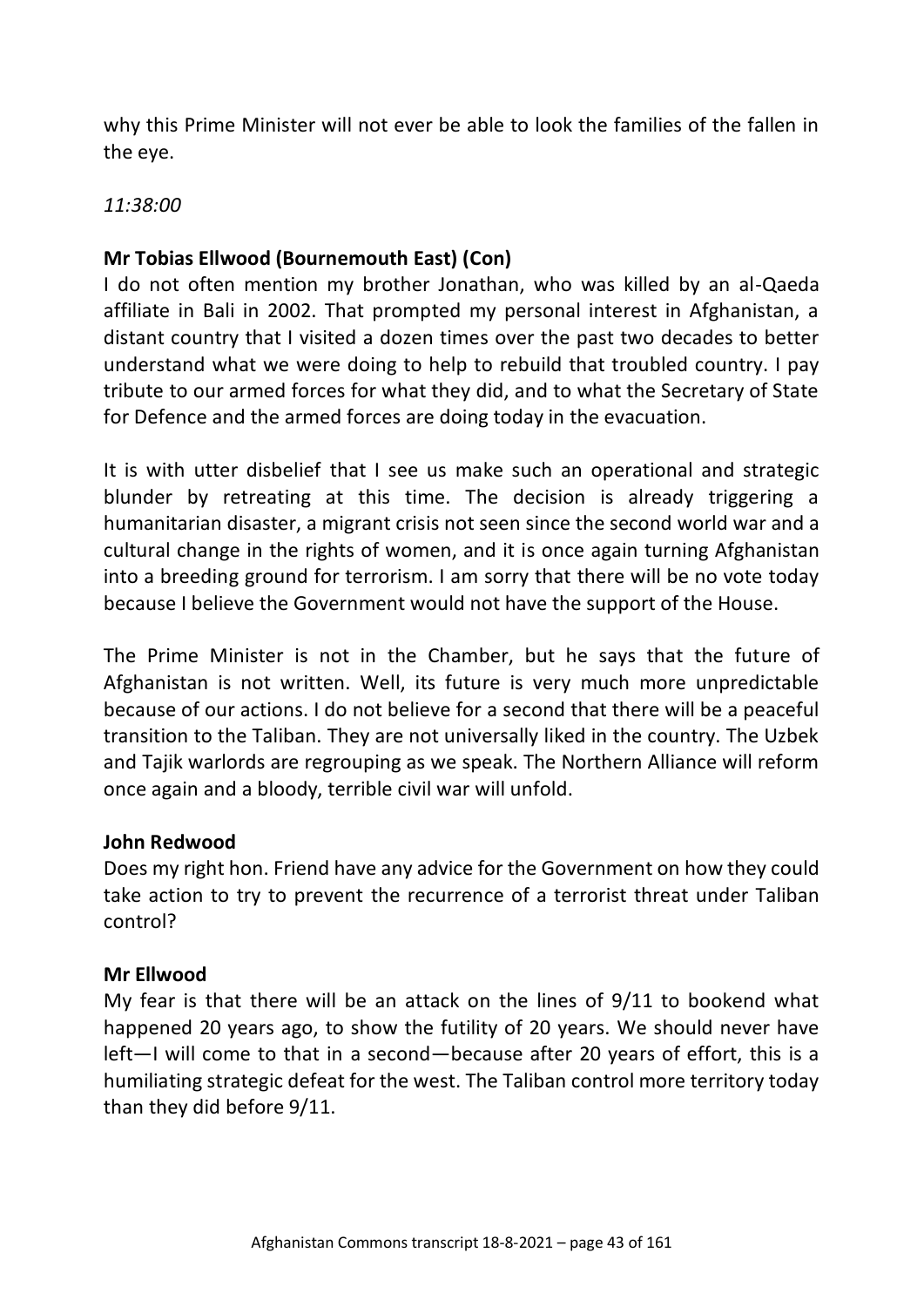I was born in the United States; I am a proud dual national and passionate about the transatlantic security alliance. Prior to him declaring his candidacy, I worked directly with President Biden on veterans' mental health issues. He was the keynote speaker at a veterans reception here in the House of Commons, as my guest, so it gives me no joy to criticise the President and say that the decision to withdraw, which he inherited, but then chose to endorse, was absolutely the wrong call. Yes, two decades is a long time. It has been a testing chapter for Afghanistan, so the US election promise to return troops was obviously a popular one, but it was a false narrative.

First, the notion that we gave the Afghans every opportunity over 20 years to progress, and that the country cannot be helped forever so it is time to come home, glosses over the hurdles—the own goals—that we created after the invasion. We denied the Taliban a seat at the table back in 2001. They asked to attend the Bonn talks but Donald Rumsfeld said no, so they crossed the Pakistan border to rearm, regroup and retrain. How different the last few decades would have been had they been included. Secondly, we did not start training the Afghan forces until 2005, by which time the Taliban were already on the advance. Finally, we imposed a western model of governance, which was completely inappropriate for Afghanistan, with all the power in Kabul. That was completely wrong for a country where loyalty is on a tribal and local level. That is not to dismiss the mass corruption, cronyism and elitism that is rife across Afghanistan, but those schoolboy errors in stabilisation hampered progress and made our mission harder.

There is also the notion that we cannot fight a war forever. We have not been fighting for the last three years. The US and the UK have not lost a single soldier, but we had a minimalist force there—enough assistance to give the Afghan forces the ability to contain the Taliban and, by extension, give legitimacy to the Afghan Government. The US has more personnel based in its embassy here than it had troops in Afghanistan before retreating. Both the US and the UK have long-term commitments across the world, which we forget about. Japan, Germany and Korea have been mentioned. There is Djibouti, Niger, Jordan and Iraq, and ourselves in Cyprus and Kenya, for example, and the Falklands, too. It is the endurance that counts. Success is not rated on when we return troops home. Such presence offers assurance, represents commitment, bolsters regional stability, and assists with building and strengthening the armed forces. That is exactly what we were doing in Afghanistan.

Last year, the Taliban were finally at the negotiation table in Doha, but in a rush to get a result, Trump struck a deal with the Taliban—by the way, without the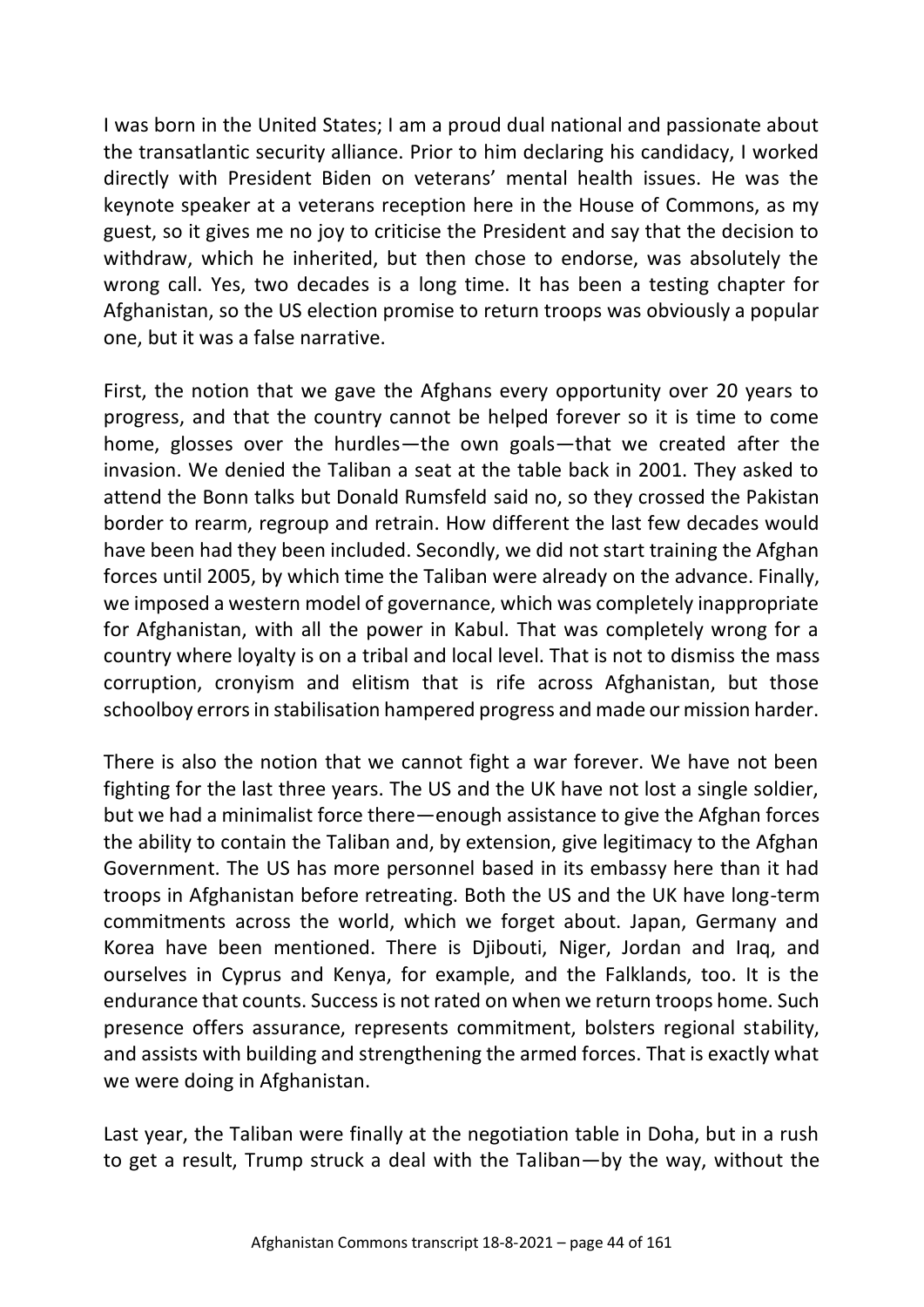inclusion of the Afghan Government—and committed to a timetable for drawdown. All the Taliban had to do was wait. The final question is about whether the UK can lead or participate in a coalition without the US. Where is our foreign policy determined—here or in Washington? Our Government should have more confidence in themselves.

## **Graham Stringer (Blackley and Broughton) (Lab)**

The right hon. Gentleman makes perfectly reasonable and justified criticisms of the way the American Government came to a decision to leave in such haste, but like a number of other right hon. and hon. Members, the implication of his speech is that we somehow could have had an independent Afghan policy without the Americans. Can he explain how?

### **Mr Ellwood**

First, the Americans are not leaving Afghanistan. This is a complete myth. The CIA will remain there, as will special forces and the drone oversight. Why? Because they will be haunted by another terrorist attack. It is the political inclination and the leadership that is disappearing—because of an American president, or two American presidents—and we could have stepped forward and filled the vacuum, but we did not. We need to have more confidence as a Government in ourselves, as we did in the last century. I thought that this was in our DNA. We have the means, the hard power and the connections to lead. What we require is the backbone, the courage and the leadership to step forward, yet when our moment comes, such as now, we are found wanting. There are serious questions to ask about our place in the world, what global Britain really means and what our foreign policy is all about.

We must raise our game. Why? Step back. We seem to be in denial about where the world is going. As I have said in the House many times, threats are increasing. Democracy across the globe is under threat and authoritarianism is on the rise, yet here we are, complicit in allowing another dictatorship to form as we become more isolationist. What was the G7 summit all about? The western reset to tackle growing instability, not least given China, Russia and Iran. Take a look at a map. Where does Afghanistan sit? Right between all three. Strategically, it is a useful country to stay close to, but now we have abandoned it and the Afghan people as well. Shame on us.

I hope that the Government think long and hard about our place in a fast-changing world. Bigger challenges and threats loom over the horizon. We are woefully unprepared and uncommitted. We—the UK and the west—have so many lessons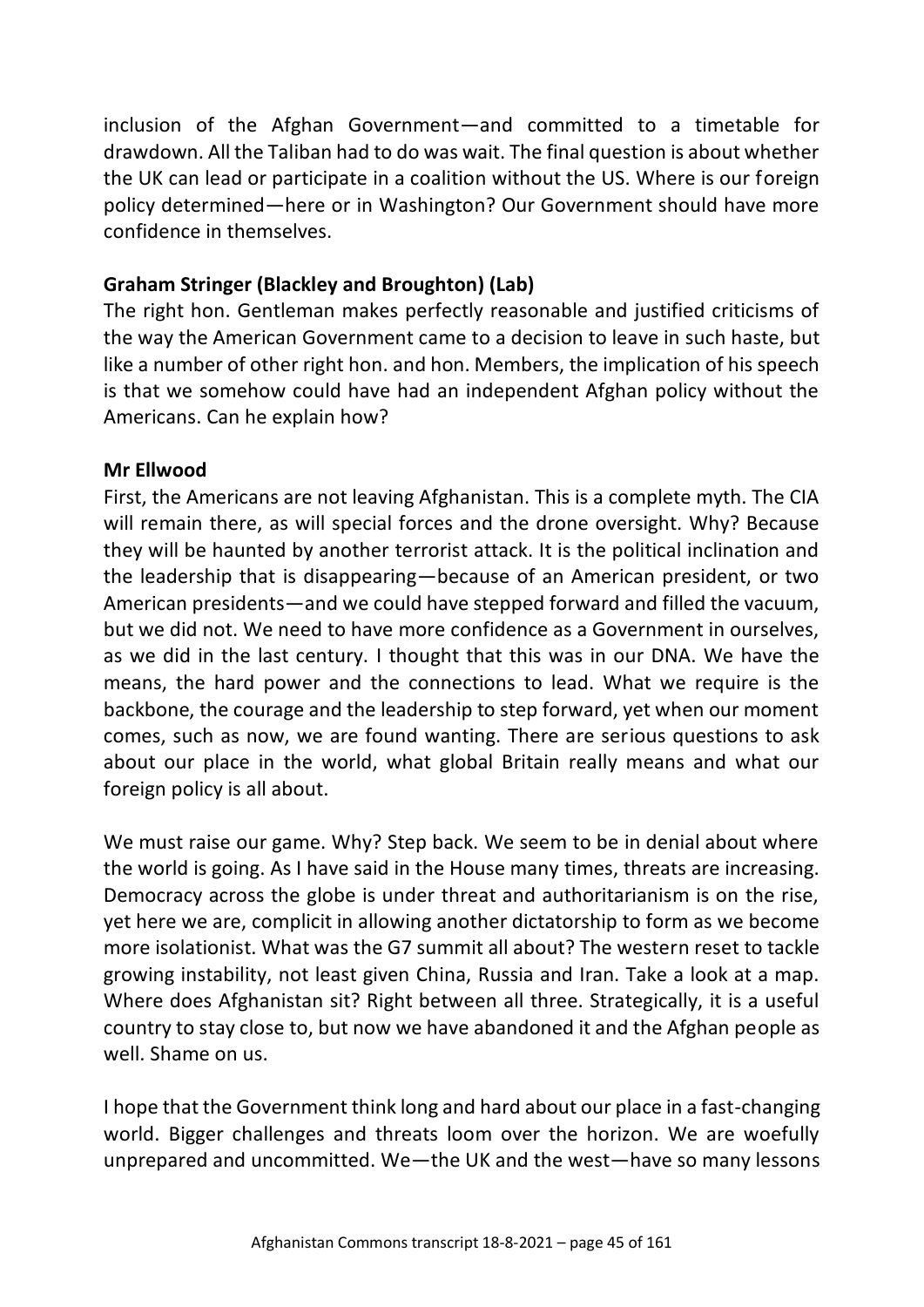to learn. I repeat my call for an independent inquiry. We must learn these lessons quickly. The west is today a little weaker in a world that is a little more dangerous because we gave up on Afghanistan.

### *11:46:00*

## **Mr Khalid Mahmood (Birmingham, Perry Barr) (Lab)**

First, I pay my respects to all those military personnel who lost their lives, all those who still have mental health trauma, all those who still suffer from life-long injuries, and all those diplomats, journalists and 69,000 Afghani soldiers who lost their lives during the last 20 years.

In 2001, we went into Afghanistan to say to the people that we would get rid of the military, medieval regime and bring them up to speed as regards what we believed their living standards, education and living systems and style should be. We promised all those women that they could move forward—that they could be judges, politicians and teachers—and that they could learn. We said they could do what we could do—they could do everything that they wanted to do. That was right, because they should be able to do that.

Now, will all those women, and all those judges who wanted to put the system right in Afghanistan, be able to do that? The Taliban are saying, "We will treat everyone fairly, but under Islamic jurisprudence." Does anybody understand what Islamic jurisprudence is? It is applied by individuals—the people who are in charge in that place. It is applied by those who sit in judgment. Their jurisprudence can be different from that of anybody else in that area. We can say that we have been given these guarantees, but we need to look at what those guarantees will mean to those women and how they will be treated.

Over the past 12 years, we have taken no real action in Afghanistan. The Obama Government dithered over what they wanted to do. The Trump Government did not know what they were doing; they tried to do, and did, backdoor deals with the Taliban. The Biden Government have just come in and, without looking at what is happening on the ground, have taken a unilateral decision, throwing us and everybody else to the fire. They have decided to withdraw in a manner that no military person of any rank would perceive as fit for the arena in which they serve.

What did we do wrong during that period? As the right hon. Members for Maidenhead (Mrs May) and for Bournemouth East (Mr Ellwood) said, we did not understand government there—we did not understand how it worked. Kabul has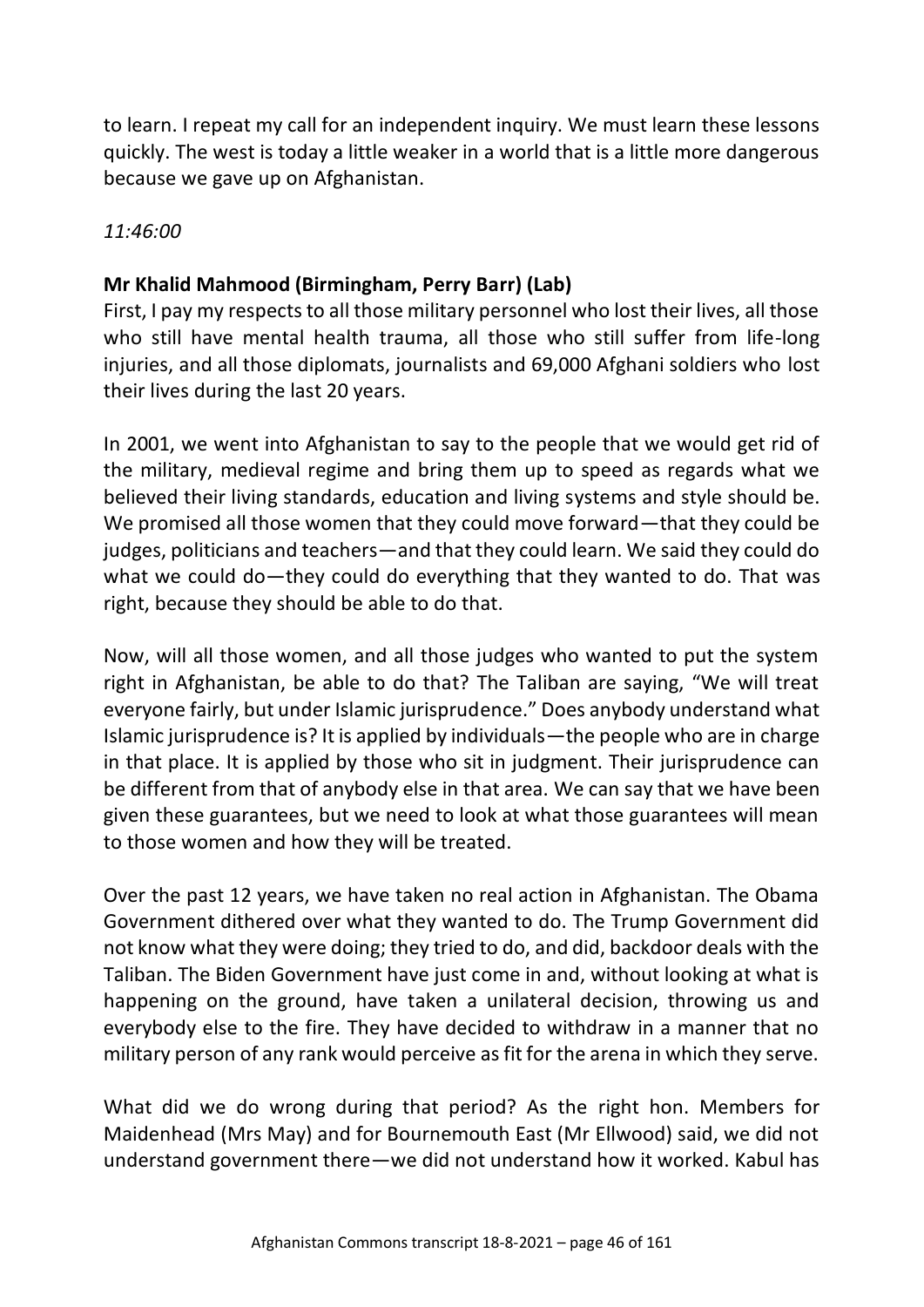never been Afghanistan's only entity. The people who ran the Government we placed there were totally corrupt, with hardly any mandate, and there for themselves. As we have seen, the current President has run away, leaving all those brave women to stay and believe in what they believe in. That was the Government we supported. Had we looked at the regional possibilities, the regional government that was in place and what the regional warlords were playing at, we would have understood the force of the Taliban, their training and how many people had been gathering in their ranks. We did not do that, and that is why we are suffering the consequences.

President Biden has decided to pull out because he does not believe that there is now a direct threat to the US. I do not know where he has got that intelligence from, but let us see how that goes. He needs to understand that this is about not just terrorist threats emanating from Afghanistan, but the economic war going on in the region. By vacating Afghanistan and not speaking to its neighbour Pakistan, he will now provide a clear corridor for China and Russia to come through. It is not about a 20-year war, but about the current situation, the economy and the area's geographical position. I hoped that he would understand that but, unfortunately, I do not think that he has managed to.

We need to ensure that we address the refugees fleeing into Pakistan. Hundreds of thousands of people are crossing the border, but the Prime Minister did not once mention what relationship he has with Pakistan, what work he is doing with it, what support he will give it, or how he will speak to it about what to do. If we do not support those refugees and we do not understand what is going on, they will be left to the people traffickers who want to exploit them. Children will lose their lives in the seas and God knows where else.

We need co-ordination. We know enough to move forward and not make mistakes that we have already made. We need to work this properly, look to the region, support the people at source and resolve these issues, not leave it all until the very end.

*11:53:00*

### **Johnny Mercer (Plymouth, Moor View) (Con)**

I want to make three broad points about what has gone on over the past week. I want to talk about this place's responsibility towards those who serve, and our Afghan friends and partners. I also want to speak, if I can, for veterans of the conflict to whom I have spoken over the past week.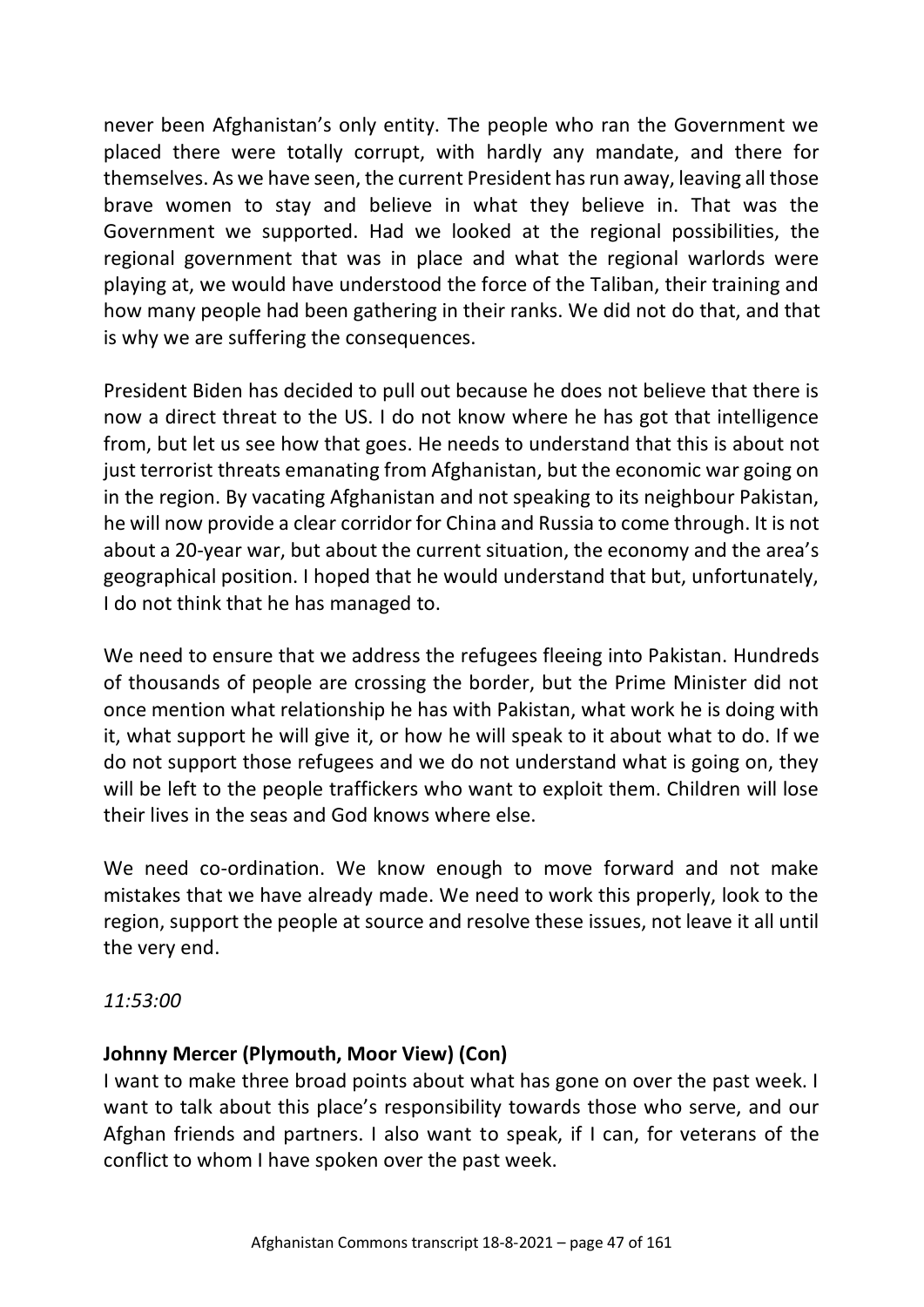When it comes to responsibility, I urge Ministers to be very careful about talking exclusively about the Americans. We are very clear, and it is well understood, that the US is, or was, the framework nation in Afghanistan, but people who join the military from council estates in Plymouth, Newcastle, Stoke or Birmingham do not serve the American flag; they serve the British flag. They are proud to do so, and they do it at the behest of Ministers in this place. It dishonours their service simply to say, "The Americans have left—we are leaving."

We do not spend £40 billion a year on a tier 1 military for it to be unable to go out the door without the Americans, and the taxpayer does not expect that. I urge Ministers to take responsibility for the decisions that they make, particularly when talking with the families.

I wish to talk about our Afghan friends and partners. I am pleased with the announcement today on refugees; it is a good start. People can talk numbers; they can say that they want more or that they want fewer, but the reality is—this is basic maths—that we will not get out of Afghanistan all those whom we promised to get out. We can say that we want more, or that we want fewer, but that is the reality. The truth is as well that we have to be honest in this place. For many, many years, people have campaigned against this relocation scheme and the previous intimidation scheme and said that it was not good enough. Decisions made by Ministers in this House have made this situation harder, so, although I welcome this change today and our onward progression, let us not kid ourselves about what has happened in the past and let us treat with a little more respect those who, with no self-interest, campaign for these people.

Finally, I want to speak to veterans and for veterans. Over the past few days, it has become clear to me that we are dealing with new feelings—Help for Heroes put out something on this yesterday. We are not trained to lose and we are not trained to deal with the way that Ministers are choosing to be defeated by the Taliban. Was it all for nothing? Of course, it was not for nothing, and we must get away from that narrative. Whether we like this or not it is a fact that, for a period of time, Afghans—the average age in Afghanistan is 18 years old—will have experienced the freedom and privileges that we enjoy here, and no one will ever take that away from them, which is incredibly important. What are we here to do if it is not to be good, honourable people, to fight for the oppressed, to keep our families safe and to live to a higher calling? Our veterans did this over many years in some of the hardest conditions and against as dark an enemy as this nation has ever faced. We often look to our forefathers for inspiration. They emulated them.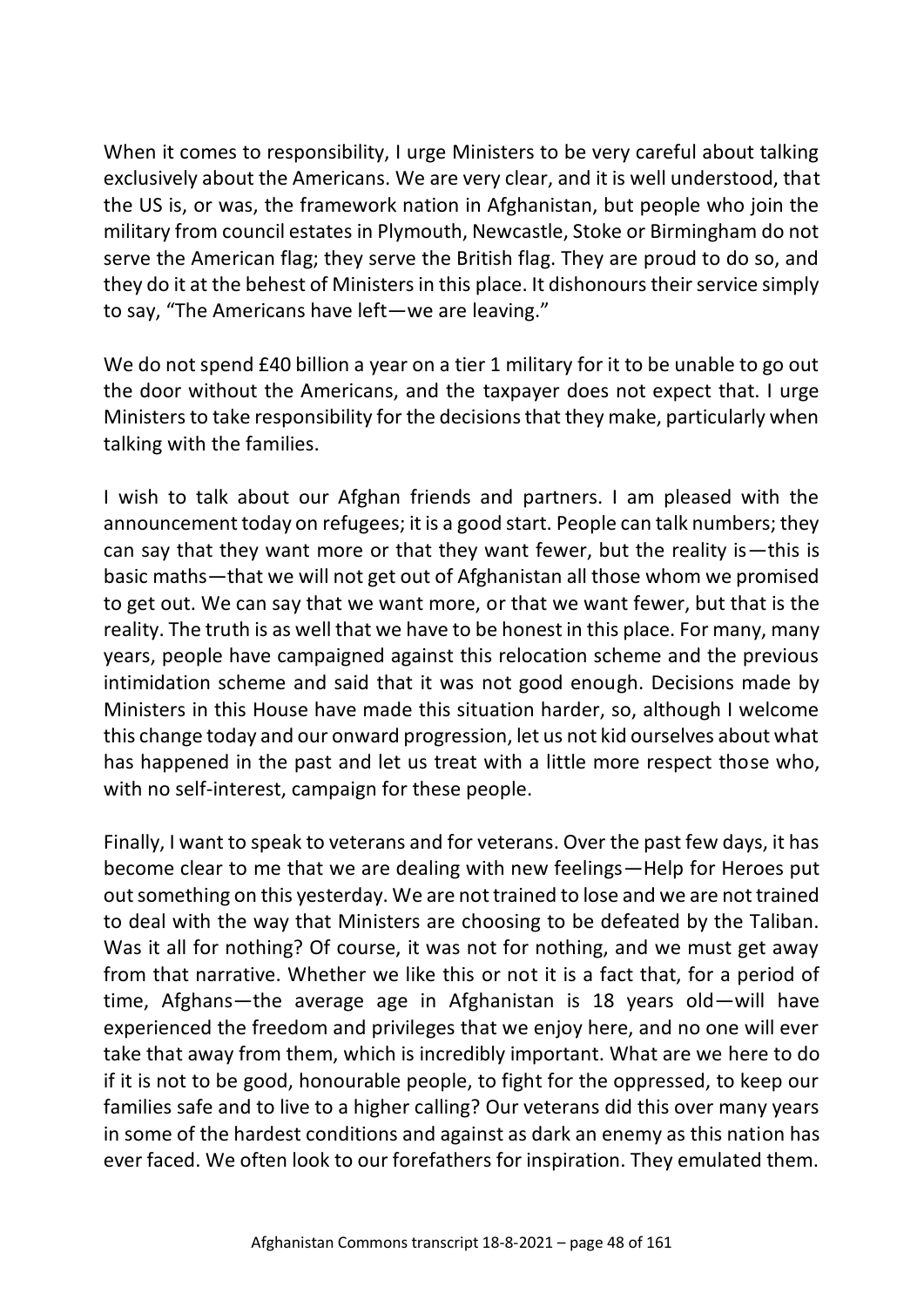They did them proud, not in scale but in the same amphitheatre, they can be forever proud of what they did when the nation called. I say to them, "You played your role, but you cannot control what is happening now—remember that. What folk like me saw you do—the courage, the sacrifice and the humanity—will never die and it has defined us as human beings. You did that and nobody will ever take that away. I will never forget you. Every day the sun comes up, I will make sure that this place and this country do not forget you and your sacrifice on the altar of this nation's continuing freedom."

The Government must now step up and support this group of bereaved families and veterans. We will see a bow wave of mental health challenges. We are not trained to cope with the feelings that we have now. I have done everything that I possibly could to support all the brilliant staff at the Ministry of Defence, the Office for Veterans' Affairs, and the NHS, which works tirelessly supporting veterans up and down this country, but I must say to the House with a heavy heart that the Prime Minister has consistently failed to honour what he said that he would do when he was trying to become Prime Minister. He must not wriggle out of his commitments on this issue. He knows that the Office for Veterans' Affairs is nothing like it was designed to be: the paltry £5 million funding was slashed after less than a year, there was a lack of staff, and there was not even an office from which to work. Even today, the brilliant staff at the Office for Veterans' Affairs simply cannot cope with the scale of the demand. While his predecessors may get away with a certain degree of ignorance in this space, I am afraid that the Prime Minister has no excuse on this issue; it is a political choice. The ambivalence needs to end, and he needs to step up and listen to the charities and to the veterans, not to those whom he chooses to employ around him who do not believe veterans' issues are worth the political capital required. The nation cares, and we will make this Government care. The scale of the challenge of dealing with this Afghan generation is only just beginning. I pay tribute to everybody who has spoken up in this debate, but particularly to those who do not have a vested interest in Afghanistan and can see the inherent injustice of what is happening now. Thank you, Mr Speaker, for recalling the House today.

*11:59:00*

# **Dan Jarvis (Barnsley Central) (Lab)**

It is a great pleasure to follow the hon. Member for Plymouth, Moor View (Johnny Mercer), as it is the right hon. Member for Bournemouth East (Mr Ellwood) and the hon. Member for Tonbridge and Malling (Tom Tugendhat). They all spoke with great eloquence.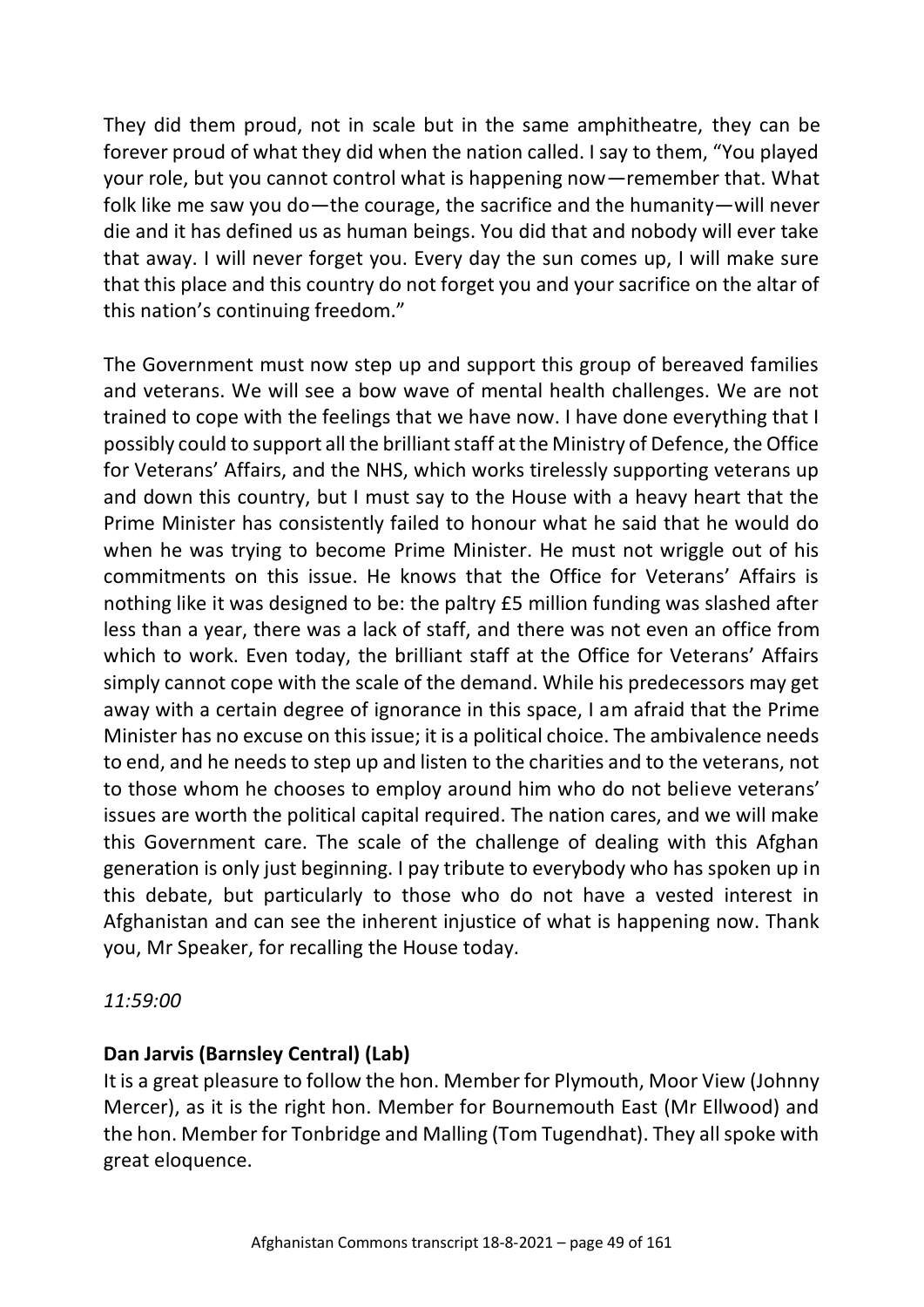Like many hon. Members, I am wracked with a profound sadness at the catastrophe that has unfolded in Afghanistan. Above all, it is an unspeakable tragedy for the people of that country, who, after generations of conflict, now live under a terrible cloud of fear and repression. Who could fail to be moved by the agonising scenes from Kabul airport just this week? How desperate must someone have to be to want to cling on to the side of a moving aircraft? These past 20 years have been a struggle for peace. We tried to break the cycle of war, and to give hope to women and girls. We tried to give the Afghans a different life—one of hope and opportunity—but the catastrophic failure of international political leadership and the brutality of the Taliban have snatched all of that away from them. The new Administration in Kabul should know that they will be judged not by their words, but by their actions. The world is watching.

I want to reflect on the service and sacrifice of our brave servicemen and women, who have showed outstanding professionalism and courage throughout. As the hon. Member for Plymouth, Moor View said just a moment ago, recent developments have hit them hard, and they are grappling with the question of whether all the effort and sacrifice was really worth it. They are again grieving for fallen comrades who did not come home. Whatever the outcome in Afghanistan, those men and women, and their families, should be proud of their service, and we must be proud of them.

Many of us who served in Afghanistan have a deep bond of affection for the Afghan people, and I had the honour of serving alongside them in Helmand. We trained together, fought together and, in some cases, died together. They were our brothers in arms. I shudder to think where those men are now. Many will be dead, and I know others now consider themselves to be dead men walking. Where were we in their hour of need? We were nowhere. That is shameful, and it will have a very long-lasting impact on Britain's reputation right around the world.

### **Mr David Davis (Haltemprice and Howden) (Con)**

The hon. Gentleman—a fellow litigant—is absolutely right in his description of the Afghan armed forces. Will he add that many of them are more heroic and better soldiers than they are given credit for around the world?

# **Dan Jarvis**

I am grateful to the right hon. Gentleman, as always, and I completely agree with the point he made. It was particularly distasteful and dishonouring of President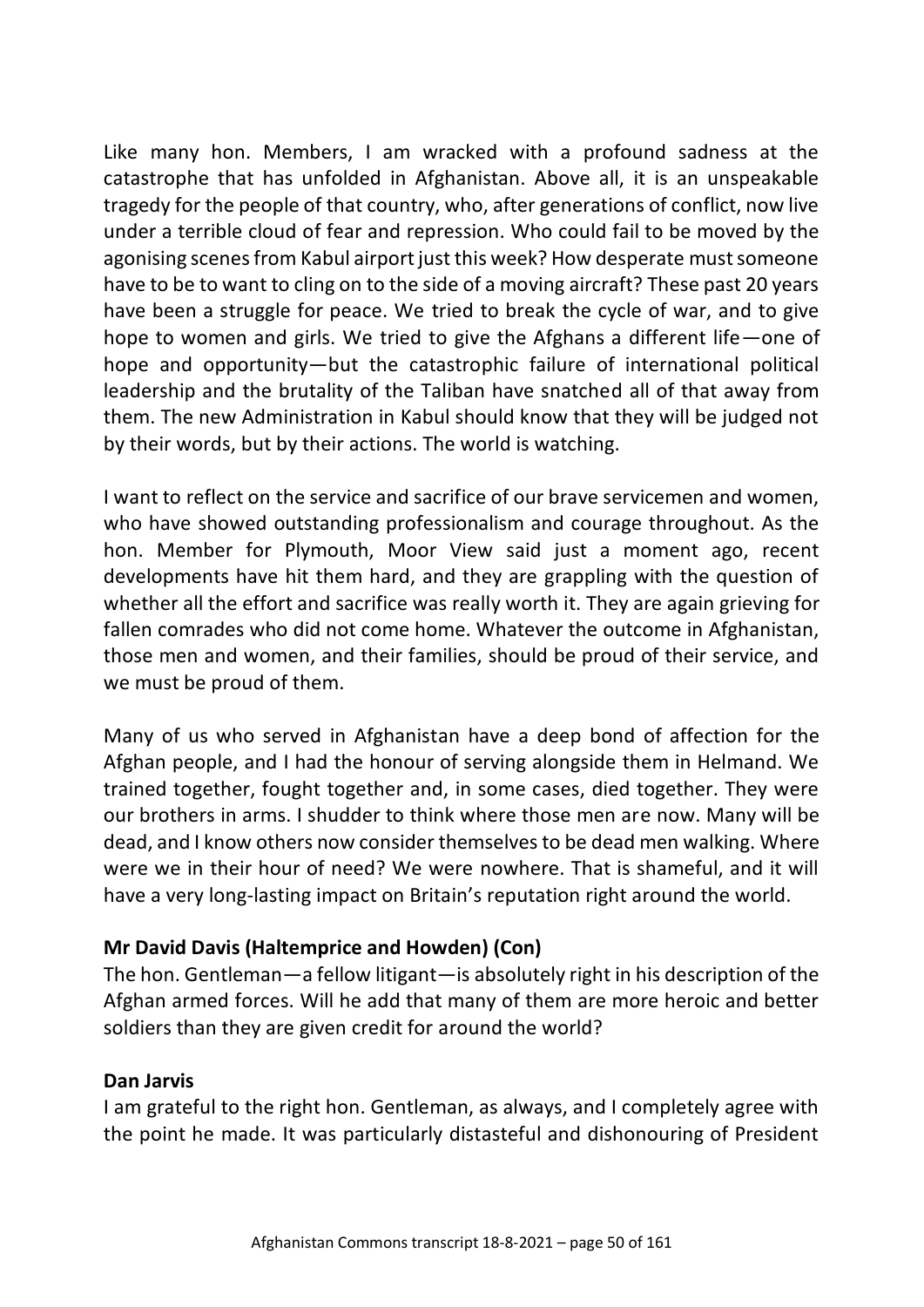Biden to make reference to the lack of courage and commitment from those Afghan soldiers, who have served with such bravery and distinction.

We have to be pragmatic, and at this difficult point we must think about what our next move will be. We should understand that the character of our country is defined, for better or for worse, by moments such as this. We should also understand that we face a moral and humanitarian crisis of enormous proportions, and the response from the international community and the British Government needs to meet the magnitude of the moment. We must step up the statecraft and engage with international allies and alliances, and with regional partners. Although it is a particularly bitter pill to have to swallow, we must engage diplomatically with the new regime in Kabul. It is in our cold-headed national interest to do so, because right now our armed forces are deployed on an operation to recover UK nationals and other entitled personnel. It is in their interests that we engage to try to ensure the safe passage of those who want to leave.

We also know that many, many more will want to get out, and with our allies we need to work to establish safe routes to get them to safety. We must show compassion and genuine generosity to refugees, while accelerating and expanding the ARAP scheme to support those who supported us.

We also need to defend the hard-won progress of the past 20 years or so - girls in school and women in Parliament and the judiciary. We must ensure that Afghanistan does not slide back to where it was pre-9/11. Then, when the dust settles, we need to look at what went wrong and learn the lessons of this failure: why, despite all the effort, could we not build an Afghan state free of corruption, with the legitimacy and competence to balance the competing forces in that country, and what does that now mean for our foreign and defence policy in this country?

Regardless of all that, we must remain engaged; we must show leadership; we must use whatever influence we have to try to make things better. That is in our own national interest, it is in line with our values, and it is the right thing to do. We owe it to the people of Afghanistan and we owe it to ourselves.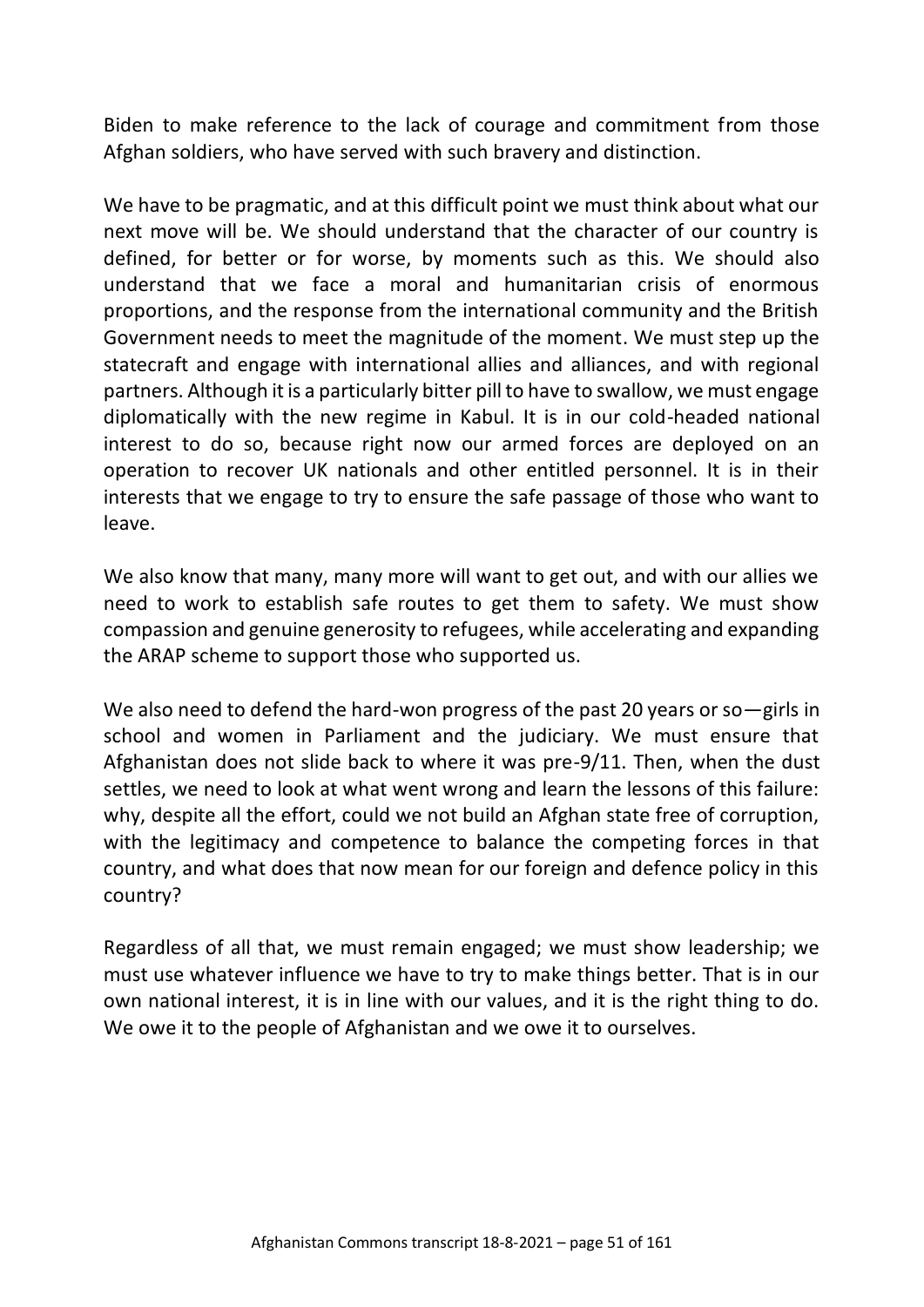#### *12:05:00*

#### **Alicia Kearns (Rutland and Melton) (Con)**

It has been said that there are decades when nothing happens and weeks when decades pass. What we are seeing in Afghanistan this week is decades, and they will shape the rest of my lifetime and that of many in this Chamber. This was a wholly preventable tragedy, and I and many colleagues around me are so very, very angry.

Our Government called for NATO allies to help us build a new coalition in Afghanistan to prevent the Taliban recapturing it, and we were let down. Only Turkey was willing to stand alongside us because they know what a failed state looks like. They have seen the refugees they support; they have seen the terrorists on their doorstep; they have seen the conflict and the suffering. It is bitterly disappointing and there is much we must learn from this. The UK could not have saved all those lives on our own. Multilateral collective responsibility should mean something, but I believe that too often today, it does not.

I have spent the last few days listening to our veterans, many of whom live in Rutland and Melton. I say to them now: many of us in this place will never truly understand the scars you carry, and we will never understand all you encountered, but all of you left me with one request—get the people out. That is what I, along with so many of my colleagues in this place, have been fighting for over the last few days: the veterans, the interpreters who supported families, those who identified IEDs, the female journalists fighting for their lives who have already had mines blow up their stations, and those who negotiated for their fellow Afghans against the Taliban. I must thank the Defence Secretary because he has been constant in his support, every hour over the weekend, to help me to get those people out. I thank him for his time.

Getting people out must be our priority. I welcome the Prime Minister's G7-led multilateral refugee programme. We have to get non-combatant evacuations proceeding at pace, but we are operating only with the consent of the Taliban most certainly at the airport—and that can be withdrawn at any time, so my primary concern is those safe routes to the airport. The air bridge must be operational at all times and we must negotiate departures, and not just from Kabul. Land convoys must be considered humanitarian corridors.

Once we get those people out, we must ensure that refugee families are welcome to our country so that they can build the lives they never asked for. The kindness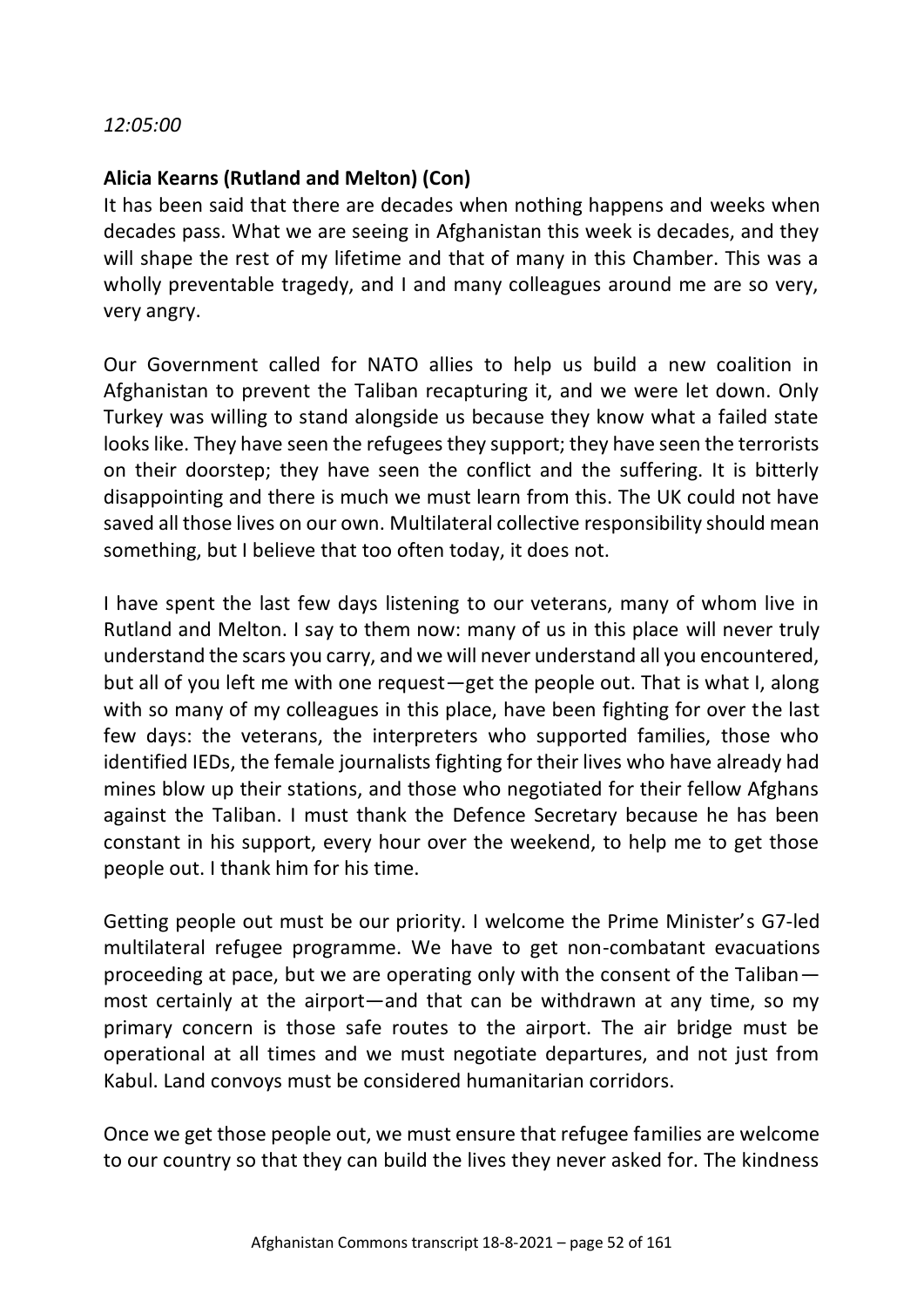of the British people is great, and Melton Borough Council and Harborough District Council have both already stepped up to the plate and said that they would like to take as many refugees as they can. The MOD is working with me to identify MOD housing stock in Rutland and across the constituency of Rutland and Melton, but I call on the Government to consider creating an initiative that allows British nationals to open their homes, their spare bedrooms and their second homes to those Afghans, similar to the private sponsorship route that already exists, because the British people want to step up and help.

Beyond the immediate life-saving operations, there is much that we must talk about. First, the British Government and the international community must recognise that the withdrawal is emblematic of a changing American posture. The comments that we have seen over the last few days have rattled me to my core, and yes, we are not meant to speak ill of our friends and allies, but in this case, we have no alternative but to call out the comments against our Afghan allies.

Secondly, the views of European allies such as the UK may no longer hold the same sway in Washington under this presidency. That means that we must take greater responsibility for our defence around the world. Global Britain means that we must act autonomously, but through multilaterals on the world stage with other partners, and we must convince our NATO allies that we can all stand together without the Americans. Yes, they bring the kit; yes, they bring the money; yes, they bring the numbers, but this is something that we can and must do. We must shift from the model of being over-reliant on the US.

Thirdly, we must fix our broken international system because it is not saving lives. The UN has failed to enable a political solution. There is no meaningful method or tactics to prevent the worst excesses of the Taliban, and the system is being undermined by hostile money flooding fragile states. There are hostile states sitting on the human rights and women's councils of all the organisations of the multilateral world. It is the UK's duty to fix the international system, because we can do it. I have sat at the negotiating tables, and it is the UK that brings countries together behind the scenes and provides the bureaucracy and systems that allow coalitions to be effective. We must recognise our unique expertise and step up.

We must also look hard at our strategic goals in south Asia, because China is most certainly doing that. Its goals are securing influence against Pakistan, stripping minerals and creating an alternative, superior democratic track. Its plunder diplomacy is well under way, and it is already using the situation to threaten Taiwan. It is saying, "Look what the Americans will do. They will leave you." By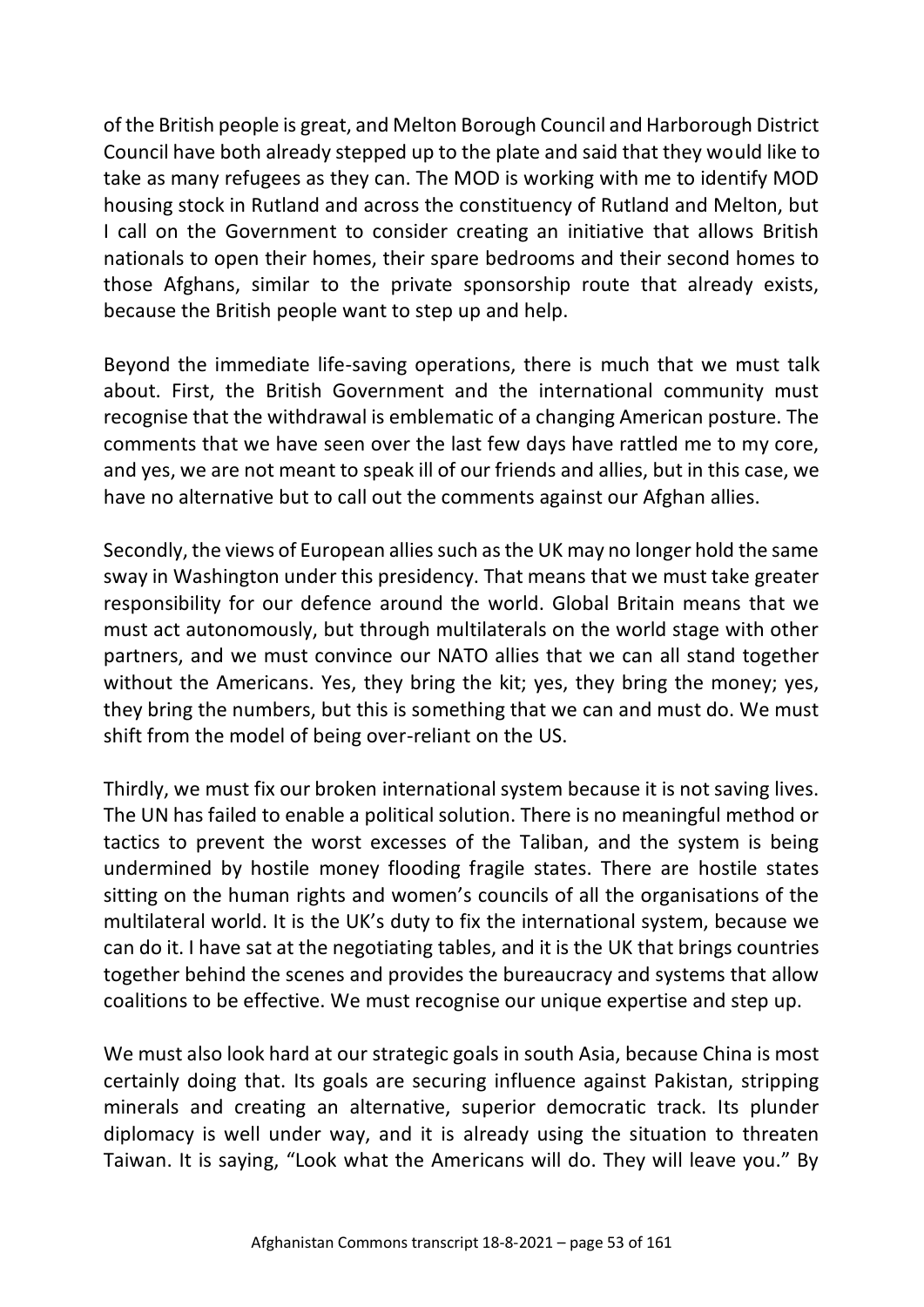recognising the Taliban, China has taken the first step towards creating an alternative international mechanism. The gravitational shift is towards it, and we must stand strong against that.

I also urge caution about our posture towards the Taliban. I must confess that I see what is being laid before the international community as simply platitudes little more than a tactic to allow the Taliban to consolidate its control, avoid sanctions, keep the aid money rolling in, root out all those on its hit list and avoid UN Security Council measures. Perhaps I am wrong, but Pashtunwali tells us that Taliban intent includes justice or revenge as one of the core tenets of its society and way of life. We must also adequately monitor al-Qaeda.

The human cost of this withdrawal is monumental, but the strategic consequences risk being so much greater if we do not learn the lessons of the past few decades. We must properly focus on atrocity prevention. The new conflict centre, which I fought for, must lead our way in deciding how we become more strategic. We cannot be everywhere in this world and we cannot rescue every mission, but we can work on two core principles. The first is to protect our nation, our people and our prosperity. We must be single-minded in our focus on that and incredibly strategic. The second is that we must live up to our promises so that we can look in the eye those to whom we and our veterans have made promises, and stand squarely behind them. We cannot go wrong if that guides our foreign policy.

Finally, I thank our armed forces, our border staff, our Foreign, Commonwealth and Development Office staff and Sir Laurie Bristow for the heroic work they are doing to get people out. I have worked in a crisis centre and I know the hours they are working. We are grateful for all they are doing. They are putting their lives at risk for the duty and responsibilities of this House.

We speak today in a changed world. I have no doubt that we will open our hearts to the people of Afghanistan. Together, we in this House must mourn those who are left behind and those who will not make it. Our singular purpose must be atrocity prevention in the future. We must recognise where the threats to this country lie and ensure that we are single-minded in our focus on challenging them and protecting our people. We must ensure that, in a world that has become darker and more uncertain this week, at least we know the light that we will follow.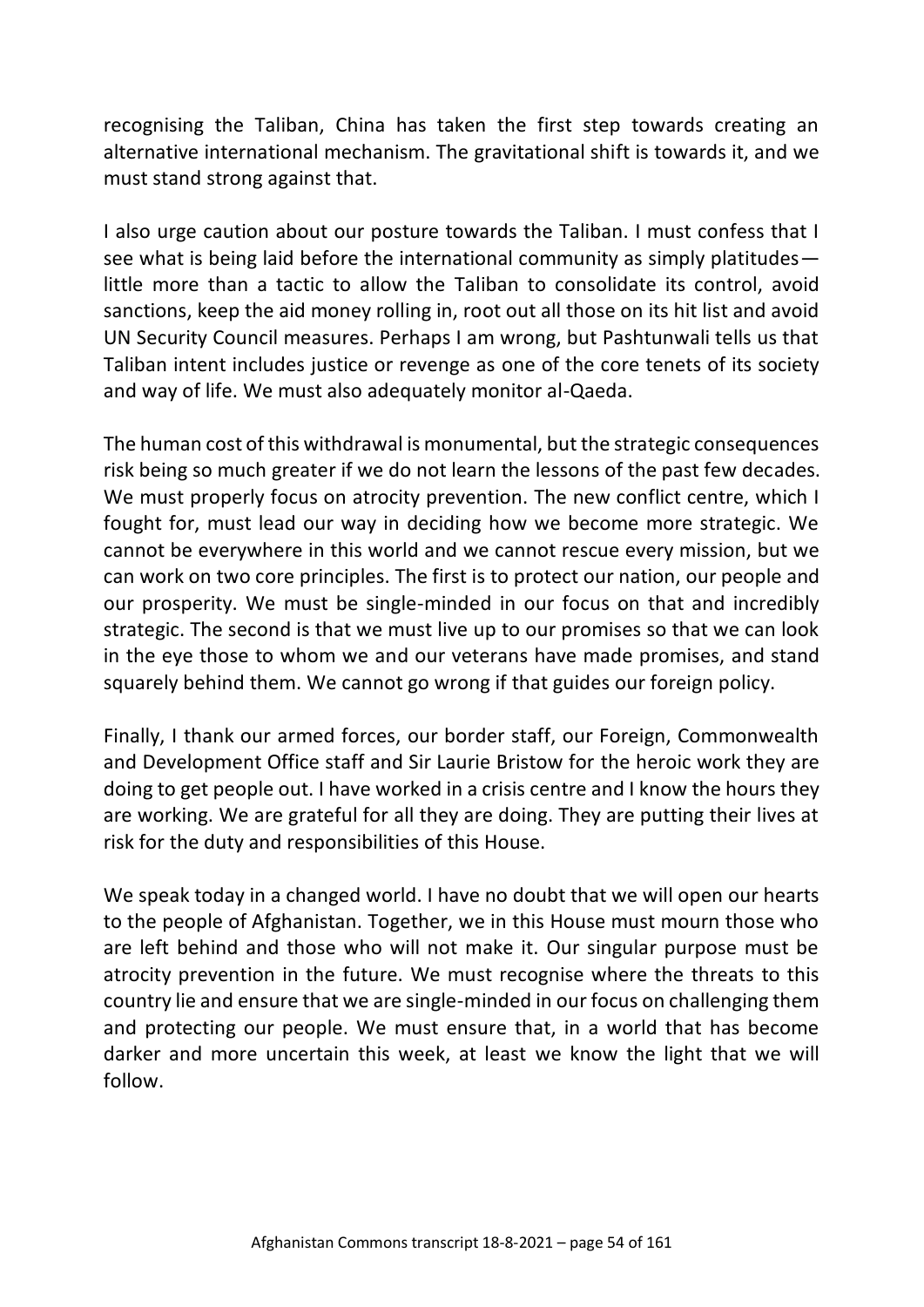#### *12:13:00*

#### **Ms Diane Abbott (Hackney North and Stoke Newington) (Lab)**

We in this House and our constituents have all seen the chaos and speed of the Taliban takeover. One of the questions that we have to address today and in the days to come is: how did it happen and what lessons are to be learned?

The points that I want to make this afternoon are about the people we, the British people, cannot let down. First, we cannot let down the British veterans who, over 20 years, fought in Afghanistan, particularly in Helmand—one of the most dangerous provinces to fight in. I can do no better than quote Jack Cummings, who has been quoted in recent days.

He is a former British soldier who lost both legs on 14 August 2010 while searching for improvised explosive devices in Afghanistan. They are a few simple sentences, but they are worth repeating. He said:

"Was it worth it, probably not. Did I lose my legs for nothing, looks like it. Did my mates die in vain. Yep."

We as a House of Commons and as a Parliament should not and cannot let down Jack Cummings and those 457 British soldiers who died in Afghanistan. As a Parliament, we will have to continue this debate to understand the lessons to be learned from what is happening to Afghanistan at the present time.

The other people we cannot let down are the people of Afghanistan. We know how many of them have died. We know that even as we speak, there are women and girls in their homes, in hiding or running away who are frightened for their future, their prospects and their lives under this Taliban regime. In the political solution, the debate and the discussion with NATO allies we must have the future of those Afghan women and girls at the centre of everything we are talking about and trying to do.

In the past 20 years, it is not just that 457 British soldiers died—although that is tragic, which is why I mentioned it—it is that we gave those women and girls hope. We gave them hope of a better future and of the prospects that women and girls all over the world, including here in Britain, have. We cannot just sit back and have them see that hope snatched away. We cannot let down the people of Afghanistan and we cannot let down those women and girls.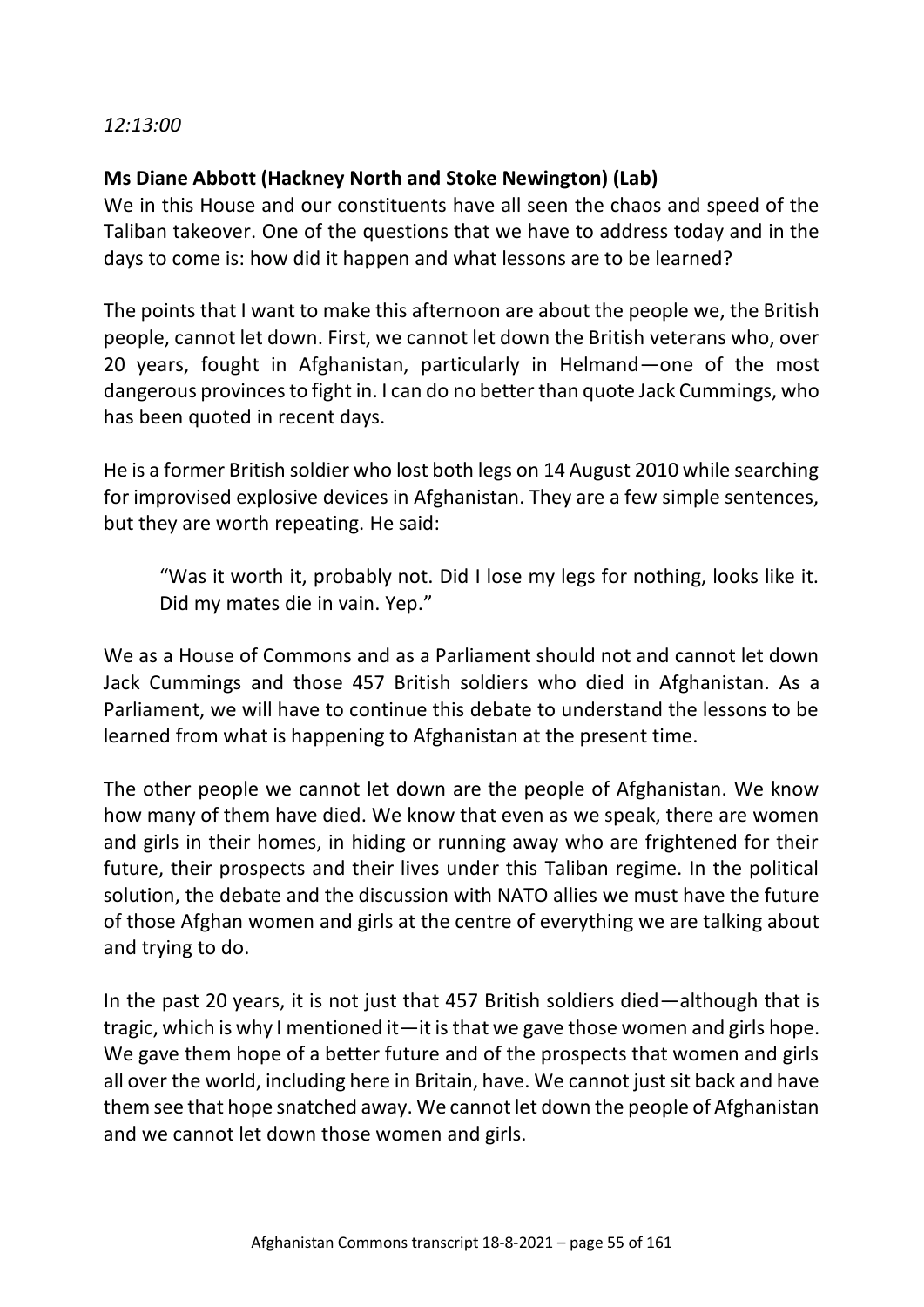Finally, we cannot let down the refugees who we know will be pouring out of Afghanistan. The debate on refugees in the British Parliament is sometimes a little complex and difficult, and sometimes people have more to say about the burden of refugees than about our moral responsibility to them, but, speaking as someone who was in this House 20 years ago when we voted on an Adjournment for this military intervention, we have an extraordinary moral responsibility to these refugees. We have a responsibility to towns and cities all over this country, including in Scotland, that may well need more support and finance from Government, but we cannot let down those refugees. Our political and moral responsibility is too great.

It has been tragic to see the chaos of the Taliban takeover, but, if we do the right thing by our veterans, the Afghan people and refugees, we can at least know as a country that we have followed on from the initiative we took 20 years ago to intervene in that region to bear down on terrorism and disorder. I did not vote for the intervention in Afghanistan 20 years ago; I am afraid it was foreseeable that it would end like this. However, it is not inevitable that we as a country and this as a Parliament will not do the right thing. I urge colleagues on both sides of the House to address the important issue being raised today, so that we can go forward in pride and confidence in our own understanding of our moral responsibilities.

### *12:19:00*

### **Dr Julian Lewis (New Forest East) (Con)**

In his speech of self-justification after the collapse of Kabul, President Biden reduced a complex military issue to only two stark alternatives. It was a gross oversimplification for him to pose a devil's dilemma between either a massive troop surge on a never-ending basis or a ruthless, chaotic and dishonourable departure. It is ruthless because people who trusted NATO will pay a terrible price; chaotic because of a lack of foresight to plan an orderly and properly protected departure; and dishonourable because even if our open-ended, nation-building, micromanagement strategy was wrong, as I think it was, in 20 years we created expectations and obligations which those who relied on us had a right to expect us to fulfil, as the right hon. Member for Hackney North and Stoke Newington (Ms Abbott) has just said.

It has been pointed out correctly that for 20 years, NATO operations in Afghanistan succeeded in preventing further al-Qaeda attacks on the west from being launched under Taliban protection. That was indeed the key outcome, but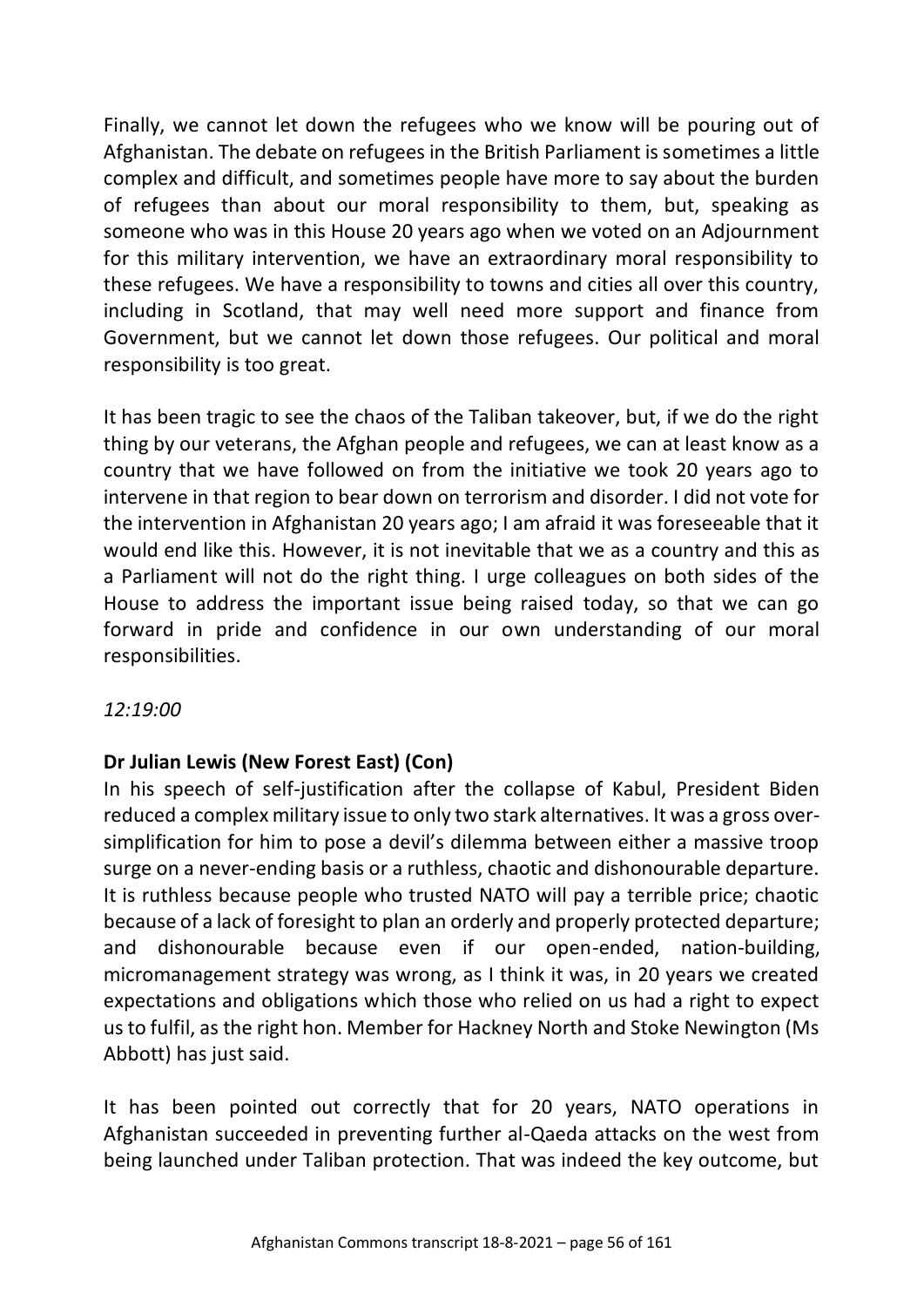unless we choose a better future strategy, the threat of its reversal is all too real. Not only may sanctuary on Afghan soil again be offered to lethal international terrorists, but other Islamist states may also decide to follow suit. How, then, should we have handled a country like Afghanistan when it served as a base and a launchpad for al-Qaeda, and how should we deal with such situations in the future?

These are my personal views on a defence issue unrelated to the work of the Intelligence and Security Committee. For the past 10 years, I have argued both inside and outside this Chamber, very often to the dismay of my parliamentary colleagues, that a form of containment rather than counter-insurgency is the only practical answer to international terrorist movements sheltered and sponsored by rogue regimes like the Taliban. Containment, as older colleagues will remember, was the policy that held the Soviet Union in check throughout the cold war until its empire imploded and its ideology was discredited. Islamist extremism has a subversive reach similar to that of revolutionary communism, and our task is to keep it at bay until it collapses completely or evolves into tolerant, or at least tolerable, alternative doctrines.

In Afghanistan, the task of overthrowing the Taliban and driving al-Qaeda into exile was quickly accomplished in 2001, and at that point NATO arrived at a fork in the road. The option selected was, as we know, an open-ended commitment to impose a western version of democracy and protect it indefinitely in a country that had a strong sense of its own political and social culture and which was known to be politically allergic to foreign intervention.

Yet there was another option available to western strategists in response to the 9/11 attacks. Having achieved our immediate objectives of putting al-Qaeda to flight and punishing the Taliban, we should have announced that we were completely removing our forces but would promptly return by land and air to repeat the process if international terrorist groups were again detected in Afghanistan. When the Taliban regain full territorial control, they will lose their shield of invisibility. If they then choose to pose or facilitate a renewed threat—a terrorist threat—to western security, they should expect both their leadership and their military capability to be hit hard by our mobile land and air forces. That cycle would be repeated until the threat was removed, but we should not and would not allow our forces to be sucked in again.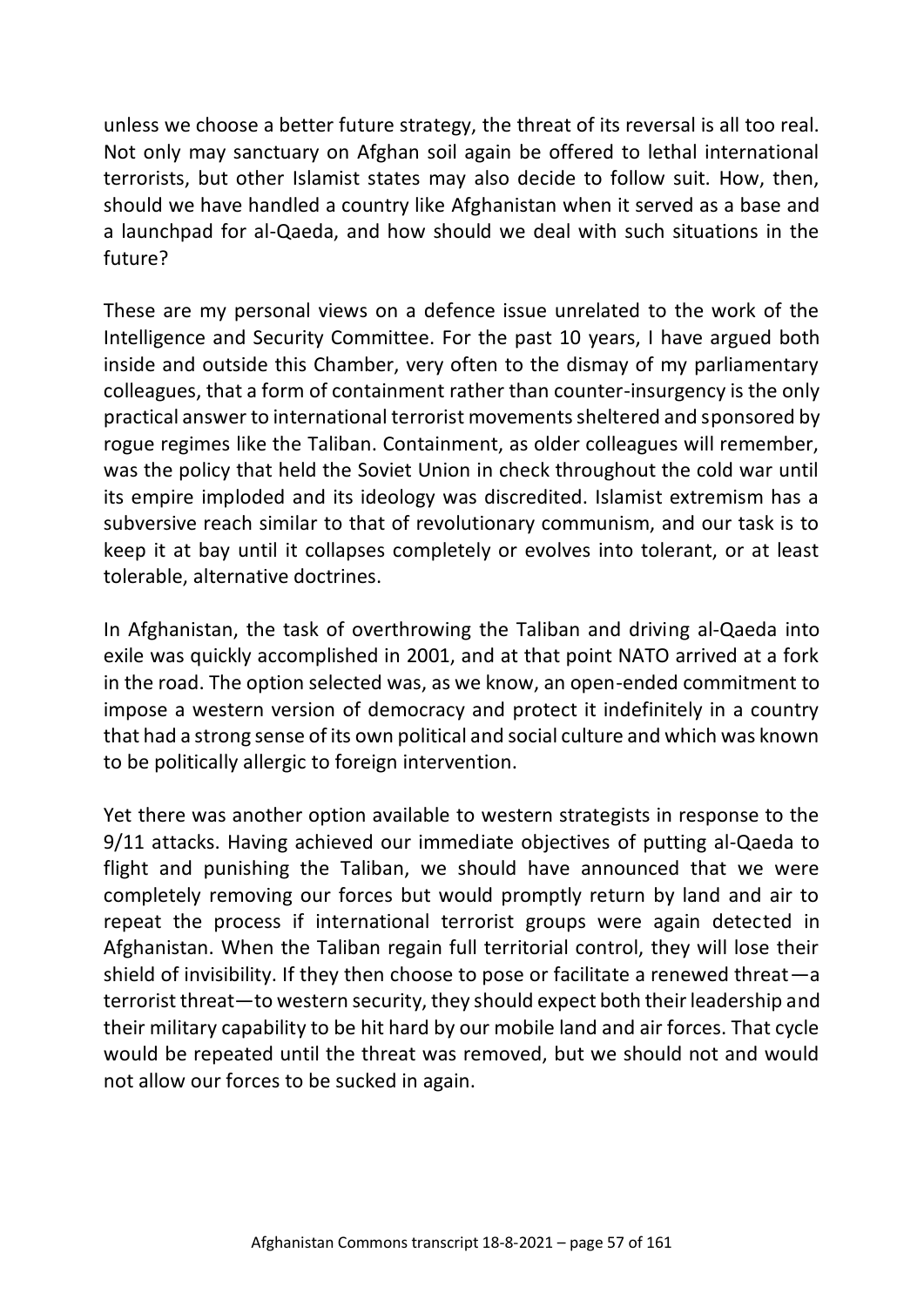## **Alec Shelbrooke (Elmet and Rothwell) (Con)**

My right hon. Friend is making some very important points. Has the game not changed slightly, though, with the immediate recognition of the Taliban Government by China and Russia? As they are permanent members of the Security Council, it will be very difficult to get any UN-led action in the way he describes.

#### **Dr Lewis**

My right hon. Friend is absolutely right but, of course, this was a NATO intervention, and it is to NATO that we have to look when there are serious threats to international security, particularly those affecting western interests.

The point is that it has to be flexible, because al-Qaeda itself is very flexible. An active containment policy of this sort can track and match the flexibility of the terrorists. Such a policy depends on the maintenance of integrated and highly mobile land forces, positioned in regional strategic base and bridgehead areas.

### **Mr Mark Harper**

My right hon. Friend is Chairman of the Intelligence and Security Committee, and for this strategy to be successful it requires excellent intelligence with good analysis so that Ministers can make sound decisions. In this case, I fear that has not been the case. Does his Committee have any plans to investigate the intelligence failures in this case so that we can deliver the strategy he is so excellently setting out?

### **Dr Lewis**

I am glad that my right hon. Friend approves of the strategy, but I said earlier that this speech on defence is, if anything, in my capacity as a former Chairman of the Defence Committee. I am not in a position at this stage to say anything publicly about what the ISC might or might not agree to do, but obviously his suggestion is pertinent.

The point about strategic base and bridgehead areas is that they contain integrated forces that are ready to strike and then withdraw, and then to strike again whenever and wherever needed––in Afghanistan or in any other susceptible state that becomes what our Defence Secretary and now our Prime Minister have rightly described as "breeding grounds" for al-Qaeda or similar international terrorist groups. Proportionate military initiatives could be taken, and interventions made, without undue logistical complexity and without getting sucked into full scale counter-insurgency campaigning while the terrorists redirect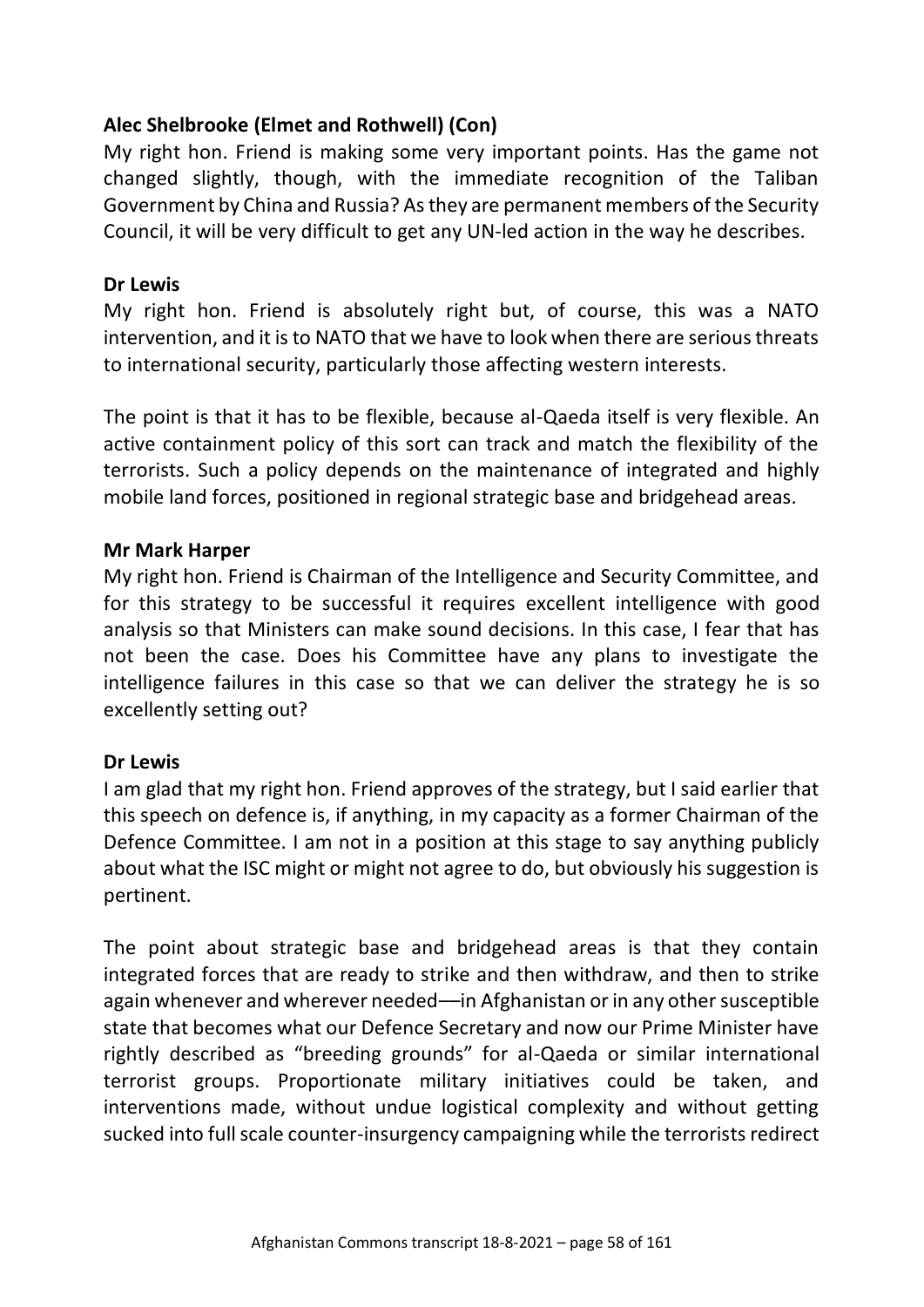their efforts to neighbouring countries, leaving us mired in the original countries from which they operated.

Active containment is the hard-headed solution to an otherwise intractable dilemma: whether to allow terrorists to attack us with impunity or whether to shoulder the unending burden of indefinitely occupying every reckless rogue state that shelters and supports them. It is okay for people to say, "This is over. There is no way we are going back into Afghanistan." However, I do not want to be here, in the years or months to come, after another spectacular al-Qaeda type attack on a western country, with people looking around once again for a strategy because we are in a situation, as it seems we are, where the President of the United States can see only total withdrawal on one side or endless commitment on the other.

There is a flexible middle way, and it is an adaptation of the way in which we successfully saw off our cold war confrontation. It worked then, in a very different context, and it would work now in this context, too.

### **Madam Deputy Speaker (Dame Eleanor Laing)**

There are, obviously, a great many colleagues trying to catch my eye. After the next contribution, I will have to reduce the time limit to five minutes.

*12:29:00*

# **Sir Jeffrey M. Donaldson (Lagan Valley) (DUP)**

Today, as we look on at the situation in Afghanistan, we think first and foremost of the plight of the people of that beleaguered country. It is my view that today is not a day for political point scoring. It is a day for this House to reflect on what we need to do, as a Parliament and a Government, to respond to this crisis. While people have made valid points in this debate, and while I respect that, I think that the people in Afghanistan—the desperate people at Kabul airport—do not want to hear our point scoring. They want to know what we are going to do to help them, and that is what we must turn our mind to.

I also want to pay tribute today, as have other right hon. and hon. Members, to our brave servicemen and women and others who have served our countries, in particular those who have sacrificed their lives in Afghanistan. I want to recall in particular the nine service personnel from Northern Ireland who gave their lives in Afghanistan during operations there. I am going to name those individuals, because I think it is worthy that we remember who these people and their families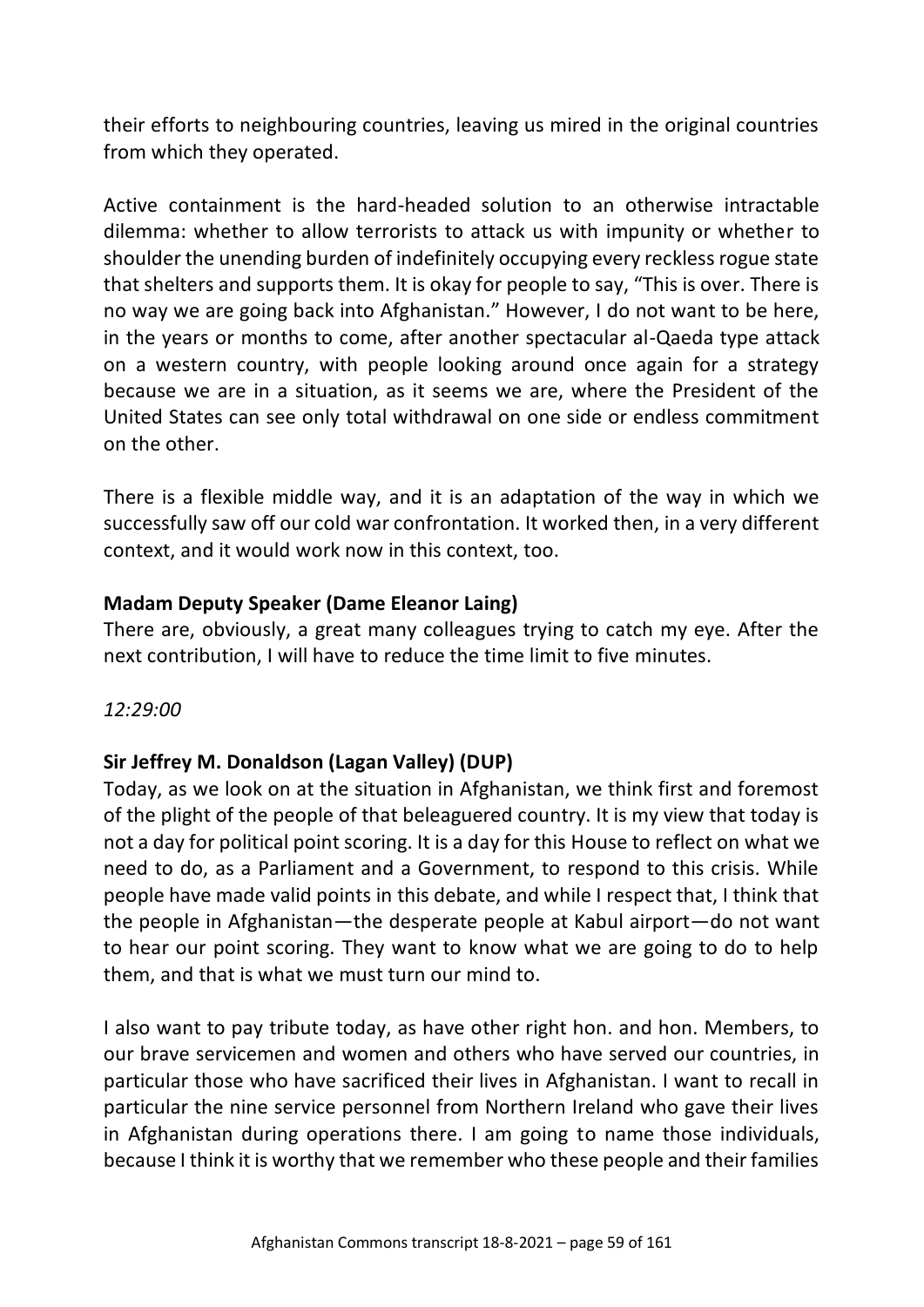are at this time: Channing Day, a young woman from Comber in County Down who was killed in action; David Dalzell, 20 years old, from Bangor in County Down; Aaron McCormick, 22 years old, from Macosquin in County Londonderry; Stephen McKee, 27 years old, from Banbridge in County Down; Nigel Moffett, 29 years old, from Belfast; David Patton, 38, from Aghadowey in County Antrim; Neal Turkington, 26, from Craigavon in County Armagh; and in my own constituency, Stephen Walker, from Lisburn, 42 years old, and Captain Mark Hale, 42 years old, from Dromara in County Down.

Almost all the counties in Northern Ireland—indeed, probably all of them—are represented by that roll call. We are very proud of our armed forces and the fact that during the campaign in Afghanistan more reserve forces were deployed from our region than from any other part of the United Kingdom. The willingness of our men and women to give up their time to volunteer to serve in our armed forces needs also to be recognised, and we support them. I certainly do not adhere to the view that their sacrifice was in vain. We applaud what they have done, even though now we look upon political failure in Afghanistan.

We need to learn the lessons from that. We need to understand what has gone wrong, but first and foremost we must look to the humanitarian assistance that is now urgently required, especially for those men and women who supported our armed forces in Afghanistan. I, like many in this House, have been contacted by veterans who know interpreters and civilian staff who worked in Camp Bastion and other military bases occupied by the British armed forces. They are desperate to know what we are going to do to help those men and women, who now face well, goodness knows what plight they may suffer at the hands of the Taliban. We need to step up now. As they stepped up for us during the war in Afghanistan, we now must step up for them and offer sanctuary to these courageous people and their families.

We need also to consider the plight of religious minorities, to which my hon. Friend the Member for North Antrim (Ian Paisley) referred earlier, including Christians, who now face massive persecution in Afghanistan. Afghanistan is ranked second only to North Korea in terms of religious persecution against Christians and others. We must not lose sight of that in the midst of all this.

Then of course there is the threat of international terrorism—the reason why we entered Afghanistan in the first place. The Prime Minister is right: we must now take all reasonable steps to ensure that Afghanistan does not once again become a location for the training of extremist terrorists—a base from which to launch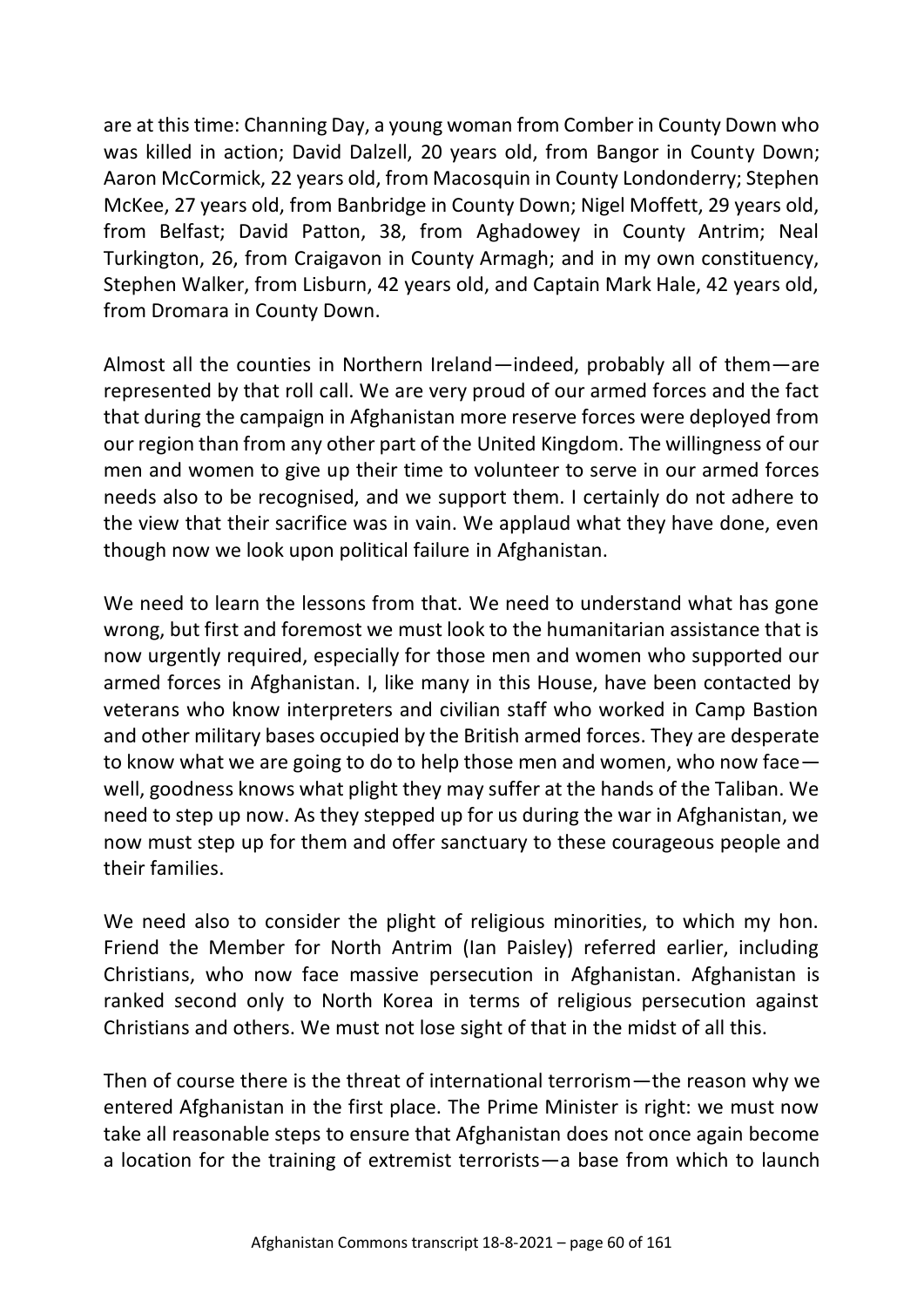attacks on the western world. We must ensure that our intelligence capacity is enhanced. I look on with trepidation when I consider some of the intelligence failures that we have witnessed in recent times. We must do more to resource our intelligence services to ensure that we know and understand what is happening in Afghanistan, particularly in relation to the Taliban and their links to extremist Islam, and the potential for international terrorism now having a safe haven from which to operate.

My final point is on overseas aid. I am not going to point score, but I simply make say that we cannot seriously at this time contemplate cutting our international aid budget when people are in absolute desperation. It is a mark of this country that it is strong in its humanity and its desire to help others, and we must do that now. Stepping up to the mark does not mean just in military terms. It does not mean just in defence or political terms; it means with our heart as well. We must reach out to those in need and ensure that they have the support and resources they require. Yes, there will be time to look at what went wrong, and a time perhaps for political recrimination. But now is the time for this country to stand tall, step up, and do what is necessary to help the people in Afghanistan, especially those who helped us during the war.

## *12:36:00*

### **Sir Iain Duncan Smith (Chingford and Woodford Green) (Con)**

The visions on television sets the other day very much were redolent of 1975. No matter what Secretary of State Blinken said, the parallels with the Americans' departure from Saigon were shocking, but also very true. My point is that the way we withdraw matters almost as much as the decision to withdraw from Afghanistan—I will return to that in a moment. The chaotic, ghastly departure, the way that people were falling off aircraft in their determination to get away, and the helicopters shipping people out, say terrible things about the values that we hold and those we wish to protect. This is a shame on all of us, not just America, but also the whole of NATO and here for us in this House.

We know that US support for the military in Afghanistan had evaporated and there was pressure to leave, but there was a better way. The US non-partisan Afghanistan study group came forward and said that over the past 18 months the US had suffered no casualties at all. It had withdrawn directly from the frontline, and the same for the UK. We were giving support, help and aid to those on the frontline, including the 70,000 members of the Afghan forces who died and of whom we should be incredibly proud today.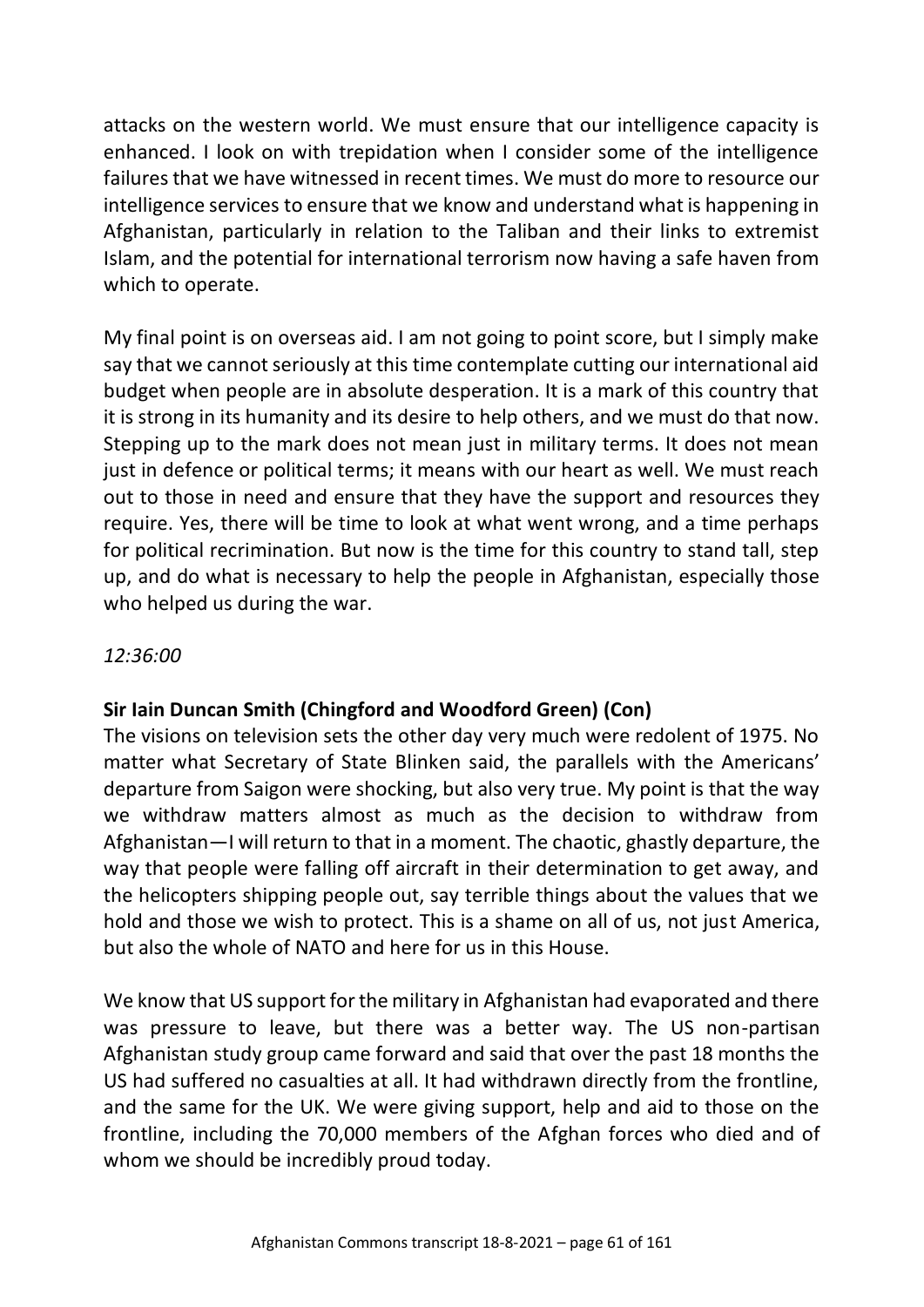# **Mr Mark Francois (Rayleigh and Wickford) (Con)**

The Prime Minister reminded the House that the Afghans lost 70,000 men whom we helped to train and whom we fought alongside, even though some of them were not paid for many months because of endemic corruption in Kabul. Does my right hon. Friend agree that to imply, as some have, that they basically ran away, when for 10 years and more they had done precisely the opposite, is shameful?

# **Sir Iain Duncan Smith**

There is no question but that is an infamous statement to make. Those men and women lost their lives trying to uphold what we had brought to Afghanistan, and we should be proud of them. I say to the American President—the Government and even the Opposition leadership are perhaps reluctant to say this—that he has no right to use excuses and base them on people who have lost their lives, and done so bravely. The withdrawal of air support was critical at that moment. The moment that went, the Taliban got a green light and knew they were going to go in and that the Afghan forces could not be supported. That was a critical decision. It was done in a hurry, and it was wrong.

As I said earlier, the Afghanistan study group said that there was no need for this precipitative departure by America. It could have kept a number of forces there at a much lower cost, supporting those on the frontline, and we could have supported it in doing that. I ask my right hon. Friend the Foreign Secretary, did we at any stage demand that the US Government review their decision? Did we say to them that this was wrong, or that we must find a way to support what we have started in Afghanistan? I am proud of what our troops achieved and I know they will feel deserted at this point. I did not serve in Afghanistan, but I served in Northern Ireland and I know what the feeling is. However, I say that today those who died rise in glory because they gave something to the Afghans—hope. We must find a way of ensuring that it is not dashed.

# **Katherine Fletcher (South Ribble) (Con)**

On the point about hope, I think of the 45-year-old woman in Kabul on Sunday who spent 20 years being oppressed and having access to education reduced, then spent 20 years with good fortune, raising a family with women and girls, and now faces all that being taken away. Does my right hon. Friend agree that we need to offer her hope as well?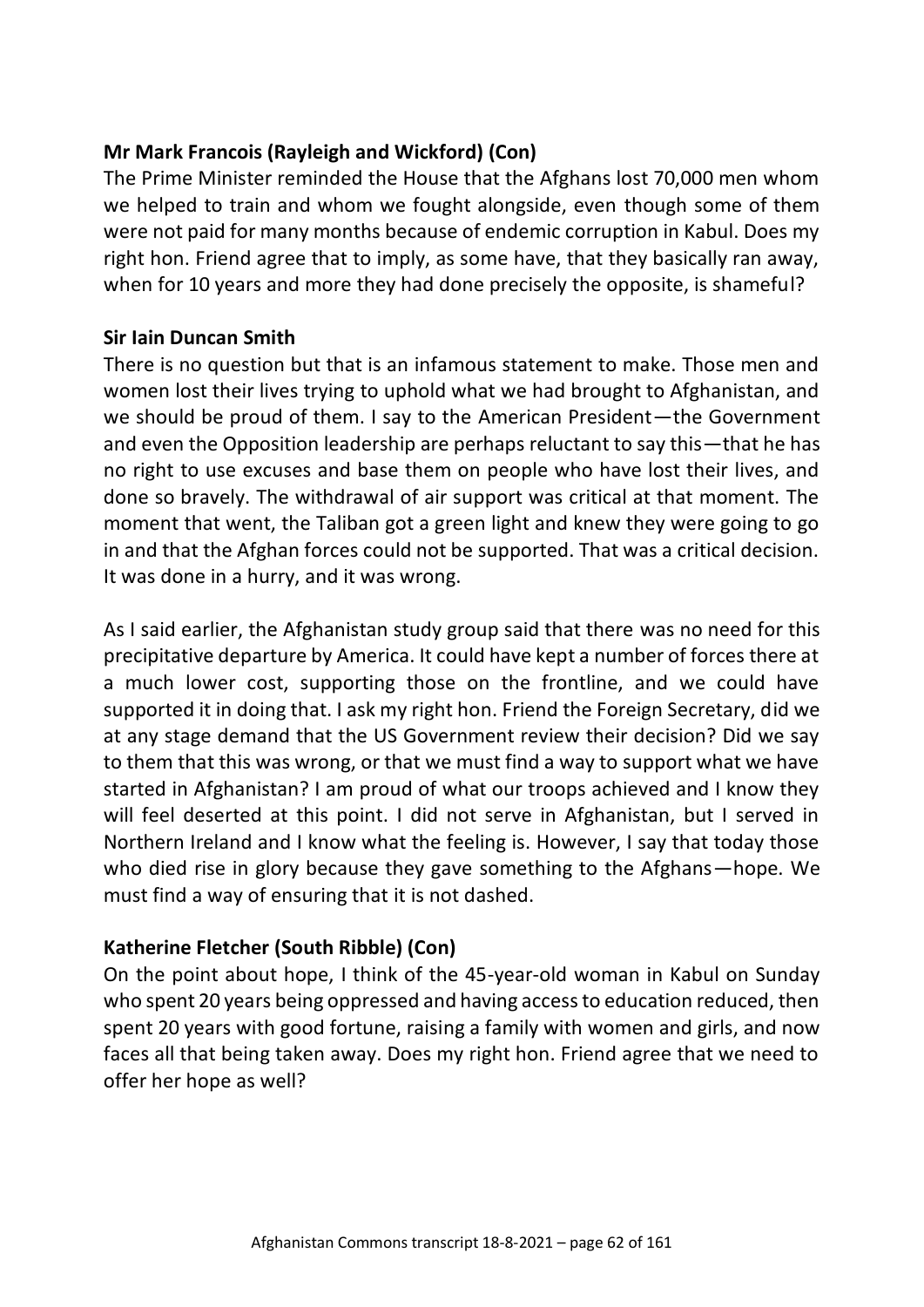### **Sir Iain Duncan Smith**

We do. The problem is that we and the Americans have pulled out. We now have to find a way to support people. Those who need to come here must come, the doors must be open and we must do what we have to do.

The west, upholding democracy, the rule of law and human rights, is in retreat. We have now opened the door to the Chinese and the Russians, who by the way kept their embassies open, fully staffed, throughout the whole of this, with permission from the Taliban. The Chinese have recognised the Taliban and we see the Chinese Foreign Minister meeting them. What are we dealing with here? Let me read what the Global Times, the mouthpiece of the Chinese Government, said yesterday about Taiwan:

"From what happened in Afghanistan, those in Taiwan should perceive that once a war breaks out in the Straits, the island's defense will collapse in hours and US military won't come to help."

That will have gone out according to President Xi's directive. The Chinese know what they are dealing with. They now believe that we will not stand up for freedom and democracy. We have encouraged totalitarian and terrible, oppressive states to believe that we are in full retreat.

After Saigon, America left the global stage for a decade and there were terrible consequences, including in Iran. We cannot allow that to happen again. I criticised America for what has happened, but I also know that they are our greatest and best allies, and the best hope of freedom. We need to bring them back. The British Government's job is to bring the Americans back to realise their commitment. All those years ago, John Kennedy said:

"Let every nation know, whether it wishes us well or ill, that we shall pay any price, bear any burden, meet any hardship, support any friend, oppose any foe to assure the survival and the success of liberty."

That should enshrine our purpose.

Democracy and human rights are delicate flowers. They are not the natural state of being unless they are defended, and we must defend them wherever they are. Yes, there are costs and there is a better way in Afghanistan, but in the chaotic rush and despicable retreat from Kabul, we have heartened and emboldened those who would bring democracy down.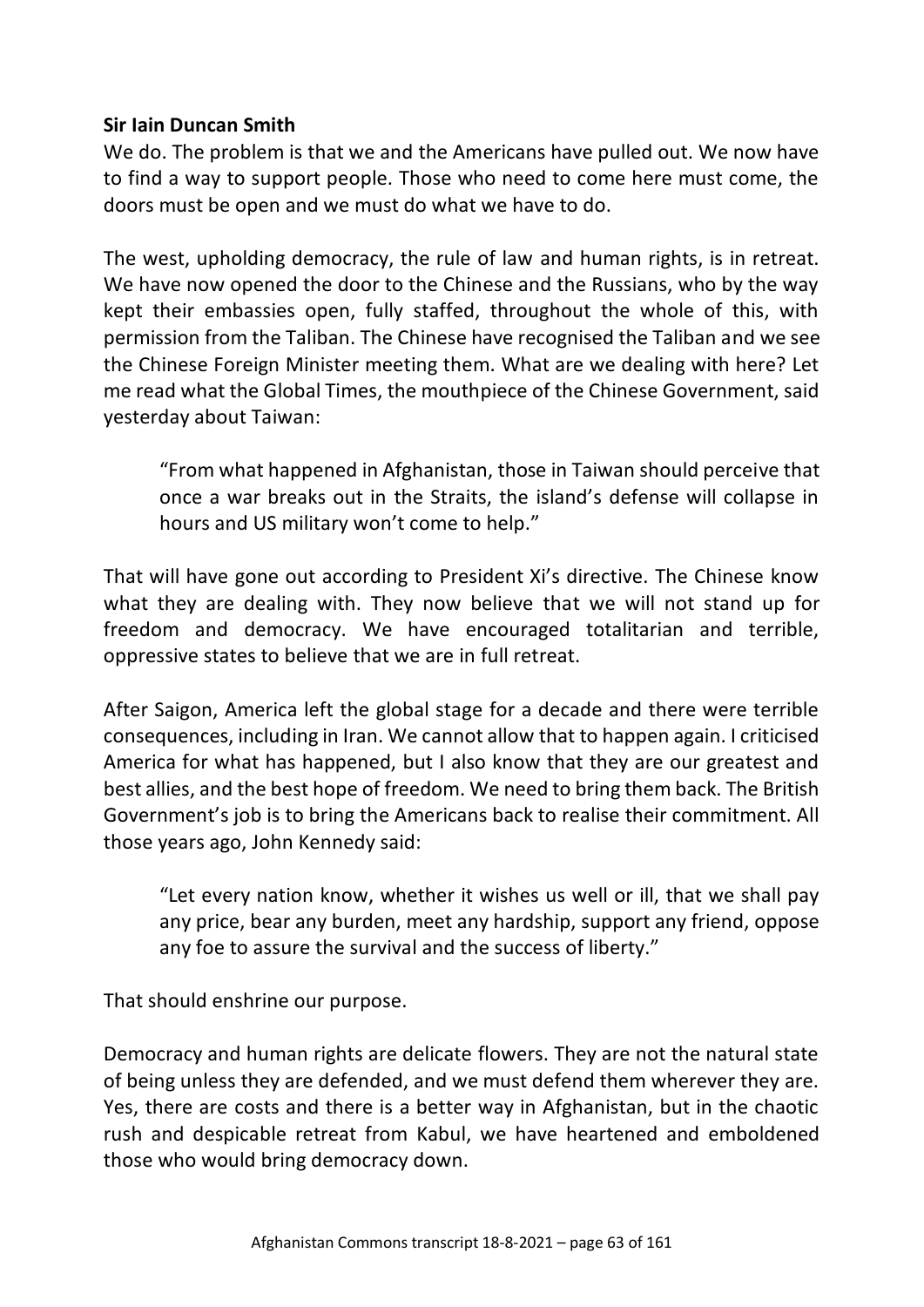When pressed about the matter, President Reagan said:

"Freedom is never more than one generation away from extinction … It has to be fought for."

I hope the US listens to that quote. We in this House take liberties for granted. We must speak out. America must come back and we must send a signal immediately that we will not give way, that the totalitarian states of China and Russia cannot win in the end and that Islamic extremism cannot find a bolthole. Yes, we want to say that the Taliban must step up, but what will we do about it? We must put means behind words. The House must make that happen.

*12:43:00*

# **Yvette Cooper (Normanton, Pontefract and Castleford) (Lab)**

We have heard many sobering words in this debate already. I pay particular tribute to the words from our colleagues who have themselves served in Afghanistan, to all their colleagues over many years and to all those in our armed forces, particularly those who have lost their lives, including two brave soldiers from Castleford, Rifleman James Backhouse and Bombardier Craig Hopson. I also pay tribute to those who have worked in our aid agencies and for partner organisations to support development and education projects and to try to rebuild a future for Afghanistan, and to all those who have rightly worked so hard and made it possible for families to live in some semblance of security and for girls children—to be able to go to school for many years.

That is what makes it so disturbing, shameful and distressing to watch the events in Afghanistan right now: people who worked with us and helped us now hiding, their lives at risk; women and girls forced to hide in their homes simply because they are women and girls; hard-line extremists and terrorists back in charge, creating a security risk across the globe; and no evident strategy from the US, the UK and our allies, but what instead looks like just a chaotic retreat. We have a responsibility to respond, so I want to focus particularly on some of the practical things that should and can be done now to address the humanitarian crisis that we face.

First, I turn to those who have put their lives at risk by working with us. I welcome the Afghan relocation and assistance policy, but it is too narrow. It refers to directly employed staff. For the last 20 years, much of the work of the UK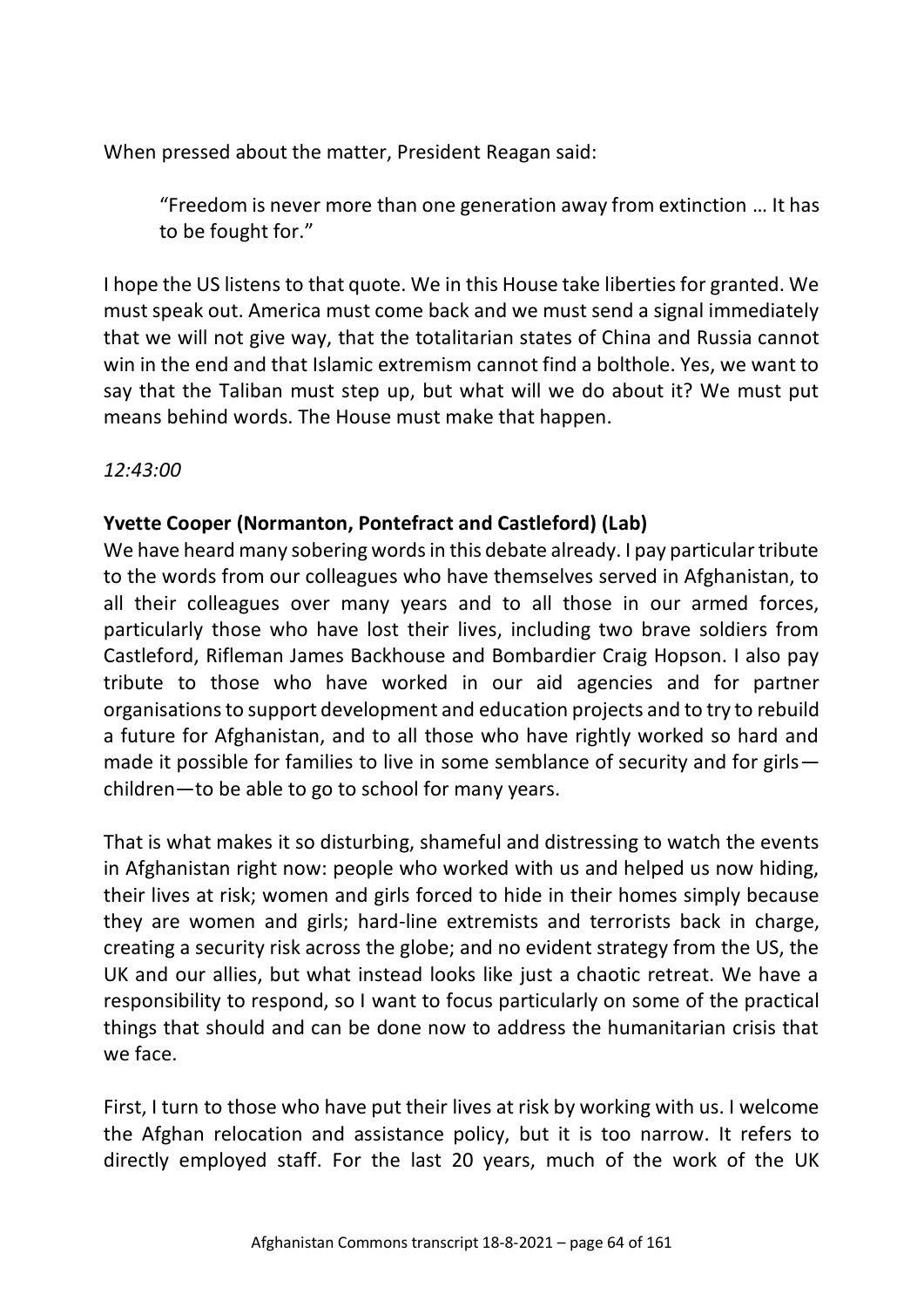Government, including aid work and nation rebuilding work, has been through contracts with UK agencies and organisations. The Taliban do not recognise the complexities of a contracting-out process, so many of those lives are also at risk.

Some organisations have been in touch with their staff and former employees. One has told me that a woman who worked on the UK aid programme for three years and is now in hiding in Kabul has said this weekend:

"Only 3 weeks ago one of my neighbours told me that when they come he would tell them who I am and who my family is. A couple of days ago, a strange man told me in the streets, 'I know where you work and who you are.' I fear seeing my kids tortured in front of my eyes or having my skin peeled off while I am alive. We remain locked inside, fearful of even looking out of the window—every time the door knocks fear goes through my whole body and I fear they are coming for me."

Another, who provided secure accommodation for UK embassy staff and British aid workers, has said:

"Taliban fighters arrived at my father's home this week asking for me by name. I just left my home city three days before and my father told the Taliban I had gone abroad for medical treatment. The fighters still forced their way into the house and searched every room."

We have obligations to these people.

# **Emma Hardy (Hull West and Hessle) (Lab)**

I am sure that my right hon. Friend, along with many other Members across the House, have been contacted by people desperately worried about loved ones in Afghanistan. One of my constituents has contacted me, saying that his pregnant wife is in Afghanistan now. The Taliban have taken out the communication signals, so he is unable to contact her. He did not put in an application for her to come to this country because of the English language requirement on the application form. Surely now is the time to relax that rule temporarily to allow these people to come to our country.

# **Yvette Cooper**

My hon. Friend makes a powerful point. This is the kind of flexibility that the UK Government could adopt right now. We need such measures for those who have families at risk, but we also need urgently to review and broaden the scope of the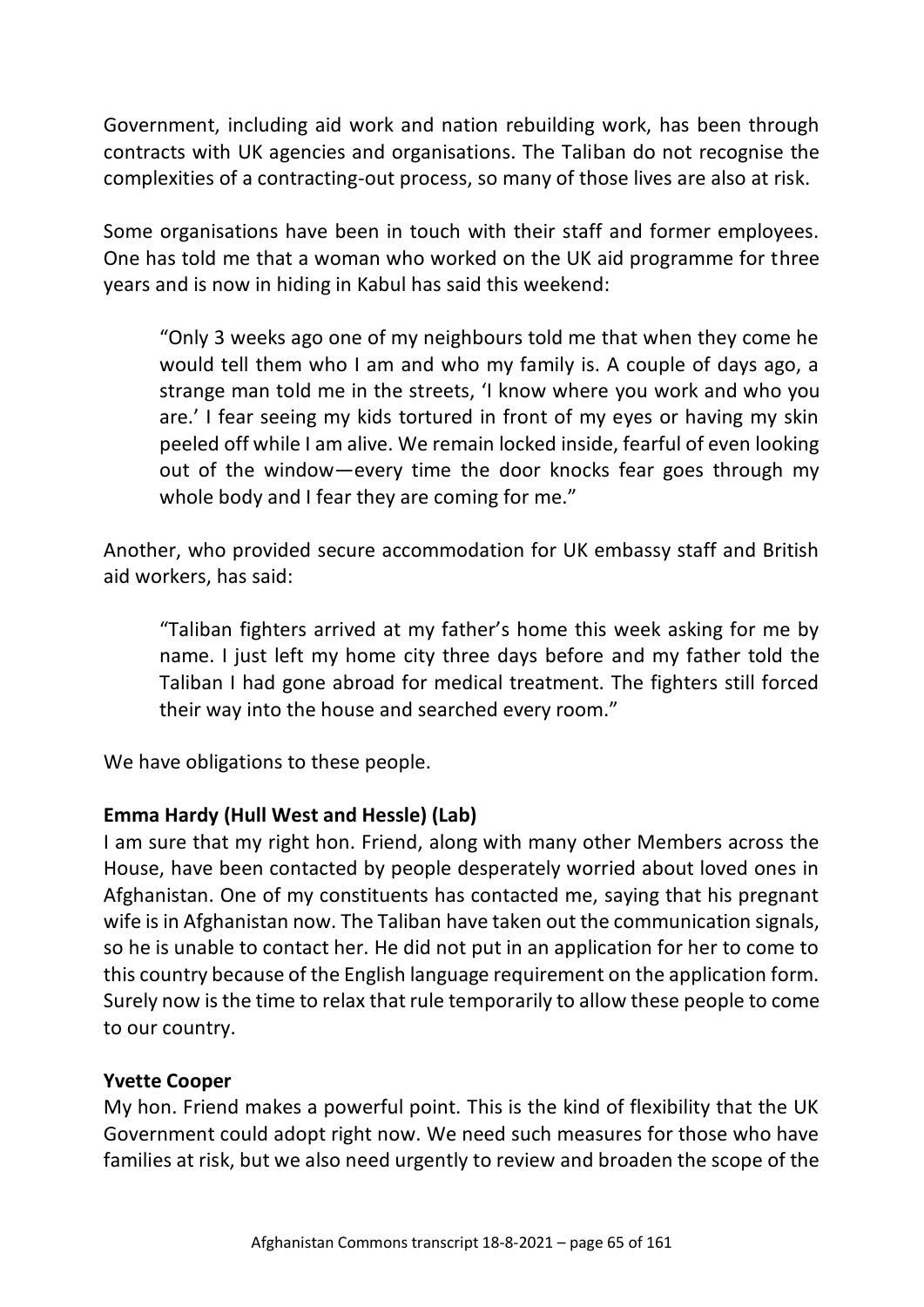relocation scheme. The Home Secretary said in interviews this morning that those who have worked for NGOs that delivered UK aid programmes would also be included. I say to the Foreign Secretary that that is not happening on the ground right now; it is not reflected in the guidance that the Government are operating at the moment or in the application process, and people are being turned down as we speak. People have been turned down this weekend, even though they are at risk and have worked on UK-funded programmes. I urge the Government urgently to look at the relocation scheme. People cannot wait for the resettlement scheme to be in place.

Let me say something about that too. I welcome the Government's commitment to a resettlement scheme. The Prime Minister confirmed to me earlier that the pledge to help 5,000 people this year is in addition to the commitment made in 2019 to resettle 5,000 people a year from across the world, not instead of it. That existing resettlement scheme is not fully reinstated after covid and it urgently needs to be, but the fact that that infrastructure, those systems and that funding is in place should make it possible for us very urgently to put in place an Afghan relocation scheme, and to accelerate and be more ambitious than the announcement that the Home Secretary made this morning. Again, I urge the Government to work urgently with the agencies on the ground, which can identify straightaway the people who are at most at risk, and to recognise the position of those who are currently here, whose applications for asylum may have been turned down before circumstances escalated. Please can those cases be urgently reviewed rather than refused on out-of-date grounds? Finally, I urge the Government to do more to support refugees in the region, because we know more people will flee.

We have a responsibility not to turn our backs. The situation may be bleak and the circumstances difficult, but we have a duty not to disengage.

*12:50:00*

# **Jane Hunt (Loughborough) (Con)**

Above my desk in my constituency office there is a picture of Sir Winston Churchill, under which are the words:

"We are all of us defending … a cause … the cause of freedom and of justice, of the weak against the strong, of law against violence, of mercy and tolerance against brutality and ironbound tyranny."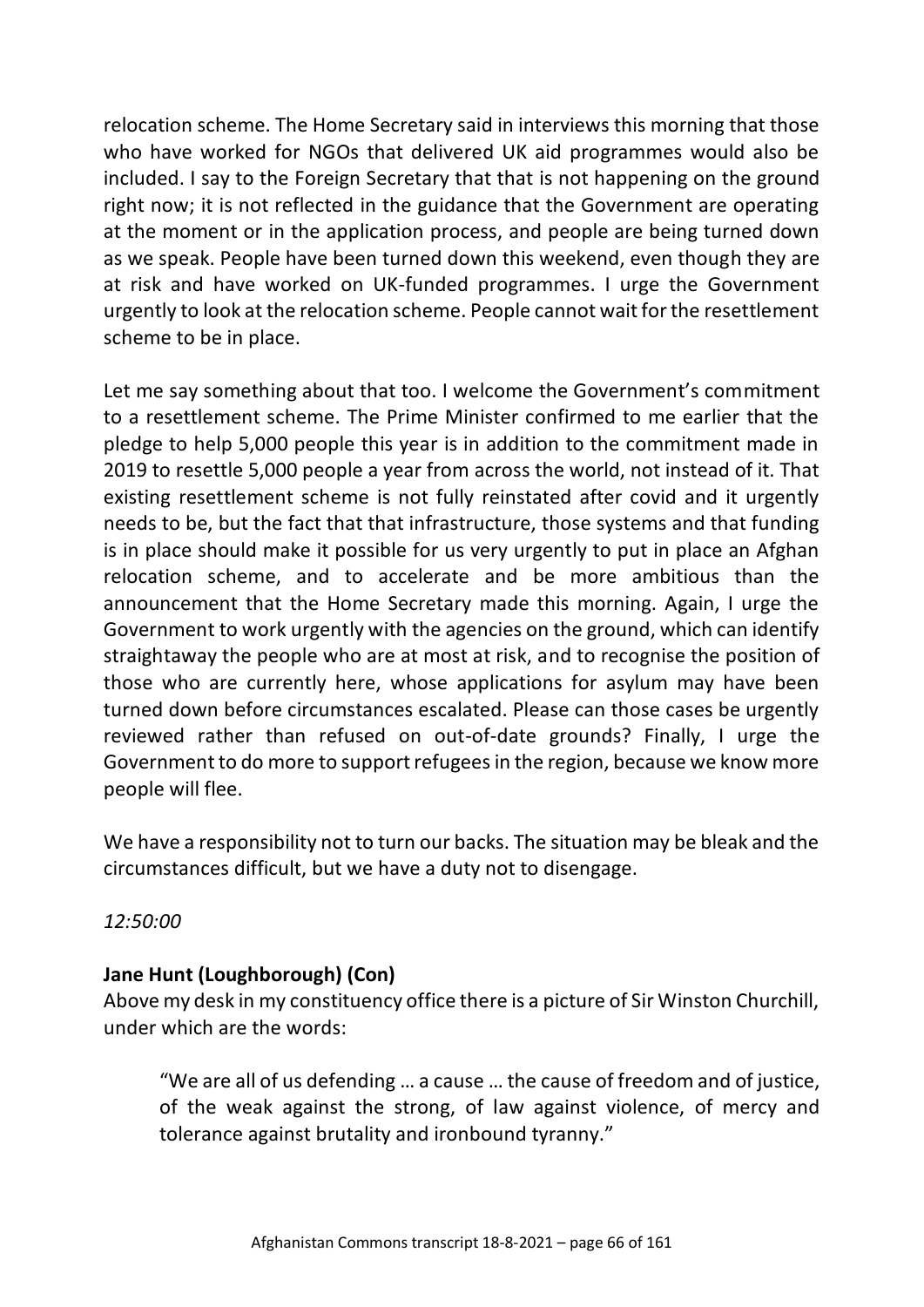Sir Winston Churchill was speaking in 1942, but in many ways his words speak of Afghanistan throughout the centuries, and certainly in the 21st century.

When we think of Afghanistan, we think of our heroes—of the soldiers who went to serve and who did not return, or who were injured, their lives changed forever. We think of heroes such as Flight Lieutenant Alan Scott, a former Loughborough University student, or Guardsman Jack Davies of Loughborough, who was only 23 at the time of his death. We think of the Royal Anglian Regiment, whose members were awarded the freedom to enter the borough of Charnwood in 2006, in recognition of their service to our country and our town.

Sadly, I remember 9/11 very well and can understand the need at the time to, as the President of the USA said, "degrade the terrorist threat" and to keep Afghanistan from becoming a base from which attacks against the United States could continue. Given that no more terrorist attacks on that scale have been launched from Afghanistan in the last 20 years, it is clear that the intervention achieved its aims. However, the President also justified the fast-paced withdrawal of military personnel by claiming that the USA

"did not go to Afghanistan to nation-build."

Despite that being the case, the USA, with the support of NATO and the UK, has moved the nation forward. That is demonstrated by the fact that today millions of girls in Afghanistan go to school and women hold more than a quarter of the seats in Afghanistan's parliament, in stark contrast with the situation under the previous Taliban-ruled Afghanistan in which no girls attended school and women were excluded from governance. We absolutely must not sit back and allow that progress to be undermined.

I do not advocate the imposition of our western society on any other society countries should of course be free to do as their people wish—but I do advocate democracy and the people of every country being afforded their basic human rights, including free will and the choice to determine how they live and the environment in which their children grow up. As such, the UK Government continue to play a role as we transition to a new phase of international support for Afghanistan. We must be clear with the Taliban that if they continue to abuse domestic human rights, they cannot expect to enjoy any legitimacy in the eyes of the Afghan people or the international community. A small number of my constituents have relatives in Afghanistan, and I would like their applications for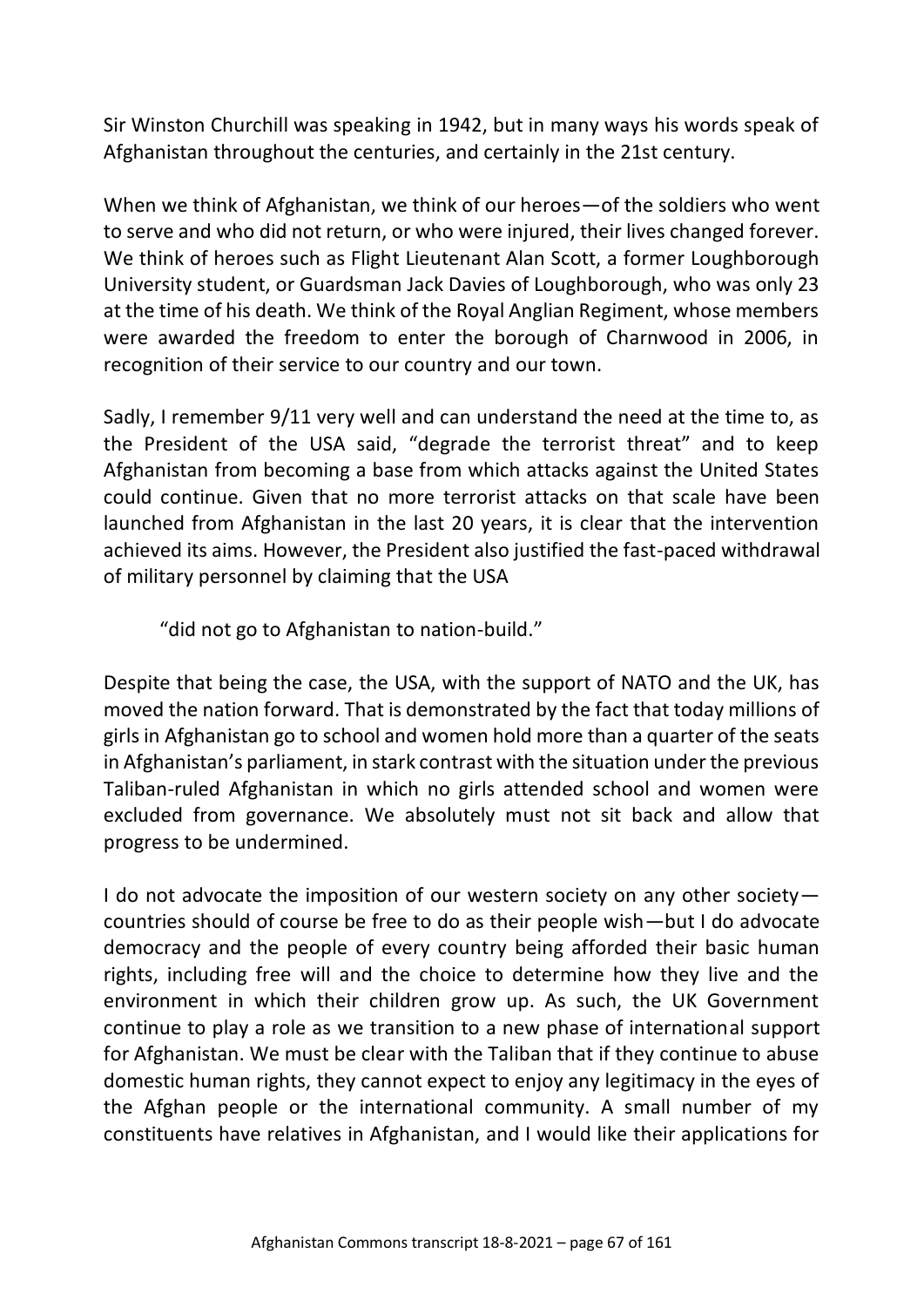refugee status, or discretionary right to remain in the case of spouses, to be dealt with swiftly and positively.

For 20 years, the work of our armed forces has protected the Afghan people and denied terrorists a safe haven from which to launch attacks against the UK. Those same forces have enabled development to take place that has improved the lives of millions and transformed Afghan society. I thank our armed forces for their huge sacrifice and the contribution that each has made, and I ask that those who helped our armed forces to deliver that help and support in Afghanistan also be helped and supported here in the UK.

*12:54:00*

# **Stewart Hosie (Dundee East) (SNP)**

Four hundred and fifty-seven UK service personnel, in excess of 3,000 coalition forces, nearly 70,000 Afghan Government troops and police, aid workers, journalists, humanitarians and tens of thousands of Afghan civilians have been killed over the past two decades. Many, many thousands more have been injured or brutalised. I hope—it is only hope—that all that pain and suffering was not in vain, but I fear greatly when I see the current scenes at Kabul airport.

Before I start properly, I wish to make an observation. The right hon. Members for Maidenhead (Mrs May) and for Lagan Valley (Sir Jeffrey M. Donaldson) both mentioned intelligence. I do not know whether there was a failure of intelligence or of intelligence assessment, whether those who had the facts had the access or the confidence to speak truth to power, or whether the Ministers who were in receipt of those assessments understood them or ignored them, but when the autopsy on this situation is complete, we need to know whether there was in any way an intelligence failure.

Let me put the Afghan situation into a slightly broader regional context. On 2 August 1990, Saddam Hussein invaded Kuwait. On 16 January 1991, 700,000 troops, including from the UK, launched Operation Desert Storm and Operation Desert Sabre and destroyed Iraq's air defences, communications, Government buildings, weapons plants, oil refineries, bridges and roads. Iraqi resistance collapsed on 28 February, but Saddam Hussein was left in power, and uprisings by the Kurds and the Shi'ites in the south were brutally suppressed.

On 20 March 2003, the Iraq war started when allied forces, including UK forces, launched an attack on Iraq. Although the fighting was mainly over by 1 May, it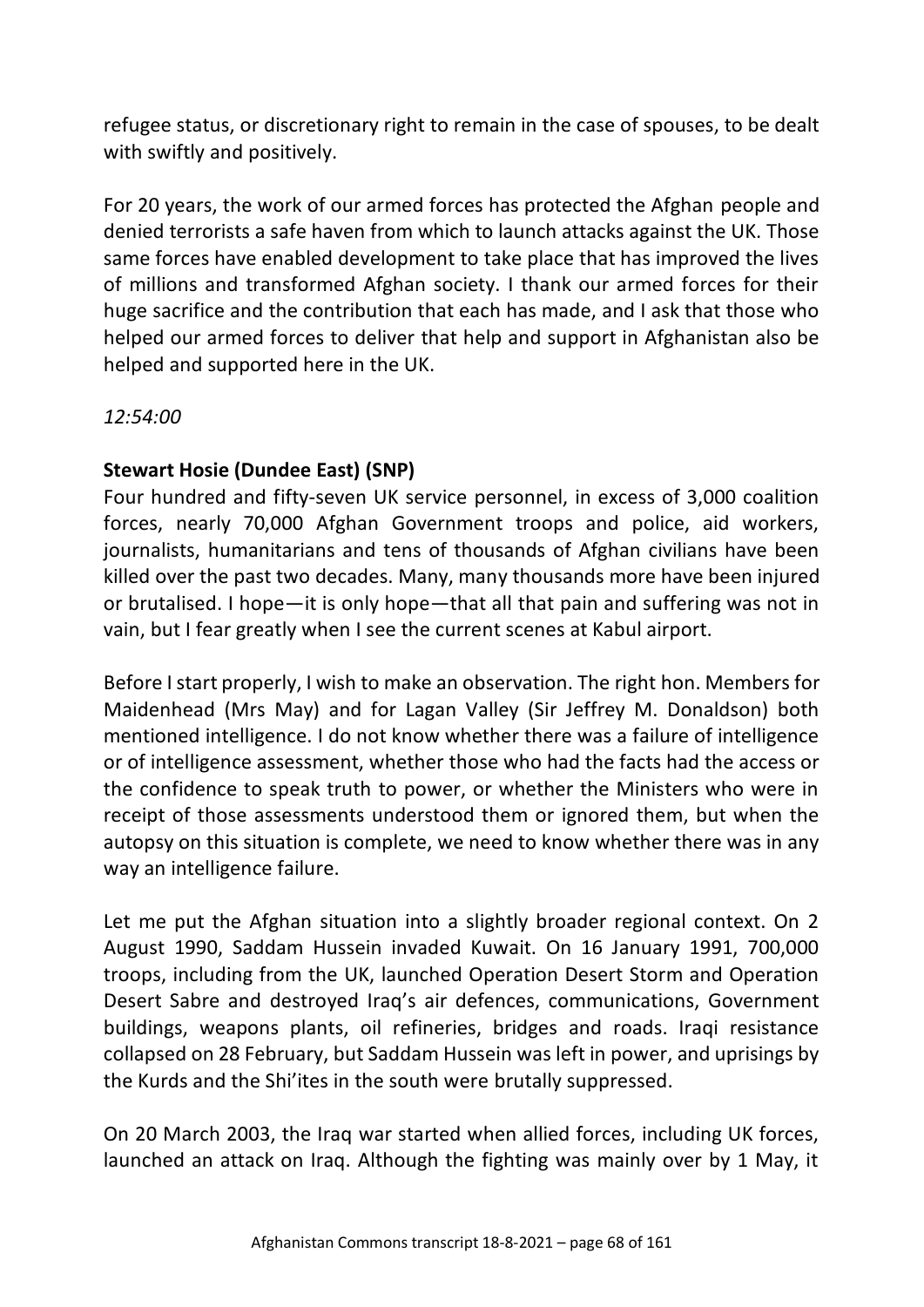would be six more years until UK combat operations came to an end. The war would cost at least \$1 trillion dollars—some say between \$3 trillion and \$6 trillion—and perhaps a million people would lose their lives. It would see the rise of ISIL—Islamic State—which at one point would control a third of the territory of Iraq. By the time that conflict was ending, Libya had a revolution, or a civil war or, more accurately, a NATO-backed insurrection. A second civil war followed and there were at least 10,000 dead people and two competing Governments. Of course, I could add that the UK and others are supporting rebel forces in the ongoing tragedy that is Syria.

Within a decade of the start of the first Gulf war, we had 9/11. There were four planes: one went into the north tower of the World Trade Centre and one into the south tower; one went into the Pentagon; and one went into a field in southern Pennsylvania. In the World Trade Centre, 2,600 died; 125 died in the Pentagon; and 256 died on the planes. The US death toll was bigger than that at Pearl Harbour.

On 7 October 2001, the bombing of al-Qaeda and Taliban positions by US and UK forces started, with conventional ground forces going in 12 days later. That action was completely justified. By November 2001, the Taliban were in retreat. By 5 December there was an interim Government and by 9 December the Taliban had collapsed. One would have thought we were coming towards the endgame.

It took more than another 10 years for combat missions to stop. We then did not heed the warnings as province after province fell and the Taliban began to control more and more territory. We did not heed the warnings in 2018, when 115 died in suicide attacks in Kabul. We should have heeded the warnings and seen what was going to come next and the rapid way in which the Taliban took over almost the whole of Afghanistan.

### **Patrick Grady (Glasgow North) (SNP)**

Is that not why it is so important that the UK Government maintain and increase their aid commitment? No matter what the Foreign Secretary says about doubling aid, the reality is that less aid money will go into Afghanistan this year than was previously planned—a direct result of the unfortunate decision to cut aid from 0.7% to 0.5%.

### **Stewart Hosie**

I agree entirely with my hon. Friend that the aid budgets must at the very least be maintained at their previous level, and probably increased. I also agree with all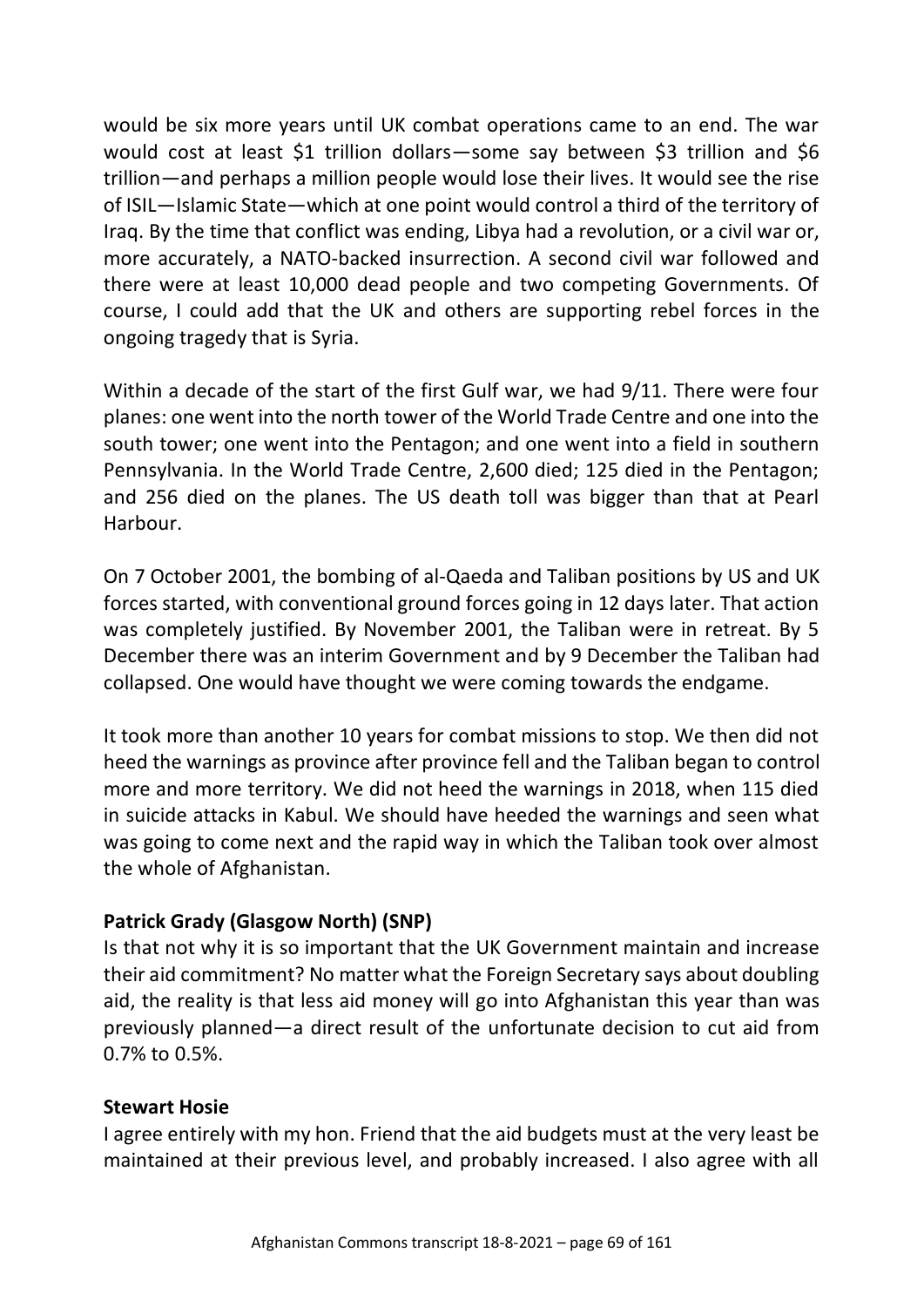the calls today that it is not simply UK citizens and those who work directly for us who are at risk; it is many, many of us whose lives are at risk from the Taliban, and we, the west, must do everything that we can to evacuate all—all—of those who put their faith and trust in us and whose lives are now in jeopardy.

I have a question, which I know many members of the public have. Why is there always the political will and the funding to go to war, but rarely the foresight to work out what the consequences for ordinary people will be, although those consequences are always the same; and why are there never the resources to rebuild and reconstruct, and never a plan to win the peace?

#### *13:00:00*

# **Mr John Baron (Basildon and Billericay) (Con)**

We have all in Parliament been horrified by recent developments, from the harrowing scenes at Kabul airport to the reports of retribution from the Taliban, the shambles of an exit strategy and the failure of the international community at this critical point. It is self-evident that our mistaken intervention now brings its responsibilities, and whatever the strategic long-term lessons, the first priority now must be to save lives. So I welcome what the Government are doing to get our nationals out, but I urge them, as many hon. Members have done today, to be generous in our welcome of the many refugees who are fleeing in fear of their lives.

I do worry about arbitrary figures—an extra 5,000—at this point, because we simply do not know the scale of the humanitarian disaster. I urge the Government to keep an open mind on that. We have to be generous. If other nations will not do their fair share, we have to go beyond our fair share in ensuring that we live up to those obligations and responsibilities. That is a product of our 20-year intervention.

I would also urge the Foreign Secretary, please, to do what he can to help all those who have assisted the UK in Afghanistan—not just the military. As he knows, I chair the all-party group on the British Council, and we are particularly concerned about the slow progress of the ARAP scheme, which seems to be creating a backlog. There is a narrow window of opportunity here and I urge the Foreign Secretary to reinforce what the Prime Minister assured me from the Dispatch Box today, that sufficient resources are committed to ensure that no one is left behind who wishes to leave.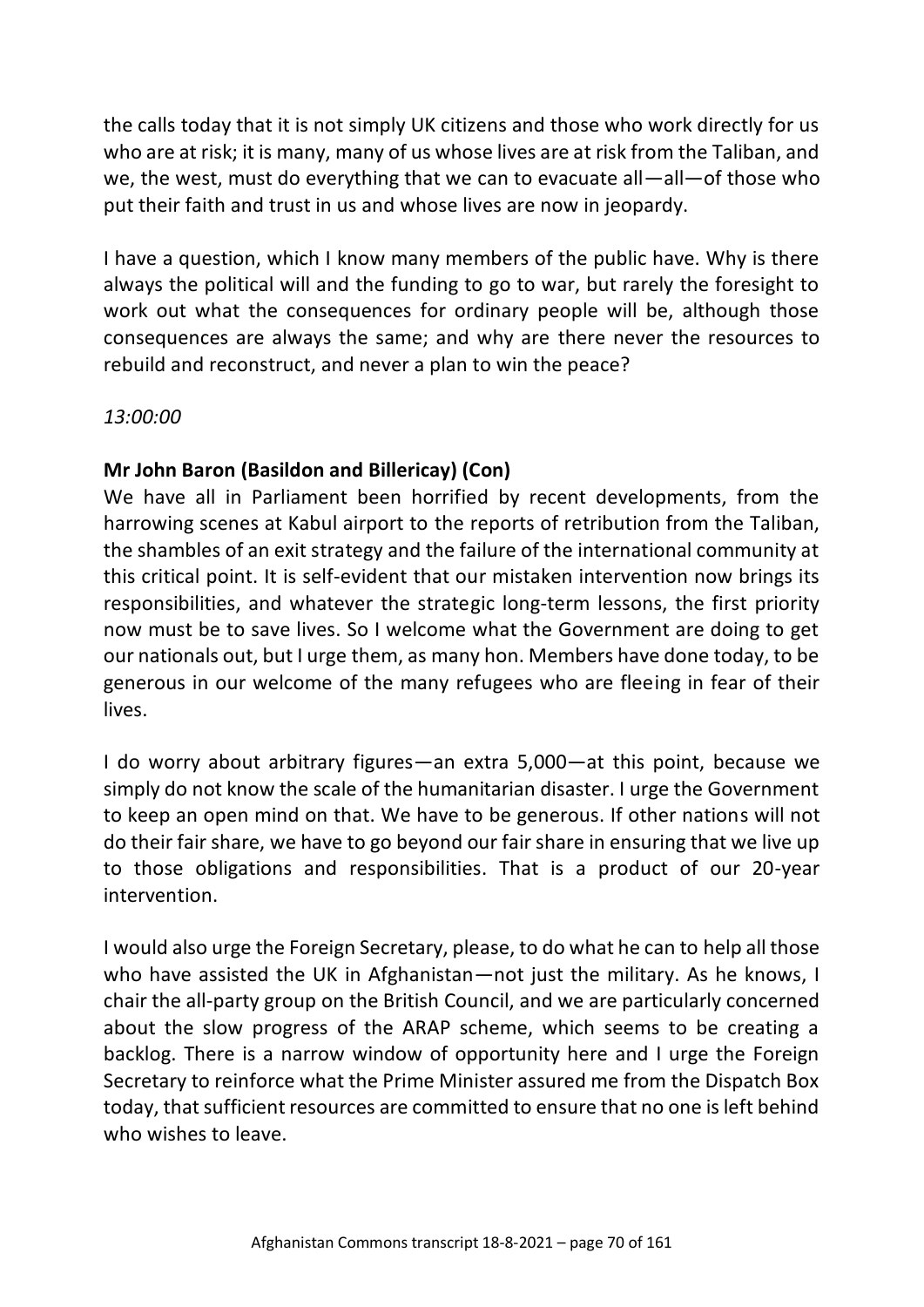## **Carol Monaghan (Glasgow North West) (SNP)**

Of course, we are grateful to the Government for making the commitment to welcoming new refugees to the UK, but does the hon. Gentleman share my concern that, alongside the UNHCR definition of what is required to be a refugee, the UK Government have introduced additional requirements, which will make the process far more complex and make it far more difficult to prove that these refugees are genuine?

#### **Mr Baron**

I can assure the hon. Member that many, if not all, on the Government side, and no doubt on both sides, of the House will press the Government as best they can to ensure that our welcome of refugees is nothing short of very generous, given the circumstances of the case. We owe it to those people; we need to stand by them. Of course, the usual terrorist screening and so on must take place, but I have got the message across, I have had a response from the Prime Minister, I know that the Foreign Secretary is a man of his word and I, as chair of the all-party group, have made this representation very strongly in the House today and fully expect that the Government will honour it. There are too many people trapped, at the moment, in the bureaucratic mess in Kabul airport, despite the wonderful work that our ambassador is doing there—in the airport—and we need to commit sufficient resources. I think I have made that point strongly enough, and if the hon. Lady does not mind, I shall quickly move on and make a couple of other points.

I would argue that this has proved to be yet another mistaken intervention, which will sit alongside Iraq, Libya and Syria. The fundamental error that we made here it has been alluded to in one or two very good speeches—is that we allowed the initial, limited and very successful mission of expelling al-Qaeda in 2001 to morph into a much wider intervention of nation building, which meant fighting the Taliban. That was unnecessary, given that the 2001 intervention had proved that we could achieve our goals of combating terrorism through limited interventions.

As one of the few Conservative MPs at the time to oppose the wider intervention and to vote against it, I suggest that the mission was born of ignorance, was overambitious and, from the very start, was thoroughly under-resourced. If we are not prepared to put in the resource to see this through to the end, we should not be surprised at the sort of exit shambles that we have recently seen. The policy was defended by too many—for too long—who should have known better, whatever their purposes, including a few in this place. I pay honour to our service personnel. They did their job in buying time—it is up to the politicians to come up with the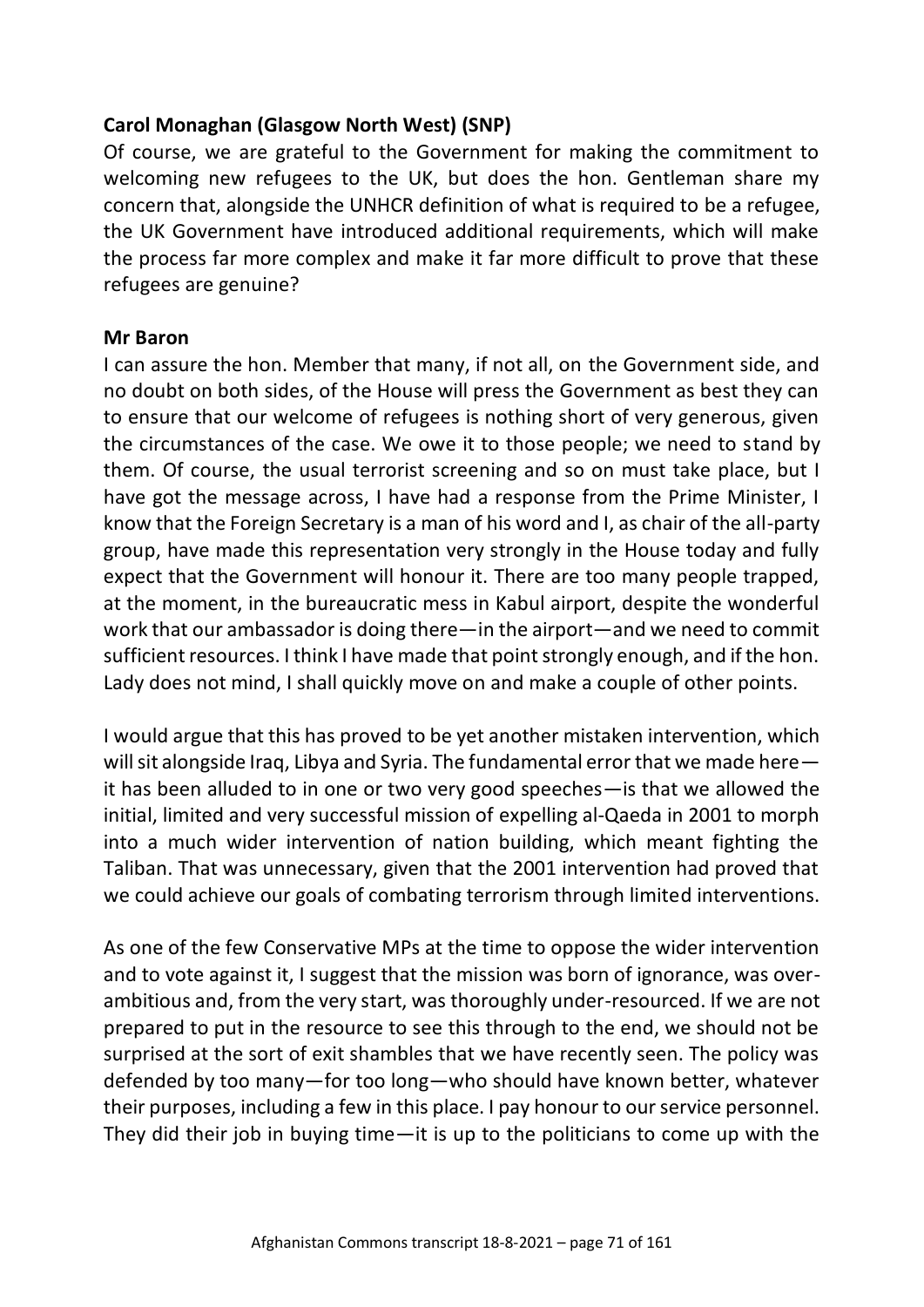solutions—and they achieved their missions. They can be proud, and we can be proud of them.

While the priority now is to save lives, the scale of the error is such that, I believe, the many bereaved families and service personnel who are still paying the price of this intervention, including eight fusiliers from my regiment, the Royal Regiment of Fusiliers, and the 30 or so wounded from the regiment who are living with life-changing injuries, deserve an apology from the Prime Minister on behalf of previous Governments, even though the exit strategy was not of No. 10's making. I think that that is the very least we can do. They can be proud, we can be proud of them, but I think that an apology is certainly due.

*13:07:00*

# **Wayne David (Caerphilly) (Lab)**

I was elected to the House in 2001, which was the year of the NATO intervention in Afghanistan. I recall very clearly that the objective clearly stated by the then Government was to stop Afghanistan being a safe haven for terrorists. In the short term, we were successful in that objective, but it was clear early on that there was a crying need to work with the Afghan people to change the nature of the country, to create a democratic system in which women had equality and real opportunities, and where the rule of law held firm. Only then would the country never again be a safe haven for terrorists. That was the argument that was clearly made and which was accepted in the House.

I wish to pay tribute to the armed forces, some from my constituency, many of whom lost their life or suffered life-changing injuries. In particular, I refer to Sergeant-Major Michael Williams of my home village of Bedwas, who lost his life in combat with the Taliban. We are proud of them all. There is, I believe, a widespread consensus emerging in the House that it was a huge mistake to leave Afghanistan in the way we did and in the time we did. The question now is what did our Prime Minister say to President Biden to try to dissuade him from this catastrophic course? The House deserves a clear answer to that fundamental question.

Today, the danger is that Afghanistan may once again become a safe haven for international terrorists we have seen in action in the past. Let us not forget that one of the first actions of the Taliban was to release thousands of prisoners, many of whom were terrorists. Once a terrorist, it is quite possible that someone will be a terrorist again. The Taliban leaders say they have changed their colours, but I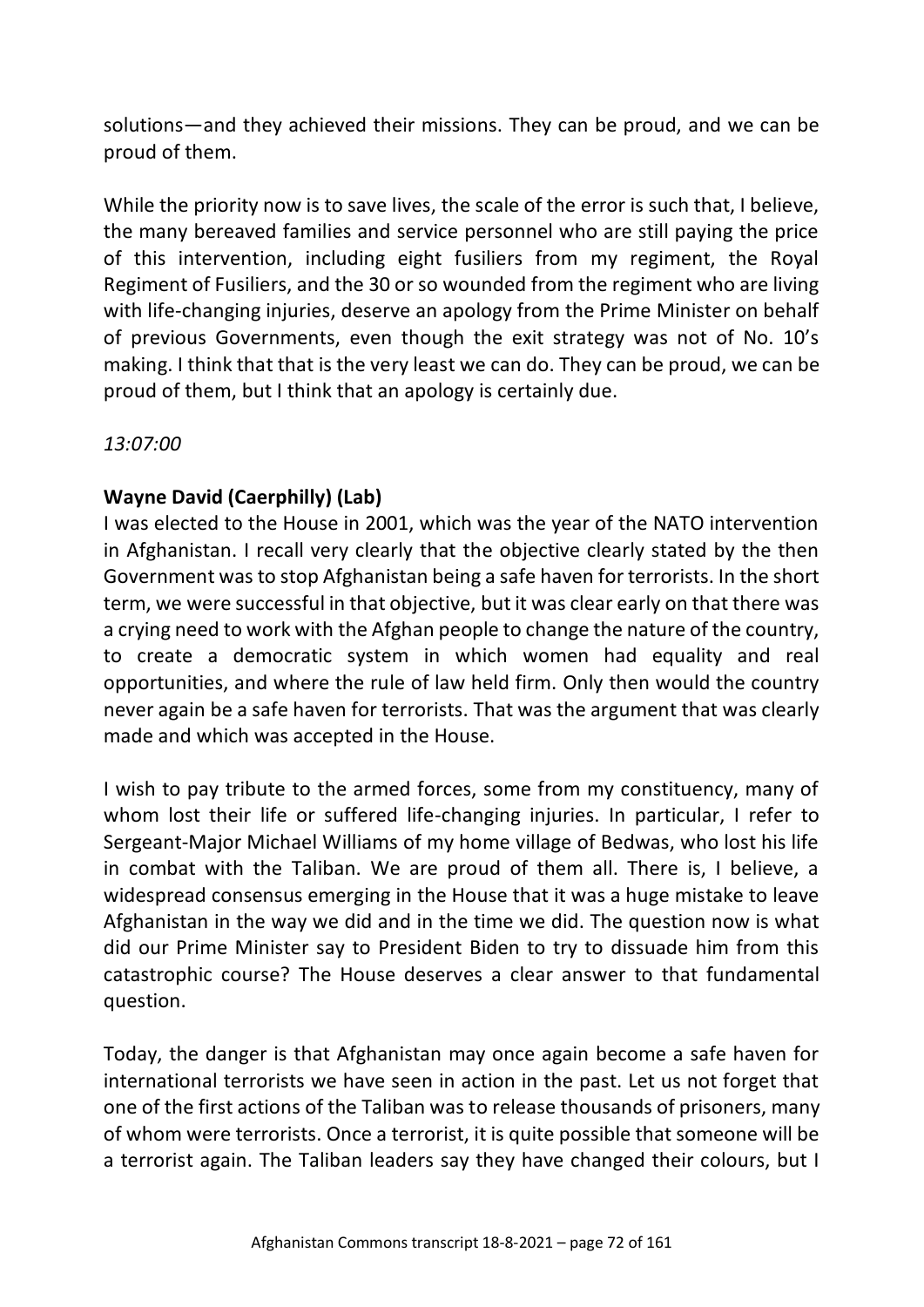have to say that is unlikely. Certainly, their public relations have improved, but I doubt fundamentally whether they have changed. I say that because already we can see widespread atrocities in Afghanistan outside Kabul, we can see thousands of Afghans who understand what the Taliban are all about desperate to leave their country, and we must recognise that the Taliban are a diverse group; many of them outside Kabul are very different from the PR-slick Taliban leaders we see on our television screens.

Of course, we are most concerned about the situation at Kabul airport. British citizens need to be brought out as quickly as possible, and I pay tribute to the soldiers who are helping to facilitate that and to our British ambassador. We also need to bring out as quickly as possible those who have worked with us; we need desperately to stand by them. We must recognise that the Afghanis who are vulnerable must be given support and sanctuary in our own country and many others. Indeed, we must be generous in our support. That is our responsibility as a nation.

In addition, we must be prepared for the refugee crisis that is, unfortunately, likely to emerge. That crisis will be global in character, but it will particularly affect the nation states around Afghanistan—Iran and Pakistan in particular—and we must re-examine the cuts to our aid budget to give maximum support. In essence, it is vital that this House collectively sends a message to the people of Afghanistan and, indeed, to the world that we will stand by the people of Afghanistan in this, their hour of need.

*13:11:00*

# **Jeremy Hunt (South West Surrey) (Con)**

It is a privilege to follow so many distinguished hon. Members who themselves fought on the frontline in Afghanistan.

President Biden said this week that his

"only vital national interest in Afghanistan"

was to prevent a terrorist attack. Even if that is the case, both he and President Trump should be deeply ashamed—I say this with great sadness—because their actions have returned Afghanistan to the very Government that harboured the 9/11 bombers.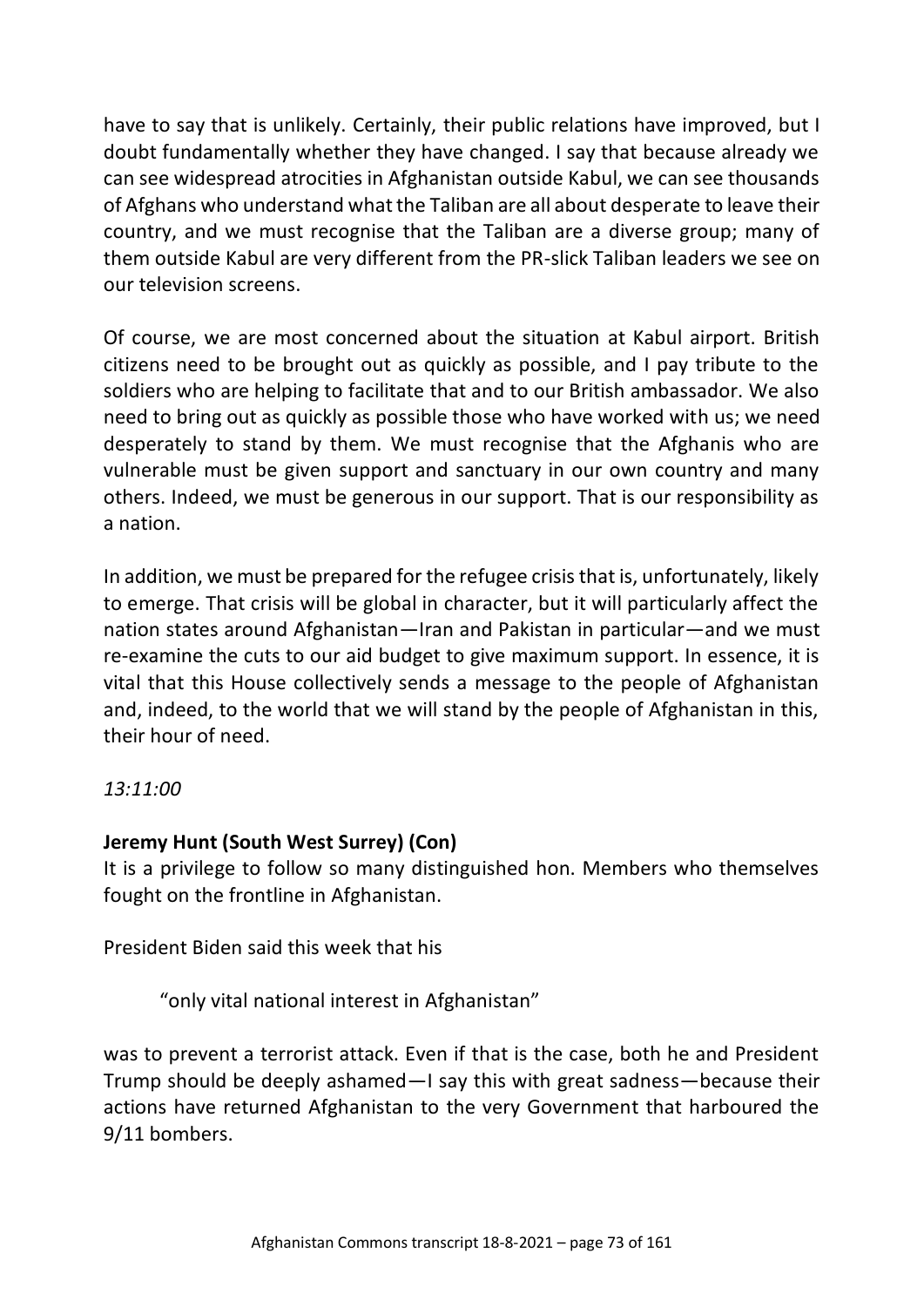The truth is that 457 British servicemen and women did not lose their lives simply to reduce the terrorist threat, although they succeeded in that with great distinction. They paid their price in defence of a set of values—values that said that girls should be entitled to the same education as boys, that courts should be independent of clerics, that journalists should not be imprisoned if they speak truth to power. If President Biden believes in those values, it is time the world heard it—and it is time we heard the same from the British Government, too.

Although it is not possible to stay in Afghanistan without US support, we are the second power in a western alliance. For all the failures of this week, and not just in Afghanistan, but in Iraq and even Vietnam, that western alliance has delivered more freedom, more prosperity, more respect for human rights across the globe than at any time in human history. As my right hon. Friend the Member for Chingford and Woodford Green (Sir Iain Duncan Smith) just said, those gains are now at risk, not just because of what happened this week but because of the rise of an authoritarian and wealthy China that actively opposes the open societies we believe in.

# **Daniel Kawczynski (Shrewsbury and Atcham) (Con)**

As a former Foreign Secretary, my right hon. Friend is right to scrutinise our American allies, but will he acknowledge that the lack of support, commensurate to their sizes, from European NATO partners has also led to the situation we are facing today?

#### **Jeremy Hunt**

My hon. Friend is absolutely right to say that. It is not sustainable to ask America to spend 4% of its GDP on defence when the entirety of Europe spends no more than just over 2%.

The threat we face is a threat that all of us face.

For 15 consecutive years, the number of free countries in the world has been in decline. Since 2013, according to Reporters Without Borders, press freedom has been in decline. This decade, for the first time in any of our lifetimes, the largest economy in the world will not be a democracy, when China overtakes the United States.

We are proud of our country not just because of what we have achieved and not just because of our wealth, but because of what we stand for. When those values are under threat, and when the Atlantic partnership appears to be fraying, we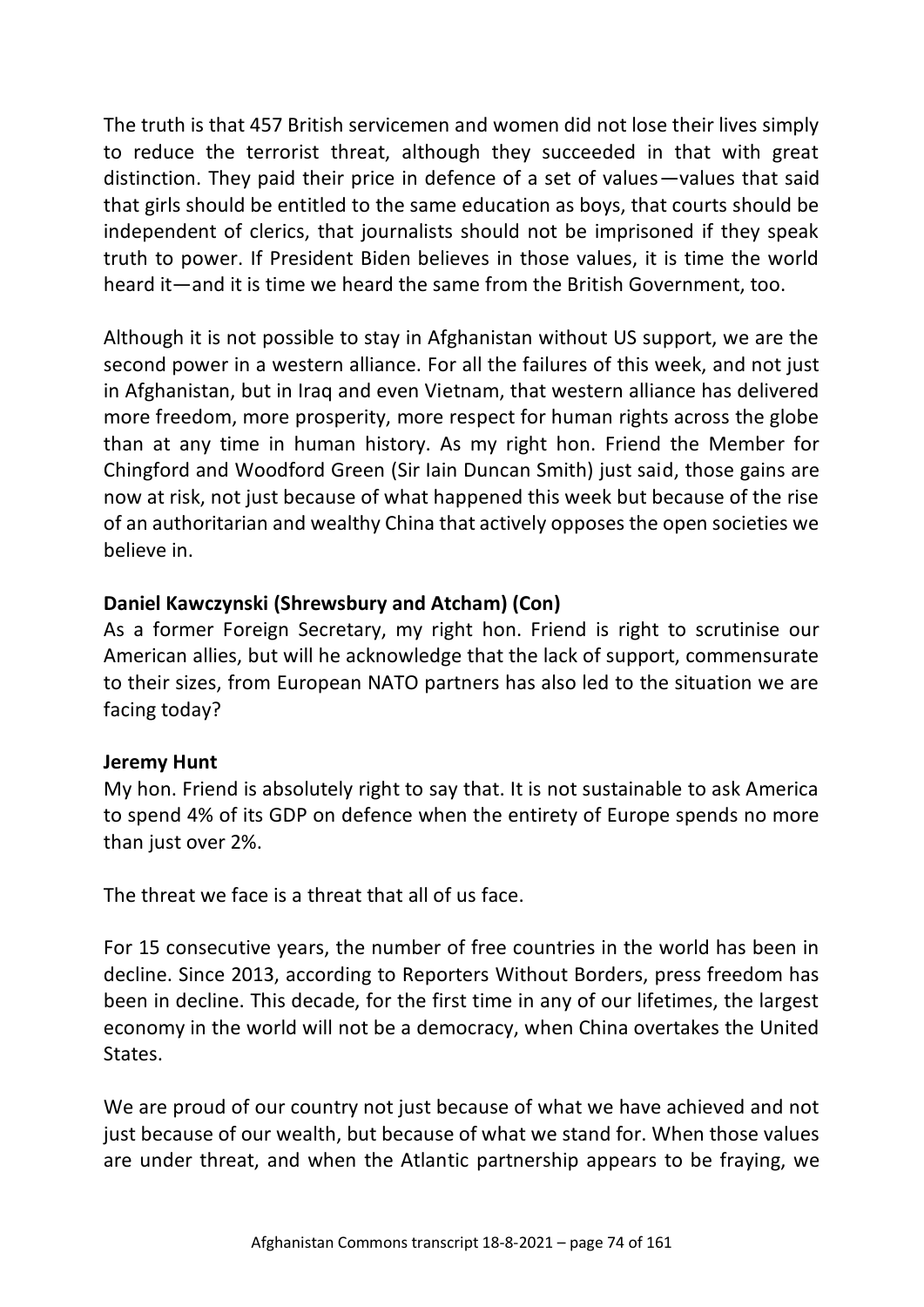should be stopping at nothing to rebuild them. That means investing in our armed forces, reversing the aid cut, developing our own technology and rebuilding our global alliances. There is something we can do right now: cut through bureaucracy and ensure that we look after every single Afghani who took risks for themselves and their families because they believed in a better future and trusted us to deliver it.

# **John Howell (Henley) (Con)**

Will my right hon. Friend give way?

#### **Jeremy Hunt**

I am just coming to my conclusion.

We cannot reverse what happened this week, but we can limit the damage and learn from what went wrong. That means not just grieving silently at the actions of a close ally, but recognising the threats we face and roaring defiantly in defence of the values we share.

#### *13:16:00*

# **Caroline Lucas (Brighton, Pavilion) (Green)**

Watching the scenes at Kabul airport this week left me and many others with feelings of overwhelming grief and anger: grief for the millions of Afghan women and girls in particular who were promised a brighter future and the opportunity to learn, work and pursue their dreams; and anger that the many pledges made to the Afghan people over the past 20 years have been broken as they were abandoned to their fate.

The stories being told by terrified Afghans are heart-rending. There are the women students who are now hiding their diplomas and certificates for fear of punishment, and in the belief that in any case their qualifications will be useless as they will not be allowed to use them. There is the female mayor who says that she is now waiting for the Taliban to come for people like her and kill them. There is the Afghan journalist, now in hiding with his family, who said:

"There was a lot of promise, a lot of assurance. A lot of talk about values, a lot of talk about progress, about rights, about women's rights, about freedom, about democracy. That all turned out to be hollow."

That journalist is in danger of being proved right.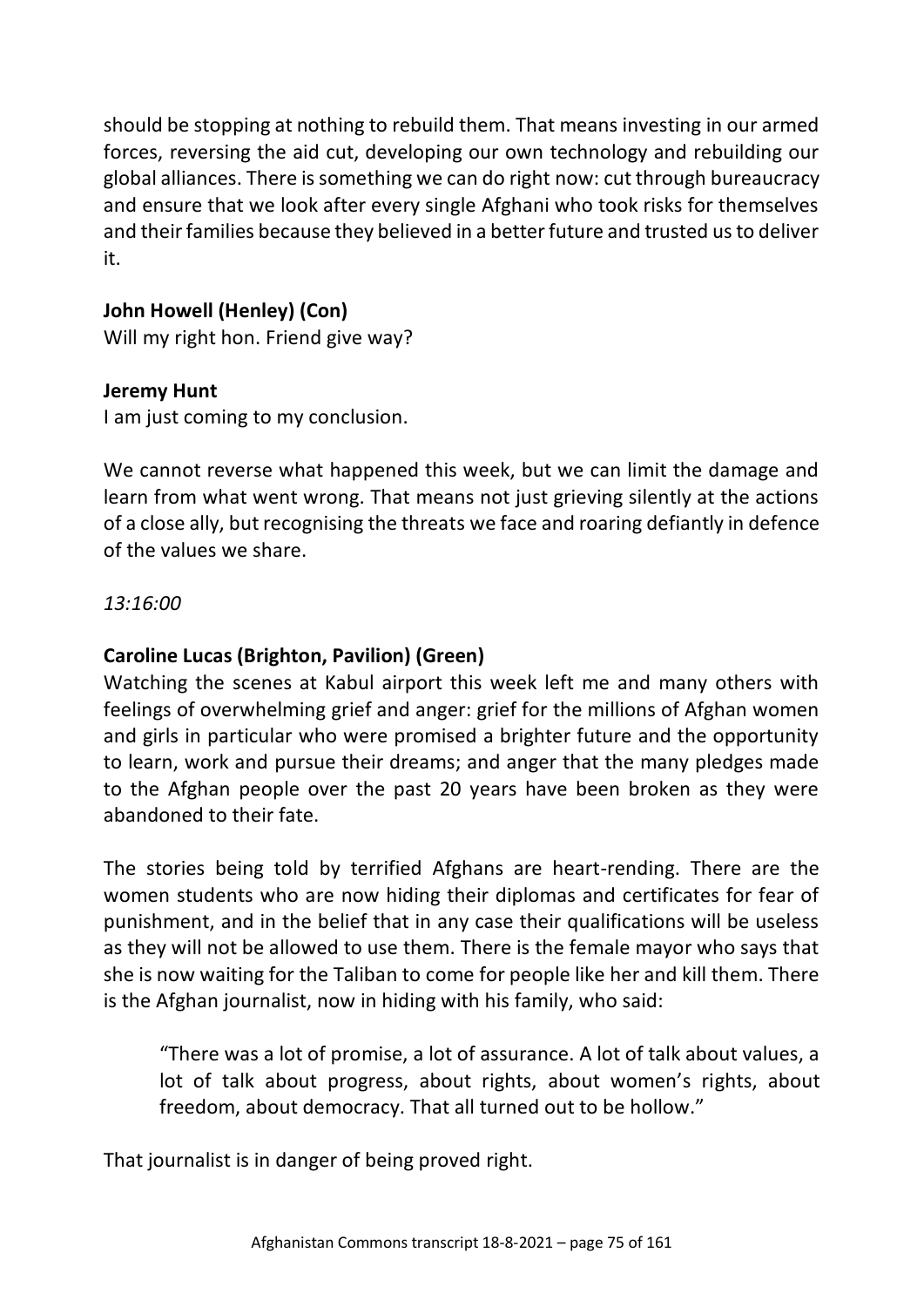We have to do whatever we can now to honour our commitments to the people of Afghanistan. That starts with fixing our failed refugee and asylum-seeking system. For all the hand wringing of Government Ministers in the last few days, the reality is that their actions over the past few months have left thousands of ordinary Afghans in terrible danger. Interpreters and contractors who worked side by side with UK forces have been refused resettlement on the grounds that they were technically subcontractors. That is shameful.

I fear for the thousands of ordinary Afghans who supported the UK in delivering aid and supporting other projects, often in the interests of our foreign policy objectives. They are now at real risk of being seen as collaborators working against the Taliban's interest. The NGOs they worked with are now powerless to help them, but the UK Government are not, yet we have heard very little about what the Government are doing to persuade and support them. Many are not covered by the Afghan relocation and assistance programme because they worked for UK organisations other than the Government—for NGOs and other civil society organisations, even though they were paid by UK aid. They are in extreme danger, so that ARAP programme must be expanded to encompass them, too. The scheme was far too late to get off the ground and only started in April when Taliban advances and atrocities were already all too apparent, and it has been drawn all too narrowly. It must be amended to allow visas for the family of people who would have been eligible but who have died, and for people who have fled Afghanistan but would have been eligible had they remained in country.

The resettlement scheme announced by the Government last night is welcome, but it is not enough. Places must be based on need, not on numbers. There should be no artificial cap. When the Government are already failing to achieve their existing target of settling 5,000 refugees a year, we need to hear an awful lot more about how Ministers are planning to deliver for Afghan refugees and guarantees that local government will be properly funded to work with them.

# **Daisy Cooper (St Albans) (LD)**

Does the hon. Lady agree that it is vital for local councils that have been willing for some time to take on additional refugees, such as mine in St Albans, to be given additional finance? For local government to support those refugees, it needs funding to help with finding furniture, relocation and connecting with utilities. All that support is needed so that the council itself can support refugees.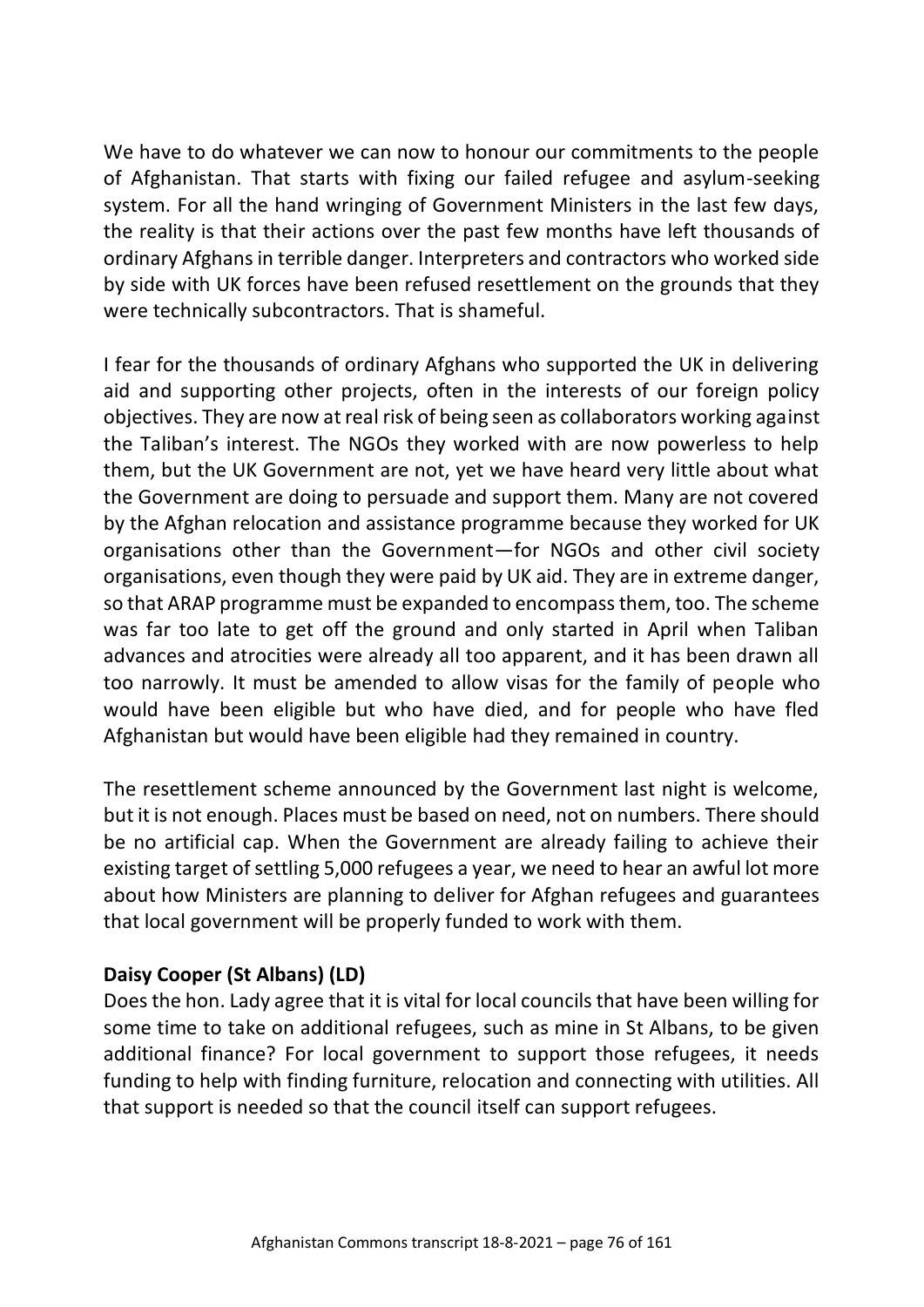#### **Caroline Lucas**

I absolutely support the hon. Lady's comments. Such support is vital.

I call on the Home Secretary today to abandon the resettlement-only plans set out in the Nationality and Borders Bill, which would criminalise, or deny full refugee status to, those who make their own journeys to seek asylum in the UK. I call on her to grant immediate asylum to Afghans already waiting for status in the UK, release all Afghan nationals from detention, and urgently expand the family reunion route so that Afghans can be joined by other members of their family, including siblings and their parents. I was contacted by a constituent who used to work for the EU delegation in Kabul and whose siblings all worked for allied forces. He has asylum here in the UK and his siblings have asylum elsewhere, but his mother is left alone, desperate and very much a target. We absolutely need to widen the family reunion rules.

We also need not just to properly restore aid, but to increase it. The Foreign Secretary said that it is being doubled; I welcome that, but it is still less than the 2019 figure. We need to recognise that the need today is so much greater than it was even in 2019.

There are many lessons to be learned from this disaster. It looks as if our intelligence might well have been inadequate, our promises to the Afghan people worthless and our duty of care to ordinary Afghans who worked with us patchy and unreliable. More than that, this Afghan tragedy should be the catalyst that finally forces us to rethink how the so-called war on terror is fought. The debacle in Afghanistan, with the loss of almost a quarter of a million lives, is just one of four failed conflicts in the past 20 years. Western military action in Libya and Iraq and the air war against ISIS in Syria have all failed to achieve their objectives: ISIS is still active in Iraq and Syria, ISIS and al-Qaeda are active across the Sahel and eastern Africa, and there are still links with Afghanistan.

We urgently need to learn the lessons of failed wars of intervention and take an honest look at the objectives behind our foreign policy. For too long, protecting British interests has been about stability and safety through access to oil, maintaining the current balance of power and a very inconsistent approach—to put it mildly—to human rights and democracy. When we ally ourselves with countries such as Saudi Arabia, our moral credibility to speak about human rights is fundamentally undermined. We need a longer-term approach, including stopping arms sales to oppressive regimes that do not abide by international law, and a more consistent approach to democracy across the world.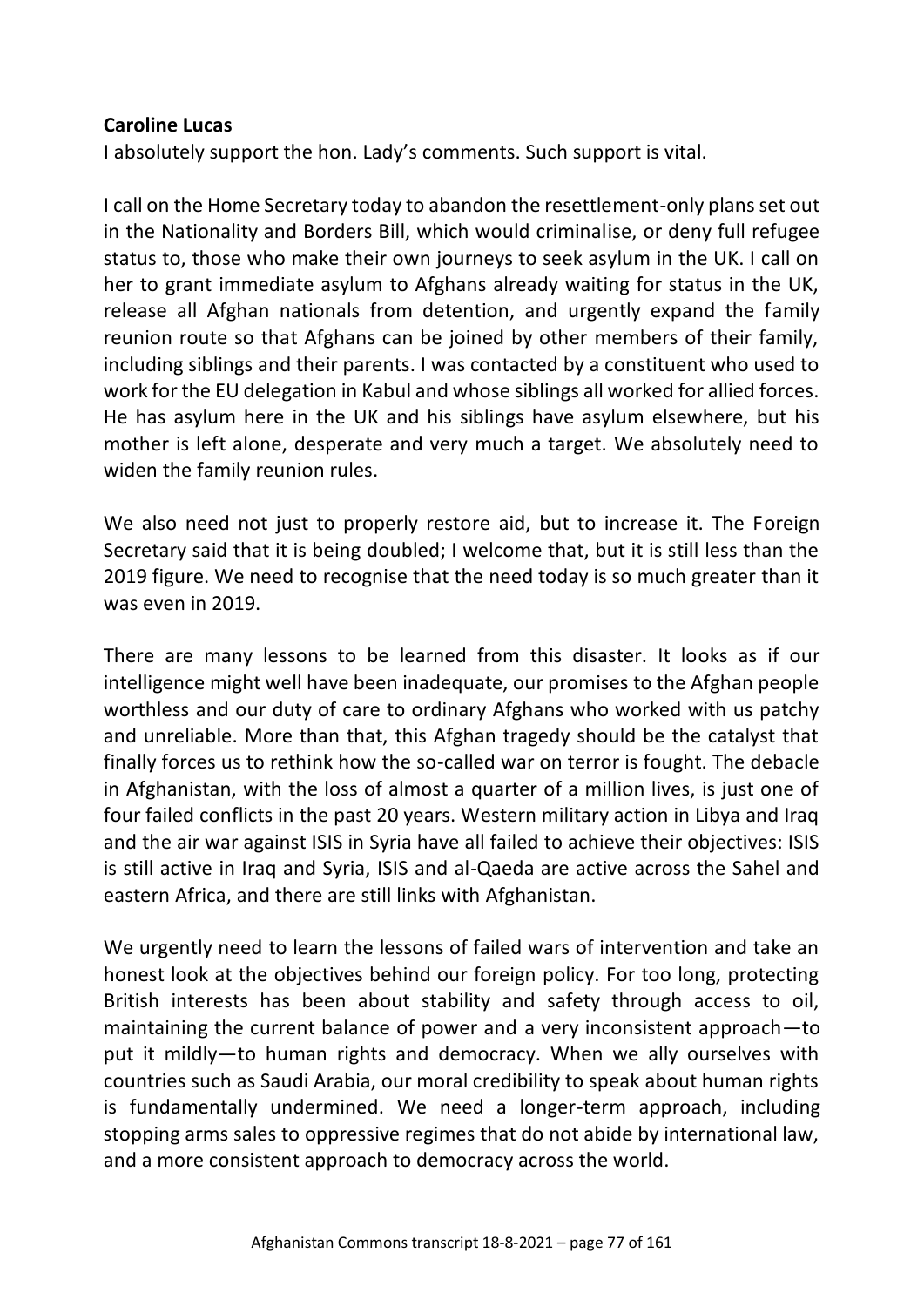The Government like to boast of our country being global Britain. If that is to mean anything, it surely has to be an opportunity to finally develop the ethical foreign policy that we have spoken about for so long, focused on seeking to build international consensus with co-operation, security and human rights at its heart.

# *13:22:00*

# **Dr Liam Fox (North Somerset) (Con)**

Afghanistan today is a tragedy backlit by defeat—even the name of Operation Enduring Freedom has already exuded a sense of irony—but lest we rewrite history, let us remember why we went. We did not go to Afghanistan out of a sense of philanthropy towards the Afghan people; we went out of a hard-headed sense of protection of our own national security. Were we successful? Yes, we were: we were able to take down al-Qaeda networks in the region and beyond, and we did not see a repeat of 9/11. We owe an immeasurable debt to our armed forces. Those who say that their sacrifices were in vain utterly misunderstand the sacrifices that were made.

Are we safer than we were a week ago? Probably not. Under the Taliban, 5,000 of our most committed, vicious and determined enemies are out there once again, and they will seek their moment. We also need to understand that the strategic weakness of our alliance will have been noted not just in Kabul, but in Moscow, Beijing, Tehran and Islamabad.

Did we know that the Afghan Government would fall so swiftly? No, we did not. Many people today claim to have predicted it when they absolutely did not. The removal of 2,500 American troops, along with 8,000 coalition troops and 18,000 of those in support, brought about a catastrophic drop in morale among both the Afghan forces and the Afghan Government. It has been mentioned many times today that 70,000 Afghan police and armed forces died in the struggle to protect their own country. For anyone to say that they would not fight is a slight that is not worthy of any politician in a free country. But the question we must ask is: why, oh why, would anyone choose to remove their troops—even if they had decided to do so—during the fighting season, when the Taliban were at their greatest strength? The answer is that it was not a decision made for foreign policy or security reasons; it was done to suit a domestic political timetable. When security decisions are taken for political reasons, there is likely to be a detrimental outcome, and we would all do well to remember that lesson.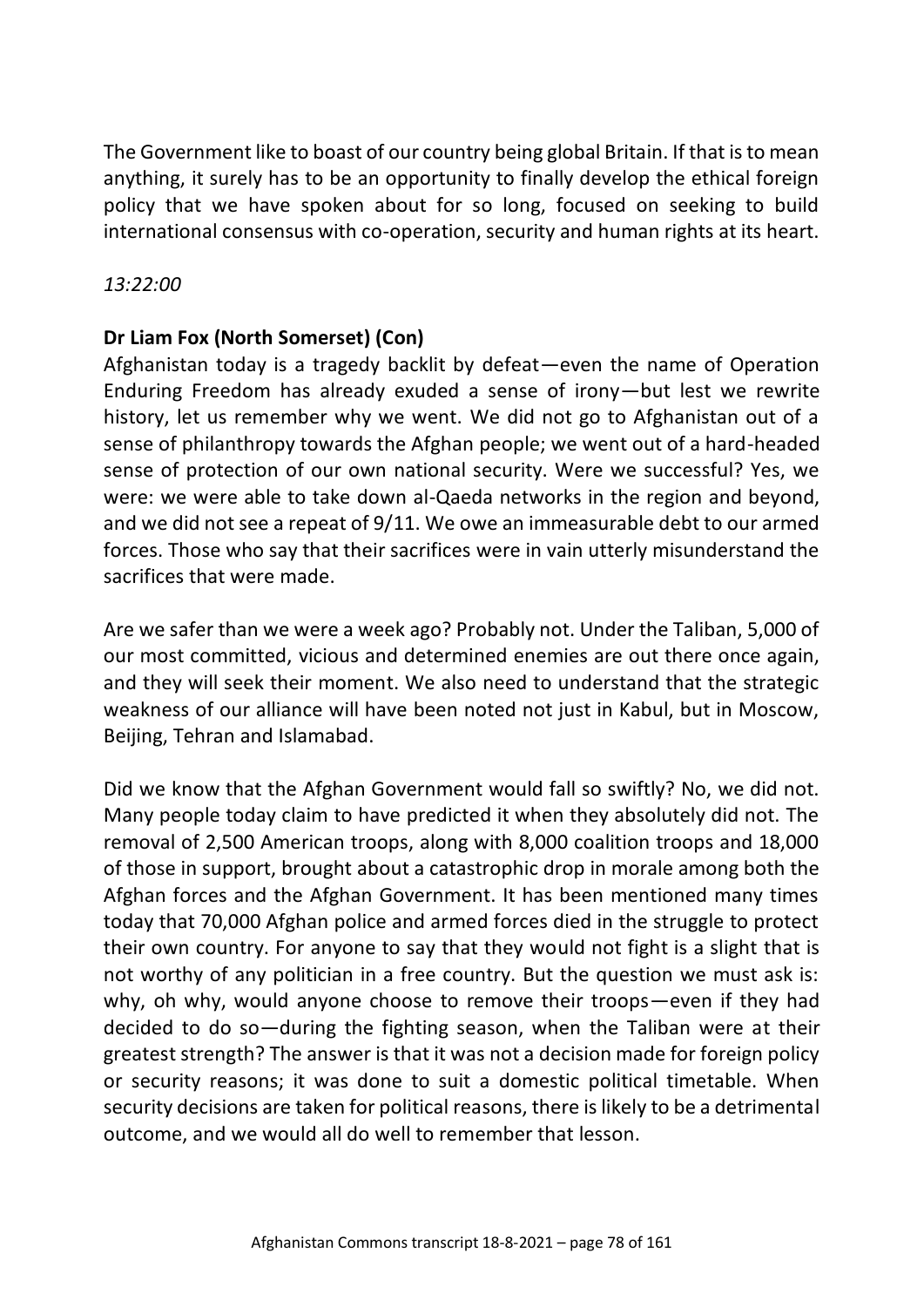Although we did not go primarily for philanthropic reasons, rebuilding Afghanistan and giving its people a real chance of all the benefits that we take for granted became the main case used to maintain domestic public support for the mission in Afghanistan, and it was the main reason given to justify the continued sacrifices of our armed forces. They brought prosperity, political stability, human rights and the rule of law to the people of Afghanistan. It was an immense achievement, even on that timescale.

As one of the Defence Secretaries during the Afghan conflict, who had to send handwritten letters to the loved ones of those who died in action and visited many of the severely injured in hospital, including friends, I understand how raw the anger may be at the events of recent days. As several Members have said, those veterans will require extra support. For their sake and for its own sake, we must do all we can in concert with our allies to give support and sanctuary to all those who remain vulnerable in Afghanistan. Time is of the essence: the Taliban are already going door to door with their lists looking for victims. We must do everything we can as quickly as we can.

In Europe in recent days, there has been a lot of talk about how it is vulnerable to American decisions and has to ride on American coat-tails. The irony seems to be completely lost on those who refuse to build up their own security capacity that, in the end, they will actually become more dependent on American foreign policy, rather than less. Listening to our NATO allies who talk about why they should be spending—high-spending, big states in Europe—while American taxpayers carry the burden of security, one would think that they might have learned their lesson by now.

Finally, we can ultimately win the war in Afghanistan or against any similar oppressors only by winning the war of ideas, and we have to begin by believing that what we offer as a society is not just different from theirs, but better. We need to believe that democratic government is better than totalitarianism, that an impartial rule of law is better than theocracy, and that freedom and human rights are better than oppression and prejudice. Freedom will not come for free. There is a political and financial cost to be paid for it. If we are unwilling to pay for it, we have to accept the consequences.

# **Madam Deputy Speaker (Dame Eleanor Laing)**

Order. There are still enormous numbers of colleagues trying to catch my eye so, after the next contribution, I will have to reduce the time limit to four minutes.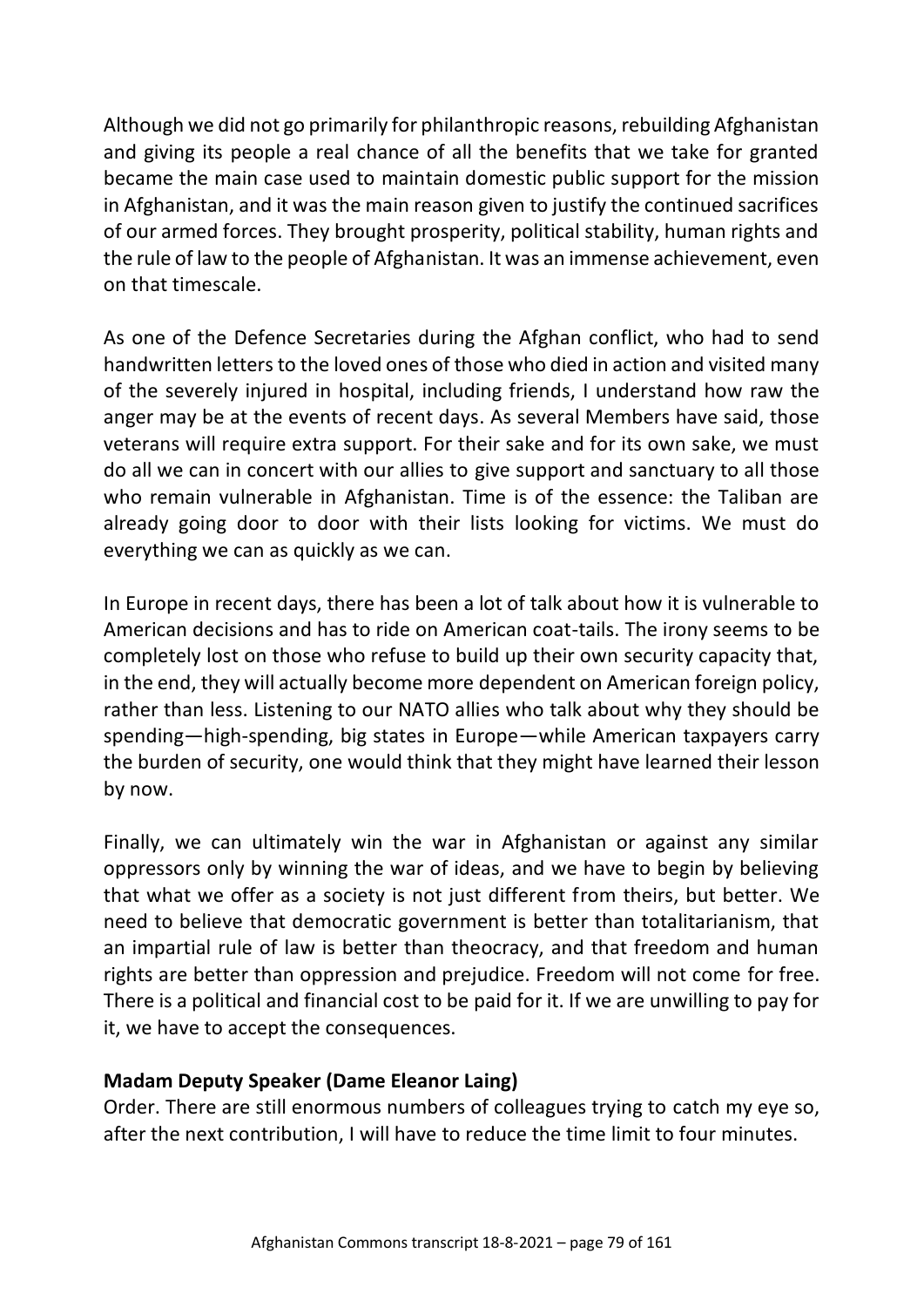### **Jeremy Corbyn (Islington North) (Ind)**

In this sombre and very serious debate, there are two fundamental points I want to make. First, we have all been inundated overnight and in the past couple of days with emails from constituents and many others who are very worried about the plight of those who are trying to get out of Afghanistan, the numbers of people who ought to be supported and the approach that the British Government have taken. Members will have seen letters from the National Union of Journalists concerning journalists and their safety, from the University College Union concerning their students in this country and their fears, and from many, many others, including people representing trade unions in Afghanistan.

As well as that, I ask the Government clearly what their strategy is for allowing people to come to this country, because it is clear that all those who have worked for the British Army or any other organisation in Afghanistan should be allowed to come here. That is the case, likewise, for non-governmental organisations, but I would add to that those who have worked for contractors that have been contracted to the British or American services. They will be just as vulnerable in the future.

If we are serious about ensuring that all those refugees who wish to come here are able to get in, the Government have to do two things. First, they should respond to the very generous offers made by a lot of local authorities—I saw a letter last night from the leaders of Labour London borough councils—of doing everything they can to support refugees coming to this country. However, they need financial support to be able to house those people, accommodate them and ensure that they can be integrated into our society. There must also be a change in the Government's rhetoric about refugees in general. We cannot hold out a hand and say that we are going to welcome all the Afghan refugees here—I hope we do—when, at the same time, we are passing legislation that will criminalise those who save the lives at sea of people trying to get to this country, a place of safety. If we are an open society that welcomes refugees, we should mean that wherever refugees come from—not just Afghanistan. I hope the Government will bear that in mind and give us a clear outline of how people will get out of Afghanistan, how they will get here and how they will be processed when they get here.

Too many of us represent constituencies where refugees who do not have enough support are living. They are begging, homeless and street-sleeping while their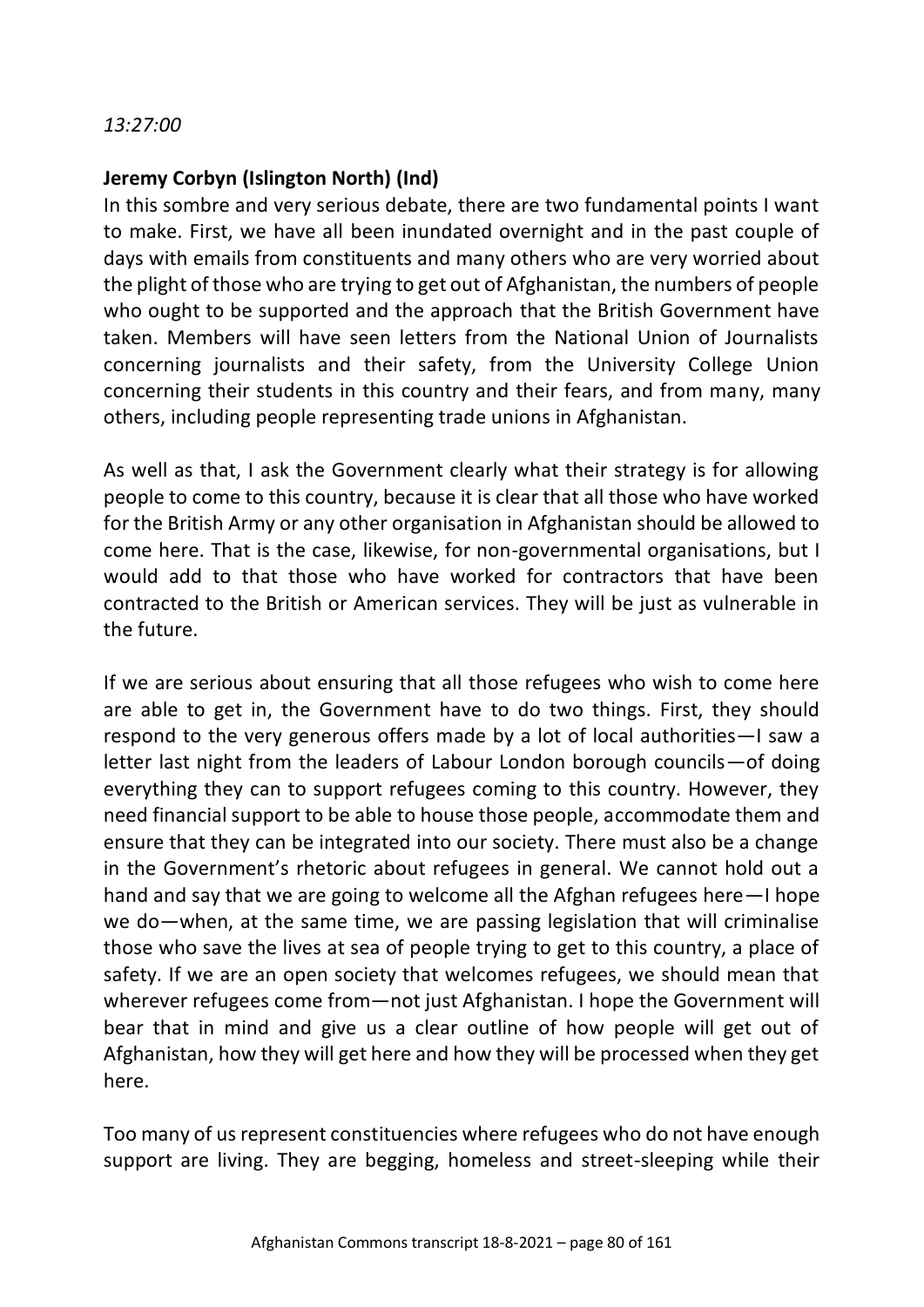applications are endlessly processed. That is not the sign of a society or a Government who are holding out a hand of friendship towards refuges.

The war has cost the United States \$1 trillion and this country tens of billions of pounds. It has cost the lives of tens of thousands of Afghan people. It has driven many of them into asylum or refugee status in all the neighbouring countries. It has taken the lives of American soldiers, and soldiers of almost every other nationality that got involved, including 457 British soldiers. At the end of it, the trauma of those who served there and were injured there, and the mental health issues that pertain for soldiers coming out of service, are huge and likely to be exacerbated by what has happened over the past few days. We need to ensure there is proper support for those who have served and suffered in Afghanistan, and we also need a serious appraisal of how we got there in the first place.

Any examination of the longer-term history of Afghanistan will show that wars there fail. There were three in the 19th century and a number later. The great game of the 19th century was about preventing Russia from getting control of Afghanistan. Later, the cold war took over and the Americans supported the opposition to the Soviet Union, thus forming the mujaheddin, which morphed into the Taliban and so much else. There are some serious historical lessons to be learned about how we take major foreign policy decisions. It is beyond disappointing that the Prime Minister's response this morning appeared to be that he is not prepared to countenance a serious inquiry into all this.

I can hear my friend, the late Paul Flynn, speaking about the number of soldiers who died in Helmand. I can hear all those who spoke up against the intervention, not because they supported the Taliban and not because they were not serious about human rights, but because they were serious about a long-term peace in a world that recognises the historical position that we have got ourselves into. Now surely is the time for a sober reflection on the disaster that has happened in Afghanistan.

*13:33:00*

# **Mrs Flick Drummond (Meon Valley) (Con)**

Like others, I have been to Afghanistan—not as a solder, but as a 16-year-old teenager in 1978. It was in the last days of President Daoud's regime. A couple of days after he returned from Islamabad, where my father was working, Daoud was overthrown, executed and strung up. Afghanistan has been a failed state since,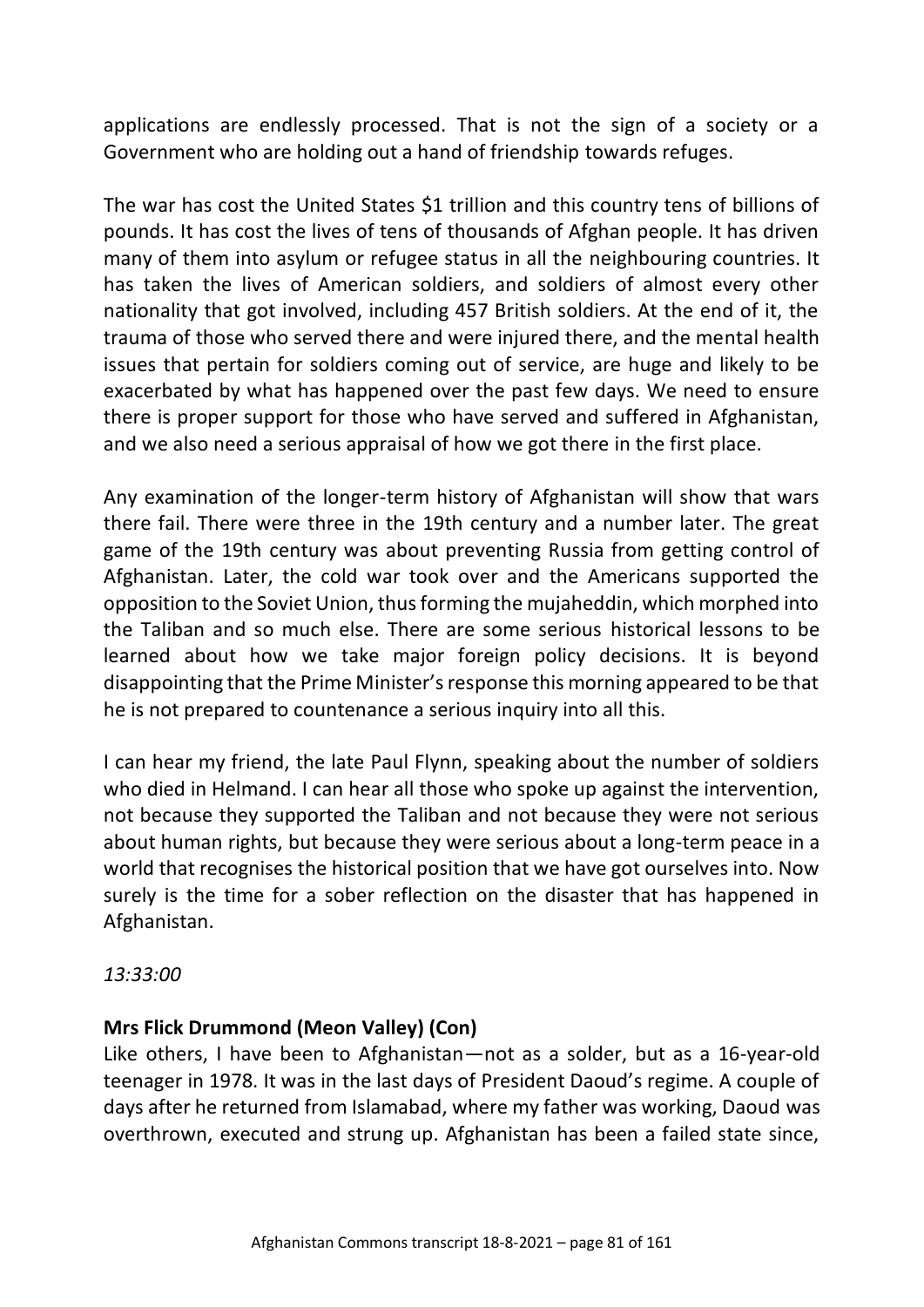which is tragic because it is a beautiful country. I remember it as vibrant and developing fast.

Much has been made and will be made in this debate about the tremendous sacrifice of our armed forces in Afghanistan. I know that many soldiers who served cared passionately about the Afghan people, and the job they were trying to do to bring about peace and security. We should not forget that our involvement in Afghanistan secured 20 years of freedom for its people. I can only hope that, from the ruins, some sense of how that feels will remain, and it will not totally revert back to extremist Islamic rule under the new Government.

The past 20 years have not been wasted. We have seen 40% of girls in education— 9 million girls where there were none—with literacy rates of 56% and 70,000 female teachers. Four thousand midwives have been trained, up from 400 in 2001, and female MPs make up 28% of Parliament—we only make up 34% here, so they were doing incredibly well.

That is what has been achieved, and that is what our brave men and women have died for, but, like many in this House, I am a realist and hope is not much of a safeguard. The chance of any sort of progressive shift by the Taliban, now in complete control, seems remote. As co-chair of the all-party group on women, peace and security, I have spoken in this House several times in the past few months expressing my concern about the future of women in Afghanistan following the withdrawal of NATO troops. The premise of my concern has always been the encroachment of the Taliban, which has been going on for many years, and no one should have been surprised by its entry into Kabul. In the face of Taliban rule, my concern now has turned to deep anger and frustration that women and girls may again face subjugation in Afghanistan, despite the words of the Taliban leaders.

# **John Howell (Henley) (Con)**

Will my hon. Friend join me in the work to try to ensure the protection of the Afghan women's orchestra, which came to this country in 2019 and made a big impression on the UK, and is now seriously under threat?

#### **Mrs Drummond**

Absolutely. There are many women's organisations that have come to the fore over the past 20 years, and it would be very sad if they disappeared.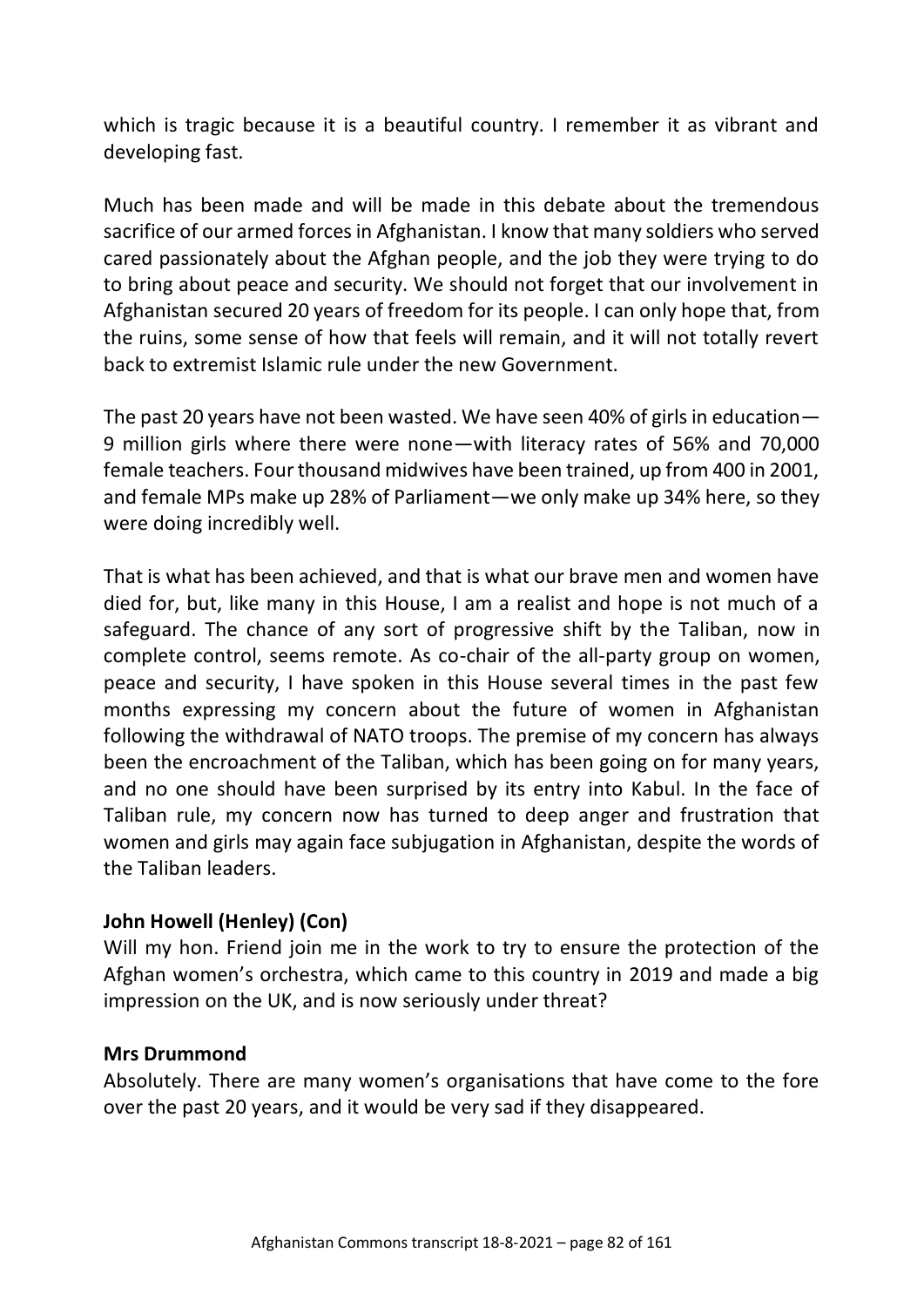Those brave women who joined the Afghan army now fear beheading. Girls face having their education taken away from them and women their rights to go and do as they please. There is the fear of sexual violence. There will be no women teachers, no women police officers and no women in political life. Women face being wiped from the face of Afghanistan unless they are prepared to subject themselves to Taliban rule. There are already signs that Afghan women have no faith whatsoever in any lessening of the Taliban grip. In Kabul, there are reports of nail shops blackening out their windows, music shops, destroying stock and women not going to work or walking alone. These mundane, simple, everyday things that all women in the world should have the right to do are all at grave risk. Although the feeling of impotence in this place is palpable, there is no reason to give in or to give up on Afghanistan and its people. We must do all we can to engage with the new regime and any country that has influence with it, and I am particularly focused on what Pakistan can do as a country that harboured Taliban leaders, plus any Gulf backers that have been supporting this group.

Afghanistan will need aid. Delivering it must come with stringent conditions on honouring women's rights, human rights and those of the ethnic minorities as well. This will need global consensus, and I hope that the Government are working extremely hard in this regard right now to ensure that the Taliban has the international community breathing down its neck from day one.

My one final thought is how lucky I am to stand here in the House of Commons able to say what I think, and, in honour of those brave Afghan women fearing the very worst right now, I will not forget it.

*13:37:00*

# **Debbie Abrahams (Oldham East and Saddleworth) (Lab)**

My involvement in Afghanistan is through my co-worker and friend Marzia Babakarkhail. Marzia was an Afghan judge who had to flee her home in Afghanistan as the Taliban tried to assassinate her. Her crime was that she had set up schools for women and girls. Marzia does not want our sympathy; she wants our action. She wants to help the thousands of women activists and others who have supported us over the past 20 years. Many of these women face not just the obliteration of their rights, but potential genocide.

Despite the warm words of the Taliban, which too many have been willing just to accept, there have been reports of women being sent home from their jobs and told to send their male relatives instead, girls as young as 10 being sold off to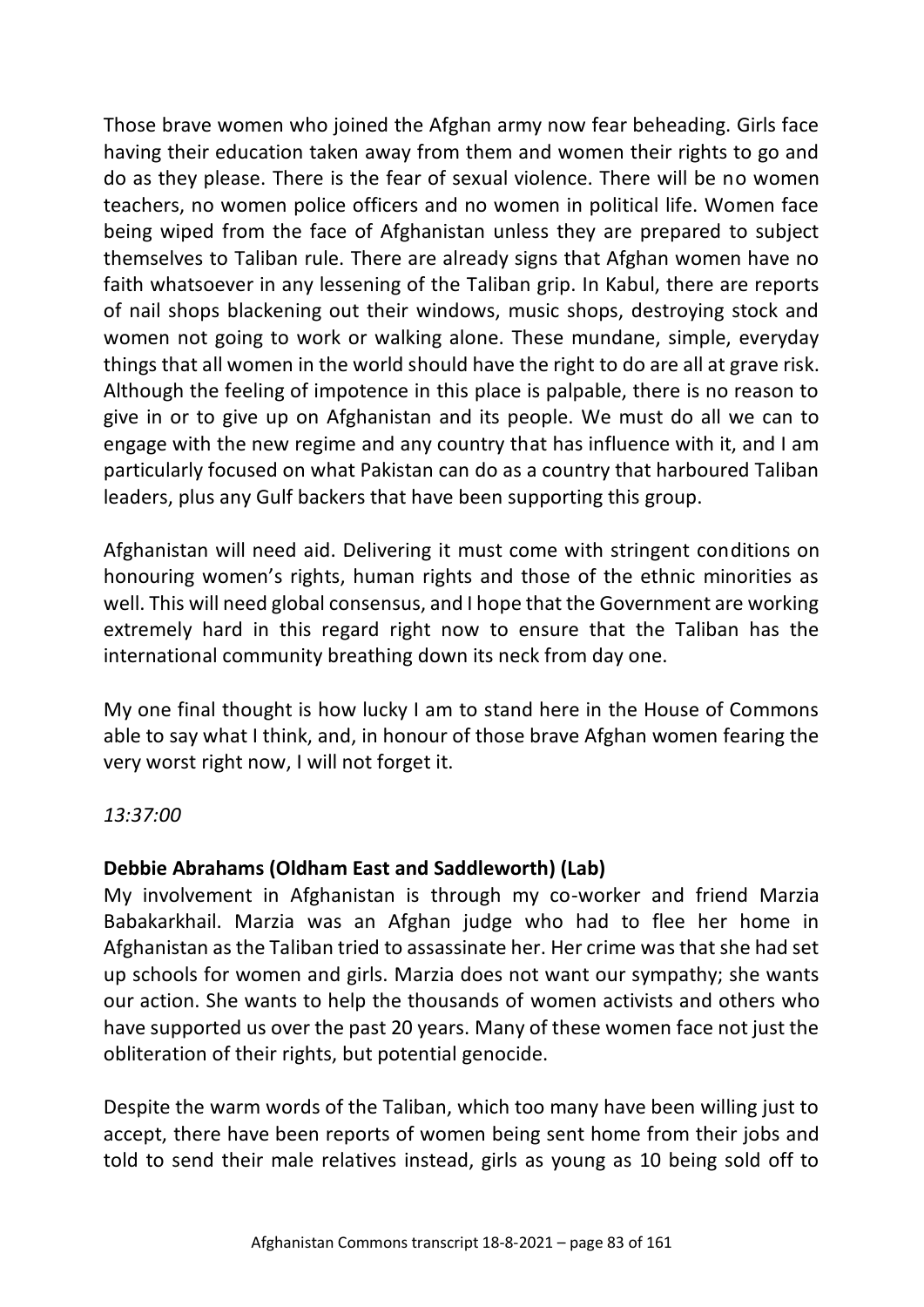Taliban fighters, mothers having their eyes gouged out in front of their children, and reprisals being carried out against those who work for Afghan authorities. As others have said, we need deeds not words. If the Taliban has changed and it wants to engage with the international community, it needs to demonstrate exactly what this means. As a start, it means that those who want to leave and have a place of refuge get safe passage, and that applies to where they are in Afghanistan now, not when they are on a plane. There are numerous reports of roadblocks and people being beaten as they try to get through those roadblocks on their approach to the airport.

In addition to Ambassador Bristow, I want to thank Ministers, especially Lord Tariq Ahmad who has been working around the clock helping me with a particularly devastating case, and other officials as well. Time is running out. There was pandemonium on Monday and I am getting messages literally by the minute. People are having to move literally every couple of hours, and one woman I am helping has moved 11 times since Monday.

I am pleased that the Government are finally increasing the number of refugee places, but we need more information about the speed, detail and follow through. I am also reminded of the child refugee pledges that were not kept.

In the short term, the role of Pakistan will be absolutely key. Pakistan already has 3 million Afghan refugees. The situation is going to get much worse in the coming weeks and months, at a time when the UK is cutting aid. I would be grateful if the Foreign Secretary would say that aid will be restored, particularly in relation to this issue. Pakistan also has a potential role to play in moderating the influence of the Taliban. This is a challenge and an opportunity for Pakistan. It is very keen about human rights across Kashmir, as it should be, but we need to make sure that that applies and see whether it can have an impact on the region as a whole and in particular on the Taliban.

Finally, Pakistan has been clear that it needs help from the international community in managing the 1,600-mile Durand line, keeping the region terrorist free. That is something that we could do collectively. That porous border poses a threat not just to Pakistan but to us all. In the long term, global Britain must work with its allies to restore not just our reputation but our role in facilitating a law and rules-based system and human rights across the world.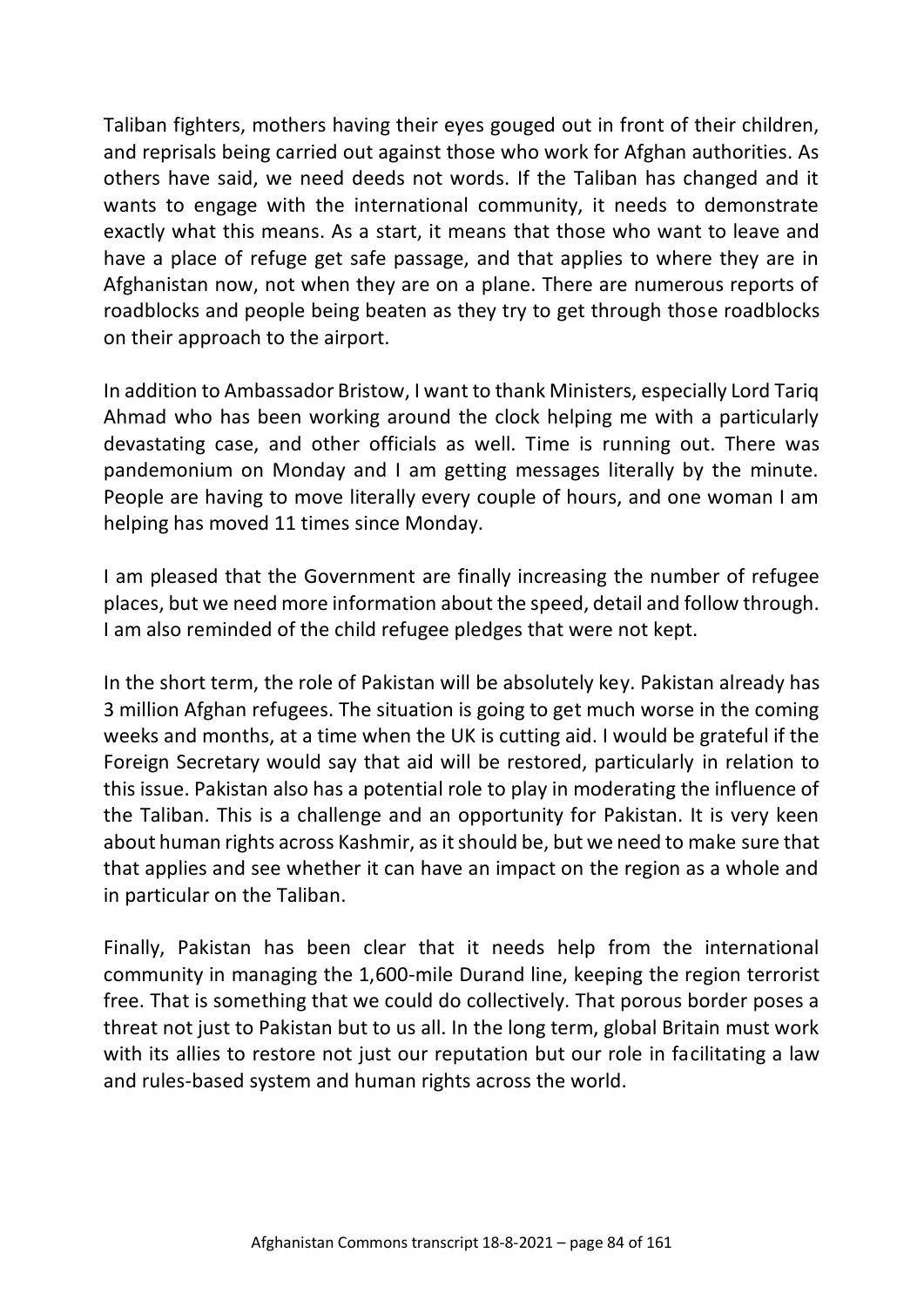#### *13:41:00*

#### **Mr Owen Paterson (North Shropshire) (Con)**

I rise to speak in this Chamber for the first time since my wife's suicide in June last year. I would like to personally thank you, Madam Deputy Speaker, Mr Speaker, the Prime Minister, the Leader of the Opposition and many other right hon. and hon. Members from right around the House for the tremendous messages of support and condolence that you have sent me.

It is with no great pleasure that I stand to speak at the time of the UK's biggest humiliation since Suez and of the US's biggest humiliation since Saigon. The mood of the House is so different. I remember when the Taliban were evicted. The Labour Government went in with all-party support—apart from some very prescient comments by people such as the late Sir Peter Tapsell, the then Member for Louth and Horncastle—because we believed in nation building and in keeping terrorists at arm's length and a very long way away from our streets after 9/11. There was then a period of very intense military activity, but we ended up with a muddled, messy Afghanisation in recent years.

The Afghan army has fought incredibly bravely—70,000 of them died—supported by us and the Americans technically from the air. President Biden drew a completely false choice. The choice was not between total immersion of American forces and the loss of American lives, which was going to do damage in the midterms, and pulling out. He could have carried on with 4,500 American troops and sophisticated air support. That would have sent a message to every Afghan army unit that if they were in trouble, they could call for American support. When it was announced that they were going, that sent a real message to the Taliban: "You're safe, boys. Take every village and take every town, because the American air force is not coming after you."

It is frankly shameful that the President of the United States—the leader of the free world—cannot face questions from his own hostile press corps but attacks the Afghan army for cowardice. We are now in a mess. China, Russia and Iran are hostile. What are we going to say to citizens in Taiwan, India, Pakistan and western Ukraine? They will all be worried.

The UK has a real role to play. Our recent review was worthless. We now have to cope with a weak American President, and, as the Prime Minister said this morning, the UK, leading the G7, has to step up. We have to review the review. We have to consider how we handle this.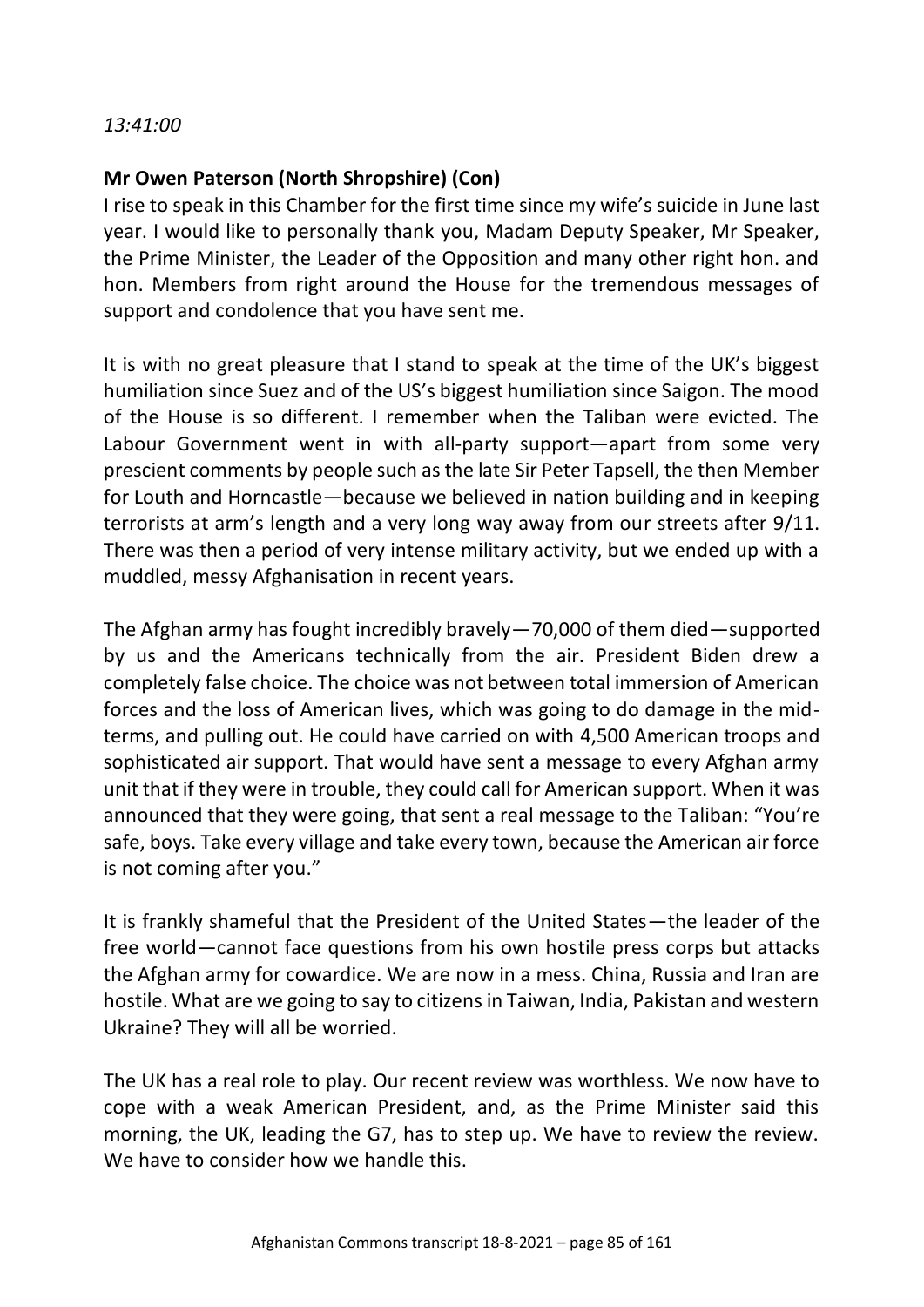In the short time I have left, I pay tribute to our armed forces. I am very proud to represent the 1 Royal Irish Regiment, based in Tern Hill in my constituency. I also saw them when I was Secretary of State for Northern Ireland. The right hon. Member for Lagan Valley (Sir Jeffrey M. Donaldson) mentioned those funerals—I was there for three of them. Those veterans are very proud of what they did, and we should remember what they did: they brought women's rights, and a concrete building in southern Afghanistan was turned from an ammunition dump into a girls' school. We should remember them and we should remember the pressures they are under now.

These images will be shocking for those veterans. Combat Stress has had a doubling of applications for help in the last few days—it already looks after 15,000 to 16,000. We can all help: the Government can help through the NHS, the MOD contributes 25% of its funds, and every one of us—every constituent—can help Combat Stress now.

This is in our hands. I entirely endorse the comments about interpreters and getting other people out, but these are our citizens. Every time they look at the screen, the horrors of their experience in Afghanistan will come back. We owe it to those veterans now to go out and look after them.

*13:46:00*

# **Stella Creasy (Walthamstow) (Lab/Co-op)**

I am sure I speak on behalf of everyone in passing on condolences to the Member who has just spoken.

What we are dealing with here is a failure of leadership, not of the military that served that leadership—we should never confuse the two. Both western and Afghan forces have served with great courage and are responsible for the successes achieved in the 20 years. It is a failure to understand Afghanistan and how the Taliban capitalised on UK and US forces' counter-insurgency approaches, and the corruption of tribal leadership.

The Pashtun saying, "You have all the watches, we have all the time" reflects the speed with which the Taliban have acted. They took their first city just 12 days ago and now they have Kabul. But just as this was not inevitable, or indeed unexpected, so it is not inevitable that all we can do is despair.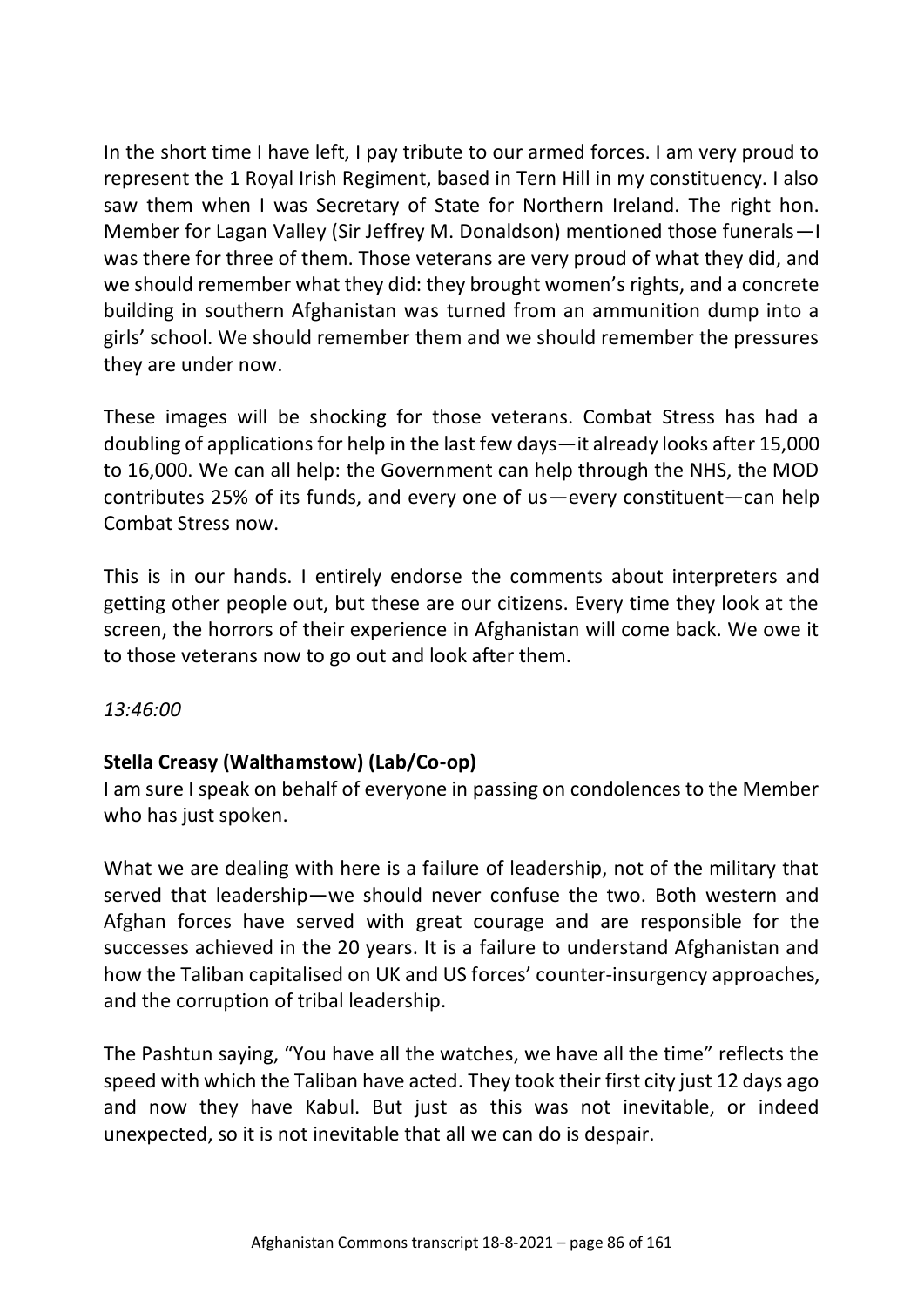The Taliban said on Monday that those who worked with foreign forces have nothing to fear as long as they show remorse. Do not tell them that they are cowards or that they should stay; help them get out. The bureaucracy that our interpreters, support staff and their families face must not be the reason why they lose their lives. I urge the Government to talk to the current and former servicemen and women who know those people, rather than asking people about paperwork, bureaucracy and biometric tests, because that it what is keeping people in Kabul airport right now.

Yes, the airport matters, but people have to get through the checkpoints to get to Kabul, so we need an extraction plan for everyone. We need to be clear on whom we owe a duty to: not just the interpreters, but the women who set up schools and the people who stood up when we asked them to work in the embassies and NGOs. The resettlement scheme is very welcome, but resettling from where, and how? Wars and persecution do not work to a timetable for paperwork.

Like many, in Walthamstow I have families who are desperate. There is an interpreter for the UK, whose dad did the same job for the Americans, and the Taliban are looking for them both. Another is here but his disabled family members in Kabul are at risk because he helped the MOD. Are we comfortable that mum or dad or brother or sister is fair game for the Taliban as punishment? Of course we need family reunion to be part of the settlement scheme. Or there is the family who walked for four hours to get to the embassy but have an Afghan mother. Are we really going to separate them? Or there is the man who has been trying to get his wife out since 2018 but, because of Covid, her visa was delayed.

Numbers matter less than need. We need to reject this artificial distinction between resettlement and asylum. I am pleased to hear the Prime Minister commit not to send people back, but I hope the Home Secretary was listening, because the same Ministers who proudly boast about stopping boats forget to tell us that it is Afghans on those boats—people who have been fleeing this situation.

Instead of posturing, we need to challenge Macron and our European partners, and work with them, to ensure that everybody does their fair share to help. We need to get ahead of this crisis because at the moment we are always playing catch-up. President Biden may not have spoken to other world leaders since the fall of Kabul, so I am pleased to hear that the Prime Minister is, because we need to get agreement, via the UN and NATO, that if the Taliban provide a safe haven for al-Qaeda or ISIS, we will not stand for it. We need assurances from our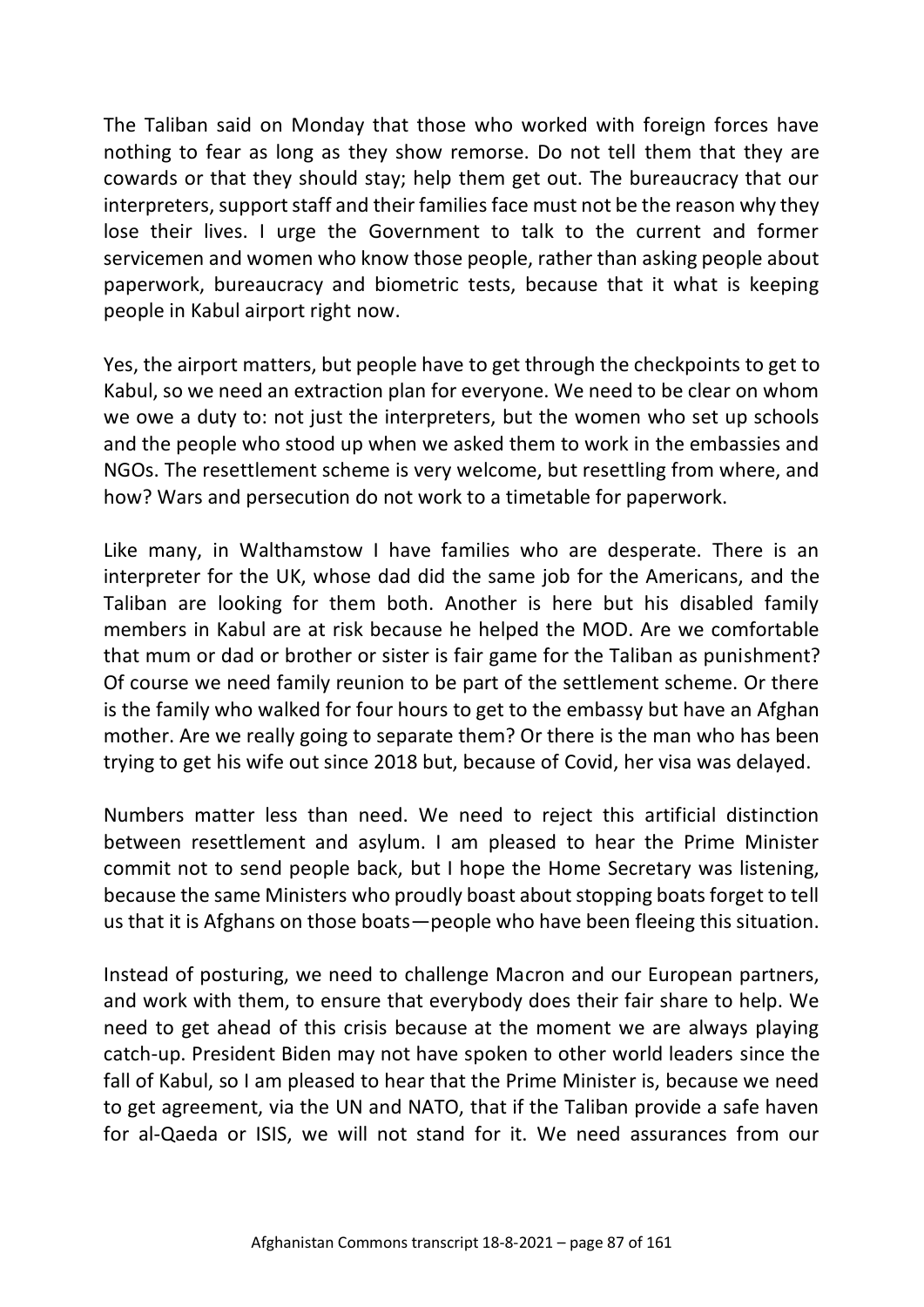counterparts in China and Russia that they will not veto action at the Security Council either.

Yes, this is a humanitarian disaster, but it is also a human rights one. Equality is not just being able to leave the house alone. Those Afghan women who are doctors, judges and politicians need us to do more than wring our hands. We have already heard that girls are being banned from school and forced into marriages. As the quote goes, "The Taliban talk nice during the day and disappear people at night."

We must also say that this is not Islam. Islam is not the reason why people are clinging to planes to save their lives—that is brutalism and terrorism. We must not let people divide us here or overseas in the fight for those values. There may have been a failure of leadership so far, but it does not have to continue if we work together.

*13:49:00*

# **Fiona Bruce (Congleton) (Con)**

I thank the Government for proposing a bespoke refugee scheme focusing on the most vulnerable in Afghanistan. I am glad that, as the Home Secretary said today, it will include persecuted minorities—those who are persecuted simply on account of their religion or belief. That is absolutely in accord with our Government's commitment to promoting and defending freedom of religion or belief for all as a key human rights priority.

As the Prime Minister's special envoy on FORB, I welcome that, but I offer a word of caution. We have heard that the scheme will be similar to the Syrian vulnerable persons resettlement scheme, but for some minority groups who were targeted for their beliefs, including Yazidis, Christians and Shi'as, that scheme was not as effective as was intended. Those groups were disproportionately underrepresented in refugee referrals to the UK—indeed, substantially so. One reason was that the scheme outsourced the selection of refugees to the UNHCR, whose vulnerability criteria did not include people who were being targeted for their faith. Another factor was that many, particularly Christians, were too afraid to enter the refugee camps where selection took place because they feared that within those camps, they would face the very persecution that they had experienced outside. I hope that we can learn from that.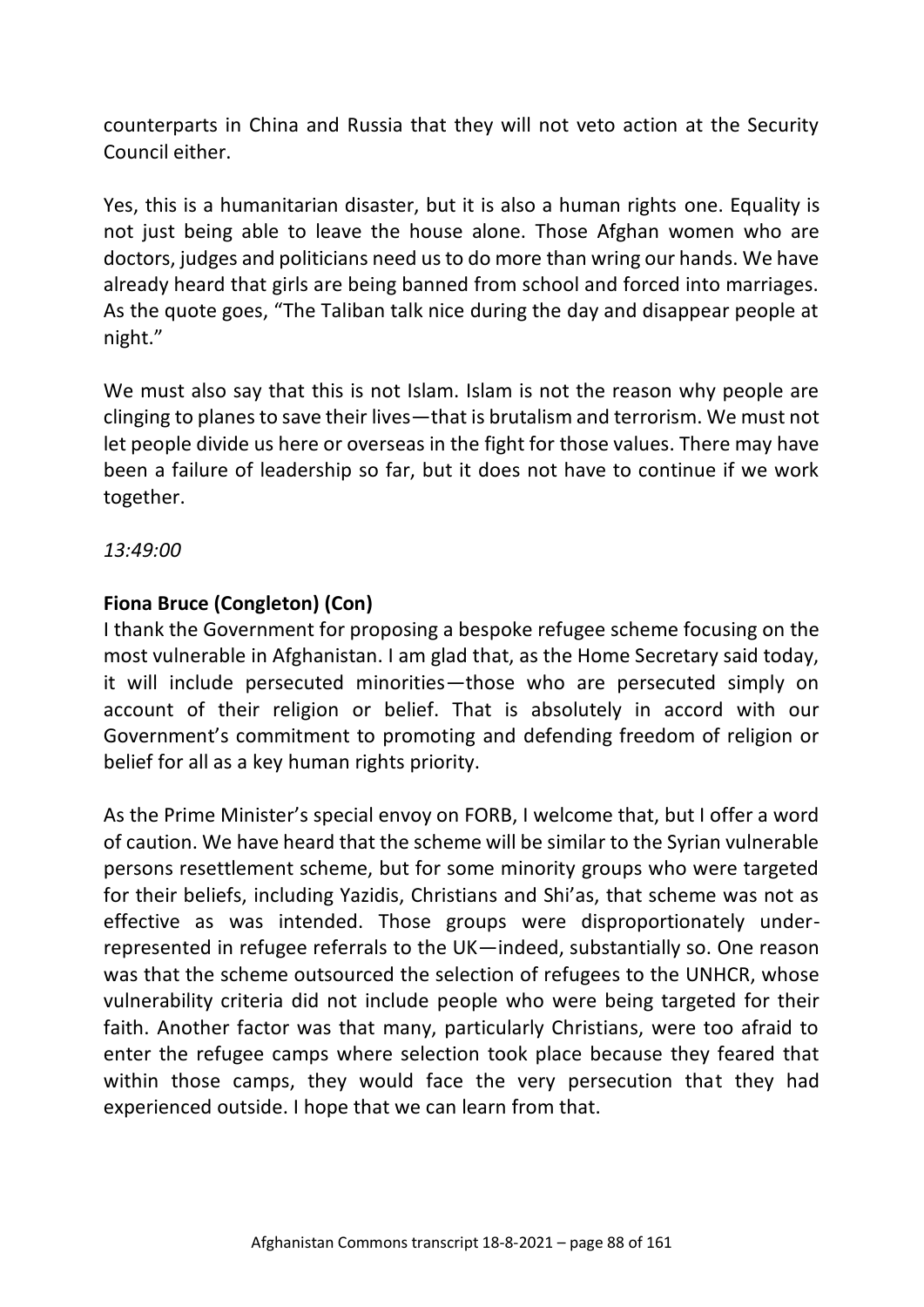Persecution in Afghanistan is extreme. As the US Commission on International Religious Freedom reports, groups such as Hindus, Christians and Sikhs remain endangered minorities. Many have fled the country, and many of their community leaders who remained have been killed. Yesterday, I spoke virtually with an Afghan Christian, and he confirmed that the Taliban are already knocking on doors in Kabul, requiring people to go to worship in the mosques and identifying those who refuse. Those so identified fear the worst for their lives. That is particularly true of publicly known faith leaders and house church leaders in local neighbourhoods. Their neighbours know them, and I am told that they fear being outed by their own neighbours.

It is vital that there is urgent international co-ordination to help the religious minorities in Afghanistan who face persecution. The UK should not have to tackle this alone, but nor does it need to. Offers of help with international co-ordination are available, as I heard yesterday from an international NGO with which I spoke. I thank the Home Secretary and her staff for how, even overnight, they are actively engaging with me on this issue. She has said:

"I want to ensure that as a nation we do everything possible to provide support to the most vulnerable",

and:

"The UK is … doing all it can to encourage other countries to help … we want to lead by example".

That is right, which is why I have welcomed plans for the G7 virtual meeting next week. It is also why I have welcomed all that our Foreign Secretary has done, not only to initiate this but more widely to show international leadership on FORB. In May this year in London, at the Foreign and Development Ministers' meeting, a communiqué was issued—I can only quote a fraction—confirming:

"We commit to co-ordinated action … and targeted support … to defend freedom of religion or belief for all … and combatting all forms of hatred and discrimination … the G7 will enhance efforts toward the promotion and protection of freedom of religion or belief globally."

This is the moment to translate those words into action, and I am confident that under our presidency of the G7, our Foreign Secretary will have freedom of religion or belief at the forefront of his mind next week. It is also our opportunity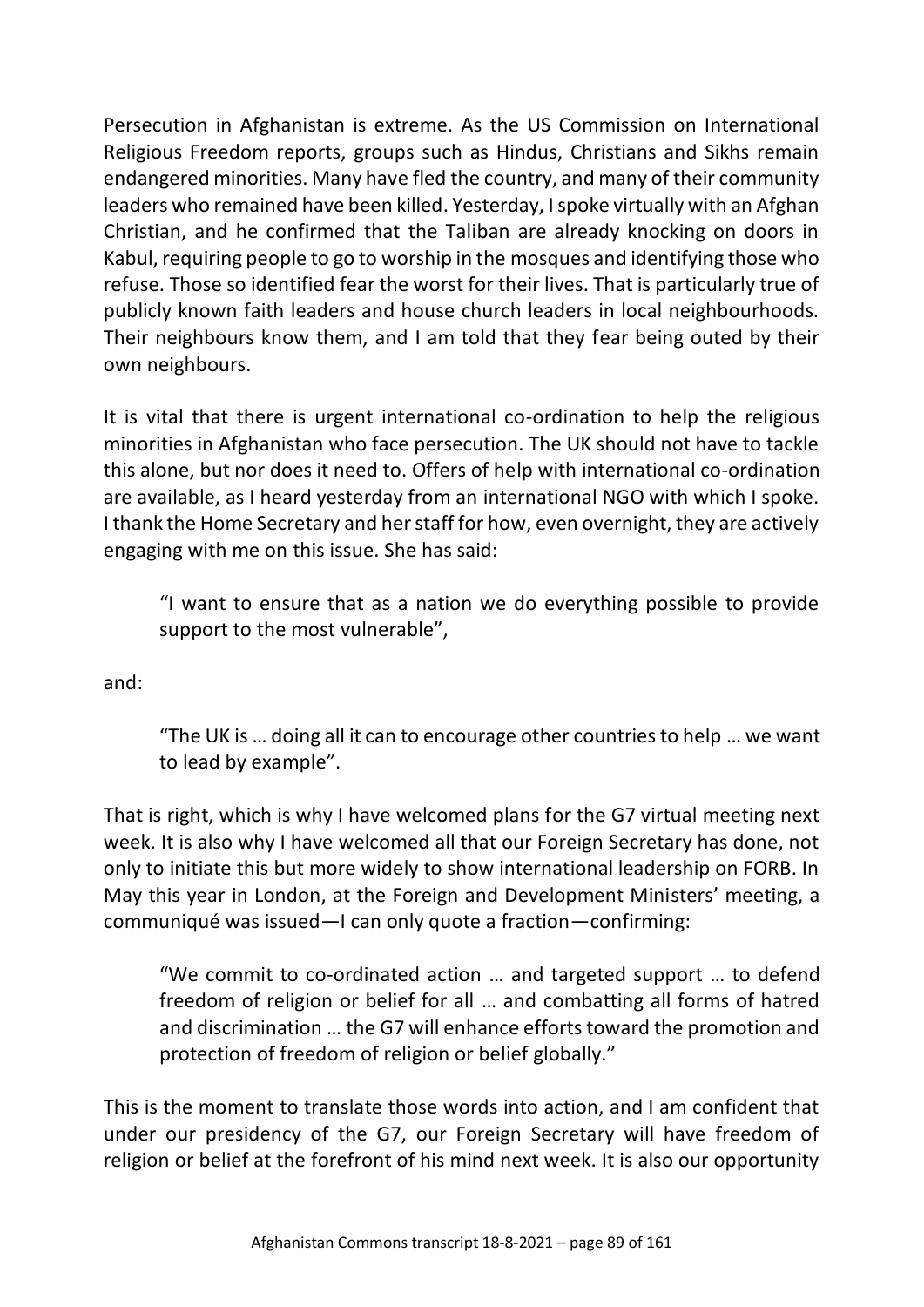to show the world the reality of the words in chapter 2 of our new immigration plan—to ensure support for those, such as persecuted Christians, who need emergency resettlement.

*13:53:00*

# **Dame Diana Johnson (Kingston upon Hull North) (Lab)**

I have three issues that I want to raise today. First, as a member of the Intelligence and Security Committee, I am concerned about what events in Afghanistan will mean for UK national security. With President Biden forging ahead with President Trump's deal with the Taliban, we risk Afghanistan returning to its pre-9/11 position and presenting a global terror threat, an ally for despots and a base for jihadi terrorists and crime networks, including the drug warlords who flood the streets of our country with heroin.

President Biden, who told us very recently, "The USA is back!" says that

"there was never a good time to withdraw US forces",

but I fear he may now learn the hard way that there is never a good time to allow an illegitimate terror regime to take power. A false binary choice has been made between full-on military engagement and a rushed, chaotic withdrawal. There were, and are, other options.

Worse still, our holidaying Prime Minister and Foreign Secretary allowed this catastrophe to unfold with barely a whisper. The UK currently heads the G7, we hold a permanent seat on the UN Security Council and we are founder members of NATO, but where is the international leadership from our Prime Minister? So much for global Britain, with our shrunken influence and reputation. The Prime Minister declares that Afghanistan must not become a "breeding ground" for terrorists, and I agree, but wishing these ends does not render the means to fulfil them. What is he going to do? We must now ask whether the assessment of our security needs in the integrated review, published only in March, needs an early update.

Secondly, we have sleepwalked into opening up a new front in the global refugee crisis, which our Home Office has already struggled to cope with. With our allies in the EU and Commonwealth, we must ensure that aid reaches those in need and this is after the Government cut the UK contribution to the Afghanistan humanitarian response plan by 76%. We now have the added task of avoiding aid's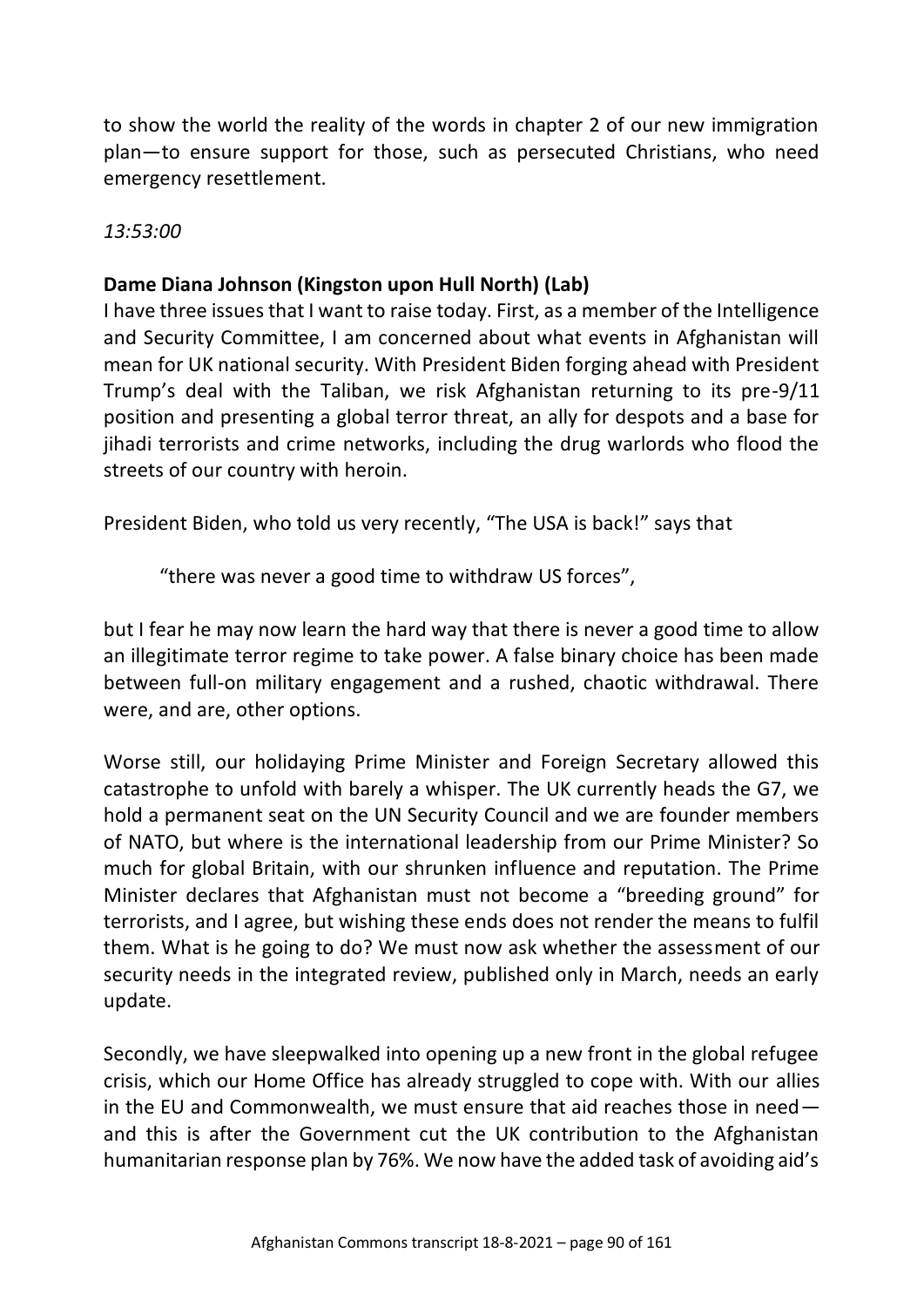falling into the hands of the Taliban. I can only urge the Government that we must do our fair share in providing safe havens, sanctuary and support for all those left with nothing.

Thirdly, as the chair of the all-party parliamentary human rights group, I am appalled at the prospect of a new dark age descending on Afghans. As Hillary Clinton said,

"human rights are women's rights, and women's rights are human rights".

After all the sacrifices, 20 years of human rights progress for women and girls will be swept away with the return of a perverted, medieval theocracy. Women will be erased from public life, the right to education will be severely limited and violence, rape and forced child marriage will be routine weapons of oppression.

Brave female politicians, teachers, medics, scientists, journalists and judges will be targeted by the Taliban. Those who worked with the coalition forces are already being subjected to brutal reprisals from the Taliban, as are those dedicated to protecting fundamental human rights such as the right to education, healthcare, freedom of expression and freedom of association. Members of ethnic and religious minorities, not least Christians, are now at greater risk in Afghanistan.

Those now in mortal danger deserve more than vacuous slogans about solidarity. The Government's integrated review also had a section on defending human rights, promoting gender equality and much else. That sounds utterly empty now.

*13:57:00*

# **Alec Shelbrooke (Elmet and Rothwell) (Con)**

The summary of the NATO 2021 Brussels summit confirmed the end of NATO's military operations in Afghanistan, while restating the pillars of NATO's new relationship with and support for Afghanistan: ongoing training and financial support for the Afghan national army, ongoing diplomatic engagement, transitional funding to ensure the continuing functioning of Kabul airport, dialogue on Afghanistan with relevant international and regional partners, and support for the ongoing peace process. Clearly, there is no support to be offered to the Afghan national army any more, and the peace process lies in tatters. What has unfolded in the past month goes down as one of NATO's great failures. However, within that communiqué lie some important points. An ongoing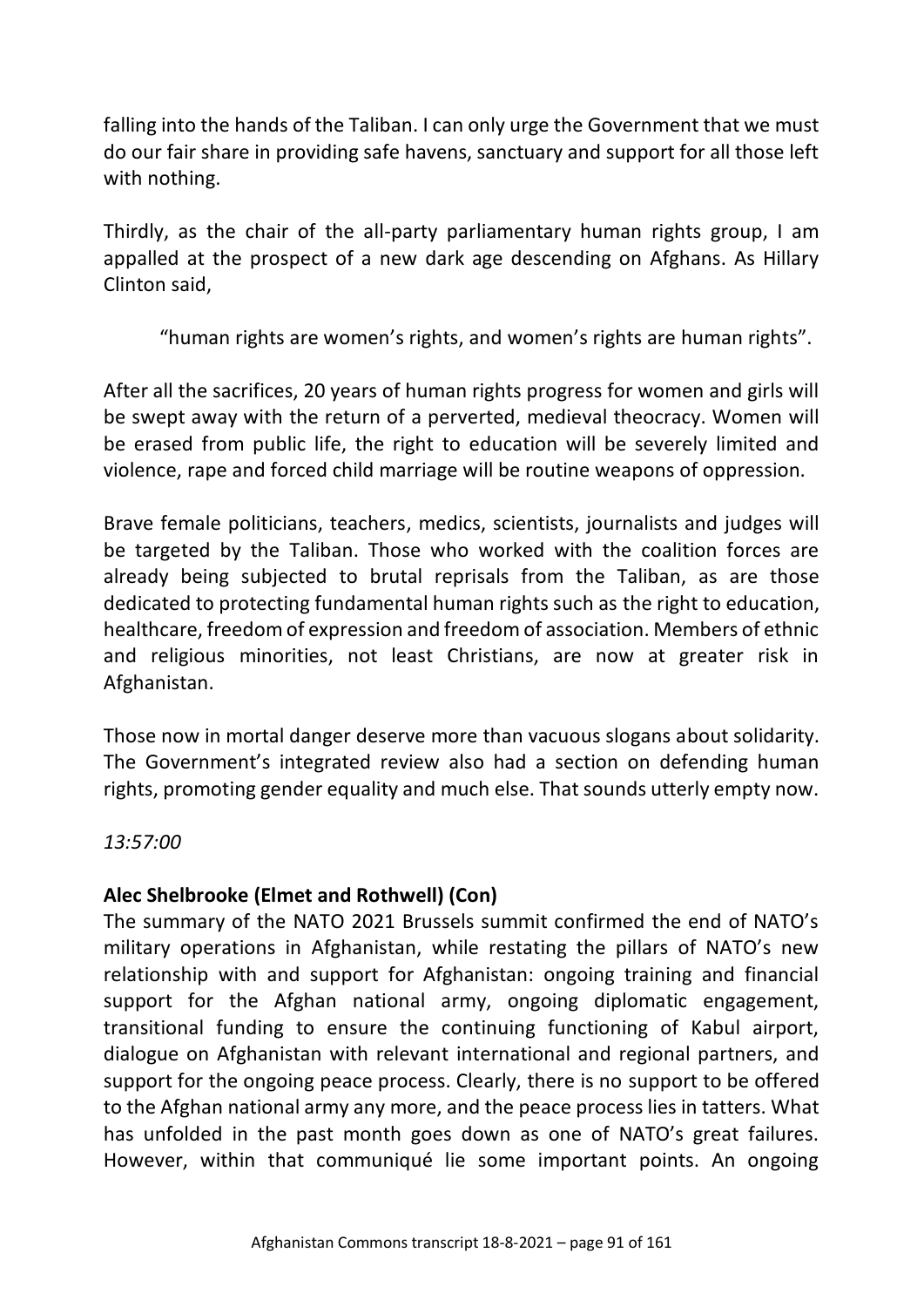diplomatic engagement is an important way forward. Kabul airport will probably function through support from the Russians and the Chinese, and we must recognise that the ongoing diplomatic engagement will make for some uncomfortable partners that we will have to deal with.

The reality is that the original NATO operation to remove the al-Qaeda threat from those terrorist camps was successful. The time spent over the past 20 years to stabilise the country and push out the al-Qaeda camps has led to a situation where the Taliban now say they would not allow terrorist organisations to set up camp again in Afghanistan. That must be part of the focus of diplomatic work. It is now a diplomatic mission to hold them to account.

The reality is that not a single serviceman's life was lost in vain, as so much has been achieved. Although each civilian life lost is a tragedy, everything was done by NATO to prevent civilian casualties. That is why I believe there is not huge support for the Taliban, and it shows there is an important mission to come.

One of the important countries we must deal with is Pakistan. Imran Khan, the Prime Minister, rightly spoke of his frustration that the Americans come to Pakistan only when they want Pakistan to sweep up the mess they have left behind. I understand that frustration, but Pakistan is an important nation that we need to work with to try to hold the Taliban to some of their Qatar commitments. Ultimately, we need to deal with the situation as it sits today. We need to make sure those gains are not lost. Equally, as has been said many times in the House today, we must try to prevent the humanitarian catastrophe for human rights and women's rights if the clock is turned back. That will all require diplomatic effort and it will require financial input and financial sanctions when the time comes. One of the real tests will be whether we and our NATO allies reopen our embassies, which will be an important step towards the Taliban showing they are willing to stand by their Qatar agreements and whether we can work with them. Whether sanctions have to be put on the state will be part of that.

The Taliban have declared that the war is over, so I leave the House with a thought that many have heard before: at the end of war-war, we have to engage in jawjaw.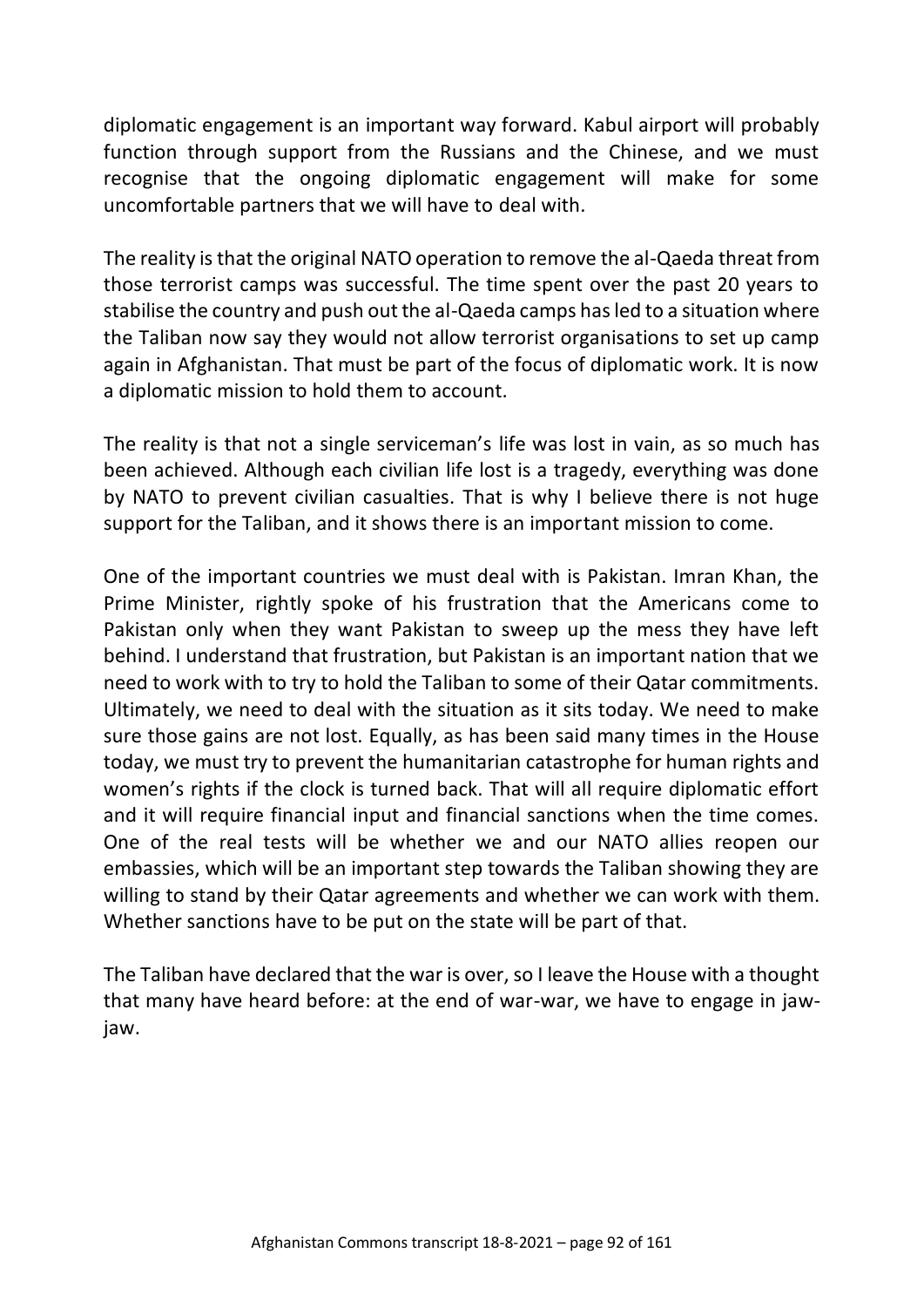#### *14:01:00*

### **Mr Pat McFadden (Wolverhampton South East) (Lab)**

The actions of our armed forces, those of the United States and other allies, and the Afghan forces themselves have made a big difference to the lives of people in Afghanistan over the past 20 years. We have heard a lot today about the importance of education for millions of girls, about the value of the freedom that allowed women to work, about the political representation, the elections and the diversity of representation that would have been unthinkable under the Taliban, and much more. To suggest that the last 20 years were a mistake, that none of it should have happened, is to dismiss the importance of those fundamental gains. It is to dismiss the importance of one of the biggest movements of refugees back into a country in living memory.

I visited the Pul-i-Charkhi refugee processing centre many years ago, shortly after the Taliban had fallen. I spoke to people there and asked them why they had come home. They answered, "Because there is hope for our country." The measure of what has been gained will now be seen in what is lost. It can be seen in the desperation of people clinging to the undercarriage of planes leaving the country. It can be seen in the palpable fear of those who feel their freedom and safety are now under threat.

All these gains were made possible only because of the commitment we made, and because of the 457 members of our armed forces who never came home. Members on both sides of the House served alongside them. All those soldiers made a huge and positive difference to the lives of the Afghan people. There was not peace in the whole country, and violence still killed many, but undoubtedly great gains were made.

Let us be clear that the Taliban are in control of Afghanistan today, not because we intervened in 2001 but because we abandoned it in 2021. The defence of the position that has been adopted is that we cannot go on forever, but our role had radically changed. Far fewer troops, less frontline fighting and more of a support role. The question has to be: was this withdrawal necessary now? Was this outcome inevitable?

Many times in this House we have debated intervention. It is a difficult choice and when it happens, we know that ownership of the consequences follows. But be in no doubt: the events of recent weeks show that not intervening has consequences too, and those consequences are just as real for the Afghan people. Are we going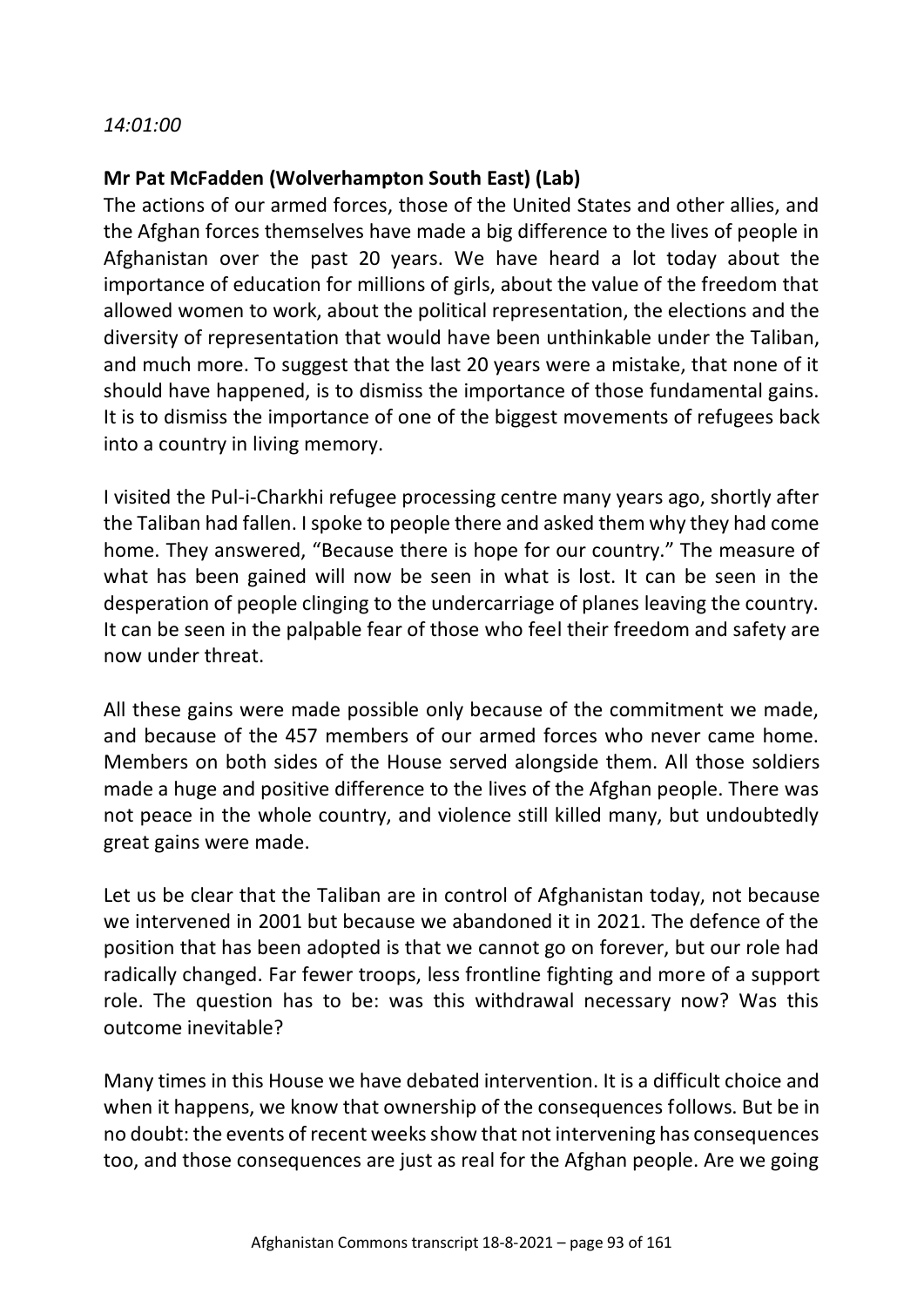to pretend that they matter less because we do not feel we own them? What is our message to oppressed people around the world after this? Are we going to console ourselves with tweets of solidarity which offer them nothing? That is not a foreign policy, it is not a moral stand; it is just a pose, and the oppressed people around the country—around the world—deserve better than that.

So where do we stand in the world now? What does rhetoric about global Britain mean in the face of what has happened in the past few weeks? Where do we stand with the United States, when the limitations of our ability to act have been so brutally exposed? This is the question that will be asked of the west now. It is about trust in our word and trust in our faith, and recent weeks have been a major setback to both.

*14:05:00*

# **Caroline Nokes (Romsey and Southampton North) (Con)**

May I draw the House's attention to my entry in the Register of Members' Financial Interests for the support that I get from the RAMP—Refugee, Asylum and Migration Policy—project? I would also like to pay tribute to the Army Air Corps, based in my constituency, which over the last 20 years has played such a significant role in Afghanistan, and to gallant Members across the House who have personalised the story in their contributions today.

I start by commending my right hon. Friend the Prime Minister for the scheme that he is putting in place to ensure that we can prioritise women and girls and bring them to safety. He and I do not always see eye to eye, but this scheme absolutely is the bespoke one that I have been calling for over the last few days. But time is of the essence and detail is missing, and that is my big worry. How are we going to bring those people to safety in the time that we have to do it? For 18 months, I lived the Syrian vulnerable persons resettlement scheme, and I know the complexities and the difficulties with, on occasion, pettifogging bureaucracy. I know how hard it is to get the referrals and make sure that people have the right vulnerabilities identified, and how difficult it is to work on the ground when people are in camps, all in one place.

The women of Afghanistan are not in one place; they are in hiding. They do not necessarily have the documentation that they need to find their routes to safety. What are those routes to safety? We need to know as a matter of urgency. My concern is that the women of Afghanistan do not have the six years that we are talking about with the VPR scheme or, actually, six months. They did not even have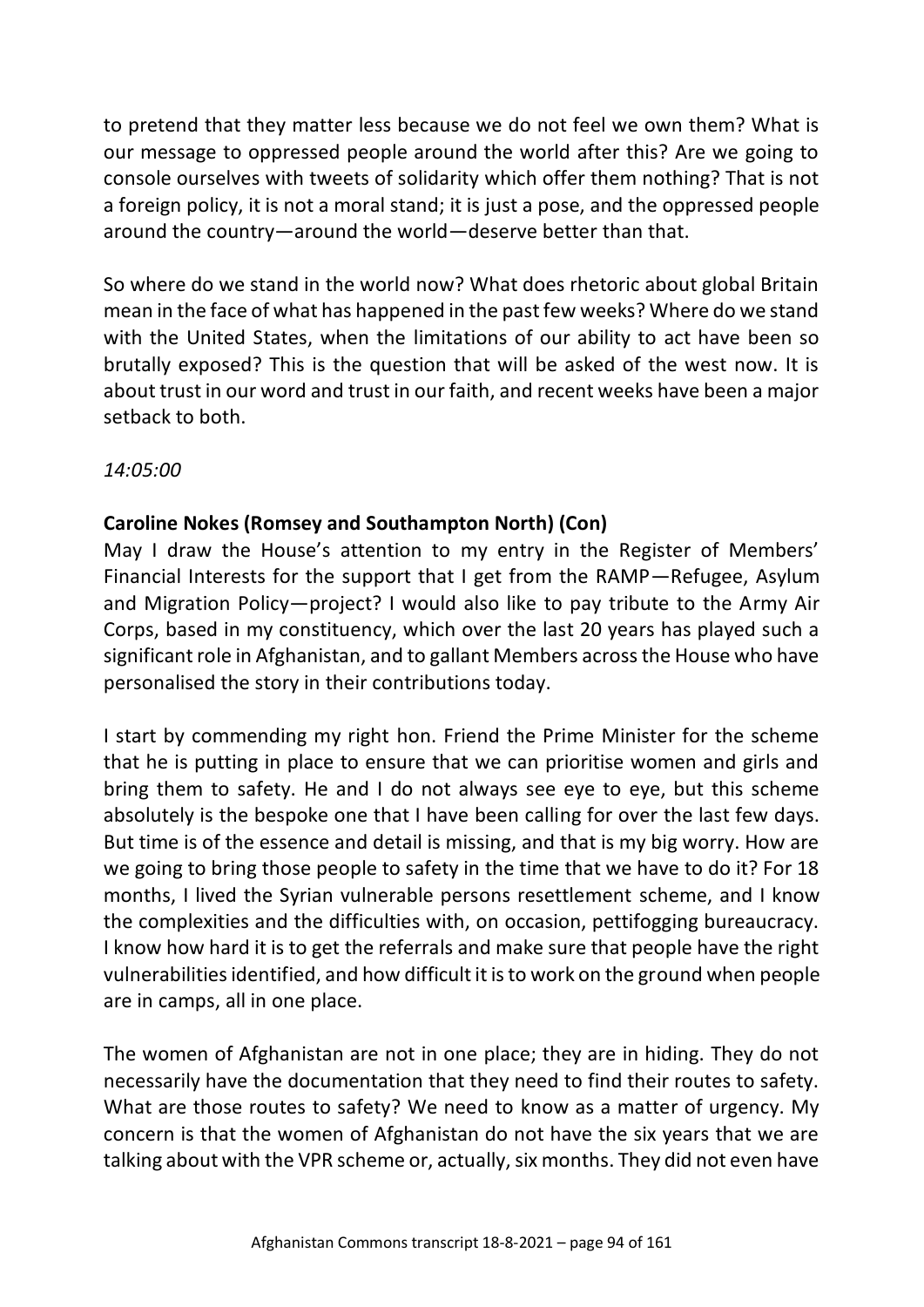six days before they were forced back into burqas and turned away from their university places, or before the bank tellers were told that they had to go home because their jobs were to be taken by men. They were told it would all be okay so long as they live under Islamic law, but what is the Taliban's interpretation of Islamic law? What will it actually look like for them?

My email inbox has had a number of comments from people telling me that I have to have trust in the Taliban and that they are not as bad as they once were. I will judge them by their actions, not their words. I saw the terrible scenes at Kabul airport, where Afghan nationals had no confidence in their words and were clinging desperately to the underside of planes to escape. In particular, what of the women teachers who were giving education to girls? What of the civic leaders whom we encouraged to stand as mayors and take up roles in civic society? What of the doctors and the medics, or the midwives we heard about earlier? They are the ones most likely to suffer reprisals.

I want to talk briefly about the experience of my constituents, Monica and Sonila, who are still waiting after two years for a decision on their asylum claim. Now is the time to grant all those claims, because they cannot be returned to Afghanistan. They are educated women who have been active in society and are journalists. They would be at risk, but what of their mother and their younger sister, who are still in Afghanistan? I argued at the Dispatch Box for refugee family reunion to allow teenage girls who are over 18 to be allowed to come here. Our children do not suddenly become independent because they pass a day over their 18th birthday, so refugee family reunion in this instance has to ensure that those girls are able to come here. Would we leave our daughters in Afghanistan, with 12-year-old girls taken from their homes? I will not use the term "forced into marriage"; they are abducted and raped by men old enough to be their grandfathers.

We have to do more and we have to do it quickly. The scheme that the Government are putting in place is a good start, but it is just a start. This needs to be the fastest resettlement that we have seen since Uganda or the Kindertransport, so that we can continue to stand at the Dispatch Box and say that we have a proud history of being a safe haven for resettlement.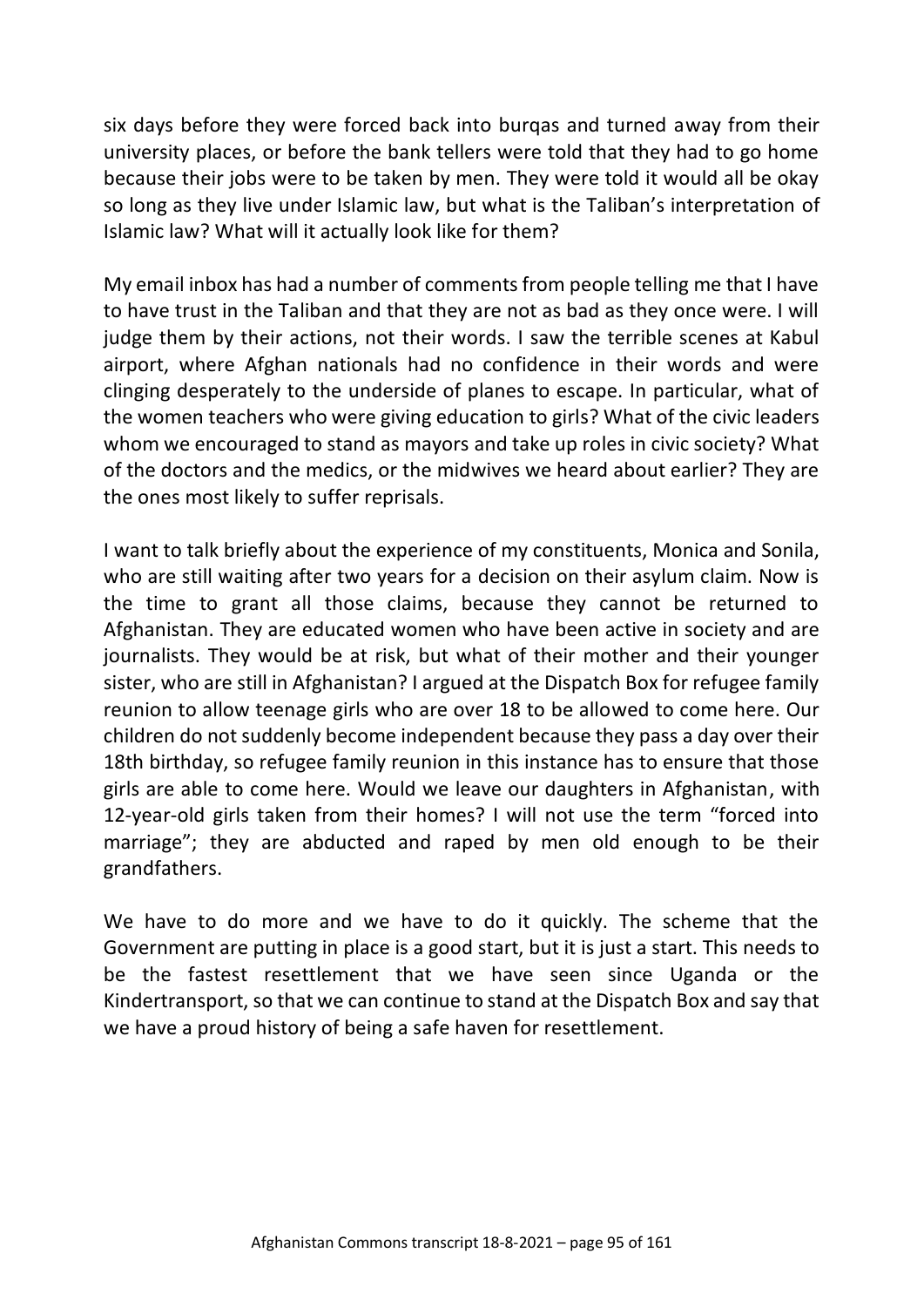#### *14:10:00*

#### **Tahir Ali (Birmingham, Hall Green) (Lab)**

The situation unfolding in Afghanistan is of deep concern for the whole international community, and the potential for a tragic humanitarian crisis is clear. Many thousands will now be attempting to flee the Taliban, who have swiftly seized power after the withdrawal of US troops. The message is clear: the international community, including the UK, has failed the people of Afghanistan. Twenty years of armed intervention, and the commitment of more than 100,000 British service personnel, has not prevented the return of the Taliban, and has left many Afghan people in a dire situation.

In every respect, our interventions in Afghanistan have been an abject failure, resulting in a powder keg that threatens regional stability. That must signal loud and clear that a change in direction is needed. Military action has failed and cost the lives of countless Afghan civilians and British service personnel. We must now set out to work alongside the international community to find solutions that prioritise the safeguarding and wellbeing of Afghan people, and that particularly set out to protect women and girls. As such, it is imperative that the UK Government provide a safe haven for those fleeing that country. In that, we must not fail the Afghan people and those seeking asylum here must be given a safe passage and allowed to rebuild their lives. We must not cherry-pick who to save and who to turn away. Instead, we must put compassion at the forefront of our response. Given the UK's role in what is now happening in Afghanistan, that is the least we can do if we care at all about justice.

Afghanistan is now a powder keg that threatens regional stability in an area where conflict between major nuclear powers is already a terrifying possibility. Real tensions already exist between India, Pakistan, Iran and China, and the worsening situation in Afghanistan will only add to them. Given its long and prominent role in facilitating and exacerbating conflict in the region, if the UK is to redeem itself, it must fully commit to working alongside the international community to find ways of de-escalating regional tensions. We must use our relationships with powers in the region to push for a peaceful solution to outstanding conflicts, including the ongoing Indian occupation of Kashmir. Just over two years ago, article 370 of the Indian constitution was revoked, and if we look at the atrocities and abuses that are happening, we cannot talk about Afghanistan in isolation and completely ignore conflicts in the rest of the region. If regional powers set aside their differences and work together, I believe we will be able to avoid further bloodshed.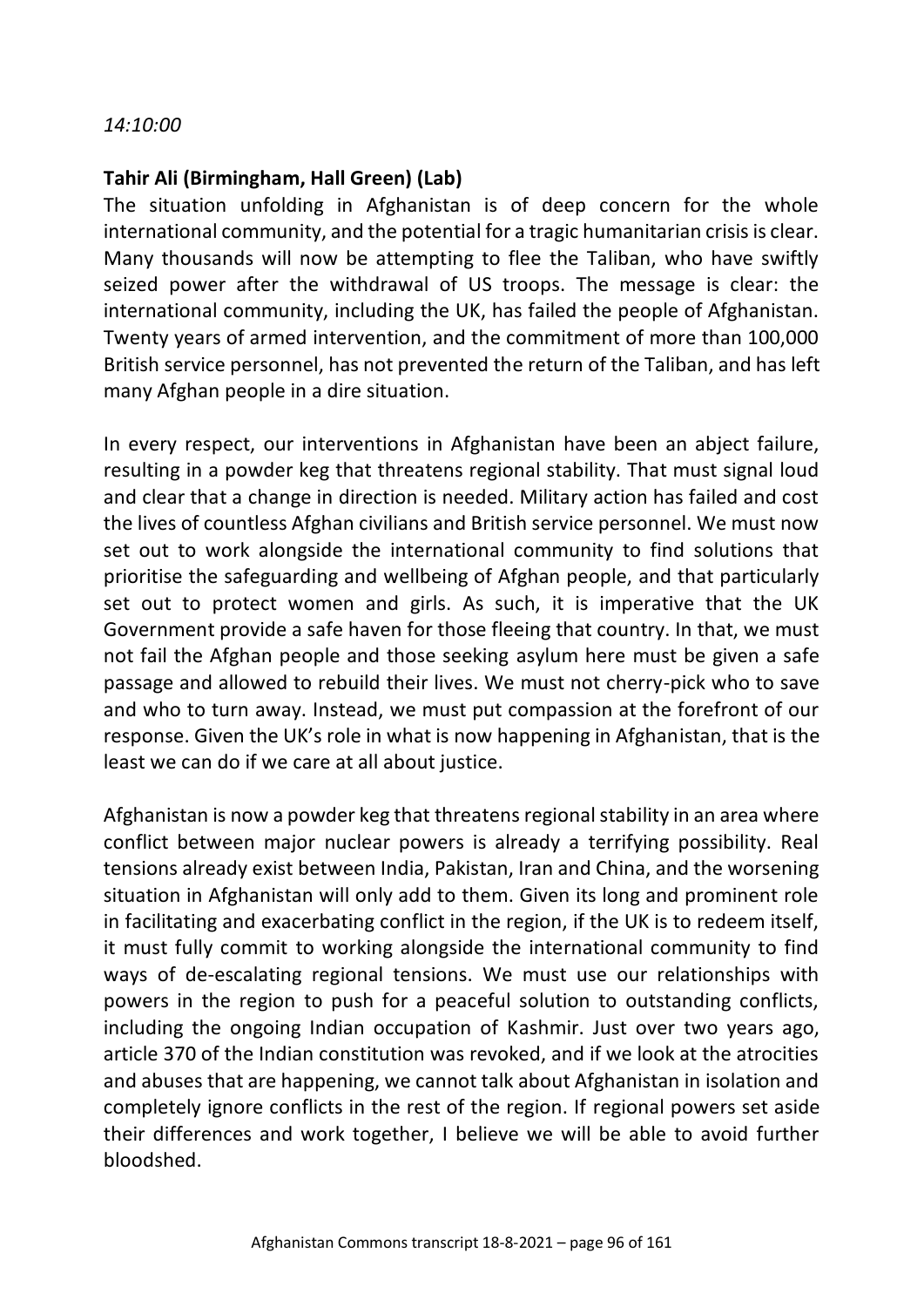#### *14:13:00*

# **Bob Seely (Isle of Wight) (Con)**

This is a difficult and upsetting debate, and I am not quite sure why. It may be because some of the people I knew are now dead and because I do not think that some of the things that are being said are true. I want to set the record straight and, in the short time I have, correct some of the false assumptions that are being made and also make a few observations. I pay tribute to the many hon. Members who have made excellent speeches, especially the Chairman of Foreign Affairs Committee and the Chairman of the Defence Committee, whose speeches were incredibly good.

What has happened is an appalling and unnecessary self-inflicted wound. We are being presented with a choice: invest more blood and treasure or walk away. No: we had a steady state, give or take, in Afghanistan for the last few years, and the mission was a train, equip and mentor one. It was large, but for between 5,000 and 20,000 troops, contractors, special forces and so on who were there, it was smaller than many NATO/US bases and missions around the world. We have chosen to withdraw politically; we have not been forced to do so on security grounds. I think we will regret that decision for many years.

The collapse happened because a truly dreadful US President, Donald Trump, who was probably in hock to the Russians, dealt with the Taliban behind the Afghan Government's back—a shocking betrayal. Joe Biden, who admires Kennedy—we had some great quotes from Kennedy earlier—could have changed things. He has chosen not to and has opened the United States, Europe, India and many allies throughout the world to considerable terrorist risks from the 2,500 to 4,000 jihadi nut jobs—pardon my French—who are currently being released from Bagram, Kandahar and Kabul. When they have stopped slaughtering our friends and beheading a few key women journalists, they will turn their attention to us. We have walked away from a successful anti-terrorist operation after 20 years. Sooner or later, we will reap the rewards.

Many people have said that the Afghans did not fight. I was in Afghanistan four times over seven months, not on long tours—four months, two months and a few weeks. In my experience, many Afghans fought very hard. At first, yes, there was an uneven flow of recruits to the police, but I had the privilege of patrolling in Nade-Ali north with a small team. Those people were remarkable. When we went into a village, they would tell us from where the Taliban were watching us—which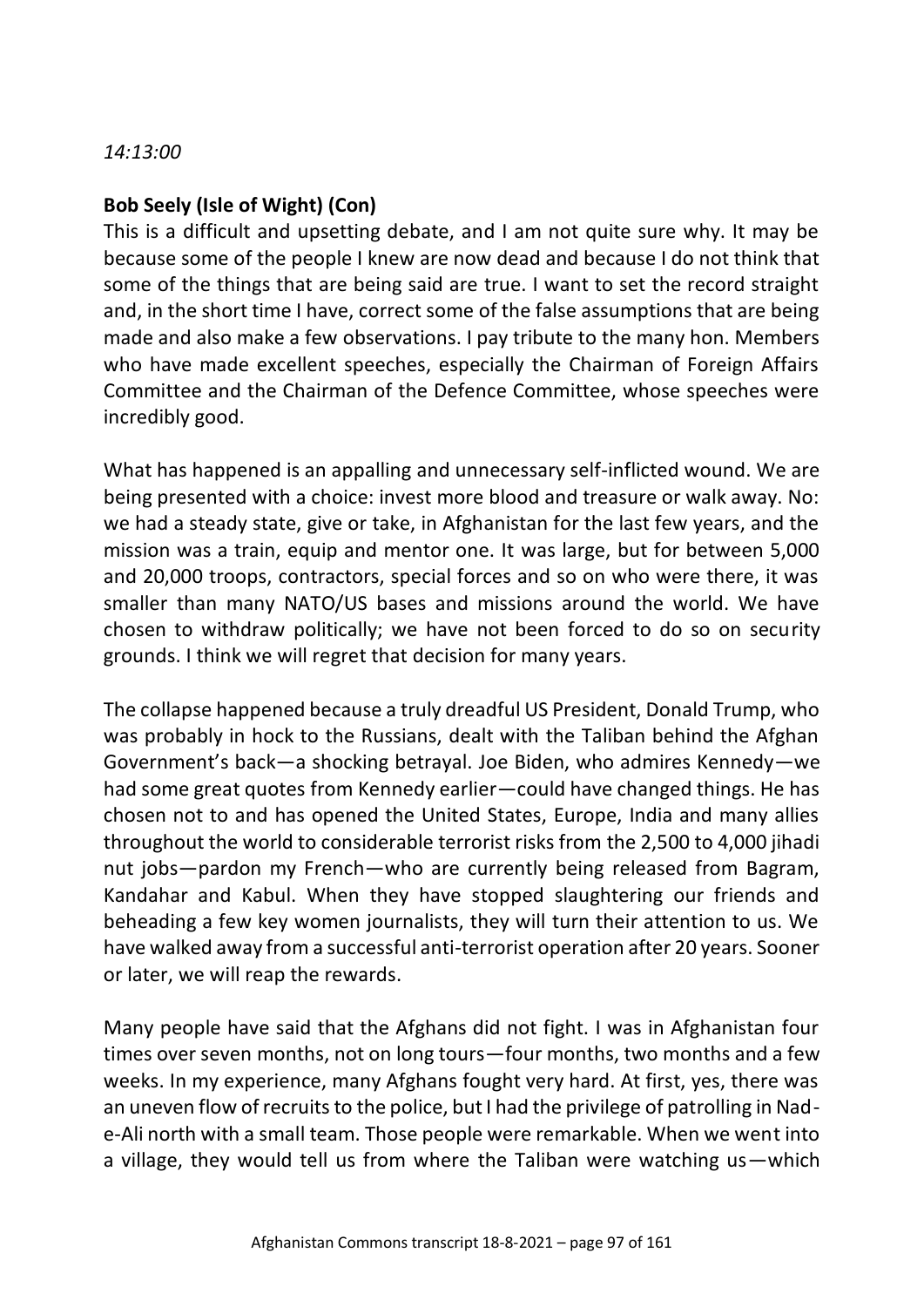haystack, which bund line. They would tell us that the motor cycle repair man had to work for the Taliban because his wife and children were under threat. They also told us that they would happily take their daughters to school, but asked why they should when there was not enough security to prevent them from being raped and abducted on the way home. Sometimes it was difficult to give them an answer that reassured.

In many ways, those people were a model of courageous integrity. They were effective and efficient, they loved their country and they knew right from wrong. They are probably dead. If they were not killed a year ago, they will be finished off as we speak, and I find that upsetting.

# **Stewart Malcolm McDonald (Glasgow South) (SNP)**

My hon. Friend from the Foreign Affairs Committee makes an excellent point, which has been made by a few others. He always looks at these things with a keen eye. Given what he has just said, is it not offensive that those people's contribution has been swept away, particularly by the President in the past few days?

# **Bob Seely**

Yes, absolutely. I thank the hon. Gentleman for that contribution. To dismiss the 70,000 people who have died is absolutely wrong. People were uneven at times, especially in the beginning, but there were many brave male and female soldiers, journalists and people who engaged in civil society. They will now be shut down. They will not all be murdered. The Taliban are clever: they will carry out some high-profile assassinations to silence others, but the direction of travel is clear.

The Secretary of State for Defence, who is in his place, is one of the few people who has emerged from this with any credit because he can see the bigger picture. He has understood the geopolitics, the rationale, but also the emotions of many troops who have served in Afghanistan. He has shared that and I thank him very much for it.

As my right hon. Friend the Member for Chingford and Woodford Green (Sir Iain Duncan Smith) said, Russia and China are happier today and Taiwan and Ukraine are considerably more nervous. We are weaker. As several hon. Members have said, Europe has been as bad as the United States in not stepping up to the mark. A weak and divided west is not a recipe for a caring future for anybody. It is a recipe for global instability and greater global threat.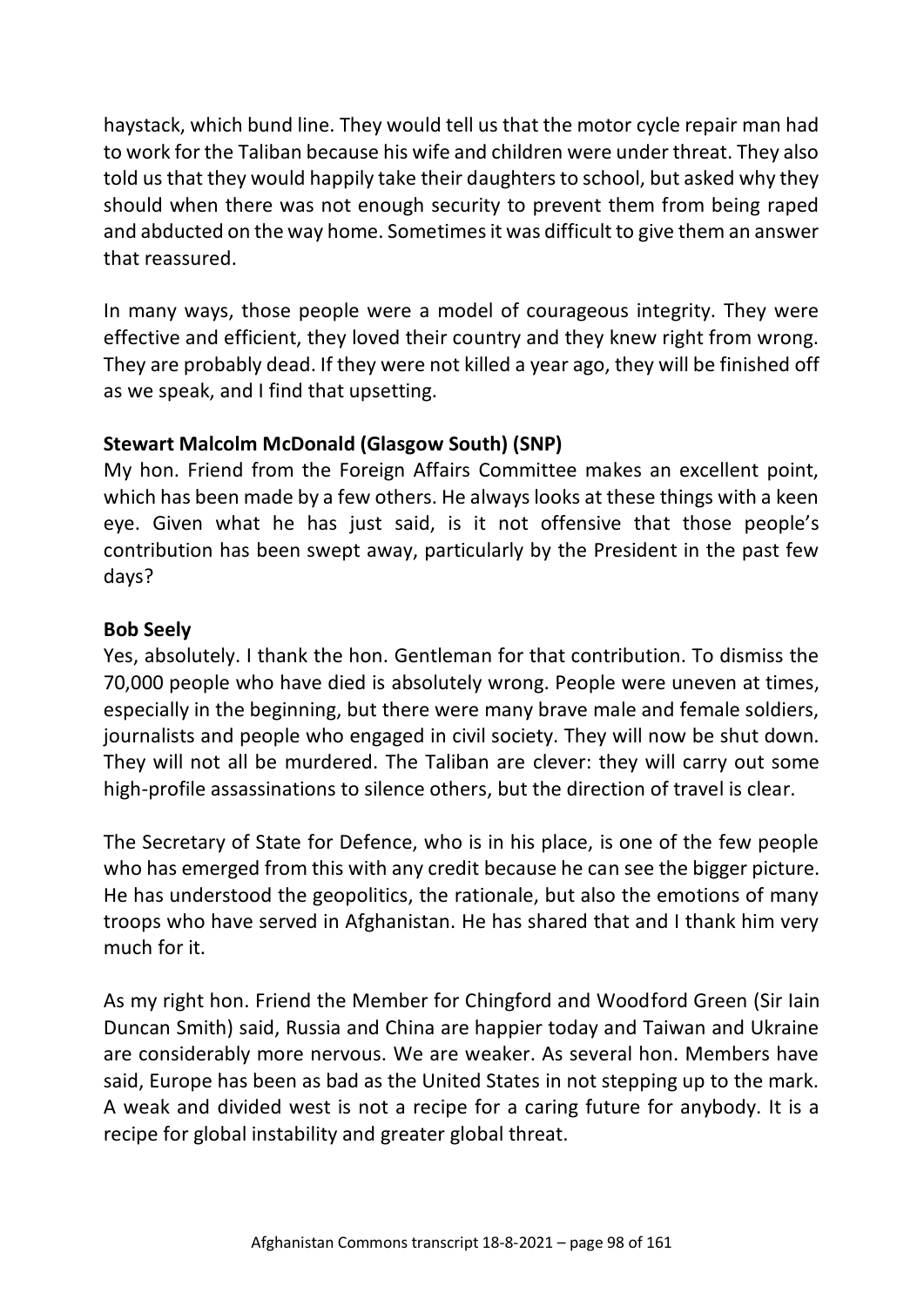#### 14:19:00

# **Liz Saville Roberts (Dwyfor Meirionnydd) (PC)**

Diolch yn fawr, Madam Ddirprwy Lefarydd. First, I would like to pay tribute to our service personnel who are putting their lives on the line in Kabul to evacuate our citizens safely, and to those who have served in Afghanistan these last 20 years.

The west failed in its mission and the UK Government bear their share of responsibility, but now is not the time to question how we got here nor how our allies have behaved. It remains the case that the UK Government have a practical and moral responsibility to thousands upon thousands of people in Afghanistan. We must ensure the swift and safe evacuation of UK nationals, UK personnel and Afghan nationals linked to the British NATO mission and to charitable and nonmilitary efforts. I urge the Government to expand their Afghan relocation and assistance policy to all locally engaged staff and their families, regardless of whether they served in exposed, enabling roles or not. We must help too those people who dared to share our cherished values, especially journalists and women in senior civil society roles, those who worked with UK-affiliated charities and NGOs, and women in the judiciary, in the Government and in education.

Wales, of course, has a long and proud history of providing sanctuary to those fleeing persecution. Communities across Wales and the rest of the UK are ready to show the same compassion today. I must refer to the counties of Gwynedd and Ceredigion, whose intentions have been declared as well, but to whom the funding is critical to the numbers that they can accept.

The announcement of the resettlement scheme is a positive step. None the less, the 5,000 cap this year is arbitrary and insufficient. It is vital that the Government provide safe routes for Afghan refugees and end—this is clear now, as we have heard from others—the deportation of those already here. We must expedite procedures. There is a question about whether being an Afghan citizen is now sufficient, in terms of resettlement, to qualify as being in "well-founded fear of persecution". We must look at the opportunity in the here and now, and not put up barriers and use the routes that we would conventionally use. We must look at how we can address the present situation as best we can. The Government must also consider whether the Nationality and Borders Bill is in keeping with these new circumstances and with the UK's clear duty of responsibility to the Afghan people.

I would like to question the Government on another point, to which I would like a response when they wind up the debate. Reports are emerging that there is now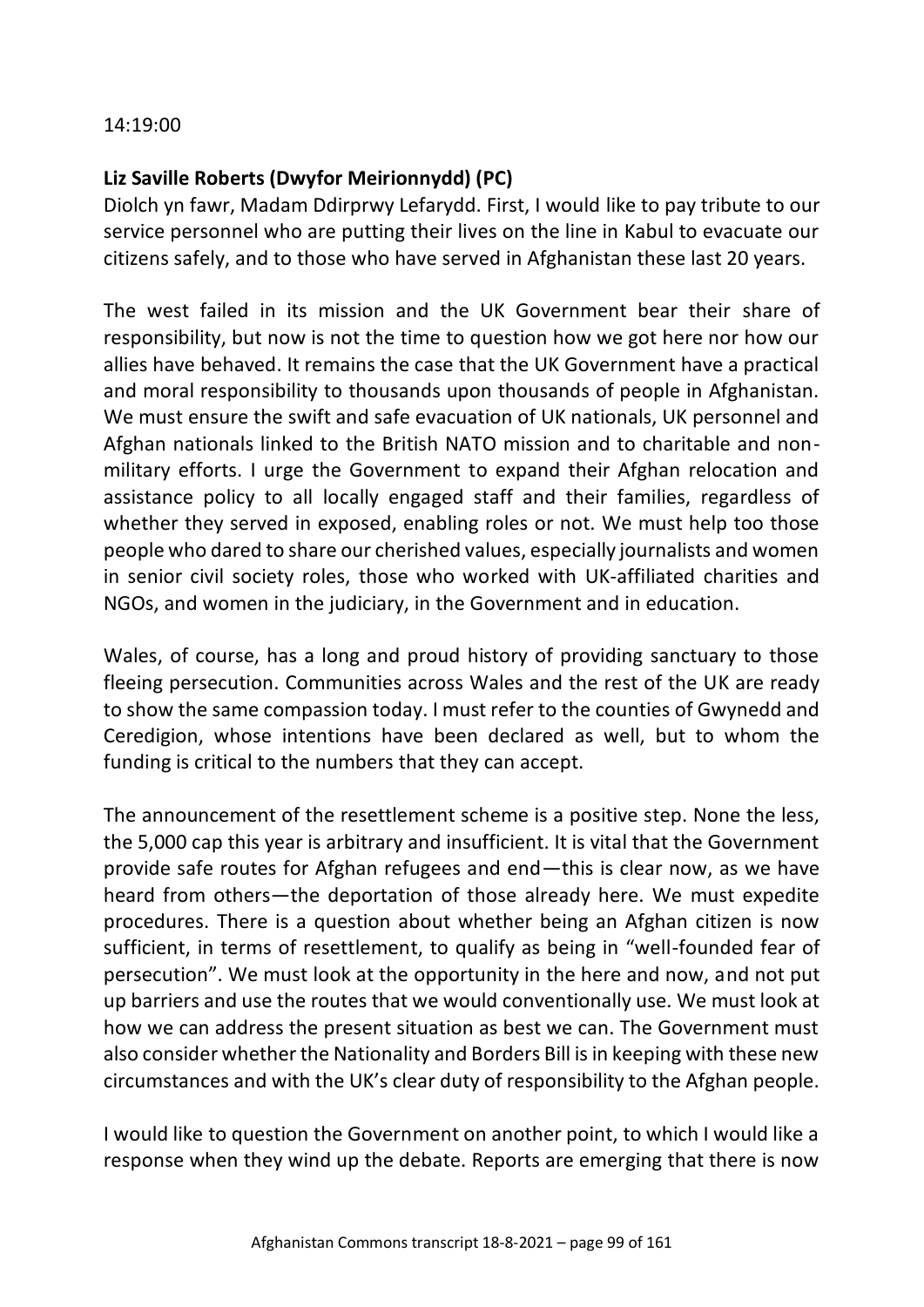only a 72-hour window before the US pulls out of Kabul airport. We are indeed in that 72-hour window now. This will endanger the UK's and other allies' efforts to evacuate citizens and eligible local nationals. We must make every effort to secure the time to do the right thing. Will the Government today guarantee that the evacuation operation from Kabul airport will continue until 31 August, which was the declared timetable of both the US and UK Governments? Will the Government still be there, with representatives able to send people out of Kabul airport, to the end of this month?

Finally, it is clear that our greatest and only success after 20 years in Afghanistan has been the rights of women and girls. Will the Government commit today to do everything in their power to encourage the Taliban to protect those advancements and the lives, livelihoods, freedoms and rights of Afghan women and girls?

*14:23:00*

# **Richard Drax (South Dorset) (Con)**

As a former soldier, I have watched the scenes of chaos with great sadness sadness for the 457 men and women of our own armed forces who died doing their duty and for the scores of others with life-changing injuries. Was it all for nothing? I hope that they do not think so, because their courage and sacrifice lit a torch in a dark place that the Taliban, however hard they try, will find impossible to totally extinguish. As we have heard, they also prevented any terrorist attack on the west for 20 years from Afghanistan. I also pay tribute to all those brave Afghans who have helped us over the past 20 years. I hope that we can evacuate all those who need to get out. We must never ever forget the men and women, our allies and friends, without whom we could not have borne our share of the burden over all these years.

Although I know that the Government are doing all that they can to bring some semblance of order to the withdrawal, it is a fact that not all will escape the vengeance of the Taliban, despite the current amnesty, in which I have no confidence. My concern now, as has been expressed by many in the House, is that this rushed withdrawal will create—perhaps I should say, is creating—a vacuum. From now, we face a resurgent fundamentalism in Afghanistan, the prospect of the country once more harbouring those who would do us harm, and significant growth in the drug trade from which the Taliban will get their funds. While the Taliban want only to export their heroin, others will use the ungoverned space to foment and spread their extremist ideology. We have only to look at why we went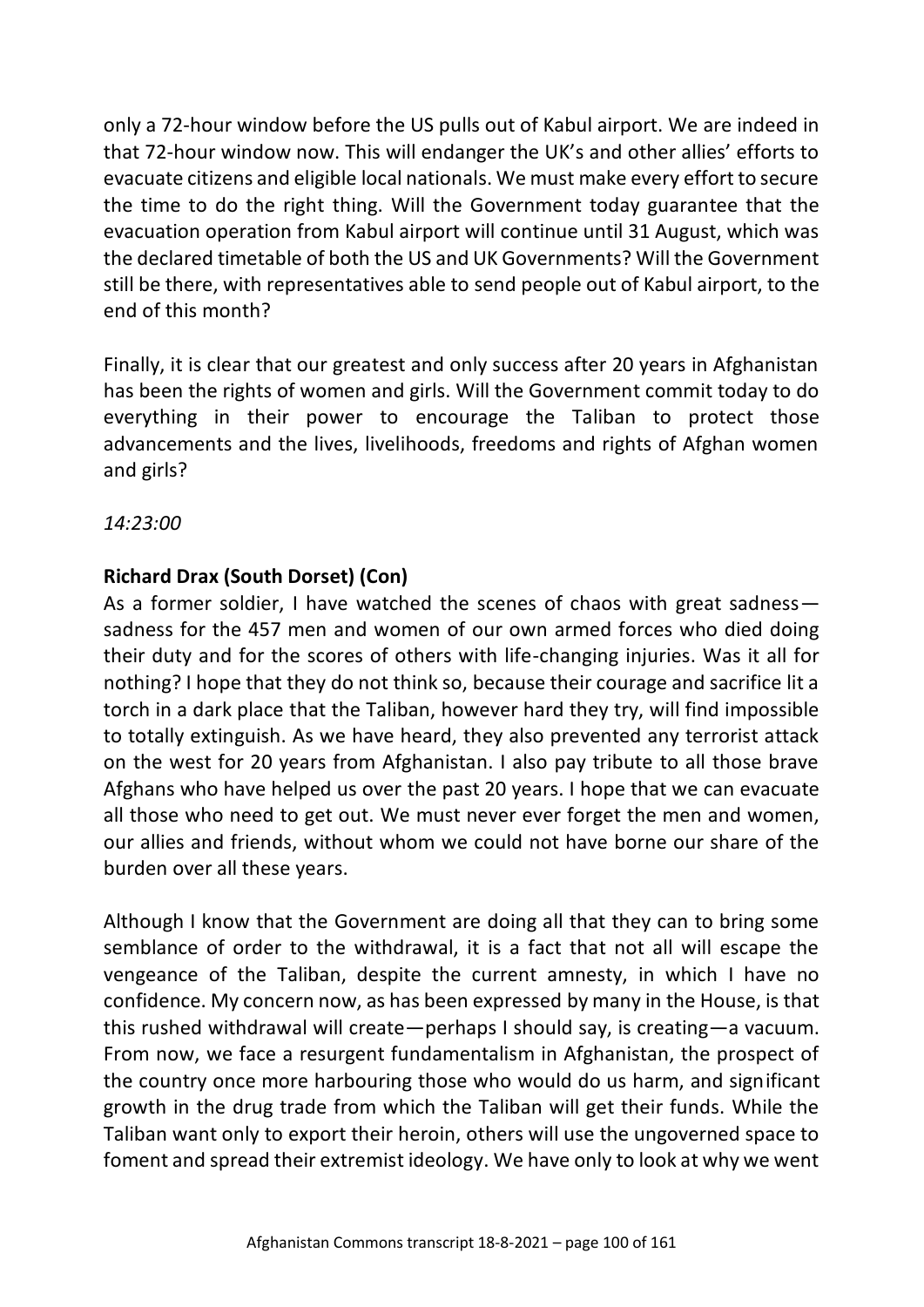into Afghanistan almost exactly 20 years ago to see what that means. Countries such as Russia, China, Pakistan and Iran are already circling like sharks, and I shudder to think what the future holds, not only for the Afghans but for the west. We must not be naive and accept without evidence that the Taliban will soften their stance, as many honourable colleagues have said. That will have to be proven.

I would like to end—I am referring to my phone, which I do not like to do—with a comment from a very distinguished general. The Defence Secretary is the Chamber and, as a former soldier, I feel that I have a duty to read what the general says, as he served in Afghanistan on many occasions:

"I hope someone will ask what price the Defence Review? The Defence Secretary's filleting of the army means it could not sustain an operation in Afghanistan or elsewhere. If the last few days show anything, it is that you have to be able to sustain an operation over decades. Strategic patience"—

a word used by my hon. Friend the Member for Tonbridge and Malling (Tom Tugendhat) in his excellent speech—

"is all. The cut of 10,000 troops from the army removes that capability."

To sum up, in the short time I have left, he ends by saying:

"I guess the strategic point is this. Afghanistan is a disaster of strategic proportions, with implications for our foreign policy, defence policy, for NATO, and for our relationship with the US itself. And what is our response? To cut our army by 10,000. Some signal of our intent, some signal to our allies."

# **Madam Deputy Speaker (Dame Rosie Winterton)**

Order. I want to try to get as many people in as possible—not everyone will get in, in my view—so after the next speaker, I will reduce the time limit to three minutes. I call Hilary Benn.

14:27:00

# **Hilary Benn (Leeds Central) (Lab)**

Thank you very much indeed, Madam Deputy Speaker.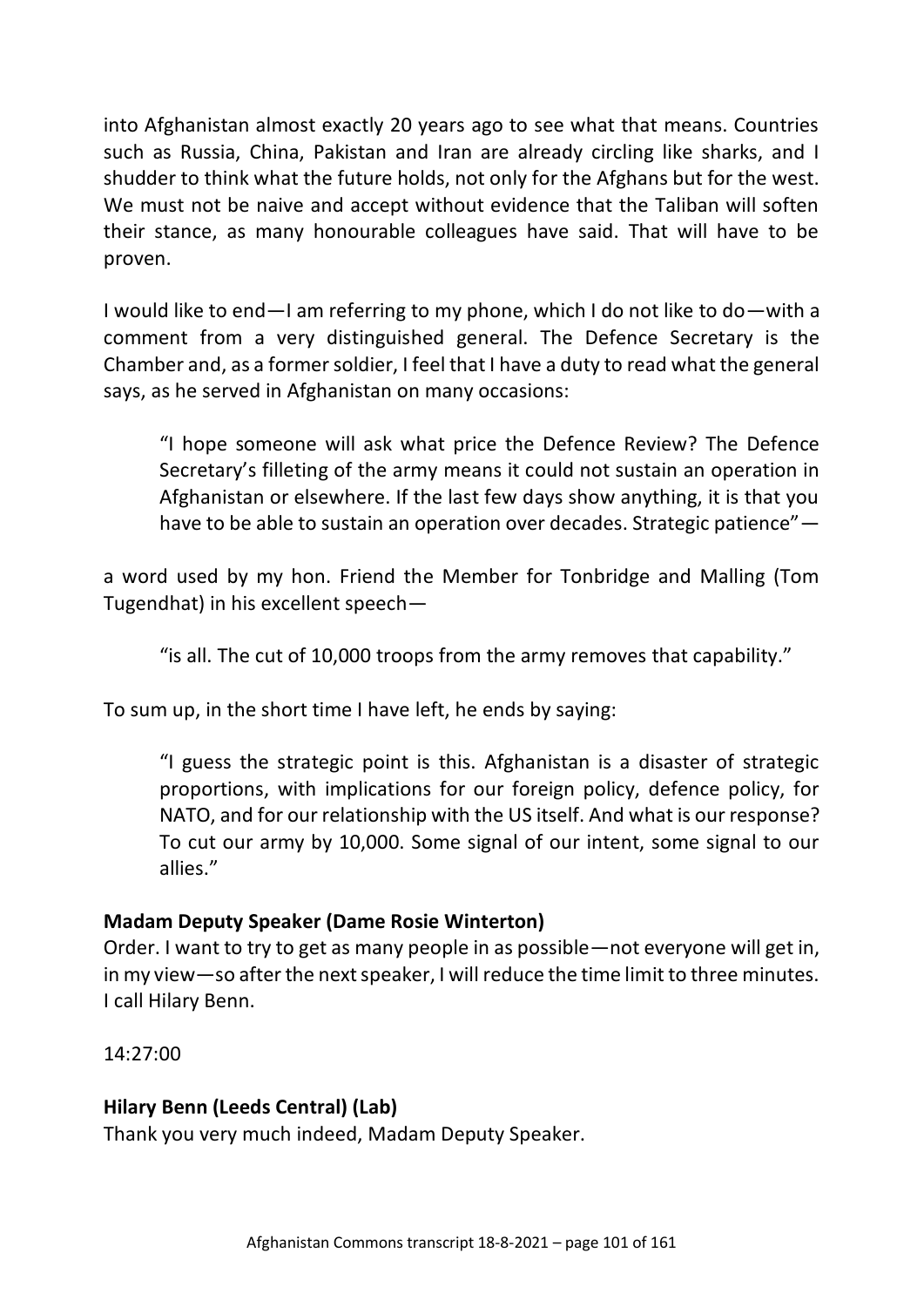The events of the past few days have caused a great deal of sadness and fear: the sadness, as we have heard, of the members of our armed forces and their families, as the memories come flooding back; and fear on the part of the people of Afghanistan that all the gains that have been made will disappear. Perhaps the best answer to those who ask, "Was it worth it?" is to be found in the desperation of those who are trying to flee the country. They know better than any of us what was achieved, what it meant, and why they fear it will now be lost. For each of them, it was not for nothing.

We need to ask ourselves some hard questions. Why did it come as a surprise that the Government and the forces that we had supported, funded, trained and sought to build up over many years at the last appeared to be made of sand as the Taliban advance took city after city. Was it right of the Americans to announce such a precipitate withdrawal? I think that the mood of the House is no, it was not right, because the speed of their retreat undermined confidence and destroyed hope.

It is essential that we learn the lessons, and I hope that the Government will change their mind about the need for an inquiry—not to be wise after the event, not to find scapegoats, not to point out failures, but to understand what happened. That is for tomorrow, however. Today, the question is how will the Taliban choose to behave? We have all watched the interviews, and it is quite clear that many people in Afghanistan do not choose to believe what they have been told by their new leaders. We know the record—they know the record—of human rights abuses. We must remember that there was no democracy then, and the Taliban have no mandate now; they have the power that comes out of the barrels of their guns.

On the central question of the rights of women and girls, it is, as we have heard, the Taliban's interpretation of sharia law that then means the subjugation of women. That is what it is about: the subjugation of women. Only time will tell us whether the women of Afghanistan will continue to be able to play a full and equal part in the country's future.

There has been in the debate a large measure of agreement on the tasks that face us immediately to get people out. Will Ministers please brief Members of Parliament on how the system is working and what we can do when constituents contact us to make sure that their information is passed on? Will Ministers also reassure us that no bureaucracy is getting in the way? My hon. Friend the Member for Walthamstow (Stella Creasy) made the point that paperwork is all very well,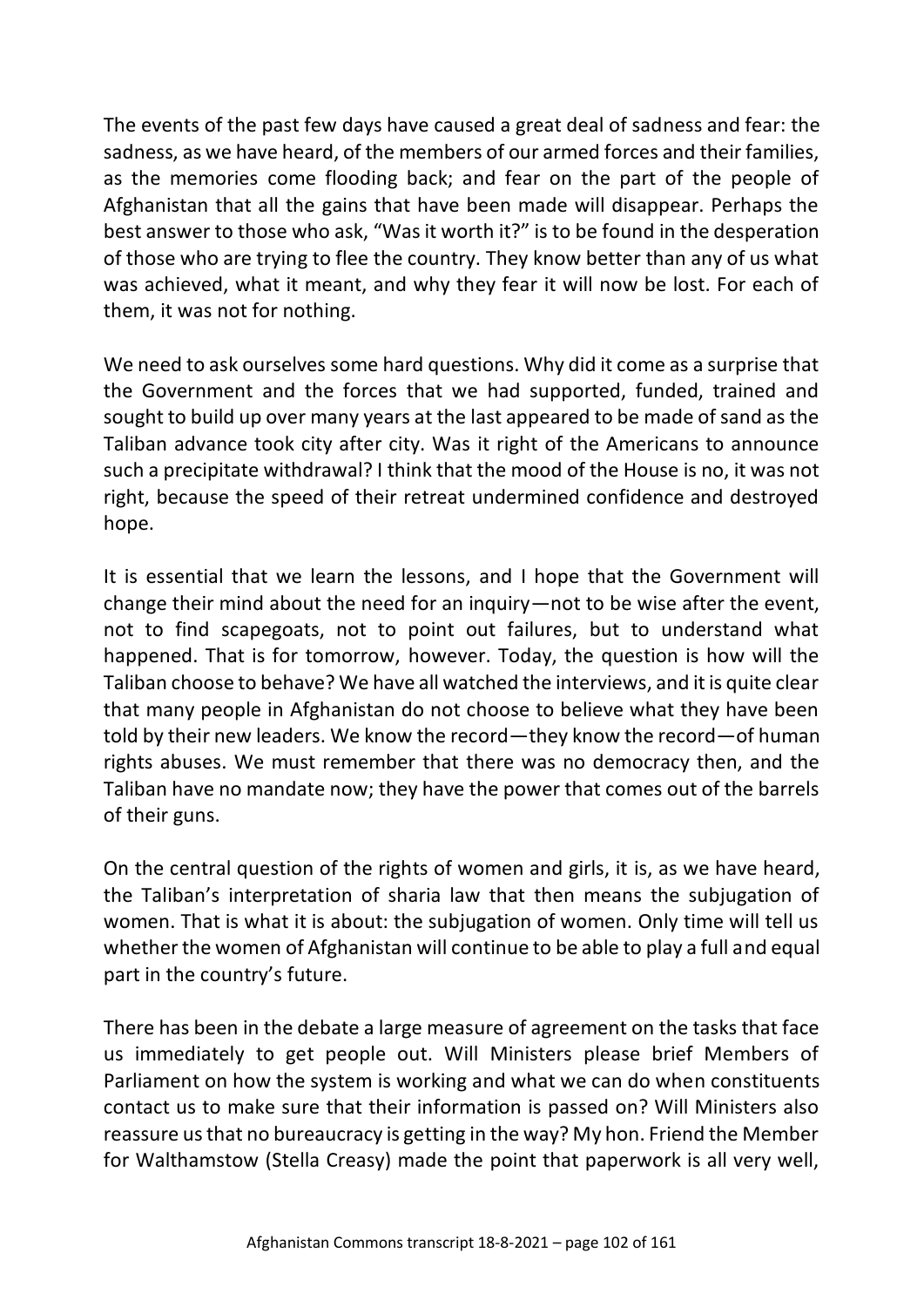but how do people get the paperwork when they are hiding in a basement because the Taliban are patrolling the street above?

# **Alex Sobel (Leeds North West) (Lab/Co-op)**

My right hon. Friend and constituency neighbour is making an excellent speech. Our local council, Leeds, has already said that it stands ready to take people from Afghanistan into temporary accommodation, but we need safe routes across the land borders. Does my right hon. Friend agree that the Government need to ensure that the borders are open and there is safe passage from third countries to the UK?

#### **Hilary Benn**

I agree completely. The people of Leeds and the city of Leeds have always had a big heart and we will play our part. There will be a refugee crisis, and we know from the past that the vast majority of people end up in the neighbouring countries. They will need financial support from us and some will come to this country. I welcome the scheme announced, but the test of that scheme is not the numbers promised but the numbers who are able to make it here. Under the Nationality and Borders Bill, an Afghan who finally makes it to the northern coast of France, gets in a boat and knowingly enters the United Kingdom without permission could face a prison sentence of up to four years. I hope that Ministers will explain that they do not intend to apply that provision to those who are fleeing persecution.

The Taliban may now be back in power but, as many have said, we will judge them on what they do, not on what they say. As has been said, we will need brave journalists to bear witness to what now happens in Afghanistan, so that the truth can be told. They will be judged, and we will be judged, above all by the people of Afghanistan, for what we do now in response to the tragedy that is unfolding before our eyes.

*14:23:00*

# **Philip Dunne (Ludlow) (Con)**

Other speakers in this debate have had far more direct experience and have spoken movingly of what this tragedy means to them and their colleagues former soldiers and airmen. I was able to visit Afghanistan before the end of the combat mission seven years ago, and on each occasion I was enormously impressed by the commitment and dedication of our armed forces, working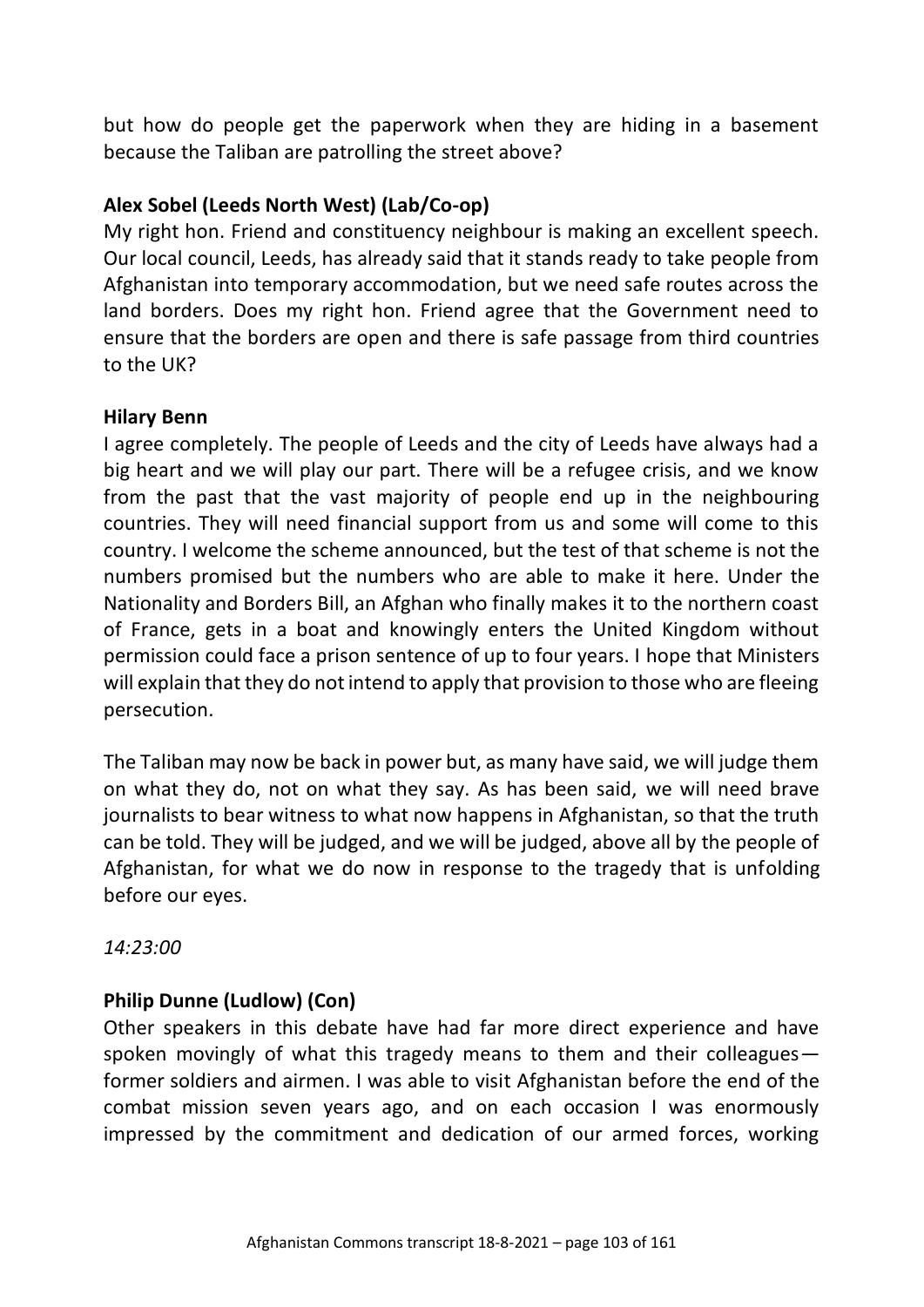alongside allies from many other countries and members of the Afghan defence force in seeking to provide security for the Afghan people.

In most contributions today from both sides of the House it has been notable how the service and sacrifice of our armed forces have been appreciated and recognised for keeping us safe by preventing further international terror attacks from Afghanistan. We are proud of their heroism and must support veterans at this difficult time. Their efforts came at great cost in terms of lives lost, injuries sustained and money spent. But, as others have said, much was achieved: Afghanistan ceased to be a safe haven for terrorist groups; the lives of women and girls, particularly in the cities, were transformed; as we have heard, millions of girls have been to school to receive an education that cannot be unlearned; and women were able to work and to take part in government at regional and national levels. There is no hiding from the fact that all that has now come to a humiliating end. Despite yesterday's statements of good intent from the Taliban spokesman, we all recall with trepidation their dark-ages ideology of violence and repression.

When I was in Camp Bastion, I was struck by the commitment of the medics who worked in the field hospital and treated those who had been injured on both sides of the conflict. In some cases, Taliban fighters and British soldiers were in adjacent wards. I hope that such magnanimous humanitarian generosity will be remembered by those who have now taken control of the country.

Today is not the time for hand-wringing and apportioning blame; that is yet to come. As the right hon. Member for Leeds Central (Hilary Benn) said, now is the time to take urgent action to maintain the security cordon around the military side of Kabul airport. I am delighted that the Defence Secretary is in his place and will be able to reassure colleagues that the efforts of the British armed forces currently there are focused entirely on that effort.

The Prime Minister's announcement today of a bespoke resettlement scheme for Afghan citizens and their families who helped our armed forces is welcome, but there is an urgent need for it to cover others who have helped British soft power working in the country, including the British Council, charities, contractors and aid agencies.

# **Daniel Kawczynski**

As a Salopian MP and my neighbour, will my right hon. Friend take part of the time left to him to pay tribute to all those Salopians who served in Afghanistan, both in DFID and the armed forces?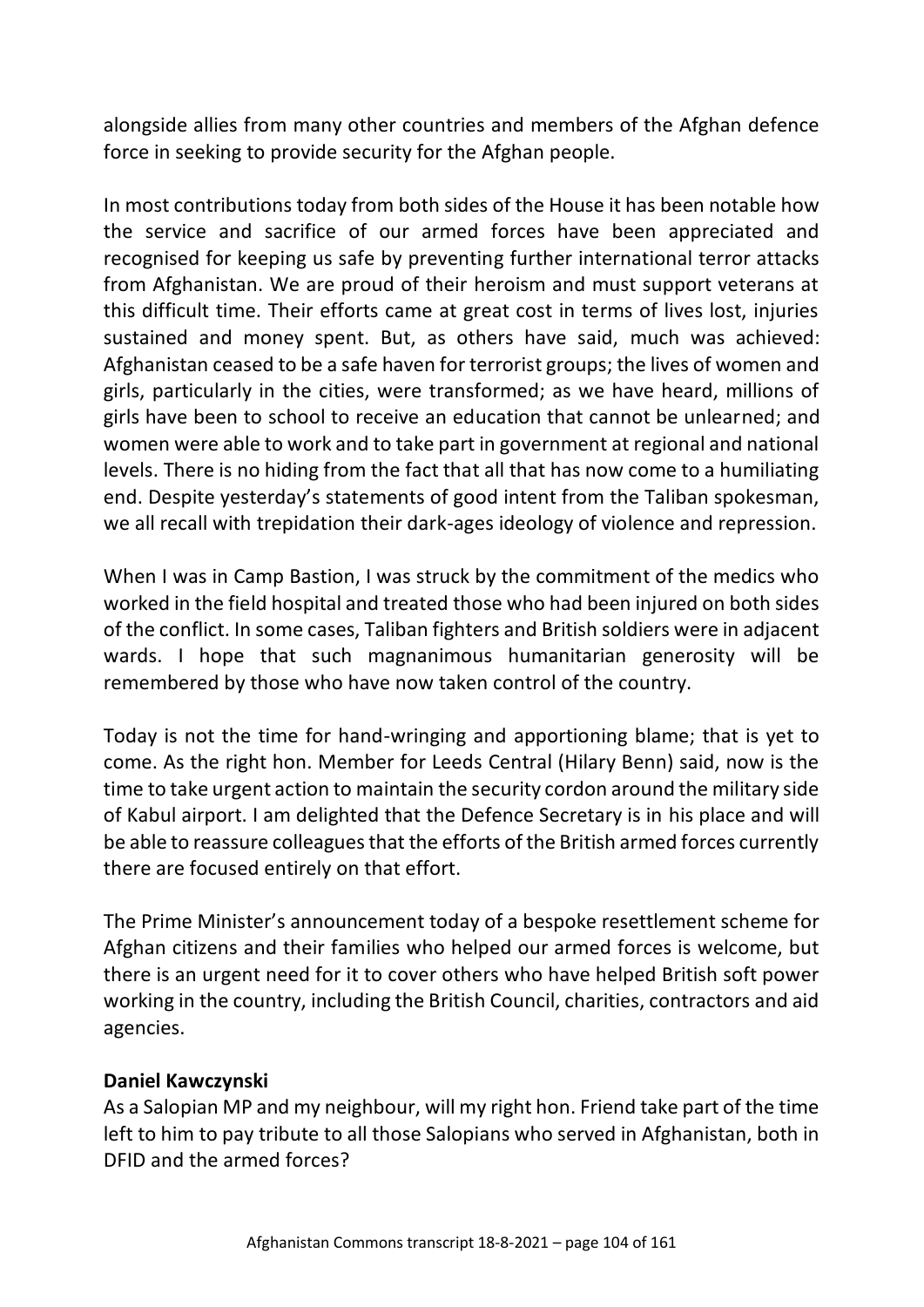#### **Philip Dunne**

I am grateful to my neighbour for drawing attention to the fact that, like every Member of this House, all of us with constituencies in Shropshire have constituents who have served in the last 20 years, with many suffering injuries and some, tragically, death.

We have to ask ourselves how the intelligence analysis of the situation failed us so badly. We have known from some time, thanks to experienced voices such as that of General Petraeus, about the criticality of US contractors to maintain the US and Afghan air forces, which were vital to resupply. Once the 18,000 contractors had been withdrawn, the troops on the ground knew that there was no hope of resupply or reinforcement from the air, which was critical to maintain their morale.

Finally, I urge the Foreign Secretary in his winding-up speech to reflect on the impact of this humiliation on the integrated review.

# **Madam Deputy Speaker (Dame Rosie Winterton)**

Order. I point out gently, again, that if people waiting to speak intervene, they are preventing others from getting in and they should not be surprised if they are moved down any list that may exist. I call Seema Malhotra.

#### *14:37:00*

# **Seema Malhotra (Feltham and Heston) (Lab/Co-op)**

To leave the Afghan forces to fight the advancing Taliban on their own was a grave mistake. The gross miscalculation by the US was compounded by the failure of our and other Governments to step up. We are watching the takeover of a nation that, over 20 years, has made great progress, particularly for millions of women and girls—progress that came through sacrifices by many brave members of the Afghan forces and our own, as well as those who served in civil ranks. We lost a good friend seven years ago, when Del Singh was killed in a horrific attack by the Taliban at a restaurant in Kabul; he was one of many thousands who have made the ultimate sacrifice to help to bring about peace, stability and nationhood—I repeat: nationhood, which was also part of our responsibility as an international community.

Afghan families in Britain who have suffered tragedy are living a new nightmare and feel betrayed, with many loved ones back home now at risk as the Taliban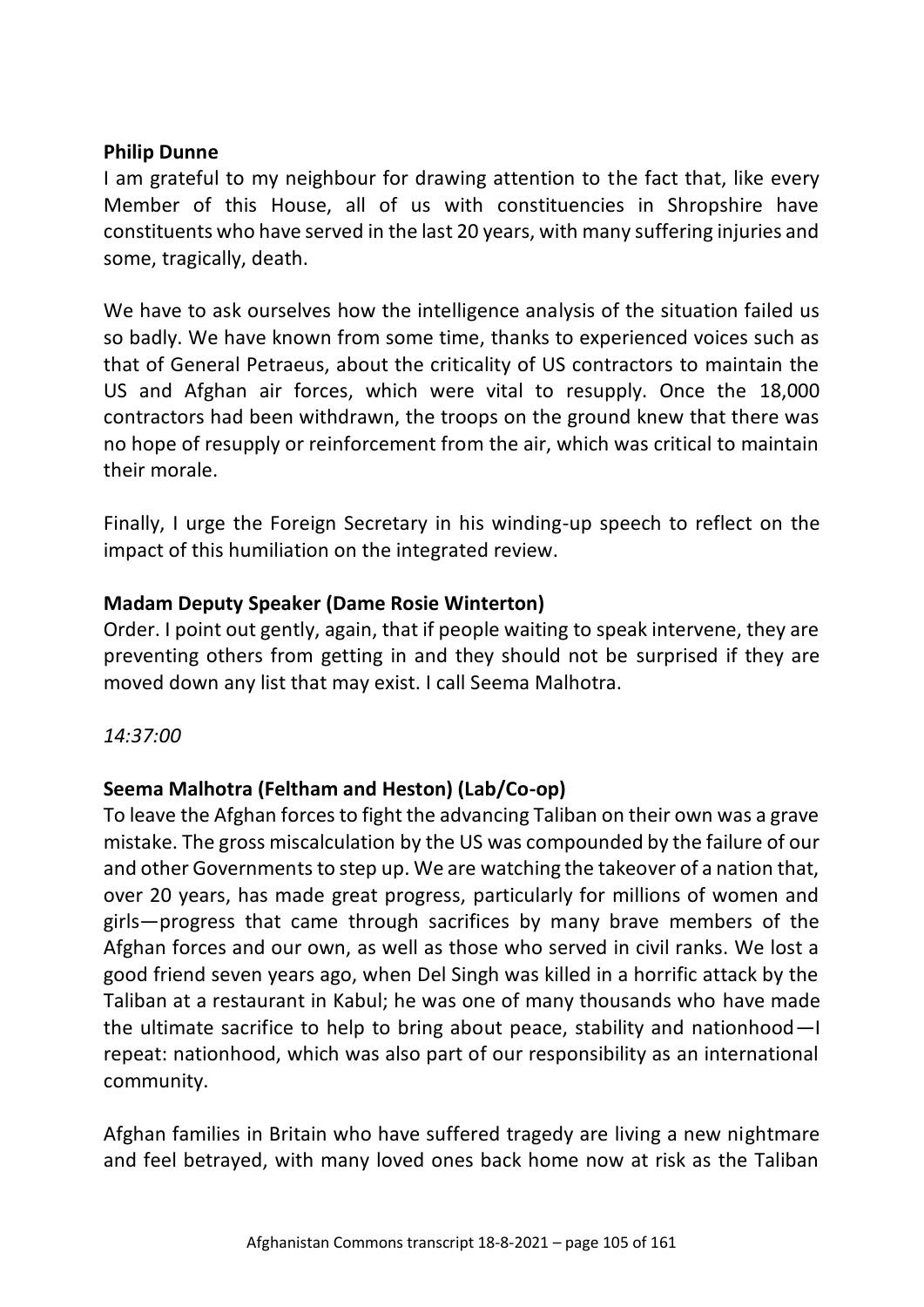take over the police and the state. I thank many for getting in touch with me and my hon. Friend the Member for Brentford and Isleworth (Ruth Cadbury), including Khalsa Diwan Afghanistan, Guru Nanak Darbar, the All Afghans Protections Organisation, students and NGOs.

As the Taliban take over cities, they move fast to ensure that no one can fight back. They are hunting out and killing young men, and seeking girls as prizes and brides for Taliban fighters. Why do young men cling to the side of a US plane in the hope of escape and fall to their death? It is because they know that otherwise the Taliban will come for them. A terrifying situation faces women at the forefront of progress for women and girls. I have heard directly from a relative of a 16-yearold girl in Kabul who last week was waiting for the results of her equivalent of GCSEs and about a possible scholarship. Her words yesterday were, "If the Taliban come for me, I'm ready to hang myself."

We must also ensure the evacuation of minority communities, including Sikhs and Hindus, from Afghanistan. I know, and the Government know, that they are at risk and they must be a priority for evacuation. Those in our system must be allowed to stay. We must ensure the safety of Afghans working for the UN and UK aid programmes, particularly women. Those not eligible for UK visas via ARAP, because they are not directly employed, must be allowed to come to the UK. Suppliers of equipment or services to the UK forces in Afghanistan are also being sought out.

Speed is of the essence. Women and girls are burning their employment papers and education certificates before the Taliban come to their homes. Administration must not be delayed. Resources need to be found and applications processed urgently. Finally, there should be safety for those who have no means to flee; they must not be forgotten.

We must stand with the Afghan people. We have a responsibility to lead, and the Afghan people need to hear our voice. We have choices that we, as a nation, can make. If ever there was a time to prove what global Britain means, it is now.

# **Madam Deputy Speaker (Dame Rosie Winterton)**

Before I call the next speaker, may I just say I think it is quite important that people listen to other contributions? There is quite a lot of chatting going on, which is quite distracting to people.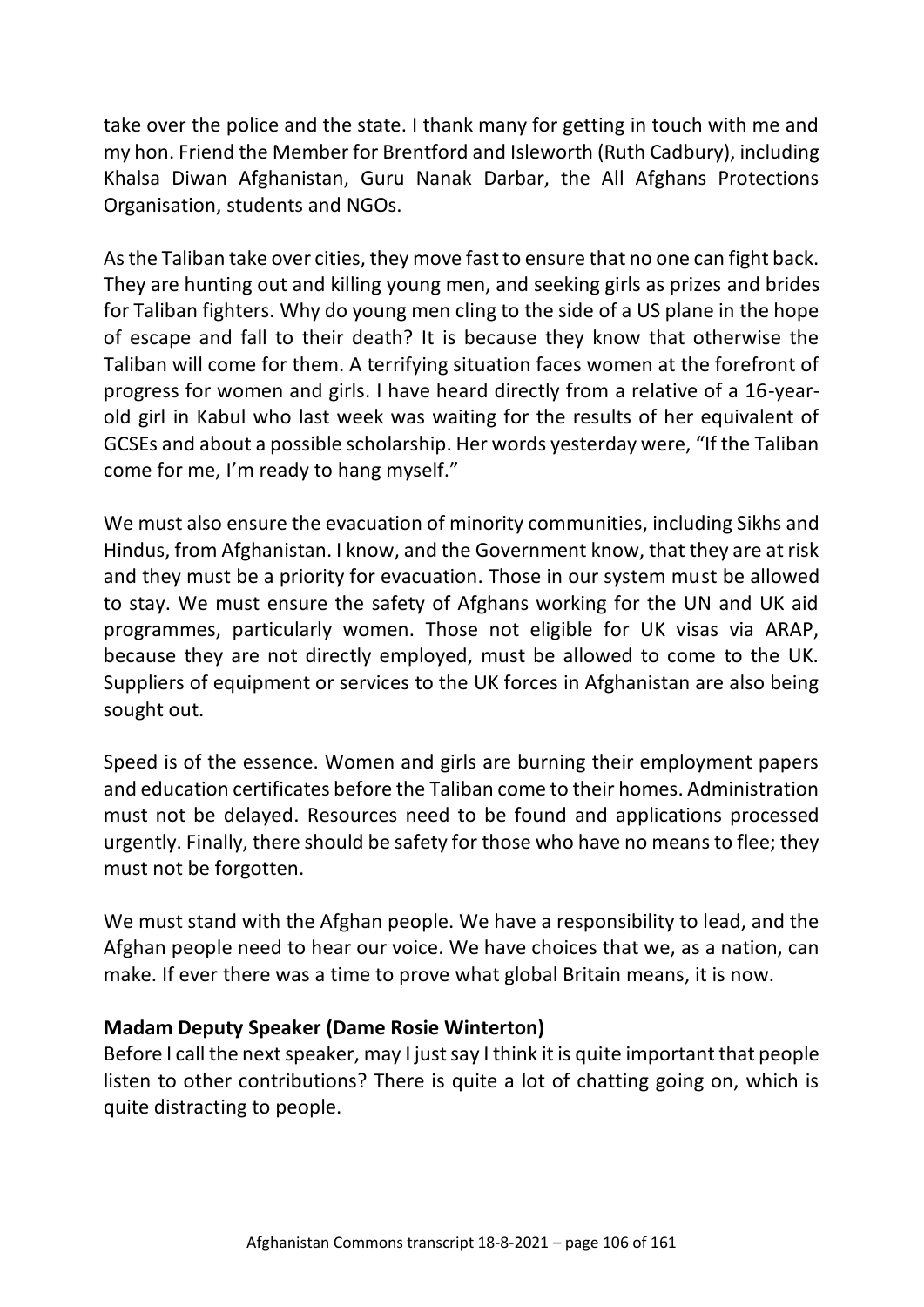#### *14:40:00*

### **Andrew Bowie (West Aberdeenshire and Kincardine) (Con)**

Thank you for calling me, Madam Deputy Speaker; it is rather a shock to be called so early in the debate.

As we sit here talking today, thousands of men and women are frightened for their lives and those of their families—thousands of men and women who believed us, and indeed the entire west, when, in October 2001, in the dark shadow of that awful day in the previous month, we were engaging in Afghanistan, in the words of President George W. Bush, to defeat al-Qaeda, to remove the Taliban from power and so that

"the oppressed people of Afghanistan will know the generosity of America and our allies."

They believed the words of our own Prime Minister, Tony Blair, when he told the US Congress in 2003:

"We are fighting for the inalienable right of humankind, black or white, Christian or not, left, right or a million different—to be free, free to raise a family in love and hope, free to earn a living and be rewarded by your own efforts, free not to bend your knee to any man in fear".

We have done great things over the past 20 years and our veterans can be incredibly proud of the good that they achieved in Afghanistan, but these words must sound very hollow to the men, women and children huddled in the airport in Kabul at this moment. Just about every MP in this place is, I am sure, in some way involved in trying to get people out of that country. Among them is a man whose name I will not share, for obvious reasons—a man who worked for the British Government, who has certificates and commendations from the Coldstream Guards and the Royal Air Force and a certificate thanking him for his service in the year of Her Majesty's the Queen's diamond jubilee. He believed in us—in us and the American mission. He believed in our mission to rebuild Afghanistan after half a century of bloodshed.

Right now, that man is sitting with his entire family in the airport in Kabul—he, his wife and four children and his 73-year-old mother. His wife, his kids and he were offered safe passage out of the country, but he was told that his elderly and vulnerable mother would not be allowed to travel with them. Late on Monday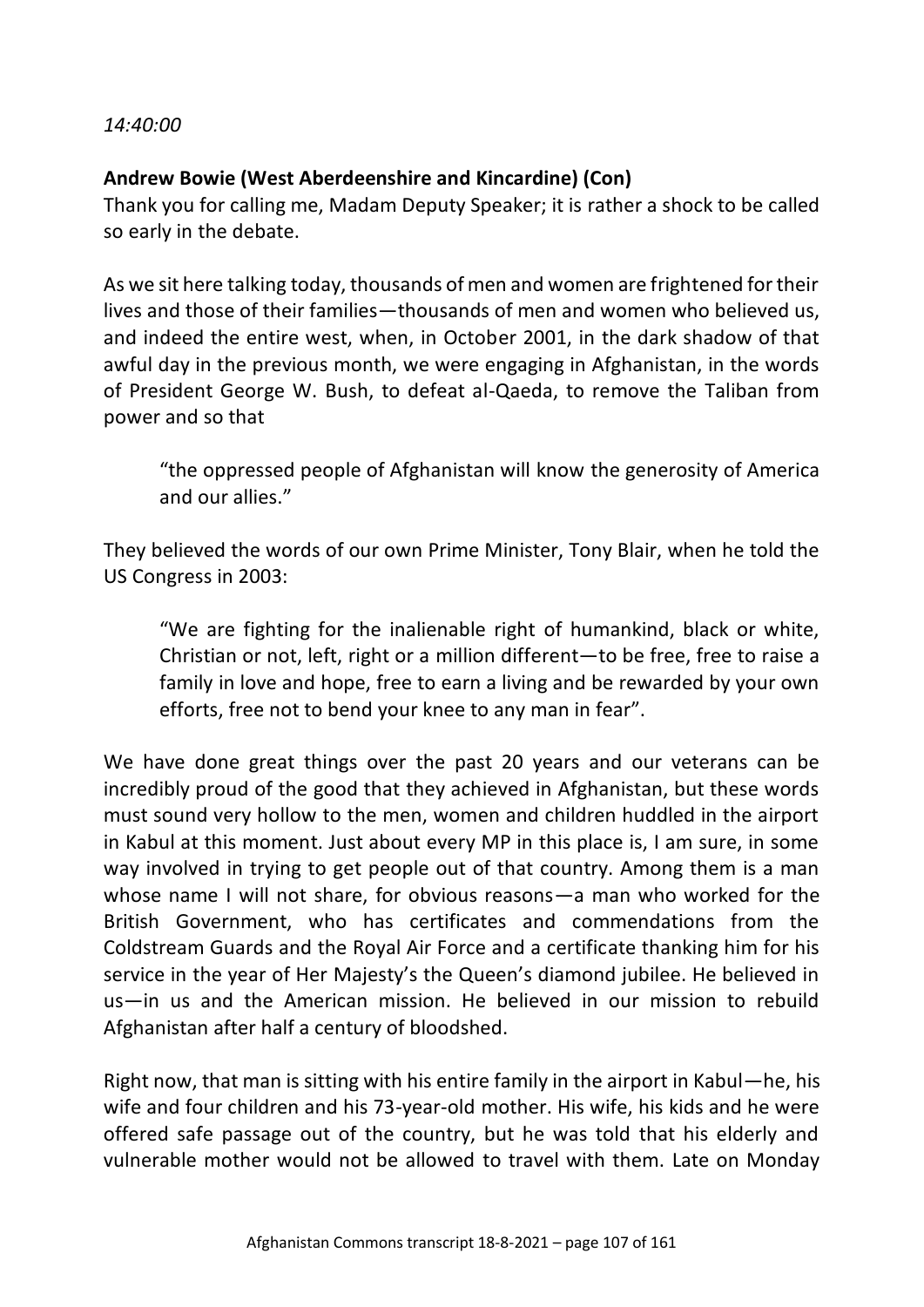night he had to make a choice—to leave with his wife and children and leave his ageing and vulnerable mother behind to whatever fate might befall her, or stay behind. He took the terribly difficult decision to stay. The last I heard was that he was still assisting British troops at the airport and, with the help of the charity that his brother works for, was reapplying for ARAP status for his entire family. This man was only in the airport because he was assisting British nationals to evacuate the country. I have the highest admiration for our amazing men and women in the FCDO and the MOD. These have been incredibly trying times. They have all the details of that case and I know that they are working hard to get that family out. But I will not stop trying to assist that man, as I know many Members of Parliament are doing for many others.

In the last few days belief in the west has been shaken, but it has not died. In America, and here in the UK, not least in our excellent Secretary of State for Defence and all his staff, we have seen examples of people who still believe in the good that we in the west can do. We should never forget that.

*14:43:00*

# **Lloyd Russell-Moyle (Brighton, Kemptown) (Lab/Co-op)**

Twenty years of presence in Afghanistan and I, like many, have known young men and women who gave their youth, their time and their lives to Afghanistan. My friend from university is still there, in the EU mission, trying to sort things out. Another friend, who I had drinks with only last weekend, flew out straight afterwards to help with the chaos. Our minds, of course, are with many of those people, and we hope for their safe return. So I will say nothing that undermines their and many others' hard work and sacrifice, and all the comments that we have heard today in this place.

We will see how bad the Taliban come to be. I am not hopeful and, more importantly, neither are those thousands of people trying to flee. Those images will be scarred on our minds for a long time. But this is our failure to plan, and it should lead us to hang our heads in shame. Even today, my local university's Chevening scholars say that they have not been given their final award letter, so despite reassurances from the Government, they too are unable to get out because they do not have the right paperwork. Others report similar bureaucratic hurdles, with requirements such as biometric passports or paperwork that is just impossible to facilitate in such a short time, meaning that families cannot escape.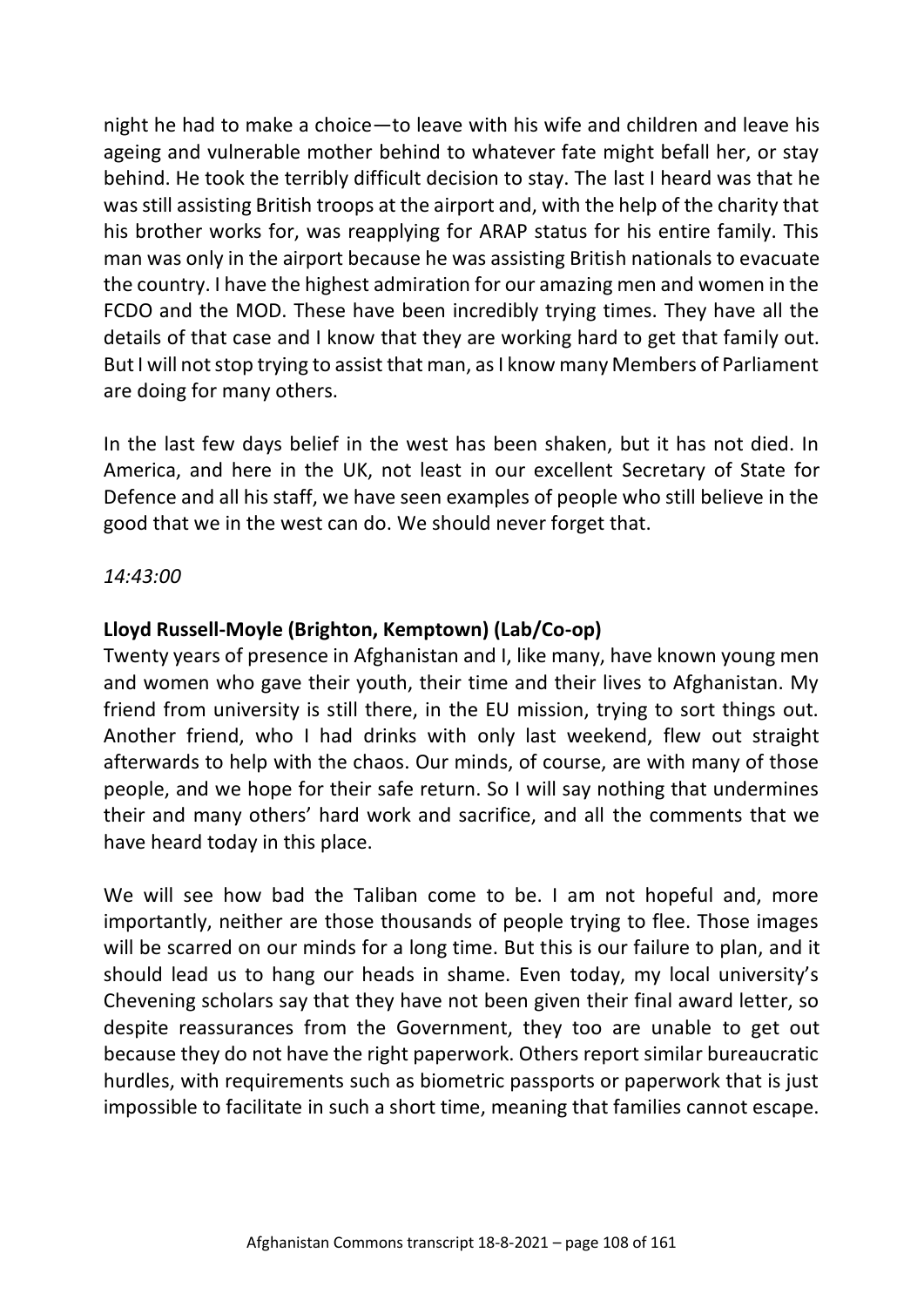The UK will be judged by our actions, not our words—and our actions, I am afraid, are too slow. I just do not understand why we cannot airlift masses of people out, whether that be to Cyprus or to other military bases, and process the paperwork there. Let us get people out and sort out the paperwork and bureaucracy afterwards. Failure to do so may cost people's lives.

The Home Secretary and the Prime Minister say that they do not want informal and irregular routes out for Afghanis, but without a decent legal system and with such bureaucratic hurdles, requiring people to take only formal routes out might either cost their lives or, as the Home Secretary seems to be suggesting, criminalise them for travelling over informally through the channel or other routes. That is a shameful position for the Government that must surely be reversed, as must the Nationality and Borders Bill.

In 20 years, much might have improved, but let us be clear: our nation building failed. We propped up one of the most corrupt Governments and one of the least free countries in the world, according to corruption indices. Although things might get much worse, we must not celebrate our actions, because they were strategically a failure.

### *14:46:00*

### **Daniel Kawczynski (Shrewsbury and Atcham) (Con)**

I pay tribute to all the British troops, people from the Department for International Development, the teachers, the doctors and the technicians from Britain who have so courageously worked in Afghanistan, but I disagree with some of the criticism of the Government that I have heard during this debate. Our country found itself in an impossible situation as the second largest contributor in terms of boots on the ground and resources in Afghanistan. When America decided to pull out, I would argue that for us to remain there when so many of our European NATO partners were not prepared to put in adequate resources on the ground was made untenable.

We have to ask ourselves a critical question: of the European countries that are part of the exclusive club of 30 NATO partners, why have so many failed to support the Americans and the British in the extremely important theatre of operations in Afghanistan? There are one or two exceptions that have sent a lot of troops—the country of my birth, Poland, is one—but I will be asking parliamentary questions about why so many European NATO countries did not put adequate resources into that theatre. We heard from the Prime Minister that 98% of all the equipment on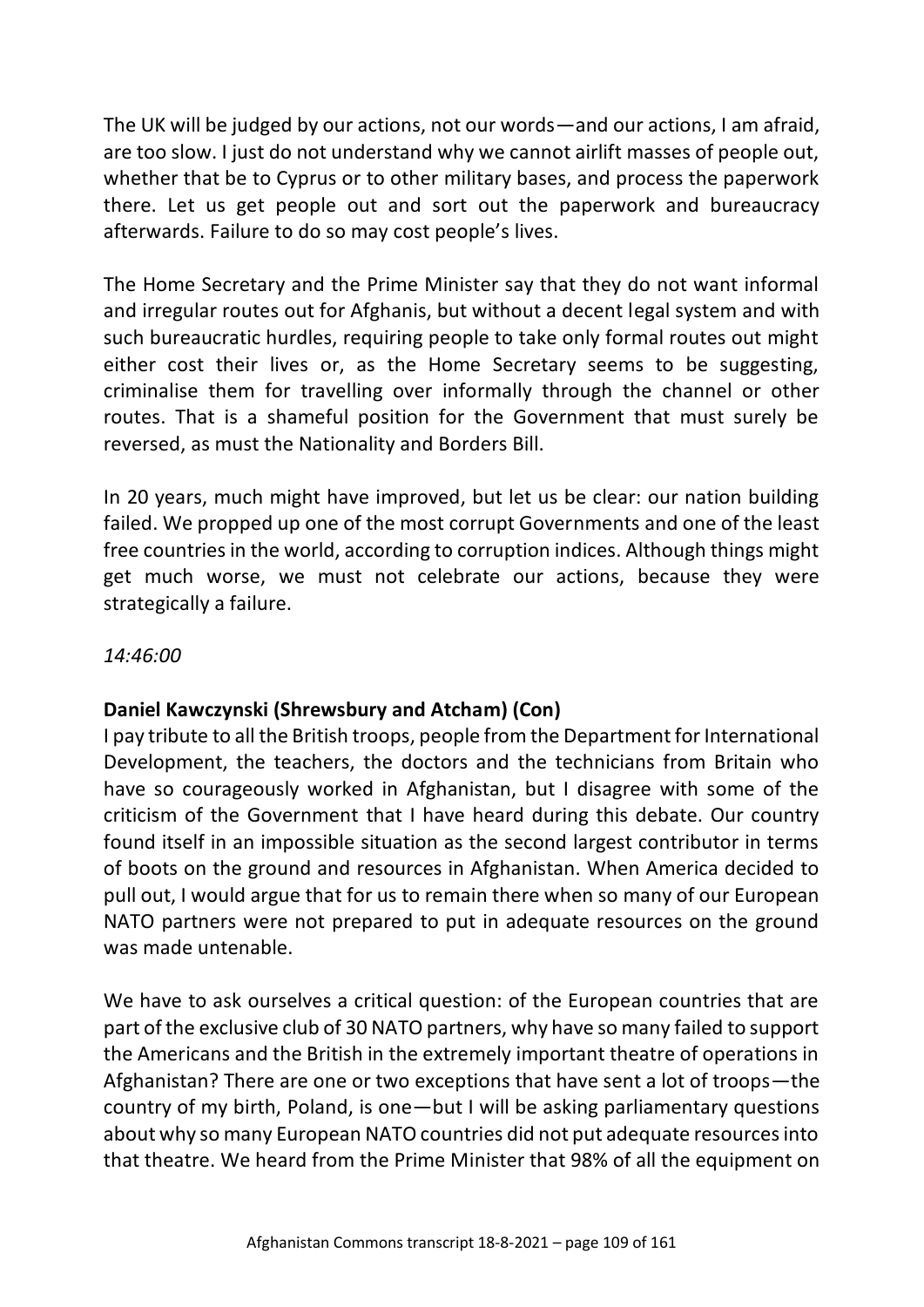the ground in Afghanistan came from the United States of America. It is not surprising that American patience is running out when so many European allies have refused to give the support required.

We also need to ask questions about the role of Russia and Pakistan and the allegations that they have been supporting the Taliban. Most concerning of all is Pakistan, a country to which we send a great deal of British taxpayers' money in international aid. There are serious questions to be asked about the role of Pakistan and her security forces.

Lastly, I am very proud that the United Kingdom will be taking large numbers of Afghan refugees, but we should also be very proud of the role that we played in helping Syrian refugees in Lebanon and Jordan. Britain spent more money than any other European country on providing a safe haven for Syrian refugees in Lebanon and Jordan and in the neighbourhood so that those people could one day return to their country. It is so important to work with Kazakhstan, Uzbekistan and other reasonably stable countries in the region to ensure that Afghans are given protection in their neighbourhood.

### *14:49:00*

### **Alison McGovern (Wirral South) (Lab)**

Thank you, Mr Deputy Speaker, for calling me in this important debate. I pay tribute to all those who have served our country in Afghanistan, and I am especially thinking of those I know from my constituency in the Wirral. I also thank all those who have written to me in recent days.

Many in this House have spoken about the horrendous human rights abuses in Afghanistan, and I will not repeat what they said. I believe that these events are a huge test of our values, and it is that that I want to talk about.

I accept that in this debate there are Members who do not share the simple principle, as explained by the hon. Member for Tonbridge and Malling (Tom Tugendhat), that Afghanistan is a piece of the main. The right hon. Member for New Forest East (Dr Lewis) and the hon. Member for Basildon and Billericay (Mr Baron) spoke about that. A view is held that the protection of the basic rights of those in other countries, absent a direct threat to us, is not worth any increased risk to western armed forces personnel. That view underpins the events that we now see.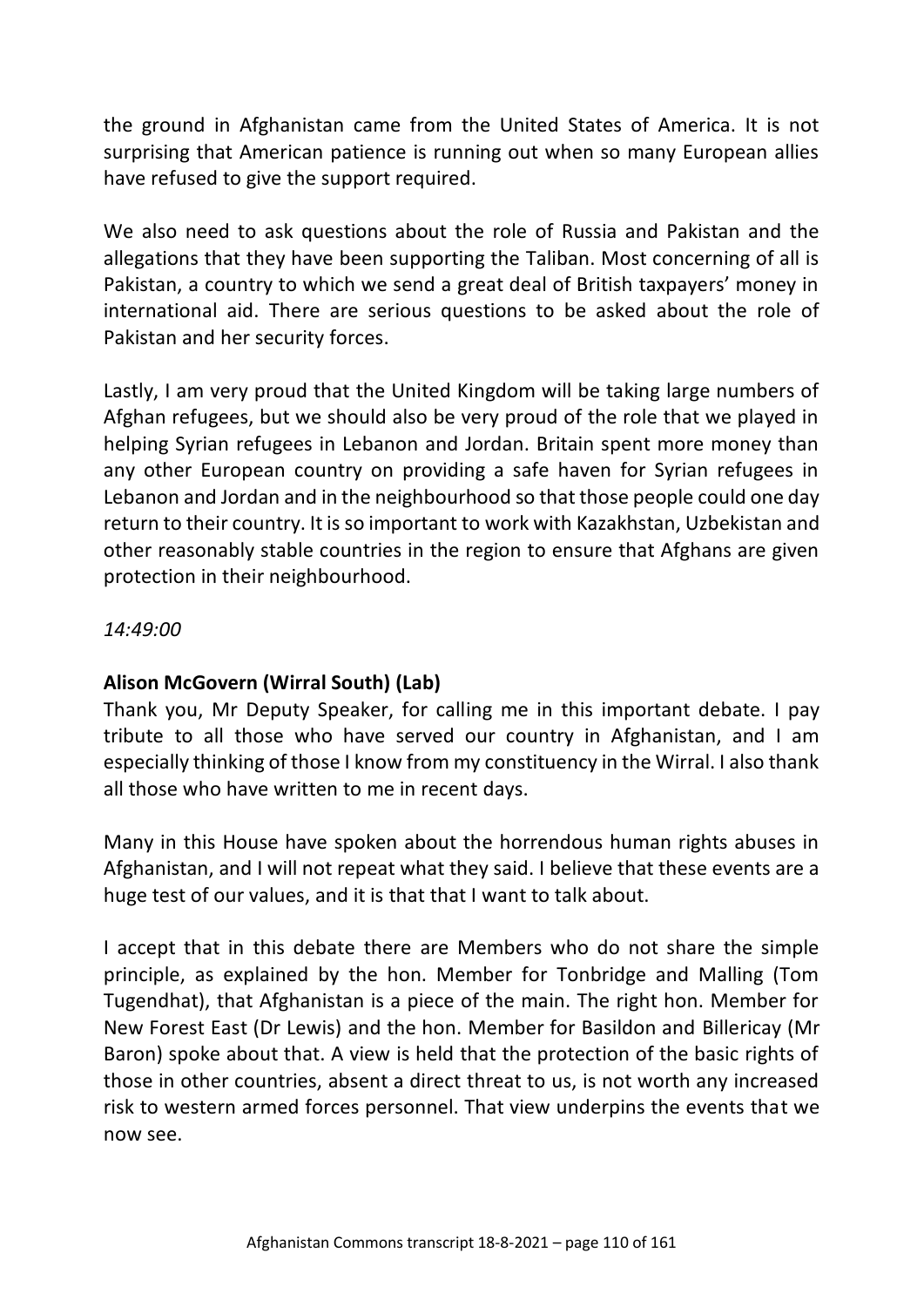But there are many of us in this House who think that we live in one moral universe, and that the question is not whether a moral duty to protect innocent Afghans exists but rather whether it can be practically fulfilled. For those of us who think that Donne was right to say that any person's death diminishes us all, the question is: how do we now respond when the current events in Afghanistan are straightforwardly a denial of the moral duty to protect? One answer has been provided by those on the Government Front Bench—they are not currently here who, facing this grave moral trauma, went on holiday. A very different answer in the long term is to fix the fundamental flaws in the FCDO that got us here. What is more, we can reverse the loss of the Department for International Development and the aid cuts, and listen when the likes of the United States Holocaust Memorial Museum's Early Warning Project shows red flags for atrocities in Afghanistan and elsewhere. The responsibility to protect still exists.

Finally, on refugees, putting atrocity prevention aside, there is a clear moral duty for the UK Government to act now. Many Members have said what that should look like—it includes expanding family reunion. I regret very deeply the focus on numbers when the focus should be on time. Get people out quickly, and once they are here do not make them wait to restart their lives. The worst conversations I had during covid were with Syrian doctors who were desperate to serve our country. Let us give people their lives back quickly.

### *14:52:00*

### **Andrew Rosindell (Romford) (Con)**

Make no mistake: the British people are shocked at what they are seeing in Afghanistan today. After 20 years of British and American involvement, this is not the outcome we expected. Our presence in Afghanistan may not have continued indefinitely, but it needed to be handled in the right way. It has not been, and President Biden must be held to account for his actions.

My thoughts and prayers are with the British servicemen who lost their lives attempting to bring freedom and democracy to the Afghan people and all those who have been left with life-changing injuries. Their sacrifices must not be in vain. I also weep for the people of Afghanistan, who now face the brutal regime of the Taliban, which has shown no regard for human rights. Many innocent people will now undoubtedly be murdered, with many more suffering unimaginable treatment at the hands of that regime. This is indeed a sad day for humanity.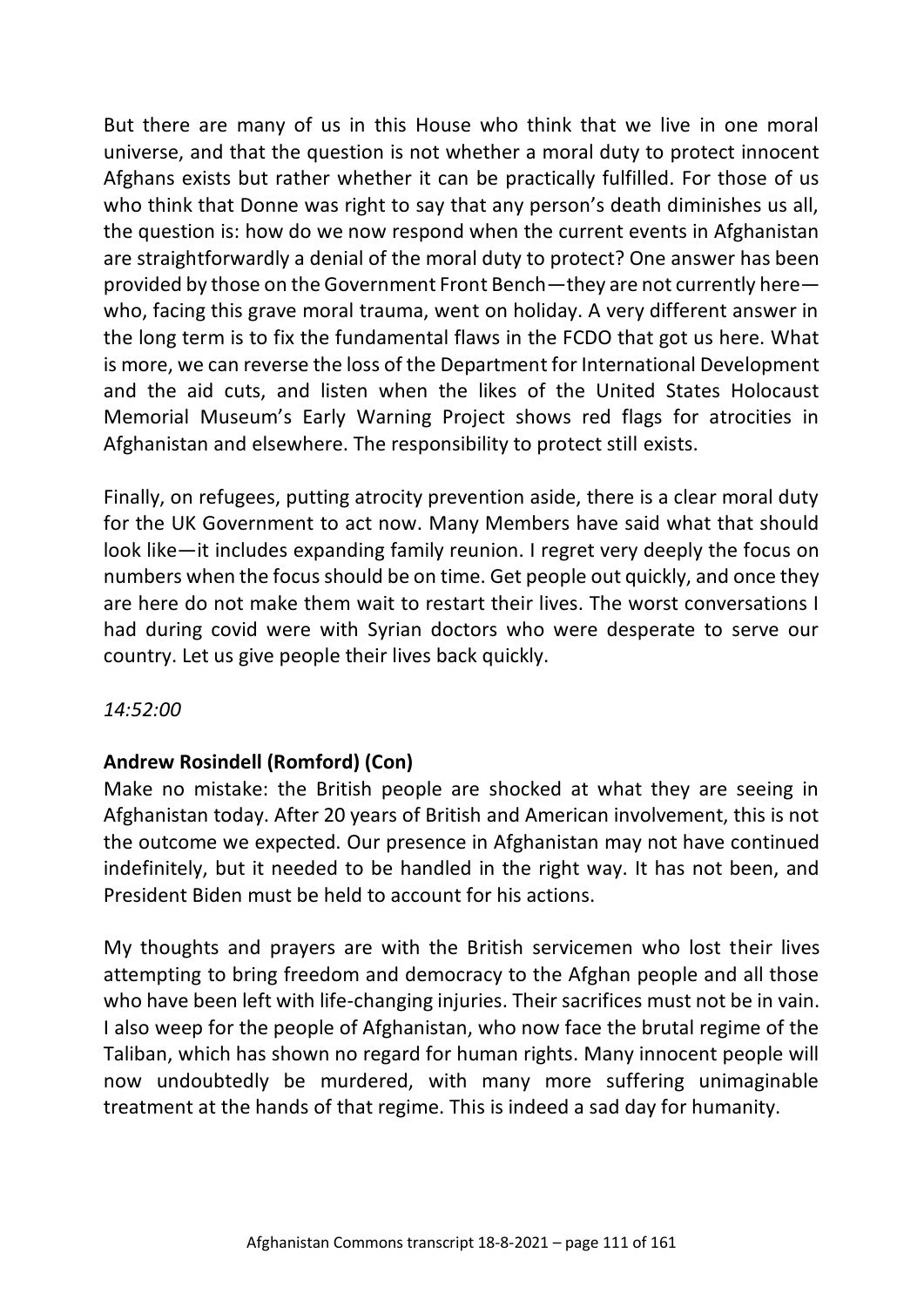I visited Afghanistan in 2010 with the Foreign Affairs Committee, and met our troops and visited political leaders in Kabul and Lashkar Gah, including the then President Karzai. I was struck by how much progress was being made to turn that country into a better place as the people were given the opportunity, for once, to live in a free society. My heart goes out to all the good people of that country, who deserve better than the cruel ideology of the Taliban.

We must remember why we entered this conflict after the 9/11 attacks in 2001. The original mission was to defeat al-Qaeda, and that was achieved. The terrorist bin Laden and his criminal gang were obliterated, and rightly so. Today we must honour Her Majesty's armed forces who fought to make the world safer by going to Afghanistan and achieving that objective, but I believe that the UK now has a moral duty to provide refuge and safety for those who are fleeing for their lives. We must assist them swiftly in leaving Afghanistan, and give safe passage to all those who are at risk because of their work with the British and allied forces. We must do everything we can, even as a staging post before they can be settled in third countries. All countries must play their part in helping to accommodate Afghans who cannot return to Afghanistan. Britain must fulfil its moral duty, but the global community must do so as well.

### *14:55:00*

### **Mr Kevan Jones (North Durham) (Lab)**

The Prime Minister said that the fall of the Afghan regime to the Taliban was inevitable. The Foreign Secretary said that he was shocked by the speed at which it occurred. If the Foreign Secretary is correct, I agree with the right hon. Member for Dundee East (Stewart Hosie) that a huge, spectacular failure in intelligence needs to be examined.

The shambolic collapse we have seen, predicted by the Prime Minister, was not inevitable, but I do agree with the right hon. Members for Chingford and Woodford Green (Sir Iain Duncan Smith) and for North Shropshire (Mr Paterson), who said that that when we withdrew air, logistic and intelligence support, it was inevitable. I raised this with the Prime Minister on 8 July, when he said:

"It is not open … to the Taliban to enforce a military solution, but neither is it open to us".—[Official Report, 8 July 2021; Vol. 698, c. 1117.]

How wrong he was.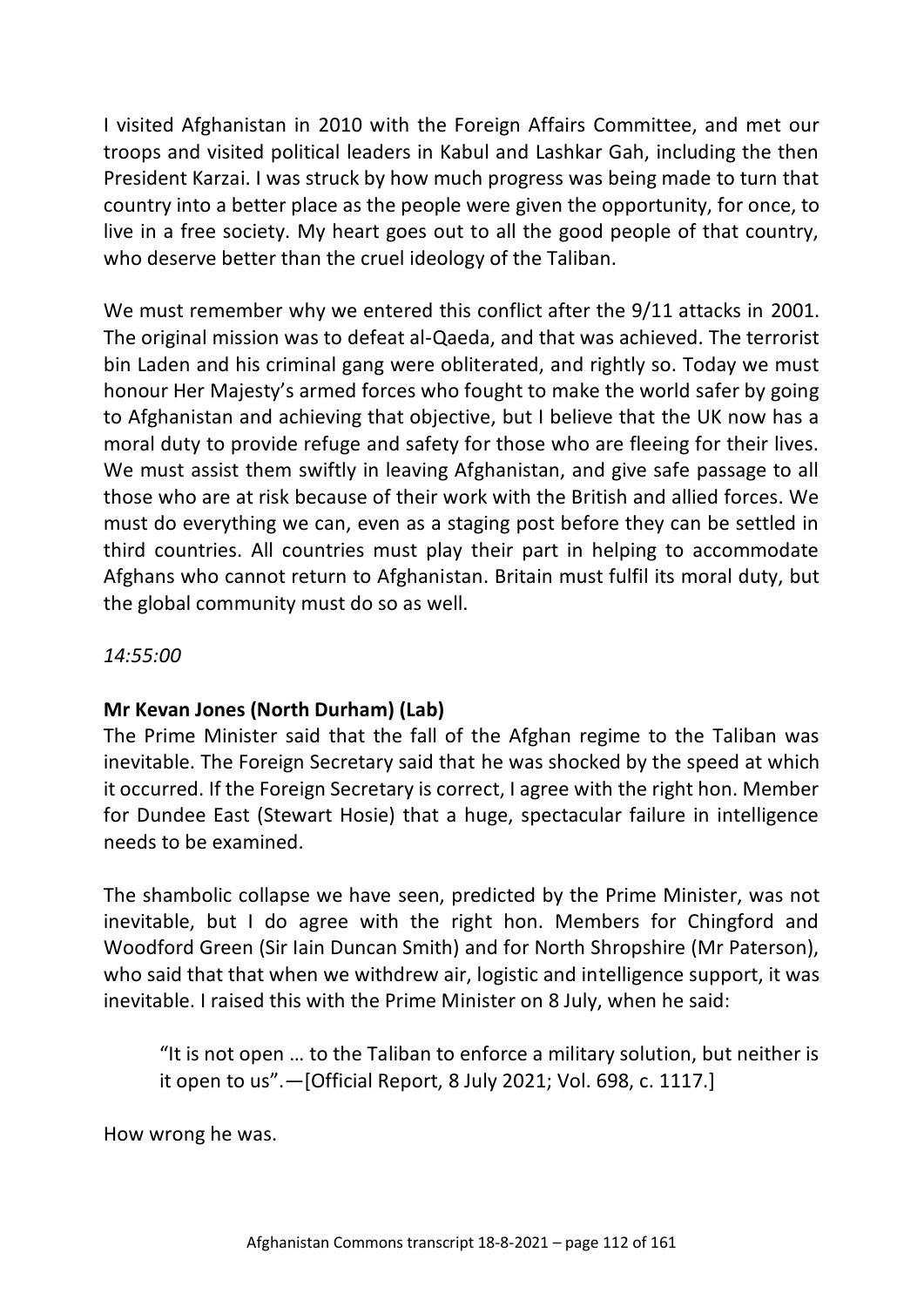The Government talk in rhetoric and slogans. Global Britain has been shown to be the hollow slogan that it is.

### **Kevin Hollinrake (Thirsk and Malton) (Con)**

The right hon. Gentleman talks about the statement on 8 July. Does he accept that this Government's decision to withdraw troops from Afghanistan was not opposed in that debate by the Scottish National party or the Opposition? Indeed, it was welcomed by the shadow Foreign Secretary. Is it not right to put that on record? This was effectively a decision of the majority of the House.

#### **Mr Jones**

Yes, but the hon. Gentleman's party is in government. It is the Government who take decisions, and the categorical decision to take air power out was a fundamental mistake.

We also need to say loud and clear that we are in a country that is proud of our tradition of allowing sanctuary for those fleeing violence and persecution. It is vital that we step up to the mark and give sanctuary to all those who have helped us throughout our time in Afghanistan.

Afghanistan now faces an uncertain future and a humanitarian crisis. As the right hon. Member for Maidenhead (Mrs May) said, there is a potential security crisis for us if terrorism is not thwarted there in the future. The clear question to be asked is, was it all worth it? I first visited Afghanistan in 2003, and up until 2010 I visited on six occasions. I went right up the north into Mazar-i-Sharif and right down to Garmsir on the fishhook near the Pakistan border. I saw real progress. Girls' education has been talked about, but there was education for boys as well. There were schools, hospitals and economic development.

Did we make mistakes? Yes, we did. Corruption was endemic. I know that it was raised each of the three times I met President Karzai, and he just batted it aside. It was endemic and toxic for that regime.

Where do we go now? The Foreign Secretary is saying that the options are sanctions on the Taliban or restricting overseas aid. I am sorry, but that is naive and stupid. We need to engage with regional powers. I accept what my hon. Friend the Member for Oldham East and Saddleworth (Debbie Abrahams) said about Pakistan. We need to engage with Pakistan, but we also need to be ruthless, because it has been a harbourer of the Taliban for the past 20 years. Will we have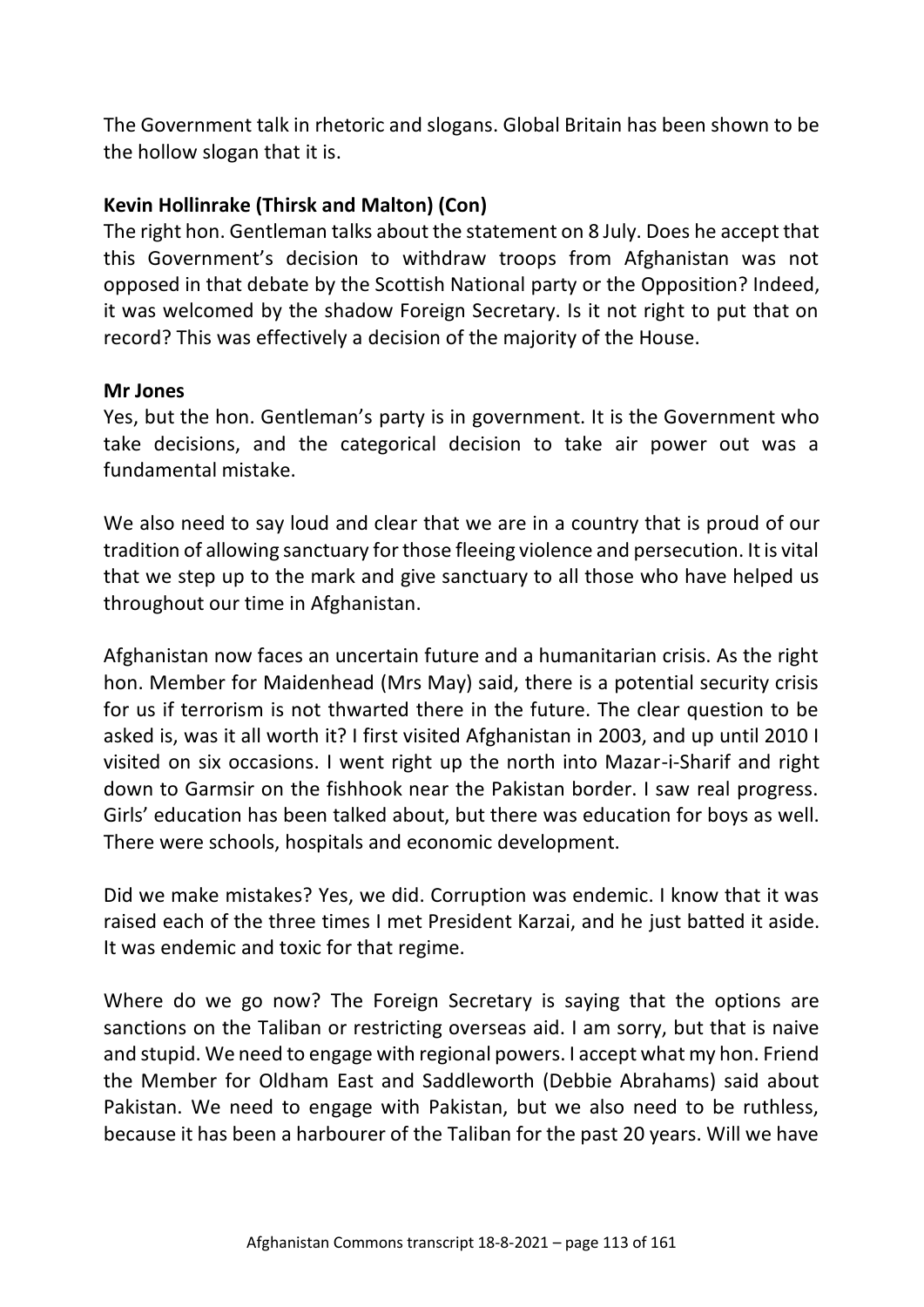to take unpalatable decisions and speak to people we have not spoken to before? Yes, we will, as my hon. Friend the Member for Barnsley Central (Dan Jarvis) said.

I would like to finish by saying this. I was a Minister in the Ministry of Defence. I had the privilege of working with some great and fantastic people who died in Afghanistan, and with others who were maimed in Afghanistan. They are the finest people we have in this country. We cannot change the past, but we can dictate the future, and that future has to be one that ensures that the people of Afghanistan have a future. That is the debt we have to them. It is also the debt we have to those who lost their lives and those who sacrificed so much on our behalf.

### *15:00:00*

### **Jason McCartney (Colne Valley) (Con)**

We are leaving Afghanistan. We can debate why we are leaving, and indeed whether we should be, but for now I want to focus on the here and now—what we need to be doing right now.

First up, we need to secure Kabul airfield. We need to prevent those scenes that we saw at the weekend of civilians falling from aircraft undercarriages. We need to allow for the orderly and, hopefully, safe evacuation of UK nationals, Afghan interpreters and Afghans whose support roles have put them in danger. I thank the Defence Secretary for his quick action on that in deploying 900 British troops who, alongside US troops, have helped to secure the airfield and allow for that orderly evacuation. As my hon. Friend the Member for Hyndburn (Sara Britcliffe) highlighted, we also need to evacuate the team from the Nowzad dogs charity, which was created by Pen Farthing, a former Royal Marines commando.

We also need to put in place a resettlement plan to help women and girls, and those who face immediate danger from the Taliban. Again, the Government have taken quick action on that, and I welcome the announcement this morning by the Home Secretary that we will be resettling 20,000 Afghans back to the UK. We need to put pressure on the Taliban to retain the freedoms of all the people of Afghanistan, but especially women and girls. As the Prime Minister said at the start of the debate, we will judge the Taliban on their actions, not just their words. I had an email overnight from a constituent who has family over in Afghanistan, in a place called Herat. They are in hiding, and they have just been told that this Friday, in Herat sports centre, the Taliban will be chopping off the hands of some local people. We must watch the actions of the Taliban and not just listen to their words.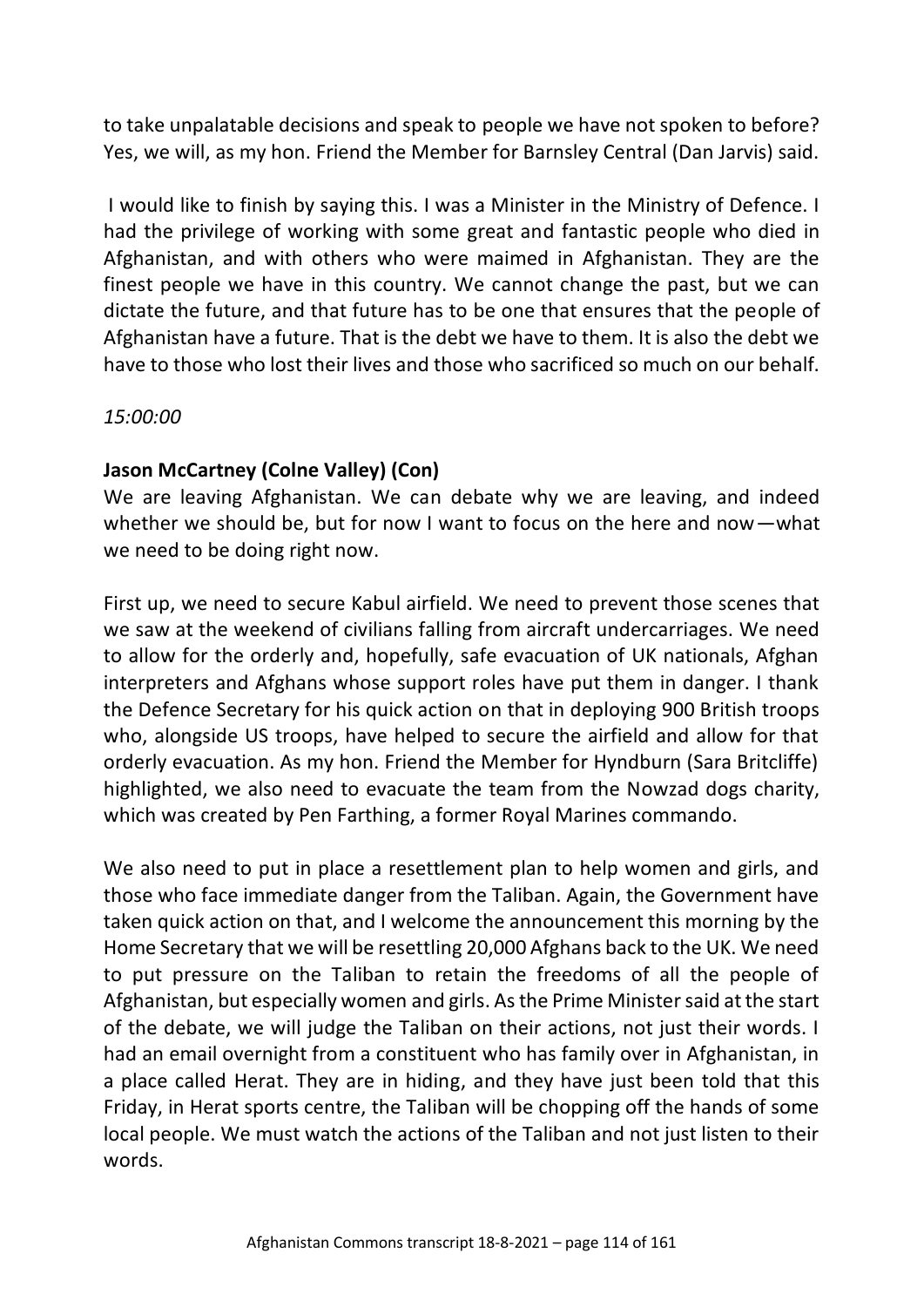Finally, as a former RAF serviceman who served not in Afghanistan, but on the nofly zone over northern Iraq, I know that we need to reassure our veterans—those who bear the physical and mental scars—and the families of those who died in Afghanistan that we care and that their achievements were not in vain.

Our forces fundamentally weakened the terrorist threat. There has been education in Afghanistan for 20 years. That most definitely sowed the seeds for a better future for Afghanistan, but it came at huge cost. I lost in my constituency Private Thomas Wroe, Lance Corporal Graham Shaw, Captain Lisa Head from Huddersfield, Corporal Jake Hartley, Private Anthony Frampton and Private Daniel Wilford. Those families and our veterans have heard us loud and clear today. We do care, and we care for Afghanistan.

### *15:03:00*

# **Rosie Duffield (Canterbury) (Lab)**

We have all seen the footage—the shocking images of Afghan cities that now look like the wild west, with huge guns slung casually over every shoulder, shots ringing out in warning and an unmistakeable exploding threat. As we watch on in disbelief, our sense of helplessness and impotence grows by the hour. The situation in Afghanistan is one that very few in this House can really imagine, but the few among us who have served there have told us exactly what is going on in several incredibly moving speeches.

It is fundamentally our duty to exhaust every possible avenue, make every possible effort and do all in our power to help those in need. We are all they have. We are safe and free, and we must offer that safety and freedom to those at risk of losing theirs. So what should we do? What are the people of Britain, as well as those experienced NGOs and current and former service personnel, telling us to do? The message is loud and clear: we must offer safe routes out, and we must offer asylum—no ifs or buts.

It is deeply disturbing that the rights and fundamental freedoms of women and girls are under serious threat. Just over a quarter of the democratically elected MPs in Afghanistan's House of the People were women, but it appears that no women at all are now represented by the new all-male regime. Men with guns promising that women may still be allowed to work and access education, with many caveats, will undoubtedly set off alarm bells for the women journalists,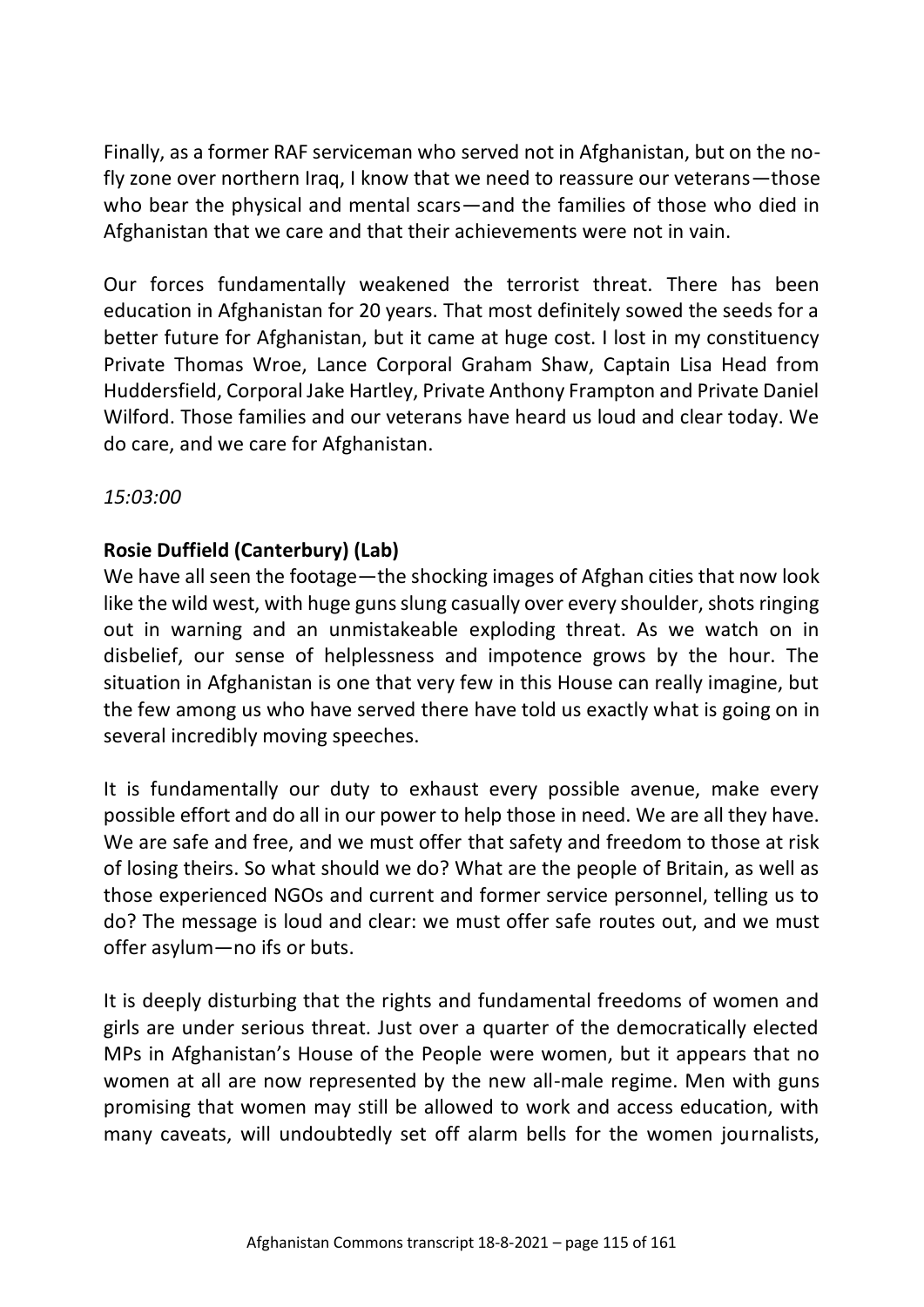teachers, business owners, NGO workers, doctors, artists, politicians and judges who all face much uncertainty in the coming months.

Many women here are angry, extremely worried and determined to fight for the rights of our Afghan sisters. I have been inundated with messages and emails from people who want to help. The Government must listen and assure all of them and all of us that they are carrying out the will of the majority of the British people. In my constituency, our excellent Kent Refugee Action Network, as part of the Joint Council for the Welfare of Immigrants, has laid out what is needed. They are asking questions that they need urgent answers to relating to family reunion and the mental health of young people from Afghanistan, which has already been severely impacted. What happens to those who are in the UK who have been previously refused asylum because Kabul was considered safe? Can their cases now be considered urgently? Will local authorities, especially those in Kent, receive sufficient financial support to house asylum seekers in suitable accommodation?

I make one final plea to the Government: listen to our constituents, to our NGOs, to feminist activists such as Sophie Walker and her change.org petition, which has now reached 200,000 people signing—

#### **Mr Deputy Speaker (Mr Nigel Evans)**

Order. I am sorry, Rosie.

*03:06:00*

### **Mr Gagan Mohindra (South West Hertfordshire) (Con)**

I am proud to represent South West Hertfordshire, which has Northwood NATO base in its constituency borders. Like many colleagues here today, I have been shocked to see the speed with which the Taliban have taken control of Afghanistan in the last week. It is absolutely the right decision that we return to Parliament today to debate the events taking place there.

Many colleagues have spoken in remembrance of those who lost their lives, including the 457 UK military personnel over the last two decades, and I echo their comments and pay tribute to all our military personnel who have served this country bravely and selflessly throughout the conflict. I have met and worked with several Afghan veterans and my thoughts are with them today. I hope they are proud of the work that they have done to improve the lives of many people in Afghanistan, particularly vulnerable women and girls.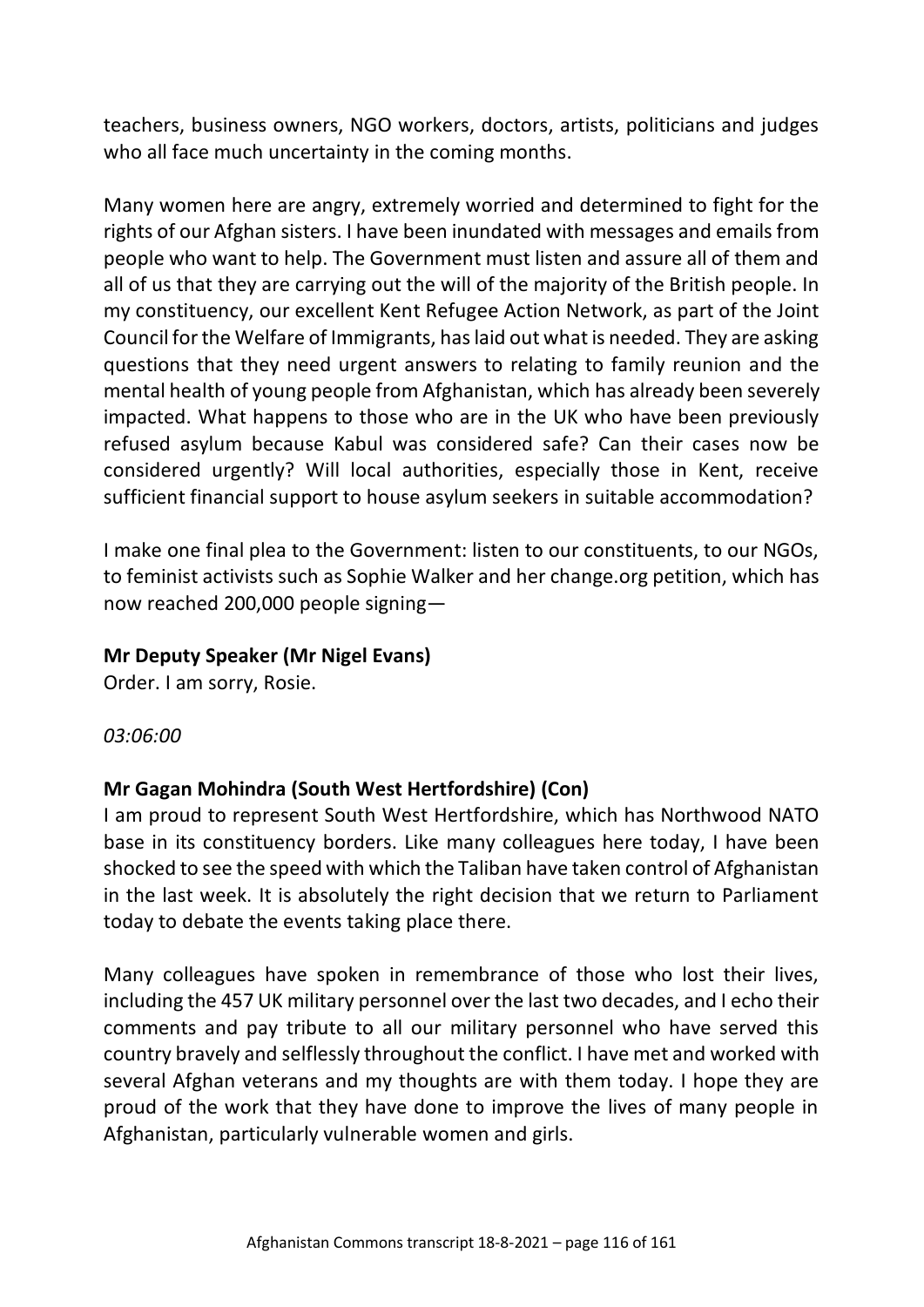The fall of the Afghan Government to the Taliban is not what anyone had hoped would happen once the time came for NATO troops to return from Afghanistan, but that absolutely does not mean that the last two decades have gone to waste. UK military personnel have worked hard to support the new governance structures and institutions that will be crucial to building a more democratic society in Afghanistan and we should be proud of that record. We have provided over £3.3 billion of aid since 2001, with notable improvements in the participation of girls in education and political representation for women. It is essential that that progress is maintained, and I fully support the comments made by my right hon. Friend the Foreign Secretary that we should use all the policy tools at our disposal to ensure that the Taliban do not undo that progress. I can only hope that the Taliban stand by their comments made in yesterday's video conference that they will allow women and girls to continue to receive both basic and higher education, even if their previous record gives little room for optimism on that. Education is a human right and no one should be denied an education based on their gender.

We must also make sure that we stand by all those who have helped us throughout this conflict, and I commend the Government for their comments that a new settlement scheme for those most at need, especially women and girls, will be introduced. The Home Office is working hard with international partners on getting as many of these people as it can out safely, and I was glad to hear, as of Monday evening, that over 3,300 Afghan staff and their families have already been evacuated. This needs to be balanced with the requirement of ensuring that we do not import those who do not share our values, and we must keep UK residents safe.

I will leave it at that, Mr Deputy Speaker; thank you very much for giving me the opportunity to speak.

*15:09:00*

# **Chris Bryant (Rhondda) (Lab)**

If I am honest, I feel ashamed today—more ashamed than I can remember in any foreign policy debate in my 20 years in this House. We have seen the most sudden and catastrophic collapse of a foreign and military policy objective of this United Kingdom since Suez, and arguably further back than that. We have managed to humiliate ourselves. We have shamed our politics and our way of doing business. We have trailed the British flag and, frankly, our own honour in the dirt and the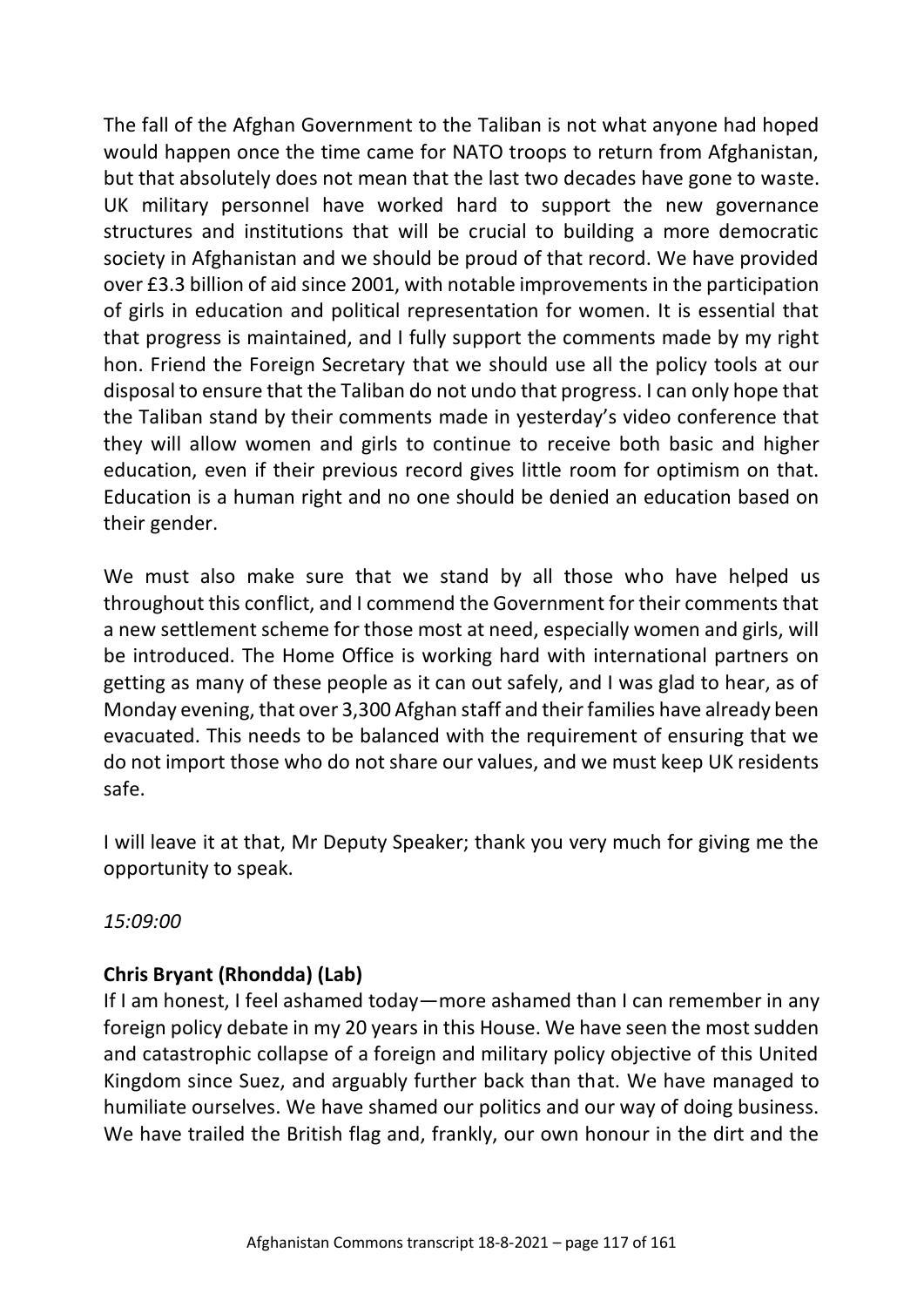mud. Global Britain has been exposed as a meaningless slogan—a boast without a strategy behind it.

I am ashamed, too, by how we have treated many of our armed forces over these 20 years. It is shocking to me that there are still soldiers who were diagnosed with PTSD when they actually had a brain injury due to an explosion. We are one of the few countries that still does not test any of our armed forces automatically after an explosion for a brain injury, and that may be one of the reasons why many of them later suffer from dementia and depression.

I am ashamed that we never said to the United States of America last year or this year, "Hang on. Stop, think, wait, and put in place a proper plan before you go ahead with this." I am ashamed that our silence basically endorsed Trump's plan last year and that our silence now, apart from one notable exception in the form of the Secretary of State for Defence, has effectively enabled Biden to get away with some of the most shameful comments ever from an American President. We should never be just a sidekick to the United States of America in our foreign policy or military policy.

I am fearful, of course, for the women and children, but also, particularly out of a personal interest, for the gay men in Afghanistan. It has not exactly been a walk in the park for them over the past 20 years, but now they know that they will be exterminated. Sharia judges are already saying what they will do. There are two ways of dealing with a homosexual man in Afghanistan: one is stoning, and the other is putting them behind a wall that is then toppled on top of them and kills them.

I am fearful for the children who will grow up in violence or in a refugee camp, fearful for all the thousands who will do whatever they possibly can to get to a place of safety, and fearful that we will not have a proper programme in place in this country to greet people and that some of them will end up going to jail because we are introducing laws that will make things even more difficult for them. To be honest, I am angry with the Government. I am angry in particular with the Prime Minister. I just do not think that he has paid enough attention to this issue. I do not think that he was courageous enough in what he said to the American President either last year or this year, and he should be ashamed of himself.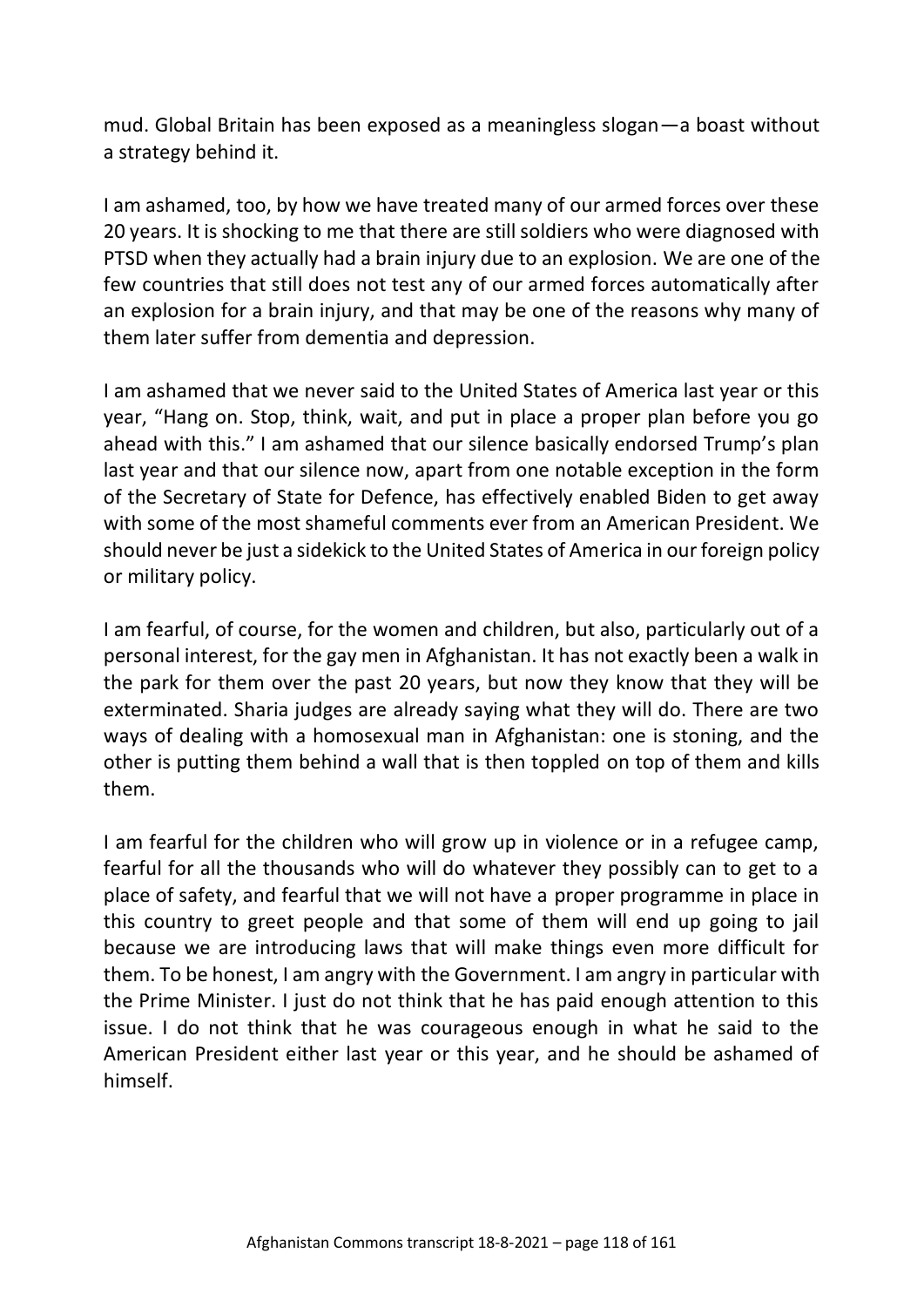#### *15:12:00*

### **Ms Nusrat Ghani (Wealden) (Con)**

I pay tribute to the armed forces, especially those who reside in my constituency of Wealden. I also want to take a moment to pay tribute to all those Afghan men and women who were brutalised for 17 years under the Taliban, did everything that they could to rebuild their country, and once again will have to face a Taliban without us by their side.

There are many who have served in Afghanistan on these Benches. I had a very brief moment in Kabul. For 17 years under the Taliban, no female voice was heard in the Afghan Parliament, the Loya Jirga. I worked for the BBC World Service and we rounded up some very brave women to make sure that female voices were heard for the first time in the Loya Jirga. We did that under the threat of the Taliban, but I had a British passport, and I knew that I could come home and be safe. I was naively optimistic in thinking that these women's lives would be improved for the better. I am now receiving phone calls telling me that it is game over.

It has taken 20 years to have 69 female MPs and they will watch us speak here today knowing what will happen if we cannot get them out, and soon. They cannot wait for five years. It is not just them, but their families, everyone who has worked with them, and everyone in an NGO who has worked to un-Talibanise the laws and processes in Afghanistan who are now targeted. It means that, after 20 years, we will have to start all over again. This has been catastrophic, cack-handed, cruel and humiliating. This is the watershed moment of the west's failure.

I want to say two very quick things, hopefully to try to be constructive. I need to understand how our intelligence has failed, how the imagination of those providing the intelligence has failed, and, if we are relying on this intelligence now going forward, how we can be assured that they know to do the right thing, whether it is in relation to our regional partners, the Taliban or any further security issue. I would like to have a better understanding of where our parameters are when it comes to dealing with the Taliban, of what leverage we have to ensure safe passage, and of whether any aid funding will reach the people whom it needs to get to.

My final point is about the radicalisation that is going to emerge from Afghanistan. There will be not just the extremism that the Taliban will promote, but a fight in the middle east and Asia about who represents Islam. Members may not agree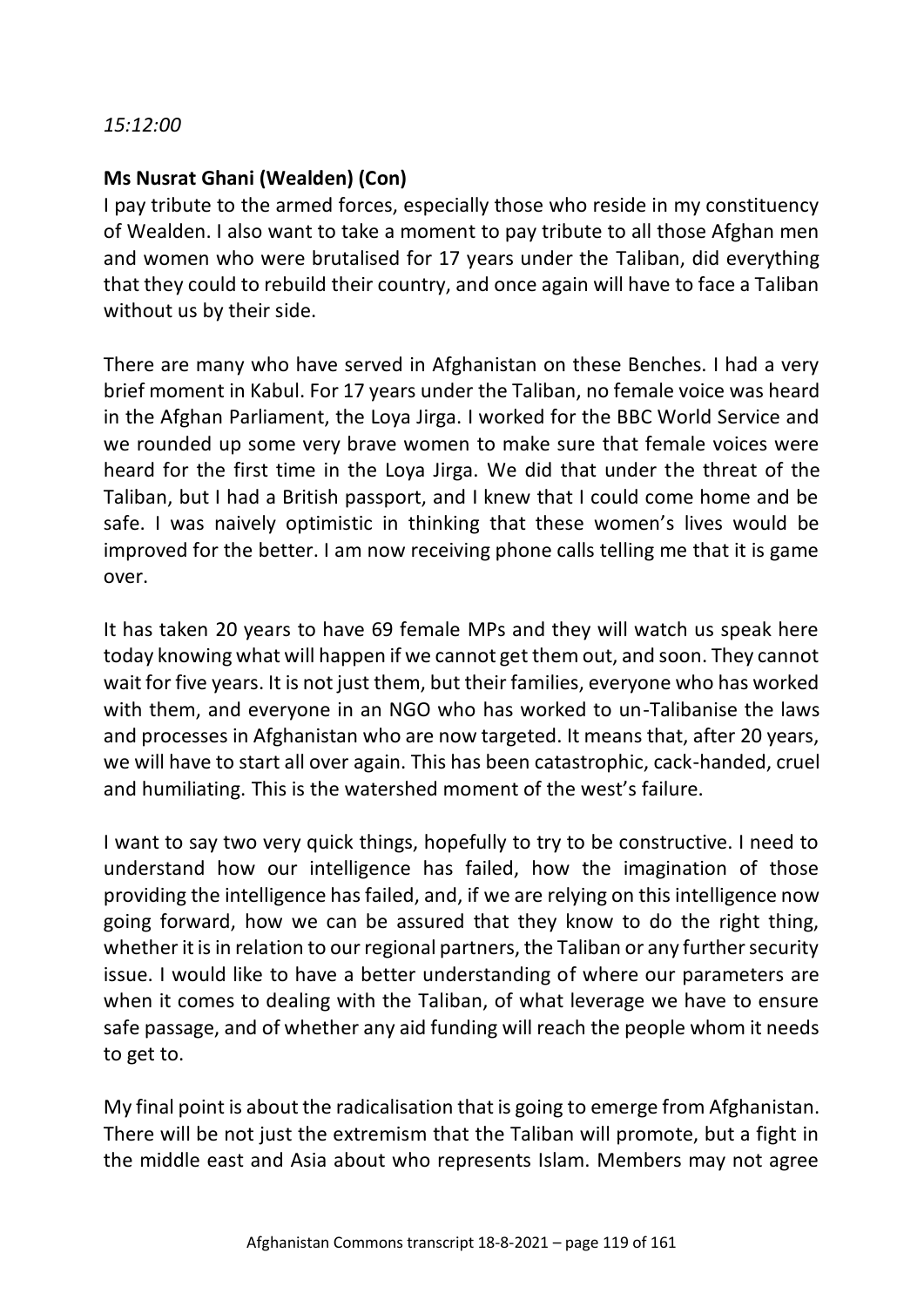with me, but some countries have been trying to become more liberal since  $9/11$ to take away the taint around Islam. Will they now have to become even more conservative and brutal to compete with the Taliban? That will bring forward a new version of extremism where we cannot rely on any safety and security for women in the middle east or in any Islamic state.

Finally, may I ask anybody listening—

# **Mr Deputy Speaker (Mr Nigel Evans)**

Order. Sorry, but more than half the people are not going to get in—I do apologise. I call Layla Moran.

*15:15:00*

# **Layla Moran (Oxford West and Abingdon) (LD)**

The appalling scenes that we have witnessed over the last few days will certainly outlive us all, but equally moving are the accounts on the ground that I am sure we have all heard. The brother of my neighbour, Assad, is a Hazara, one of the most persecuted minority communities in Afghanistan. He has not left the house in weeks, not because of covid, but because of fear—already—of being killed, and he is one of millions. We must not be fooled. Despite what the Taliban say, they do not mean it. My good friend Nemat, an Afghan academic who is luckily now in Australia, said to me, "The Taliban are professional liars". Behind their empty promises and their weasel words lies a devastating reality, and shame on us for believing them twice.

This Government must do all they can to ensure that people have an escape route. The airport in Kabul seems to be working, but what of those who cannot get there? What about those who cannot get to Kabul itself at all? That is why the Liberal Democrats have been calling for a safe corridor. We must utilise every diplomatic tool available. I note that in his opening remarks, the Prime Minister said that he had spoken to Prime Minister Khan. Did he raise this? We know that the Inter-Services Intelligence has been providing support for the Taliban for some time. We have leverage with Pakistan, and Pakistan has leverage with them. Was that even broached?

On the refugees that we are to take in, 20,000 sounds good, but we have had 20 years of involvement. If we take the 5,000 and break it down by constituency, that is seven per constituency. For 20,000, it is 30 per constituency. Surely we can do better than that? That should be a starting point, not a target. When they come,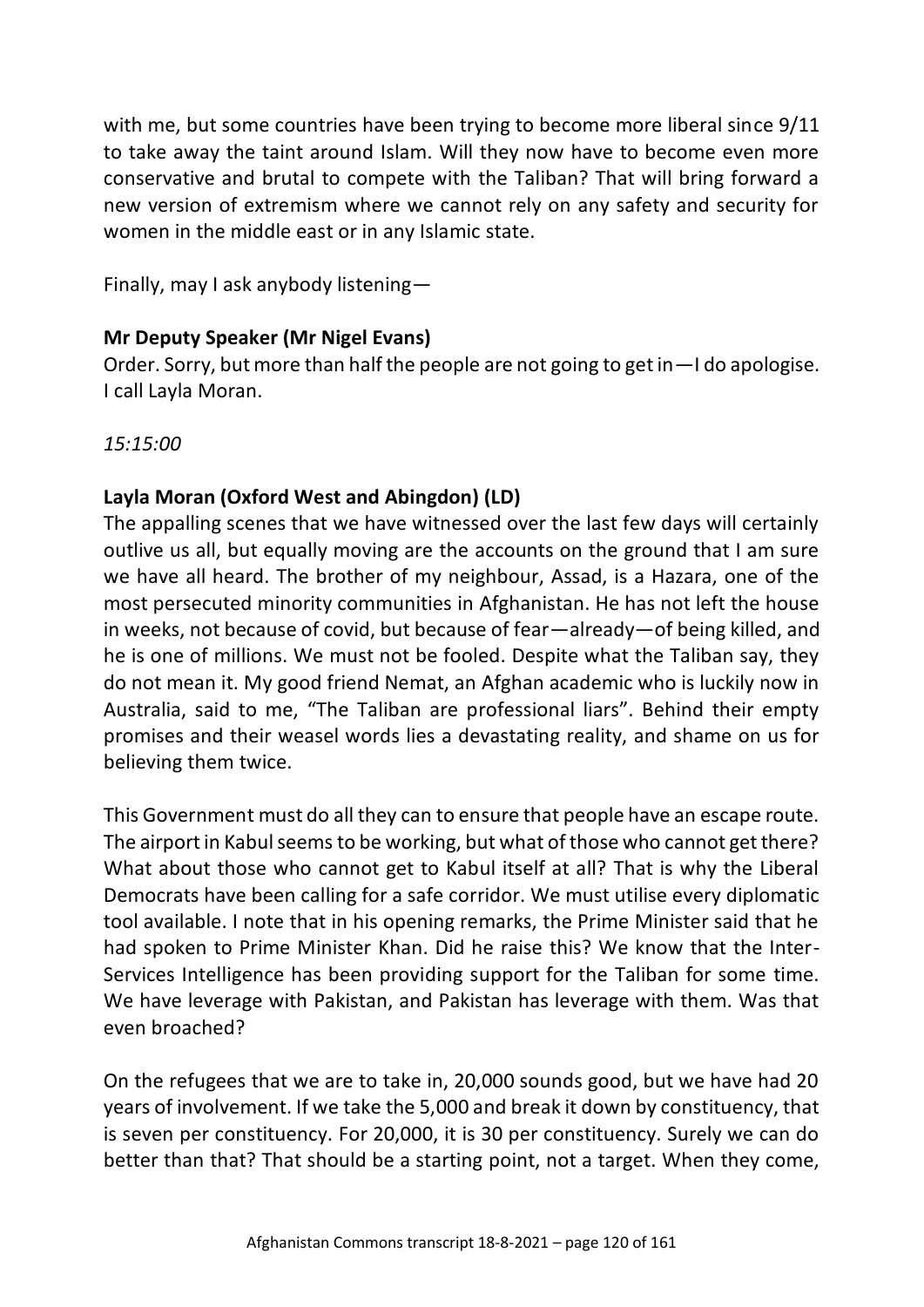we need to recognise that councils need to be well funded in providing services such as housing, education, language provision, and mental health support—all that must be part of what is provided.

For my very final remarks, on women and girls, I hand my voice to a woman on the ground. She said:

"Like every other woman I have been staying home and am afraid to go out. Women are not allowed to leave their homes without a government official … Their safety, hopes, dreams have to be locked once again, we just live to exist, nothing else."

Imagine what that must be like. Imagine the pictures of young girls being posted on social media as spoils of war, to be married off to the fighters.

### **Daisy Cooper**

In times of crisis, the voices of women are often missing. Does my hon. Friend agree that whatever the UK Government and the international community do next, the protection of the rights of Afghan women and girls must be put front and centre?

#### **Layla Moran**

I thank my hon. Friend and agree with her wholeheartedly. As well as those who are facing imminent death, anyone whose life is put at risk—particularly if they have helped us in our aid projects, our military and our civil society efforts—must be protected.

Trump may have loaded this particular gun, and Biden may well have pulled the trigger, but our Prime Minister stood by and watched while they did it, powerless and weak. He is complicit by his impotence. This Government must live up to that failure, make good on their former promises, and allow all those who need refuge into our country.

*15:19:00*

### **Darren Henry (Broxtowe) (Con)**

I will keep my comments brief as I am aware that many Members wish to have their voices heard on this topic.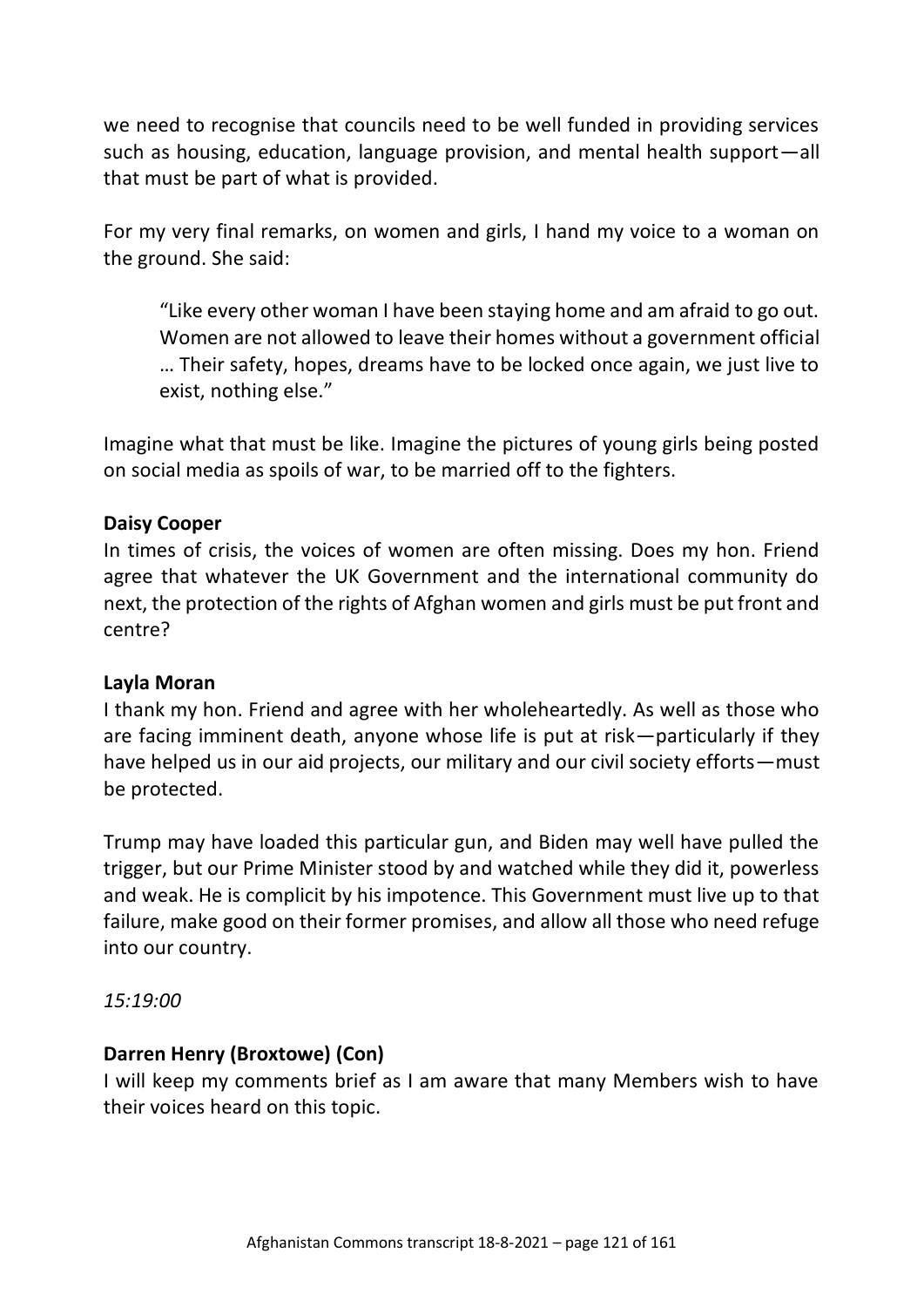Over the past few days, I have been contacted by many of my constituents regarding the current atrocities unfolding in Afghanistan. They have shared with me their growing worries and concerns for the people of Afghanistan, many of which I share—issues such as the lives of ordinary citizens, the future of women and girls, which was mentioned by my right hon. Friend the Member for Romsey and Southampton North (Caroline Nokes) and the right hon. Member for Leeds Central (Hilary Benn), among others, and the recent UNICEF report on violence against children.

I am saddened by the ongoing reports coming from Afghanistan, and I would like assurances from the Government that we will do all we can to help both British citizens in Afghanistan and Afghan nationals. Yesterday, I was contacted by a constituent who is rightly concerned about their family who live in Kabul. Like so many others, they are looking for assurances. Broxtowe's own 170 (Infrastructure Support) Engineer Group, based at Chetwynd barracks, has a small team that has already contributed hugely to the ongoing effort in Afghanistan, and I send them my heartfelt thanks for what they are doing.

It is my belief that the situation must be addressed with an international effort as soon as possible. My constituents and I ask the Government to lay out urgently their plans to work with other world leaders to assist the citizens of Afghanistan.

*15:21:00*

# **Steve McCabe (Birmingham, Selly Oak) (Lab)**

The recurring feature of the organisations and terror groups we have been battling for more than 20 years, apart from their obvious barbarity, is their attitude to women. It is not about religion or cultural difference, but about human rights. I believe we have been right to oppose them and to fight for people's human rights, but we have paid a high price; I will not forget my visits to the Royal Centre for Defence Medicine at Selly Oak and meeting so many of our troops who were treated there. Their bravery, and the hope they brought, should never be forgotten.

It has not been at all easy, but until last week Afghanistan was a place where girls went to school and where women were in government, the civil service and the judiciary. The outcome was probably inevitable from the moment President Trump promised he could end the war. I am not surprised that the Taliban outmanoeuvred him and played him for the fool he was, but, like many in our country, I am astonished that our Government apparently did not see it coming.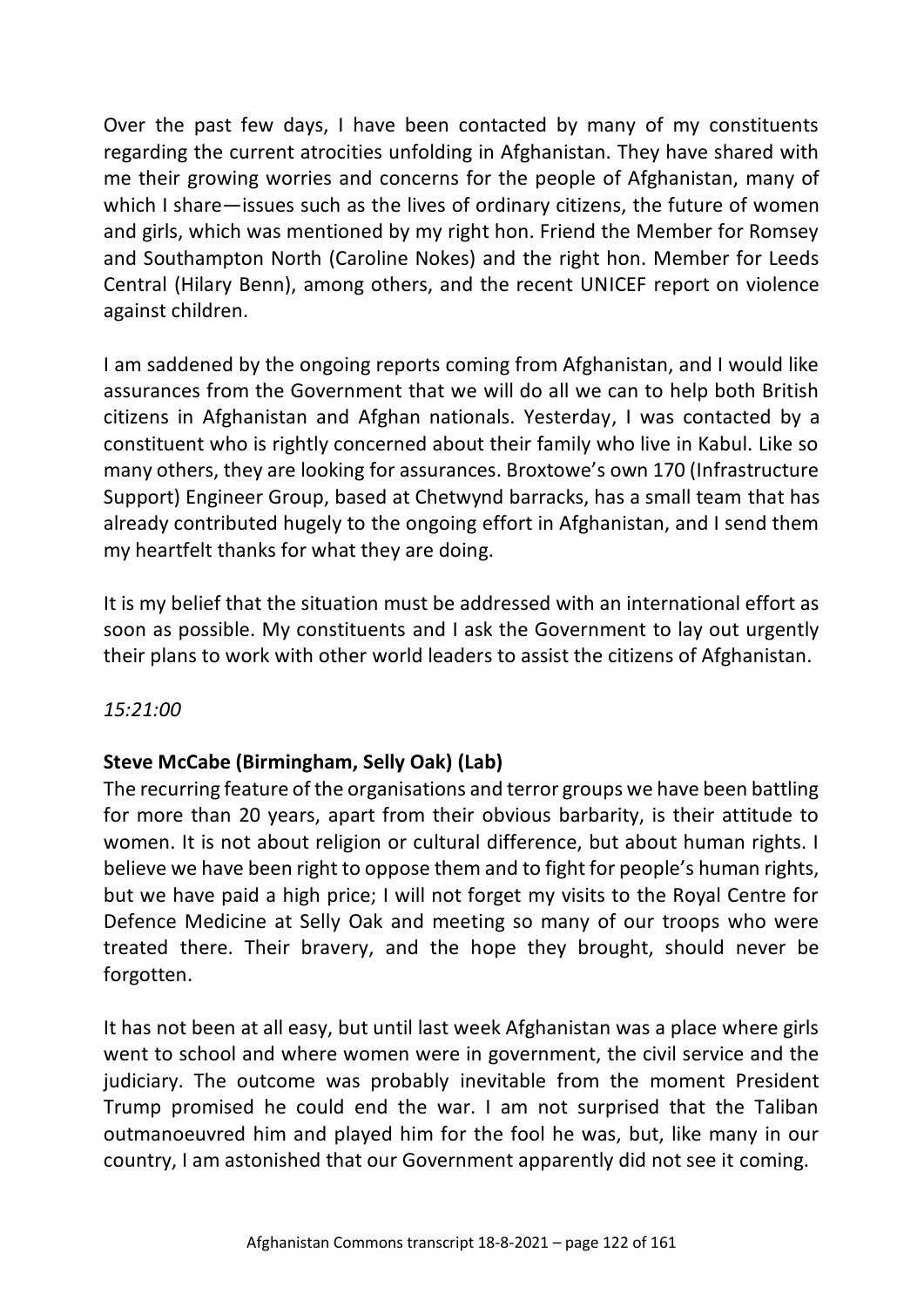There are those who will say, "It wasn't worth it. It wasn't our fight." It was worth it to all those women who enjoyed the freedom and opportunities that our intervention brought them. It is always worth it to stand against evil. Afghanistan's fate is once again in the hands of the Taliban, but we can redeem ourselves slightly by doing right by those who have helped our troops and by assisting obviously genuine refugees. It is time to honour our obligations to those to whom we owe this debt.

Earlier, I heard about a family, with constituency connections to Selly Oak, whose police officer father was killed in Badakhshan, which I think is the furthest northeastern province. They are asking, "How do we get his four girls and their aunt out?" Birmingham is a city with a proud history of helping refugees, and we stand ready to play our part again. We cannot have any backsliding or sleight of hand from the Prime Minister or the Home Secretary on that commitment.

I hope we will learn one further simple truth from this: we cannot do deals with extremists. Our Foreign Secretary would do well to remember that as he considers future demands from Iran.

### *15:23:00*

# **Dr Andrew Murrison (South West Wiltshire) (Con)**

The US surrender of its wardship of a problem child is a monumental failure of statecraft, geopolitical confidence and strategic patience that has been made all the worse by the fact that it spans two Administrations. The US is diminished by this, but so are all of us in the free world. The winners are those who are lined up against us and against our values. The losers, from Taiwan to the Caucasus, are those who will see their champions as having feet of clay.

We are left with a looming sense of foreboding at this ignominious end of the fourth Afghan war. It seems very likely that murderous civil war and the mother of all refugee crises will ensue, and it seems to many of us that the geopolitical plates are shifting—and they are shifting against us.

But the past 20 years have not been for nothing. Shout it from the rooftops! Four hundred and fifty-seven men and women demand it; their families demand it; and hundreds and thousands of our countrymen and countrywomen who are damaged in mind and body demand it. Twenty years of fundamentalist terror has been denied a power base, degrading its exportability to our streets. Twenty years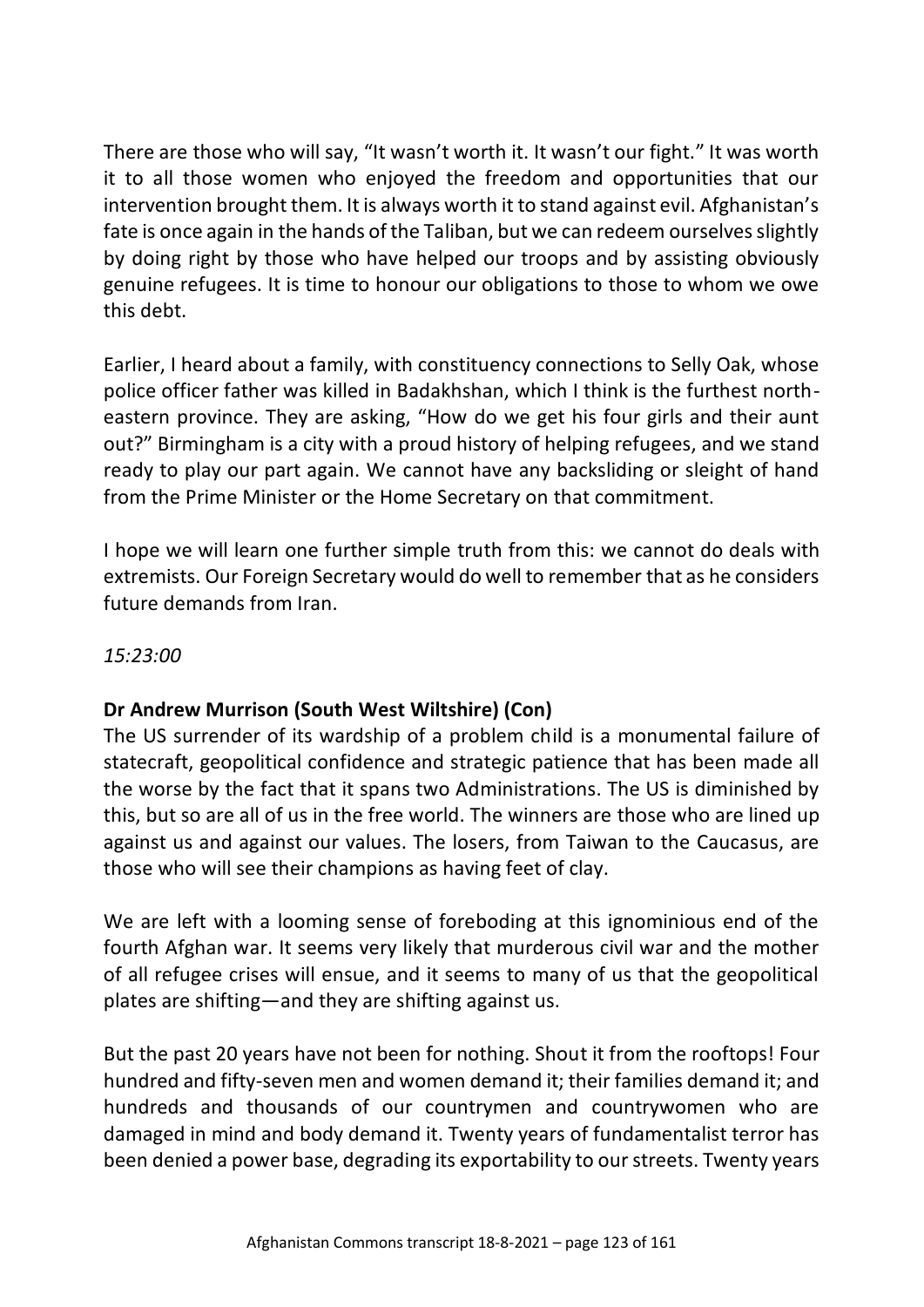of progress in Afghanistan cannot be erased by the brutes now in charge. They are 20 years in which the Taliban and its associates have not destabilised a fragile neighbourhood, and in which the export of opiates has been cut, to the benefit of our streets, and 20 years of Afghan dreams of a better life that will not be undreamt.

What now? What mitigation? Who will step up where the US has stepped back? Who will lead? Who will be the convener? Who will hold the pen? It must be Britain. Four hundred and fifty-seven British dead demand it. The Prime Minister has taken an early lead. I would expect nothing else, and this House must get behind him.

*15:26:00*

# **Mr Toby Perkins (Chesterfield) (Lab)**

Today is a tragic and shameful day for western Governments. But I also think that it is a day on which we have seen Parliament at its best. We have heard some wonderful speeches and the debate has been illuminated in particular by those who have served. I will long remember the speeches by the hon. Member for Tonbridge and Malling (Tom Tugendhat) and my hon. Friend the Member for Barnsley Central (Dan Jarvis). Their evidence is particularly powerful because of the lives they have led and the experiences they have had.

As others have said, we must learn the lessons from the last 20 years, but that does not mean that we should never intervene or seek to make things better. The truth is that our intervention did make us safer and it also improved the lives and prospects of many in Afghanistan. I fear that we may learn the wrong lessons. My right hon. Friend the Member for Hackney North and Stoke Newington (Ms Abbott) spoke powerfully about the many benefits that the people of Afghanistan gained as a result of our intervention, but she then said that she voted against it 20 years ago because she thought that this is where we would end up. Even with my fury at the actions of President Biden, of President Trump before him and of the British Government, I do not believe that we should say that the previous 20 years were wasted as a result of where we are today.

Others have said that the Taliban will be judged not on what they say but on what they do, but given our current circumstances, in what way will we judge them? They see that we have walked away, so for us to stand here in this place and say that we will judge them on the basis of their actions seems like weasel words, I am afraid. It is disgraceful that the Foreign Secretary chose to go on holiday as the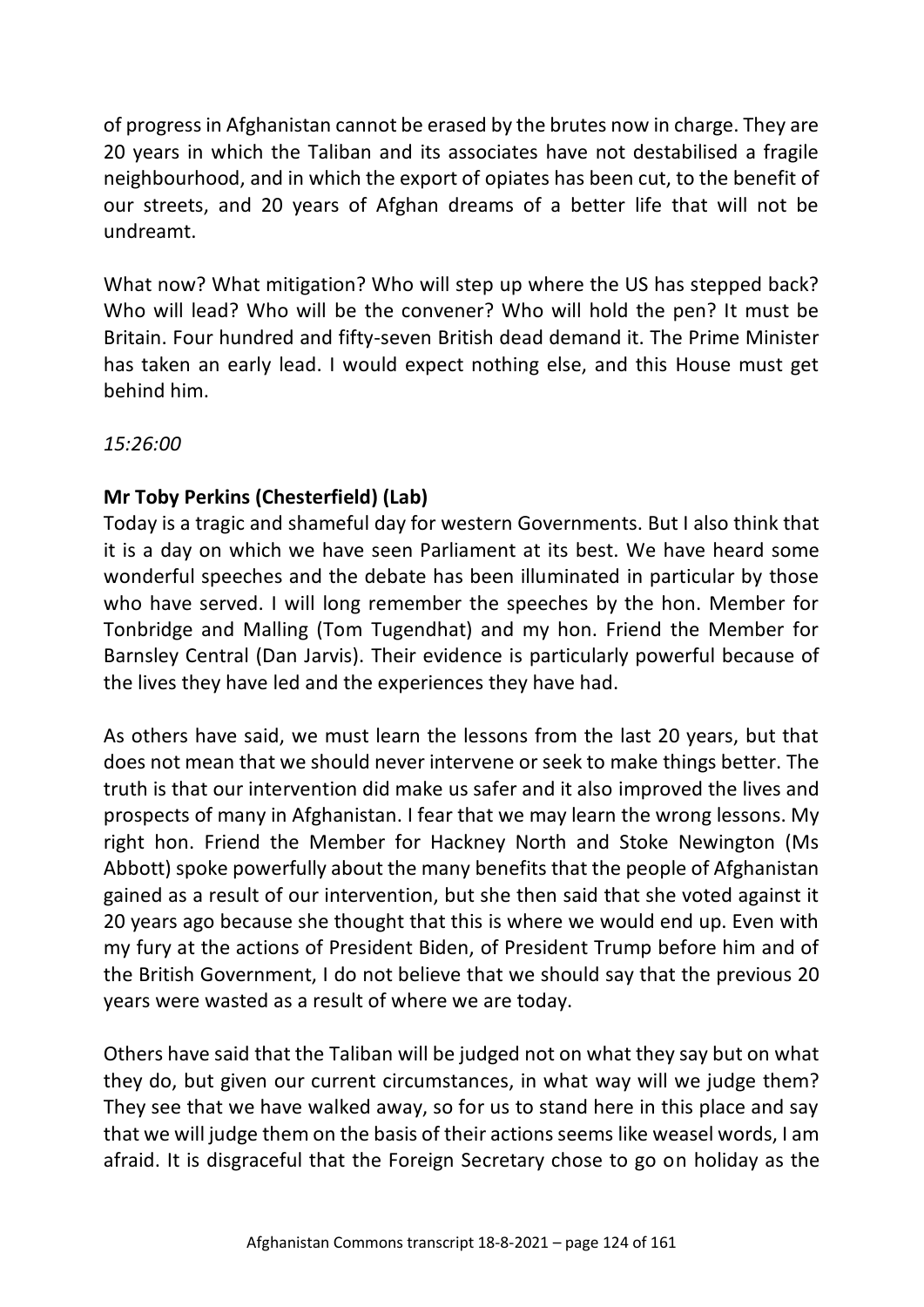Taliban marched into Afghanistan and towards the gates of Kabul. I fear that the west's withdrawal will not save us money in the end and will not make us safer. I fear that we will look back on this day in a few months and say that we were in a position to continue to support Afghanistan, with a very small presence, on its road to a better future.

Almost 70 years on, there are still 28,000 American soldiers in Korea. People say that 20 years on we should not still need to be in Afghanistan, but sometimes a small presence can make a huge difference. Although we absolutely should thank every single person who has served in Afghanistan, we should also recognise that their contribution and the people they fought alongside played a huge part in making us safer and Afghanistan better.

*15:29:00*

# **Sir Geoffrey Clifton-Brown (The Cotswolds) (Con)**

In 2007, the then Labour Government sent a small cross-party group of Members of Parliament to Afghanistan, and I was one of them. We were in Lashkar Gah when a group of our soldiers came back, having lost one of their number, and we could see that the psychological stress on those soldiers was immense. I say to the Minister for Defence People and Veterans, my hon. Friend the Member for Aldershot (Leo Docherty), who is on the Front Bench today, "Please, do all you can to support our veterans at what is bound to be a really difficult time for them."

We need to look at the short term and the long term in Afghanistan. In the short term, we need to get all the western people with passports out, we need to get out all whose lives are put at risk by their association with the British and the Americans, and we need to facilitate the resettlement of any refugees as quickly as possible.

In the medium and longer term, the British need to play a real part. We need a big diplomatic effort. The Prime Minister's announcement today that he will lead a G7 meeting is of primary importance, but it is also important that we become realigned with our closest and largest ally, the United States, so that we again operate from the same page. We need to look at the UN and see what we can do on the Security Council to try to persuade the Chinese and the Russians not to use Afghanistan for their own narrow sectoral interests. We need to look at the frontline states—at countries such as Pakistan—to see how they have dealt with harbouring the Taliban and how they will move forward in dealing with refugees, perhaps through their onward transmission to further safe havens.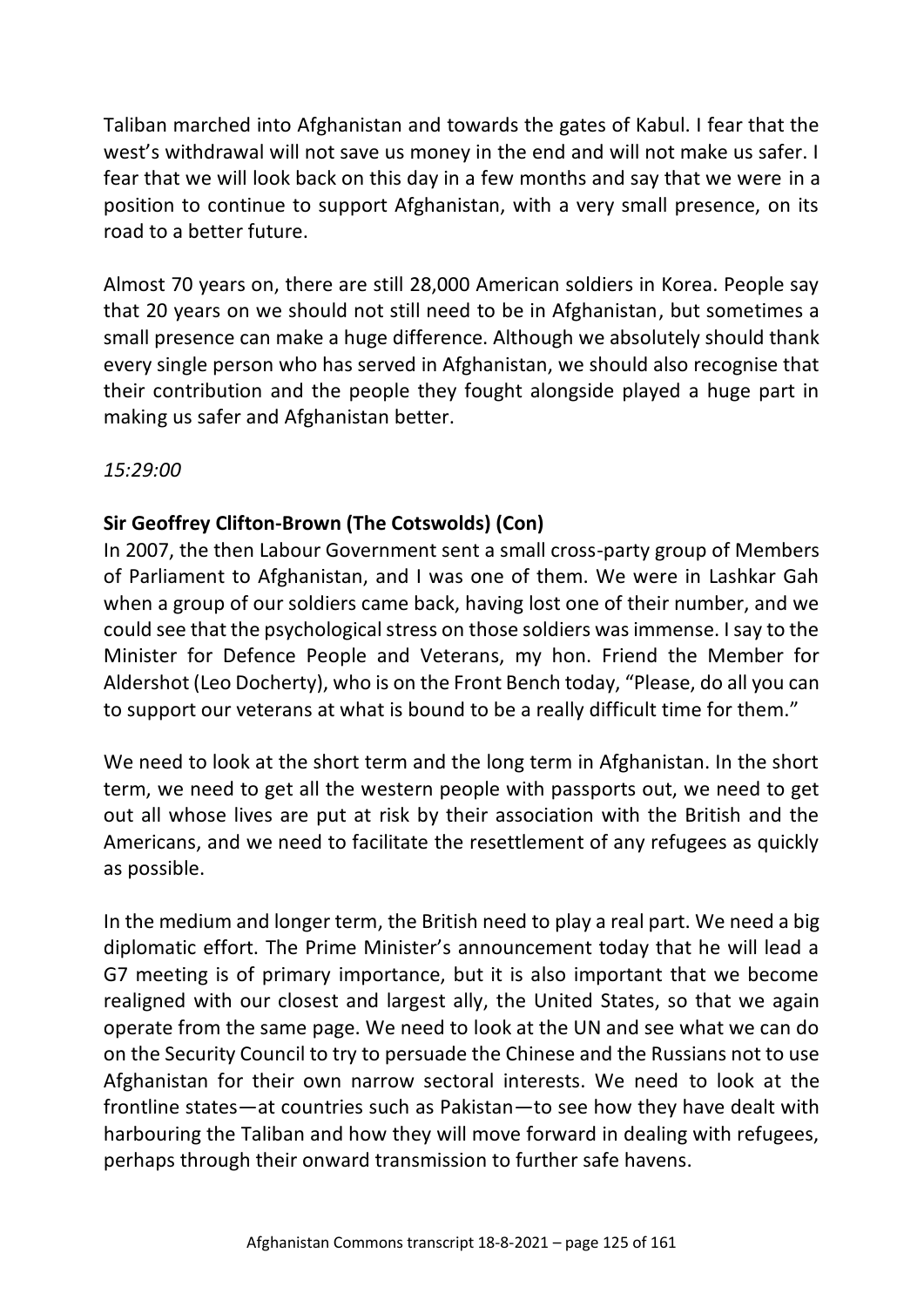This is a dark day for Afghanistan. We will look at the Taliban and judge them by their actions, but I say to the British Government, "Please, start talking to the Taliban to see where there is interest so that we can influence those people and their behaviour." Otherwise, if the Taliban start doing extremist things in Afghanistan, the Northern Alliance, which we went in largely to help, will reemerge and a vicious civil war will break out in Afghanistan. That will make the whole thing far worse.

Where Britain does not lead with its values of democracy, tolerance, a good judicial system and a free press, whether in Afghanistan or elsewhere, the world is a poorer and nastier place. We owe it to the Afghans to redouble our diplomatic efforts in the weeks, months and years ahead to see what we can do to salvage a more sustainable future for Afghanistan.

### *15:32:00*

### **Dave Doogan (Angus) (SNP)**

The humanitarian disaster unfolding in front of our eyes is a political failure rather than a military one, and I think it is important that this House recognises that. The work of our armed forces who were sent into Afghanistan to achieve what many believed at the time was a near-impossible, and certainly dangerously idealistic, ambition prevailed in military terms. I was working in the MOD in 2001 just before military operations in Afghanistan got under way. At a meeting of the MOD and industry in Yeovil, I recall clearly the universal incredulity at the idea that this intervention in a theatre that had previously humbled both the British and the Soviet Union could ever conceivably end well—and so it has come to pass.

The media reported last week the unbelievable pace with which the Taliban advanced across the country, but why was that such a shock? Perhaps the Government can explain why they were so ill prepared. Many observers, myself included, do not think for one minute that there was a failure of military intelligence; rather, we think that there was a failure of Ministers to act on it. This House and the public at large need to know whether civilian officials and intelligence analysts are at liberty to convey difficult and unwelcome messages to senior Ministers in this Government, and that those same Ministers will act in the national interest rather than on any more expedient or transient priority.

Can the Government tell the veterans and their families in Angus and across these islands what this was all for—not the intention or the ambition of the dedicated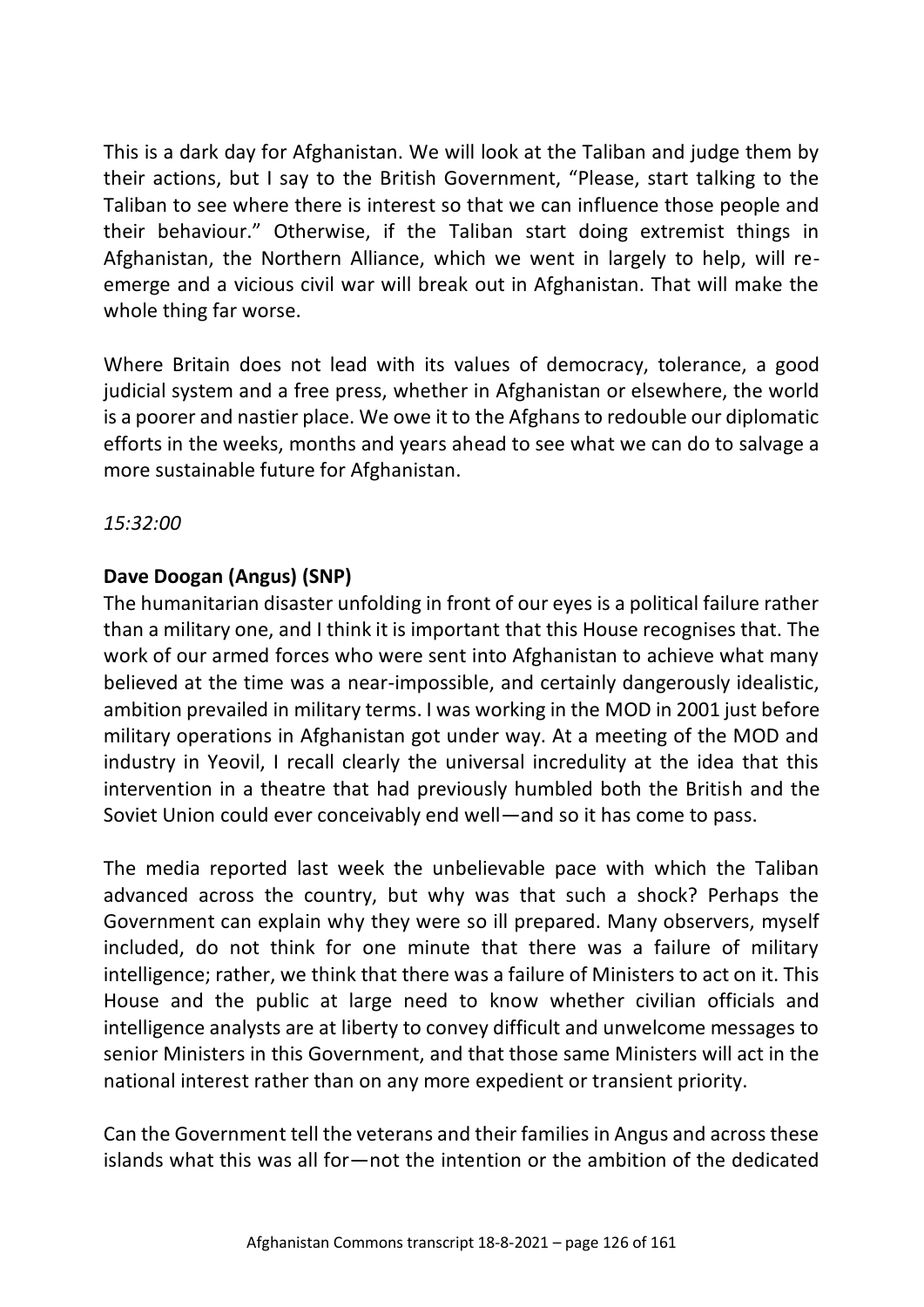and successful military operations, but the outcome and the consequences? What is the legacy of those people's bravery, sacrifice and loss? I want to highlight to the Defence Secretary the correspondence I have received from my constituent, a former company commander in 2011 in Operation Herrick.

He shares the chilling email he got from his former translator—with whom he keeps in touch, such are the bonds forged in combat—and his Afghan friend's plight in trying to exit the country through the UK embassy with his family. I will send on the details to the Defence Secretary and the Foreign Secretary, who I am sure will both give them dedicated support. Then there are the civilians and NGOs, who endured no small measure of risk and hardship to apply their skills and expertise in the service of Afghanistan and her people. What of their work to build order and systems of just administration, and challenge endemic corruption? What remains of those hard fought gains and of civil society—those brave Afghan souls, many of them women, who stepped into the space that we created for them and took up roles supporting the UK and its allies?

*Gavin Newlands (Paisley and Renfrewshire North) (SNP) rose—*

#### **Dave Doogan**

I give way to my hon. Friend.

#### **Mr Perkins**

On a point of order, Mr Deputy Speaker. You have put in place a three-minute time limit. Every time Members from certain parties get to the end of their speeches, they add on another minute by taking an intervention. Is it not a huge discourtesy to everyone on your list who is going to miss out for them to add on a minute every time they do not think the time limit is long enough?

### **Mr Deputy Speaker (Mr Nigel Evans)**

There are a lot of people who are not going to get in—we know that—but under current procedures people can take up to two interventions. Yes, people should take on board the fact that they are possibly doing some of their colleagues out of a turn if that happens, so I hope that the position will not be abused.

#### **Gavin Newlands**

I should point out to the hon. Member for Chesterfield (Mr Perkins) that we are six hours into the debate and this is the second SNP Back-Bench speech on this important issue.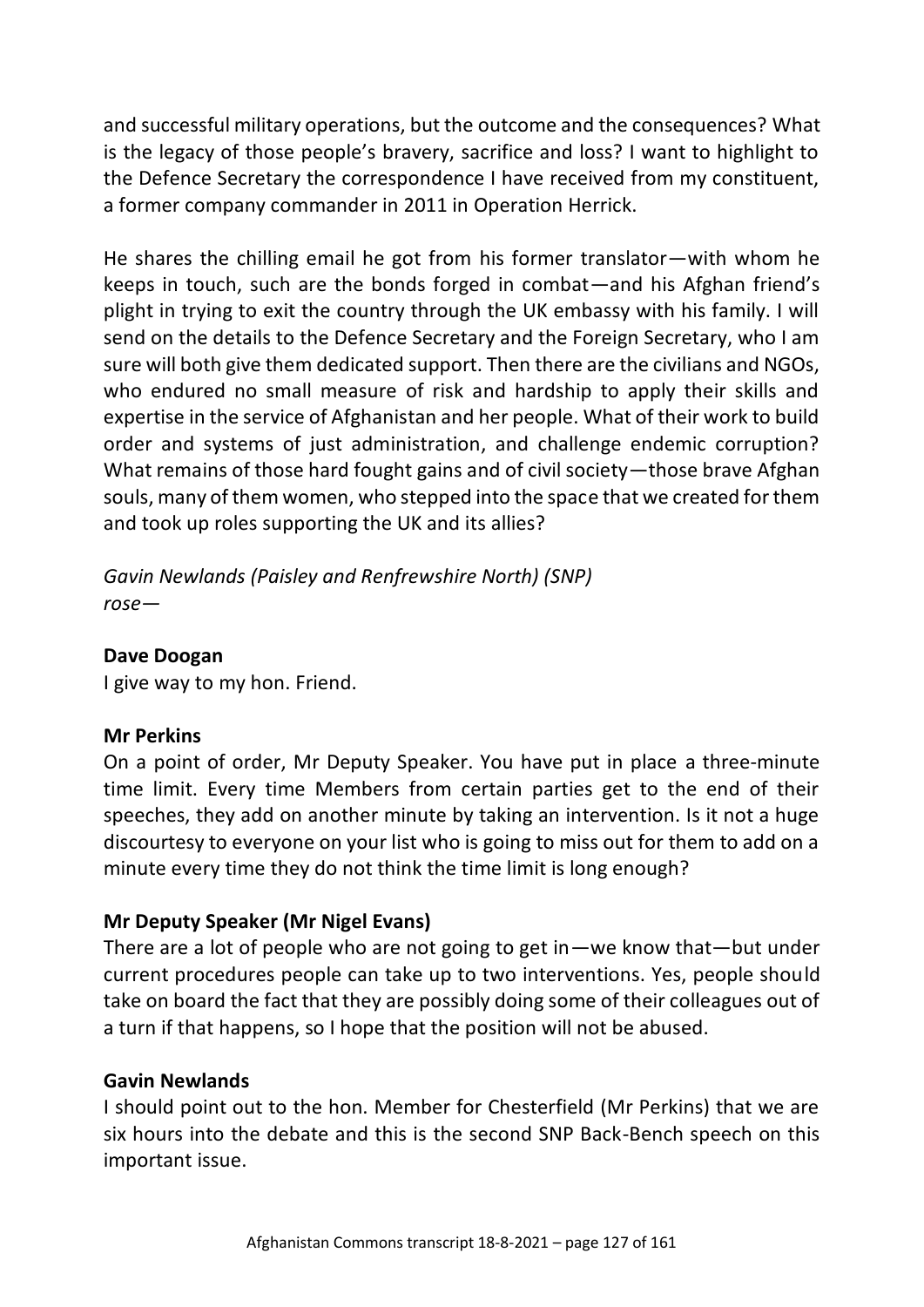My hon. Friend the Member for Angus (Dave Doogan) mentioned women and girls. The Taliban have said that they are committed to the rights of women. Does he agree with me that these misogynist thugs see women as third-class people and chattels only there to serve men, and that this House cannot believe a word the Taliban say about the rights of women?

### **Dave Doogan**

I agree entirely with my hon. Friend. As many hon. and right hon. Members have observed this afternoon, the Taliban need to be judged on their actions, not on their words.

Against this new reality, it is beyond credibility that the Foreign Secretary has publicly claimed that the UK will hold the Taliban to account. What does that mean? By what means and to what end would this be done? It would suit the Foreign Secretary better to fully restore the foreign aid budget, rather than issuing abstract and random threats to a regime that has just shown the UK the door. Five thousand refugees this year is not commensurate with the scenes in Kabul of people literally running for their lives and clinging to aircraft, and a hazy figure of 20,000, over what period we are not certain, is insubstantial to say the least, given the circumstances.

In closing, I urge the Government and the Prime Minister to review and expedite this element of the UK's response, including through a cogent plan to extricate brave Afghans who are not already in Kabul. The UK was front and centre at the genesis of this political catastrophe. It should be similarly positioned for the clearup.

*15:37:00*

# **Jack Lopresti (Filton and Bradley Stoke) (Con)**

I would like to start by thanking the right hon. and learned Member for Holborn and St Pancras (Keir Starmer) in particular and all other colleagues for the generous remarks they have made today about those of us who had the honour of serving on operations in Afghanistan. I served on Op Herrick 9 in the autumn and winter of 2008-09. My time with 3 Commando Brigade was one of the great privileges of my life. As we discuss the awful situation in Afghanistan and its possible future today, we are also rightly honouring the sacrifice of the 457 of our servicemen and women who made the ultimate sacrifice and the more than 600 who continue to live with life-changing injuries.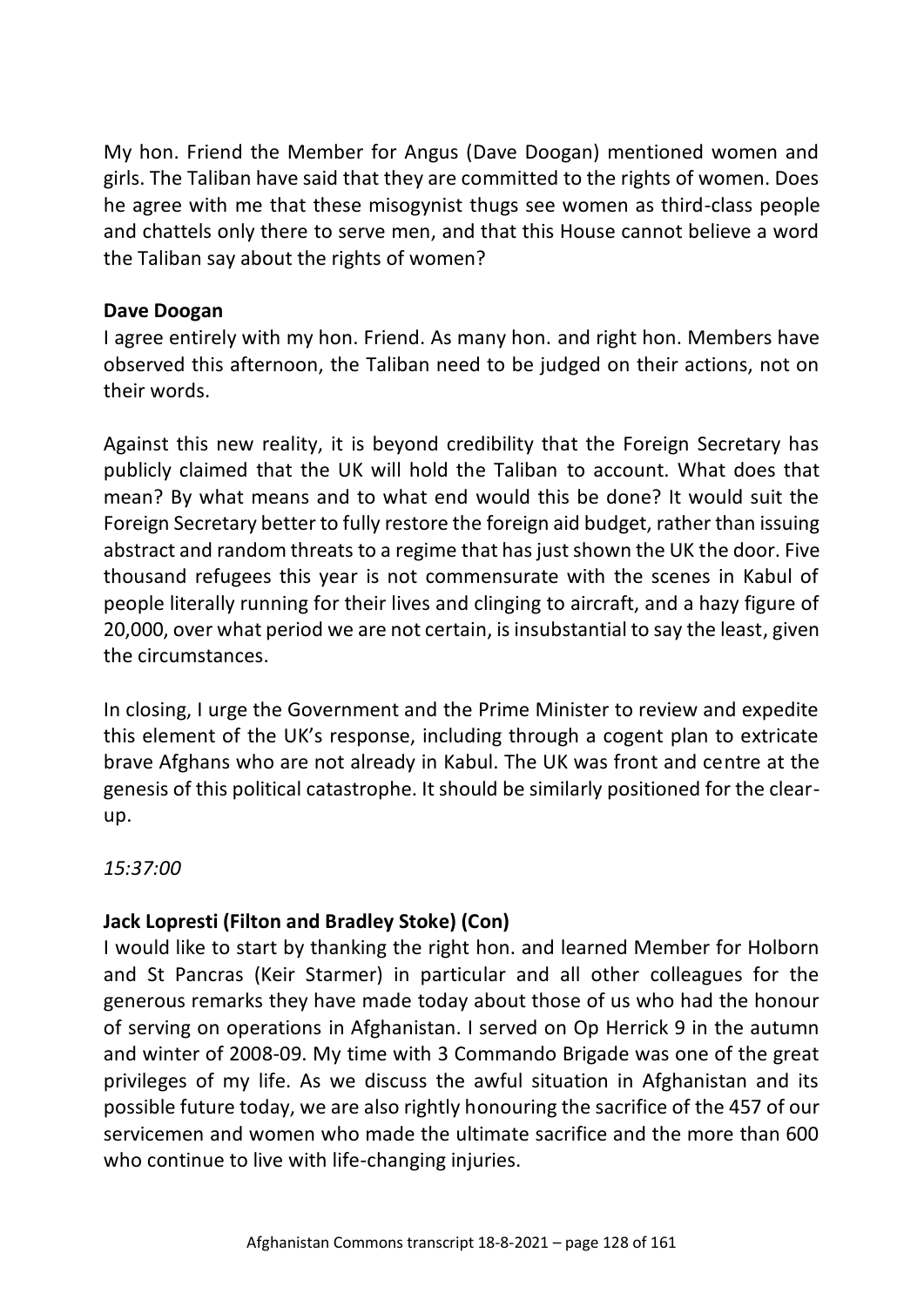To those who say that it was not worth it or has not been a success—thankfully it is a tiny number in the House today—may I gently remind people that the original objective, which was to destroy al-Qaeda on the ground, deprive it of a base from which to mount terrorist attacks throughout the rest of the world, defeat the Taliban and try to keep our own streets safe, was achieved. Our people, the Americans, our allies, and the Afghan army and police force achieved those objectives with honour and courage.

I commend the work done by Defence Equipment and Support at MOD Abbey Wood in my constituency, which provided the logistical support, the equipment, the air bridge and the welfare throughout the entire Afghan operation and continues to do that job on a daily basis for our troops deployed throughout the world, and for the MOD in particular.

Like most of the House, I feel ashamed, angry and devastated by what I have seen happening in Afghanistan in recent days and weeks. I cannot help but keep remembering the ordinary people of Afghanistan and the locally employed civilians who not only risked their lives but, by helping NATO forces, risked the lives of their families, friends and villages to Taliban reprisals. I was delighted and relieved beyond measure when the Prime Minister announced today the resettlement and evacuation programme for refugees, which is a fantastic thing.

I agree with my right hon. Friend the Member for Bournemouth East (Mr Ellwood), who said that we have been let down by our American friends. There was no binary choice between ramping up the operation back to a war-fighting pitch, with the numbers and expense, and abandoning the country. There were other options, and I am amazed by President Biden, who was vice-president when the Americans rushed out of Iraq the first time and saw the consequences when we had to redeploy—we still have British troops in Kurdistan mentoring and training Kurdish forces. There may well be a time when we have to redeploy again.

*15:40:00*

# **Tonia Antoniazzi (Gower) (Lab)**

I pay tribute to all those who lost their lives serving their country, and to those who have served, especially colleagues on both sides of the House.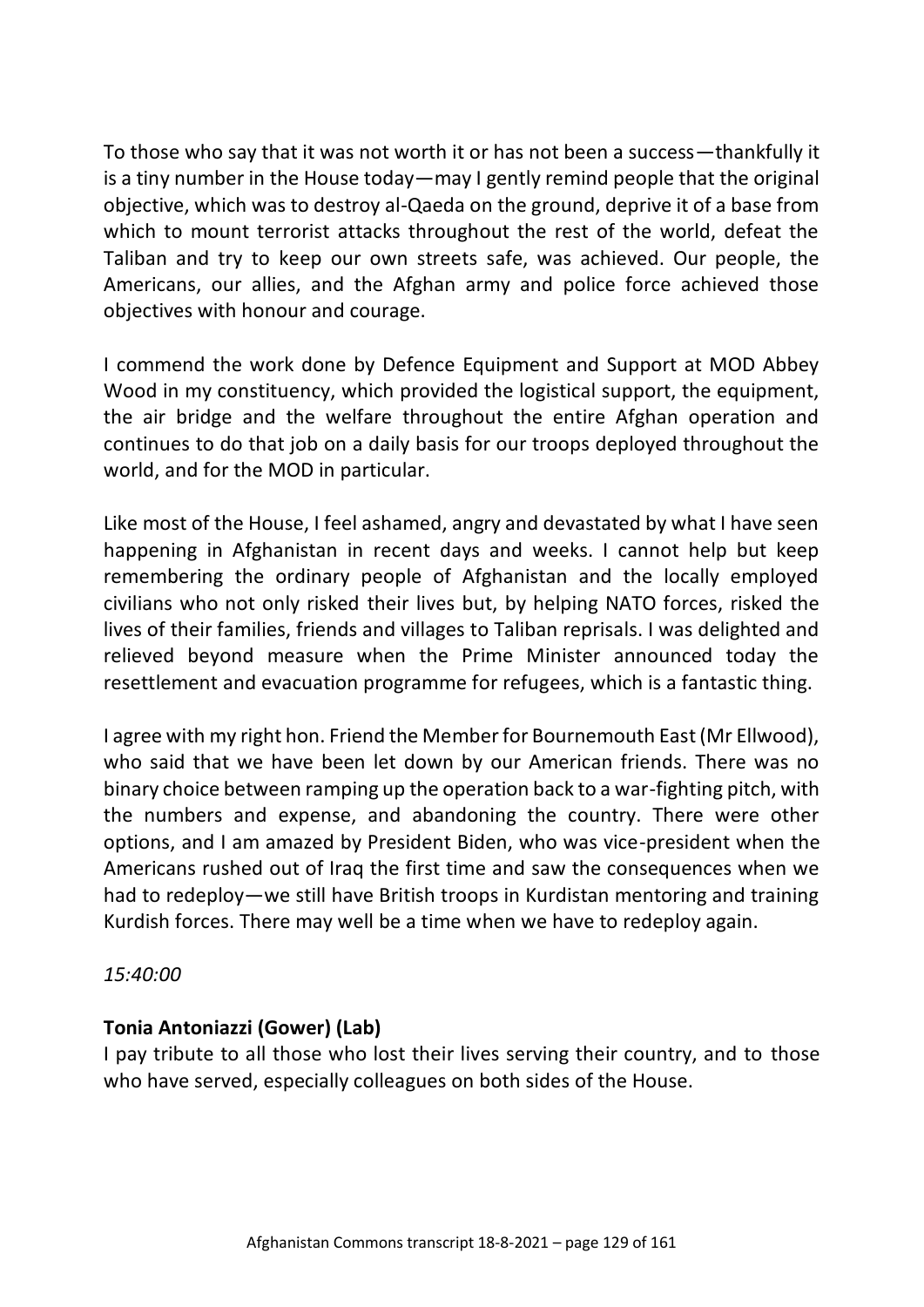I was struck by the words of my first cousin Mark, who served in Afghanistan 18 years ago. Like many of us, he found the scenes unfolding in Afghanistan difficult. His post on social media resonates with many veterans:

"Those poor souls, so fearful of what lay ahead for them that they would rather cling to a jet and fall to their deaths than face the future in their homeland. It's hard to even comprehend their desperation and fear. 18 years ago I was there: believing in what we were part of; believing that we would make a difference; believing that their futures would be brighter and lives more secure for their loved ones; believing that if I had to make the ultimate sacrifice it would have been worth it; believing it would be alright in the end; believing that Afghan nationals would not succumb to corruption and would realise that they needed to come together and stand strong for what they believed in."

My cousin has never felt as totally confused as he does now, which concerns me. Some of his colleagues made the ultimate sacrifice, and more so their surviving families back home. His Afghan medals mean nothing to him any more. He does not feel proud; he feels totally repulsed. He cannot think of a worse Government than the present one. He feels they have failed miserably, not just on the Covid-19 pandemic but on how they have let the situation get to where it is. His words:

"My medal is now a memento of a failed mission."

I would like to say that I am very proud of my cousin for his service, and so are his sisters, his wife, his daughters and his cousins like me.

The right hon. Member for Maidenhead (Mrs May) paid tribute to the veterans who served by saying that it is the politicians and the foreign policy that have let them down. I have to agree. For my cousin Mark, and for all those who served, we now need to know how the Government and the Prime Minister will address the despair and hopelessness felt by so many veterans. As my right hon. and learned Friend the Member for Holborn and St Pancras (Keir Starmer), the leader of the Labour party, said today, recent events in Afghanistan shame the west.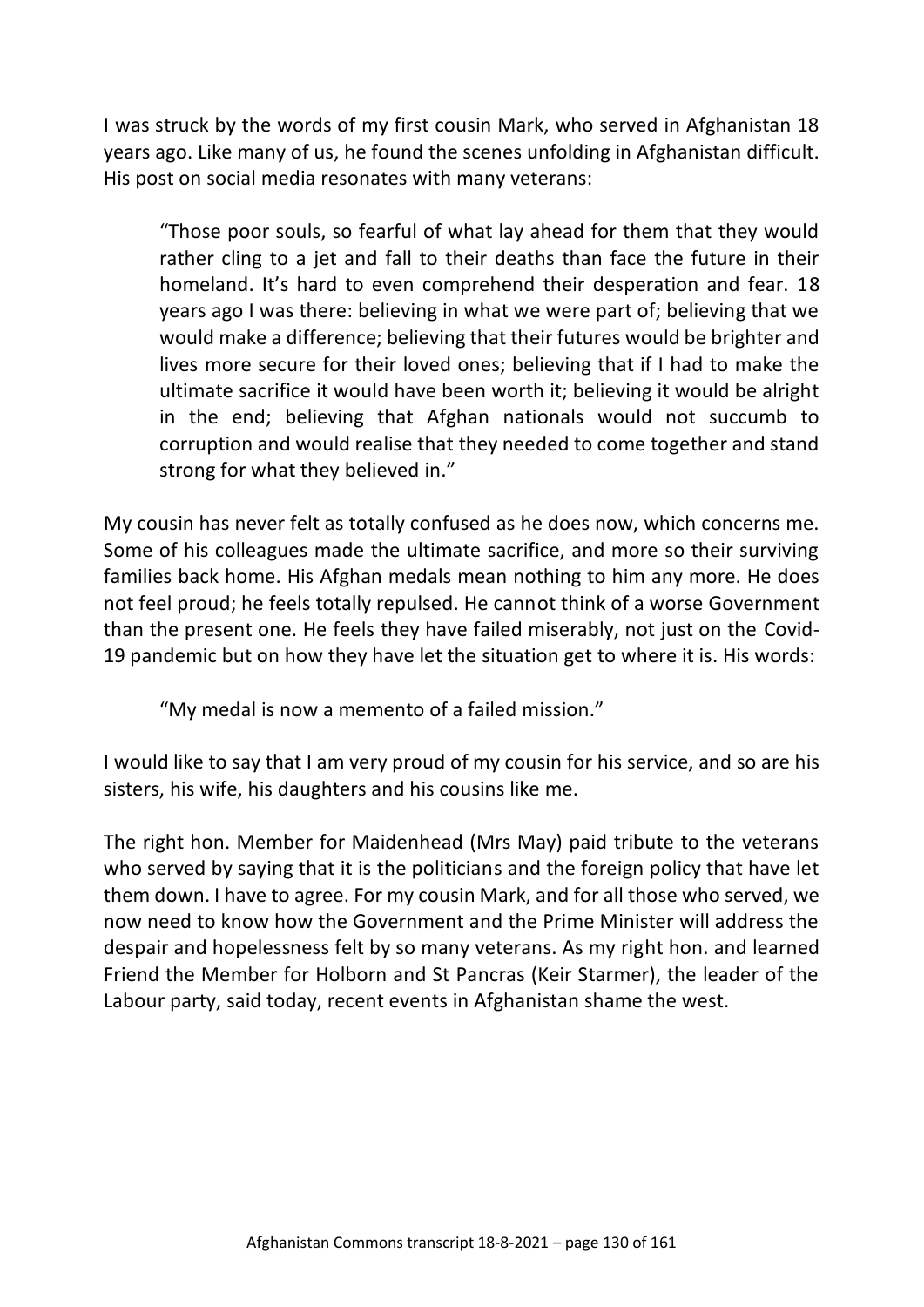#### *15:43:00*

### **Sarah Atherton (Wrexham) (Con)**

In preparation for today's debate, I put out an all-stations call to my constituents to establish their opinions. By Jove, they have many questions about what has happened.

Today, we need to focus on what we do next. We must do all we can to assist those Afghan people who supported the British effort and who are now at risk of retribution, namely the thousands of interpreters still waiting to leave. It would be optimistic to assume that the air bridge will remain open much longer. I urge the Government, as others have, to ramp up the substantial efforts already being made to maximise this brief window of opportunity. I, too, commend the Secretary of State for Defence for his tireless work over the past few days. However, despite the need for expedience, we must ensure that our national and border security is upheld and prepare for an influx of refugees. These are areas of concern to my constituents.

The Defence Committee has just undertaken an inquiry into the experiences of women in the military and of female veterans. It saddens me immensely that we will now see the re-emergence of the oppression of Afghan women, nowhere more so than the oppression of women upholding democracy in the military, media and Parliament. I urge the Government to consider them with preference in the citizens' resettlement scheme. I have been talking to many fellow veterans, as we all have, and unilaterally they hold a deep and fresh grief for the loss of service lives in Afghanistan. I want to reassure them that for those who served and made that sacrifice, that meant that terrorists were denied the ability to launch attacks on and in Britain, and for that we are eternally grateful.

Of the 457 service personnel who were killed, 32 were from Wales, including Guardsman Shadrake from Wrexham—the anniversary of his death was yesterday. Two thousand, two hundred were physically wounded, and countless are left with mental scars. We must do all that we can as a society and as a Parliament to support those people. Finally, I would like to name the four service personnel from my old corps, the Intelligence Corps, who made the ultimate sacrifice: Sarah Bryant, James Brynin, Jabron Hashmi and Oliver Thomas.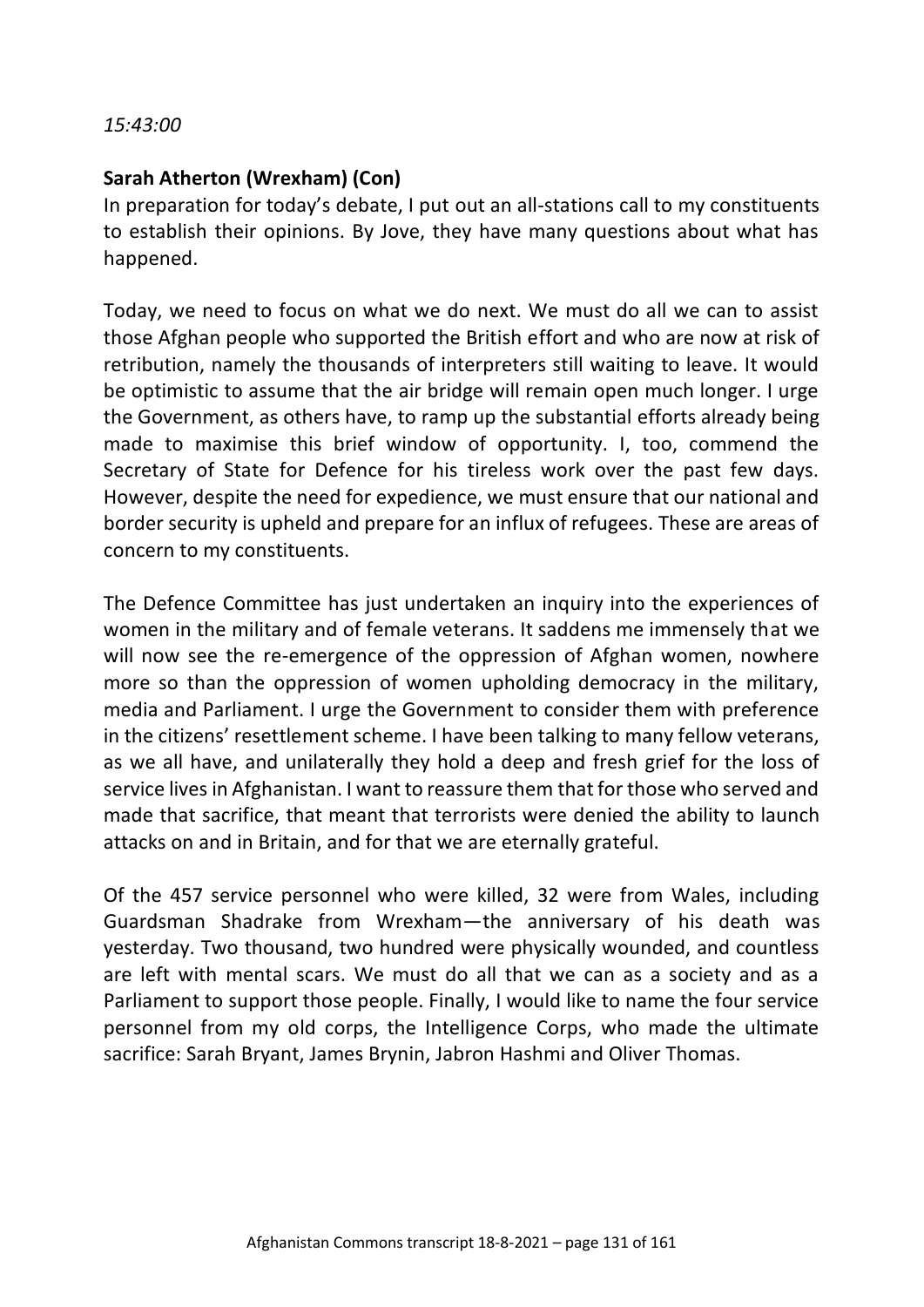### *15:46:00*

### **Matt Rodda (Reading East) (Lab)**

It is an honour to follow the hon. Member for Wrexham (Sarah Atherton). I echo her tribute to her four colleagues and, indeed, I will pay my own tribute to armed forces personnel later in my speech.

I appreciate that time is brief, so I want to address the key points and raise three issues. First, I thank colleagues across the House for the generous and sensible way in which we have debated these important matters with one another, and I associate myself with the remarks by the Leader of the Opposition, by the former Prime Minister, and by the Chairs of the Select Committees on Defence and on Foreign Affairs and, indeed, by colleagues across the House who served in Afghanistan.

First, I pay tribute to the forces; secondly, I want to highlight some key outstanding humanitarian issues, as other colleagues have done; and, thirdly, I will touch briefly on some of the possible lessons, although we are in the early stages of assessing those. Paying tribute to those who served, I want to make it clear that from my perspective—I believe that this is felt across the House and the country those who gave their life and paid the ultimate price did not do so in vain. We have had 20 years in which terrorism in Afghanistan has been kept under control. The threat of spectacular attacks on the west such as the twin towers attack has been removed from that country. We now face a new situation that we must address, and I will come on to that.

### **Patricia Gibson (North Ayrshire and Arran) (SNP)**

The hon. Gentleman is talking about the threat of terrorism now that the Taliban are back in power. Does he share my concern about the fact that the Taliban are the world's biggest drug cartel, producing 85% of the world's heroin, which is something that will have an impact on our communities, as production is set to soar under their control?

### **Matt Rodda**

I thank the hon. Lady for making that point, and I agree with her concern, which I share deeply.

On the benefits of the 20 years of intervention, it is important to recognise—this has been recognised across the House—the significant benefits in Afghanistan of our commitment to that country, and to consider and reflect on that, as well as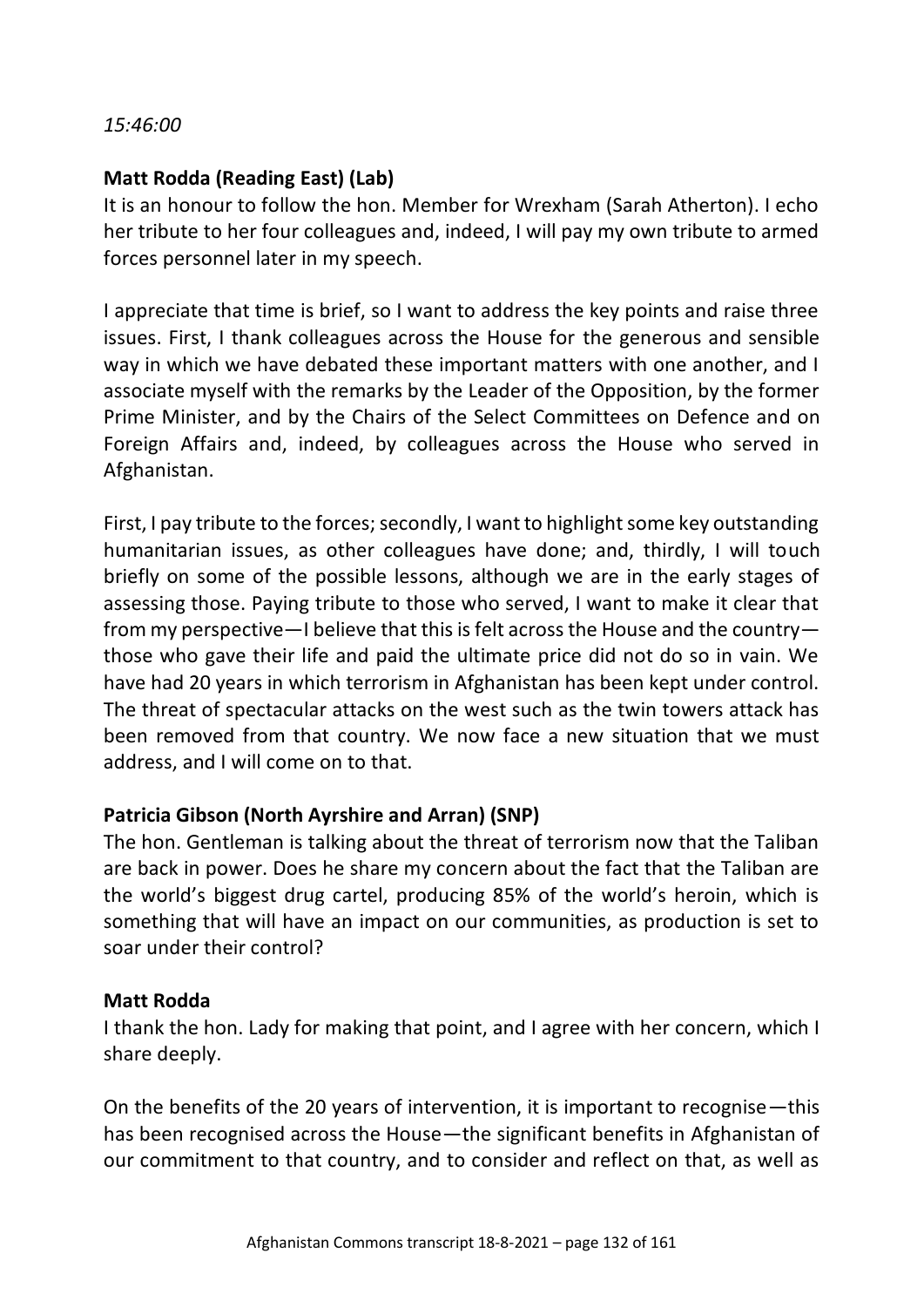the huge achievements that were made in that time. We should not lose sight of that. It is vital that we support our veterans, as my hon. Friend the Member for Gower (Tonia Antoniazzi) and many other speakers have said. It is crucial that we support them as we go through the next, very difficult phase.

I am grateful for the time I have for this speech, and I shall quickly address the other points I wish to make. Turning to the humanitarian crisis, we were all deeply shocked by the scenes at the airport. I am pleased that the Government have made further commitments today. I would like further detail, and I hope that there will not be any backsliding. It is really important that we live up to our international obligations. As many colleagues have said, we need to find ways of smoothing out and removing unnecessary bureaucracy so that we can live up to our obligations to people who have served this country and key members of civil society who are highly likely targets of the Taliban regime.

Finally, let me turn briefly to the lessons. It is far too early to address them in any detail whatever, but I would like to raise some poignant questions that I hope we can all reflect on. The strategy quite clearly needs to be re-examined, as many other people have mentioned. That is an international matter, but it is also a matter for the British Government as the key ally of the US. We also need to consider the immediate period running up to this crisis and reflect on the management of key Government Departments, and, indeed, the role of Prime Minister at that time.

### *15:50:00*

### **Richard Graham (Gloucester) (Con)**

This has not been the orderly withdrawal that any of us would have wanted. The rapid collapse of the Afghan Government and their armed forces, and the takeover by the Taliban have been more an implosion than a transition. This is not our finest hour. But nor is it our worst humiliation since Suez, for let us not forget that we went in with a UN mandate as NATO and we stopped fighting seven years ago, since when we have been giving support and training to the elected Afghan Government. Our exit is not of our making, but the US Government's. None of those things was true of Suez.

It is important that we recognise that in order to support the great present and future work that will be done by organisations such as NATO's Gloucestershireheadquartered Allied Rapid Reaction Corps, and the individual men and women of armed forces units such as 1 Rifles, which is also based in Gloucestershire, and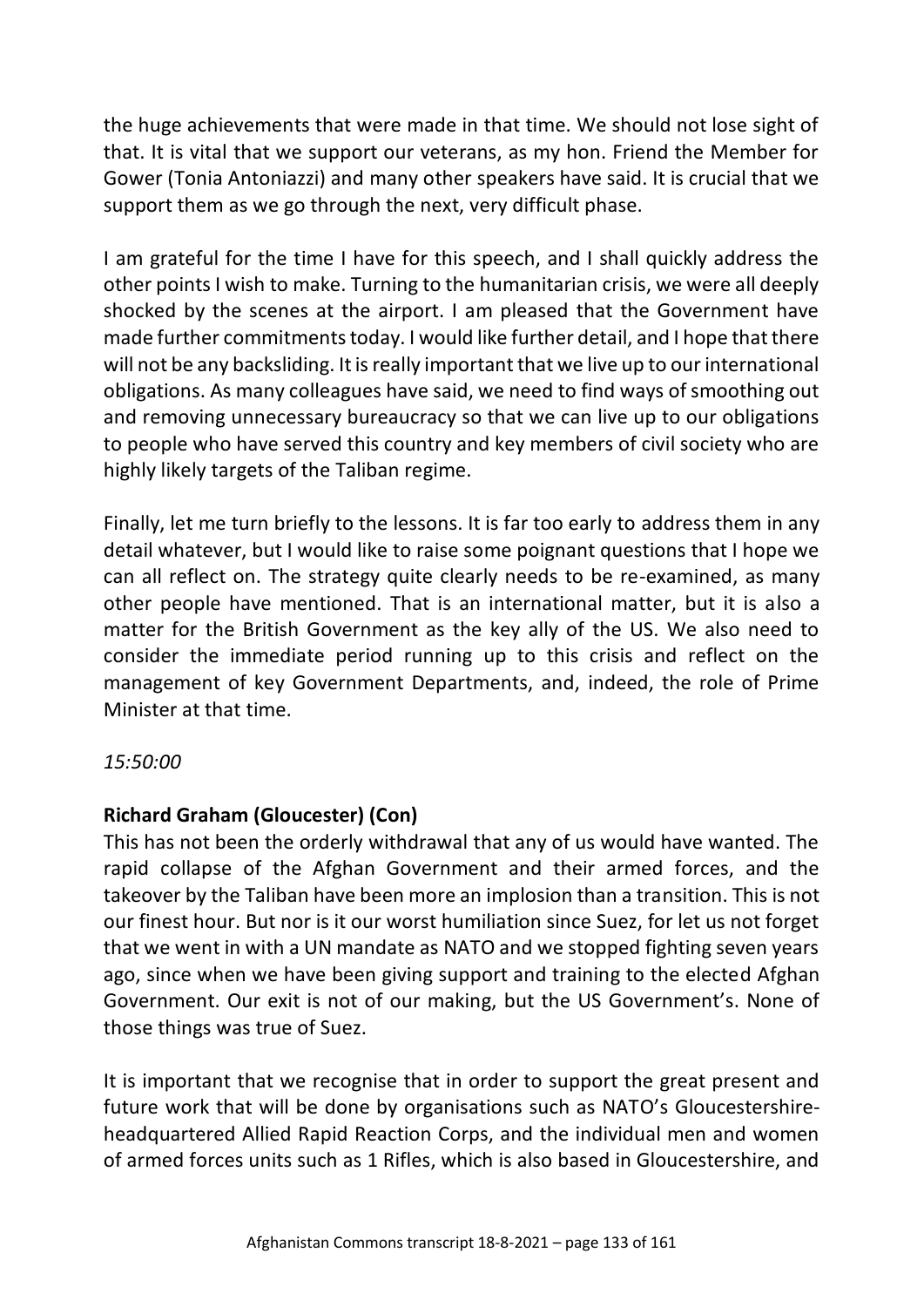their families. They did so much to prevent international terrorism coming out of Afghanistan for two decades. Now we have to focus on the immediate priorities of getting our own citizens out of Afghanistan safely, helping to get out as many of the most vulnerable of those who helped us while we were there and then organising a generous resettlement programme, about which we have heard very good news from the Prime Minister today. The longer-term debate about how we work with different partners across the world, how we work with Islamic states and how we project our values peacefully through organisations such as the Westminster Foundation for Democracy must come another day.

In the short term, in order to achieve those three objectives we are going to have to work, however much it grates, with those who are now in power in Afghanistan. Just as we know from recent events that we did not always predict what was going to happen accurately, we should not assume that we know exactly how things will pan out from now. We do not have complete control of the situation, and I believe that we owe to all those at Kabul airport, our diplomats and our armed forces good fortune in managing to extricate ourselves with some honour from this incredibly difficult situation. The future will see a debate that all of us will want to play a part in, but for now let us wish them all good fortune in executing the mission.

### *15:53:00*

### **Anna McMorrin (Cardiff North) (Lab)**

Watching events over the past few days has been like watching a slow-motion horror movie, seeing innocent people fleeing for their lives, the scenes of utter desperation at Kabul airport, and women and girls being airbrushed out, their future uncertain. But this is real life and those scenes will stay with me. I cannot imagine how our armed forces personnel and their families must feel, as well as those who have served in Afghanistan, including many Members here, and the many families who have lost loved ones.

I am horrified: horrified that this Government have not stepped in earlier to do something to prevent this; horrified that they have sat back and watched this situation unfold; and horrified that the Foreign Secretary could sit on a beach in Crete on the day that Kabul fell. This has been a catastrophic failure of western leaders and now we simply get a debate in the House of Commons—no vote and no binding resolution on the Government. We can be in no doubt about this House's views on the Government's actions.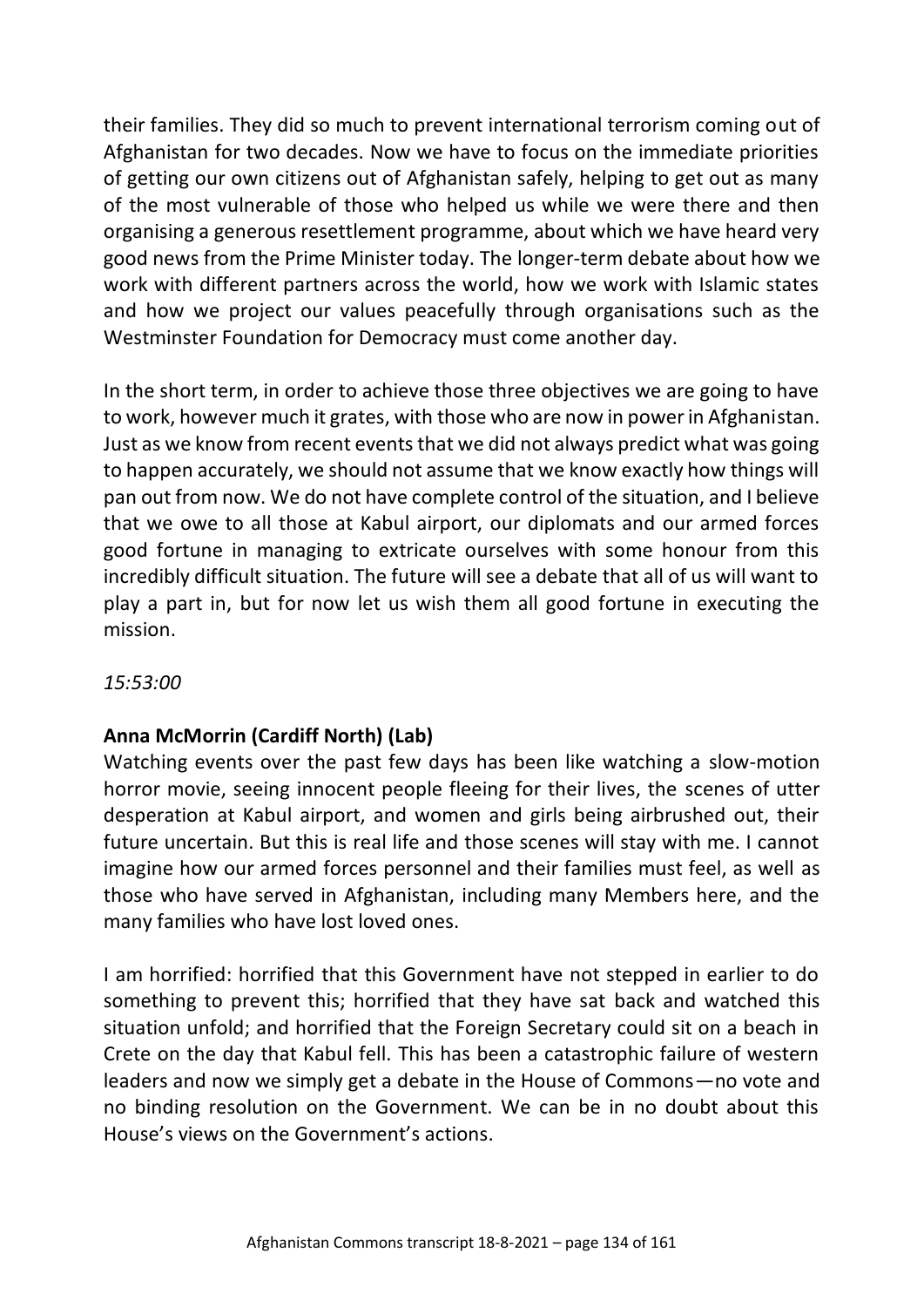As the Taliban continue to increase their dominance, violence and forced displacement continue to rise. Assurances from the Taliban leadership are not enough; they are words we have heard before. We know they will target those they have always targeted: women and girls, religious minorities, political opponents, journalists and human rights activists. Jihadist groups are celebrating. That is all we need to know.

We should feel ashamed: we are betraying those we promised we would help and leaving people who relied on us at the mercy of their enemy. We must help to provide safe and legal routes and sanctuary for all those in danger, not simply those who were directly employed by the UK Government. Twenty thousand refugees over five years is simply not good enough. I am proud that our Welsh Labour Government have made clear their warm welcome to any refugees and are working with the Home Office to be a nation of sanctuary.

The words "global Britain" are hollow in the face of what we are witnessing. I urge the Government to work with our international partners to face up to our moral duty to offer support and to do something for the women and girls over there who throw away their certificates—their education—because they are scared. Enough smoke and mirrors: now is the time for real action.

### *15:56:00*

### **Sir Robert Neill (Bromley and Chislehurst) (Con)**

This is a shameful episode and a shameful dereliction of policy by the western alliance. There is no getting around that. I pay tribute, as have others, to those who served out there and made a sacrifice—sometimes the ultimate sacrifice. Constituents of mine who served have been in touch with me and are as dismayed at the outcome as I am and so many other Members are.

It is not the prime responsibility of Her Majesty's Government that this situation has come about—the principal responsibility lies, of course, with the dereliction of two United States Administrations—but, sadly, we are tainted by it. That must cause us to think again about how in future we construct a special relationship that seems to me to be, on a number of issues, lopsided to say the least. What was the level of consultation before the disastrous decision was taken by the Trump Administration? What was the level of communication between us and the Biden Administration to try, at least, to desist?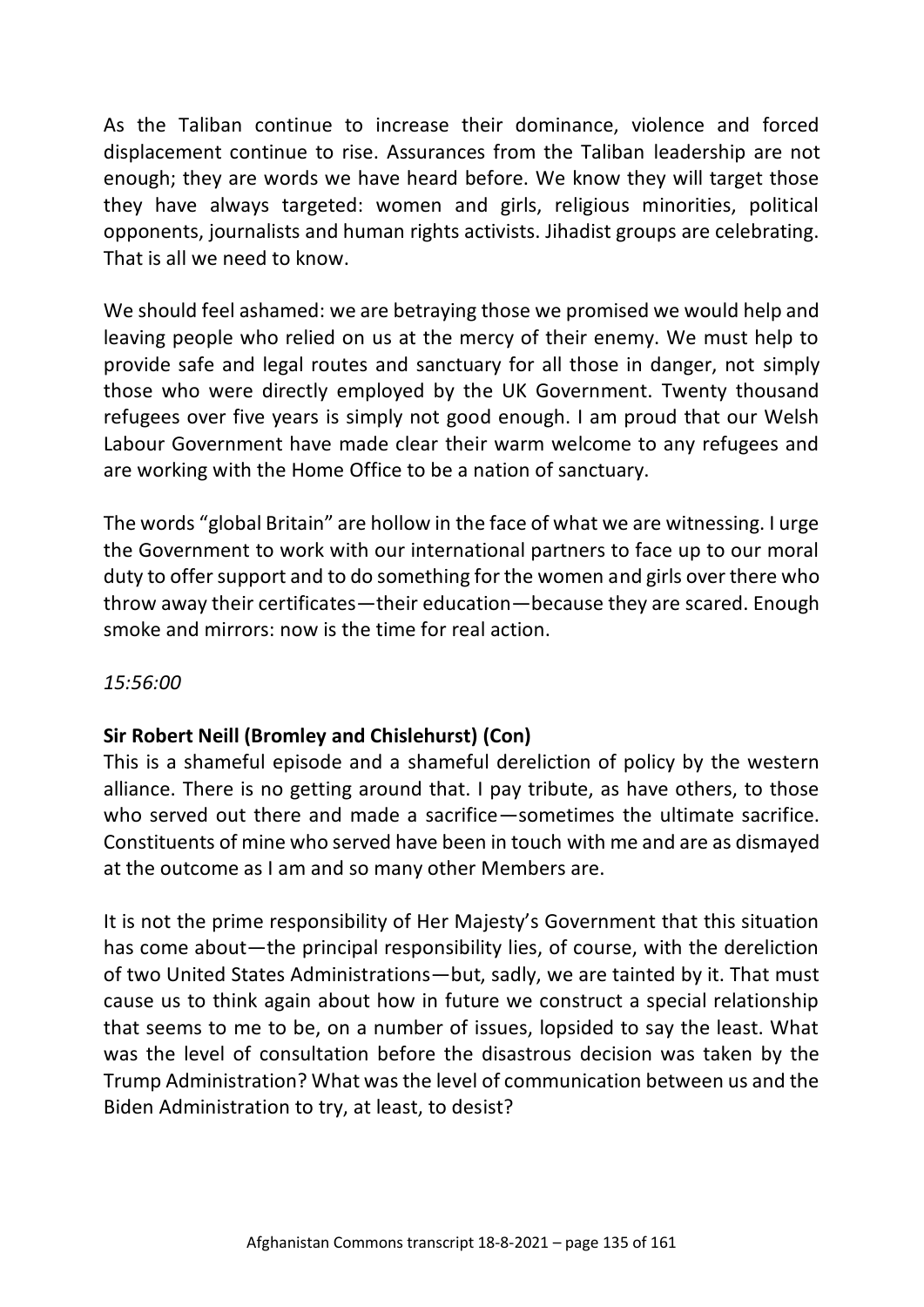The Secretary of State for Defence deserves credit for all his efforts, but as we go forward we have to think about rebuilding a fresh approach to the NATO alliance that is less dependent on a United States that, sadly, has clearly set itself upon becoming protectionist and isolationist for the foreseeable future. To do that, we must rebalance NATO, which must involve our building bridges and restoring links with our European allies in NATO. In particular, we must include in that France, the other power with significant forward capability to mount operations elsewhere in the world.

# **Tim Farron (Westmorland and Lonsdale) (LD)**

Will the hon. Gentleman give way?

# **Sir Robert Neill**

Time presses and it would be unfair on others if I did so. I hope the hon. Gentleman will forgive me.

We must also work with our allies in the Commonwealth that have capacitycountries such as Canada have a long track record in these matters. We must rebalance our strategic approach. We cannot simply be the Little Sir Echo of the United States. The US will always be an important ally for us, but the truth is that it is not Ronald Reagan's shining city on a hill any more and we have to adjust to that reality.

The other thing we must do is to protect those who helped us in Afghanistan. I referred earlier to women judges; since then I have had emails from other judges' families as well. Judges, lawyers and prosecutors—part of the attempt to build a civilised society—were already being targeted for assassination even before the Taliban swept into power. They and their families now have to be in hiding. We have to help them.

We took 27,000 people from Uganda when Idi Amin's dictatorship expelled them, and I am proud that it was a Conservative Government under Edward Heath who did that. The key thing is that we did not set an arbitrary number; we took them on the basis of need and they enriched and enhanced this country. In the same way, we should be as generous in our spirit to those in Afghanistan. I am sure that if the Government reflect on it, they will understand the importance of that, because that is in the British tradition.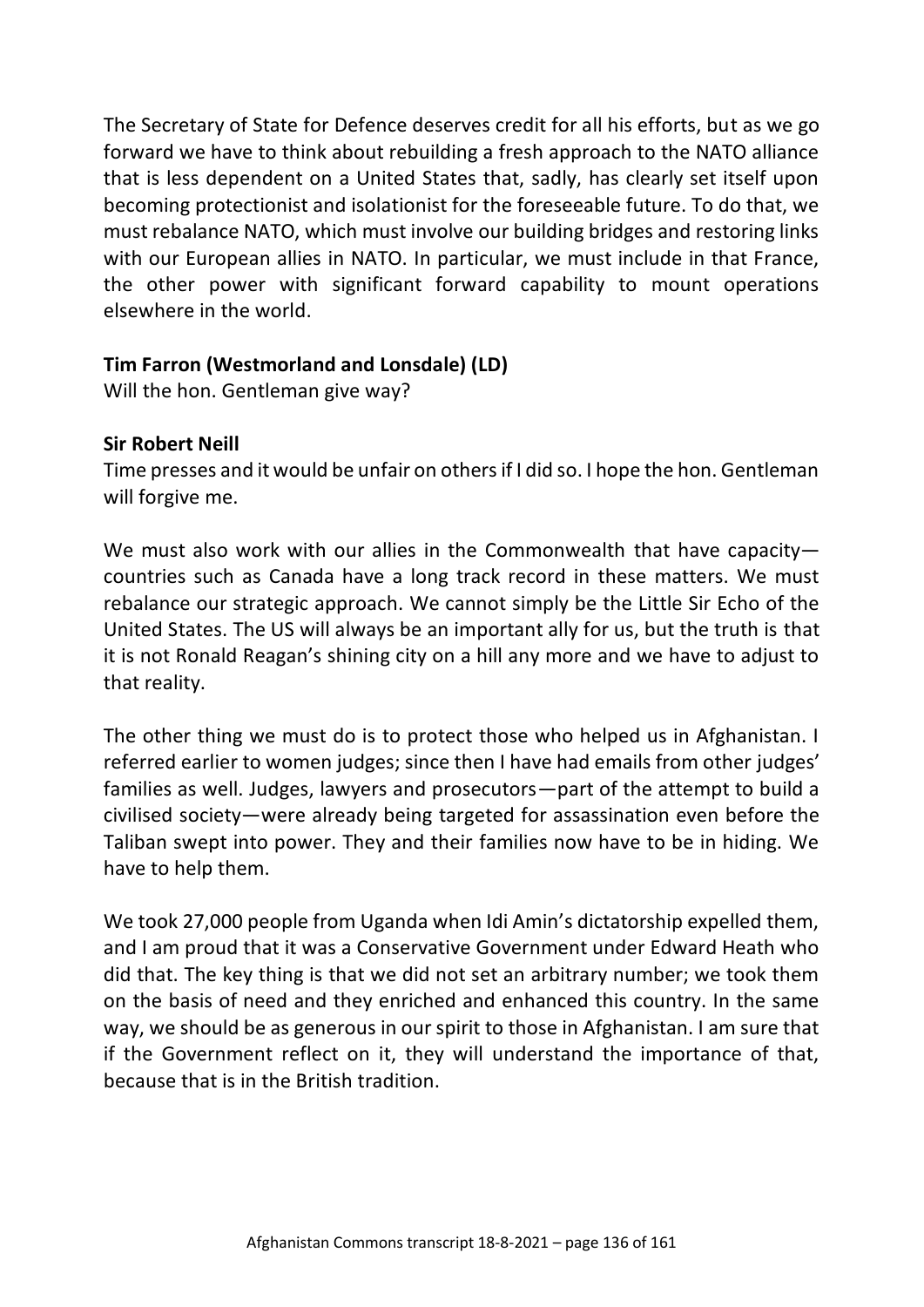#### *15:59:00*

### **Barry Gardiner (Brent North) (Lab)**

I supported the war in Afghanistan; I supported the war in Iraq. In politics, it is important to learn from your mistakes, but it is often other people who pay for them. Today, this Chamber should debate what has happened in Afghanistan with genuine humility.

There is no point in criticising the Government's strategy; there has not been one. When President Trump announced his decision to withdraw troops last year, our Government should have prepared to relocate all those Afghan families to whom we owed a debt of honour: the interpreters, the medics, the aid workers. They should have; they did not. They should have fast-tracked all the outstanding settlement applications from British citizens wanting to bring their children and partners from Afghanistan. They should have; they did not.

Two days ago, my office phoned the Home Office hotline for MPs to ask what emergency procedures are now in place. My constituent and his three British children are in Kabul, waiting to bring their mother—his wife—to safety in the UK. The Home Office officer said that there was no such procedure and that she must apply "in the normal way". There is no normal way! There is nowhere to sit the English language test and nowhere to submit biometric data. That was two days ago. Yesterday, we phoned again and she said, "There is something, but it's for internal use only." Eighteen months on, the Home Secretary has put out one internal memo.

One constituent has three sisters there. I dare not name them: they were key figures in the nation-building programme. They are in hiding, with no man to accompany them to an airport. They should have had information from our Foreign Office weeks ago about how the relocation scheme would operate to keep them safe and bring them to the UK—how we would fulfil our debt of honour to them and to all the interpreters, doctors, journalists and others now in danger. No such information came. That debt of honour has not been fulfilled.

The Afghanistan that we hoped to build 20 years ago may be lost for now, but our Government need a plan and a vision for the sort of world that we want to build. Afghanistan will be how we are judged in future. Are we to be trusted? Do we keep our word? Do we have the will to support the values that we preach? Do we have the foresight to prepare against the things that we fear will happen? Any dispassionate observer of this Government would have to answer no, but this is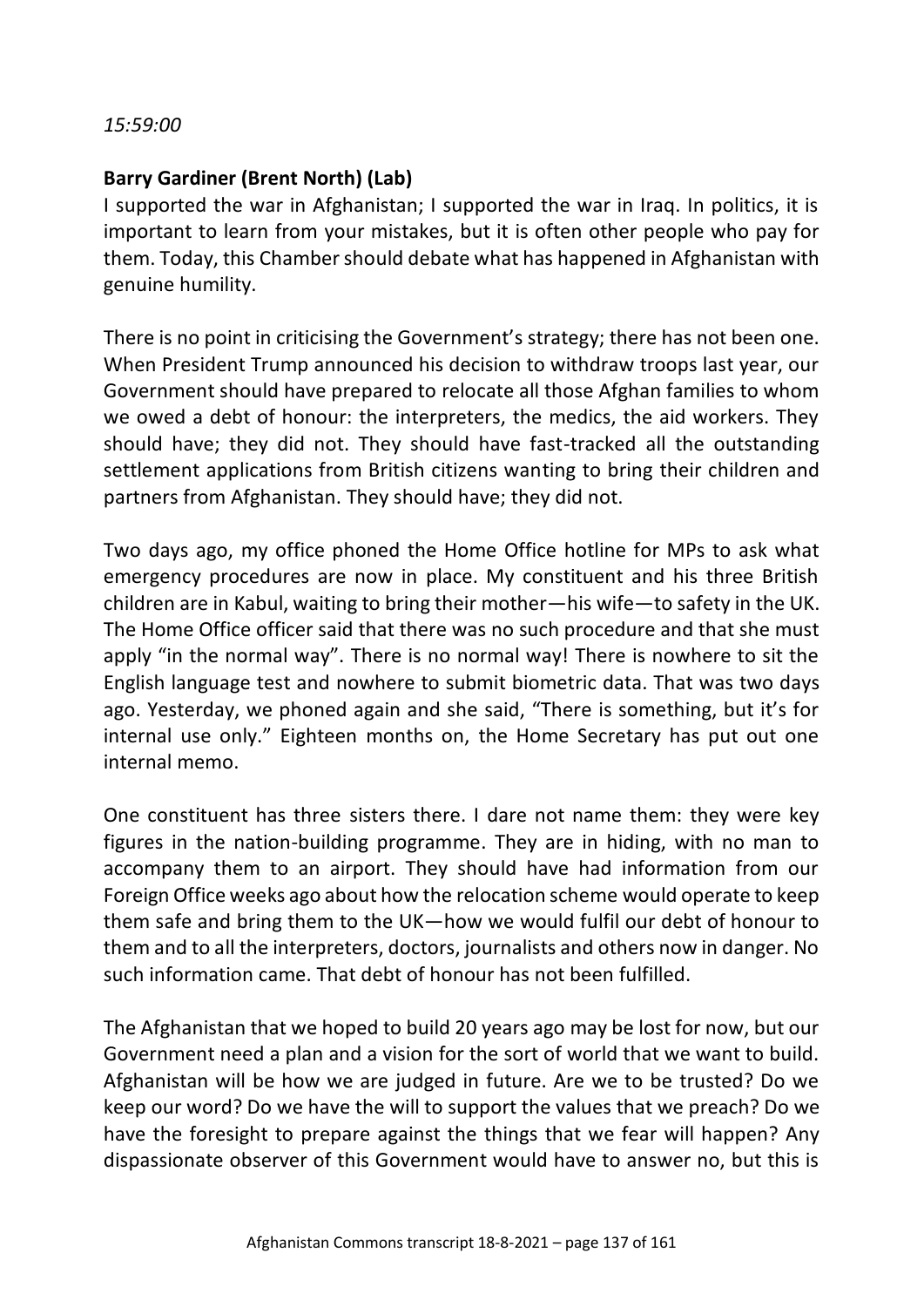not just a political failure. It is a moral failure of which the price is now being paid by others: British citizens with family members trapped in Afghanistan, those who fought and served alongside our own valiant troops, the women, the religious minorities and all those who now face a well-founded fear of persecution.

### *16:02:00*

### **James Sunderland (Bracknell) (Con)**

Afghanistan has dominated much of my working life, so I am grateful to have been called to speak this afternoon. The situation there is galling, and one can only imagine the horrors that are unfolding in that most challenging part of the world. Were all the blood, sweat, tears and lives lost worth it? Well, now is not the time for an introspective look at how we got where we are today, as our priority is the here and now, but I will raise three quick points, if I may.

First, the fall of Kabul will reopen wounds for our service personnel, our veterans and their families. Huge sacrifices were made by so many, so I express my deepest sympathy to all those who lost loved ones and those with ongoing mental and physical scars. I also pay particular tribute to the 3,487 allied service personnel who lost their lives, including 457 British men and women, many of whom I served with.

There are no winners in war—it is a horrible, dirty business—but I believe that the MOD and the FCDO acted in good faith throughout the conflict. There were significant successes: schools, education, women's rights, markets, jobs, town centres. People were given hope, and no terrorist acts in the west were orchestrated from Afghanistan's soil. It may just be that some wars cannot be won, that strategic aims may be too ambitious and that some parts of the world are simply ungovernable.

As for the here and now, the non-combatant evacuation operation is in full flow, but I want to see an enhanced FCDO presence on the ground to ensure that we get it right. We must secure the airhead. We also need to take advantage of the relatively permissive environment—for now—to extend the lines of communication and ensure safe passage for UK nationals and entitled personnel to the airhead. In tactical terms, we need to go ugly early.

In addition, we need to be honest with ourselves. The FCDO must be realistic about the task at hand, not least in its messaging, by not writing cheques that cannot be cashed in terms of offering a safe haven for the non-entitled. I regret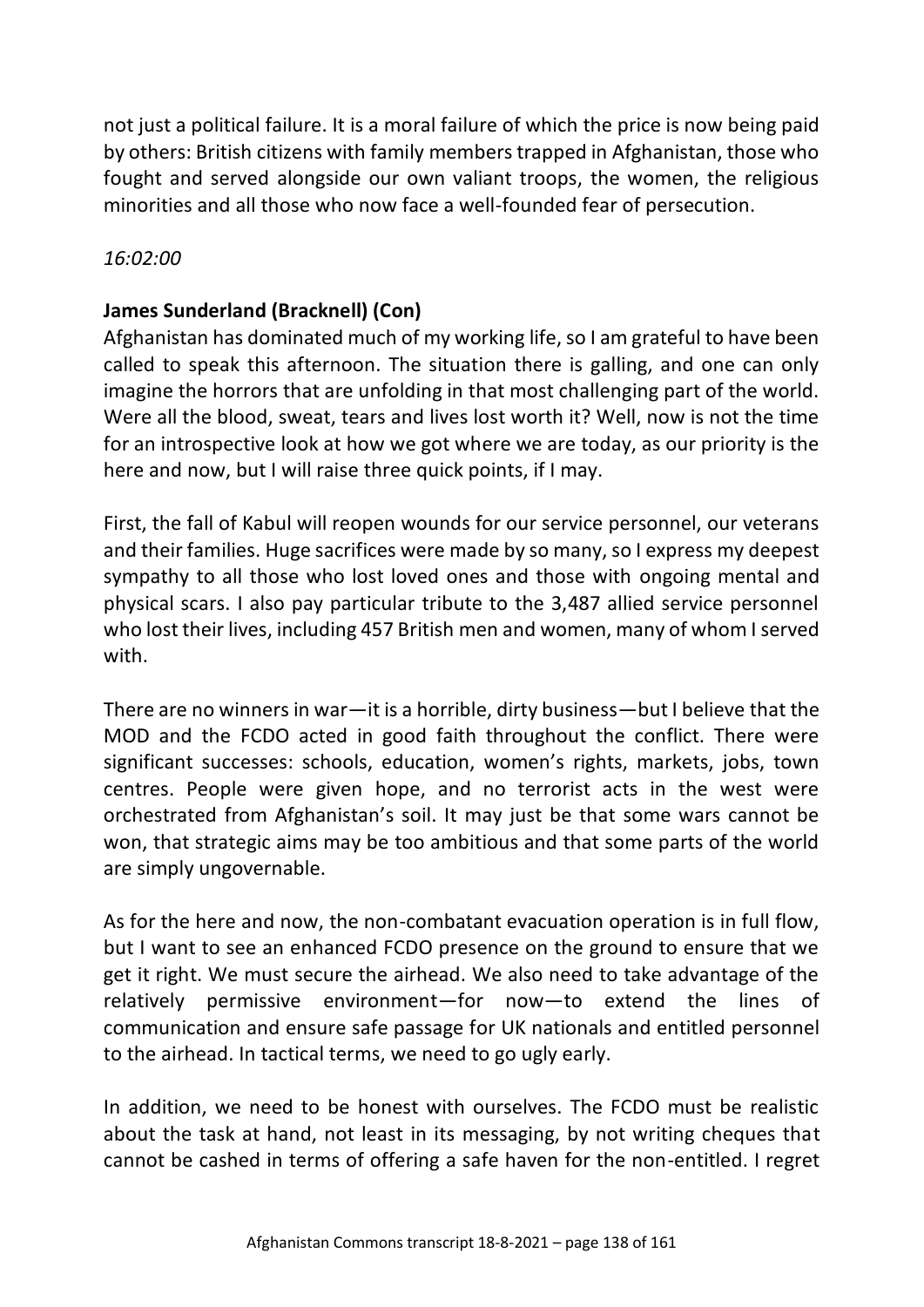that we need to accept the harsh reality of what is happening in Afghanistan. Whether we like it or not, the overriding imperatives are UK nationals, foreign nationals with whom we have an arrangement and those entitled Afghan personnel we can lift.

Finally, we need to be honest about our place in the world and our global ambitions. The fall of Kabul, like Suez, has shown that the UK may not be able to operate autonomously without US involvement. It may be that our foreign policy is decided as much in Washington as it is in London. I am being provocative, but with so much being spent on defence and with global Britain at the forefront of our foreign policy, just how independent are we?

*16:05:00*

# **Darren Jones (Bristol North West) (Lab)**

First, I put it on record that I have had many emails and messages from my constituents, expressing their distress at the events in Afghanistan, not least in respect of women, girls and LGBT people, as well as their wish that Britain plays a full part in evacuating not just British citizens and Afghans who supported our work, but other Afghan refugees who trusted the promise by western nations to make the Taliban part of their past, not their future. Bristol is a city of sanctuary and we stand ready to assist.

Many urgent and worthy issues have been debated today, but I want to focus on just one point. I fear that events in Afghanistan could be the symbolic end of the period when the UK has been able to exert influence in securing a cohesive western approach in the world. The way in which the withdrawal from Afghanistan took place represented a United States primarily concerned about its own situation, failing to step up and play an important role in the world as a torchbearer of democracy, pursuant to its status as a democratic superpower. It represented a NATO that was hamstrung by the position of the United States, and European nations, including ours, incapable of changing course. Perhaps most important for our purposes in a post-Brexit world, where the UK-US special relationship is at the heart of our assumed projection of power and influence, I am left wondering what power and influence Britain alone actually has.

For the many champions of democracy around the world, including in Taiwan, events have already created a sense of unease about the willingness of the world's democracies to support each other when our way of life is challenged and put at risk. The Taliban have been celebrating their victory over the militarily superior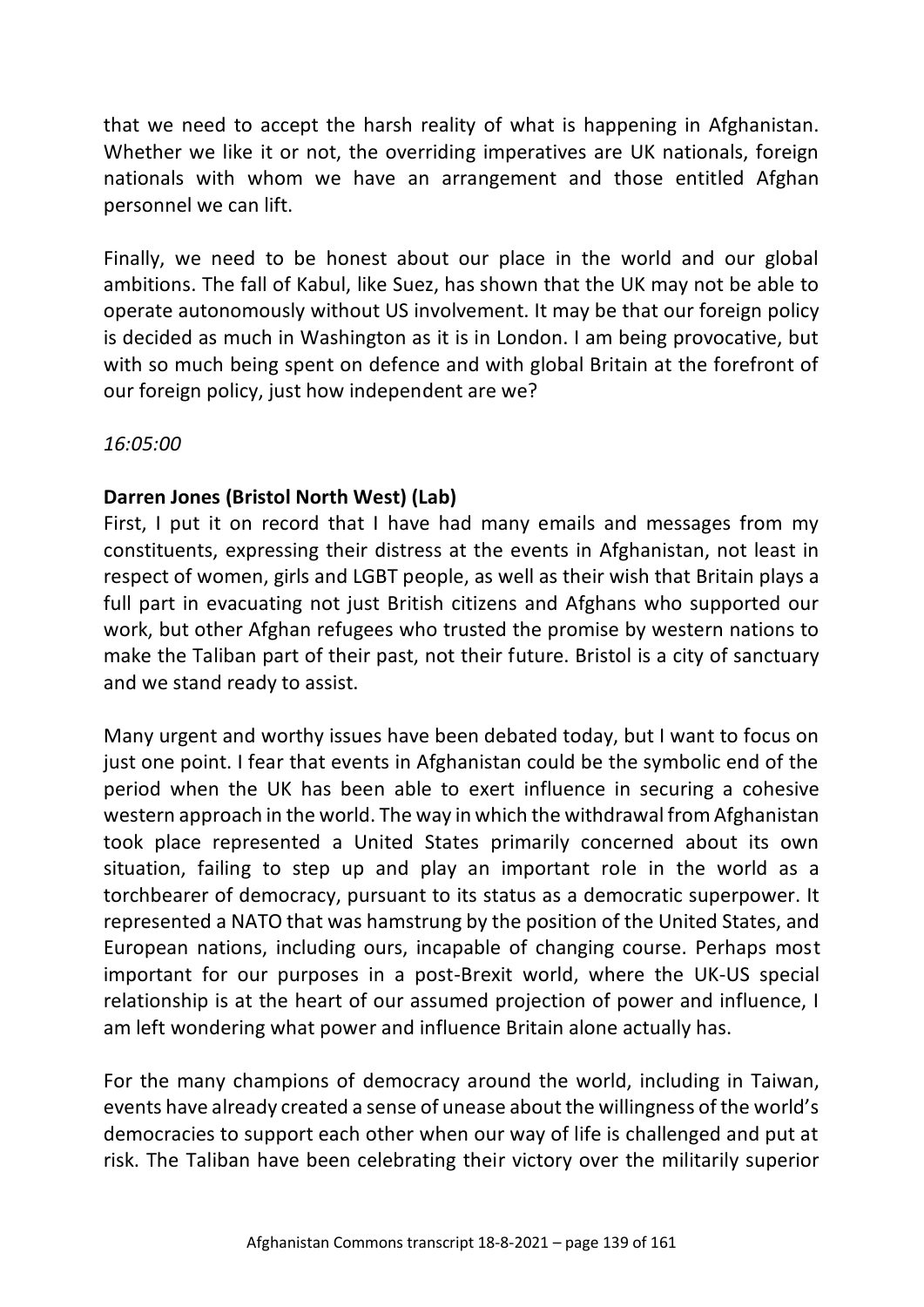nations with China and Russia, which maintain their position in Afghanistan and form relationships with the Taliban—collaborative and celebratory relationships between authoritarian nations against the free and liberal democracies of the world.

My heart goes out to the Afghan people. As a Member of this House, I feel deeply sorry for the events that have unfolded. I, too, pay tribute to the many servicemen and women who have served. We all expect Ministers to put significant energy into our efforts in Afghanistan on evacuation, asylum, aid and international diplomacy. I also expect Ministers, not least our Prime Minister and Foreign Secretary, to wake up to Britain's quickly declining influence in the world and the risk that that poses to our country. That can be turned around, but it will require renewed effort and statesmanslike leadership that befits Britain's historical status in the world. I sincerely hope that the Government have it in them.

*16:08:00*

# **Mr Mark Francois (Rayleigh and Wickford) (Con)**

Winston Churchill said:

"Wars are not won by evacuations."—[Official Report, 4 June 1940; Vol. 361, c. 791.]

The debacle we have sadly just witnessed in Afghanistan was more akin to the fall of Saigon than the miracle of Dunkirk. There is no hiding from the fact that we have just suffered a most grievous defeat. Our 150,000 veterans fought bravely in the noble cause of a better life for the ordinary people of Afghanistan. It is not their fault. We now have 457 compelling reasons for learning from this. I support the call from the Chairman of the Foreign Affairs Committee and the Chairman of the Defence Committee for a Franks-style inquiry to learn what went wrong.

Another war leader, Napoleon Bonaparte once said:

"The moral is to the physical as three is to one".

When NATO needlessly withdrew key enablers on which the Afghan army still relied for protection, their morale rapidly collapsed. This was a NATO mission, which began as an article 5 request when the United States suffered a terrorist Pearl Harbor on 9/11. They asked for our help and we gave it.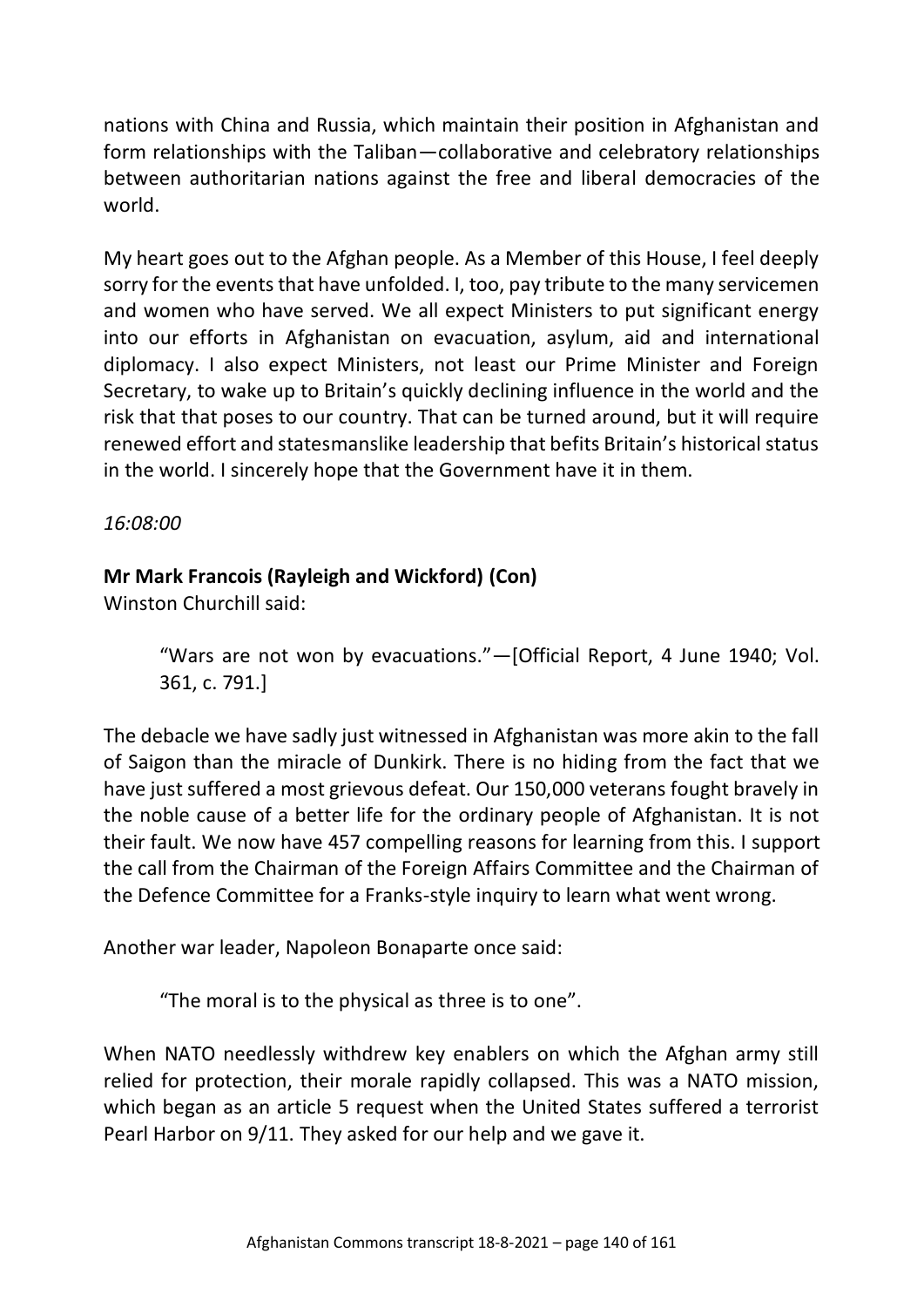Twenty years on, whether we blame President Trump for a bad deal with the Taliban or President Biden, who, remember, on 8 July told the American people,

"There's going to be no circumstances where you see people being lifted off the roof of the embassy of the United States from Afghanistan",

the buck stops with him—oh yes, it does. But we are not blameless in Britain either. Our own National Security Council was caught completely flatfooted, although the Defence Secretary, to his eternal credit, did, perhaps with a soldier's instincts, appreciate what was going to happen and sought desperately to assemble a coalition of the willing among European nations, only to discover they were anything but willing to prevent what happened next.

What do these events mean not just for Afghanistan but for the security of the strait of Hormuz, the Baltic states, Ukraine or even Taiwan? NATO has been the cornerstone of our security for more than 70 years, and it has just suffered a strategic defeat for the first time in its history. I am terribly sorry, as an Atlanticist all my life, that President Biden's deeply isolationist speech on Monday was extremely worrying. If the midterm results in the United States are more important than the security and freedom of the free world, we had better work out pretty quickly what global Britain means, because it seems that global America just fell off its horse and died.

### *16:11:00*

### **Alan Brown (Kilmarnock and Loudoun) (SNP)**

We speak about our surprise at the collapse of the Afghan Government and the takeover by the Taliban, but the reality is that the 2020 Doha agreement and the withdrawal of troops gave the Taliban a timeframe to plan around. It also saw 500 Taliban prisoners released to help in the coup, and now the Taliban have taken over, we have seen terrorists let out of jail to wreak havoc.

This year alone, the increased violence and fighting displaced 550,000 people and caused the UK Government to expedite the interpreter relocation scheme, and by July the Taliban had recaptured a quarter of districts from the Afghan Government. That means that there were serious intelligence failures or huge political misjudgements in joining the dots, as there was no contingency exit planning. Was any intelligence picked up about the Taliban working with local officials and security forces to persuade them to swap sides?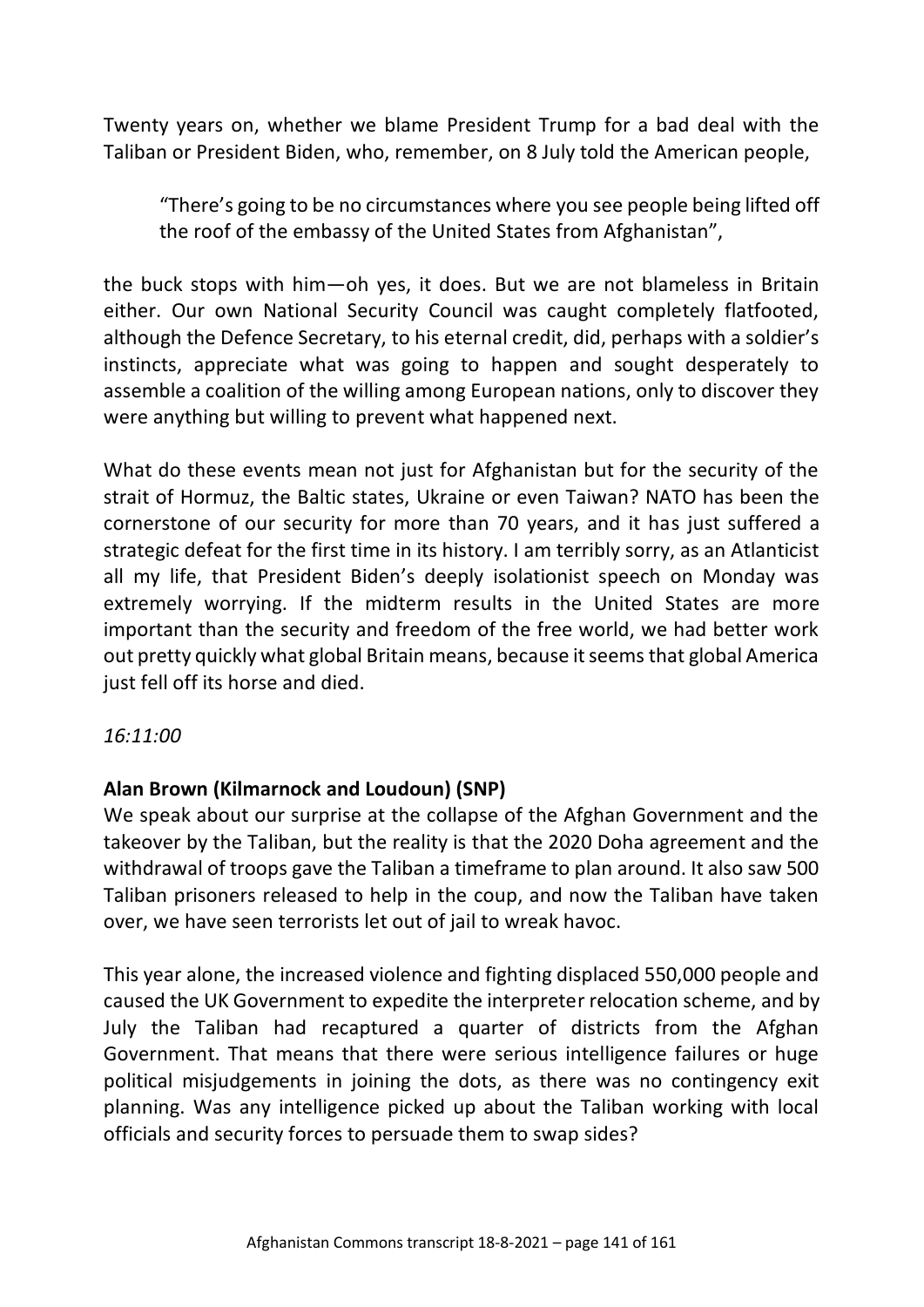We have seen the US spend a staggering \$1 trillion over 20 years to achieve the collapse of the regime rather than the reconstruction of Afghanistan. It seems that that money sustained corruption, rather than tackled it. The reality is that it is 20 years of foreign policy failure, with 457 British soldiers killed and a quarter of a million deaths overall, including more than 70,000 civilians. Then we have the wounded, the impoverished and the millions of refugees. It is truly tragic.

There was hope with the return of women's rights, women working, women politicians and more children at school, but what does the future hold for them? We have heard that, in relative terms, the Taliban are saying the right things about not being as strict as before, but they still want sharia law, and many of the old faces feature in the new regime. When the Taliban reclaim provincial districts, reports suggest that, as well as violence, women are already being made to wear the hijab and are required to have a male companion to go out in public.

While a Taliban spokesperson yesterday was doing a charm offensive to CNN, a reporter was told to stand aside, as a woman, and was told that compulsory burqa wearing will return. Those are clear warning signs for the future, including the reprisal killings that have already happened and the veiled threats that people will only be safe if they show remorse.

A previous study found that 65% of children had encountered displacement or acts of violence, or had witnessed beatings, deaths or the mutilation of bodies. That in itself might explain the fragility of the security forces. It certainly explains the widespread fear of the many civilians trying to flee Kabul.

After the final collapse, while we are pulling out, the Foreign Secretary tells us that the UK will hold the Taliban to account. Are we really to believe that? They have been planning for years while we have ignored our so-called allies aiding and abetting—historically, it was Pakistan and Saudi Arabia, and now the United Arab Emirates is reportedly turning a blind eye to Taliban drug money being laundered in Dubai. With so many political failures in the past 20 years, we need a judge-led inquiry to get to the bottom of this and learn lessons for the future.

*16:14:00*

# **John Howell (Henley) (Con)**

I have never been in the military and I have never visited Afghanistan, but I represent a constituency, and actually live in a village, where large numbers are and have. RAF Benson has provided helicopters to Afghanistan. Its Pumas have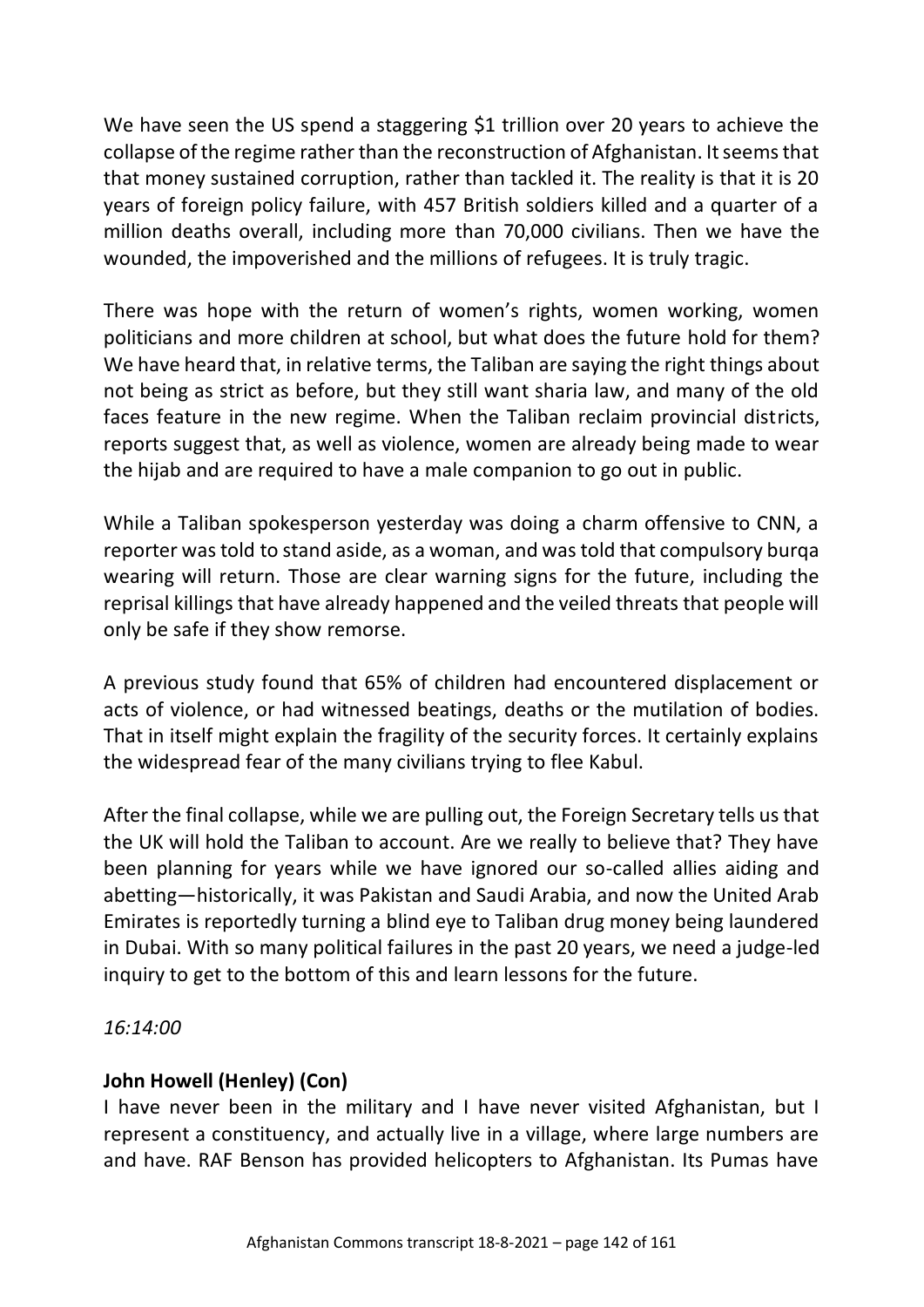served in Afghanistan since 2015. How do I represent to them that what they have achieved has been a success? Yes, they have been involved in anti-terrorism, but they have also been involved in the process of state building. They are an exceptional team who have served well. They have been based at Kabul airport and have provided vital airborne transport. Look at the statistics of what they have achieved. They have done 12,800 flying hours. They have carried 126,000 passengers. They have also carried 660,000 kg of freight. We will offer our congratulations to them, I am sure, right across the House, for giving so much to that mission.

I also want to raise the status of a number of girls in Kabul who are active musicians. The young women and girls of the Afghan women's orchestra and their peers at the Afghanistan National Institute of Music were special guests of the UK Government, and of an orchestra in my constituency, for performances in the UK in 2019. Promoting girls' education and reducing the impact of conflict on women and girls used to be key priorities for the Foreign Office in Afghanistan. The achievements of the Afghan women's orchestra embody the values at the core of those priorities, and for those reasons the Foreign Office was proud to be playing a role in the orchestra's visit to the UK.

On Sunday night we received a text message from some of the orchestra. It said:

"Today I went to school. I wanted to practise. After a few minutes our teacher said go home because the situation and security is not good … It's really dangerous because the Taliban even can't hear the sound of music … I have no hope for the future of music development in Afghanistan."

I feel great sympathy for those girls, and I ask Ministers to do what they can to make sure that those girls are released from that captivity and brought safely to the UK.

*16:17:00*

# **Stephen Doughty (Cardiff South and Penarth) (Lab/Co-op)**

I have felt sick to my stomach this week for Afghan friends, for our veterans and their families, for those fleeing in terror, and at scenes of bodies falling from planes in the sky. I find it hard to comprehend, as I think many others have throughout this House and in my constituency in these last few days.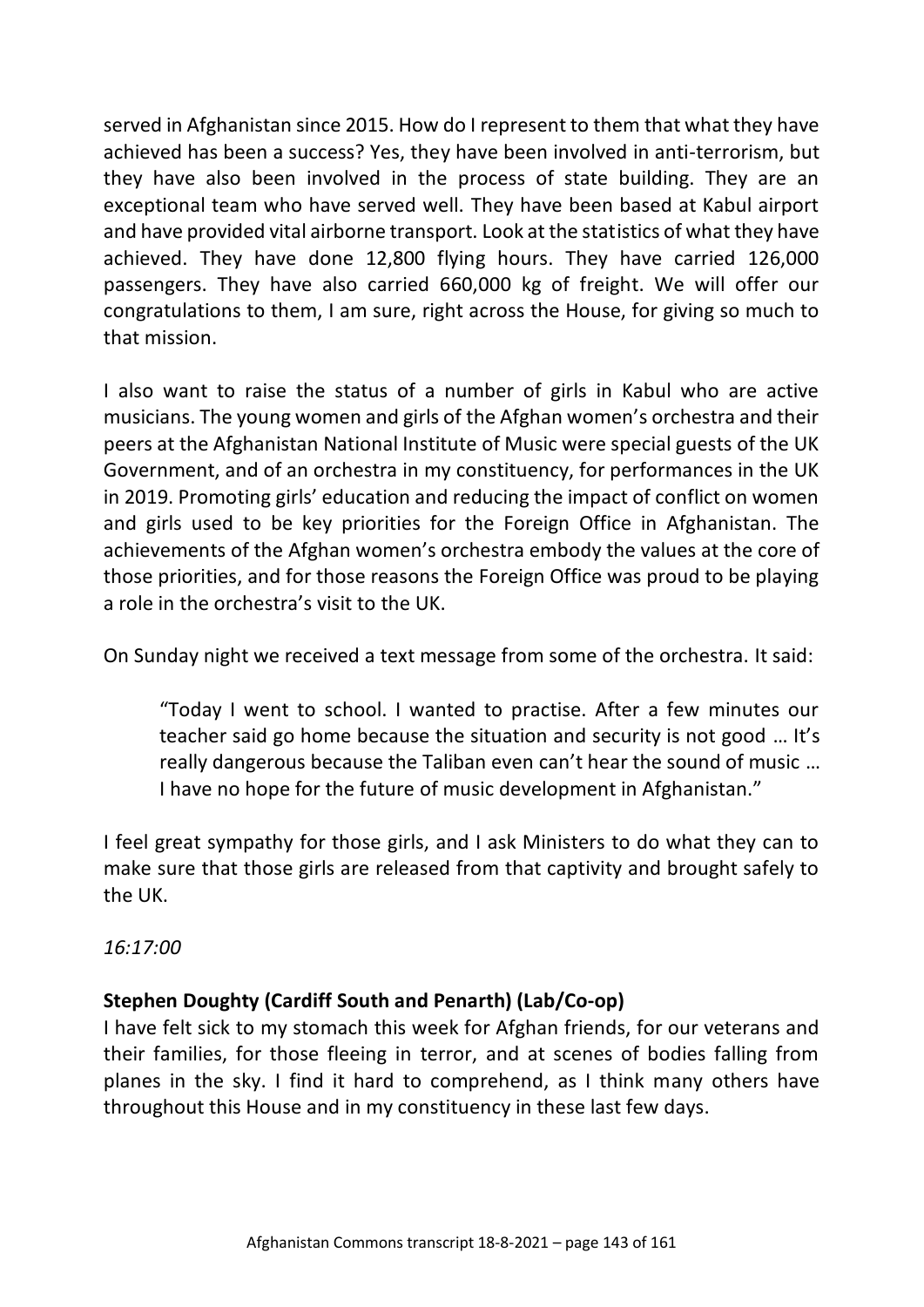I pay tribute to all of our forces, to all who have served—in this House, in my own family, among my constituents—to those 457 who never came back, to those injured physically and mentally, to those Department for International Development staff and non-governmental organisations that I was proud to work alongside, to human rights defenders, especially those working with women and girls, to our media and journalists, especially our BBC World Service and language services, and to those Afghan soldiers. Thousands of them died for their country and freedoms; to suggest otherwise is completely wrong.

For the sacrifices of all of them were not in vain, as the Leader of the Opposition and so many others have said in today's debate. They did succeed in making a difference to communities, in countering terrorism and in making a difference to individuals. I saw that for myself in places like Musa Qala and elsewhere. The failures that we shamefully now see are not theirs; they are at the political and strategic level.

I recall, in Helmand, in Lashkar Gah, after meeting the governor, being told by somebody, "You are willing to expend the blood and treasure, but the Taliban strategy is to run down the clock and to see if you have the patience." Well, they certainly figured that out. We now risk another failure if we accept the slick Taliban PR spin that we have heard over the past few days, while they execute, make lists, shoot civilians in the street and caveat everything with talk about rights within their system of justice, especially for women. Let's not be fooled.

Over the past few days we have seen remarkable work on the ground by our troops and our ambassador, but frankly they have been let down by a Prime Minister, Foreign Secretary and Home Secretary asleep at the wheel. They were already warned of the failures in supporting translators and others who supported our troops and our civilians, but they were caught unawares by the chaos at the airport. We need to ensure that every safe route is used and that we can get people safely to the airport and out by other routes if possible, and we need to base that on need, not arbitrary numbers, using every plane and resource.

Let us not forget that the Government have been cutting aid to Afghanistan, so we need urgent clarity on this new announcement, not least when we see such great needs elsewhere in the world, including Tigray and, in recent days, Haiti. Is it new money or is it being diverted? How will it be delivered? Will we follow a Zimbabwe-type model, where we ensure that it does not go through a despotic Government? Will it go through the UN or through NGOs? How will the plans that we had in place be delivered?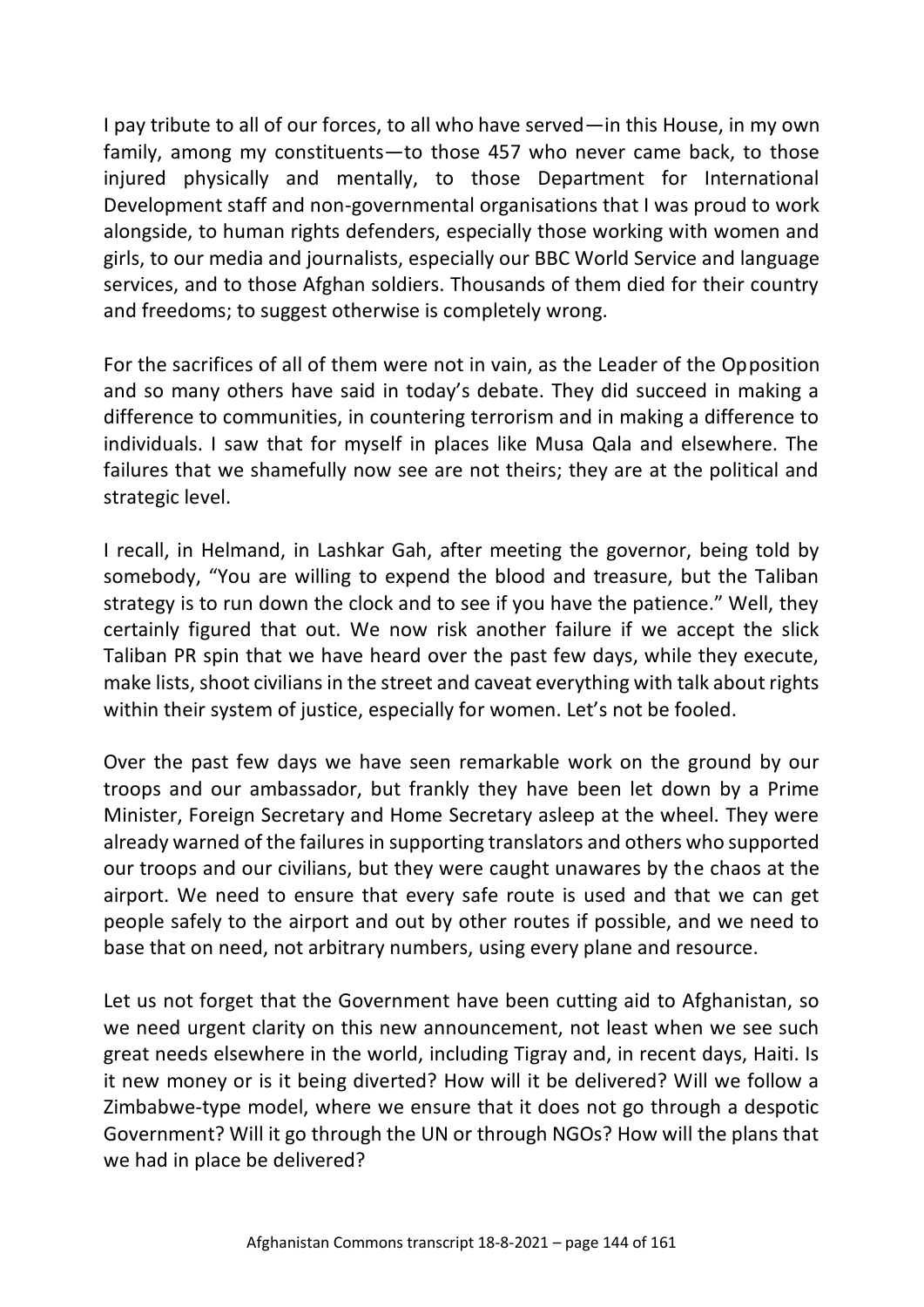Finally, I agree with the hon. Member for Filton and Bradley Stoke (Jack Lopresti) that there were not simple binary choices here; there were other options, and this has been wrong at every level. We have to be aware of the consequences for our own security and that of our allies, for civilians, democracy, development and human rights in the world if we carry on down this path of diminishing retreat.

## *16:20:00*

# **Mark Pawsey (Rugby) (Con)**

I was able to visit Afghanistan in November 2011 as a member of the valuable armed forces parliamentary scheme. We went into Bastion, and at the outset we were reminded why we were there in the first place—to prevent Afghan territory from being used by al-Qaeda as a base from which to attack the UK and its allies. In that we have succeeded, but the question for the House today has been whether what has happened over the past week makes that more or less likely. I think the answer is that it makes an event of that nature more likely than previously, and that is a matter of great concern.

In the week of our visit, three UK servicemen lost their lives, and we now know that 457 lives were lost. It is important to consider the thoughts of their comrades and families now. Again, the question for the House has been whether the sacrifice was worth it in relation to what was achieved. I am reassured by the remarks of Members who have served that those sacrifices were not in vain.

On my visit, we learned about the threat of IEDs to personnel, and many servicemen have had life-changing injuries. I heard only the other day from one of them, for whom current events brought memories flooding back. It is good to hear that there will be adequate support for mental health, and it has been good to hear Members' passionate demands for that.

We also saw some of the kit that our armed forces had. It was horrifying to see TV pictures the other day of Taliban wearing some of the protective wear and with the vehicles. How much of that equipment is now with the Taliban, and what use might they make of it?

We had lunch in a mocked-up Afghan village on the base, with the soldiers and local Afghan workers who were on the base. I think about those people that I met. Where are they now? These are the people to whom we have a duty. We need to get them out. Once we have secured the safety and departure of UK nationals,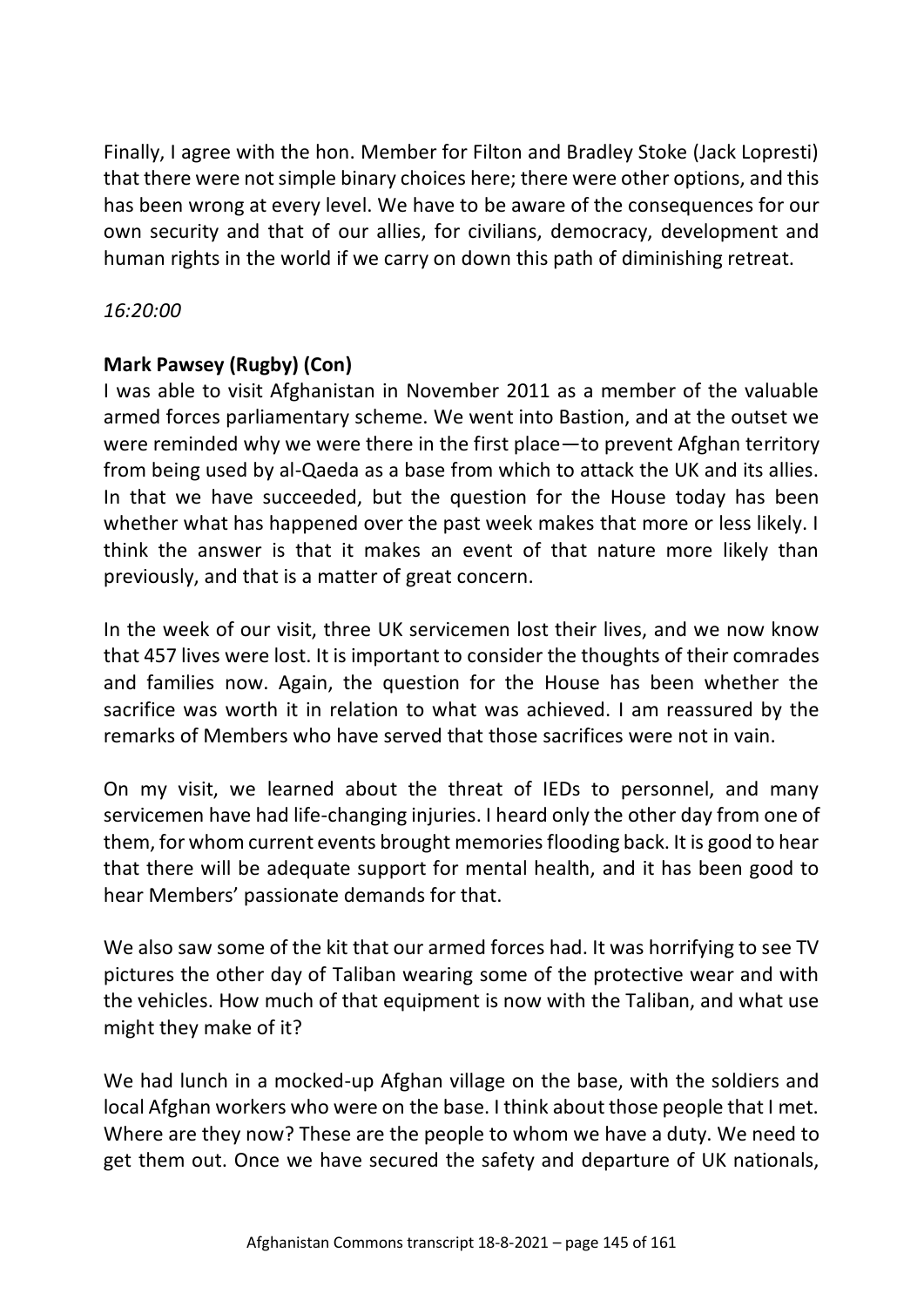these people must be looked after. It is to the Government's credit that we have created the Afghan relocations and assistance policy to get more people out. There will be much more to do in coming weeks.

Back in 2011, the objective was to start the transfer of authority to the Afghan army and police force. That was starting to happen, with our troops remaining in a non-combat role. Only now do we understand how important that was. In 2011 there was great confidence that Afghan forces would be able to take over once we had left. How misplaced that confidence looks now.

In my concluding remarks in an article for the local newspaper, I noted how I came away in 2011 with a sense of our role at that time, and that I would have a better understanding of the issues involved. However, it appears that we have not learned the lessons, and there will be a great deal more to find out about the final few weeks.

*16:23:00*

# **Zarah Sultana (Coventry South) (Lab)**

Today, nearly 20 years since Tony Blair dutifully followed George W. Bush to war in Afghanistan, this House has an obligation to learn its lessons and to ensure that its mistakes are never repeated. I want to start by stating a hard but clear truth that some in this House do not want to hear: the 20-year war on Afghanistan was a mistake of catastrophic proportions, causing untold human tragedy, with 240,000 people killed—men, women and children—including tens of thousands of innocent Afghan civilians and 457 British personnel. This House must never again send British service personnel to die in futile wars.

Rather than repeating the mistakes of the past, we must learn that lesson for the future. The west cannot build liberal democracies with bombs and bullets. That dangerous fantasy, cooked up by neo-conservative fanatics in Washington and championed by their faithful followers in London, has brought untold death and destruction to Afghanistan, Iraq, Libya and many other places, in wars that have made us all unsafe. Today, we must rid ourselves of the delusion that the answer to failed intervention is yet more intervention and dispense with the belief that freedom abroad and safety at home can be won through wars and regime change.

After all this bloodshed, we have a special duty to the people of Afghanistan. Today, as Afghans flee for their lives—with heart-breaking images of people desperately clinging on to planes, hoping that the sky is safer than the land—the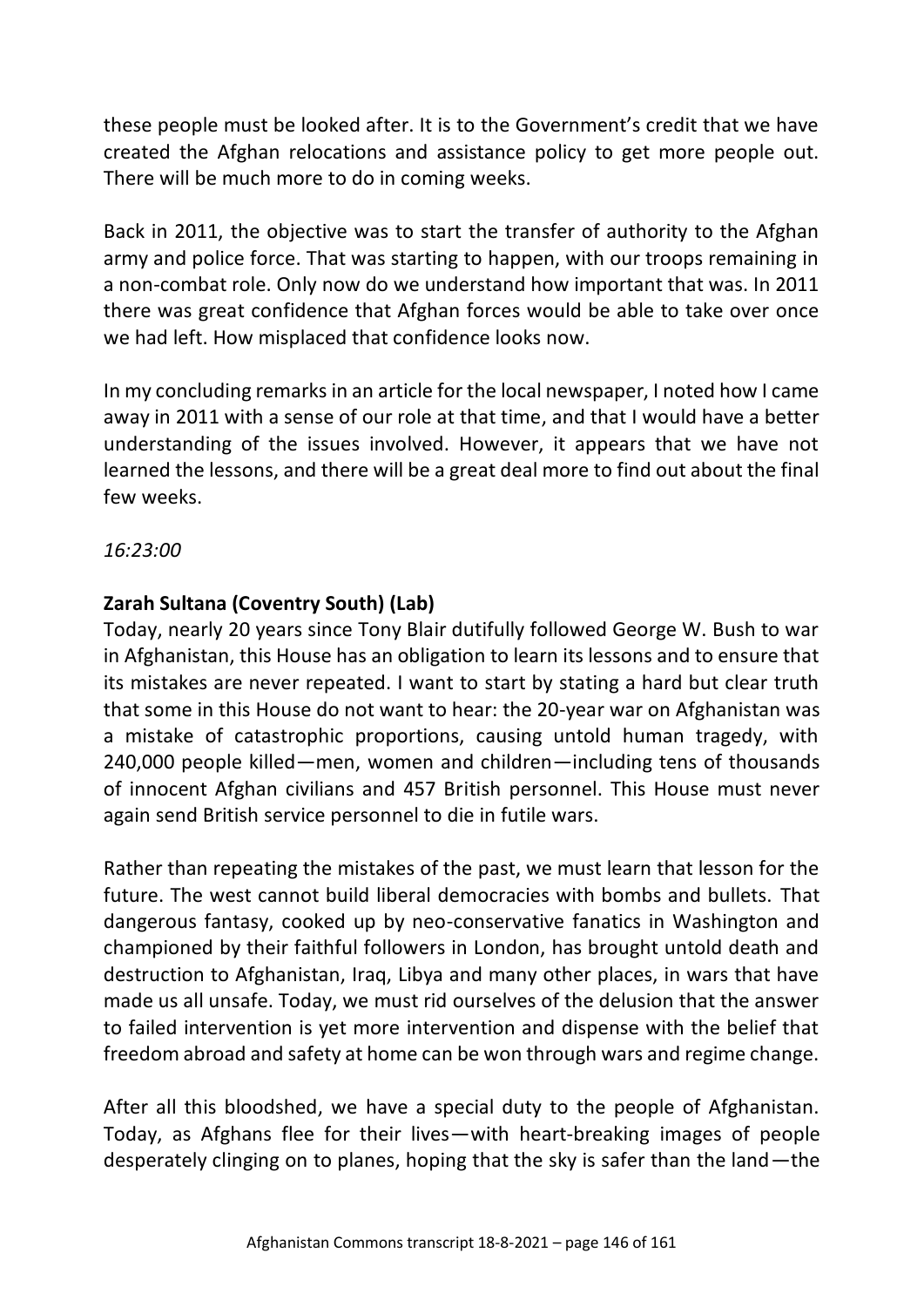Afghan asylum seekers who are already here must be provided with an unconditional amnesty. On that issue, I want to raise again with the Government the case of my constituent Jamal and his father. Jamal was a translator for the British Army for six years and his father worked as a gardener in a British base. While Jamal made it safely to Coventry, a proud city of sanctuary, his father has been denied relocation and is still in Afghanistan in grave danger. I have written to the Secretary of State, but I have not received a reply, so today I urge the Government to act immediately and provide safe passage for Jamal's father and all Afghans who face that threat from the Taliban.

The war on Afghanistan was the first war on terror. I was just seven years old when British air strikes hit the country. A few years later, the now Prime Minister wrote, "We are in Afghanistan to teach them the value of democracy." Today, after 20 years of bloodshed, it is incumbent on us to learn that democracy cannot be bombed into existence and that American military might is no friend of freedom, and to ensure that this first war on terror is Britain's last war of aggression.

# **Mr Deputy Speaker (Mr Nigel Evans)**

Order. I apologise to more than 80 Members who did not get in, but the final contribution before the wind-ups is from Antony Higginbotham. Please do not take interventions because we will not add any time on.

*16:26:00*

# **Antony Higginbotham (Burnley) (Con)**

Thank you very much for fitting me in, Mr Deputy Speaker.

When the Taliban were removed all those years ago, the people of Afghanistan were given hope—hope that life could be better, that opportunities would open up, that they could go to school and university, and that they could finally decide their own future at the ballot box. That is why the scenes we have seen this week have been so heart-breaking. That hope came because of the hard work and sacrifices of our armed forces, our allies and the thousands and thousands of Afghans—in their armed forces, as well as the interpreters—who worked with us. Tens of thousands of UK personnel all have their own memories of the conflict, good and bad, and our message to them all should be that we are incredibly proud of what they did. We should be incredibly proud of what the Afghans did too. They provided security for us here at home, dismantling terrorist training camps, and not just provided hope for ordinary Afghans but delivered, too. Our message to our veterans is that if they need our help now it is there for them.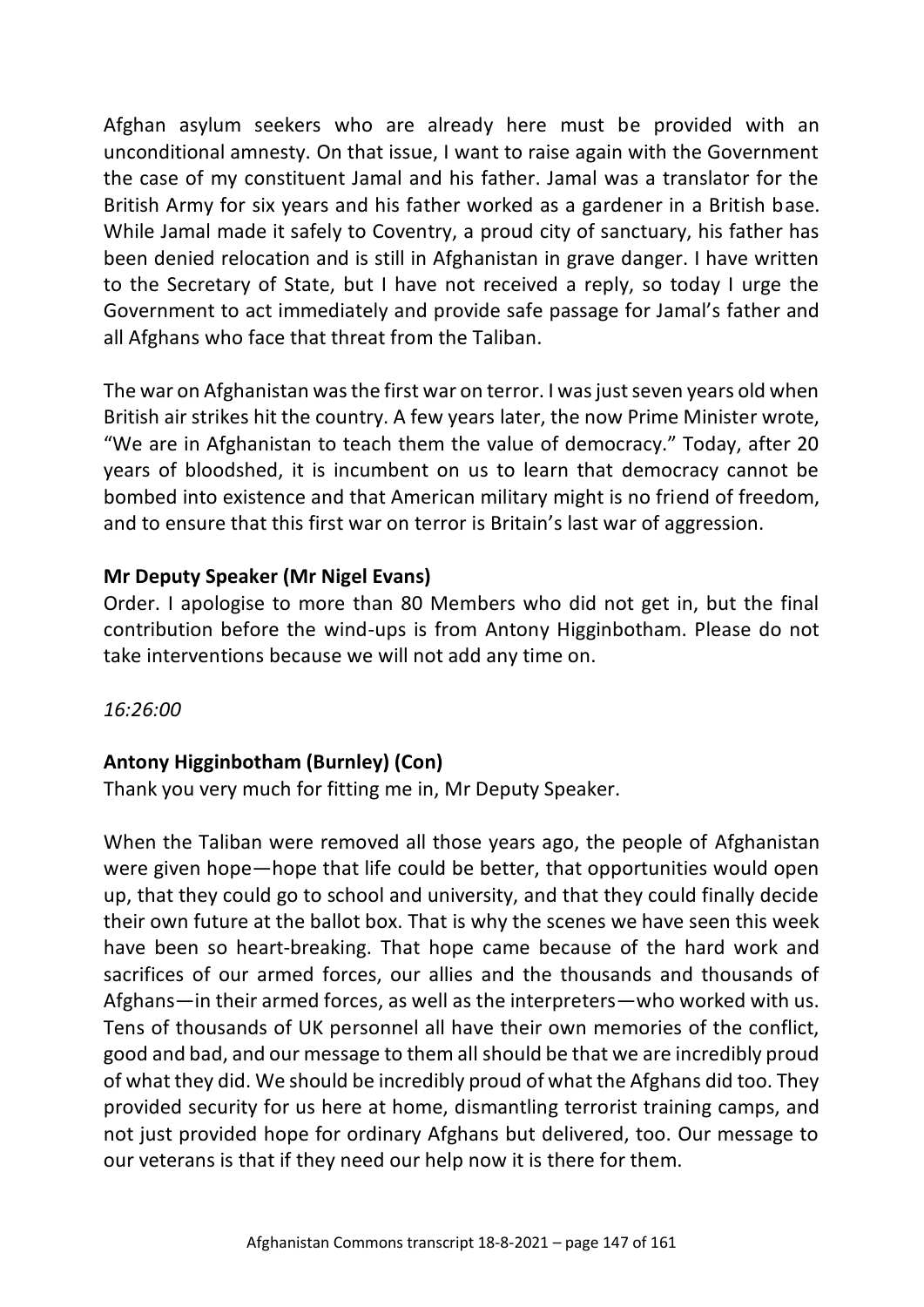When combat operations ended, the mission changed. Our forces were then there to train. They were building the confidence of and offering reassurance to the Afghan armed forces, the Afghan Government and civic society. Confidence building and reassurance is not quick and easy. It is complex, difficult and enduring. There is no clear end. I think that the Government recognise that. It is weaved into the integrated review, and I commend them for the work that the Secretary of State for Defence did to try to rebuild a coalition, but it has highlighted a weakness of NATO and coalitions—over-reliance on a single partner, and a single partner who can act unilaterally. We need to learn those lessons and ensure that when we enter into operations with NATO and others we do it as true partners.

Our task now is to preserve the security gains that have been made, to support our veterans, to get our people and Afghans out as quickly as possible and to make sure that those lessons never need to be learned again.

*16:29:00*

# **Lisa Nandy (Wigan) (Lab)**

Some moments in this debate were among the most harrowing I can remember in 11 years in Parliament. I pay tribute to the hon. Members for Isle of Wight (Bob Seely) and for Plymouth, Moor View (Johnny Mercer), and in particular to the hon. Member for Tonbridge and Malling (Tom Tugendhat) and my hon. Friend the Member for Barnsley Central (Dan Jarvis). They make me proud to be a Member of this House. No matter how painful and difficult it has been for them to speak up over recent weeks, they have done it. They have done the veterans of Afghanistan proud and they have shown themselves to be true friends to the Afghan people. They have refused to despair, even at the darkest moments, because they know better than most of us that despair is a luxury that Afghans, and the world, simply cannot afford.

Those hon. Members have given voice to something that tens of thousands of families in Britain are feeling—our friends, neighbours and constituents who served, lost loved ones or suffered life-changing injuries, and are wondering now what it was all for. They should not accept that this is the end of two decades of sacrifice, or that the degradation of terrorists, the hard-won progress for women and girls, the landmine clearance programme, the access to healthcare, the clean water and the emergence of fragile democracy can be allowed to unravel in just a few days while the world looks away. Like so many of us who have spoken in this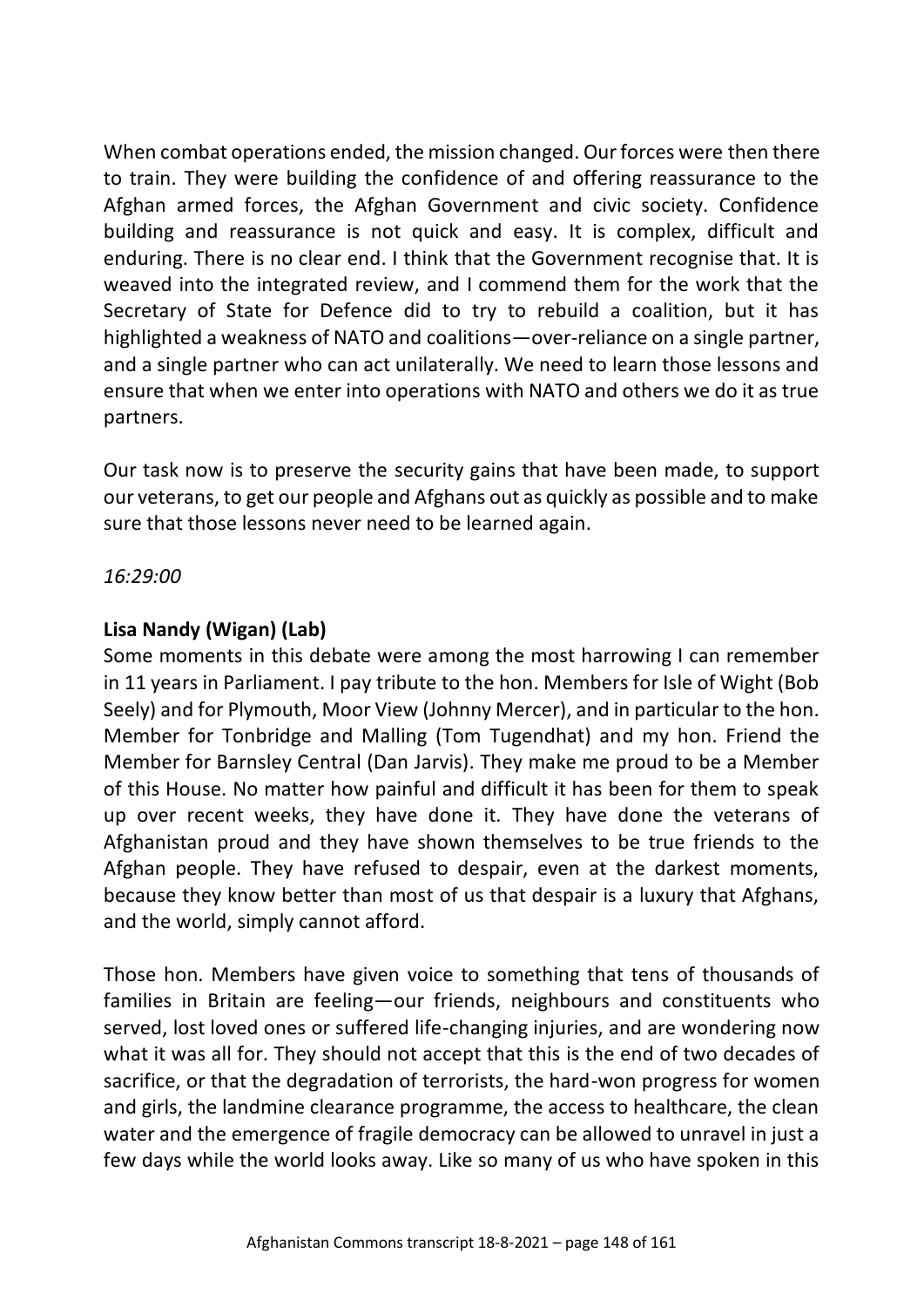debate, they find it impossible to reconcile where we are now, and how it could possibly have come to this.

We recognise that the decision by the United States to withdraw its military presence created an impossible situation for the United Kingdom. As the right hon. Member for Maidenhead (Mrs May) said, NATO's intention was always to withdraw, but it was to withdraw in a planned and orderly way, linked to conditions. This has failed all those tests. Some 18 months after the decision was made to withdraw at Doha and four months after the timetable was established, the airport is overwhelmed, paperwork cannot be processed, and Ministers openly admit that people will be left behind and that some of them will die.

This is an unparalleled moment of shame for this Government. Security at the airport is now in the gift of the Taliban, and it appears that the Government have no agreement beyond 31 August, in just 12 days' time. Is it correct that we are wholly reliant on a fragile agreement between the United States and the Taliban, a deal that offers no guarantees that UK evacuations can continue if the US withdrawal is completed before that date and ours is not? Is it correct that no conversations have taken place between the UK and Taliban leaders about that access? Does the Foreign Secretary realise that, as my hon. Friend the Member for Walthamstow (Stella Creasy) said, his own Department is still advising British nationals remaining in Afghanistan to shelter in place unless further flight options become available, and to keep an eye on Twitter for updates?

The tragedy of all this is that even those people the Government recognise, such as the Chevening scholars who the Prime Minister made a personal promise to this week and this morning, have told us they cannot get through the Taliban roadblocks to the airport and they will be abandoned. This has so much significance for those young Afghans. They represent a generation of promising leaders who are watching the future that they worked and hoped for unravel in front of their eyes.

People—especially women—have burned documents that link them to the UK for their own safety, and so are being turned away at airport perimeters. A British national has been sheltering in a park in Kabul with her young children in recent days because her house was burned down and local people are too scared to offer them shelter. Their MP was promised a phone call from the Foreign Secretary's private office two days ago. It has not come. What use are promises that are never kept?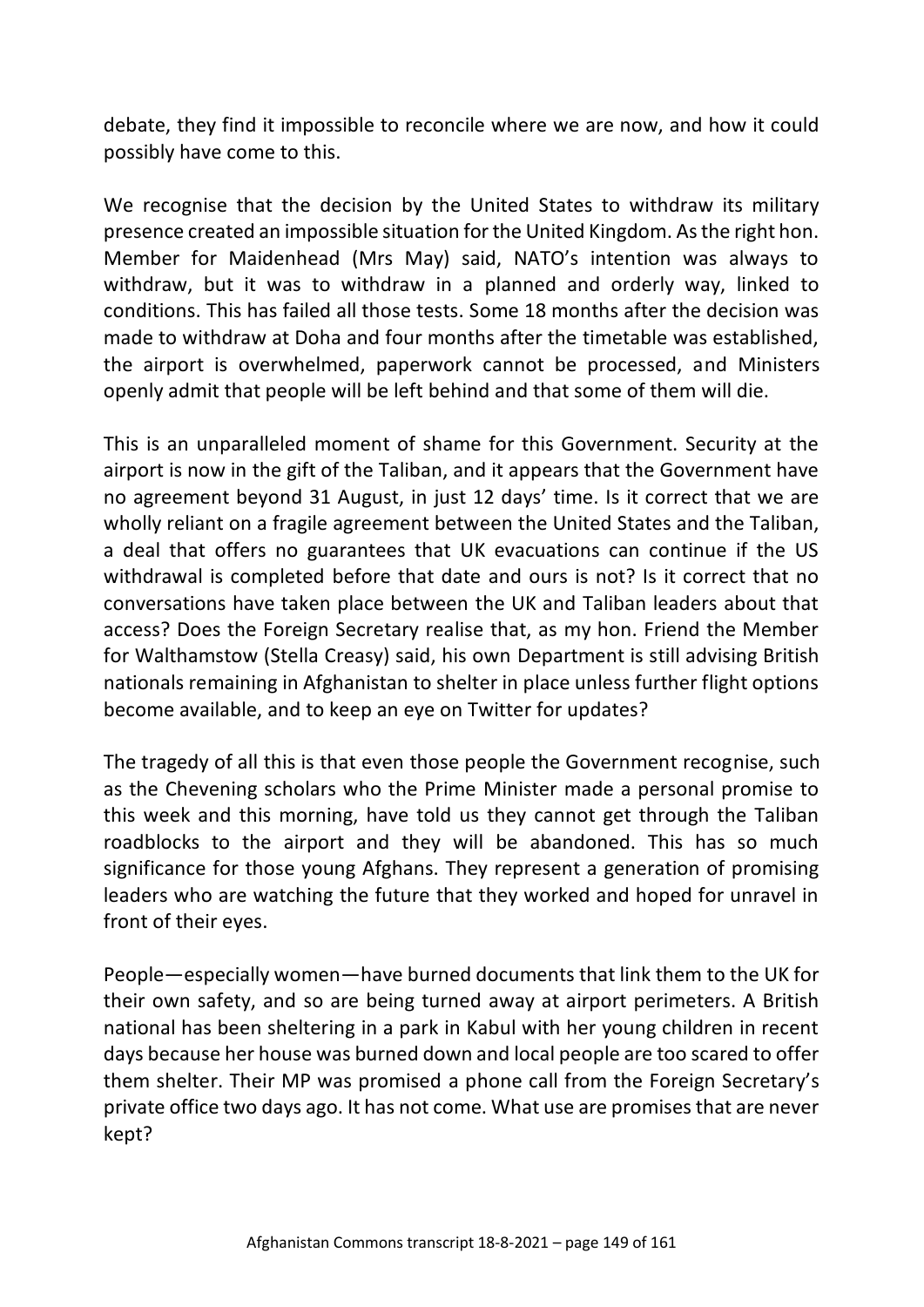The Prime Minister made promises this morning that practically, at this time, he knows the Government cannot fulfil. The Foreign Secretary must address that today. As many hon. Members have said, one of the consequences of the chaos that Ministers have allowed to engulf us is that people will not trust us again. What can he tell them today that will start to put that right?

He will have heard my right hon. Friend the Member for Normanton, Pontefract and Castleford (Yvette Cooper) talk about the number of people who helped us but who the Government still refuse to recognise.

How have we become this country that drags its feet on saving the lives of those who supported us and stands by while the refugee crisis unfolds? The Prime Minister said last night that we would take 20,000 refugees, but how can anyone believe him? He has made promises before. He promised he would protect the Alf Dubs scheme and give sanctuary to child refugees, and then he closed it. We are better than this.

The Government have given us a press release when what we need is a plan. What is the scale of the refugee crisis that the Government anticipate? What efforts have they made through the United Nations to co-ordinate a global response that is based on a clear assessment of the needs of Afghans, not on numbers plucked out of thin air with no plan for implementation? If I were in the Prime Minister's shoes, I would be moving heaven and earth to ensure that we live up to our obligations and show the world that we can be relied on—not least by the women and girls who we encouraged and supported to take on positions of authority but who now find themselves the targets of Taliban brutality. Where is the message from the United Kingdom that they are not alone?

When the Prime Minister took office two years ago, we led the world in development assistance, but even now, after the Taliban have taken control, there is no urgency or seriousness about addressing the humanitarian crisis that confronts us. Can we be honest? It is not honest to claim to be doubling aid to Afghanistan when just a few months ago it was cut by half. The Prime Minister should remember that, given that the only statement he made to the House on Afghanistan was when he came to tell us he was cutting the aid budget. I wonder if, after this debate is over, he will reveal that the refugee programme the Government unveiled this morning will be paid for by raiding the aid budget.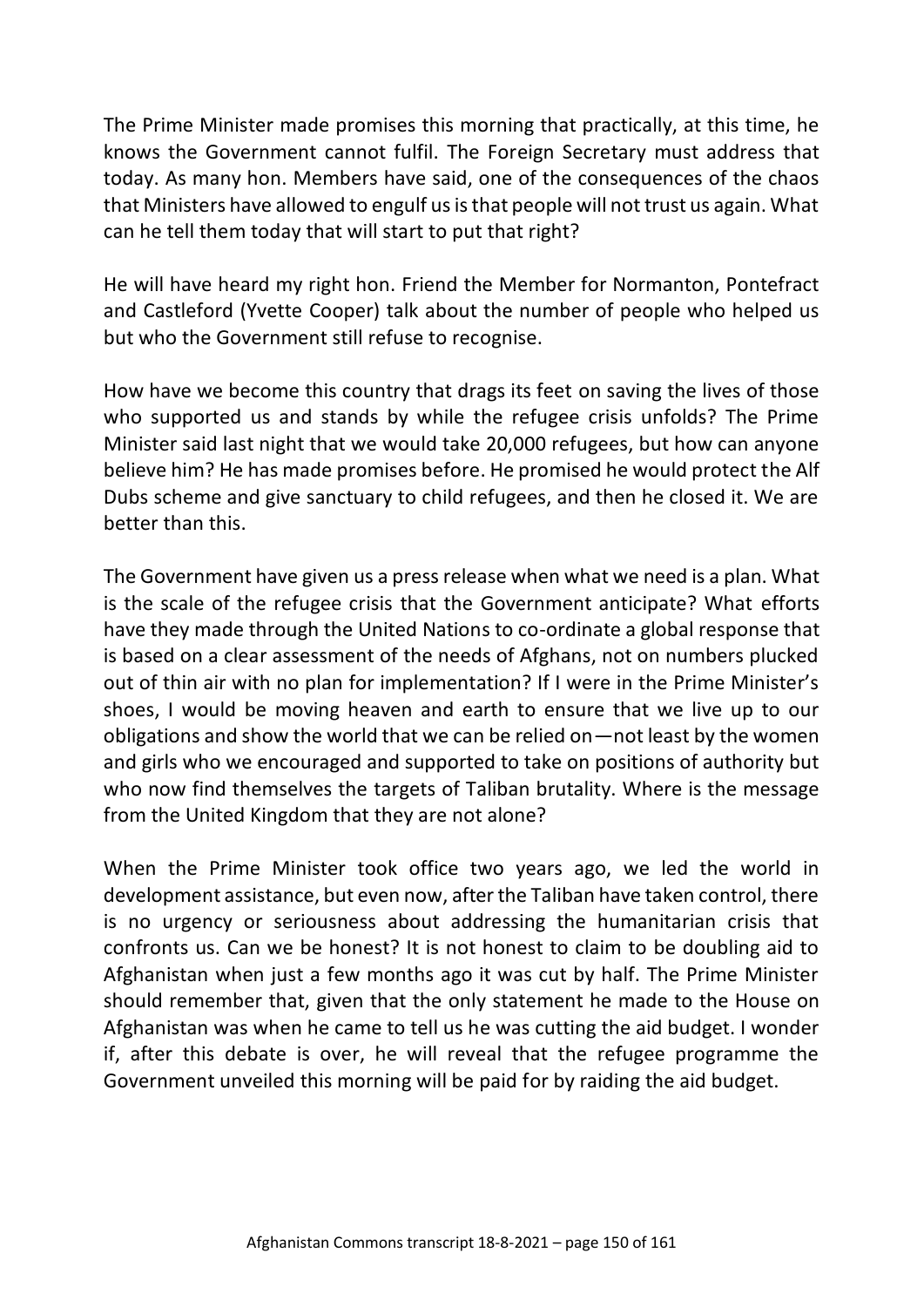#### **Alicia Kearns**

You raise how many times the Prime Minister has spoken on Afghanistan in the Chamber—[Hon. Members: "You!"] Sorry: the shadow Foreign Secretary mentions the number of times the Prime Minister has spoken about Afghanistan in this House. Will she remind us how many times she has mentioned Afghanistan in this place since coming to the Front Bench?

## **Mr Speaker**

Order. It is not my responsibility. Please try not to use "you", because I am not the example.

### **Lisa Nandy**

I am glad the hon. Lady raises that point, Mr Speaker, because it is a sign of an increasingly desperate Government that they launch that sort of attack. Let me tell her what we have been doing in recent months. In April, my right hon. Friend the Member for Wentworth and Dearne (John Healey) told the Defence Secretary:

"Now, with the full withdrawal of NATO troops, it is hard to see a future without bloodier conflict, wider Taliban control, and greater jeopardy for those Afghanis who worked with the west and for the women now in political, judicial, academic and business roles." —[Official Report, 20 April 2021; Vol. 692, c. 853.]

Last month, my right hon. Friend the shadow First Secretary of State said that if we simply wash our hands and walk away—[Interruption.] The Government do not want to hear it because they have been warned and warned and warned about the consequences by Members on both sides of the House, but they have ignored us and their own Back Benchers. They have abandoned the people of Afghanistan. It is a moment of shame and they should apologise.

It is dishonest to claim to be doubling aid to Afghanistan when it was previously halved. I wonder if we will find out after this debate is over that the refugee programme the Government unveiled this morning will be paid for by raiding the aid budget. The Foreign Secretary says that we cannot just hand over funds to the Taliban. He is right, but that means we have to work harder and smarter. Has he mapped the capacity across Afghanistan to deliver aid? Has he spoken to the United Nations, which intends to provide a presence on the ground? When did he talk to the UN and what has it agreed? Has he spoken to the international NGOs that have been there for years? Why has he not yet agreed a common approach with the American Government, who I spoke to last night?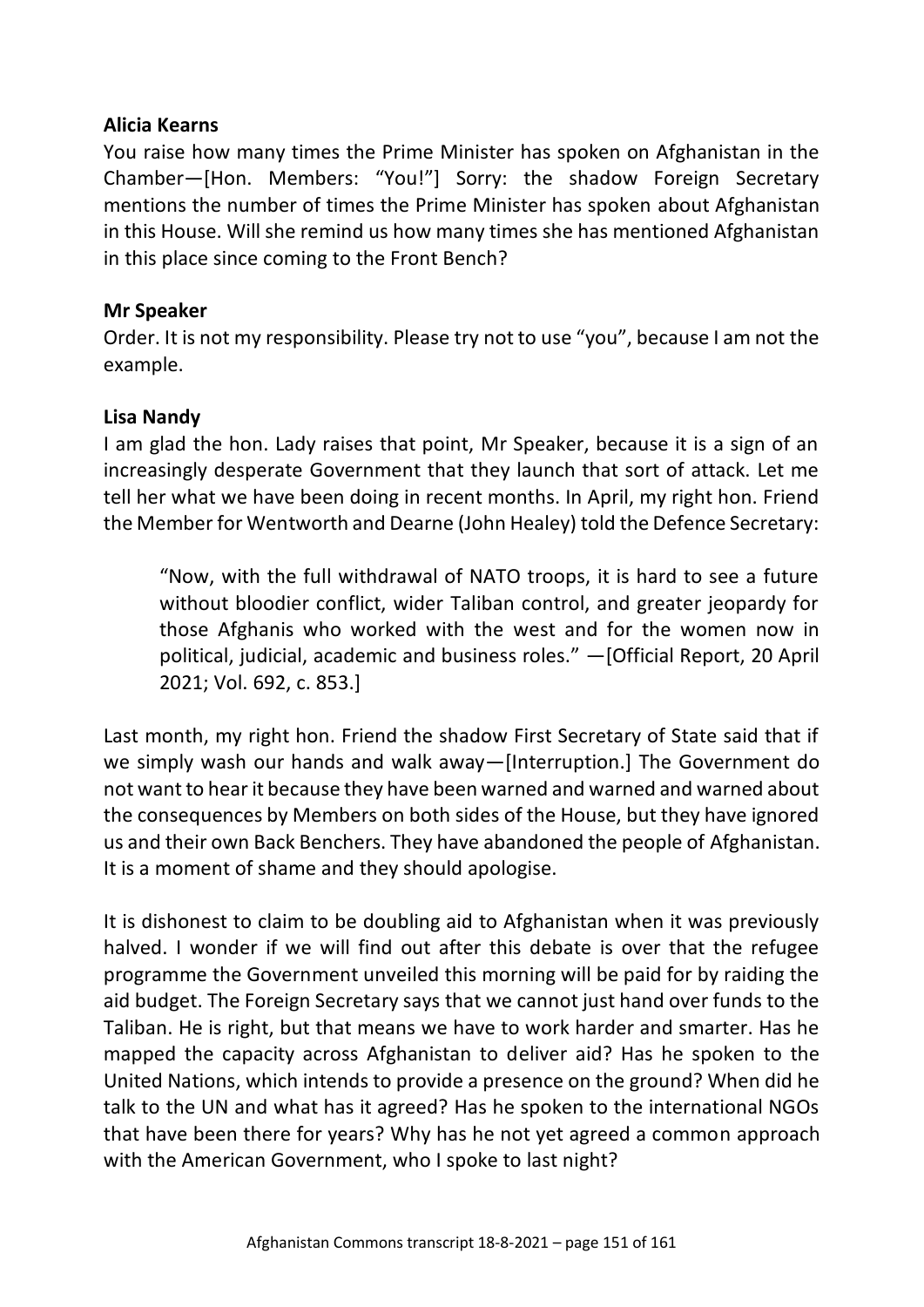Forgive me, but no one will be reassured by the Prime Minister's remarks this morning. There was no serious plan to deal with the reality of Taliban rule or the threat to the UK. We went into Afghanistan to degrade the capability of al-Qaeda—[Interruption.] A bit of humility from the Defence Secretary might be in order, given what is unfolding before our eyes at Kabul airport. We went into Afghanistan after 67 British citizens were murdered in the 9/11 attacks, and thanks to the success of our armed forces, no terrorist attack has been launched from Afghanistan for 20 years. But now we have been chased from the country by the Taliban, giving encouragement to those who wish us harm, and our counterterror operation appears to have collapsed.

What can the Foreign Secretary tell us that he is doing to build up the intelligence picture beyond Kabul and share intelligence with international partners? He needs to outline a strategy today for dealing with the new reality in which we find ourselves. What leverage do the Government think, in practical terms, we can exert over the brutal Taliban regime that took power through violence and displaced a democratically elected Government? The regime persecutes women, journalists, LGBT and religious minorities, to name but a few. We should be identifying any leverage we have: freezing the assets of the Afghan Government or central bank that are in UK accounts or financial institutions; developing sanctions with our partners; and making clear the consequences of Afghanistan once again becoming a safe haven for international terrorism.

We are witnessing the absence of leadership. We hold the presidency of the G7, and we are permanent members of the UN Security Council and leading members of NATO, but the Government are behaving as if they have no agency and no power. They were missing in action when it mattered, and have been dragged to the Chamber today to account for the greatest foreign policy crisis of our generation. It should be sobering for the Government that not one single speech has been uncritical of their approach. In the cold, hard light of the catastrophe unfolding in Afghanistan, their approach to the world looks so much less palatable than the global Britain gloss they have tried to coat it with: slashing aid with shameful slogans such as the "giant cash machine" in the sky, which pulled the rug out from under people who relied on us; promising to maintain the size of the armed forces in the election, and then cutting them to their smallest size for 300 years; needlessly, repeatedly, trashing the alliances that we need in the world, and our reputation; deliberately violating international law; and shutting down safe and legal routes to asylum. Who can say now that that is not a shameful decision, given what we are witnessing in Afghanistan?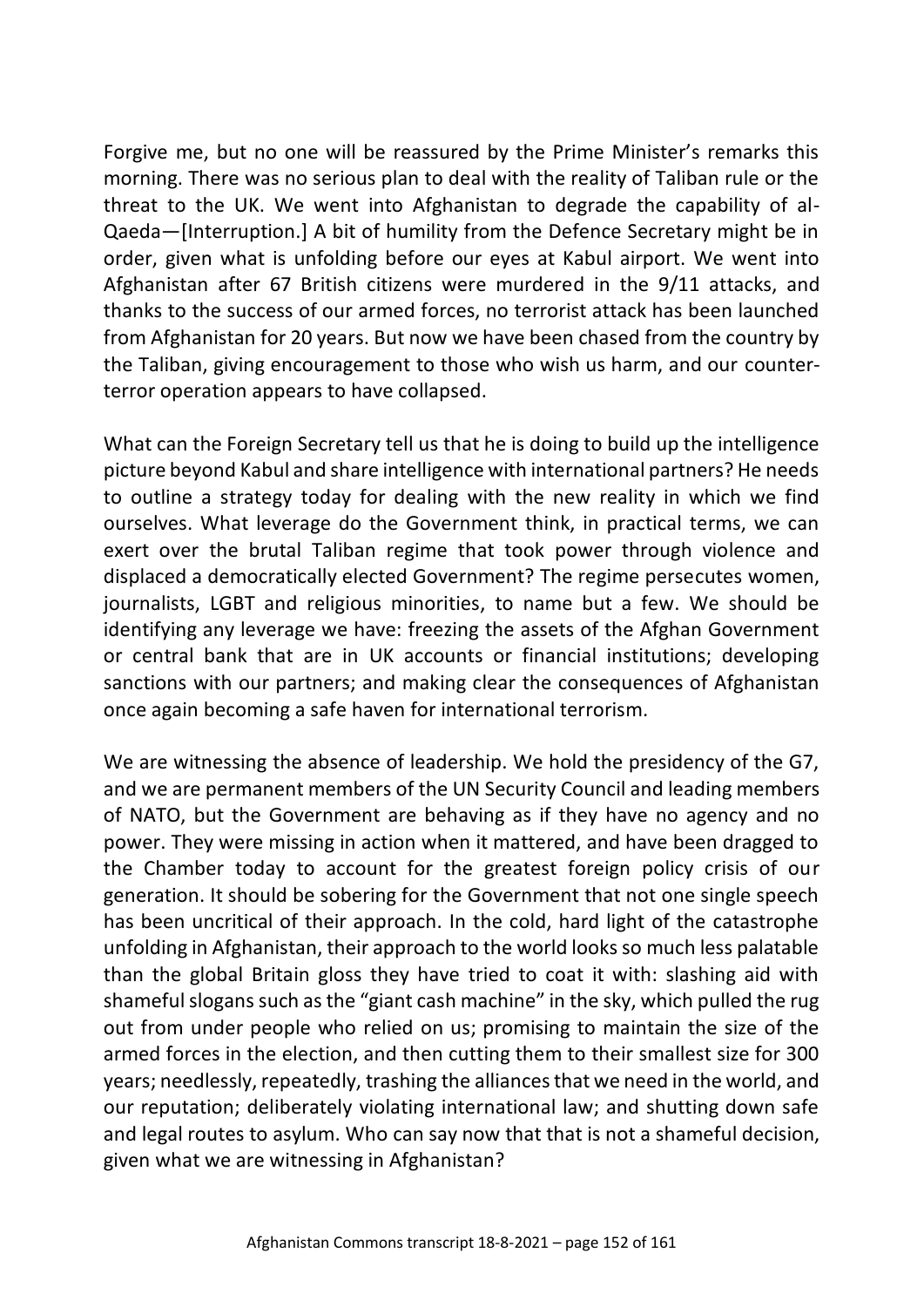The decision to withdraw troops did not need to lead to this. I have heard the Foreign Secretary say in recent days that there was no alternative but to leave like this, but that is not true. We could have used the past 18 months to plan our exit and make it clear to the Afghan people that we had no intention of walking away from them or their ongoing aspiration for democracy, but that we would withdraw with care, with planning and with redoubled efforts to be a long-term partner to the Afghan people, even without our troops on the ground. The alternative to a chaotic exit is not endless war, as the Foreign Secretary has tried to argue, but a patient, tireless, pursuit of peace and a Government who have the stamina to commit.

We should be inspired by the troops, aid workers, journalists, photographers, support staff, civilian contractors, armed forces who returned to evacuate people in recent days, diplomatic staff—most of all the ambassador, who has embodied what courage looks like—and those who have remained to help those who are trying to exit. They stand for something important. They stand for a country that feels a deep sense of responsibility to our fellow human beings and believes that when we make promises, we should keep them. They stand for a country that knows that the world beyond our shores shapes the lives of people in villages, towns and cities across this country and that we cannot ever afford to turn away. They are supported, as it turns out, by very many more people than we ever knew.

In every nation and region, people believe that we can be a force for good in the world, and through this awful crisis they have found their voice. They are women's groups raising the alarm for their brave Afghan counterparts, journalists trying to get Afghan colleagues to safety, and local leaders across this country standing up to welcome refugees. They know it is hard and that we have to be in it for the long haul. They know that it relies on give, not just take, to build friendships and alliances that we can call on in times like this. A Government who were honest with themselves would see that, alongside the United States, we must have a broader set of alliances so that we can operate an independent foreign and security policy again. We should not lecture EU countries to show leadership over refugees, but do that ourselves. We should lead by example with generosity and decency, and step forward when it matters, not go missing when things get tough. A self-confident country is one that goes out with courage and conviction and sheds light, not just might, around the world. That is the light that we showed for two decades in Afghanistan. In short, it is everything that this Government are not.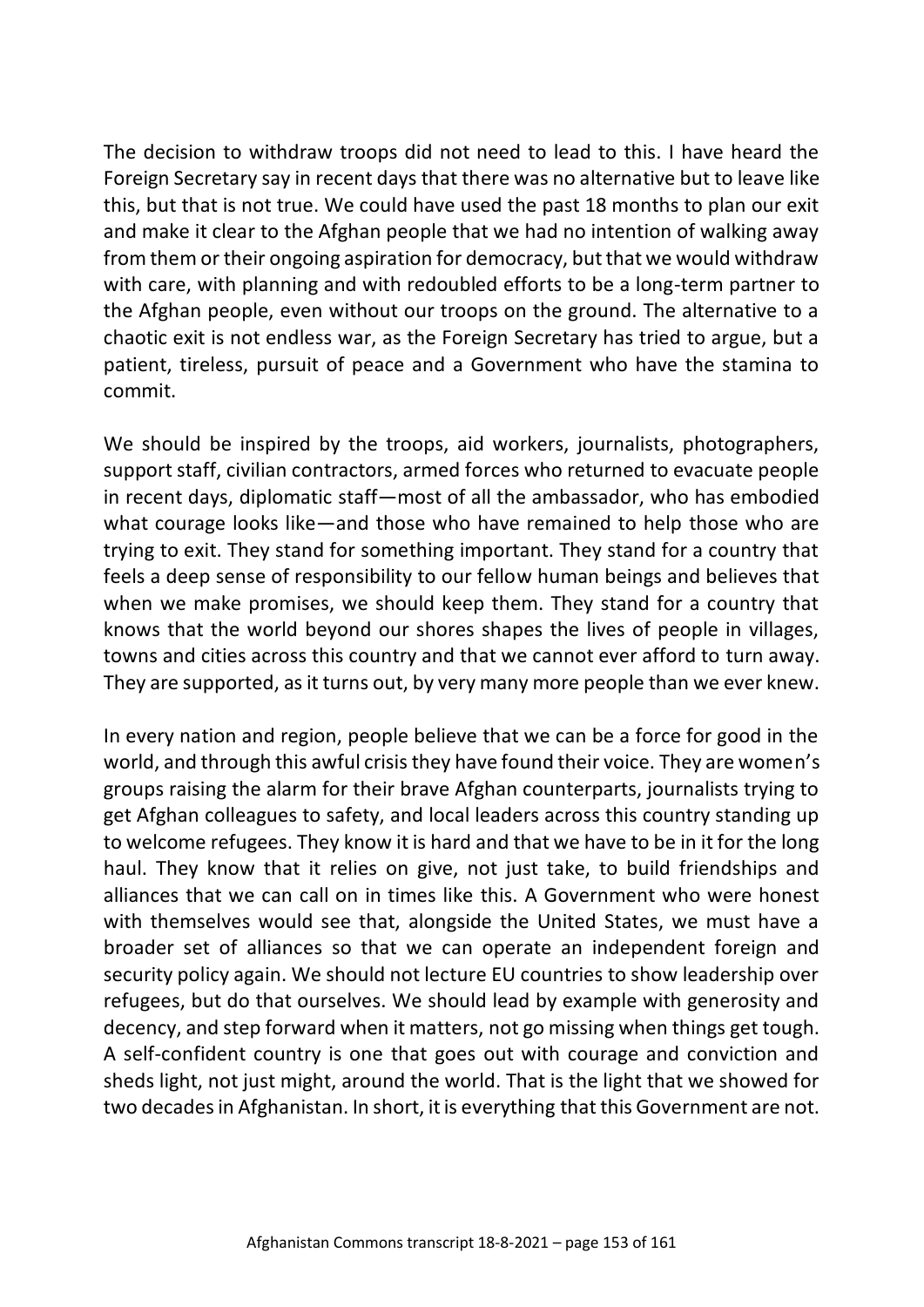Today the Foreign Secretary has a choice. He can read out the notes that he holds in front of him, or he could tear them up and tell us the truth. How will we help? How will we repair this? How will we rise to the scale of this challenge and show that we are a serious country again, prepared to engage in the world and to stand up for values, especially when that is hard? He has hours, not days, to make this right with so many Afghan people and to repair our reputation around the world. We have so much to be proud of as a country-can it again include our Government?

### *16:44:00*

# **The Secretary of State for Foreign, Commonwealth and Development Affairs and First Secretary of State (Dominic Raab)**

I thank hon. Members on both sides of the House for their contributions. The debate has demonstrated why this House's voice had to be heard and why it was right to recall Parliament. We have heard important speeches and interventions from Members on both sides of the House expressing deep concern about the situation that we can all now see unfolding in front of our eyes in Afghanistan. Together, we think of the sacrifices made by so many of our armed forces to keep us safe at home, and to lay the foundations for hope and a better life for the people of Afghanistan. I know that many hon. Members have served in the armed forces, some in Afghanistan, and how important our response to the current crisis will be to Members on both sides of the House.

My right hon. Friend the Member for Maidenhead (Mrs May) made a very powerful contribution about the gains made in the last 20 years in protecting and supporting women and girls. The right hon. Member for Ross, Skye and Lochaber (Ian Blackford) made the case for ARAP and the support we give to those involved. I hope that the Scottish Government will help us with that resettlement and I will take him up on the overture that I think he made in good faith. I also thank the right hon. and learned Member for Camberwell and Peckham (Ms Harman), who spoke particularly powerfully about the generation of women and girls empowered by UK and western intervention over the last 20 years. She is absolutely right that we must do everything we can to safeguard the gains that were made.

My right hon. Friend the Member for Bournemouth East (Mr Ellwood) made important points about the over-centralised paradigm that had been applied in Afghanistan, and that was echoed by the hon. Member for Birmingham, Perry Barr (Mr Mahmood). There was some agreement across the House about that. My hon.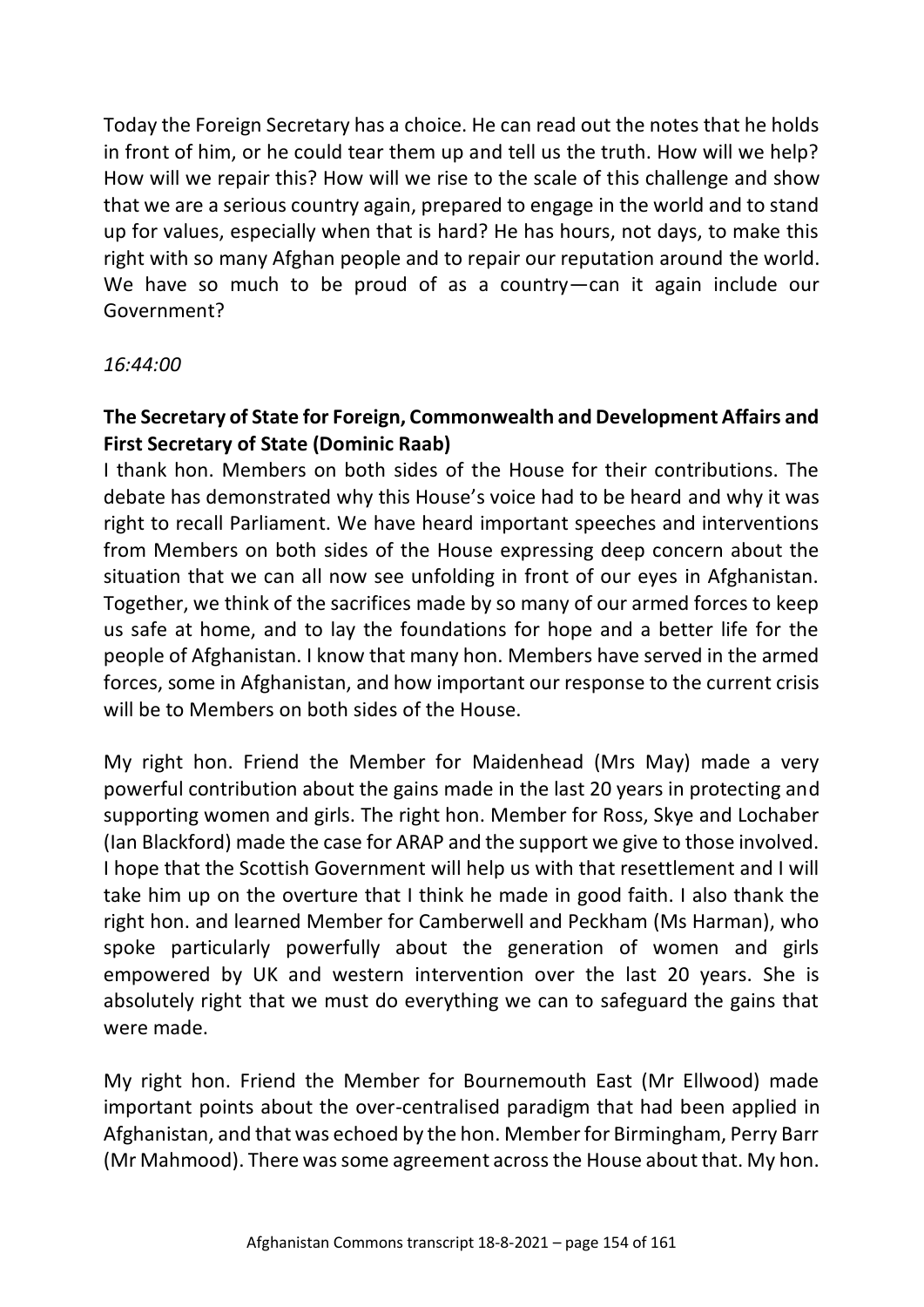Friend the Member for Plymouth, Moor View (Johnny Mercer) gave voice to the frustrations that many veterans will feel as we withdraw. He also made an important point—he was referring to PTSD and other conditions—about dealing with the mental health of our veterans at what will be a very difficult time for many of them.

## **Ruth Edwards (Rushcliffe) (Con)**

Will my right hon. Friend join me in paying tribute to the many brave members of our armed forces who have returned to face the world after their service in Afghanistan with life-changing injuries? Will he also join me in thanking the past and present staff of the Defence Medical Rehabilitation Centre, which is now based in Stanford Hall in Rushcliffe, for their tireless work to help those people?

### **Dominic Raab**

I thank my hon. Friend. We pay tribute to all those who have returned and paid the price, through physical or mental health injuries, and, of course, a huge tribute goes out to all those organisations that are supporting them.

### **Chris Bryant**

Will the Secretary of State give way?

#### **Dominic Raab**

May I make a little progress and then I will come back to the hon. Gentleman?

I thought that the hon. Member for Barnsley Central (Dan Jarvis)—I do not know whether he is back in the Chamber—spoke particularly powerfully about the need for a concerted international response. The right hon. Member for Hackney North and Stoke Newington (Ms Abbott) gave voice to a veteran in her constituency, Jack Cummings, and spoke about the sacrifices that were made by so many on the battlefield.

My right hon. Friend the Member for Chingford and Woodford Green (Sir Iain Duncan Smith) also made a very powerful speech in which he made the point that how we leave is as important, if not more important, than the question of withdrawal itself. I can tell him, because he asked a specific question, that we tested the approach very rigorously with our US allies when they consulted us. The right hon. Member for Normanton, Pontefract and Castleford (Yvette Cooper) also gave witness to the many terrified Afghans who now face the threat and risk that come with Taliban control.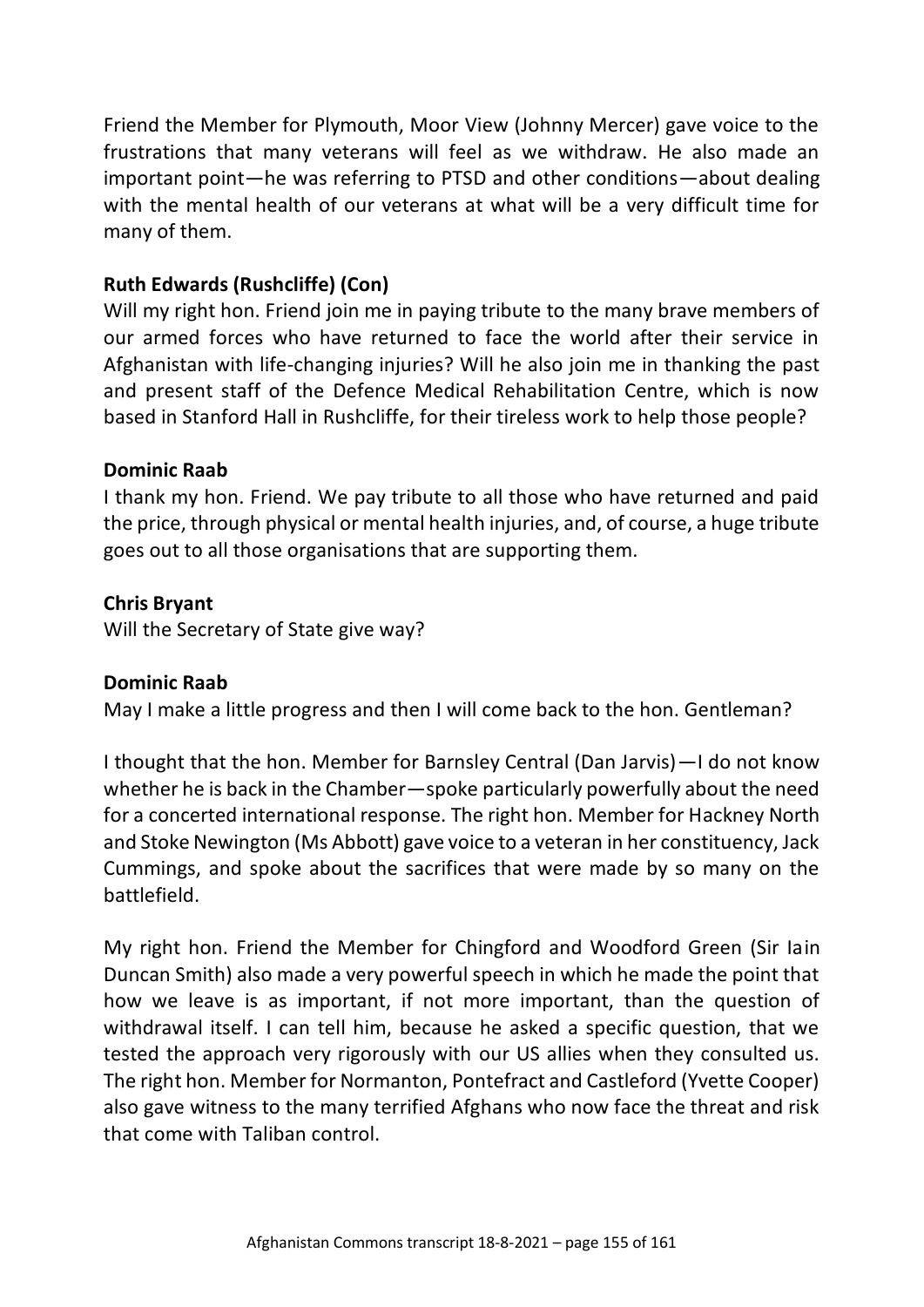### **Chris Bryant**

Lots of my constituents have got in touch today to say that the thing that they are most anxious about—many Members reflected this during the debate—is those people who are terrified in Afghanistan today and want to get out. We want to help many of them to get out of Afghanistan but, for some reason, we are saying that we will take 20,000 over several years, but only 5,000 this year. If the Government could simply say that whoever manages to get here this year, we will take this year, that would be a significant advance.

#### **Dominic Raab**

I will come on to address that matter, but I understand the point that the hon. Gentleman makes.

My right hon. Friend the Member for North Shropshire (Mr Paterson) gave a courageous speech.

### **Yvette Cooper**

Will the right hon. Gentleman give way?

### **Dominic Raab**

Can I just make a little progress? I have already given way and will do so again when I come to that point.

My right hon. Friend the Member for North Shropshire gave a truly courageous speech. I welcome his contribution and we welcome him back to the Chamber. My hon. and gallant Friend the Member for Basildon and Billericay (Mr Baron) asked us about the application of ARAP to the British Council staff and indeed whether it applied. It does apply and we are straining every sinew to make sure that it can work and be applied to them as effectively as possible. I will come on to explain the practical arrangements and challenges that we have around that.

#### **Zarah Sultana**

Will the Secretary of State give way?

## **Dominic Raab**

I will make a little progress.

There were many other heartfelt, insightful and truly valuable contributions in the House today.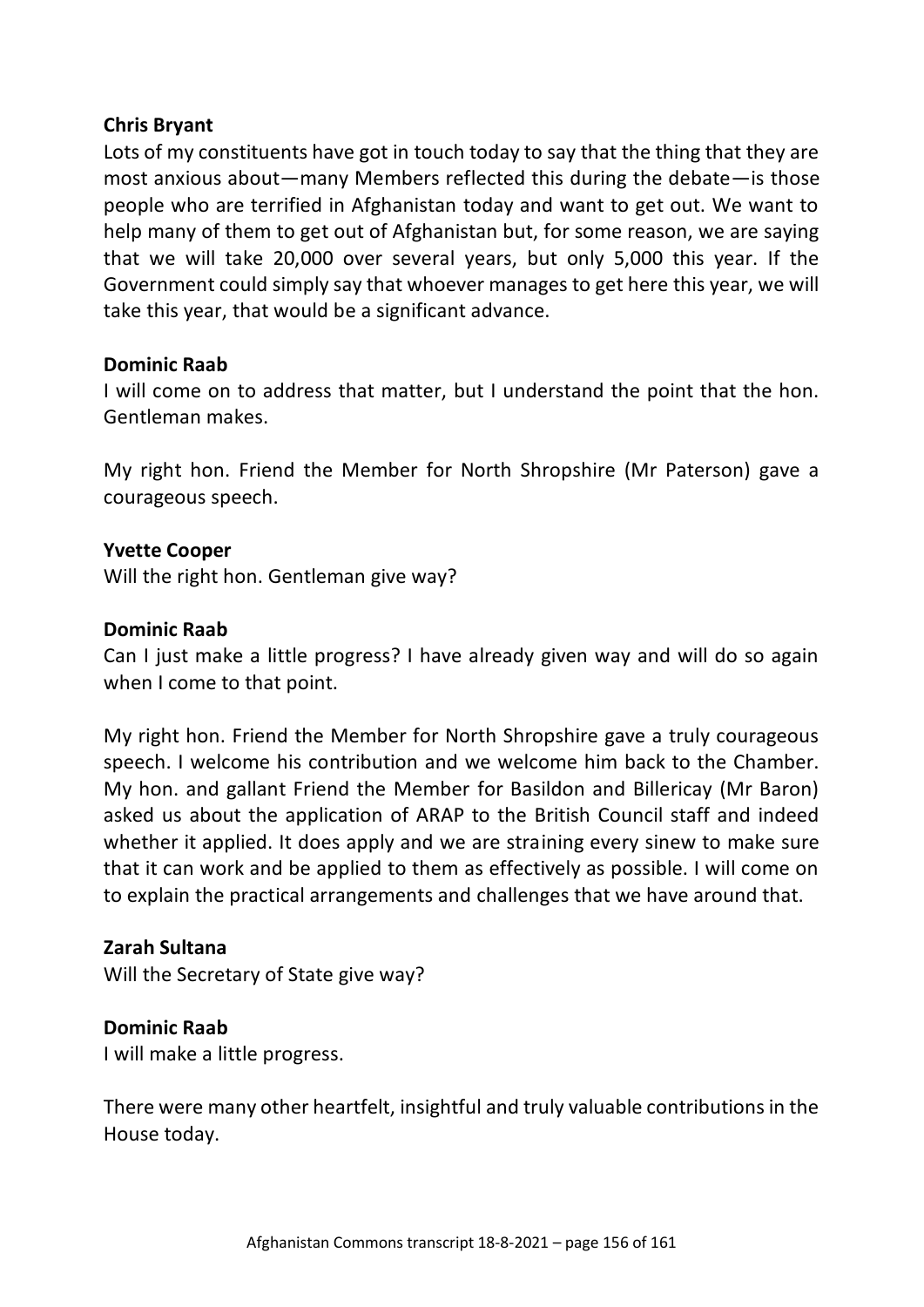I also listened very carefully to those on the Labour Front Bench. The right hon. and learned Gentleman, the leader of the Labour party, made it clear that he supported the decision to withdraw from Afghanistan. He listed a range of things that he quite rightly wants the Government to do, including supporting the UN efforts, taking action in the UN Security Council, gaining support through NATO, providing support for ordinary Afghans, and not allowing money aid to go to the Taliban. We are doing all those things, and rightly so. He did not give a single example of an action that he would have taken that we have not—not one—but then issued a series of searing criticisms. The shadow Foreign Secretary took a similar approach in her speech, and I will come to address the various points that she and he made.

#### **Tim Farron**

Will the right hon. Gentleman give way?

#### **Dominic Raab**

I will make a little progress.

I welcome what the shadow Foreign Secretary said about our ambassador, Sir Laurie Bristow, and the team on the ground. In case there was any doubt, the shadow Foreign Minister, the hon. Member for Aberavon (Stephen Kinnock), said yesterday that the Labour party has no problem with the American decision to withdraw troops. The leader of the Labour party agreed with the decision to withdraw, but now, with his predictable proclivity for hindsight, criticises the consequences of a decision that he backed, and he does so with no serious or credible alternative of his own—not even the hint of one. It is a reminder of Shakespeare's adage that the empty vessel makes the greatest sound.

In any crisis, it is how we respond that is critical, and the Government have two overriding priorities. First, we must evacuate our own people—the British nationals and the dual nationals in Afghanistan who now want to leave—and those who have served our country so loyally. Allied to that, we must live up to the best traditions of this country in playing our part in offering safe haven to those Afghans who are now fleeing persecution from the Taliban.

#### **Steve Double (St Austell and Newquay) (Con)**

It is absolutely right that the United Kingdom makes this generous offer to the people of Afghanistan who need somewhere safe to come, but there is concern among my constituents that, in being generous and open, we do not open the door to those who wish to come here to do us harm. Can the Foreign Secretary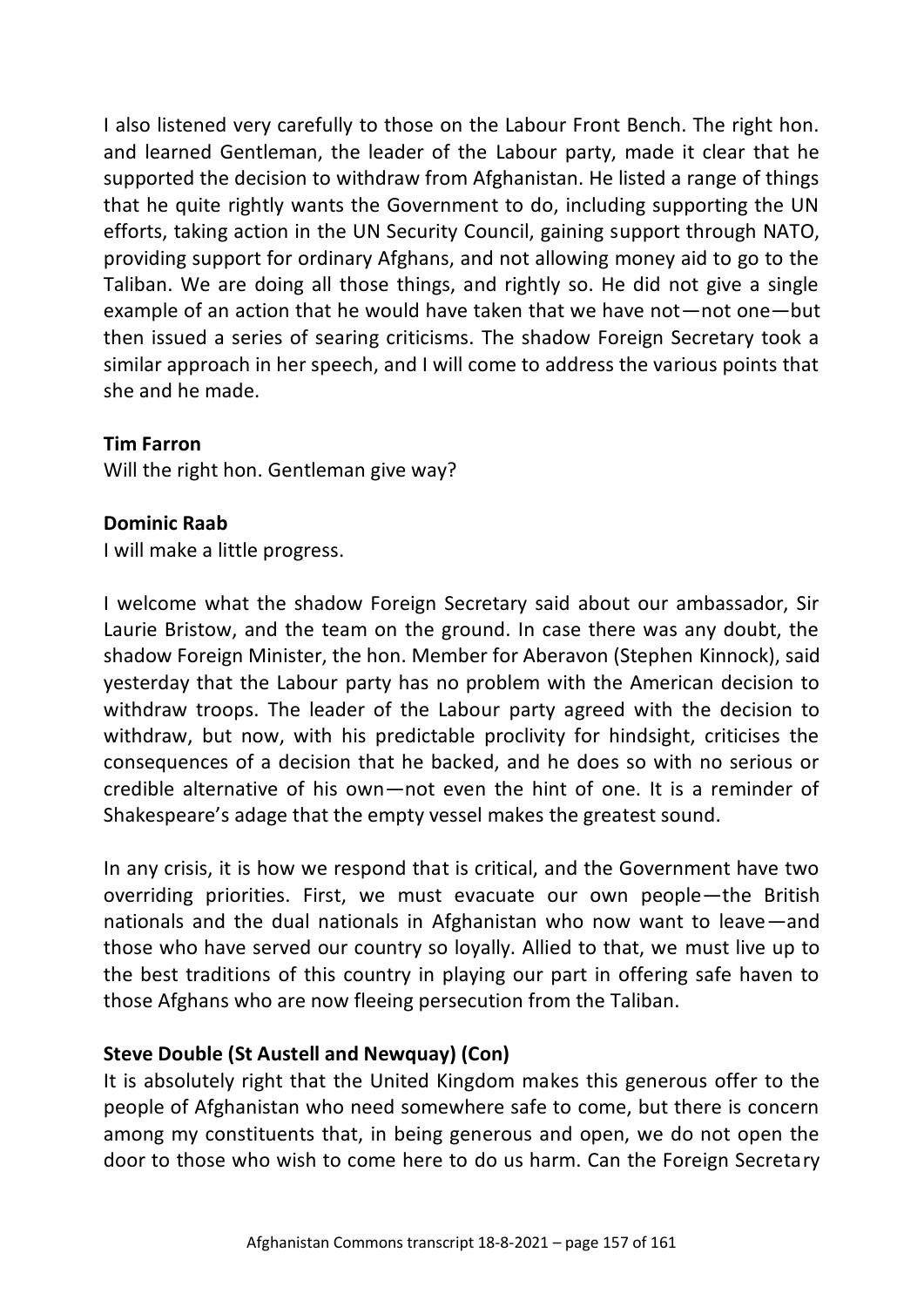confirm that robust checks will be in place to ensure that no one who wished to do us harm will be able to get here through this route?

#### **Dominic Raab**

My hon. Friend is absolutely right. Of course, we need to be open-hearted and generous, but if we were to allow people to come to this country who subsequently attacked this country, we would be back in this House debating a very different set of issues. Therefore, we need to make sure that we have some basic checks in place and that the seats on those planes go to those whom we want them to go to.

I will make some progress. I have been very generous.

I pay tribute to those leading this work. I have already mentioned Sir Laurie Bristow, our ambassador. There is a phenomenal cross-Whitehall team of military personnel—I pay tribute to the Defence Secretary, the Home Office officials and also the Home Secretary. The teams are working hand in glove. With gunfire overhead, those on the ground are working to save others before they get out themselves.

I want to pay tribute also to the rapid deployment team that flew into Kabul last night to support that effort and to the troops who went in to protect them and secure the airport so that we could prosecute this evacuation effort. We are straining every sinew on that evacuation effort, and it is supported by the crisis team in King Charles Street, with Home Office experts and military planners. They are working around the clock, and I pay tribute to them, having visited them yesterday.

## **Yvette Cooper**

I am grateful to the Foreign Secretary for giving way. May I ask him specifically about the ARAP programme? Will he expand it to cover not just the British Council, but those working for UK aid agencies and UK contractors, and those who have worked for UK-funded programmes, who are also in fear for their lives, hiding from and being chased by the Taliban as we speak? Will he include them in the relocation programme, as Members from both sides of the House have called for?

## **Dominic Raab**

Let me come on and address the totality of the arrangements—I think that will answer squarely her point. The evacuation effort has three strands, and by the way, it has been in place for four months.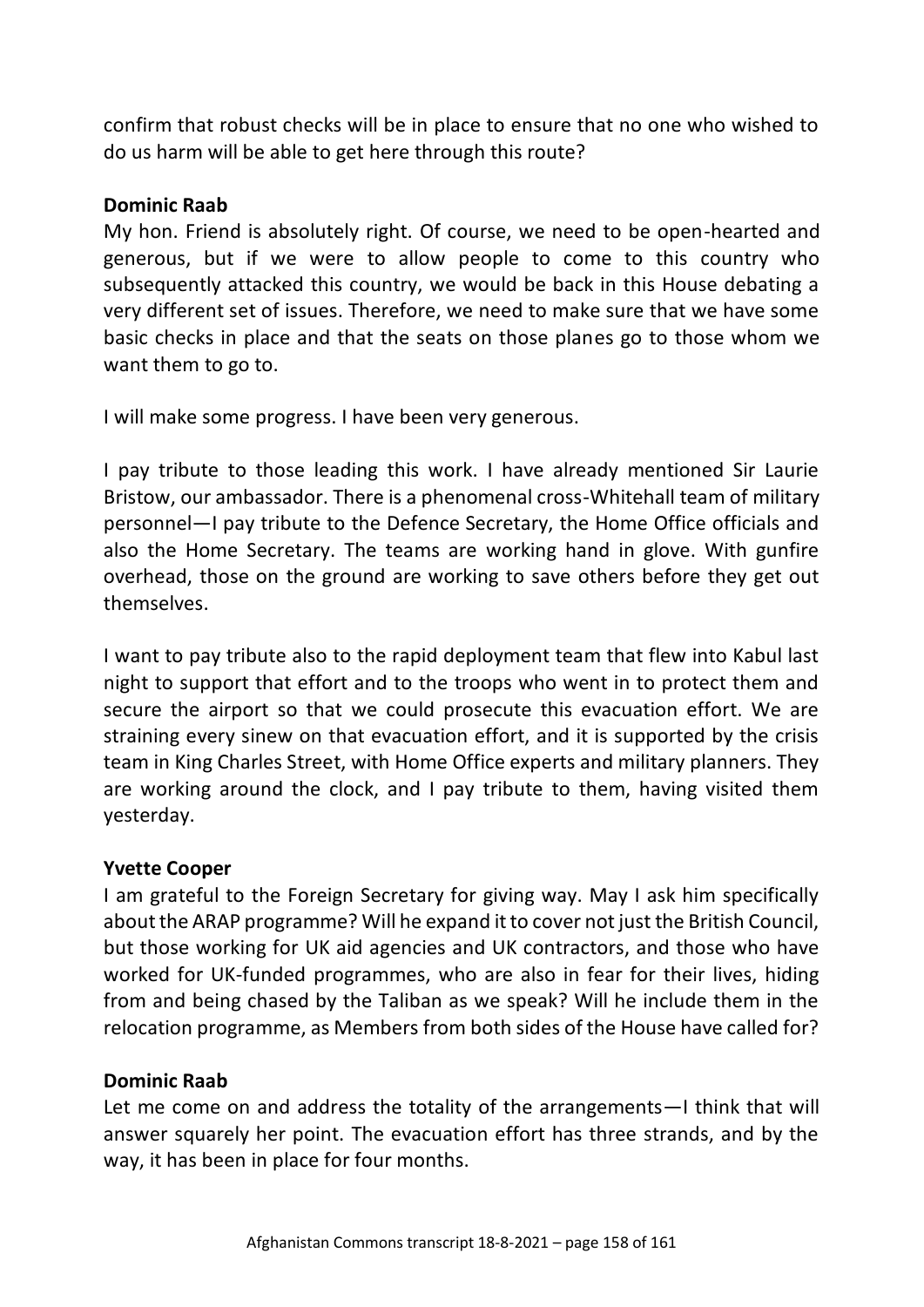First, it is worth recalling that we advised all British nationals to leave Afghanistan back in April, and many hundreds did so on commercial flights, with the benefit of consular support and advice from our team. Since the security situation deteriorated last weekend, we switched to charter flights to get nationals out, as well as those under the ARAP scheme. The first flight left Kabul on Sunday with around 150 UK nationals and their dependants on board, and they have arrived back in this country safe and sound. In the last 24 hours, 646 people have been evacuated—a combination of nationals, Afghans who worked for us, and UK allies—and there will be eight flights following today.

### **Zarah Sultana**

On that point, will the Foreign Secretary give way?

### **Dominic Raab**

I will make some more progress because I have only four minutes and I have already given way on a number of occasions.

The crucial point is that in order to secure the airport, we had to inject 600 British forces, and we had thousands come in from the Americans. Without that, we would not be able to get any of those people to the airport, or indeed out of it, or process them in the way we need to.

The second strand of the evacuation, beyond British nationals, is the ARAP programme. It was also set up—by the Defence Secretary, back in April—to help those who worked for us and who now face the risk of retribution precisely because of the loyalty that they showed to our country. To date, we have resettled over 3,300 Afghan staff and their families, including 2,000 since April. It is the most generous scheme of its kind offered anywhere in the world, and rightly so.

#### **Rehman Chishti**

I am most grateful to the Foreign Secretary for giving way, and I thank him for all he is doing. The United Kingdom led the way on the Friends of Syria group in convening the international community to bring forward a humanitarian package. Will the United Kingdom do the same for Afghanistan, with countries like the United Arab Emirates, Jordan and Kuwait, which are also part of the NATO action in Afghanistan?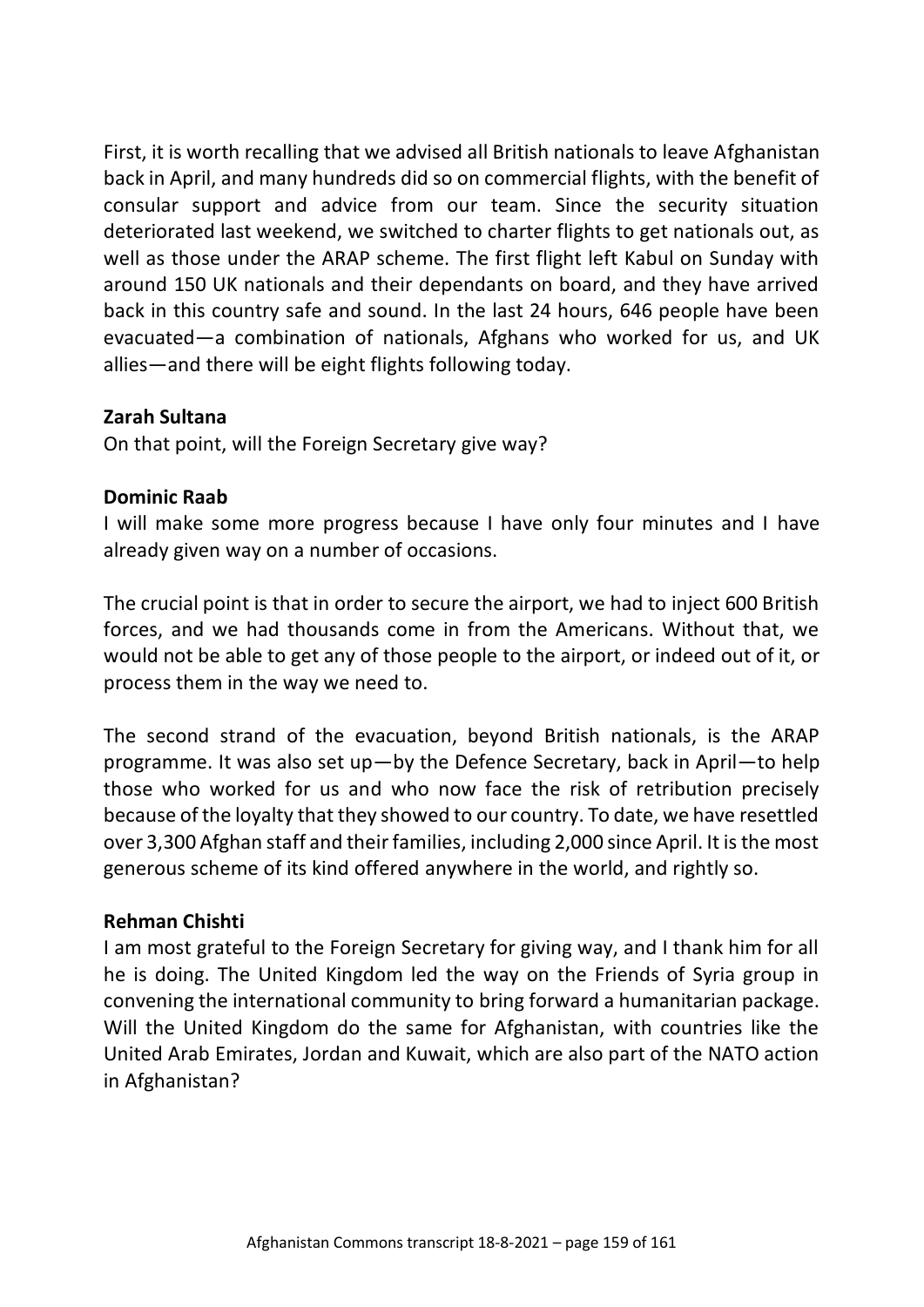#### **Dominic Raab**

I thank my hon. Friend, who is absolutely right to raise that point, which I will come to if he allows me to.

The third strand of the evacuation scheme is, as my right hon. Friends the Prime Minister and the Home Secretary announced today, our plan to provide a bespoke asylum offer to settle 20,000 Afghan refugees over five years. Like the Home Secretary, let me just say that, as the son of a refugee, I am deeply proud that this Government are continuing the big-hearted tradition of the British people in offering safe haven to those fleeing persecution. We are getting out our nationals and those who worked for us, and we are providing a lifeline to the most vulnerable. I can also tell the House today that we have contacted all the Chevening scholars in Afghanistan, not just to tell them that they can come, but to actively make arrangements for the upcoming flights to the UK.

At a time of crisis, we also need to look to the longer term, and there are four areas that need particular focus. First, on counter-terrorism, we must never again allow Afghanistan to be a haven for terrorists. We will work very closely with all our partners within the parameters that the current situation allows.

Secondly, the international community must be prepared to respond to the humanitarian plight caused by the Taliban's campaign. The UK is already using our convening power and our aid budget to galvanise the global response.

Thirdly, we must work to safeguard regional stability. That will require us to work with different partners, and it will require engagement with key regional players, including India, China, Russia, Pakistan and central Asian states, however difficult, complex or outside of our comfort zone that may prove. We will fully support the efforts of the UN Secretary-General's special envoy to Afghanistan, Jean Arnault.

The fourth area is human rights and accountability. Through our domestic sanctions regime and by working with the Indians, who chair the UN sanctions regime for Afghanistan, we will make sure that we can exercise a moderating influence on the Taliban regime. We will pursue each of those areas with vigour. As the Prime Minister has already made clear, we will convene a special meeting of G7 leaders to consider a concerted and co-ordinated response. We will look at the question of a contact group of international partners on Afghanistan, and we plan an event at the UN General Assembly next month to focus minds and raise funds for the humanitarian response.